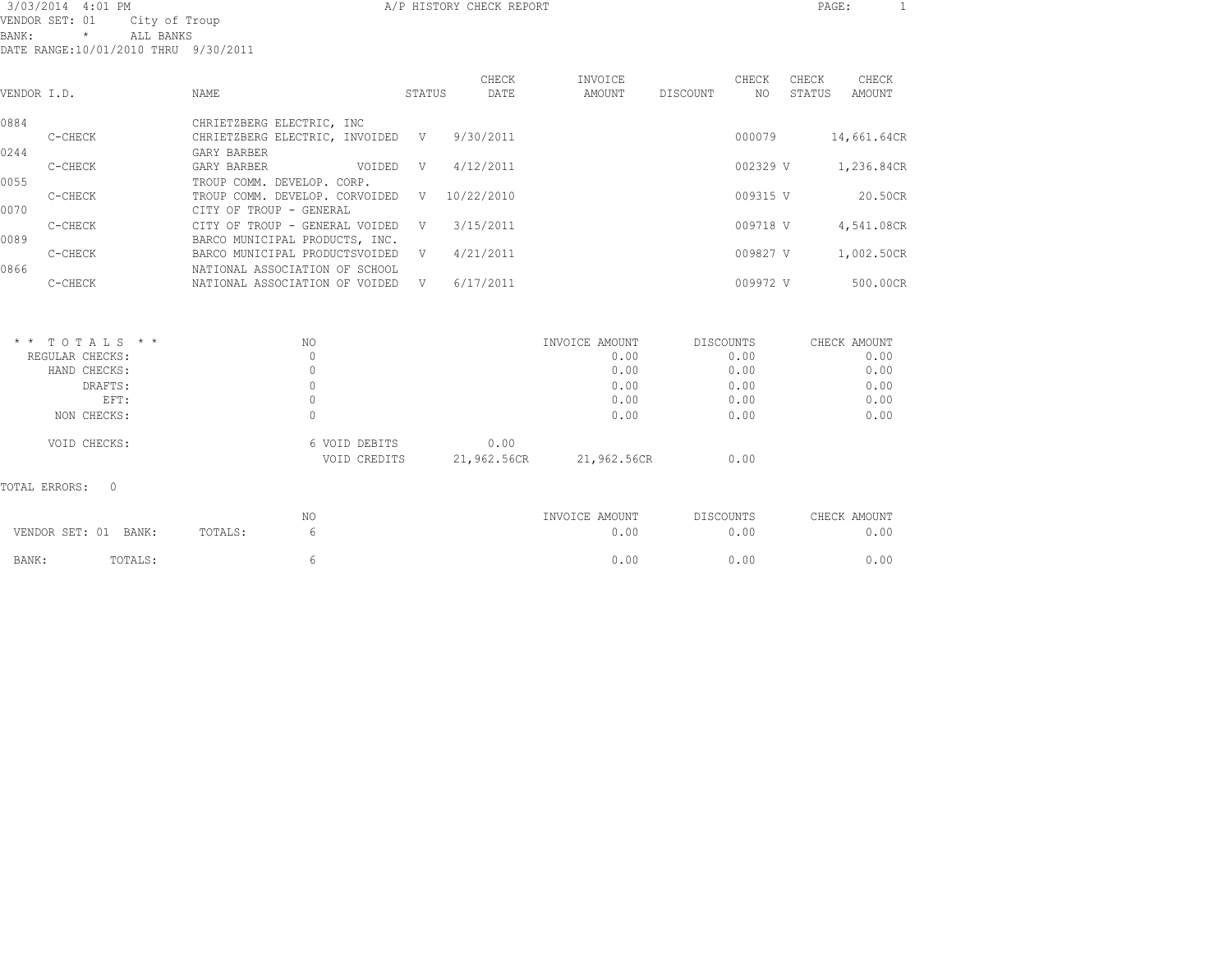| 3/03/2014 4:01 PM<br>VENDOR SET: 01<br>City of Troup<br>APBK GENERAL FUND CHECKING<br>BANK:<br>DATE RANGE:10/01/2010 THRU 9/30/2011 |                                                                 |                                                                     | A/P HISTORY CHECK REPORT |               |                        |          |               | PAGE:<br>$\overline{c}$ |                    |  |
|-------------------------------------------------------------------------------------------------------------------------------------|-----------------------------------------------------------------|---------------------------------------------------------------------|--------------------------|---------------|------------------------|----------|---------------|-------------------------|--------------------|--|
| VENDOR I.D.                                                                                                                         |                                                                 | NAME                                                                | STATUS                   | CHECK<br>DATE | INVOICE<br>AMOUNT      | DISCOUNT | CHECK<br>NO 1 | CHECK<br>STATUS         | CHECK<br>AMOUNT    |  |
| 0809                                                                                                                                | I-201009306668<br>2010 TAHOE PPV CC10706                        | CALDWELL COUNTRY CHEVROLET<br>2010 TAHOE PPV CC10706                |                          | R 10/01/2010  | 24,988.00              |          | 009256 P      |                         | 24,988.00          |  |
| 0025                                                                                                                                | I-201010146725<br>SEPT PURCHASES<br>ACCT 9458                   | ABC AUTO PARTS<br>SEPT PURCHASES                                    |                          | R 10/15/2010  | 12.32                  |          | 009282 P      |                         | 12.32              |  |
| 0241                                                                                                                                | I-201010146682<br>ACCT 3-0070-0007341<br>INVOICE 0070-001775332 | ALLIED WASTE SERVICES #070<br>ALLIED WASTE SERVICES #070            |                          |               | R 10/15/2010 14,275.69 |          |               |                         | 009283 P 14,275.69 |  |
| 0667                                                                                                                                | I-201010146689<br>INVOICE 1298735<br>ACCT 2485                  | ATWOODS<br>GRESE GUN/HYDRO FLUD/GEAR LUB R 10/15/2010               |                          |               | 161.95                 |          | 009284 P      |                         | 161.95             |  |
| 0751                                                                                                                                | I-201010146695<br>INVOICE 34790<br>ACCT 2440                    | BECKAT OIL & FUEL LP<br>FUEL PURCHASE SEPT                          |                          | R 10/15/2010  | 1,660.52               |          | 009285 P      |                         | 1,660.52           |  |
| 0183                                                                                                                                | I-201010146685<br>INVOICE 13877 & 13878                         | BIRDSONG & ARMSTRONG<br>AUDIT, ELECTION, ORD, RETAINER R 10/15/2010 |                          |               | 788.40                 |          |               |                         | 009286 P 788.40    |  |
| 0749                                                                                                                                | I-201010146675<br>ACCT XXXX XXXX XXXX 0596<br>JED DILLINGHAM    | CARD SERVICE CENTER<br>JED COMPANY CC SEPT PURCHASE                 |                          | R 10/15/2010  | 632.21                 |          | 009287 P      |                         | 632.21             |  |
| 0021                                                                                                                                | I-201010146678<br>ACCT 903-842-4109-034                         | CENTURYLINK LOCAL/INTERNET<br>CENTURYLINK LOCAL/INTERNET            |                          | R 10/15/2010  | 339.55                 |          |               |                         | 009288 P 339.55    |  |
| 0754                                                                                                                                | I-201010146697<br>ACCT 495-01491                                | CINTAS CORPORATION #495<br>UNIFORMS                                 |                          | R 10/15/2010  | 127.10                 |          |               | 009289 P                | 127.10             |  |
| 0304                                                                                                                                | I-201010146692<br>INVOICE 101500                                | CREATIVE GRAPHICS<br>INSPECTION CARDS                               |                          | R 10/15/2010  | 30.00                  |          | 009290 P      |                         | 30.00              |  |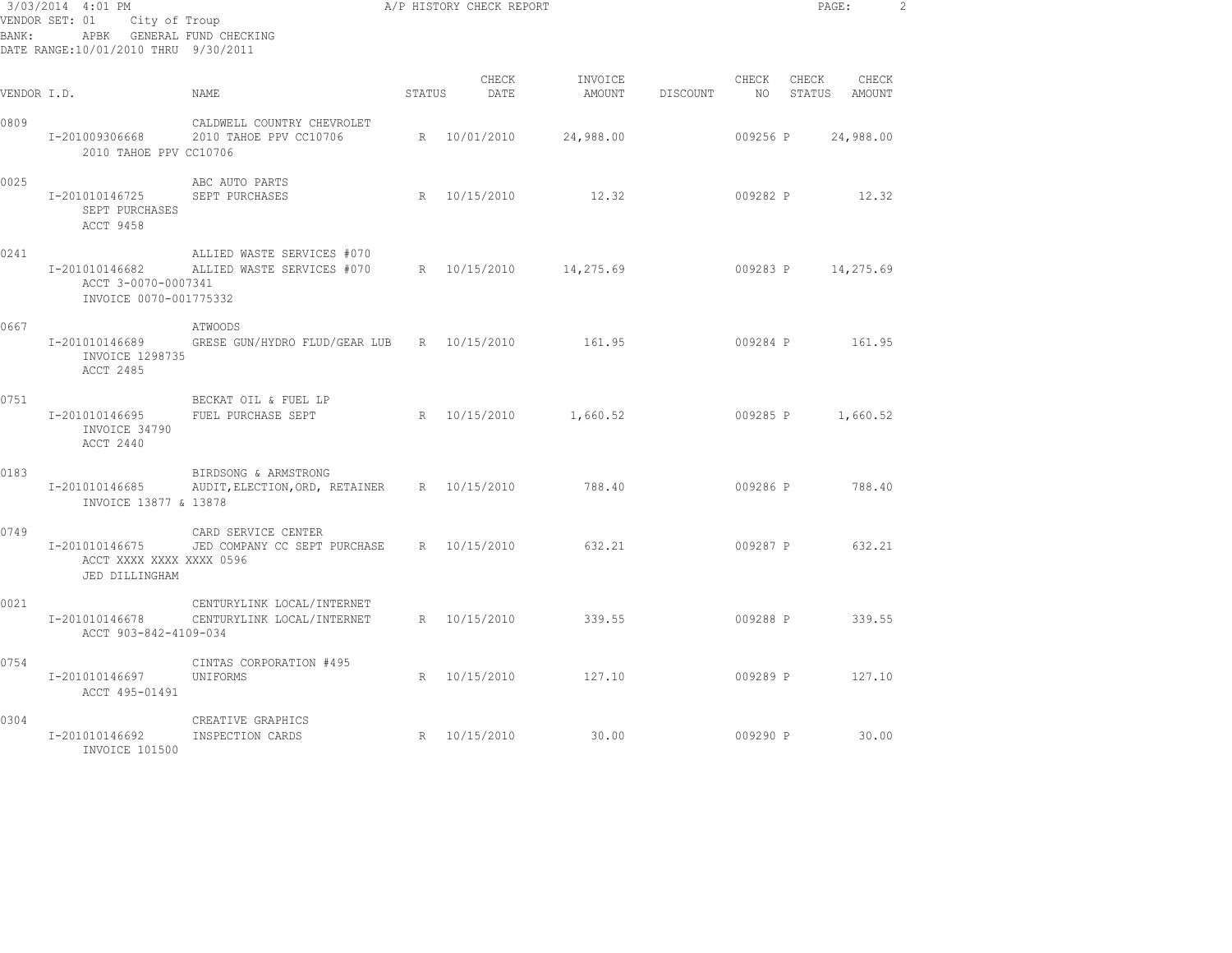| 3/03/2014 4:01 PM<br>VENDOR SET: 01 City of Troup<br>APBK GENERAL FUND CHECKING<br>BANK:<br>DATE RANGE:10/01/2010 THRU 9/30/2011 |                                                       |                                                                                               |        | A/P HISTORY CHECK REPORT |                   | PAGE:    |          | 3                  |                 |  |
|----------------------------------------------------------------------------------------------------------------------------------|-------------------------------------------------------|-----------------------------------------------------------------------------------------------|--------|--------------------------|-------------------|----------|----------|--------------------|-----------------|--|
| VENDOR I.D.                                                                                                                      |                                                       | NAME                                                                                          | STATUS | CHECK<br>DATE            | INVOICE<br>AMOUNT | DISCOUNT | CHECK    | CHECK<br>NO STATUS | CHECK<br>AMOUNT |  |
| 0066                                                                                                                             | I-201010146681<br>INVOICE 57941<br>ORDER # 60044548   | DATA FLOW<br>2,000 UTILITITY BILL FORMS R 10/15/2010                                          |        |                          | 200.35            |          | 009291 P |                    | 200.35          |  |
| 0035                                                                                                                             | I-201010146686<br>INVOICE 48715 & 48723<br>ACCT 40862 | EAST TEXAS COPY SYSTEMS, INC.<br>BASE RATE & OVERAGES                                         |        | R 10/15/2010             | 55.02             |          | 009292 P |                    | 55.02           |  |
| 0040                                                                                                                             | I-201010146694<br>SEPT PURCHASES<br>CUST # 0000008    | HARRY'S BUILDING MATERIALS<br>SEPT PURCHASES                                                  |        | R 10/15/2010             | 57.95             |          | 009293 P |                    | 57.95           |  |
| 0791                                                                                                                             | I-201010146679<br>INVOICE # 100110                    | KEN HORRELL<br>9 SEPT INSPECTIONS                                                             |        | R 10/15/2010             | 450.00            |          | 009294 P |                    | 450.00          |  |
| 0238                                                                                                                             | I-201010146684<br>SCREN/PHY SKINNER & SMITH           | FREDRICK W. KERSH, DO<br>SCREN/PHY SKINNER & SMITH                                            |        | R 10/15/2010             | 140.00            |          | 009295 P |                    | 140.00          |  |
| 0101                                                                                                                             | I-201010146676<br>ACCT 75789<br>ORDER# TAYLOR         | LAW ENFORCEMENT SYSTEMS, INC.<br>TRAFFIC TICKTS W WARNINGS                                    |        | R 10/15/2010             | 175.00            |          | 009296 P |                    | 175.00          |  |
| 0047                                                                                                                             | I-201010146693<br>PS ID# 106037                       | OMNIBASE SERVICES OF TEXAS<br>13 CONVICTIONS/2 DISMISSALS<br>QTRLY REPORT FOR JULY, AUG, SEPT |        | R 10/15/2010             | 90.00             |          | 009297 P |                    | 90.00           |  |
| 0810                                                                                                                             | I-201010146683                                        | JOSE RIVAS<br>COURT OVER PAYMENT<br>REFUND FOR OVER PAYMENT ON CITATION # 20802               |        | R 10/15/2010             | 24.00             |          | 009298 P |                    | 24.00           |  |
| 0454                                                                                                                             | I-201010146677<br>INVOICE 0000192552<br>CUST # 0104   | SHARPS ENVIROMENTAL, INC.<br>EVIDENCE DESTRUCTION                                             |        | R 10/15/2010             | 300.00            |          | 009299 P |                    | 300.00          |  |
| 0392                                                                                                                             | I-201010146680<br>SEPT BRADFORD CEM CARETAKE          | STEVEN SLUDOR<br>SEPT BRADFORD CEM CARETAKER                                                  |        | R 10/15/2010             | 750.00            |          | 009300 P |                    | 750.00          |  |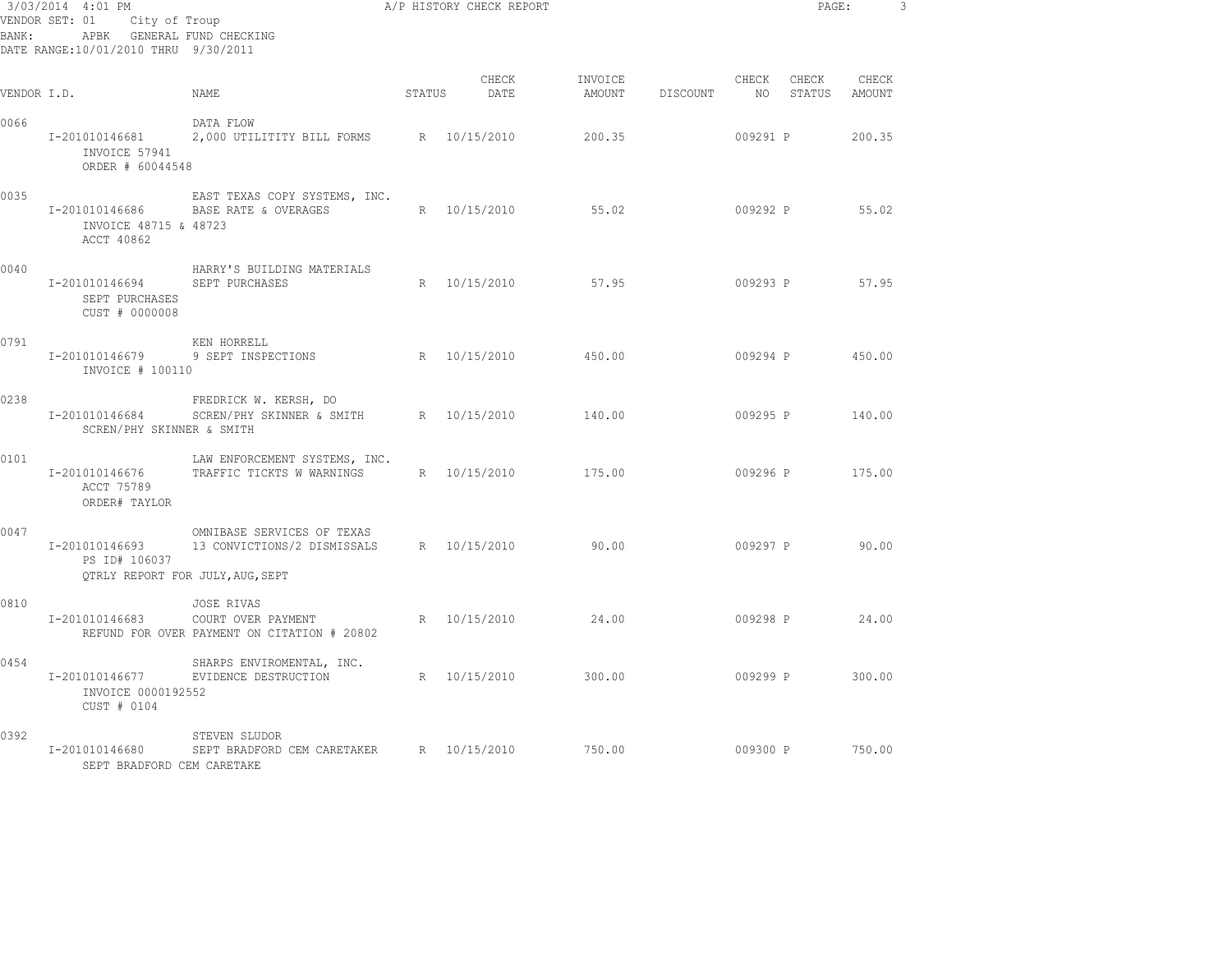| 3/03/2014 4:01 PM<br>VENDOR SET: 01 City of Troup<br>APBK GENERAL FUND CHECKING<br>BANK:<br>DATE RANGE:10/01/2010 THRU 9/30/2011 |                                                                                                                                                     |                                                                                                                                                      |        | A/P HISTORY CHECK REPORT |                                             |          | PAGE:       |                 | $\overline{4}$ |
|----------------------------------------------------------------------------------------------------------------------------------|-----------------------------------------------------------------------------------------------------------------------------------------------------|------------------------------------------------------------------------------------------------------------------------------------------------------|--------|--------------------------|---------------------------------------------|----------|-------------|-----------------|----------------|
| VENDOR I.D.                                                                                                                      |                                                                                                                                                     | NAME                                                                                                                                                 | STATUS | CHECK<br>DATE            | INVOICE<br>AMOUNT DISCOUNT NO STATUS AMOUNT |          | CHECK CHECK | CHECK           |                |
| 0211                                                                                                                             | SMITH COUNTY SHERIFF'S OFFICE<br>I-201010146691 BOARD 3 PRISONERS 20 DAYS<br>BLACK, DARIUS, 3 DAYS / LEE, EDDIE 7 DAYS<br>SPIZZIRRI, ANGELO 10 DAYS |                                                                                                                                                      |        | R 10/15/2010             | 700.00                                      | 009301 P |             | 700.00          |                |
| 0110                                                                                                                             | I-201010146696<br>SEPT PURCHSES<br>INVOICE 50172,50432 & 51476                                                                                      | STEELE'S FEED & SEED<br>2 LIVE TRAPS                                                                                                                 |        | R 10/15/2010 93.90       |                                             |          |             | 009302 P 93.90  |                |
| 0673                                                                                                                             | I-201010146690<br>INVOICE 48566                                                                                                                     | TENNISON'S FOSTER SAW & REPAIR<br>SPNDL SHFT/SHER PLAT/CHAIN ETC B 10/15/2010                                                                        |        |                          | 242.93 009303 P 242.93                      |          |             |                 |                |
| 0004                                                                                                                             | INVOICE 0000378149<br>GROUP# PTROUP01                                                                                                               | TML - IEBP<br>I-201010146674 EMPLOYEE HEALTH INS R 10/15/2010                                                                                        |        |                          | 5,996.49                                    |          | 009304 P    | 5,996.49        |                |
| 0167                                                                                                                             | I-201010146688                                                                                                                                      | TRI COUNTY LEADER<br>PUBLIC HEAR & ORDINANCES R 10/15/2010 123.20<br>PUBLIC HEAR & ORDINANCES FOR SEPT                                               |        |                          |                                             |          |             | 009305 P 123.20 |                |
| 0085                                                                                                                             | I-201010146687<br>INVOICE 6478980442<br>ACCT 213245531-00001                                                                                        | VERIZON WIRELESS<br>SEPT FEES FOR WIRELESS SER BR 10/15/2010                                                                                         |        |                          | 337.44                                      |          |             | 009306 P 337.44 |                |
| 0015                                                                                                                             |                                                                                                                                                     | STATE COMPTROLLER<br>I-201010216746 2010 3RD QRT FEES/CHILD SFT FE R 10/22/2010 14,839.47 009313 P 14,839.47<br>2010 3RD QRT FEES/CHILD SFT FE       |        |                          |                                             |          |             |                 |                |
| 0055                                                                                                                             |                                                                                                                                                     | TROUP COMM. DEVELOP. CORP.<br>I-201010206731 PORT OF TAX COLL THRU 10/5/10 R 10/22/2010 5,604.29<br>PORT DUE 5945.96 LESS 341.67 (PAYMENT 6)=5604.29 |        |                          |                                             |          | 009314 P    | 5,604.29        |                |
| 0055                                                                                                                             | TRAV TO TRAYLOR/LEO BERMAN                                                                                                                          | TROUP COMM. DEVELOP. CORP.<br>I-201010206732 TRAV TO TRAYLOR/LEO BERMAN V 10/22/2010                                                                 |        |                          | 20.50                                       |          |             | 009315 V 20.50  |                |
| 0055                                                                                                                             | M-CHECK                                                                                                                                             | TROUP COMM. DEVELOP. CORP.<br>TROUP COMM. DEVELOP. CORVOIDED V 10/22/2010                                                                            |        |                          |                                             | 009315 V |             | 20.50           |                |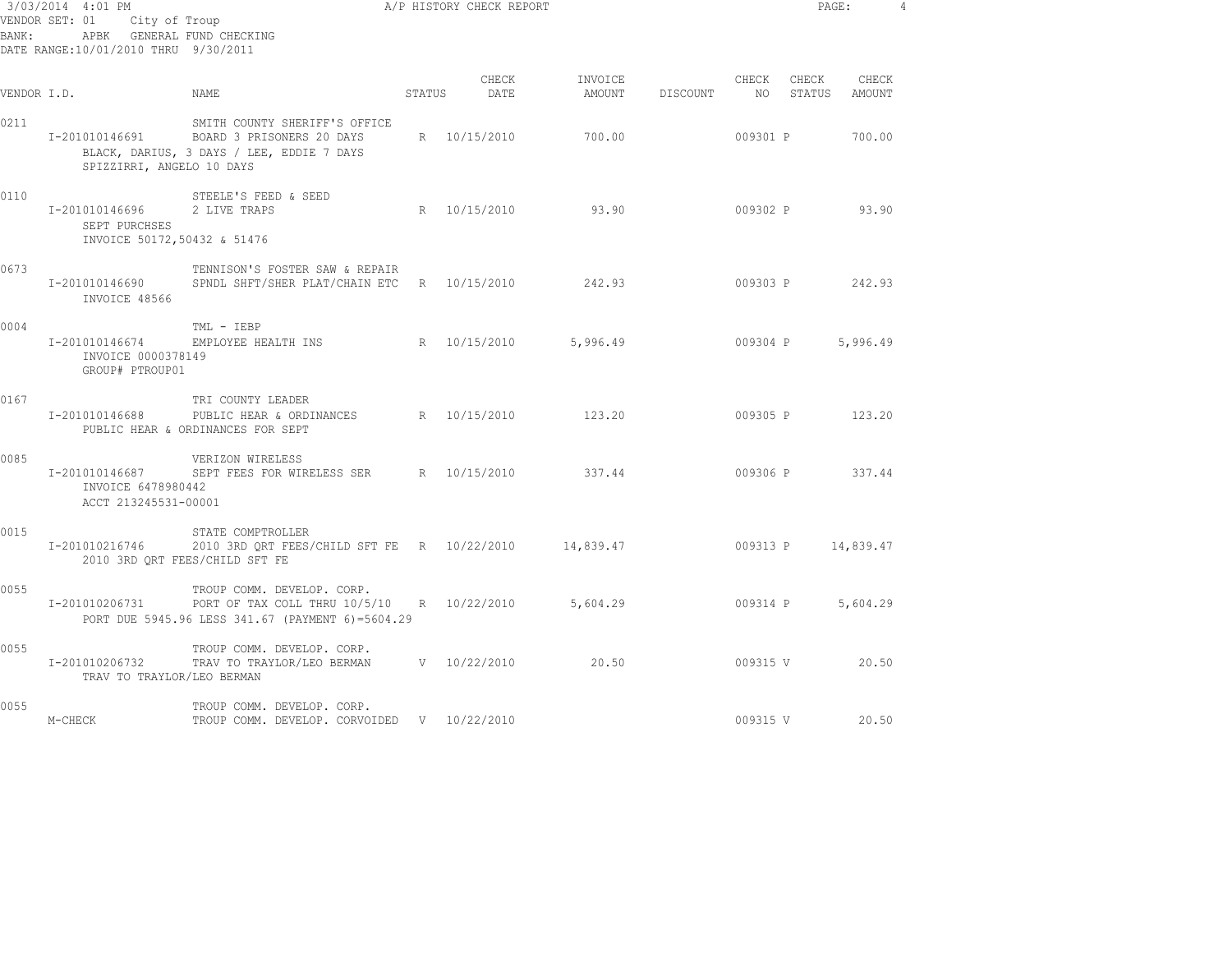| BANK:       | 3/03/2014 4:01 PM<br>City of Troup<br>VENDOR SET: 01<br>APBK GENERAL FUND CHECKING<br>DATE RANGE:10/01/2010 THRU 9/30/2011 |                                                                                               |        | A/P HISTORY CHECK REPORT |                   |          |             |          | PAGE:<br>5             |  |  |
|-------------|----------------------------------------------------------------------------------------------------------------------------|-----------------------------------------------------------------------------------------------|--------|--------------------------|-------------------|----------|-------------|----------|------------------------|--|--|
| VENDOR I.D. |                                                                                                                            | NAME                                                                                          | STATUS | CHECK<br>DATE            | INVOICE<br>AMOUNT | DISCOUNT | CHECK<br>NO | CHECK    | CHECK<br>STATUS AMOUNT |  |  |
| 0058        | I-201010216751<br>W/C AND IRP ANNUAL INS                                                                                   | TML - IRP<br>W/C AND IRP ANNUAL INS                                                           |        | R 10/22/2010             | 24,339.93         |          | 009316 P    |          | 24,339.93              |  |  |
| 0113        | I-201010206738<br>INV# 1076                                                                                                | TROUP AUTO SERVICE<br>FUEL PMP, BLOWER PLG # 6850 R 10/22/2010                                |        |                          | 680.08            |          | 009317 P    |          | 680.08                 |  |  |
| 0157        | I-201010206735<br>2010 3RD QRT TWC                                                                                         | TEXAS WORKFORCE COM.<br>2010 3RD QRT TWC                                                      |        | R 10/22/2010             | 339.87            |          | 009318 P    |          | 339.87                 |  |  |
| 0510        | I-201010216750<br>INV# 1201 AND 1191                                                                                       | KLEIN ANIMAL SHELTER<br>ANIMAL CHARGE FOR 8/10 -9/10 R 10/22/2010                             |        |                          | 580.00            |          | 009319 P    |          | 580.00                 |  |  |
| 0530        | I-201010206733<br>INV# 199846 AND 200083                                                                                   | LANGLEY INTERESTS, INC.<br>OIL CHANGE/LUB                                                     |        | R 10/22/2010             | 133.73            |          |             |          | 009320 P 133.73        |  |  |
| 0573        | I-201010206728<br>FUEL REIM FOR TRAVEL                                                                                     | JAMES CHADWICK<br>FUEL REIM FOR TRAVEL R 10/22/2010                                           |        |                          | 19.00             |          | 009321 P    |          | 19.00                  |  |  |
| 0580        | I-201010216748                                                                                                             | MODERN MARKETING<br>FINGER PRINT CARDS FOR SRO R 10/22/2010<br>INV# MMI076460 FOR RSO OFFICER |        |                          | 210.89            |          |             | 009322 P | 210.89                 |  |  |
| 0590        | I-201010206740<br>INV# CT106767                                                                                            | EAST TEXAS NEW HOLLAND<br>GASKET, DECAL, PAINT                                                |        | R 10/22/2010             | 98.32             |          | 009323 P    |          | 98.32                  |  |  |
| 0652        | I-201010206730<br>INV# 2408                                                                                                | TYLER TECHNOLOGIES, INC.<br>ACUCORP MAINT, CRT CSE MAINT R 10/22/2010                         |        |                          | 1,464.75          |          | 009324 P    |          | 1,464.75               |  |  |
| 0653        | I-201010206741<br>INV# 92009                                                                                               | ROSE COUNTRY TRACTOR & EQUIPME<br>BLADE FOR BRUSH HOG                                         |        | R 10/22/2010             | 82.63             |          | 009325 P    |          | 82.63                  |  |  |
| 0662        | I-201010216749<br>INV# 932473 AND 271115                                                                                   | TOOLE CONSTRUCTION<br>HAULED 4 LOADS FLEXBASE                                                 |        | R 10/22/2010             | 360.00            |          | 009326 P    |          | 360.00                 |  |  |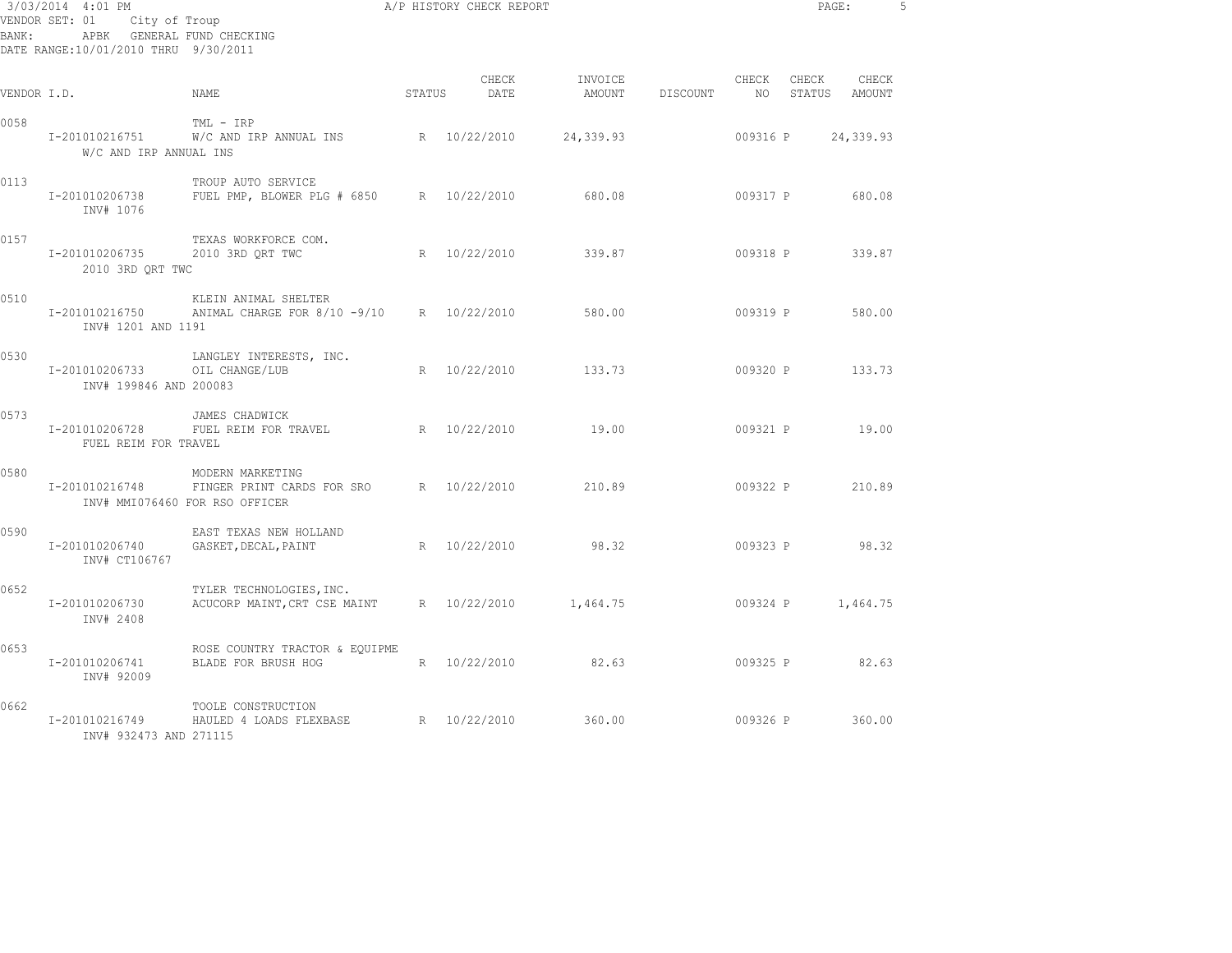| 3/03/2014 4:01 PM<br>City of Troup<br>VENDOR SET: 01<br>APBK GENERAL FUND CHECKING<br>BANK :<br>DATE RANGE:10/01/2010 THRU 9/30/2011 |                                                                          |                                                                               |        | A/P HISTORY CHECK REPORT |                            | PAGE: |                          | - 6      |                        |  |
|--------------------------------------------------------------------------------------------------------------------------------------|--------------------------------------------------------------------------|-------------------------------------------------------------------------------|--------|--------------------------|----------------------------|-------|--------------------------|----------|------------------------|--|
| VENDOR I.D.                                                                                                                          |                                                                          | <b>NAME</b>                                                                   | STATUS | CHECK<br>DATE            | INVOICE<br>AMOUNT DISCOUNT |       | CHECK<br>NO <sub>1</sub> | CHECK    | CHECK<br>STATUS AMOUNT |  |
| 0801                                                                                                                                 | I-201010206729<br>INV# 35,63, AND 80                                     | TYLER VAULT<br>BACK UP EQUIP/RACK FEES R 10/22/2010                           |        |                          | 1,050.00                   |       | 009327 P                 |          | 1,050.00               |  |
| 0814                                                                                                                                 | I-201010206745<br>INV# 383064                                            | IMPACT TINT & AUDIO, LLC<br>08 PATROL UNIT DRESS OUT                          |        | R 10/22/2010             | 175.00                     |       | 009328 P                 |          | 175.00                 |  |
| 0735                                                                                                                                 | I-201010226754<br>TRAVEL TO LEO BERMAN                                   | JED DILLINGHAM<br>TRAVEL TO LEO BERMAN                                        |        | R 10/22/2010             | 20.50                      |       | 009329 P                 |          | 20.50                  |  |
| 0816                                                                                                                                 | I-201010276772<br>INV# 2027                                              | BLUE BOOK LAW ENFORCEMENT DIRE<br>TEXAS BLUE BOOK                             |        | R 10/27/2010             | 14.95                      |       | 009330 P                 |          | 14.95                  |  |
| 0817                                                                                                                                 | I-201010276775<br>CONTINUE EDUCATION CREDIT<br>CODE OFFICER RANDY LOFTIN | C.E.A.T.<br>RANDY CONTIN EDUCATION CR                                         |        | R 10/27/2010             | 60.00                      |       | 009331 P                 |          | 60.00                  |  |
| 0065                                                                                                                                 | I-201010266760<br>ACCT# 2634344-2                                        | CENTER POINT ENERGY ENTEX<br>CENTER POINT ENERGY ENTEX                        |        | R 10/27/2010             | 24.49                      |       | 009332 P                 |          | 24.49                  |  |
| 0109                                                                                                                                 | I-201010266768<br>ACCT# 1003669095                                       | CENTURYLINK<br>CENTURYLINK                                                    |        | R 10/27/2010             | 59.14                      |       | 009333 P                 |          | 59.14                  |  |
| 0573                                                                                                                                 | I-201010286776<br>REIM FOR 99 CHEVY DOOR LATCH                           | JAMES CHADWICK<br>REIM FOR 99 CHEVY DOOR LATCH R 10/27/2010                   |        |                          | 176.63                     |       | 009334 P                 |          | 176.63                 |  |
| 0445                                                                                                                                 | I-201010266757<br>TRAVEL TO CT SCHOOL 102 MILES                          | <b>BUFFIE DEASON</b><br>TRAVEL TO CT SCHOOL 102 MILES R 10/27/2010            |        |                          | 56.10                      |       | 009335 P                 |          | 56.10                  |  |
| 0035                                                                                                                                 | I-201010276771<br>INV# 51429                                             | EAST TEXAS COPY SYSTEMS, INC.<br>COPIER LEASE AND OVERAGE                     |        | R 10/27/2010             | 81.00                      |       |                          | 009336 P | 81.00                  |  |
| 0425                                                                                                                                 | I-201010266762<br>INV# 5657000910                                        | LINEBARGER GOGGAN BLAIR & SAMP<br>SEPT 2010 COLL OF AD VAL TAXES R 10/27/2010 |        |                          | 517.13                     |       |                          | 009337 P | 517.13                 |  |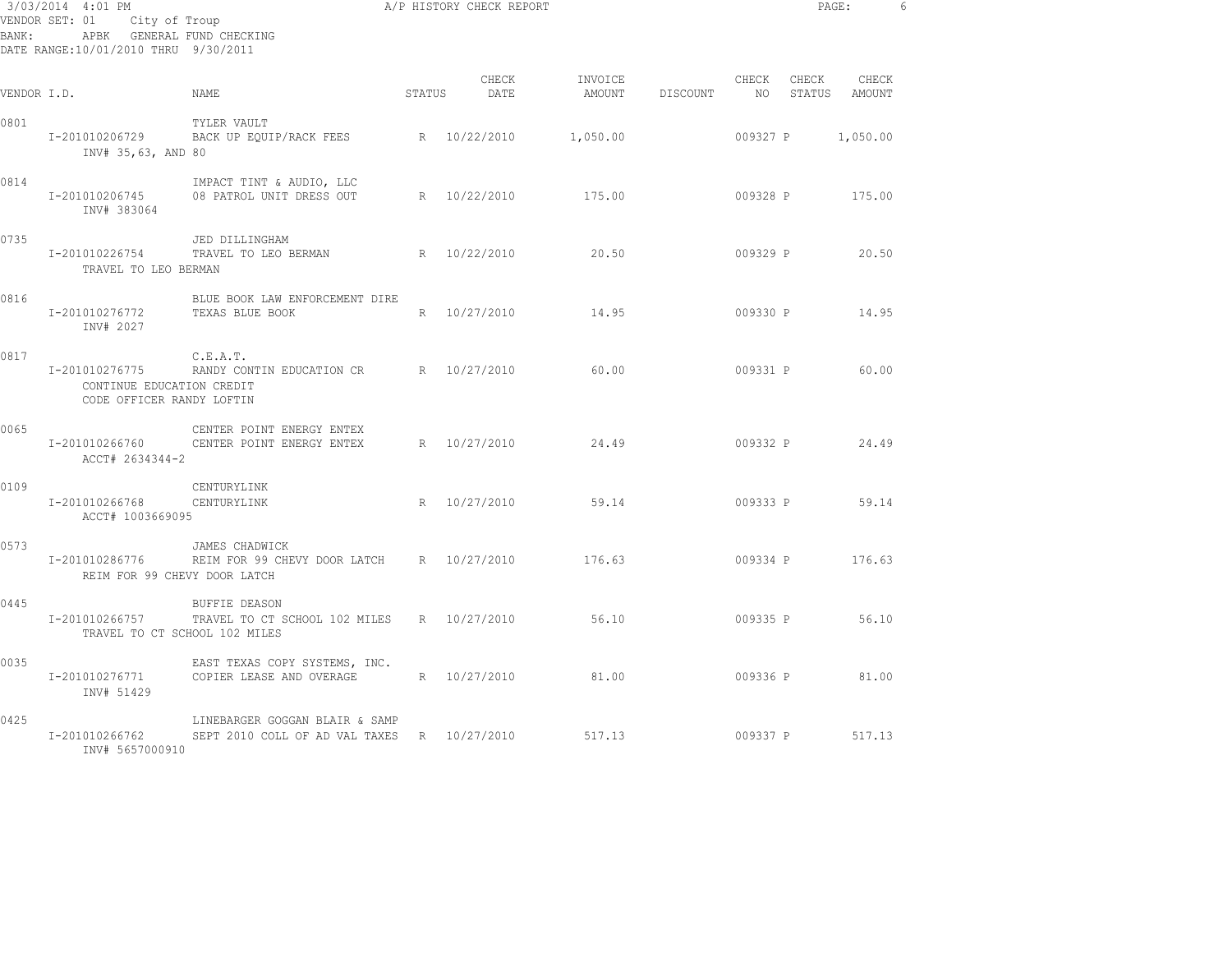| 3/03/2014 4:01 PM<br>City of Troup<br>VENDOR SET: 01<br>APBK GENERAL FUND CHECKING<br>BANK:<br>DATE RANGE:10/01/2010 THRU 9/30/2011 |                                           |                                                                                                         |        | A/P HISTORY CHECK REPORT |                   | PAGE:<br>$\overline{7}$ |             |                 |                 |  |
|-------------------------------------------------------------------------------------------------------------------------------------|-------------------------------------------|---------------------------------------------------------------------------------------------------------|--------|--------------------------|-------------------|-------------------------|-------------|-----------------|-----------------|--|
| VENDOR I.D.                                                                                                                         |                                           | NAME                                                                                                    | STATUS | CHECK<br>DATE            | INVOICE<br>AMOUNT | DISCOUNT                | CHECK<br>NO | CHECK<br>STATUS | CHECK<br>AMOUNT |  |
| 0235                                                                                                                                | I-201010266759                            | TMCA, INC.<br>TX MUN CLERKS MEMBERSHIP<br>TX MUN CLERKS MEMBERSHIP FOR A. COOPER, C. JIMERSON, B. DEASO |        | R 10/27/2010             | 255.00            |                         | 009338 P    |                 | 255.00          |  |
| 0020                                                                                                                                | I-201010266763                            | TXU SESCO ENERGY SERVICES<br>TXU SESCO ENERGY SERVICES<br>aCCT# 900000757292 INV# 056450082290          |        | R 10/27/2010             | 5,872.42          |                         | 009339 P    |                 | 5,872.42        |  |
| 0652                                                                                                                                | I-201010276773<br>INV# 3361               | TYLER TECHNOLOGIES, INC.<br>ANN MAINT FEE NOV2010-OCT2011 R 10/27/2010                                  |        |                          | 2,237.38          |                         | 009340 P    |                 | 2,237.38        |  |
| 0588                                                                                                                                | I-201011046789<br>ACCT# 287020679259      | AT&T<br>WIRELESS CARDS FOR LAPTOP                                                                       |        | R 11/04/2010             | 179.56            |                         | 009351 P    |                 | 179.56          |  |
| 0183                                                                                                                                | I-201011046782<br>INV# 13930 AND 13931    | BIRDSONG & ARMSTRONG<br>ZONING, RETAINER, LIQ ELEC                                                      |        | R 11/04/2010             | 963.50            |                         | 009352 P    |                 | 963.50          |  |
| 0573                                                                                                                                | I-201011046788<br>TRAVEL TO GET PARTS     | JAMES CHADWICK<br>TRAVEL TO GET PARTS                                                                   |        | R 11/04/2010             | 12.50             |                         | 009353 P    |                 | 12.50           |  |
| 0035                                                                                                                                | I-201011046787<br>INV# 52595              | EAST TEXAS COPY SYSTEMS, INC.<br>COPIER RATE AND OVERAGE                                                |        | R 11/04/2010             | 35.99             |                         | 009354 P    |                 | 35.99           |  |
| 0562                                                                                                                                | I-201011046790<br>INV# 1-GS26714          | GOOLSBEE TIRE-RETAIL<br>TIRES FOR UNIT 5506                                                             |        | R 11/04/2010             | 314.70            |                         | 009355 P    |                 | 314.70          |  |
| 0791                                                                                                                                | I-201011046783<br>OCT 2010 INSP INVOICING | KEN HORRELL<br>OCT 2010 INSP INVOICING R 11/04/2010<br>3-ELE; 1-MECH; 3-SLAB; 4-GAS; 3-PLMG             |        |                          | 700.00            |                         | 009356 P    |                 | 700.00          |  |
| 0313                                                                                                                                | I-201011046793<br>INV# 21010859           | LOCKSMITH SERVICES OF TYLER<br>REPAIR LOCK FOR PD DOOR                                                  |        | R 11/04/2010             | 146.50            |                         |             |                 | 009357 P 146.50 |  |
| 0045                                                                                                                                | I-201011046791<br>INV# 315                | CORY MELTON<br>ORTLY MAINT ON ALL COMPUTERS                                                             |        | R 11/04/2010             | 390.00            |                         | 009358 P    |                 | 390.00          |  |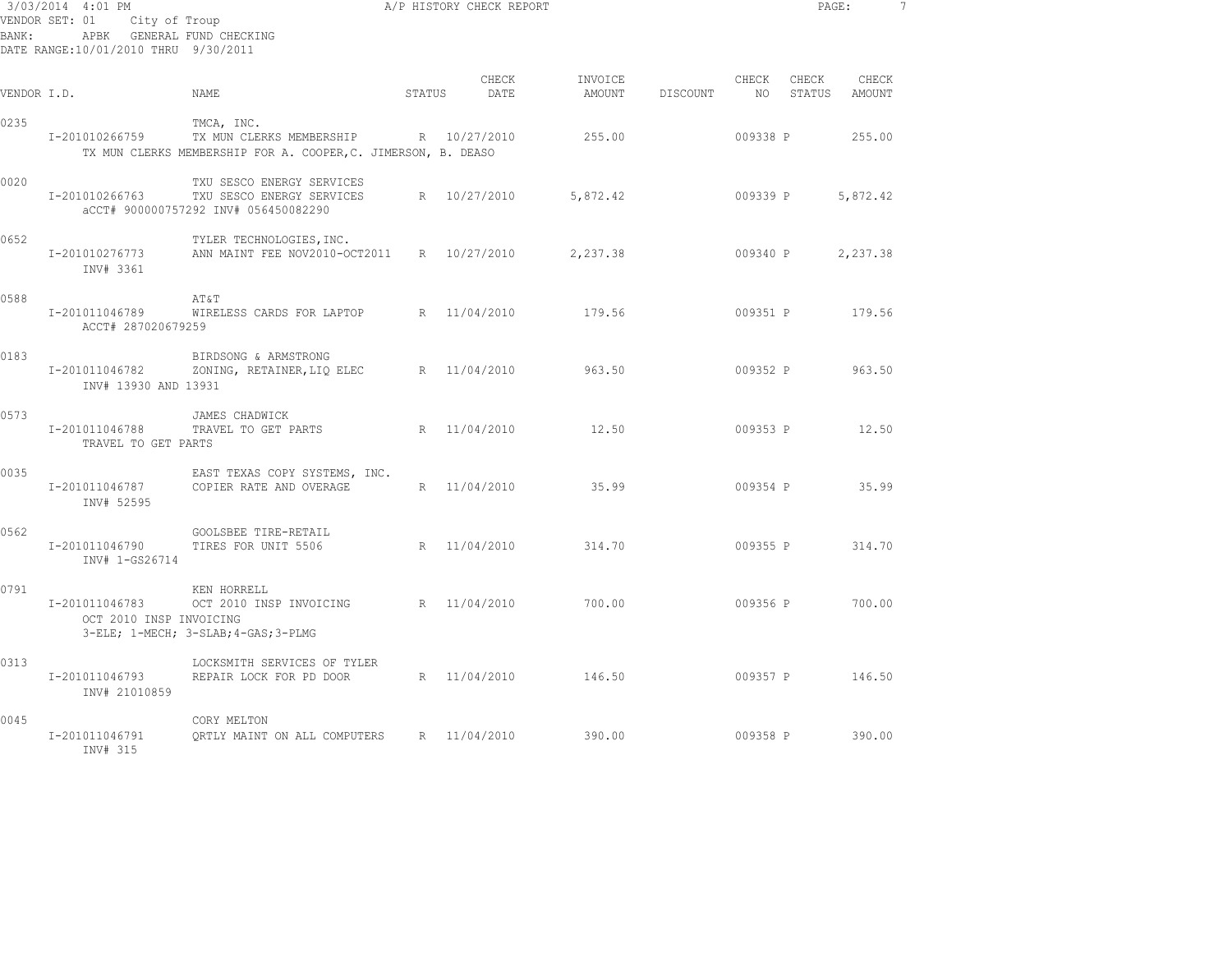| BANK:       | 3/03/2014 4:01 PM<br>VENDOR SET: 01 City of Troup<br>APBK GENERAL FUND CHECKING<br>DATE RANGE:10/01/2010 THRU 9/30/2011 |                                                                    |        | A/P HISTORY CHECK REPORT |                   | PAGE:    |          | - 8                |                 |  |
|-------------|-------------------------------------------------------------------------------------------------------------------------|--------------------------------------------------------------------|--------|--------------------------|-------------------|----------|----------|--------------------|-----------------|--|
| VENDOR I.D. |                                                                                                                         | NAME                                                               | STATUS | CHECK<br>DATE            | INVOICE<br>AMOUNT | DISCOUNT | CHECK    | CHECK<br>NO STATUS | CHECK<br>AMOUNT |  |
| 0434        | I-201011046795<br>INV# 43188 AND 43174                                                                                  | NATIONAL TRIM<br>LETTERING FOR NEW CAR/TAHOE R 11/04/2010          |        |                          | 780.00            |          | 009359 P |                    | 780.00          |  |
| 0315        | I-201011046784<br>INV# 5146                                                                                             | PETALS<br>CORS/SPRAY FOR W. DAVIS                                  |        | R 11/04/2010             | 102.50            |          | 009360 P |                    | 102.50          |  |
| 0053        | I-201011046796<br>INV# 132372 AND 133528                                                                                | STORY-WRIGHT, INC.<br>DATA CATR/STAMP PAD                          |        | R 11/04/2010             | 318.51            |          | 009361 P |                    | 318.51          |  |
| 0004        | I-201011046785<br>GROUP # PTROUP01                                                                                      | TML - IEBP<br>EMPL HEALTH INS                                      |        | R 11/04/2010             | 5,632.04          |          | 009362 P |                    | 5,632.04        |  |
| 0167        | I-201011046792<br>INV# 40228005                                                                                         | TRI COUNTY LEADER<br>AD PUBLIC HEARING ZONING                      |        | R 11/04/2010             | 22.40             |          | 009363 P |                    | 22.40           |  |
| 0085        | I-201011046786<br>ACCT# 213245531-00001                                                                                 | VERIZON WIRELESS<br>VERIZON WIRELESS                               |        | R 11/04/2010             | 337.08            |          |          | 009364 P           | 337.08          |  |
| 0456        | I-201011046794<br>INV# STDINV0009485                                                                                    | WATCHGUARD VIDEO<br>EVIDENCE DVDS                                  |        | R 11/04/2010             | 114.00            |          |          | 009365 P           | 114.00          |  |
| 0640        | I-201011116806<br>INV# COT11910                                                                                         | A PLUS PLUMBING<br>REPAIR GAS LEAK AT CITY HALL R 11/12/2010       |        |                          | 201.85            |          |          | 009367 P           | 201.85          |  |
| 0025        | I-201011126836                                                                                                          | ABC AUTO PARTS<br>AUTO PARTS<br>INV#, 13738084, 13739095, 13739755 |        | R 11/12/2010             | 146.37            |          |          | 009368 P 146.37    |                 |  |
| 0241        | I-201011126854<br>ACCT# 300700007341                                                                                    | ALLIED WASTE SERVICES #070<br>CONTR GARBAGE FEES                   |        | R 11/12/2010 14,616.66   |                   |          | 009369 P |                    | 14,616.66       |  |
| 0668        | I-201011126833<br>INV# 117235                                                                                           | ANIMAL CARE EQUIP&SERVICES INC<br>CAT TONGS/NETS                   |        | R 11/12/2010             | 186.12            |          | 009370 P |                    | 186.12          |  |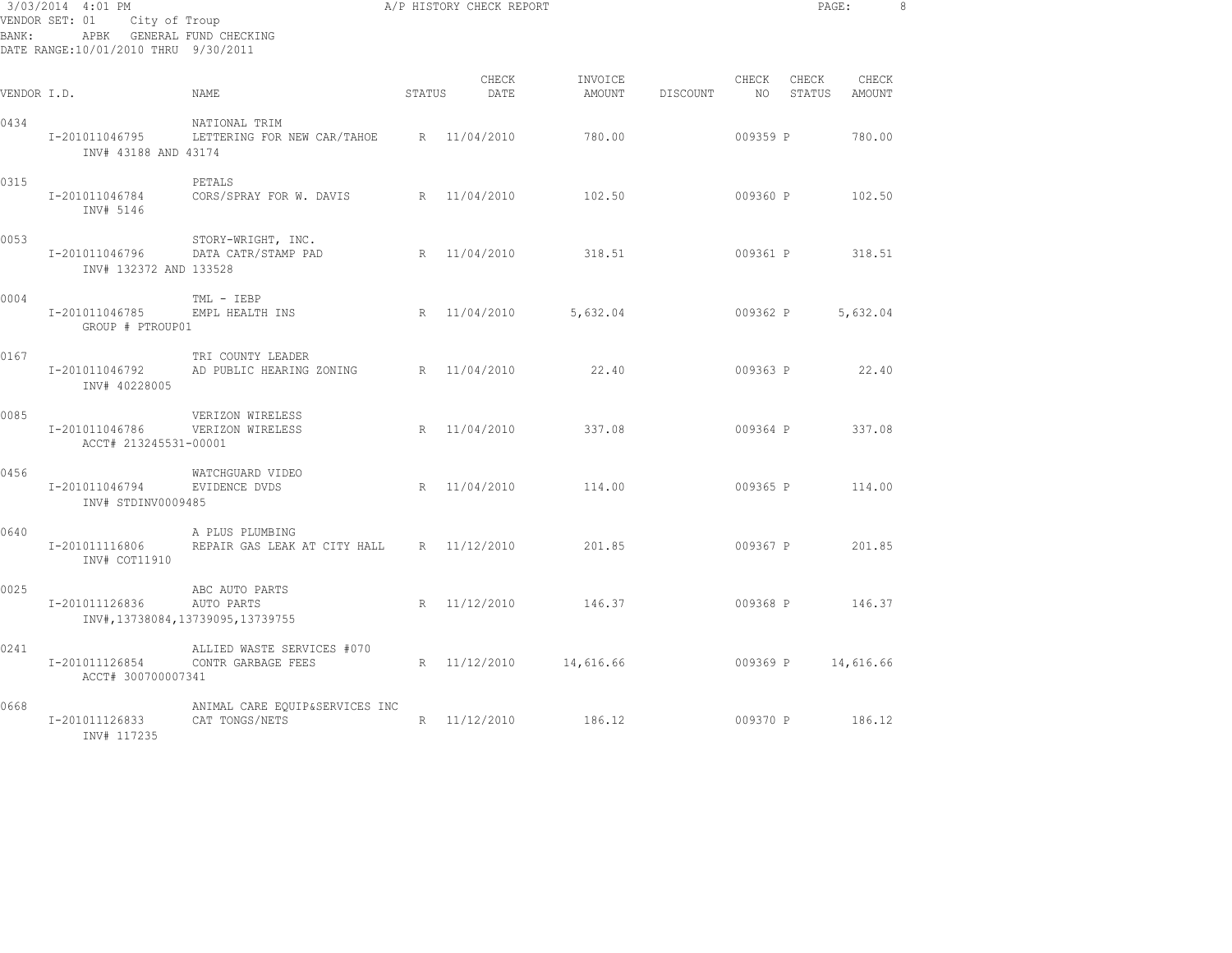| BANK:       | 3/03/2014 4:01 PM<br>VENDOR SET: 01<br>City of Troup<br>APBK GENERAL FUND CHECKING<br>DATE RANGE: 10/01/2010 THRU 9/30/2011 |                                                                                            |             | A/P HISTORY CHECK REPORT |                   |                 |             | PAGE:           |                 | 9 |
|-------------|-----------------------------------------------------------------------------------------------------------------------------|--------------------------------------------------------------------------------------------|-------------|--------------------------|-------------------|-----------------|-------------|-----------------|-----------------|---|
| VENDOR I.D. |                                                                                                                             | <b>NAME</b>                                                                                | STATUS      | CHECK<br>DATE            | INVOICE<br>AMOUNT | <b>DISCOUNT</b> | CHECK<br>NO | CHECK<br>STATUS | CHECK<br>AMOUNT |   |
| 0088        | I-201011126834<br>INV# 200073466 AND 200073468                                                                              | APAC-TEXAS, INC.<br>4 LOADS FLEX BASE                                                      |             | R 11/12/2010             | 943.20            |                 | 009371 P    |                 | 943.20          |   |
| 0667        | I-201011126832<br>ACCT 2485                                                                                                 | <b>ATWOODS</b><br>EQUIP FOR KENNEL                                                         |             | R 11/12/2010             | 51.85             |                 | 009372 P    |                 | 51.85           |   |
| 0751        | I-201011116822<br>INV# 35323 AND 35078                                                                                      | BECKAT OIL & FUEL LP<br>FUEL FOR PD, STR, ACO                                              |             | R 11/12/2010             | 2,577.67          |                 | 009373 P    |                 | 2,577.67        |   |
| 0818        | I-201011116814<br>INV# 11322                                                                                                | BOBCAT SPECIALITIES LLC<br>LIGHTING FOR POLICE TAHOE                                       |             | R 11/12/2010             | 2,299.96          |                 | 009374 P    |                 | 2,299.96        |   |
| 0749        | I-201011116809<br>ACCT# 0596                                                                                                | CARD SERVICE CENTER<br>MANG MEAL/PRINTER INK/POSTAGE                                       |             | R 11/12/2010             | 83.03             |                 | 009375 P    |                 | 83.03           |   |
| 0749        | I-201011116810<br>ACCT# 0604                                                                                                | CARD SERVICE CENTER<br>OFF SUP/FLOWERS/POSTAGE                                             |             | R 11/12/2010             | 392.12            |                 | 009376 P    |                 | 392.12          |   |
| 0021        | I-201011116805<br>ACCT# 9038424109034                                                                                       | CENTURYLINK LOCAL/INTERNET<br>CENTURYLINK LOCAL/INTERNET                                   | $R_{\perp}$ | 11/12/2010               | 463.12            |                 | 009377 P    |                 | 463.12          |   |
| 0573        | I-201011116818<br>INV# MTC091079A                                                                                           | JAMES CHADWICK<br>ELBOW EXHAUST                                                            |             | R 11/12/2010             | 95.43             |                 | 009378 P    |                 | 95.43           |   |
| 0754        | I-201011116823                                                                                                              | CINTAS CORPORATION #495<br>UNIFORM SERVICE<br>INV# 495773107,495773960,495774778,495775630 | R           | 11/12/2010               | 87.67             |                 | 009379 P    |                 | 87.67           |   |
| 0735        | I-201011116807                                                                                                              | JED DILLINGHAM<br>TRAVEL/FILING FEES<br>TRAVEL/FILING FEES W. FORREST ADDITION             | R           | 11/12/2010               | 71.00             |                 | 009380 P    |                 | 71.00           |   |
| 0094        | I-201011116817<br>CONTR AMB FEES FOR NOV 2010                                                                               | E.T.M.C.E.M.S.<br>CONTR AMB FEES FOR NOV 2010<br>3190. LESS 3% ADMIN FEE=3094.30           |             | R 11/12/2010             | 3,094.30          |                 | 009381 P    |                 | 3,094.30        |   |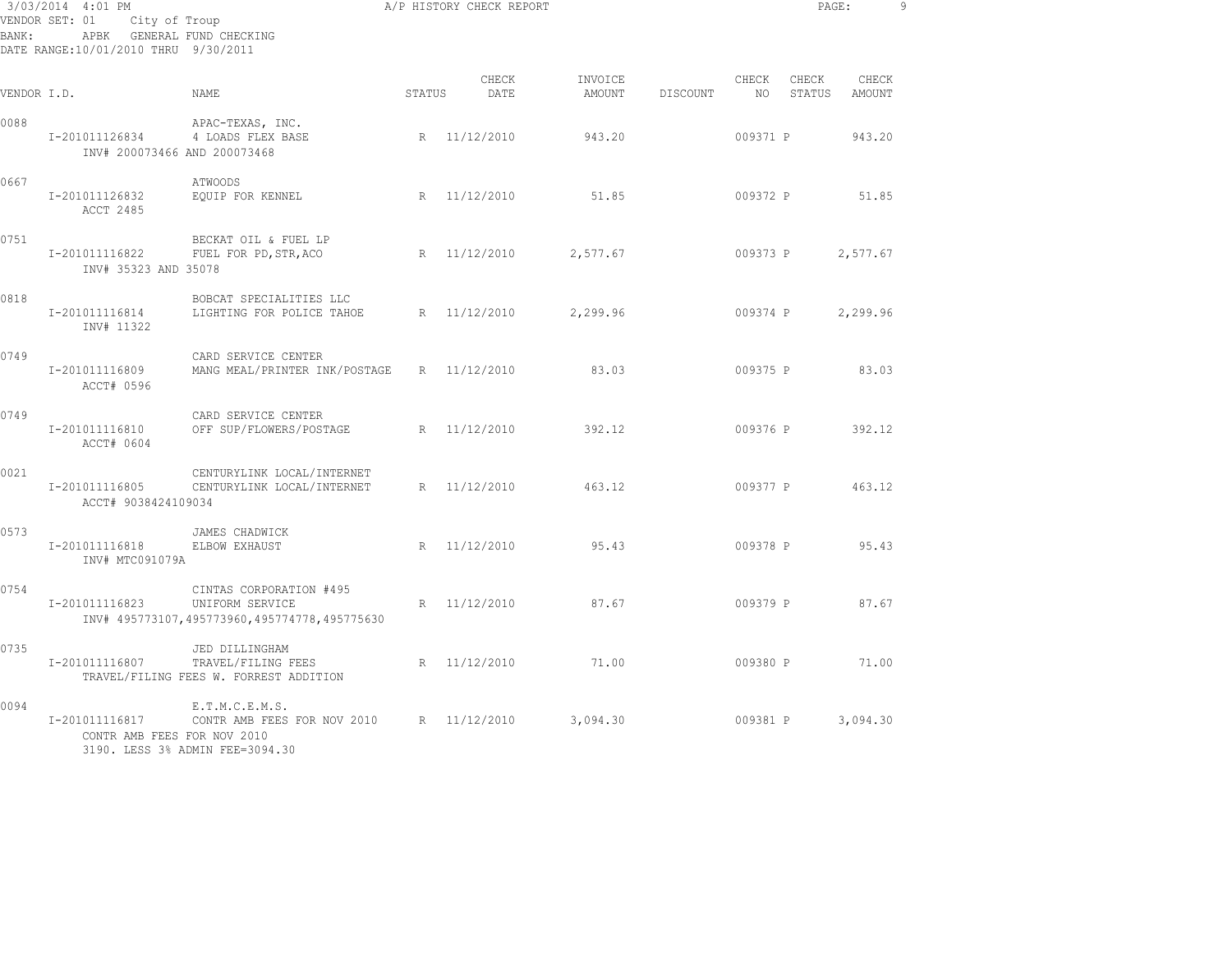| 3/03/2014 4:01 PM<br>VENDOR SET: 01<br>City of Troup<br>APBK GENERAL FUND CHECKING<br>BANK:<br>DATE RANGE:10/01/2010 THRU 9/30/2011 |                                                                         |                                                                                                                             | A/P HISTORY CHECK REPORT | PAGE:         | 10                |          |                |                 |                 |  |
|-------------------------------------------------------------------------------------------------------------------------------------|-------------------------------------------------------------------------|-----------------------------------------------------------------------------------------------------------------------------|--------------------------|---------------|-------------------|----------|----------------|-----------------|-----------------|--|
| VENDOR I.D.                                                                                                                         |                                                                         | NAME.                                                                                                                       | STATUS                   | CHECK<br>DATE | INVOICE<br>AMOUNT | DISCOUNT | CHECK<br>NO 11 | CHECK<br>STATUS | CHECK<br>AMOUNT |  |
| 0590                                                                                                                                | EAST TEXAS NEW HOLLAND<br>I-201011126831<br>ROD/FILTER<br>INV# CT106947 |                                                                                                                             |                          | R 11/12/2010  | 138.42            |          | 009382 P       |                 | 138.42          |  |
| 0040                                                                                                                                | I-201011126829<br>OCTOBER 2010 INVOICING                                | HARRY'S BUILDING MATERIALS<br>HARRY'S BUILDING MATERIALS                                                                    |                          | R 11/12/2010  | 260.71            |          | 009383 P       |                 | 260.71          |  |
| 0192                                                                                                                                | I-201011116811                                                          | KILGORE COLLEGE<br>SFST LEGA UPD BIGGS/STOWERS R 11/12/2010<br>INV# 41230 FOR D. BIGGS 3290-03904 AND K. STOWERS 2610-00529 |                          |               | 30.00             |          | 009384 P       |                 | 30.00           |  |
| 0530                                                                                                                                | I-201011126837                                                          | LANGLEY INTERESTS, INC.<br>OIL CHANGE/LUBRICATION<br>INV# 200794,200930,201335,201366                                       |                          | R 11/12/2010  | 214.87            |          | 009385 P       |                 | 214.87          |  |
| 0045                                                                                                                                | I-201011126826<br>INV# 328                                              | CORY MELTON<br>FIX OMNI TRANSFER                                                                                            |                          | R 11/12/2010  | 65.00             |          | 009386 P       |                 | 65.00           |  |
| 0401                                                                                                                                | I-201011116804<br>MEAL REIMB FOR TRAINING                               | SHAWN MURRY<br>MEAL REIMB FOR TRAINING                                                                                      |                          | R 11/12/2010  | 35.21             |          | 009387 P       |                 | 35.21           |  |
| 0557                                                                                                                                | I-201011126828<br>WORK BOOTS REIMBURSEMENT                              | LONNIE PETTY<br>WORK BOOTS                                                                                                  |                          | R 11/12/2010  | 54.11             |          | 009388 P       |                 | 54.11           |  |
| 0653                                                                                                                                | I-201011126835<br>INV# 93291                                            | ROSE COUNTRY TRACTOR & EQUIPME<br>CASTER FOR BRUSHHOG                                                                       |                          | R 11/12/2010  | 168.06            |          |                | 009389 P        | 168.06          |  |
| 0762                                                                                                                                | I-201011116815<br>DUES FOR OCT AND NOV                                  | ROTARY CLUB OF TROUP TEXAS<br>DUES FOR OCT AND NOV                                                                          |                          | R 11/12/2010  | 80.00             |          | 009390 P       |                 | 80.00           |  |
| 0211                                                                                                                                | I-201011116816                                                          | SMITH COUNTY SHERIFF'S OFFICE<br>JAIL FEES FOR OFFENDERS<br>R. COFFEY (1); S. GIPSON (1); L. LEON (2); M. REEP (1); F. R    |                          | R 11/12/2010  | 210.00            |          | 009391 P       |                 | 210.00          |  |
| 0110                                                                                                                                | I-201011116819<br>INV# 51961                                            | STEELE'S FEED & SEED<br><b>GLOVES</b>                                                                                       |                          | R 11/12/2010  | 10.95             |          | 009392 P       |                 | 10.95           |  |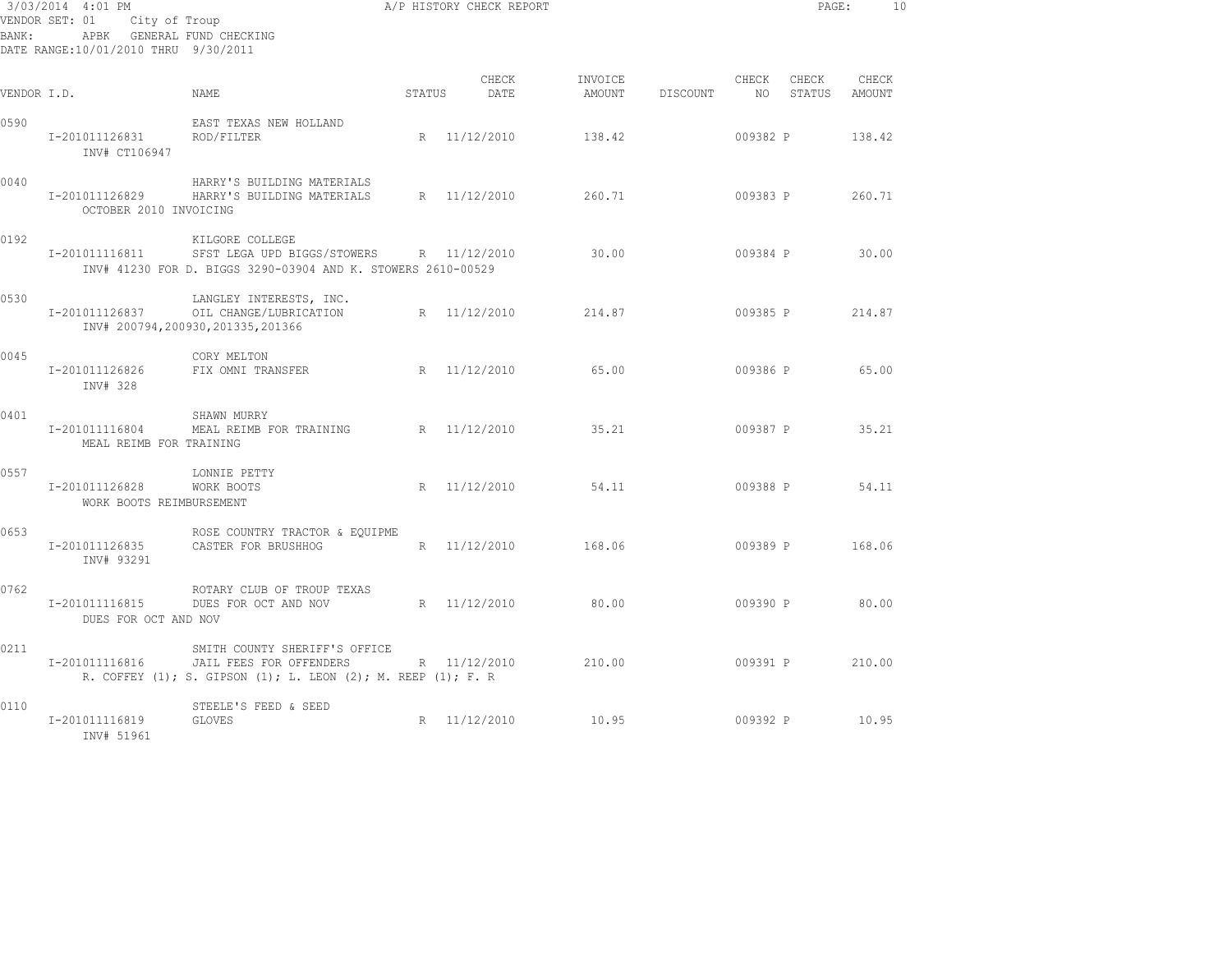| 3/03/2014 4:01 PM<br>City of Troup<br>VENDOR SET: 01<br>APBK GENERAL FUND CHECKING<br>BANK:<br>DATE RANGE:10/01/2010 THRU 9/30/2011 |                                  |                                                                      |        | A/P HISTORY CHECK REPORT |                   |          |               | PAGE:           |                 | 11 |
|-------------------------------------------------------------------------------------------------------------------------------------|----------------------------------|----------------------------------------------------------------------|--------|--------------------------|-------------------|----------|---------------|-----------------|-----------------|----|
| VENDOR I.D.                                                                                                                         |                                  | NAME                                                                 | STATUS | CHECK<br>DATE            | INVOICE<br>AMOUNT | DISCOUNT | CHECK<br>NO 1 | CHECK<br>STATUS | CHECK<br>AMOUNT |    |
| 0662                                                                                                                                | I-201011116813<br>INV# 271117    | TOOLE CONSTRUCTION<br>HAUL OIL SAND                                  |        | R 11/12/2010             | 210.00            |          | 009393 P      |                 | 210.00          |    |
| 0113                                                                                                                                | I-201011116812<br>INV# 1291      | TROUP AUTO SERVICE<br>BRAKE JOB/ROTORS UNIT 5001                     |        | R 11/12/2010             | 155.99            |          | 009394 P      |                 | 155.99          |    |
| 0088                                                                                                                                | I-201011176858<br>INV# 200075676 | APAC-TEXAS, INC.<br>OIL SAND                                         | R      | 11/18/2010               | 1,351.48          |          | 009402 P      |                 | 1,351.48        |    |
| 0463                                                                                                                                | I-201011176864<br>INV #796431    | ARK-LA-TEX SHREDDING CO.<br>SHREDDING TO MEET RET SCHE               |        | R 11/18/2010             | 27.80             |          | 009403 P      |                 | 27.80           |    |
| 0751                                                                                                                                | I-201011176860<br>INV# 35484     | BECKAT OIL & FUEL LP<br>NON DIED DIESEL FUEL                         |        | R 11/18/2010             | 289.42            |          | 009404 P      |                 | 289.42          |    |
| 0745                                                                                                                                | I-201011176862<br>INV# 5703      | COMPLETE COMMUNICATIONS<br>SERVICE CALL ON PHONE SYSTEM              |        | R 11/18/2010             | 93.75             |          | 009405 P      |                 | 93.75           |    |
| 0036                                                                                                                                | I-201011176863<br>INV# 2002165   | FRANKLIN LEGAL PLUBLILSHING, I<br>HOST/MAINT CODE OF ORD FOR INT     |        | R 11/18/2010             | 350.00            |          | 009406 P      |                 | 350.00          |    |
| 0510                                                                                                                                | I-201011176859<br>INV# 1209      | KLEIN ANIMAL SHELTER<br>KENNEL FEES FOR OCT 2010                     |        | R 11/18/2010             | 700.00            |          | 009407 P      |                 | 700.00          |    |
| 0045                                                                                                                                | I-201011176865<br>INV# 335       | CORY MELTON<br>REMOVE VIRUS FROM LAPTOP                              |        | R 11/18/2010             | 65.00             |          | 009408 P      |                 | 65.00           |    |
| 0488                                                                                                                                | I-201011176857<br>INV# 54474     | POSTON EQUIPMENT SALES, INC.<br>FAN FOR CAT 86 HP                    |        | R 11/18/2010             | 261.21            |          | 009409 P      |                 | 261.21          |    |
| 0392                                                                                                                                | I-201011176856                   | STEVEN SLUDOR<br>OCTOBER CARETAKER<br>OCTOBER CARETAKER FOR CEMETARY |        | R 11/18/2010             | 750.00            |          | 009410 P      |                 | 750.00          |    |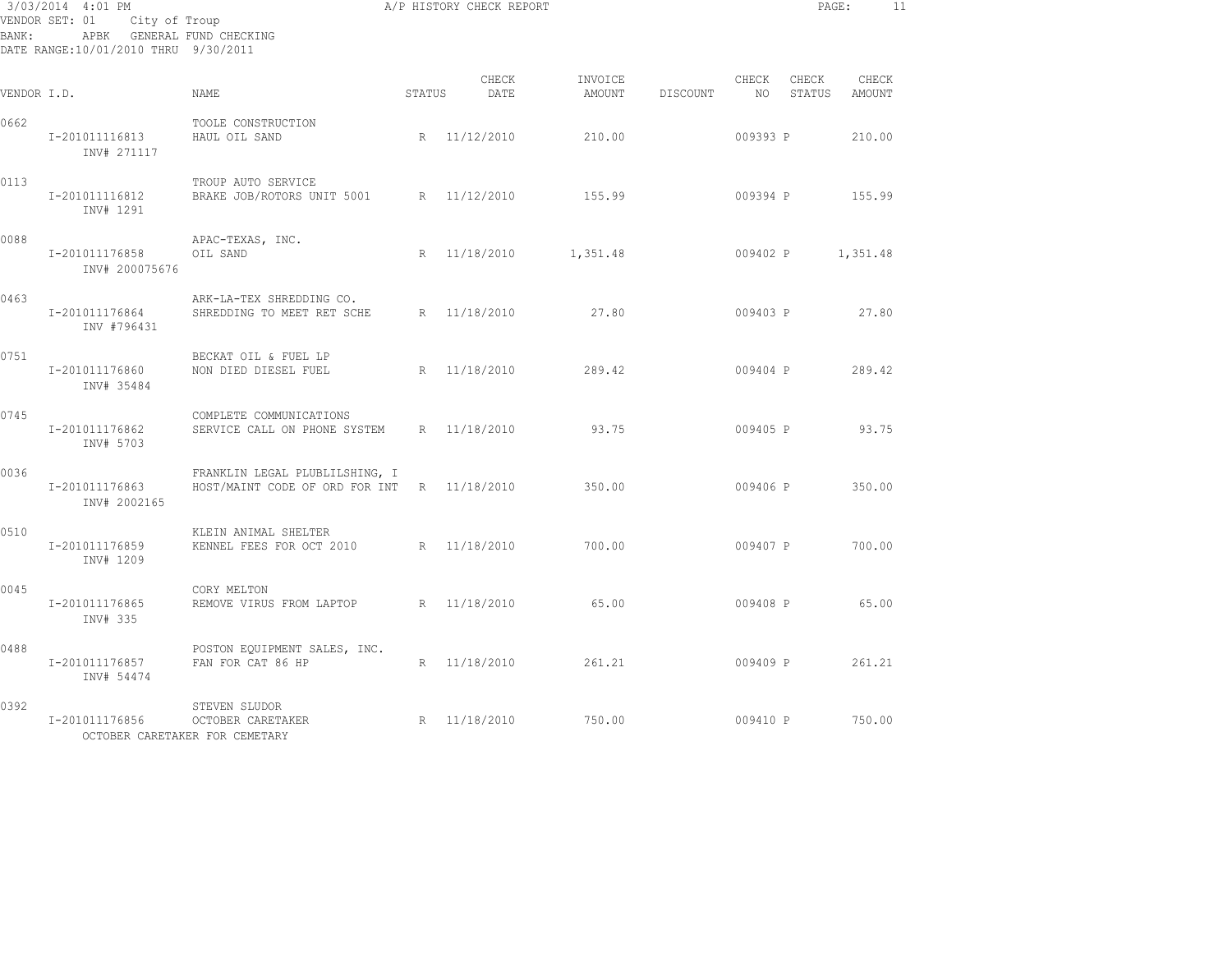| BANK:       | 3/03/2014 4:01 PM<br>VENDOR SET: 01 City of Troup<br>APBK GENERAL FUND CHECKING<br>DATE RANGE:10/01/2010 THRU 9/30/2011 | A/P HISTORY CHECK REPORT                                                                                                  |        |                     |                            |            |          |       | PAGE:                     | -12 |
|-------------|-------------------------------------------------------------------------------------------------------------------------|---------------------------------------------------------------------------------------------------------------------------|--------|---------------------|----------------------------|------------|----------|-------|---------------------------|-----|
| VENDOR I.D. |                                                                                                                         | NAME                                                                                                                      | STATUS | CHECK<br>DATE       | INVOICE<br>AMOUNT DISCOUNT |            | CHECK    | CHECK | CHECK<br>NO STATUS AMOUNT |     |
| 0055        | I-201011176861<br>PORT DUE FROM TAX COLLECTED                                                                           | TROUP COMM. DEVELOP. CORP.<br>PORT DUE FROM TAX COLLECTED R 11/18/2010<br>PORT DUE 7185.62 LESS PAYMENT #7 341.67=6843.95 |        |                     | 6,843.95                   |            | 009411 P |       | 6,843.95                  |     |
| 0065        | I-201011236874<br>ACCT# 2634344-2                                                                                       | CENTER POINT ENERGY ENTEX<br>CENTER POINT ENERGY ENTEX                                                                    |        | R 11/24/2010 53.58  |                            |            |          |       | 009412 P 53.58            |     |
| 0820        | I-201011296882<br>SHOTGUN SHELLS FOR PD                                                                                 | ACADEMY SPORTING GOODS<br>SHOTGUN SHELLS FOR PD                                                                           |        | R 11/29/2010 353.88 |                            |            |          |       | 009413 P 353.88           |     |
| 0221        | TRAVEL TO ELECTION SCHOOL                                                                                               | CHERYL JIMERSON<br>I-201011306884 TRAV TO ELECTION SCHOOL                                                                 |        | R 11/30/2010        | 224.31                     |            |          |       | 009414 P 224.31           |     |
| 0588        | ACCT# 287020679259                                                                                                      | AT&T<br>I-201012026919 LAPTOP AIRCARDS FOR PD                                                                             |        | R 12/03/2010        | 180.16                     |            |          |       | 009420 P 180.16           |     |
| 0751        | I-201012026911<br>INV# 35578                                                                                            | BECKAT OIL & FUEL LP<br>FUEL FOR STREETS, PD, ACO R 12/03/2010 1, 364.25                                                  |        |                     |                            |            |          |       | 009421 P 1,364.25         |     |
| 0183        | I-201012026916<br>INV# 13983 AND 13982                                                                                  | BIRDSONG & ARMSTRONG<br>RETAINER FEE/CODE ENF/ALC EL R 12/03/2010                                                         |        |                     | 481.25                     |            |          |       | 009422 P 481.25           |     |
| 0035        | I-201012026917<br>INV# 49723                                                                                            | EAST TEXAS COPY SYSTEMS, INC.<br>CANON IMAGE RUNNER COPIER R 12/03/2010                                                   |        |                     | 3,512.00                   | $009423$ P |          |       | 3,512.00                  |     |
| 0224        | I-201012026907                                                                                                          | GALLS<br>PADDLE HOLSTER/CHARGER<br>INV# 510966989 LESS 44.99 FOR RETURNED ITEM NP032 RH 8820                              |        | R 12/03/2010        | 253.96                     |            |          |       | 009424 P 253.96           |     |
| 0040        | I-201012026905<br>NOV 2010 INVOICING                                                                                    | HARRY'S BUILDING MATERIALS<br>NOV 2010 INVOICING                                                                          |        | R 12/03/2010        | 320.54                     |            |          |       | 009425 P 320.54           |     |
| 0046        | I-201012026912<br>INV# 2304547                                                                                          | HD SUPPLY WATERWORKS, LTD.<br>HD SUPPLY WATERWORKS, LTD. R 12/03/2010 317.20                                              |        |                     |                            |            |          |       | 009426 P 317.20           |     |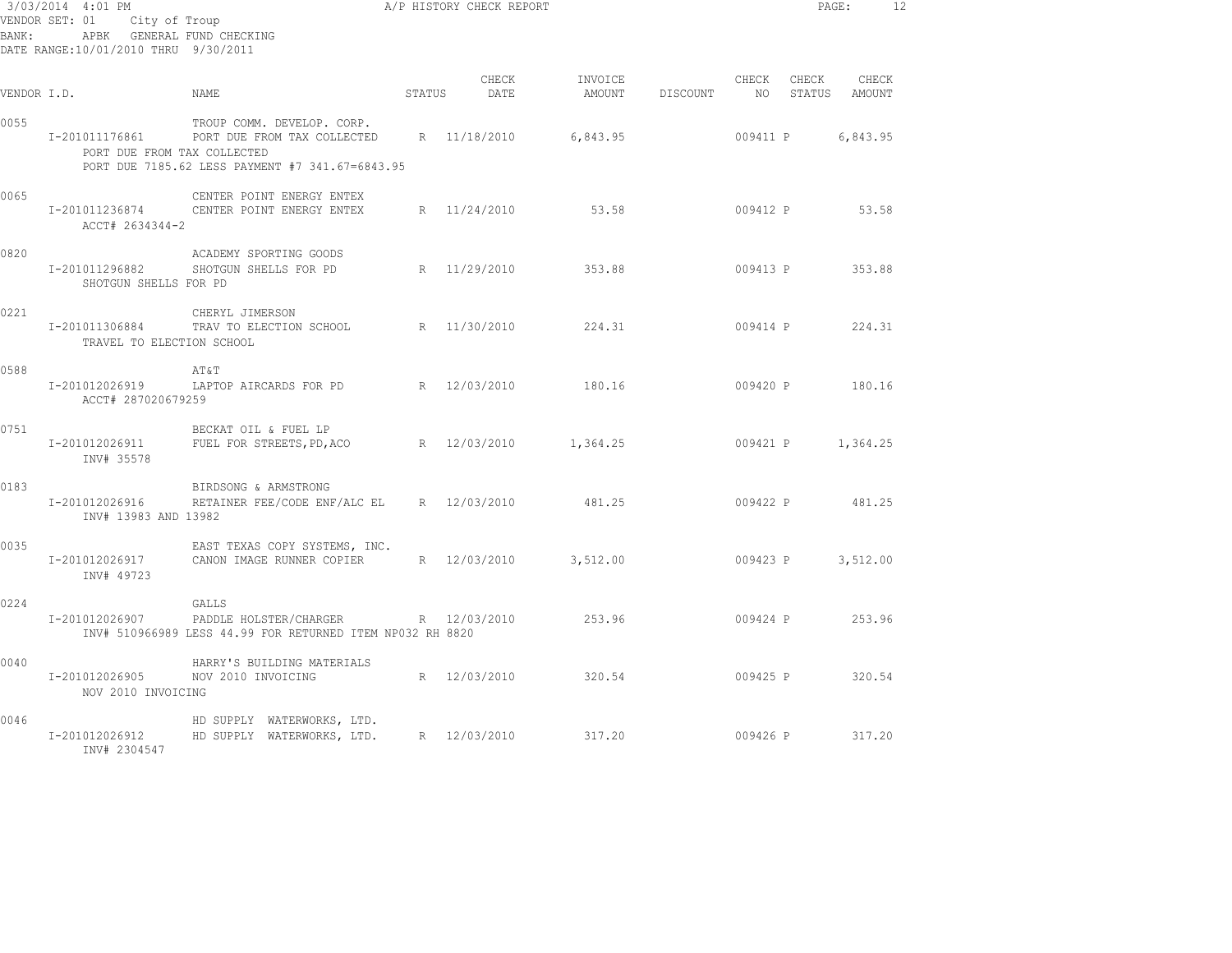| 3/03/2014 4:01 PM<br>VENDOR SET: 01<br>City of Troup<br>GENERAL FUND CHECKING<br>BANK:<br>APBK<br>DATE RANGE:10/01/2010 THRU 9/30/2011 |                                                           |                                                                                                  |                 | A/P HISTORY CHECK REPORT |                   |          |             | PAGE:           |                 | 13 |
|----------------------------------------------------------------------------------------------------------------------------------------|-----------------------------------------------------------|--------------------------------------------------------------------------------------------------|-----------------|--------------------------|-------------------|----------|-------------|-----------------|-----------------|----|
| VENDOR I.D.                                                                                                                            |                                                           | <b>NAME</b>                                                                                      | STATUS          | CHECK<br>DATE            | INVOICE<br>AMOUNT | DISCOUNT | CHECK<br>NO | CHECK<br>STATUS | CHECK<br>AMOUNT |    |
| 0821                                                                                                                                   | I-201012026910<br>INV# 3305                               | HILLARD TRUCK SALES AND PARTS<br>WT RIGHT DOOR                                                   | R               | 12/03/2010               | 200.00            |          | 009427 P    |                 | 200.00          |    |
| 0506                                                                                                                                   | I-201012026920                                            | MAS MODERN MARKETING<br>SRO SUPPLIES<br>INV# MMI076150, MMI076151, MMI076931                     | $R_{\parallel}$ | 12/03/2010               | 333.96            |          | 009428 P    |                 | 333.96          |    |
| 0196                                                                                                                                   | I-201012026908<br>INV# 254615,254818                      | NAPA<br>RELAY/BATTERY                                                                            | R               | 12/03/2010               | 50.67             |          | 009429 P    |                 | 50.67           |    |
| 0175                                                                                                                                   | I-201012026903<br>INV# 307404,309901,311840               | ROQUEMORE'S<br>CHAIN, FASTENERS, BULBS                                                           | R               | 12/03/2010               | 227.77            |          | 009430 P    |                 | 227.77          |    |
| 0392                                                                                                                                   | I-201012026914<br>NOV CARETAKER                           | STEVEN SLUDOR<br>CARETAKER FOR BRADFORD CEM                                                      | R               | 12/03/2010               | 750.00            |          | 009431 P    |                 | 750.00          |    |
| 0110                                                                                                                                   | I-201012026913<br>INV# 55177,55419                        | STEELE'S FEED & SEED<br><b>GLOVES</b>                                                            | R               | 12/03/2010               | 41.40             |          | 009432 P    |                 | 41.40           |    |
| 0053                                                                                                                                   | I-201012026906                                            | STORY-WRIGHT, INC.<br>OFFICE SUPPLIES/PD SUPPLIES<br>INV# 133832, 134326, 134484, 134520, 134783 | R               | 12/03/2010               | 642.33            |          | 009433 P    |                 | 642.33          |    |
| 0020                                                                                                                                   | I-201012026904<br>INV# 054875483396<br>ACCT# 900000757292 | TXU SESCO ENERGY SERVICES<br>TXU SESCO ENERGY SERVICES                                           | R               | 12/03/2010               | 6,043.48          |          | 009434 P    |                 | 6,043.48        |    |
| 0801                                                                                                                                   | I-201012026915<br>INV# 100                                | TYLER VAULT<br>RACK RENTAL FOR BACKUP                                                            | R               | 12/03/2010               | 50.00             |          | 009435 P    |                 | 50.00           |    |
| 0056                                                                                                                                   | I-201012026909                                            | U.S. POST OFFICE<br>YEARLY PERMIT FEE<br>YEARLY PERMIT FEE DUE FROM THE CITY OF TROUP PERMIT # 1 | $R_{\parallel}$ | 12/03/2010               | 185.00            |          | 009436 P    |                 | 185.00          |    |
| 0543                                                                                                                                   | I-201012026918<br>INV# 1101 AND 1100                      | WAGGENER ELECTRIC<br>REPLACE LIGHTS AT LIBRARY                                                   | R               | 12/03/2010               | 418.17            |          | 009437 P    |                 | 418.17          |    |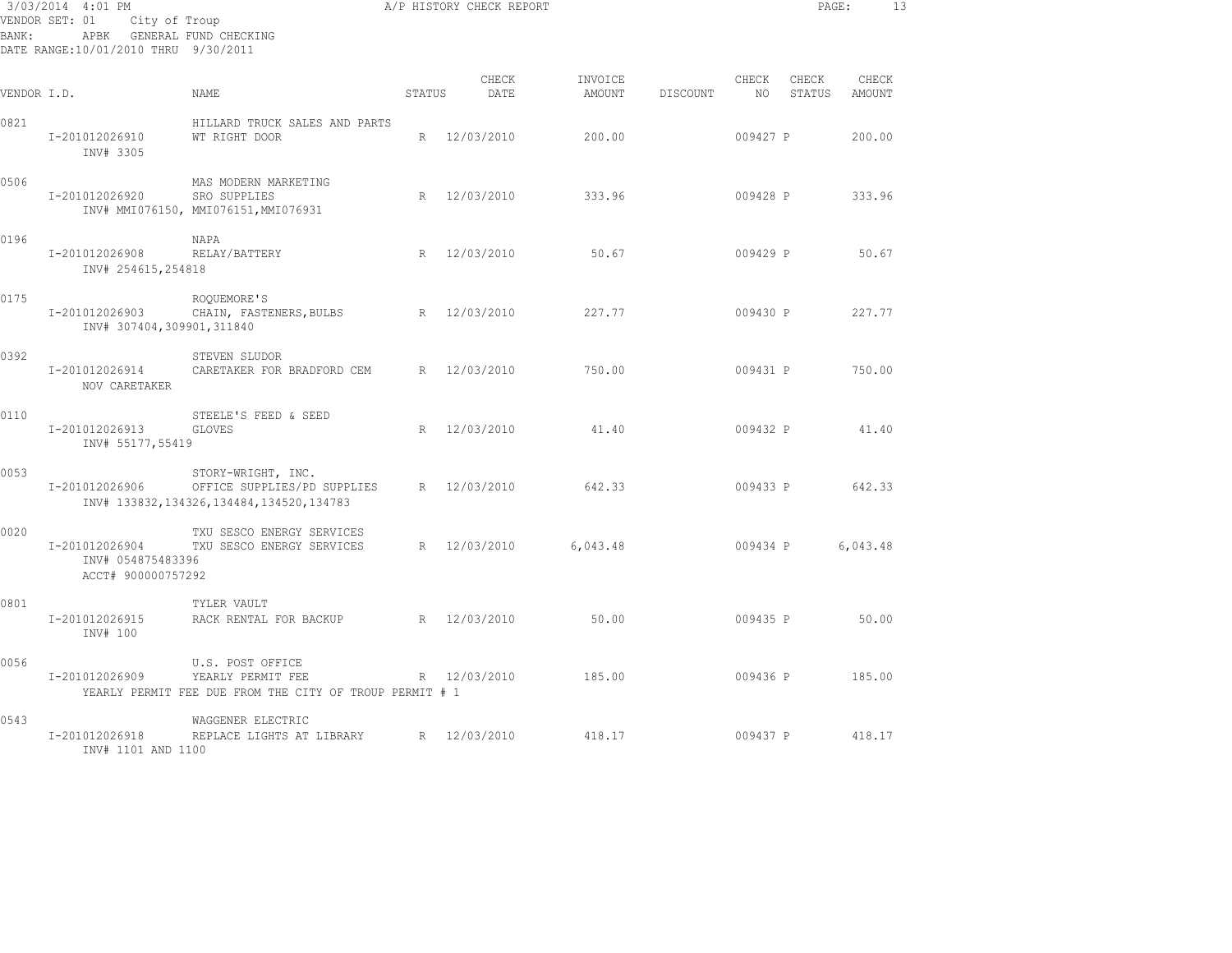| BANK:       | 3/03/2014 4:01 PM<br>VENDOR SET: 01 City of Troup<br>DATE RANGE:10/01/2010 THRU 9/30/2011 | A/P HISTORY CHECK REPORT<br>APBK GENERAL FUND CHECKING                                                           |        |                       |                                           |          |                          |                 | PAGE:                  | 14 |
|-------------|-------------------------------------------------------------------------------------------|------------------------------------------------------------------------------------------------------------------|--------|-----------------------|-------------------------------------------|----------|--------------------------|-----------------|------------------------|----|
| VENDOR I.D. |                                                                                           | NAME                                                                                                             | STATUS | CHECK<br>DATE         | INVOICE<br>AMOUNT                         | DISCOUNT | CHECK<br>NO <sub>1</sub> | CHECK           | CHECK<br>STATUS AMOUNT |    |
| 0822        | I-201012036925                                                                            | JAMES MCCARTY<br>REIMB FOR BUILDING PERMIT R 12/03/2010<br>REIMBS FOR BUILDING PERMIT LESS DEMOLITION PERMIT FEE |        |                       | 96.00                                     |          | 009438 P                 |                 | 96.00                  |    |
| 0791        | I-201012076926                                                                            | KEN HORRELL<br>NOVEMBER INSPECTIONS<br>NOVEMBER INSPECTIONS 23 INSPECTIONS                                       |        | R 12/07/2010          | 1,150.00                                  |          | 009440 P                 |                 | 1,150.00               |    |
| 0383        | I-201012096938<br>INV# 4340                                                               | ACKER & COMPANY<br>AUDIT TO DATE ON FINAN STATEM                                                                 |        | R 12/15/2010          | 1,589.57 009449 P 1,589.57                |          |                          |                 |                        |    |
| 0241        | INV# 0070001785767<br>ACT# 300700007341                                                   | ALLIED WASTE SERVICES #070<br>I-201012096932 CONT GARBAGE FEES                                                   |        |                       | R 12/15/2010 14,682.46 009450 P 14,682.46 |          |                          |                 |                        |    |
| 0244        | I-201012096937<br>6262 PARCELS 0.75=4696.50                                               | GARY BARBER<br>PARCEL FOR TAX MAILINGS R 12/15/2010                                                              |        |                       | 4,696.50                                  |          | 009451 P 4,696.50        |                 |                        |    |
| 0749        | I-201012106947<br>ACCT# 0604                                                              | CARD SERVICE CENTER<br>MEAL FOR TRAINING                                                                         |        | R 12/15/2010          | 14.91                                     |          | 009452 P                 |                 | 14.91                  |    |
| 0749        | I-201012106949<br>ACCT# 0596                                                              | CARD SERVICE CENTER<br>REFILL FOR POSTAGE METER R 12/15/2010                                                     |        |                       | 130.29                                    |          | 009453 P                 |                 | 130.29                 |    |
| 0109        | I-201012096934<br>ACCT# 1003669095                                                        | CENTURYLINK<br>LONG DISTANCE TELEPHONE                                                                           |        | R 12/15/2010          | 52.52                                     |          | 009454 P 52.52           |                 |                        |    |
| 0021        | I-201012156963<br>ACCT# 9038424109034                                                     | CENTURYLINK LOCAL/INTERNET<br>CENTURYLINK LOCAL/INTERNET                                                         |        | R 12/15/2010          | 458.13                                    |          |                          | 009455 P 458.13 |                        |    |
| 0735        | I-201012096935<br>TRAVEL TO MEETINGS                                                      | JED DILLINGHAM<br>TRAVEL FOR MEETINGS                                                                            |        | R 12/15/2010 20.00    |                                           |          | 009456 P 20.00           |                 |                        |    |
| 0094        | I-201012096930                                                                            | E.T.M.C.E.M.S.<br>AMB CONTRACT FEES<br>642 USERS 3210.00 - 96.30 (ADM FEE) = 3113.70                             |        | R 12/15/2010 3,113.70 |                                           |          | 009457 P 3,113.70        |                 |                        |    |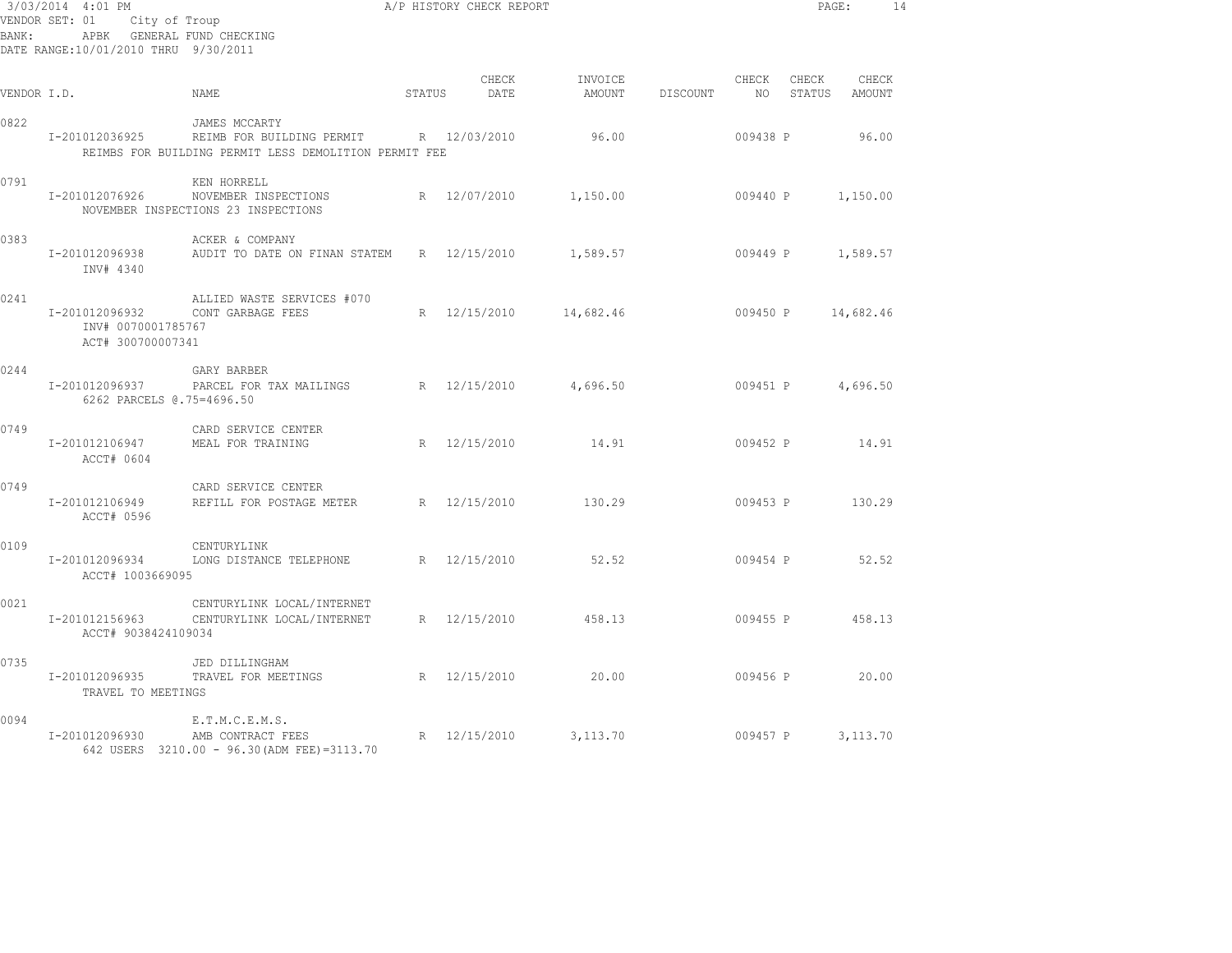| 3/03/2014 4:01 PM<br>VENDOR SET: 01 City of Troup<br>APBK GENERAL FUND CHECKING<br>BANK:<br>DATE RANGE:10/01/2010 THRU 9/30/2011 |                                                            |                                                                                                               |        | A/P HISTORY CHECK REPORT |                   |                    |          |                | PAGE:           | 15 |
|----------------------------------------------------------------------------------------------------------------------------------|------------------------------------------------------------|---------------------------------------------------------------------------------------------------------------|--------|--------------------------|-------------------|--------------------|----------|----------------|-----------------|----|
| VENDOR I.D.                                                                                                                      |                                                            | NAME                                                                                                          | STATUS | CHECK<br>DATE            | INVOICE<br>AMOUNT | DISCOUNT NO STATUS |          | CHECK CHECK    | CHECK<br>AMOUNT |    |
| 0035                                                                                                                             | I-201012096927<br>INV# 56293                               | EAST TEXAS COPY SYSTEMS, INC.<br>CONTR FOR COPIER FEE                                                         |        | R 12/15/2010             | 35.00             |                    | 009458 P |                | 35.00           |    |
| 0826                                                                                                                             | I-201012136960<br>INVOICE 347216 ACCT 8523<br>DATE 22NOV10 | HALL BUICK PONTIAC GMC<br>2010 TAHOE INV 347216                                                               |        | R 12/15/2010             | 100.55            |                    |          | 009459 P       | 100.55          |    |
| 0814                                                                                                                             | I-201012136958<br>INVOICE 383255<br>2010 TAHOE WINDOW TINT | IMPACT TINT & AUDIO, LLC<br>2010 TAHOE WINDOW TINT R 12/15/2010                                               |        |                          | 180.00            |                    |          | 009460 P       | 180.00          |    |
| 0192                                                                                                                             | INVOICE 41318                                              | KILGORE COLLEGE<br>I-201012136959 MURRY INTERMEDIATE SPANISH R 12/15/2010<br>MURRY INTERMEDIATE SPANISH #2109 |        |                          | 35.00             |                    |          | 009461 P 35.00 |                 |    |
| 0425                                                                                                                             | I-201012096929<br>INV# 5657001010                          | LINEBARGER GOGGAN BLAIR & SAMP<br>COLL OF DEL VAL TAX OCT 2010 R 12/15/2010                                   |        |                          | 368.45            |                    | 009462 P |                | 368.45          |    |
| 0315                                                                                                                             | I-201012096928<br>INV# 5212                                | PETALS<br>FLORAL ARRANG FOR B. HINKLE R 12/15/2010                                                            |        |                          | 102.50            |                    |          | 009463 P       | 102.50          |    |
| 0211                                                                                                                             | I-201012096936                                             | SMITH COUNTY SHERIFF'S OFFICE<br>JAIL FEES FOR NOV 2010<br>JAIL FEES D. DOWDY (18), S. HARPER (1)             |        | R 12/15/2010             | 665.00            |                    | 009464 P |                | 665.00          |    |
| 0824                                                                                                                             | I-201012106945<br>2011 NACHA ACH RULES CD                  | SWACHA<br>ACH RULES 2011                                                                                      |        | R 12/15/2010             | 55.25             |                    | 009465 P |                | 55.25           |    |
| 0673                                                                                                                             | I-201012106946<br>INV# 049528                              | TENNISON'S FOSTER SAW & REPAIR<br>BEARING/SPINDLE                                                             |        | R 12/15/2010             | 196.23            |                    |          | 009466 P       | 196.23          |    |
| 0004                                                                                                                             | I-201012096931                                             | TML - IEBP<br>EMPLOYEE HEALTH INS<br>INV# 0000383797 GROUP# PTROUP01                                          |        | R 12/15/2010             | 5,949.19          |                    | 009467 P |                | 5,949.19        |    |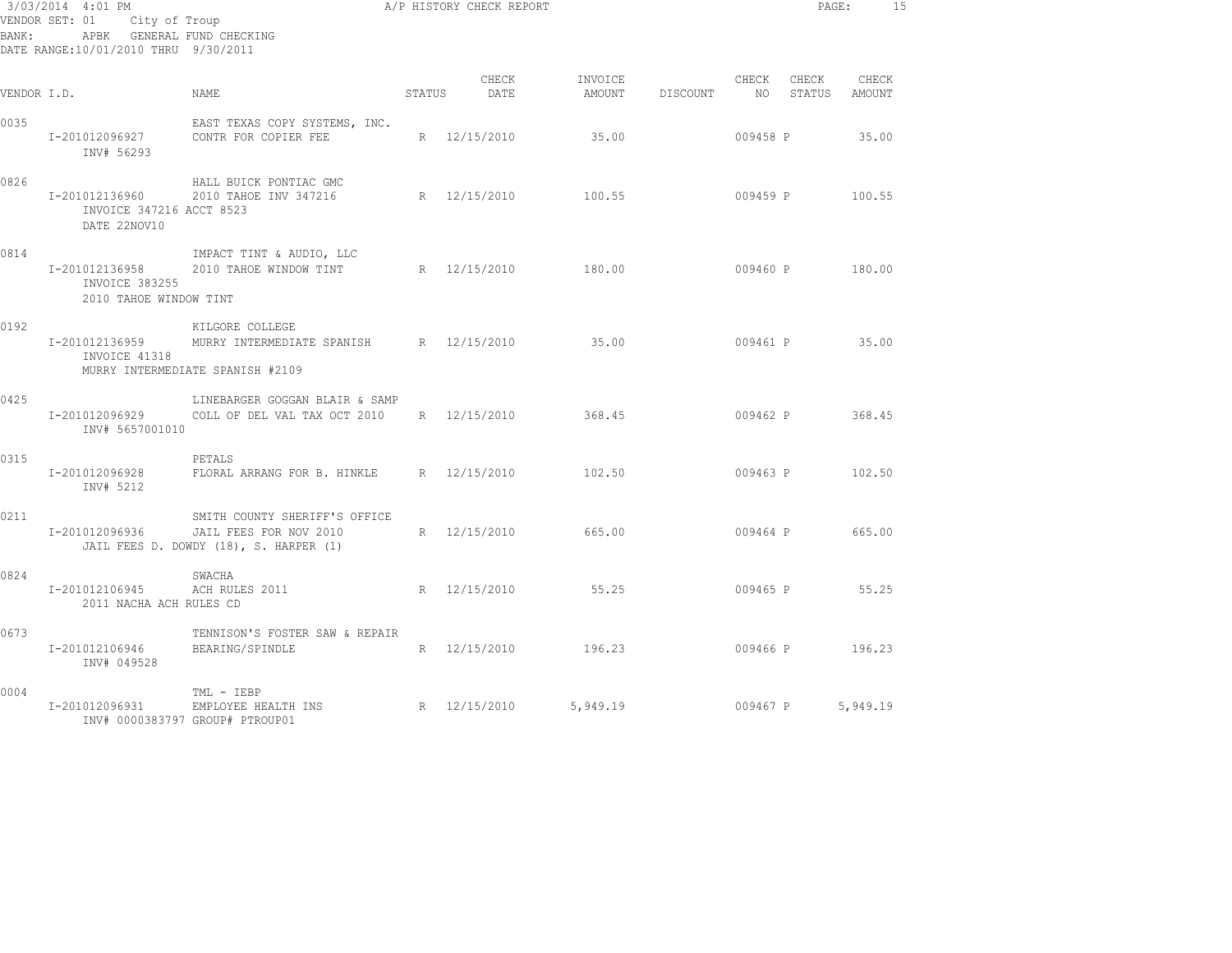| BANK :      | 3/03/2014 4:01 PM<br>VENDOR SET: 01<br>City of Troup<br>APBK GENERAL FUND CHECKING<br>DATE RANGE:10/01/2010 THRU 9/30/2011 | A/P HISTORY CHECK REPORT                                                                   |        |               |                   |          |             |                 | PAGE:<br>16     |  |
|-------------|----------------------------------------------------------------------------------------------------------------------------|--------------------------------------------------------------------------------------------|--------|---------------|-------------------|----------|-------------|-----------------|-----------------|--|
| VENDOR I.D. |                                                                                                                            | NAME                                                                                       | STATUS | CHECK<br>DATE | INVOICE<br>AMOUNT | DISCOUNT | CHECK<br>NO | CHECK<br>STATUS | CHECK<br>AMOUNT |  |
| 0085        | I-201012096933<br>INV# 6504899783<br>ACCT# 213245531-00001                                                                 | VERIZON WIRELESS<br>CELLULAR SERVICES                                                      |        | R 12/15/2010  | 351.38            |          | 009468 P    |                 | 351.38          |  |
| 0025        | I-201012296969                                                                                                             | ABC AUTO PARTS<br>CAR PARTS<br>INV# 13-740426,13-740632,6-781127,13742036,13742353         |        | R 12/30/2010  | 91.55             |          | 009477 P    |                 | 91.55           |  |
| 0588        | I-201012296991<br>ACCT# 287020679259                                                                                       | AT&T<br>OFFICER LAP TOP CARDS                                                              |        | R 12/30/2010  | 179.76            |          | 009478 P    |                 | 179.76          |  |
| 0751        | I-201012296975<br>INV# 35924,35788,36157                                                                                   | BECKAT OIL & FUEL LP<br>BECKAT OIL & FUEL LP                                               |        | R 12/30/2010  | 3, 343.95         |          | 009479 P    |                 | 3,343.95        |  |
| 0749        | I-201012297006<br>ACCT# 0620                                                                                               | CARD SERVICE CENTER<br>ACO FOOD                                                            |        | R 12/30/2010  | 29.04             |          | 009480 P    |                 | 29.04           |  |
| 0065        | I-201012296992<br>ACCT# 2634344-2                                                                                          | CENTER POINT ENERGY ENTEX<br>CENTER POINT ENERGY ENTEX                                     |        | R 12/30/2010  | 30.35             |          | 009481 P    |                 | 30.35           |  |
| 0573        | I-201012296979<br>99 CHEV PARTS                                                                                            | JAMES CHADWICK<br>STREET PARTS/SUPPLIES                                                    |        | R 12/30/2010  | 66.79             |          | 009482 P    |                 | 66.79           |  |
| 0665        | I-201012296983<br>INV# 601                                                                                                 | CHEROKEE COUNTY APPRAISAL DIST<br>APPR DIST COST 1ST ORT                                   |        | R 12/30/2010  | 266.00            |          | 009483 P    |                 | 266.00          |  |
| 0754        | I-201012296977                                                                                                             | CINTAS CORPORATION #495<br>UNIFORM SERVICE<br>INV# 495776440,495777297,495778119,495778969 | R      | 12/30/2010    | 279.32            |          | 009484 P    |                 | 279.32          |  |
| 0066        | I-201012296985<br>INV# 58857                                                                                               | DATA FLOW<br>1099, W-2, OTHER TAX FORMS                                                    |        | R 12/30/2010  | 33.45             |          | 009485 P    |                 | 33.45           |  |
| 0735        | I-201012296987<br>TRAVEL MEETING W/J. CORNYN                                                                               | JED DILLINGHAM<br>TRAVEL MEETING W/J. CORNYN                                               |        | R 12/30/2010  | 20.25             |          | 009486 P    |                 | 20.25           |  |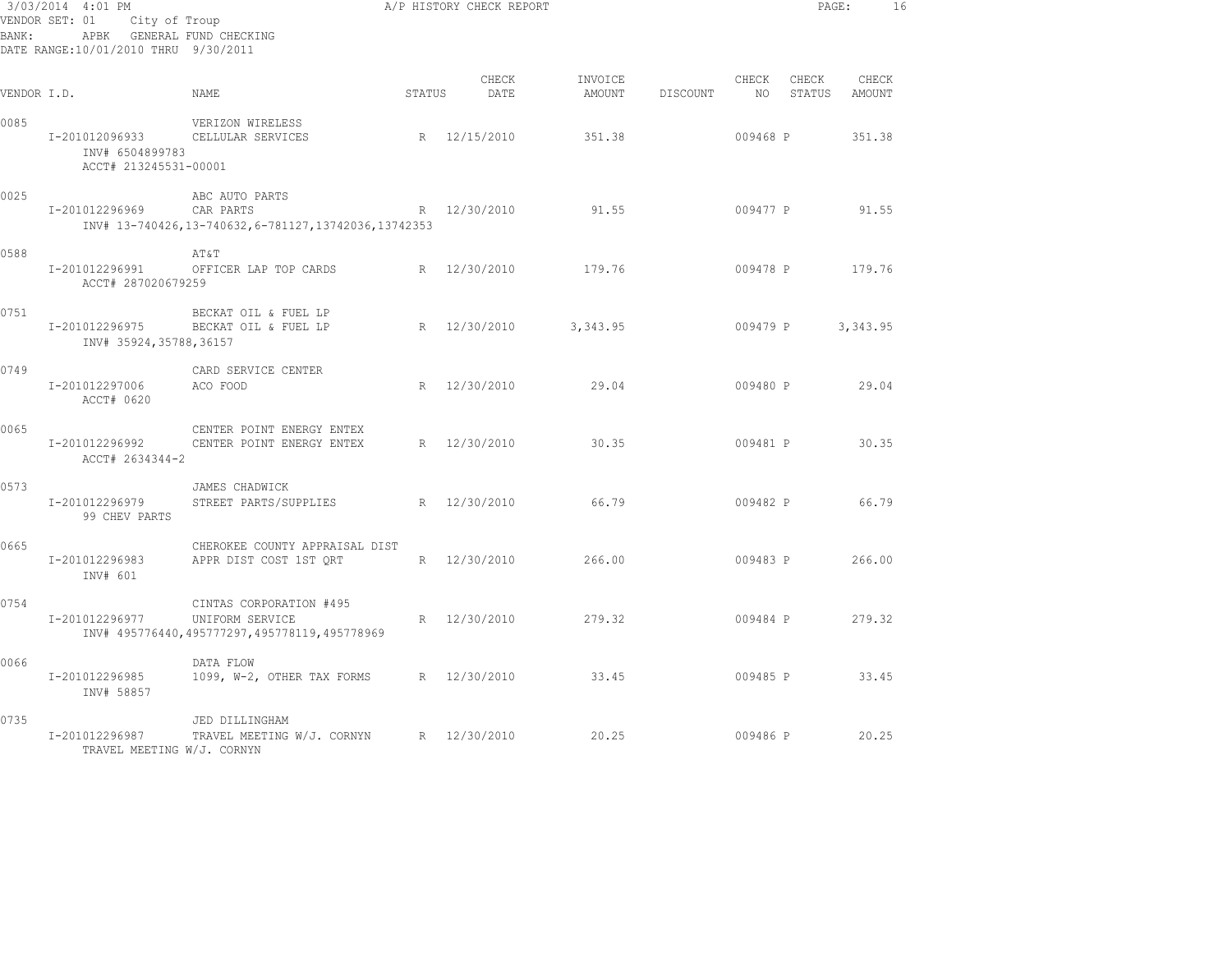| 3/03/2014 4:01 PM<br>City of Troup<br>VENDOR SET: 01<br>APBK GENERAL FUND CHECKING<br>BANK:<br>DATE RANGE:10/01/2010 THRU 9/30/2011 |                                             |                                                                                                          |        | A/P HISTORY CHECK REPORT |                   |          |                          | PAGE:           |                 | 17 |
|-------------------------------------------------------------------------------------------------------------------------------------|---------------------------------------------|----------------------------------------------------------------------------------------------------------|--------|--------------------------|-------------------|----------|--------------------------|-----------------|-----------------|----|
| VENDOR I.D.                                                                                                                         |                                             | <b>NAME</b>                                                                                              | STATUS | CHECK<br>DATE            | INVOICE<br>AMOUNT | DISCOUNT | CHECK<br>NO <sub>1</sub> | CHECK<br>STATUS | CHECK<br>AMOUNT |    |
| 0185                                                                                                                                | I-201012296980<br>ACCT# 9291293             | ERS - TEXAS SOCIAL SECURITY PR<br>ADMIN FOR TEX SSP                                                      |        | R 12/30/2010             | 35.00             |          | 009487 P                 |                 | 35.00           |    |
| 0773                                                                                                                                | I-201012296973<br>INV# 1791                 | EXCEPTIONAL TECHNOLOGY SOLUTIO<br>POLE, TELE, HDM                                                        | R      | 12/30/2010               | 127.78            |          | 009488 P                 |                 | 127.78          |    |
| 0224                                                                                                                                | I-201012296970<br>ACCT# 3867406             | GALLS<br>RETURN ITEM SHIPPING                                                                            |        | R 12/30/2010             | 10.00             |          | 009489 P                 |                 | 10.00           |    |
| 0830                                                                                                                                | I-201012296989<br>INV# 30533                | JOHN WRIGHT ASSOCIATES, INC<br>BRACKETS FOR TAHOE                                                        |        | R 12/30/2010             | 137.40            |          | 009490 P                 |                 | 137.40          |    |
| 0530                                                                                                                                | I-201012296976<br>INV# 201542,201792,202048 | LANGLEY INTERESTS, INC.<br>OIL CHANGE, LUBE                                                              |        | R 12/30/2010             | 135.37            |          | 009491 P                 |                 | 135.37          |    |
| 0425                                                                                                                                | I-201012296984<br>INV# 5657001110           | LINEBARGER GOGGAN BLAIR & SAMP<br>NOV 2010 DEL VALOREM TAX                                               |        | R 12/30/2010             | 189.18            |          | 009492 P                 |                 | 189.18          |    |
| 0656                                                                                                                                | I-201012296982<br>ACCT# 094372100-0110      | MOTHER FRANCES HOSPITAL - JACK<br>EVIDENCE - C. METZIG                                                   |        | R 12/30/2010             | 637.00            |          | 009493 P                 |                 | 637.00          |    |
| 0829                                                                                                                                | I-201012296986                              | OFFICE OF THE SECRETARY OF STA<br>ELECTION LAW SEMINAR C. JIMER<br>SEMINAR FOR C. JIMERSON-CITY OF TROUP |        | R 12/30/2010             | 220.00            |          | 009494 P                 |                 | 220.00          |    |
| 0164                                                                                                                                | I-201012296971<br>INV# 0019965-IN           | SIRCHIE FINGER PRINT LAB.<br>EVIDENCE TAPE                                                               |        | R 12/30/2010             | 148.30            |          | 009495 P                 |                 | 148.30          |    |
| 0053                                                                                                                                | I-201012296988<br>INV# 136011               | STORY-WRIGHT, INC.<br>HANGING FOLDERS                                                                    |        | R 12/30/2010             | 11.49             |          | 009496 P                 |                 | 11.49           |    |
| 0662                                                                                                                                | I-201012296981<br>INV# 271127               | TOOLE CONSTRUCTION<br>4 LDS FLEX BASE                                                                    |        | R 12/30/2010             | 360.00            |          | 009497 P                 |                 | 360.00          |    |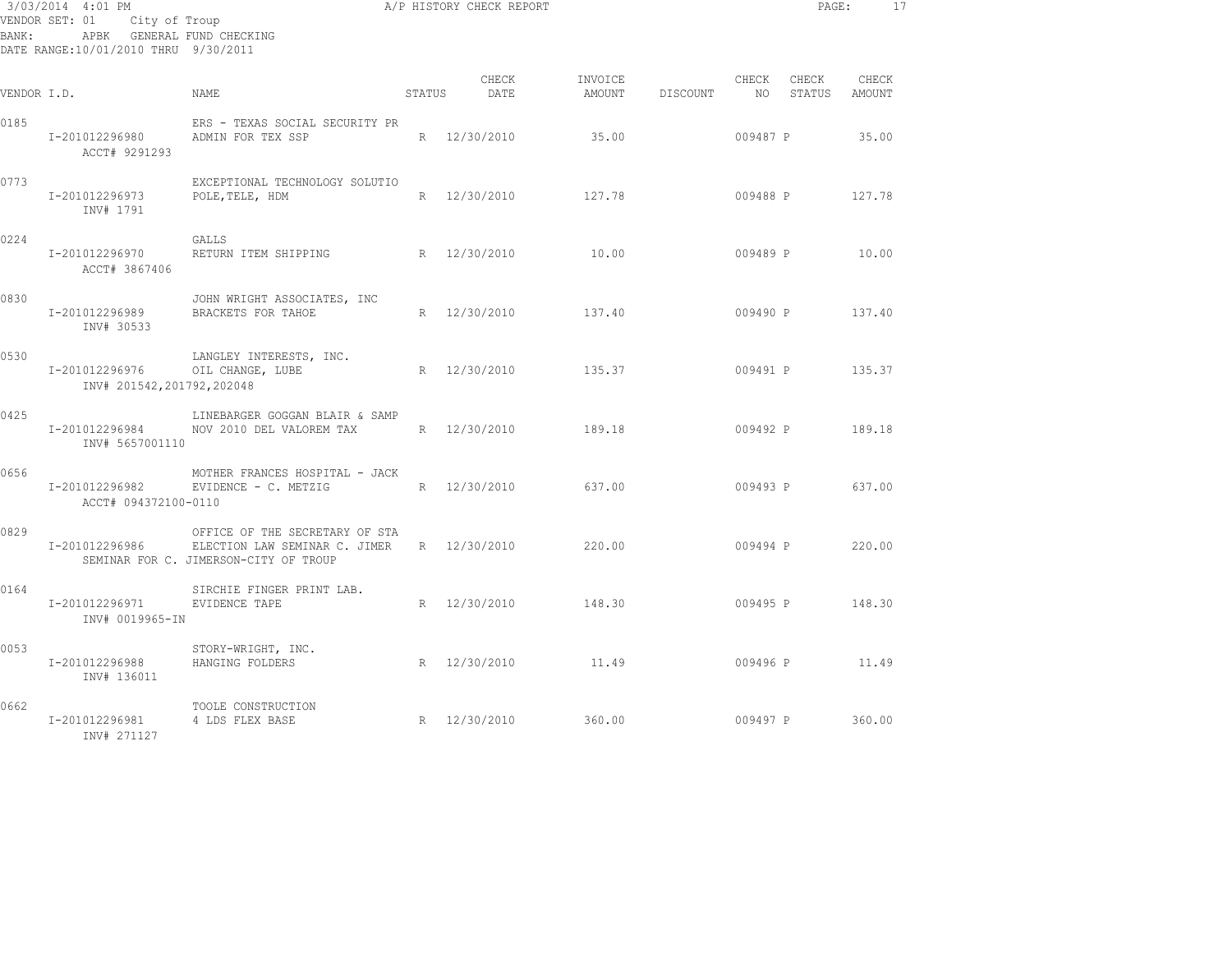| BANK:       | 3/03/2014 4:01 PM<br>VENDOR SET: 01 City of Troup<br>APBK GENERAL FUND CHECKING<br>DATE RANGE:10/01/2010 THRU 9/30/2011 | A/P HISTORY CHECK REPORT                                |               |                    |                   |          |               | PAGE:           |                 | 18 |
|-------------|-------------------------------------------------------------------------------------------------------------------------|---------------------------------------------------------|---------------|--------------------|-------------------|----------|---------------|-----------------|-----------------|----|
| VENDOR I.D. |                                                                                                                         | NAME.                                                   | <b>STATUS</b> | CHECK<br>DATE      | INVOICE<br>AMOUNT | DISCOUNT | CHECK<br>NO 1 | CHECK<br>STATUS | CHECK<br>AMOUNT |    |
| 0113        | I-201012296978<br>INV# 1363,1292                                                                                        | TROUP AUTO SERVICE<br>STATE INSPECTIONS                 |               | R 12/30/2010       | 29.00             |          | 009498 P      |                 | 29.00           |    |
| 0375        | I-201012296972<br>INV# TRO2010                                                                                          | TYLER UNIFORM<br>LT JACKET                              |               | R 12/30/2010       | 132.00            |          |               |                 | 009499 P 132.00 |    |
| 0831        | I-201012296990<br>TAHOE ORGANIZER                                                                                       | W.G. EDMONDS<br>TAHOE ORGANIZER                         |               | R 12/30/2010       | 327.80            |          | 009500 P      |                 | 327.80          |    |
| 0456        | I-201012296974<br>INV# STDINV0009628                                                                                    | WATCHGUARD VIDEO<br>CANINE UNIT CAMERA SYSTEM           |               | R 12/30/2010       | 5,149.00          |          | 009501 P      |                 | 5,149.00        |    |
| 0088        | I-201101067022<br>INV# 200080436<br>TICKET# 5925,5930,5939,5947                                                         | APAC-TEXAS, INC.<br>4 LOADS OF FLEXBASE                 | R             | 1/07/2011          | 940.60            |          | 009508 P      |                 | 940.60          |    |
| 0667        | I-201101067046<br>INV# 000134 AND 000175<br>ACCT# 2485                                                                  | ATWOODS<br>JACK STAND/AIR HOSE                          |               | R 1/07/2011 292.92 |                   |          |               |                 | 009509 P 292.92 |    |
| 0109        | I-201101067011<br>ACCT# 1003669095                                                                                      | CENTURYLINK<br>LONG DISTANCE PHONE                      | R             | 1/07/2011          | 39.36             |          | 009510 P      |                 | 39.36           |    |
| 0035        | I-201101067024<br>INV# 60244                                                                                            | EAST TEXAS COPY SYSTEMS, INC.<br>CONTR FEE/USAGE COPIER |               | R 1/07/2011        | 35.00             |          | 009511 P      |                 | 35.00           |    |
| 0040        | I-201101067013<br>INVOICING DEC 2010                                                                                    | HARRY'S BUILDING MATERIALS<br>WA/SE/PRK/STR SUPPLIES    | R             | 1/07/2011          | 548.94            |          |               | 009512 P        | 548.94          |    |
| 0221        | I-201101067019<br>TRAVEL/OFFICE SUPPLIES                                                                                | CHERYL JIMERSON<br>TRAVEL/OFFICE SUPPLIES               |               | R 1/07/2011        | 36.96             |          |               |                 | 009513 P 36.96  |    |
| 0510        | I-201101067048<br>INV# 1219                                                                                             | KLEIN ANIMAL SHELTER<br>ANIMAL CHARGE FOR NOV 2010      | R             | 1/07/2011          | 640.00            |          | 009514 P      |                 | 640.00          |    |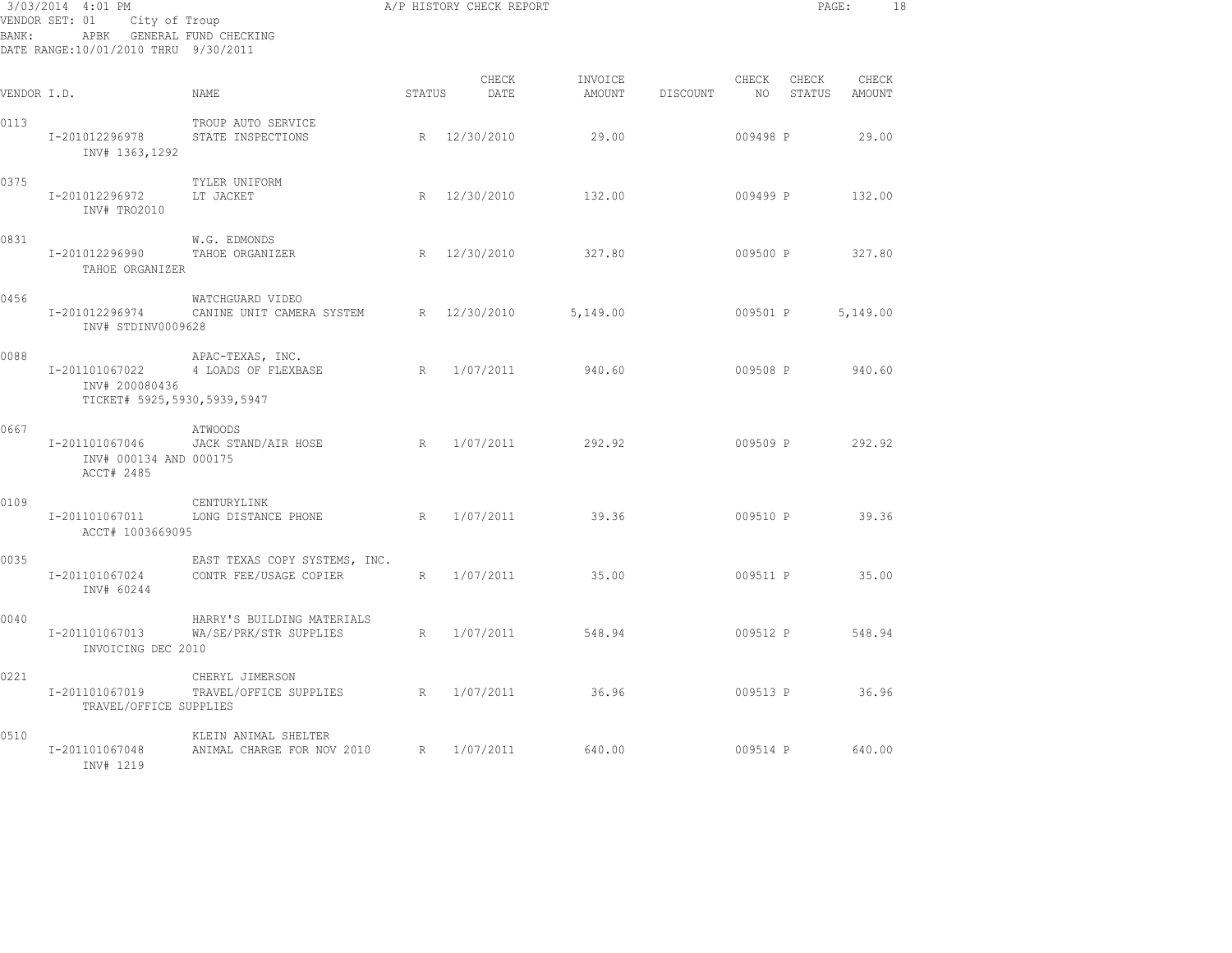| BANK:       | 3/03/2014 4:01 PM<br>VENDOR SET: 01<br>City of Troup<br>APBK GENERAL FUND CHECKING<br>DATE RANGE:10/01/2010 THRU 9/30/2011 |                                                                                                       |        | A/P HISTORY CHECK REPORT |                   |          |             | PAGE:           |                 | 19 |
|-------------|----------------------------------------------------------------------------------------------------------------------------|-------------------------------------------------------------------------------------------------------|--------|--------------------------|-------------------|----------|-------------|-----------------|-----------------|----|
| VENDOR I.D. |                                                                                                                            | NAME                                                                                                  | STATUS | CHECK<br>DATE            | INVOICE<br>AMOUNT | DISCOUNT | CHECK<br>NO | CHECK<br>STATUS | CHECK<br>AMOUNT |    |
| 0832        | I-201101067021                                                                                                             | LONESOME DOVE REPAIR<br>REPAIR 580 BACKHOE<br>REPAIR 580 BACKHOE DATE OF SRVICE 12/21/10 AND 12/13/10 |        | R 1/07/2011              | 494.25            |          | 009515 P    |                 | 494.25          |    |
| 0196        | I-201101067018<br>ACCT# 5230                                                                                               | NAPA<br>SPARK PLUG/OIL/BELT<br>INV# 255119, 255341, 255570, 255571, 255929                            | R      | 1/07/2011                | 64.96             |          | 009516 P    |                 | 64.96           |    |
| 0182        | I-201101067014<br>INV# 212090F                                                                                             | PRICE INTERNATIONAL, INC.<br>FILTER FOR DUMP TRUCK                                                    | R      | 1/07/2011                | 90.84             |          | 009517 P    |                 | 90.84           |    |
| 0833        | I-201101067025<br>SAFETY BOOTS                                                                                             | JOHN SHEPHARD<br>SAFETY BOOTS                                                                         | R      | 1/07/2011                | 108.24            |          | 009518 P    |                 | 108.24          |    |
| 0392        | I-201101067016<br>DEC CARETAKER BRADFORD CEM                                                                               | STEVEN SLUDOR<br>DEC CARETAKER BRADFORD CEM                                                           | R      | 1/07/2011                | 750.00            |          | 009519 P    |                 | 750.00          |    |
| 0149        | I-201101067015<br>1ST QRT OF 2011 ASSESSMENT FEE                                                                           | SMITH CO. APPRAISAL DIST<br>1ST QRT OF 2011 ASSESSMENT FEE R                                          |        | 1/07/2011                | 2,266.75          |          | 009520 P    |                 | 2,266.75        |    |
| 0110        | I-201101067017<br>INV# 56029                                                                                               | STEELE'S FEED & SEED<br>RYE GRASS                                                                     | R      | 1/07/2011                | 22.50             |          | 009521 P    |                 | 22.50           |    |
| 0834        | I-201101067047<br>MEMBERSHIP FOR L. PETTY                                                                                  | TEXAS ANIMAL CONTROL ASSOCIATI<br>MEMBERSHIP FOR L. PETTY                                             | R      | 1/07/2011                | 50.00             |          | 009522 P    |                 | 50.00           |    |
| 0004        | I-201101067009<br>INV# 0000384879<br>GROUP PTROUP01                                                                        | TML - IEBP<br>EMPLOYEE HEALTH INSURANCE                                                               | R      | 1/07/2011                | 5,941.19          |          | 009523 P    |                 | 5,941.19        |    |
| 0055        | I-201101067023                                                                                                             | TROUP COMM. DEVELOP. CORP.<br>PORT DUE FOR TAX COLLECTED<br>PORT DUE FOR TAX COLLECTED LESS REPAYMENT | R      | 1/07/2011                | 5,725.47          |          | 009524 P    |                 | 5,725.47        |    |
| 0020        | I-201101067010<br>ACCT# 900000757292<br>INV# 054325548964                                                                  | TXU SESCO ENERGY SERVICES<br>TXU SESCO ENERGY SERVICES                                                | R      | 1/07/2011                | 5,806.17          |          | 009525 P    |                 | 5,806.17        |    |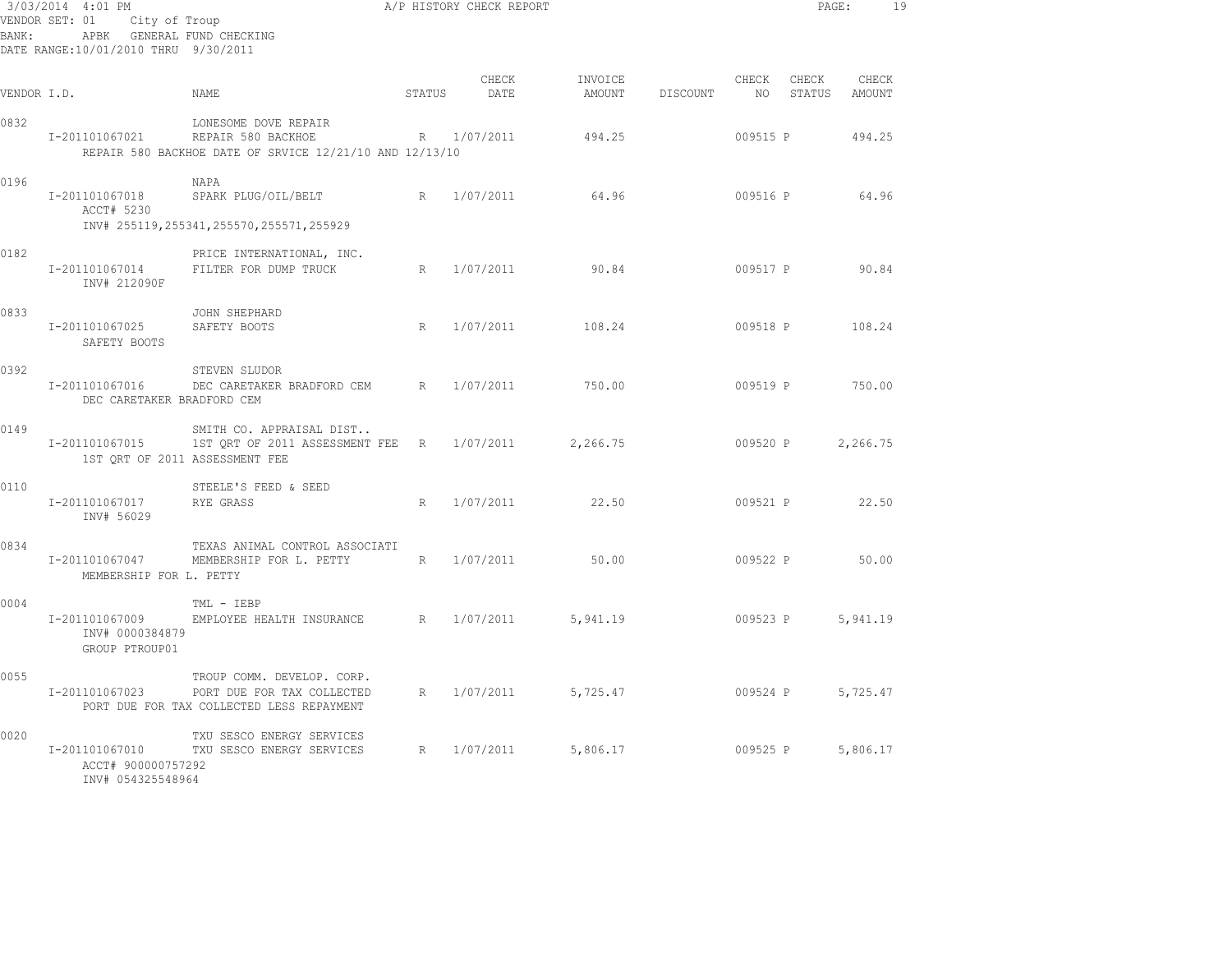| BANK:       | 3/03/2014 4:01 PM<br>VENDOR SET: 01<br>City of Troup<br>APBK GENERAL FUND CHECKING<br>DATE RANGE:10/01/2010 THRU 9/30/2011 |                                                                                                              |        | A/P HISTORY CHECK REPORT |                   |          |             | PAGE:           |                 | 20 |
|-------------|----------------------------------------------------------------------------------------------------------------------------|--------------------------------------------------------------------------------------------------------------|--------|--------------------------|-------------------|----------|-------------|-----------------|-----------------|----|
| VENDOR I.D. |                                                                                                                            | NAME                                                                                                         | STATUS | CHECK<br>DATE            | INVOICE<br>AMOUNT | DISCOUNT | CHECK<br>NO | CHECK<br>STATUS | CHECK<br>AMOUNT |    |
| 0801        | I-201101067020<br>INV# 114                                                                                                 | TYLER VAULT<br>RACK RENTAL FOR JAN 2011                                                                      | R      | 1/07/2011                | 50.00             |          | 009526 P    |                 | 50.00           |    |
| 0085        | I-201101067012<br>INV# 6517815624<br>ACCT# 213245531-00001                                                                 | VERIZON WIRELESS<br>VERIZON WIRELESS                                                                         | R      | 1/07/2011                | 290.12            |          | 009527 P    |                 | 290.12          |    |
| 0791        | I-201101127050<br>INSPECTIONS FOR DEC 2010<br>18 INSPE @ \$50.00                                                           | KEN HORRELL<br>INSPECTIONS FOR DEC 2010                                                                      |        | R 1/12/2011              | 900.00            |          | 009534 P    |                 | 900.00          |    |
| 0025        | I-201101137055<br>INV# 13746517                                                                                            | ABC AUTO PARTS<br>STOP BULB                                                                                  | R      | 1/14/2011                | 8.08              |          | 009535 P    |                 | 8.08            |    |
| 0749        | I-201101137053<br>ACCT# 0596 FOR J. DILLINGHAM                                                                             | CARD SERVICE CENTER<br>LIGHT, POSTAGE                                                                        | R      | 1/14/2011                | 137.08            |          | 009536 P    |                 | 137.08          |    |
| 0749        | I-201101137057<br>ACCT# 0604 FOR C. JIMERSON                                                                               | CARD SERVICE CENTER<br>TRAVEL FOR ELECTION SCHOOL                                                            | R      | 1/14/2011                | 347.26            |          | 009537 P    |                 | 347.26          |    |
| 0754        | I-201101137056                                                                                                             | CINTAS CORPORATION #495<br>UNIFORM SERVICE<br>INV# 495779786,49780650,495781475,495782322,495783138          | R      | 1/14/2011                | 377.55            |          | 009538 P    |                 | 377.55          |    |
| 0445        | I-201101137076                                                                                                             | <b>BUFFIE DEASON</b><br>FILING FEES AND TAX RECORD<br>FILING FEES AND TAX RECORD FOR TROUP FIRE STATION      | R      | 1/14/2011                | 32.00             |          | 009539 P    |                 | 32.00           |    |
| 0094        | I-201101137059                                                                                                             | E.T.M.C.E.M.S.<br>CONTR AMB FEES FOR JAN 2011 R<br>CONTR AMB FEES 3210.00 LESS 3% ADMIN FEE OF 96.30=3113.70 |        | 1/14/2011                | 3,113.70          |          | 009540 P    |                 | 3,113.70        |    |
| 0510        | I-201101137052<br>INV# 1227                                                                                                | KLEIN ANIMAL SHELTER<br>KENNEL FEES FOR 12/2010                                                              | R      | 1/14/2011                | 685.00            |          | 009541 P    |                 | 685.00          |    |
| 0530        | I-201101137054                                                                                                             | LANGLEY INTERESTS, INC.<br>OIL CHANGE AND LUBE<br>INV# 20256,202902,203079,203160                            | R      | 1/14/2011                | 146.97            |          | 009542 P    |                 | 146.97          |    |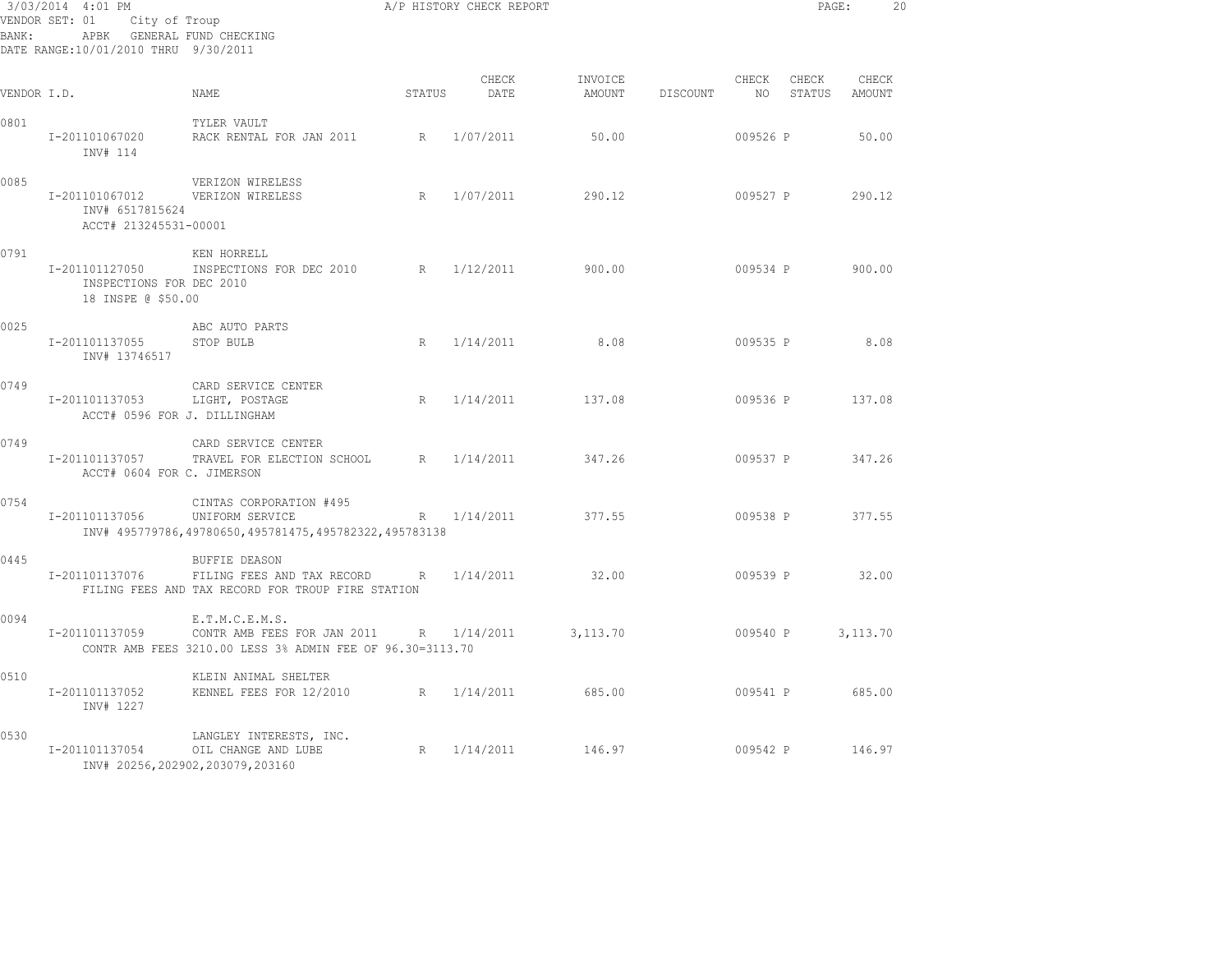| BANK:       | 3/03/2014 4:01 PM<br>VENDOR SET: 01<br>APBK GENERAL FUND CHECKING<br>DATE RANGE:10/01/2010 THRU 9/30/2011 | City of Troup                                                                                                           |             | A/P HISTORY CHECK REPORT |                   |          |                          | PAGE:              |                 | 21 |
|-------------|-----------------------------------------------------------------------------------------------------------|-------------------------------------------------------------------------------------------------------------------------|-------------|--------------------------|-------------------|----------|--------------------------|--------------------|-----------------|----|
| VENDOR I.D. |                                                                                                           | NAME                                                                                                                    | STATUS      | CHECK<br>DATE            | INVOICE<br>AMOUNT | DISCOUNT | CHECK<br>NO <sub>1</sub> | CHECK<br>STATUS    | CHECK<br>AMOUNT |    |
| 0047        | I-201101137062<br>PSI# 106037                                                                             | OMNIBASE SERVICES OF TEXAS<br>4 THORT FEES FOR FTA PROGRAM R 1/14/2011<br>29 CONVICTIONS AT 6.00=174.00                 |             |                          | 174.00            |          | 009543 P                 |                    | 174.00          |    |
| 0696        | I-201101137060<br>INV# 2011-002                                                                           | SMITH COUNTY DISPATCH<br>DISP SERV 10/1/10-9/30/11 R 1/14/2011                                                          |             |                          | 18,892.96         |          |                          | 009544 P 18,892.96 |                 |    |
| 0015        | I-201101137058                                                                                            | STATE COMPTROLLER<br>4TH ORT CRIMINAL FEES FOR 2010 R 1/14/2011 9,911.53<br>4TH ORT CRIMINAL FEES DUE TO STATE FOR 2010 |             |                          |                   |          | 009545 P                 |                    | 9,911.53        |    |
| 0157        | I-201101137061<br>4TH QRT FEE FOR TWC 2010                                                                | TEXAS WORKFORCE COM.<br>4TH ORT FEE FOR TWC 2010 R 1/14/2011                                                            |             |                          | 243.71            |          | 009546 P                 |                    | 243.71          |    |
| 0631        | I-201101137051                                                                                            | TNT TIRE & LUBE, LLC<br>TIRE, AND TIRE REPAIR<br>INV# 8019, 8173, 8192, 9329, 8404, 8641, 8718, 9052, 9393, 9579        |             | R 1/14/2011              | 542.32            |          | 009547 P                 |                    | 542.32          |    |
| 0241        | I-201101207085                                                                                            | ALLIED WASTE SERVICES #070<br>ALLIED WASTE SERVICES #070<br>INV# 0070001790765 ACCT# 300700007341                       | $R_{\odot}$ | 1/21/2011                | 14,369.53         |          | 009548 P                 |                    | 14,369.53       |    |
| 0751        | I-201101207081<br>INV# 36465                                                                              | BECKAT OIL & FUEL LP<br>FUEL FOR PD/ACO/STR                                                                             | $R_{\perp}$ | 1/21/2011                | 1,735.11          |          | 009549 P                 |                    | 1,735.11        |    |
| 0183        | I-201101207082<br>INV# 14039,14038,14037                                                                  | BIRDSONG & ARMSTRONG<br>AGENDA, JURY TRIAL, ALC ELECT R 1/21/2011                                                       |             |                          | 943.75            |          | 009550 P                 |                    | 943.75          |    |
| 0749        | I-201101207079<br>ACCT# 0612 FOR P. HENDRIX                                                               | CARD SERVICE CENTER<br>FUEL FOR PD CAR                                                                                  | R           | 1/21/2011                | 20.01             |          | 009551 P                 |                    | 20.01           |    |
| 0021        | I-201101207077<br>ACCT# 9038424109034                                                                     | CENTURYLINK LOCAL/INTERNET<br>CENTURYLINK LOCAL/INTERNET                                                                | R           | 1/21/2011                | 464.53            |          | 009552 P                 |                    | 464.53          |    |
| 0573        | I-201101207086                                                                                            | JAMES CHADWICK<br>R<br>TRAVEL TO GET PARTS<br>TRAVEL TO GET PARTS FOR STREET DEPT                                       |             | 1/21/2011                | 61.20             |          | 009553 P                 |                    | 61.20           |    |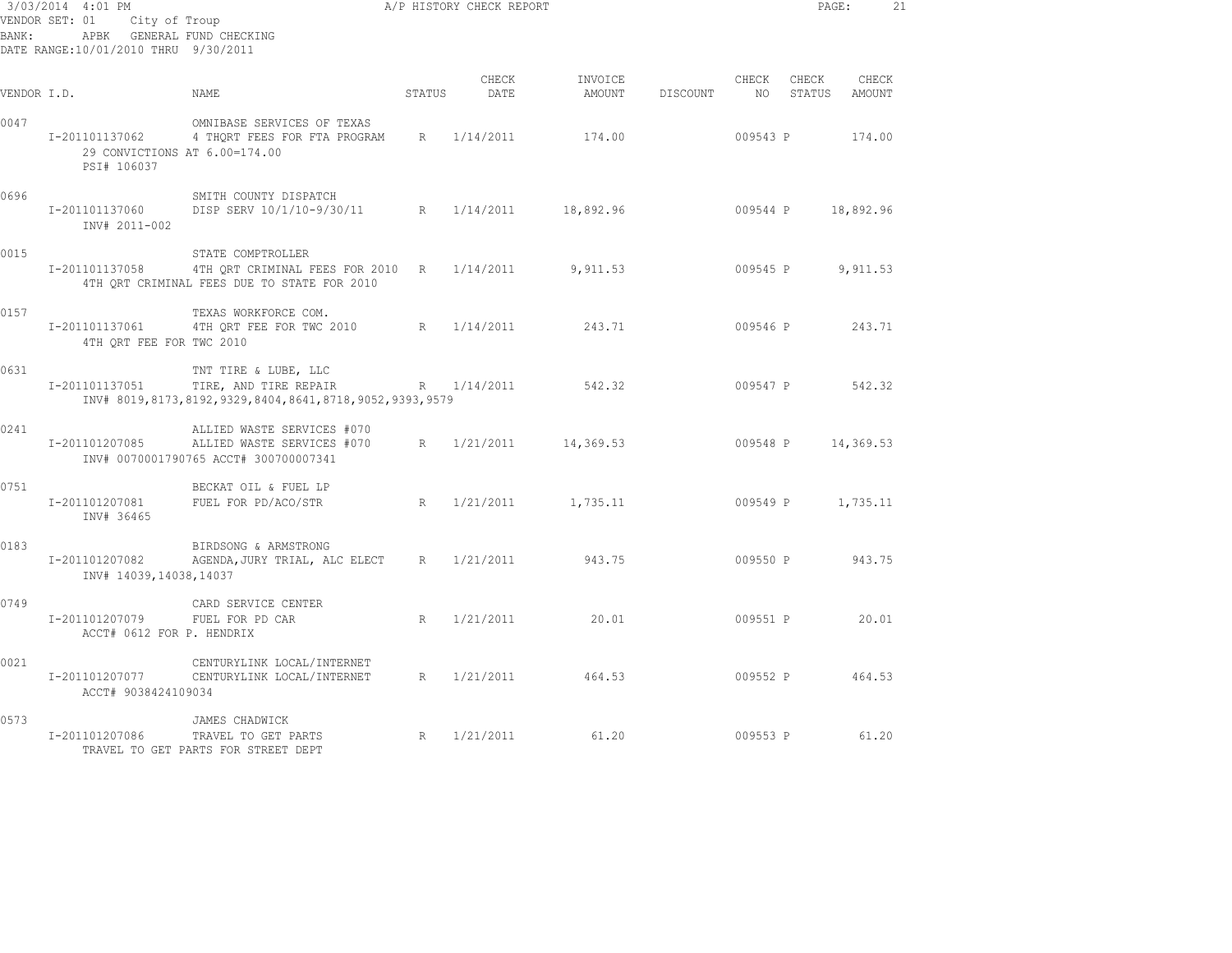| BANK:       | 3/03/2014 4:01 PM<br>VENDOR SET: 01<br>City of Troup<br>APBK GENERAL FUND CHECKING<br>DATE RANGE:10/01/2010 THRU 9/30/2011 |                                                                                                                          |        | A/P HISTORY CHECK REPORT |                   |          |             | PAGE:           | 22              |  |
|-------------|----------------------------------------------------------------------------------------------------------------------------|--------------------------------------------------------------------------------------------------------------------------|--------|--------------------------|-------------------|----------|-------------|-----------------|-----------------|--|
| VENDOR I.D. |                                                                                                                            | NAME                                                                                                                     | STATUS | CHECK<br>DATE            | INVOICE<br>AMOUNT | DISCOUNT | CHECK<br>NO | CHECK<br>STATUS | CHECK<br>AMOUNT |  |
| 0660        | I-201101207084<br>INV# 10521502                                                                                            | ROMCO EQUIPMENT CO.<br>FILTER, AIR SFTY, DURAMAX                                                                         | R      | 1/21/2011                | 314.49            |          | 009554 P    |                 | 314.49          |  |
| 0211        | I-201101207083<br>C. GARDINER-1                                                                                            | SMITH COUNTY SHERIFF'S OFFICE<br>PRISONER HOUSING FOR DEC 2010<br>K. ARTERBERRY-9, C. CLARK-5, D. DOWDY-8, B. FRIZZELL-5 | R      | 1/21/2011                | 980.00            |          | 009555 P    |                 | 980.00          |  |
| 0053        | I-201101207080<br>INV# 137283 AND 137351                                                                                   | STORY-WRIGHT, INC.<br>PEN, TAPE , TONER                                                                                  | R      | 1/21/2011                | 154.61            |          | 009556 P    |                 | 154.61          |  |
| 0376        | I-201101207078<br>ACCT# 30025                                                                                              | DFW COMMUNICATIONS<br>EQUIP FOR DRESSING PD CARS<br>INV# 545170, 545239, 545438, 423667, 545601                          | R      | 1/21/2011                | 716.50            |          | 009557 P    |                 | 716.50          |  |
| 0109        | I-201101287106<br>ACCT# 1003669095                                                                                         | CENTURYLINK<br>LONG DISTANCE PHONE                                                                                       |        | R 1/28/2011              | 43.60             |          | 009567 P    |                 | 43.60           |  |
| 0836        | I-201101287109<br>EUTHAN CLASS FOR L. PETTY                                                                                | CITY OF NACODOCHES ANIMAL SHEL<br>EUTHAN CLASS FOR L. PETTY                                                              | R      | 1/28/2011                | 125.00            |          | 009568 P    |                 | 125.00          |  |
| 0126        | I-201101287108<br>ACCT# 5043931125036685                                                                                   | <b>CRA</b><br>BLADE, HEX NUT, FILTER                                                                                     | R      | 1/28/2011                | 415.04            |          | 009569 P    |                 | 415.04          |  |
| 0761        | I-201101287104<br>INV # 974759                                                                                             | CLAUDE KIRKPATRICK<br>HAULED 3 LOADS OILSAND                                                                             | R      | 1/28/2011                | 360.00            |          | 009570 P    |                 | 360.00          |  |
| 0022        | I-201101287105<br>INV# W71418                                                                                              | MADDOX AIR CONDITIONING, INC.<br>A/C MAINT AND FILTERS                                                                   | R      | 1/28/2011                | 187.00            |          | 009571 P    |                 | 187.00          |  |
| 0055        | I-201101287107<br>PAYMENT 9 OF 10                                                                                          | TROUP COMM. DEVELOP. CORP.<br>TROUP COMM. DEVELOP. CORP.<br>PORT DUE TO TCDC 19243.69 LESS 341.67=6072.89                | R      | 1/28/2011                | 6,072.89          |          | 009572 P    |                 | 6,072.89        |  |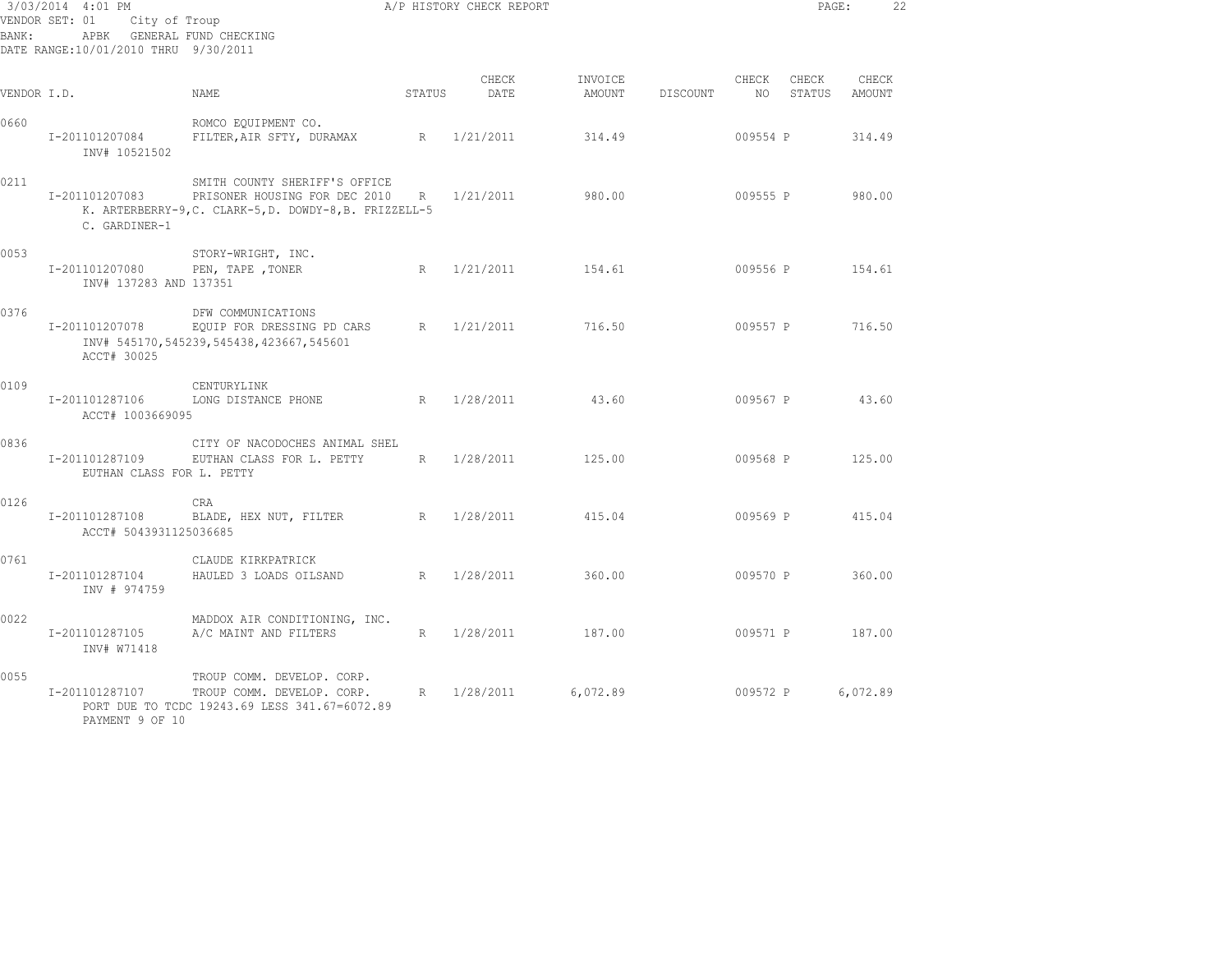|             | 3/03/2014 4:01 PM                                                               | A/P HISTORY CHECK REPORT                                                                                        |        |               |                                      |          |          |       | PAGE:                     | 23 |
|-------------|---------------------------------------------------------------------------------|-----------------------------------------------------------------------------------------------------------------|--------|---------------|--------------------------------------|----------|----------|-------|---------------------------|----|
|             | VENDOR SET: 01 City of Troup                                                    |                                                                                                                 |        |               |                                      |          |          |       |                           |    |
| BANK:       | APBK GENERAL FUND CHECKING                                                      |                                                                                                                 |        |               |                                      |          |          |       |                           |    |
|             | DATE RANGE:10/01/2010 THRU 9/30/2011                                            |                                                                                                                 |        |               |                                      |          |          |       |                           |    |
| VENDOR I.D. |                                                                                 | NAME                                                                                                            | STATUS | CHECK<br>DATE | INVOICE<br>AMOUNT                    | DISCOUNT | CHECK    | CHECK | CHECK<br>NO STATUS AMOUNT |    |
| 0247        | I-201102037133<br>JAN INSPECTION INVOICE                                        | ACCURINT<br>JAN INSPECTIONS                                                                                     | R      | 2/03/2011     | 450.00                               |          | 009581 P |       | 450.00                    |    |
| 0588        | I-201102037128 PD LAPTOPS<br>ACCT 287020679259<br>INVOICE 287020679259X01272011 | AT&T                                                                                                            | R      |               | 2/03/2011 179.96                     |          |          |       | 009582 P 179.96           |    |
| 0183        | I-201102037129<br>INVOICE 14102 & 14101                                         | BIRDSONG & ARMSTRONG<br>JURY TRIAL / RETAIN                                                                     | R      |               | 2/03/2011 4,312.74 009583 P 4,312.74 |          |          |       |                           |    |
| 0065        | I-201102037126<br>ACCT 2634344-2                                                | CENTER POINT ENERGY ENTEX<br>CENTER POINT ENERGY ENTEX                                                          |        |               | R 2/03/2011 54.27                    |          |          |       | 009584 P 54.27            |    |
| 0035        | I-201102037127<br>INVOICE 64513 & 63405<br>ACCT 40862                           | EAST TEXAS COPY SYSTEMS, INC.<br>ADM & PD COPY AGREEMENT                                                        |        |               | R 2/03/2011 129.04                   |          |          |       | 009585 P 129.04           |    |
| 0040        | I-201102037122 JAN INVOICES<br>JAN INVOICES                                     | HARRY'S BUILDING MATERIALS                                                                                      | R      | 2/03/2011     | 310.86                               |          |          |       | 009586 P 310.86           |    |
| 0192        | INVOICE 41392                                                                   | KILGORE COLLEGE<br>I-201102037124 MURRY RIFLE INSTRUCTOR R<br>MURRY RIFLE INSTRUCTOR #3323 HELD 11/30 THRU 12/3 |        | 2/03/2011     | 110.00                               |          | 009587 P |       | 110.00                    |    |
| 0045        | I-201102037131<br>INVOICE 17                                                    | CORY MELTON<br>OTR MAINT                                                                                        | R      | 2/03/2011     | 150.00                               |          |          |       | 009588 P 150.00           |    |
| 0837        | I-201102037130<br>INVOICE 6634<br>FLAG POLE LAMP GLASS REPLAC                   | PINEY WOODS GLASS & MIRROR<br>FLAG POLE LAMP GLASS REPLAC R 2/03/2011 50.04                                     |        |               |                                      |          |          |       | 009589 P 50.04            |    |
| 0110        | I-201102037119<br>JAN INVOICES                                                  | STEELE'S FEED & SEED<br>HAY/PROTAT #25                                                                          | R      |               | 2/03/2011 19.95                      |          |          |       | 009590 P 19.95            |    |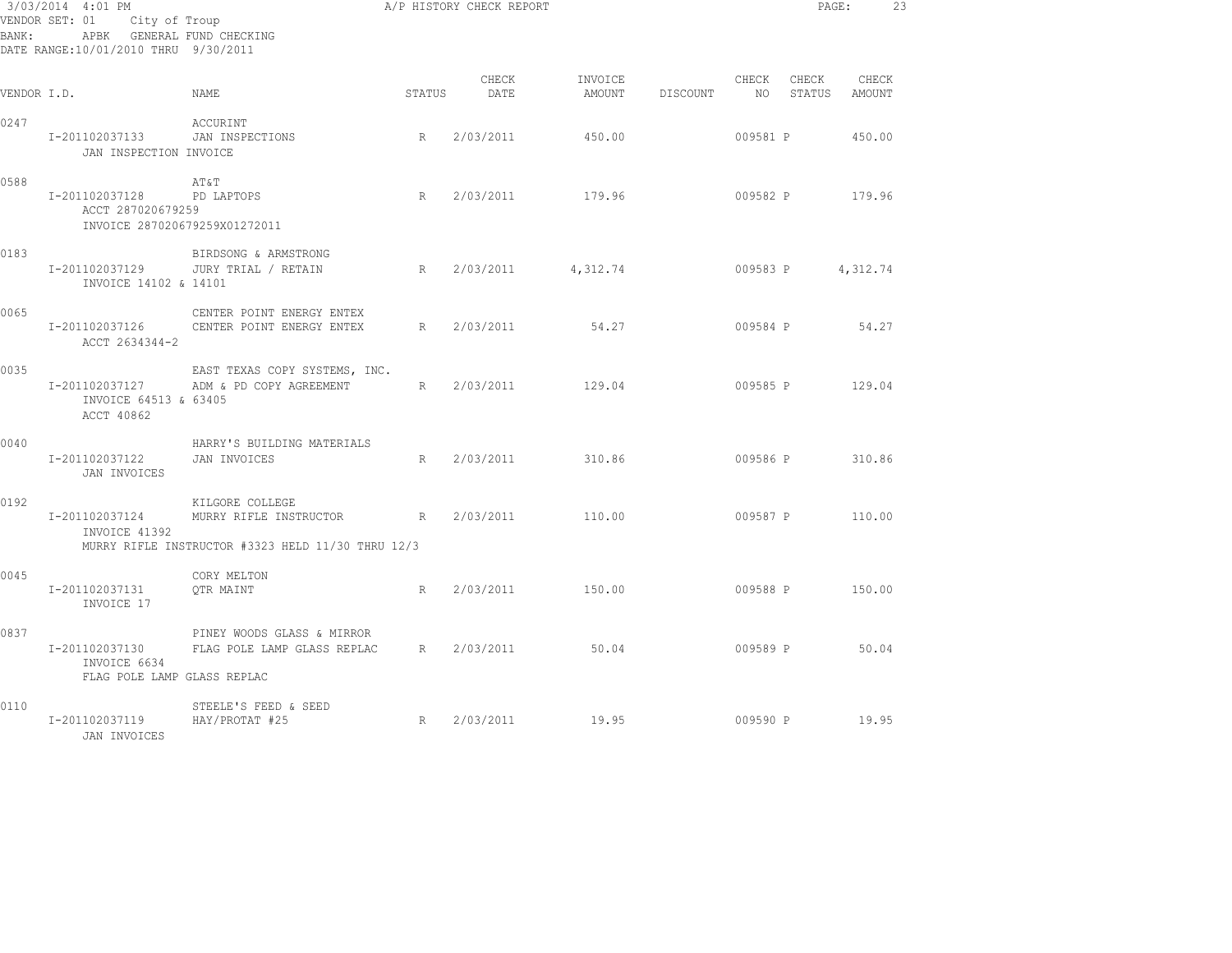| 3/03/2014 4:01 PM<br>VENDOR SET: 01<br>City of Troup<br>APBK GENERAL FUND CHECKING<br>BANK:<br>DATE RANGE:10/01/2010 THRU 9/30/2011 |                                                             |                                                                                                   |             | A/P HISTORY CHECK REPORT |                   |          |             |                 | PAGE:           | 24 |
|-------------------------------------------------------------------------------------------------------------------------------------|-------------------------------------------------------------|---------------------------------------------------------------------------------------------------|-------------|--------------------------|-------------------|----------|-------------|-----------------|-----------------|----|
| VENDOR I.D.                                                                                                                         |                                                             | NAME                                                                                              | STATUS      | CHECK<br>DATE            | INVOICE<br>AMOUNT | DISCOUNT | CHECK<br>NO | CHECK<br>STATUS | CHECK<br>AMOUNT |    |
| 0053                                                                                                                                | I-201102037125<br>ACCT 138142                               | STORY-WRIGHT, INC.<br>PAPER/FOLDERS<br>INVOICE 137058,137044 & 137695                             | R           | 2/03/2011                | 63.45             |          | 009591 P    |                 | 63.45           |    |
| 0673                                                                                                                                | I-201102037120<br>JAN INVOICES                              | TENNISON'S FOSTER SAW & REPAIR<br>BLOWER/CHAINS ETC                                               | R           | 2/03/2011                | 417.99            |          | 009592 P    |                 | 417.99          |    |
| 0662                                                                                                                                | I-201102037132<br>INVOICE 671693<br>6 LOADS FLEX BASE       | TOOLE CONSTRUCTION<br>FLEX BASE                                                                   | R           | 2/03/2011                | 260.00            |          |             | 009593 P 260.00 |                 |    |
| 0020                                                                                                                                | I-201102037121<br>INVOICE 054400568633<br>ACCT 900000757292 | TXU SESCO ENERGY SERVICES<br>TXU SESCO ENERGY SERVICES                                            |             | R 2/03/2011              | 5,932.57          |          | 009594 P    |                 | 5,932.57        |    |
| 0801                                                                                                                                | I-201102037123<br>ACCT 6020<br>INVOICE 138                  | TYLER VAULT<br>OFFSITE BACKUP                                                                     | $R_{\odot}$ | 2/03/2011                | 50.00             |          | 009595 P    |                 | 50.00           |    |
| 0791                                                                                                                                | I-201102037150<br>JAN INSPECTIONS                           | KEN HORRELL<br>JAN INSPECTIONS                                                                    | R           | 2/03/2011                | 450.00            |          |             | 009596 P 450.00 |                 |    |
| 0640                                                                                                                                | I-201102157154<br>INV# TCH21111                             | A PLUS PLUMBING<br>REPAIR TOILET IN CITY HALL R                                                   |             | 2/17/2011                | 302.91            |          | 009603 P    |                 | 302.91          |    |
| 0125                                                                                                                                | I-201102157159<br>INV# 1171653                              | AAXION, INC.<br>STEEL ELBOW, PLASTIC HOSE                                                         |             | R 2/17/2011              | 82.69             |          | 009604 P    |                 | 82.69           |    |
| 0025                                                                                                                                | I-201102157152<br>INV# 13747602 AND 13748661                | ABC AUTO PARTS<br>OIL, ANTIFREEZE                                                                 | R           | 2/17/2011                | 67.26             |          | 009605 P    |                 | 67.26           |    |
| 0241                                                                                                                                | I-201102157162                                              | ALLIED WASTE SERVICES #070<br>ALLIED WASTE SERVICES #070<br>INV# 0070001796429 ACCT# 300700007341 | R           | 2/17/2011                | 15,343.33         |          | 009606 P    |                 | 15, 343.33      |    |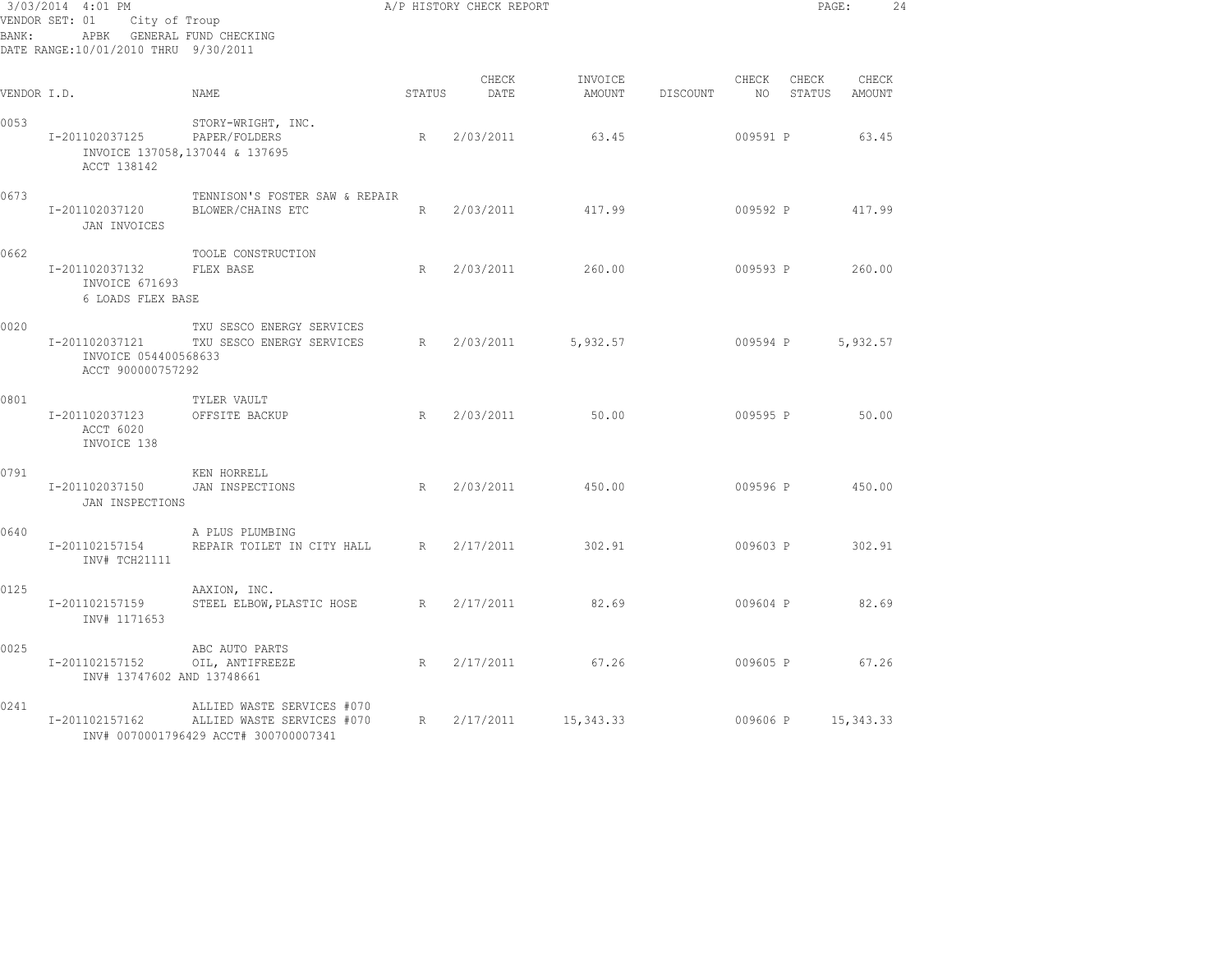| 3/03/2014 4:01 PM<br>VENDOR SET: 01<br>City of Troup<br>APBK GENERAL FUND CHECKING<br>BANK:<br>DATE RANGE:10/01/2010 THRU 9/30/2011 |                                            |                                                                                            |        | A/P HISTORY CHECK REPORT |          |                 |                          |                 | PAGE:           | 25 |
|-------------------------------------------------------------------------------------------------------------------------------------|--------------------------------------------|--------------------------------------------------------------------------------------------|--------|--------------------------|----------|-----------------|--------------------------|-----------------|-----------------|----|
| VENDOR I.D.                                                                                                                         |                                            | NAME.                                                                                      | STATUS | CHECK<br>DATE            | INVOICE  | AMOUNT DISCOUNT | CHECK<br>NO <sub>1</sub> | CHECK<br>STATUS | CHECK<br>AMOUNT |    |
| 0088                                                                                                                                | I-201102157171                             | APAC-TEXAS, INC.<br>STANDARD FLEX, OIL SAND<br>ICKET # 7371, 7398, 7512, 7541, 7562        | R      | 2/17/2011                | 1,177.25 |                 | 009607 P                 |                 | 1,177.25        |    |
| 0751                                                                                                                                | I-201102157166<br>INV# 36767               | BECKAT OIL & FUEL LP<br>BECKAT OIL & FUEL LP                                               | R      | 2/17/2011                | 2,734.63 |                 | 009608 P                 |                 | 2,734.63        |    |
| 0749                                                                                                                                | I-201102157167<br>ACCT 0612 P. HENDRIX     | CARD SERVICE CENTER<br>3 DIGITAL NAVIGATION SYSTEMS R                                      |        | 2/17/2011                | 389.97   |                 | 009609 P                 |                 | 389.97          |    |
| 0749                                                                                                                                | I-201102157168<br>ACCT# 0604 C. JIMERSON   | CARD SERVICE CENTER<br>OFFICE SUPPLY/CLEANING SUPP R 2/17/2011                             |        |                          | 132.31   |                 | 009610 P                 |                 | 132.31          |    |
| 0749                                                                                                                                | I-201102157169<br>ACCT# 0596 J. DILLINGHAM | CARD SERVICE CENTER<br>POSTAGE, TONER, METER RENT R                                        |        | 2/17/2011                | 314.51   |                 | 009611 P                 |                 | 314.51          |    |
| 0840                                                                                                                                | I-201102157172<br>INV# ID-169, ID-210      | CAROUEST<br>BATTERY, BAERING, FILTER WRNECH R                                              |        | 2/17/2011                | 168.38   |                 |                          | 009612 P        | 168.38          |    |
| 0021                                                                                                                                | I-201102157155<br>ACCT# 9038424109034      | CENTURYLINK LOCAL/INTERNET<br>CENTURYLINK LOCAL/INTERNET                                   | R      | 2/17/2011                | 555.30   |                 |                          | 009613 P        | 555.30          |    |
| 0754                                                                                                                                | I-201102157165                             | CINTAS CORPORATION #495<br>UNIFORM SERVICE<br>INV# 495783990,495784812,495785631,495786448 | R      | 2/17/2011                | 234.28   |                 |                          | 009614 P        | 234.28          |    |
| 0735                                                                                                                                | I-201102157161<br>TRAVEL TO SCAD, SAV-ON   | JED DILLINGHAM<br>TRAVEL TO SCAD, SAV-ON                                                   | R      | 2/17/2011                | 19.50    |                 |                          |                 | 009615 P 19.50  |    |
| 0094                                                                                                                                | I-201102157174                             | E.T.M.C.E.M.S.<br>CONTRACT AMB FEES<br>3235.00 LESS 3% ADMIN FEES 97.05 TOTAL 3137.95      | R      | 2/17/2011                | 3,137.95 |                 |                          | 009616 P        | 3,137.95        |    |
| 0590                                                                                                                                | I-201102157170<br>INV# CT107156            | EAST TEXAS NEW HOLLAND<br>FILTERS, DRAINS                                                  | R      | 2/17/2011                | 135.80   |                 | 009617 P                 |                 | 135.80          |    |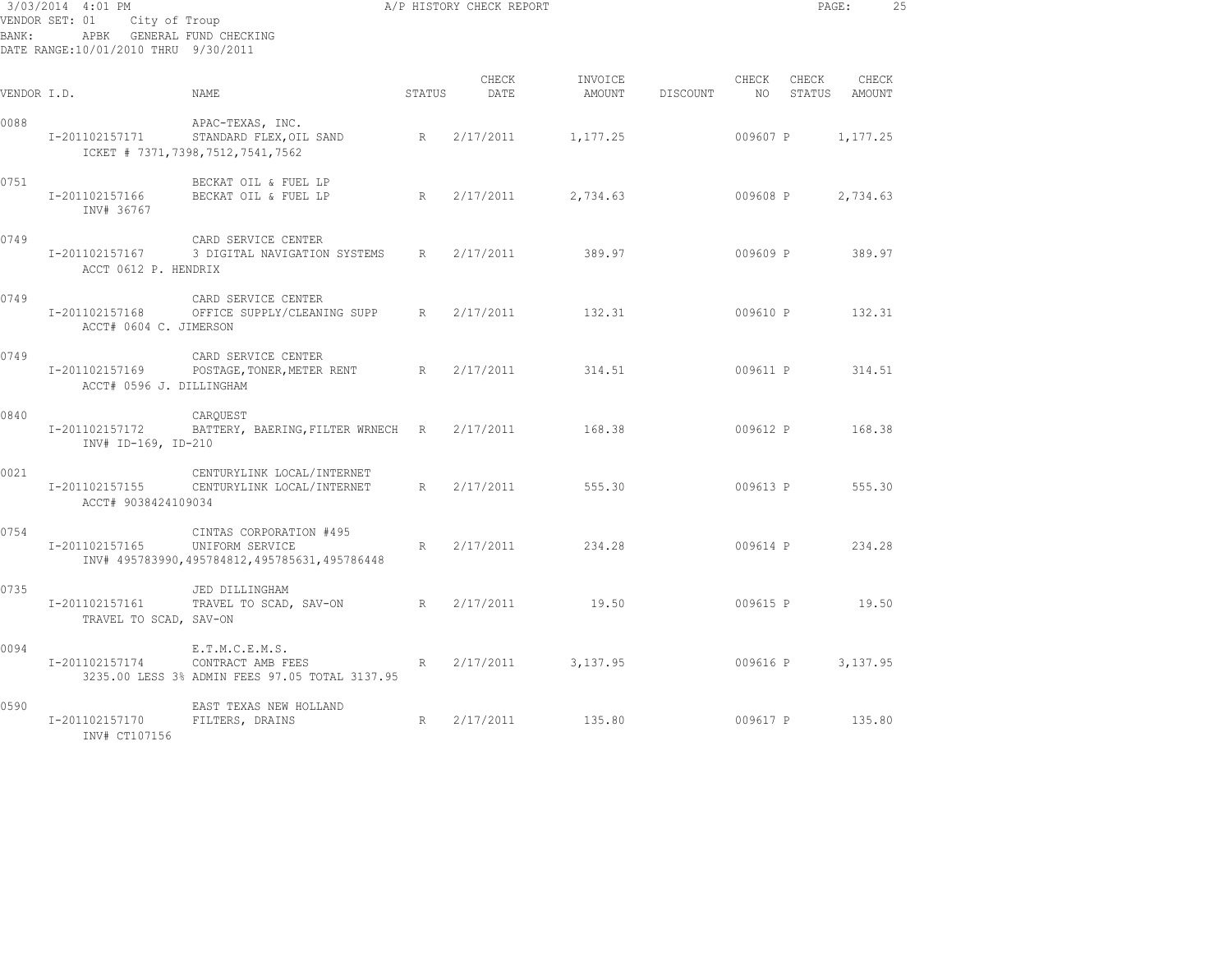| BANK:       | 3/03/2014 4:01 PM<br>VENDOR SET: 01<br>APBK GENERAL FUND CHECKING<br>DATE RANGE:10/01/2010 THRU 9/30/2011 | City of Troup                                                              |             | A/P HISTORY CHECK REPORT |                   |          |                          | PAGE:           |                 | 26 |
|-------------|-----------------------------------------------------------------------------------------------------------|----------------------------------------------------------------------------|-------------|--------------------------|-------------------|----------|--------------------------|-----------------|-----------------|----|
| VENDOR I.D. |                                                                                                           | NAME                                                                       | STATUS      | CHECK<br>DATE            | INVOICE<br>AMOUNT | DISCOUNT | CHECK<br>NO <sub>1</sub> | CHECK<br>STATUS | CHECK<br>AMOUNT |    |
| 0530        | I-201102157164<br>INV# 204182 AND 203770                                                                  | LANGLEY INTERESTS, INC.<br>OIL CHANGE AND LUBE                             | $R_{\perp}$ | 2/17/2011                | 102.52            |          | 009618 P                 |                 | 102.52          |    |
| 0842        | I-201102177181<br>INV# 16001                                                                              | LAQUEY ENVIRONMENTAL SERVICES,<br>MOLD/ASBESTOS SURVEY                     | R           | 2/17/2011                | 2,500.00          |          | 009619 P                 |                 | 2,500.00        |    |
| 0101        | I-201102157157<br>INV# 169457                                                                             | LAW ENFORCEMENT SYSTEMS, INC.<br>TRAFFIC TICKETS                           | R           | 2/17/2011                | 276.00            |          | 009620 P                 |                 | 276.00          |    |
| 0832        | I-201102157158<br>INV# 2011/22                                                                            | LONESOME DOVE REPAIR<br>REPAIR DUMP TR, BUCKET TR, GRDR                    | R           | 2/17/2011                | 1,186.33          |          | 009621 P                 |                 | 1,186.33        |    |
| 0839        | I-201102157156<br>INV# 15222                                                                              | PIED PIPER ANIMAL TRAPS<br>2 ANIMAL TRAPS WITH LIVE BOX                    | $R_{\perp}$ | 2/17/2011                | 797.81            |          | 009622 P                 |                 | 797.81          |    |
| 0269        | I-201102157173<br>MONTHLY CT NEWS SUBSCR                                                                  | TEXAS MUNICIPAL COURT<br>MONTHLY CT NEWS SUBSCR                            | R           | 2/17/2011                | 36.00             |          | 009623 P                 |                 | 36.00           |    |
| 0004        | I-201102157153                                                                                            | TML - IEBP<br>EMPLOYEE HEALTH INS<br>R<br>GROUP # PTROUP01 INV# 0000386950 |             | 2/17/2011                | 5,943.94          |          | 009624 P                 |                 | 5,943.94        |    |
| 0085        | I-201102157163<br>ACCT# 213245531-00001                                                                   | VERIZON WIRELESS<br>VERIZON WIRELESS                                       | R           | 2/17/2011                | 366.65            |          |                          | 009625 P 366.65 |                 |    |
| 0552        | I-201102247204<br>INV# BF113327                                                                           | BARBIN FENCE, INC<br>FENCE REPAIR BEHIND CITY HALL R                       |             | 2/25/2011                | 135.00            |          | 009634 P                 |                 | 135.00          |    |
| 0491        | I-201102247209<br>REIMB FOR SRO TRAINING                                                                  | BECKER, LANNY<br>REIMB FOR SRO TRAINING R 2/25/2011                        |             |                          | 106.57            |          | 009635 P                 |                 | 106.57          |    |
| 0065        | I-201102257226<br>ACCT# 2634344-2                                                                         | CENTER POINT ENERGY ENTEX<br>CENTER POINT ENERGY ENTEX                     | R           | 2/25/2011                | 85.69             |          | 009636 P                 |                 | 85.69           |    |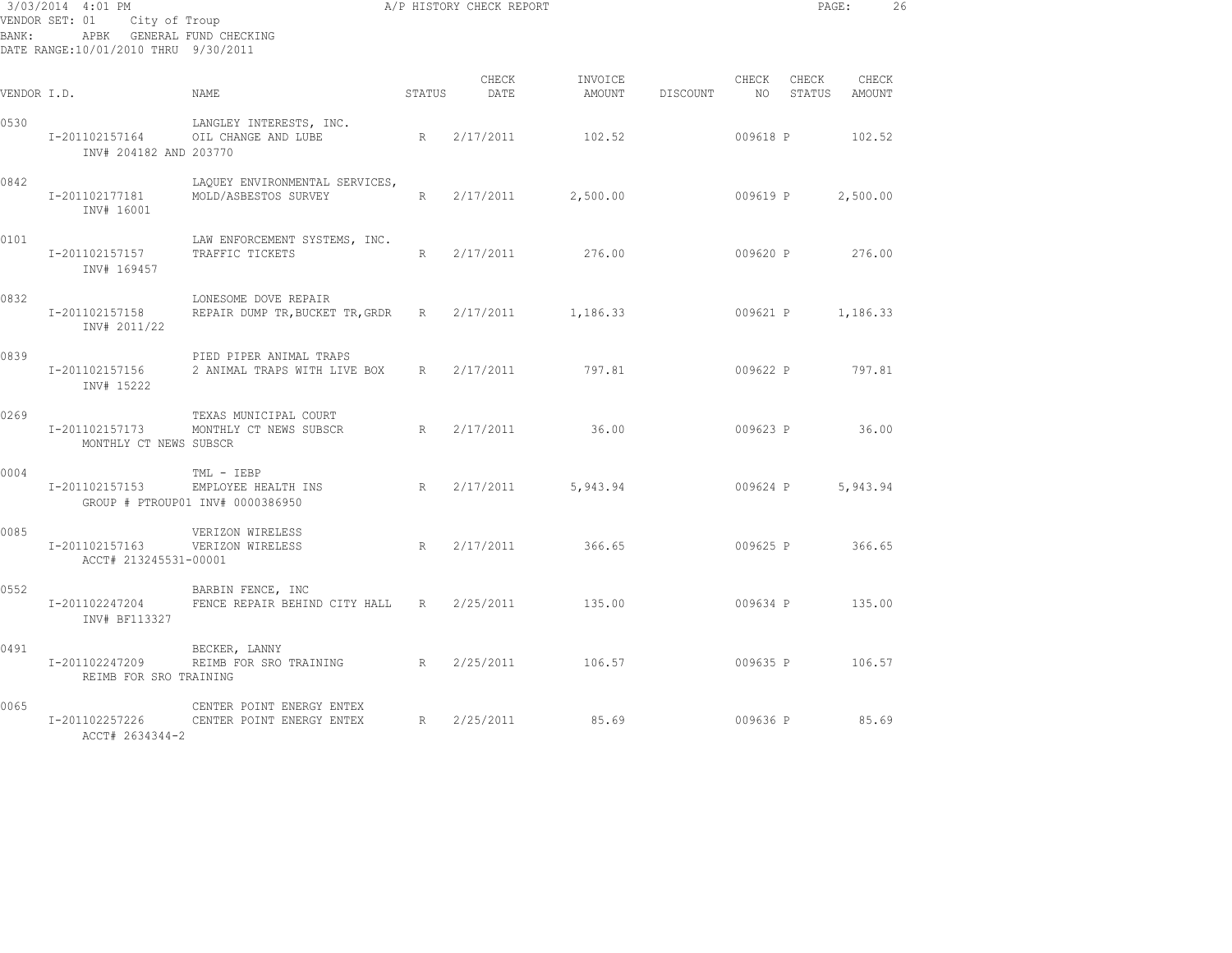| BANK:       | 3/03/2014 4:01 PM<br>VENDOR SET: 01<br>City of Troup<br>APBK GENERAL FUND CHECKING<br>DATE RANGE:10/01/2010 THRU 9/30/2011 |                                                                                                                        |        | A/P HISTORY CHECK REPORT |                   |          |             | PAGE:           |                 | 27 |
|-------------|----------------------------------------------------------------------------------------------------------------------------|------------------------------------------------------------------------------------------------------------------------|--------|--------------------------|-------------------|----------|-------------|-----------------|-----------------|----|
| VENDOR I.D. |                                                                                                                            | NAME                                                                                                                   | STATUS | CHECK<br>DATE            | INVOICE<br>AMOUNT | DISCOUNT | CHECK<br>NO | CHECK<br>STATUS | CHECK<br>AMOUNT |    |
| 0735        | I-201102257225<br>CITY MANAGERS MEETING                                                                                    | JED DILLINGHAM<br>CITY MANAGERS MEETING                                                                                | R      | 2/25/2011                | 15.00             |          | 009637 P    |                 | 15.00           |    |
| 0843        | I-201102247205<br>INV# 2496                                                                                                | HOPE SERVICES, INC<br>TRUCK RENT FOR 3 LOADS OF SAND R                                                                 |        | 2/25/2011                | 300.00            |          | 009638 P    |                 | 300.00          |    |
| 0221        | I-201102247213<br>FILING PLATS, TAX SERT, TRAVEL                                                                           | CHERYL JIMERSON<br>TAX CERT/FILE PLATS MILEAGE                                                                         | R      | 2/25/2011                | 83.50             |          | 009639 P    |                 | 83.50           |    |
| 0425        | I-201102247212                                                                                                             | LINEBARGER GOGGAN BLAIR & SAMP<br>DEL AD VAL TAXES FOR DEC/JAN<br>INV# 565-700-1210 AND 565-700-0111                   | R      | 2/25/2011                | 742.20            |          |             | 009640 P        | 742.20          |    |
| 0044        | I-201102247210<br>INV# 261295                                                                                              | MANTEK<br>AEROSOL DE-ICER                                                                                              |        | R 2/25/2011              | 74.25             |          | 009641 P    |                 | 74.25           |    |
| 0358        | I-201102247207<br>INV# A84990                                                                                              | SCHWAAB, INC.<br>INK PADS FOR STAMPER                                                                                  |        | R 2/25/2011              | 19.74             |          | 009642 P    |                 | 19.74           |    |
| 0845        | I-201102257219                                                                                                             | KYLE STOWERS<br>REIMBURSE FOR TRAINING<br>TRAINING EXPENSE FOR 02/20/11-02-25-11                                       | R      | 2/25/2011                | 105.62            |          | 009643 P    |                 | 105.62          |    |
| 0376        | I-201102247206<br>INV# 424334                                                                                              | DFW COMMUNICATIONS<br>SPEAKER REPLACE ON 1260                                                                          | R      | 2/25/2011                | 205.00            |          | 009644 P    |                 | 205.00          |    |
| 0844        | I-201102247208                                                                                                             | TEXAS COMPTROLLER'S OFFICE BUD<br>UNUSED PORT OF TOB. GRANT<br>REIMBURSEMENT FOR UNUSED PORTION OF TOBACCO GRANT.      | R      | 2/25/2011                | 1,659.34          |          | 009645 P    |                 | 1,659.34        |    |
| 0055        | I-201102247214<br>7516.17 LESS 341.67 = 717450                                                                             | TROUP COMM. DEVELOP. CORP.<br>PORT DUE FROM TAX COLLECT<br>PORT DUE FROM TAX COLLECT LESS PAYBACK OF OVERPAYMENT 10 OF | R      | 2/25/2011                | 7,174.50          |          | 009646 P    |                 | 7,174.50        |    |
| 0801        | I-201102247211<br>INV# 150                                                                                                 | TYLER VAULT<br>RACK RENTAL FOR BACK UP                                                                                 |        | R 2/25/2011              | 50.00             |          | 009647 P    |                 | 50.00           |    |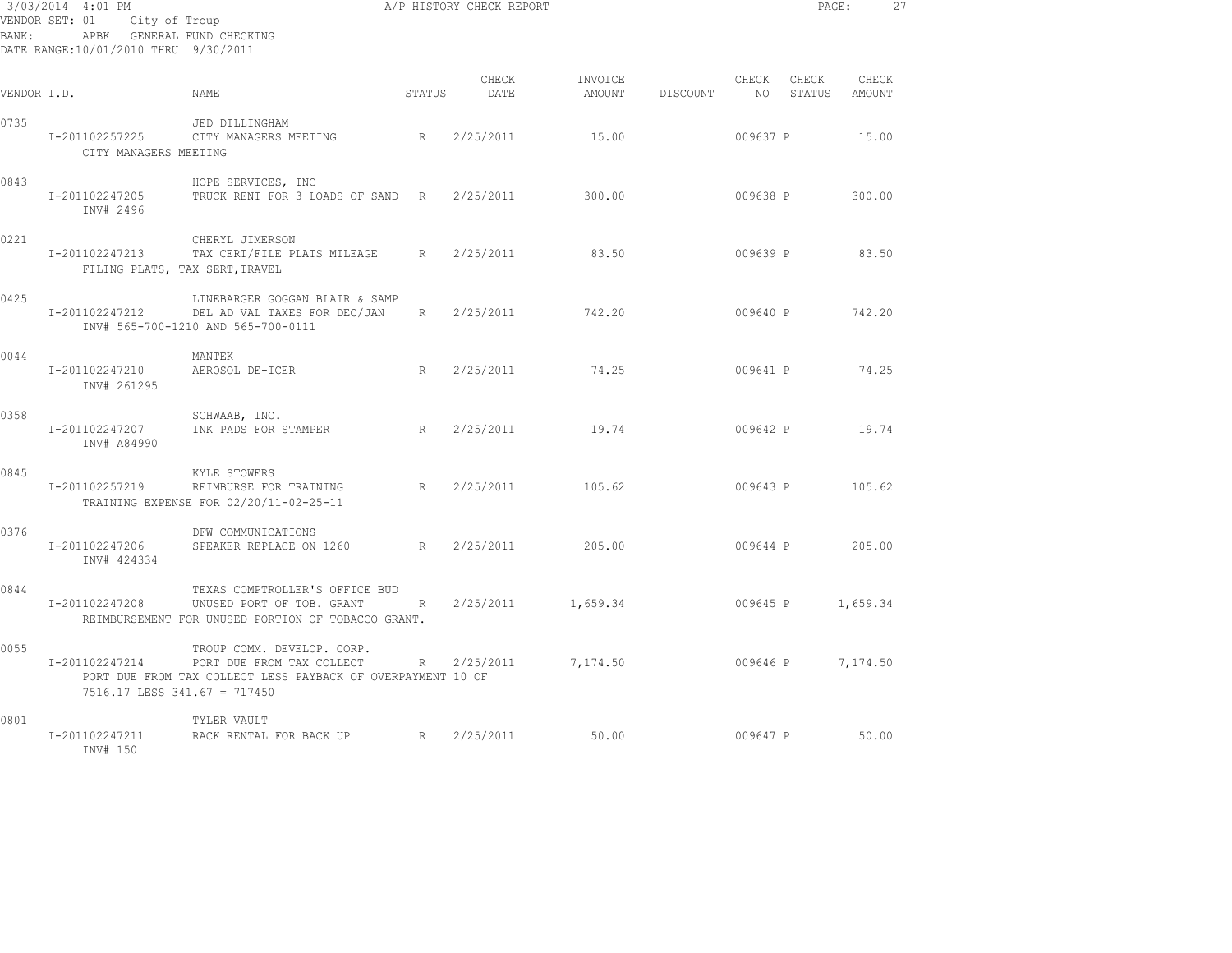| BANK:       | 3/03/2014 4:01 PM<br>VENDOR SET: 01<br>City of Troup<br>APBK GENERAL FUND CHECKING<br>DATE RANGE:10/01/2010 THRU 9/30/2011 | A/P HISTORY CHECK REPORT                                                                       |             |               |                   |          |               | PAGE:           |                 | 28 |
|-------------|----------------------------------------------------------------------------------------------------------------------------|------------------------------------------------------------------------------------------------|-------------|---------------|-------------------|----------|---------------|-----------------|-----------------|----|
| VENDOR I.D. |                                                                                                                            | <b>NAME</b>                                                                                    | STATUS      | CHECK<br>DATE | INVOICE<br>AMOUNT | DISCOUNT | CHECK<br>NO 1 | CHECK<br>STATUS | CHECK<br>AMOUNT |    |
| 0640        | I-201103027240<br>INV# COT22611                                                                                            | A PLUS PLUMBING<br>REPLACE TOILET IN PD                                                        | R           | 3/04/2011     | 571.58            |          | 009675 P      |                 | 571.58          |    |
| 0025        | I-201103047263<br>INV# 13750546                                                                                            | ABC AUTO PARTS<br>PARTS FOR NEW TAHOE                                                          | R           | 3/04/2011     | 5.31              |          | 009676 P      |                 | 5.31            |    |
| 0088        | I-201103027236<br>TICKET # 6705, 6712, 6724                                                                                | APAC-TEXAS, INC.<br>3 LOADS OF OILSAND                                                         | R           | 3/04/2011     | 1,984.32          |          | 009677 P      |                 | 1,984.32        |    |
| 0588        | I-201103037255<br>ACCT# 287020679259                                                                                       | AT&T<br>AIR CARDS FOR LAPTOPS                                                                  | R           | 3/04/2011     | 179.96            |          | 009678 P      |                 | 179.96          |    |
| 0751        | I-201103027241<br>INV# 37143                                                                                               | BECKAT OIL & FUEL LP<br>BECKAT OIL & FUEL LP                                                   | R           | 3/04/2011     | 1,928.96          |          | 009679 P      |                 | 1,928.96        |    |
| 0109        | I-201103027232<br>ACCT# 1003669095                                                                                         | CENTURYLINK<br>LONG DISTANCE PHONE CHARGES                                                     | R           | 3/04/2011     | 46.21             |          | 009680 P      |                 | 46.21           |    |
| 0847        | I-201103027230<br>SWAT TRAINING K. STOWERS                                                                                 | CHARLIE-MIKE ENTERPRISES, INC<br>SWAT TRAINING K. STOWERS                                      | $R_{\perp}$ | 3/04/2011     | 250.00            |          |               | 009681 P        | 250.00          |    |
| 0304        | I-201103047262<br>INV# 112464                                                                                              | CREATIVE GRAPHICS<br>BUSINESS CARDS FOR L. PETTY R                                             |             | 3/04/2011     | 60.00             |          | 009682 P      |                 | 60.00           |    |
| 0735        | I-201103027234                                                                                                             | JED DILLINGHAM<br>TRAVEL FOR CITY MANG/STREET LT R 3/04/2011<br>TRAVEL FOR CITY MANG/STREET LT |             |               | 11.00             |          | 009683 P      |                 | 11.00           |    |
| 0035        | I-201103027242<br>INV# 68161                                                                                               | EAST TEXAS COPY SYSTEMS, INC.<br>COPIER CONTR/USAGE                                            | R           | 3/04/2011     | 35.00             |          | 009684 P      |                 | 35.00           |    |
| 0848        | I-201103027244                                                                                                             | H.I.T.S.<br>H.I.T.S.TRAINING FOR L. BECKER R<br>H.I.T.S.TRAINING FOR L. BECKER                 |             | 3/04/2011     | 250.00            |          | 009685 P      |                 | 250.00          |    |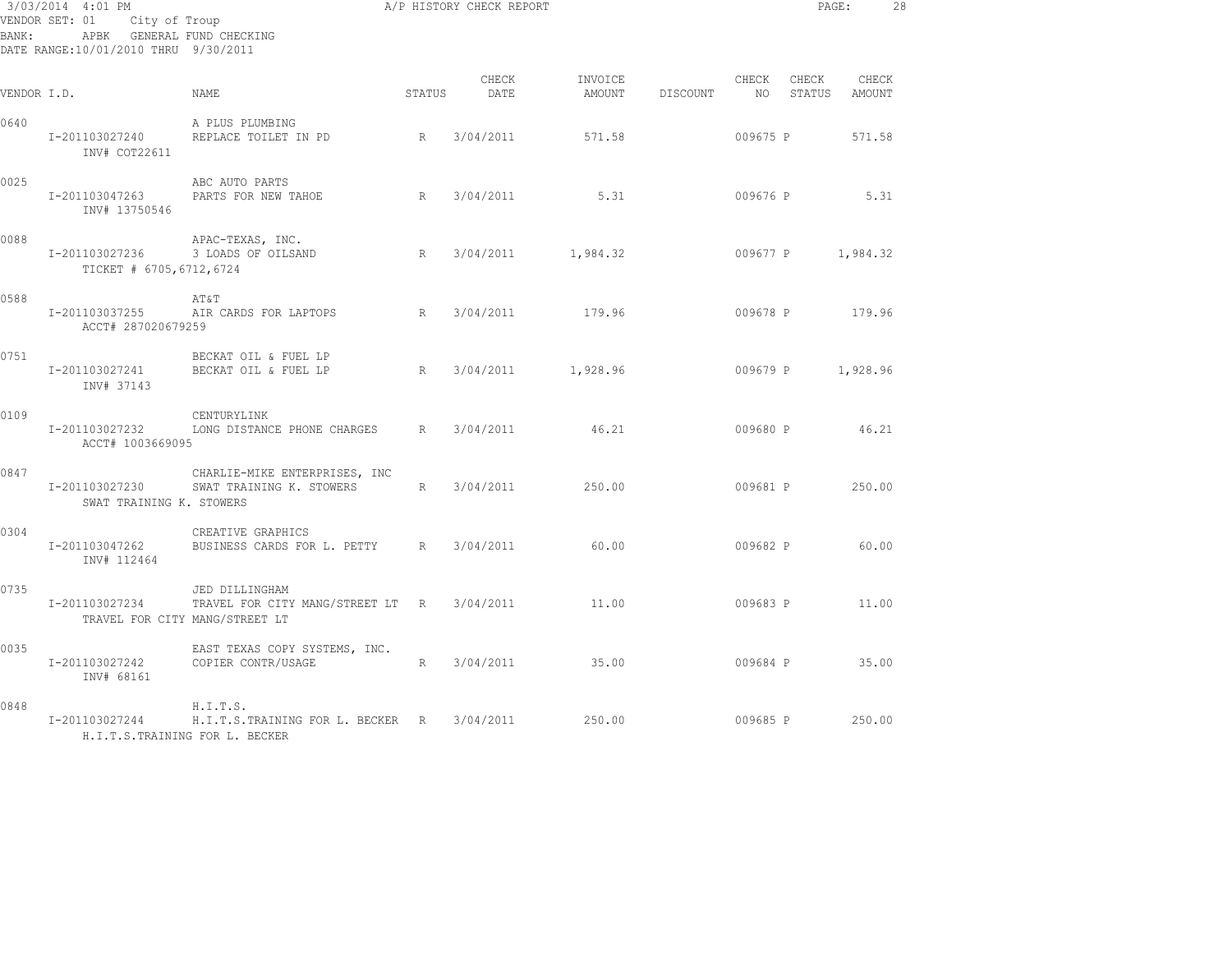| 3/03/2014 4:01 PM<br>VENDOR SET: 01<br>City of Troup<br>APBK GENERAL FUND CHECKING<br>BANK :<br>DATE RANGE:10/01/2010 THRU 9/30/2011 |                                             |                                                                                         |        | A/P HISTORY CHECK REPORT |                   |          |               | PAGE:           |                 | 29 |
|--------------------------------------------------------------------------------------------------------------------------------------|---------------------------------------------|-----------------------------------------------------------------------------------------|--------|--------------------------|-------------------|----------|---------------|-----------------|-----------------|----|
| VENDOR I.D.                                                                                                                          |                                             | NAME.                                                                                   | STATUS | CHECK<br>DATE            | INVOICE<br>AMOUNT | DISCOUNT | CHECK<br>NO 1 | CHECK<br>STATUS | CHECK<br>AMOUNT |    |
| 0826                                                                                                                                 | I-201103037254<br>INV# 349370               | HALL BUICK PONTIAC GMC<br>FRONT MIRROR                                                  | R      | 3/04/2011                | 112.00            |          | 009686 P      |                 | 112.00          |    |
| 0040                                                                                                                                 | I-201103037260<br>INVOICING FOR FEB 2011    | HARRY'S BUILDING MATERIALS<br>HARRY'S BUILDING MATERIALS                                | R      | 3/04/2011                | 399.31            |          | 009687 P      |                 | 399.31          |    |
| 0791                                                                                                                                 | I-201103027231<br>FEBR INSPECTIONS FOR CITY | KEN HORRELL<br>FEBR INSPECTIONS FOR CITY R                                              |        | 3/04/2011                | 400.00            |          | 009688 P      |                 | 400.00          |    |
| 0045                                                                                                                                 | I-201103047271<br>INV# 75                   | CORY MELTON<br>SET UP EBONY LAPTOP                                                      | R      | 3/04/2011                | 25.00             |          | 009689 P      |                 | 25.00           |    |
| 0182                                                                                                                                 | I-201103027237<br>INV# 214017F              | PRICE INTERNATIONAL, INC.<br>KIT# 1694366C91                                            | R      | 3/04/2011                | 99.83             |          | 009690 P      |                 | 99.83           |    |
| 0175                                                                                                                                 | I-201103027235<br>INV# 322081 AND 323284    | ROQUEMORE'S<br>SAW CHAIN, SPRAY FOAM                                                    | R      | 3/04/2011                | 54.27             |          | 009691 P      |                 | 54.27           |    |
| 0392                                                                                                                                 | I-201103027233                              | STEVEN SLUDOR<br>BRADFORD CEM CARETAKER<br>BRADFORD CEM CARETAKER FOR JAN AND FEB 2011  | R      | 3/04/2011                | 1,500.00          |          | 009692 P      |                 | 1,500.00        |    |
| 0110                                                                                                                                 | I-201103047264<br>INV# 60068 AND 60624      | STEELE'S FEED & SEED<br>ACO FOOD                                                        | R      | 3/04/2011                | 27.20             |          | 009693 P      |                 | 27.20           |    |
| 0053                                                                                                                                 | I-201103027243<br>INV# 138151,138510,139096 | STORY-WRIGHT, INC.<br>PAPER TOWELS/TACKY GLUE R                                         |        | 3/04/2011                | 16.36             |          | 009694 P      |                 | 16.36           |    |
| 0004                                                                                                                                 | I-201103027229                              | TML - IEBP<br>EMPLY HEALTH INSURANCE<br>INV# 0000389793 GROUP # PTROUP01                | R      | 3/04/2011                | 5,943.94          |          | 009695 P      |                 | 5,943.94        |    |
| 0113                                                                                                                                 | I-201103047270                              | TROUP AUTO SERVICE<br>INSPECTION/VEH REPAIR<br>INV# 1123, 1439, 1437, 1435, 1113, 1379, | R      | 3/04/2011                | 352.85            |          | 009696 P      |                 | 352.85          |    |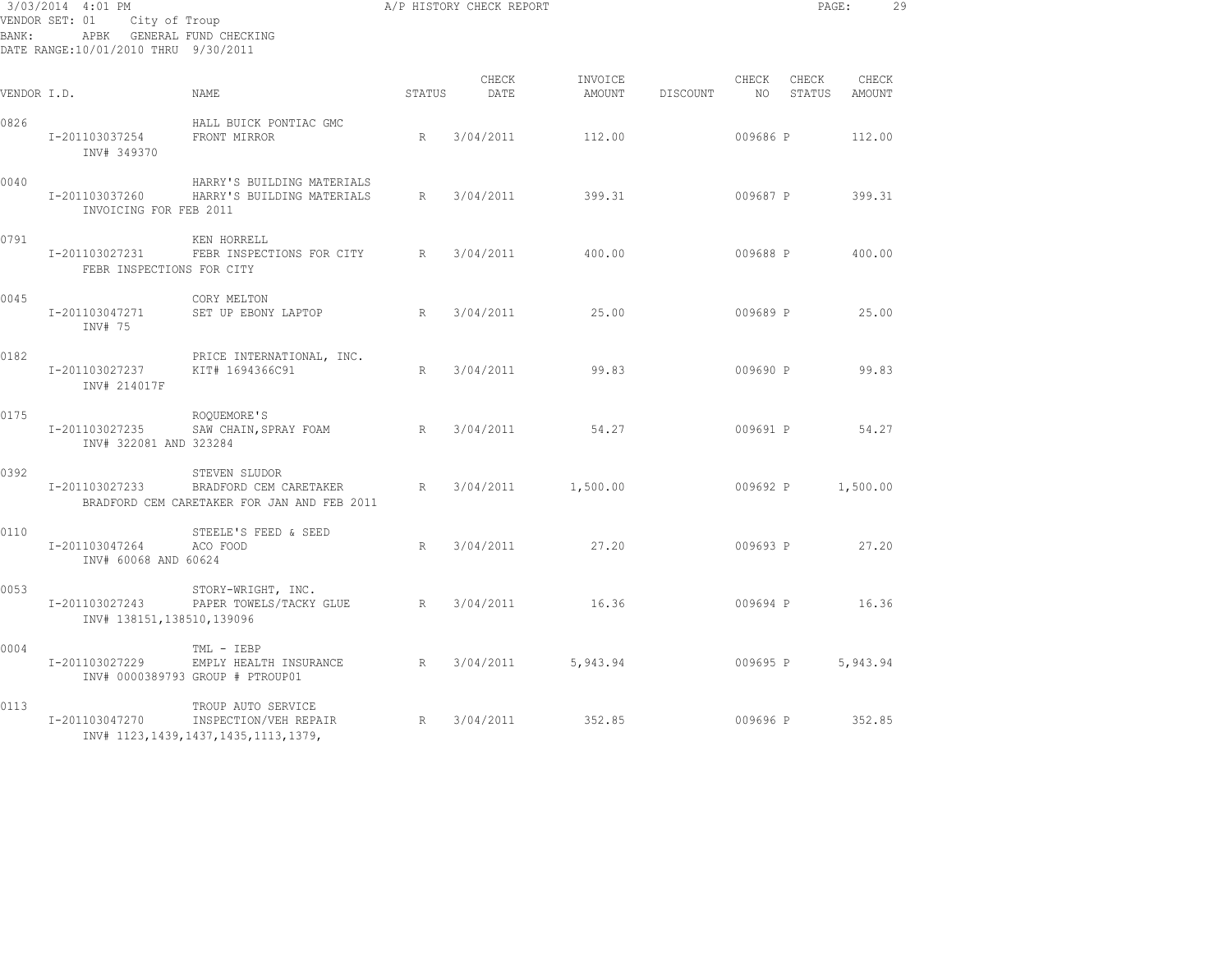| BANK:       | 3/03/2014 4:01 PM<br>VENDOR SET: 01<br>City of Troup<br>DATE RANGE: 10/01/2010 THRU 9/30/2011 | APBK GENERAL FUND CHECKING                                                                         |             | A/P HISTORY CHECK REPORT |                   |          |             | PAGE:           |                 | 30 |
|-------------|-----------------------------------------------------------------------------------------------|----------------------------------------------------------------------------------------------------|-------------|--------------------------|-------------------|----------|-------------|-----------------|-----------------|----|
| VENDOR I.D. |                                                                                               | NAME                                                                                               | STATUS      | CHECK<br>DATE            | INVOICE<br>AMOUNT | DISCOUNT | CHECK<br>NO | CHECK<br>STATUS | CHECK<br>AMOUNT |    |
| 0020        | I-201103027239                                                                                | TXU SESCO ENERGY SERVICES<br>TXU SESCO ENERGY SERVICES<br>ACCT# 900000757292 INV# 054300597548     | R           | 3/04/2011                | 6,093.39          |          | 009697 P    |                 | 6,093.39        |    |
| 0085        | I-201103027238<br>ACCT# 213245531-00001                                                       | VERIZON WIRELESS<br>VERIZON WIRELESS                                                               | R           | 3/04/2011                | 187.83            |          | 009698 P    |                 | 187.83          |    |
| 0850        | I-201103107283                                                                                | A & A SEPTIC TANK SERV<br>PUMP GREASE TRAP<br>PUMP GREASE TRAP AT TROUP LIBRARY                    | R           | 3/11/2011                | 75.00             |          | 009706 P    |                 | 75.00           |    |
| 0241        | I-201103107305<br>INV# 0070001801355<br>ACCT# 300700007341                                    | ALLIED WASTE SERVICES #070<br>ALLIED WASTE SERVICES #070                                           | R           | 3/11/2011                | 13,767.86         |          | 009707 P    |                 | 13,767.86       |    |
| 0667        | I-201103107281<br>INV# 250,251,263                                                            | ATWOODS<br>HALTER/SIGN/GEAR OIL                                                                    | R           | 3/11/2011                | 151.40            |          | 009708 P    |                 | 151.40          |    |
| 0749        | I-201103107287<br>ACCT# 0604 C. JIMERSON                                                      | CARD SERVICE CENTER<br>POSTAGE/OFFICE SUPPLIES                                                     | R           | 3/11/2011                | 119.41            |          | 009709 P    |                 | 119.41          |    |
| 0749        | I-201103107288<br>ACCT# 0596 J. DILLLINGHAM                                                   | CARD SERVICE CENTER<br>POSTAGE METER/PRINTER INK R                                                 |             | 3/11/2011                | 125.00            |          | 009710 P    |                 | 125.00          |    |
| 0754        | I-201103107280                                                                                | CINTAS CORPORATION #495<br>UNIFORM SERVICE<br>INV# 495787288,495788118,495788945,495789762         | R           | 3/11/2011                | 234.28            |          | 009711 P    |                 | 234.28          |    |
| 0735        | I-201103107277                                                                                | JED DILLINGHAM<br>TRV FOR BUZZARD, SMITH CO 911<br>TRAVEL FOR SUPPLIES, BUZZARD ABATMENT           | $R_{\perp}$ | 3/11/2011                | 56.00             |          | 009712 P    |                 | 56.00           |    |
| 0094        | I-201103107276                                                                                | E.T.M.C.E.M.S.<br>CONTRAC AMB FEES<br>CONTRACT AMB FEES 3220.00 LESS 3% ADMIN FEE = 3123.40        | R           | 3/11/2011                | 3,123,40          |          | 009713 P    |                 | 3,123.40        |    |
| 0192        | I-201103107279                                                                                | KILGORE COLLEGE<br>TRANING FOR S. MURRY<br>INV# 41534 INTERMEDIATE USE OF FORCE #2107 FOR S. MURRY | R           | 3/11/2011                | 25.00             |          | 009714 P    |                 | 25.00           |    |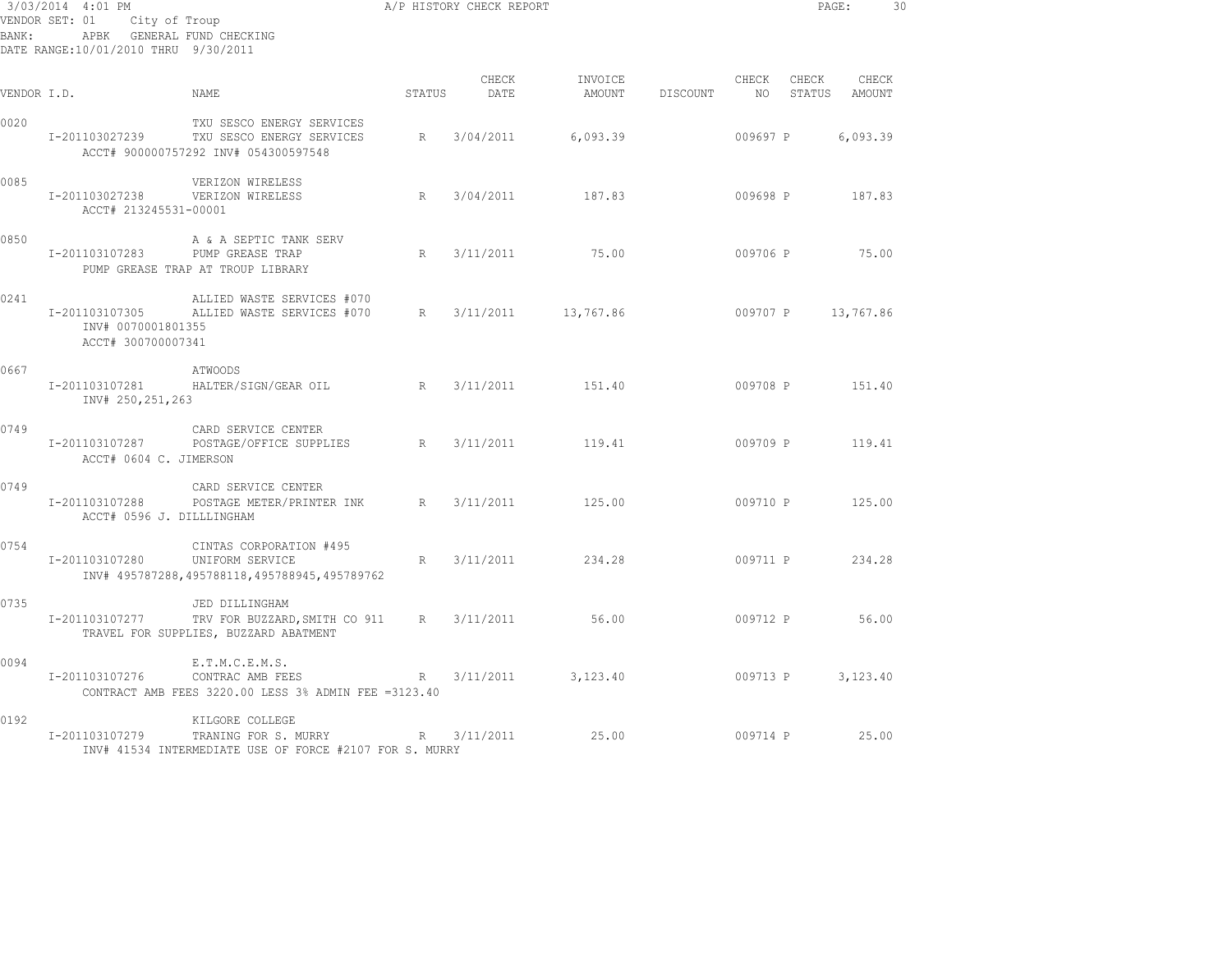| BANK :      | 3/03/2014 4:01 PM<br>VENDOR SET: 01<br>City of Troup<br>APBK GENERAL FUND CHECKING<br>DATE RANGE:10/01/2010 THRU 9/30/2011 | A/P HISTORY CHECK REPORT                                                                                        |                 |               |                   |          |             | PAGE:           | 31              |  |
|-------------|----------------------------------------------------------------------------------------------------------------------------|-----------------------------------------------------------------------------------------------------------------|-----------------|---------------|-------------------|----------|-------------|-----------------|-----------------|--|
| VENDOR I.D. |                                                                                                                            | NAME                                                                                                            | STATUS          | CHECK<br>DATE | INVOICE<br>AMOUNT | DISCOUNT | CHECK<br>NO | CHECK<br>STATUS | CHECK<br>AMOUNT |  |
| 0530        | I-201103107307                                                                                                             | LANGLEY INTERESTS, INC.<br>OIL CHANGE AND LUBES<br>INV# 205087, 205101, 205124, 205241, 205283, 205395          | R               | 3/11/2011     | 225.00            |          | 009715 P    |                 | 225.00          |  |
| 0673        | I-201103107278<br>INV# 050554                                                                                              | TENNISON'S FOSTER SAW & REPAIR<br>BEARINGS AND GREASE                                                           | $R_{\parallel}$ | 3/11/2011     | 33.84             |          | 009716 P    |                 | 33.84           |  |
| 0849        | I-201103107275<br>AS-280211753465                                                                                          | WATCHGUARD SERVICES<br>FIREBOX X550E SECURITY                                                                   | R               | 3/11/2011     | 213.34            |          | 009717 P    |                 | 213.34          |  |
| 0070        | I-201103157312                                                                                                             | CITY OF TROUP - GENERAL<br>FINE COLL DUE TO CRT TECH FUND V<br>FINE COLLECTIONS DUE TO COURT TECH FUND FOR 2010 |                 | 3/15/2011     | 2,594.88          |          | 009718 V    |                 |                 |  |
|             | I-201103157313                                                                                                             | FINE COLL DUE TO CRT SEC FUND<br>FINE CLLECTIONS DUE TO COURT SEC FUND FOR 2010                                 | V               | 3/15/2011     | 1,946.20          |          | 009718 V    |                 | 4,541.08        |  |
| 0070        | M-CHECK                                                                                                                    | CITY OF TROUP - GENERAL<br>CITY OF TROUP - GENERAL VOIDED                                                       | V               | 3/15/2011     |                   |          | 009718 V    |                 | 4,541.08        |  |
| 0070        | I-201103157314<br>2010 CRT TECH                                                                                            | CITY OF TROUP - GENERAL<br>DUE TO CRT TECH FUND                                                                 | R               | 3/15/2011     | 2,594.88          |          | 009720 P    |                 | 2,594.88        |  |
| 0070        | I-201103157315                                                                                                             | CITY OF TROUP - GENERAL<br>CRT SEC 2010 COLL DUE TO FUND<br>CRT SEC FINE PORTION DUE TO FUND FOR 2010           | $R_{\parallel}$ | 3/15/2011     | 1,946.20          |          | 009721 P    |                 | 1,946.20        |  |
| 0751        | I-201103167319<br>INV# 37459                                                                                               | BECKAT OIL & FUEL LP<br>DIESEL FOR STREETS                                                                      | R               | 3/18/2011     | 854.25            |          | 009722 P    |                 | 854.25          |  |
| 0183        | I-201103167317<br>INV# 14166, 14164, 14165                                                                                 | BIRDSONG & ARMSTRONG<br>RETAINER FEE, ANNEXATION, CT                                                            | R               | 3/18/2011     | 912.85            |          | 009723 P    |                 | 912.85          |  |
| 0021        | I-201103177329<br>ACCT# 9038424109034                                                                                      | CENTURYLINK LOCAL/INTERNET<br>CENTURYLINK LOCAL/INTERNET                                                        | R               | 3/18/2011     | 499.57            |          | 009724 P    |                 | 499.57          |  |
| 0115        | I-201103177327<br>POSTAGE, SUPPLY, ACO FOOD                                                                                | CITY OF TROUP - PETTY CASH<br>POSTAGE, SUPPLY, ACO FOOD                                                         | R               | 3/18/2011     | 172.91            |          | 009725 P    |                 | 172.91          |  |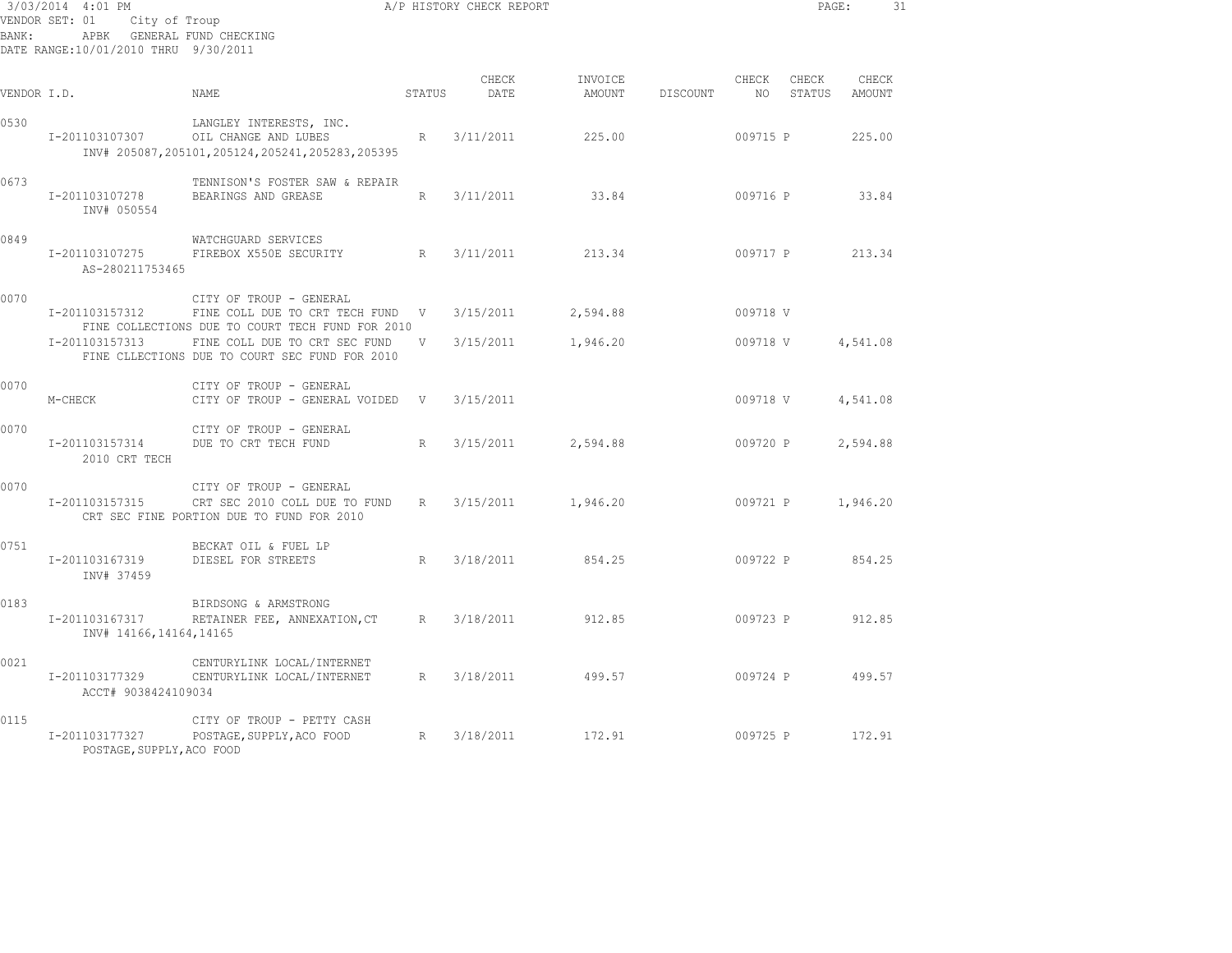| BANK:       | 3/03/2014 4:01 PM<br>VENDOR SET: 01 City of Troup<br>APBK GENERAL FUND CHECKING<br>DATE RANGE:10/01/2010 THRU 9/30/2011 | A/P HISTORY CHECK REPORT                                                                                  |        |               |                   |          |          |                    | PAGE:           | 32 |
|-------------|-------------------------------------------------------------------------------------------------------------------------|-----------------------------------------------------------------------------------------------------------|--------|---------------|-------------------|----------|----------|--------------------|-----------------|----|
| VENDOR I.D. |                                                                                                                         | NAME                                                                                                      | STATUS | CHECK<br>DATE | INVOICE<br>AMOUNT | DISCOUNT | CHECK    | CHECK<br>NO STATUS | CHECK<br>AMOUNT |    |
| 0281        | I-201103167316<br>INV# 2266                                                                                             | EAST TEXAS COUNCIL OF GOVERNME<br>ANNUAL MEMBERSHIP FOR 2011                                              | R      | 3/18/2011     | 292.00            |          |          | 009726 P           | 292.00          |    |
| 0510        | I-201103167326<br>INV# 1241                                                                                             | KLEIN ANIMAL SHELTER<br>ANIMAL FEE FOR FEB 2011                                                           | R      | 3/18/2011     | 140.00            |          |          | 009727 P 140.00    |                 |    |
| 0055        |                                                                                                                         | TROUP COMM. DEVELOP. CORP.<br>I-201103167318 PORT DUE FROM CITY TAX<br>PORT DUE FROM CITY TAX THRU 3/8/11 | R      | 3/18/2011     | 6,616.73          |          | 009728 P |                    | 6,616.73        |    |
| 0065        | ACCT# 2634344-2                                                                                                         | CENTER POINT ENERGY ENTEX<br>I-201103247339 CENTER POINT ENERGY ENTEX                                     | R      | 3/25/2011     | 34.44             |          |          | 009740 P 34.44     |                 |    |
| 0573        | I-201103247341<br>TRAVEL/PART FOR DUMP TRUCK                                                                            | JAMES CHADWICK<br>TRAVEL/PART FOR DUMP TRUCK R                                                            |        | 3/25/2011     | 17.31             |          |          | 009741 P 17.31     |                 |    |
| 0735        | MANAGERS MEETING IN CENTER, TX                                                                                          | JED DILLINGHAM<br>I-201103247336 MANAGERS MEETING IN CENTER, TX R 3/25/2011                               |        |               | 88.00             |          |          | 009742 P 88.00     |                 |    |
| 0832        | I-201103247332<br>INV# 2011-48                                                                                          | LONESOME DOVE REPAIR<br>REPAIR OF DUMP TRUCK BED                                                          | R      | 3/25/2011     | 140.00            |          |          | 009743 P 140.00    |                 |    |
| 0557        | I-201103247333                                                                                                          | LONNIE PETTY<br>ACO SUPPLY FOR CAT BOX<br>R                                                               |        | 3/25/2011     | 27.61             |          |          | 009744 P 27.61     |                 |    |
| 0051        | I-201103247340<br>INV# 109356                                                                                           | RED BUD SUPPLY, INC.<br>STREET AND STOP SIGNS                                                             | R      | 3/25/2011     | 2,265.95          |          | 009745 P |                    | 2,265.95        |    |
| 0757        | I-201103247335<br>COLL AGENCY FEES 7/10-2/11                                                                            | PIONEER CREDIT SERVICE<br>COLL AGENCY FEES 7/10-2/11 R 3/25/2011 3,291.15                                 |        |               |                   |          | 009746 P |                    | 3,291.15        |    |
| 0113        | I-201103247331<br>INV# 1106 AND 1122                                                                                    | TROUP AUTO SERVICE<br>INSPECTION/STARTER                                                                  |        | R 3/25/2011   | 231.19            |          |          | 009747 P 231.19    |                 |    |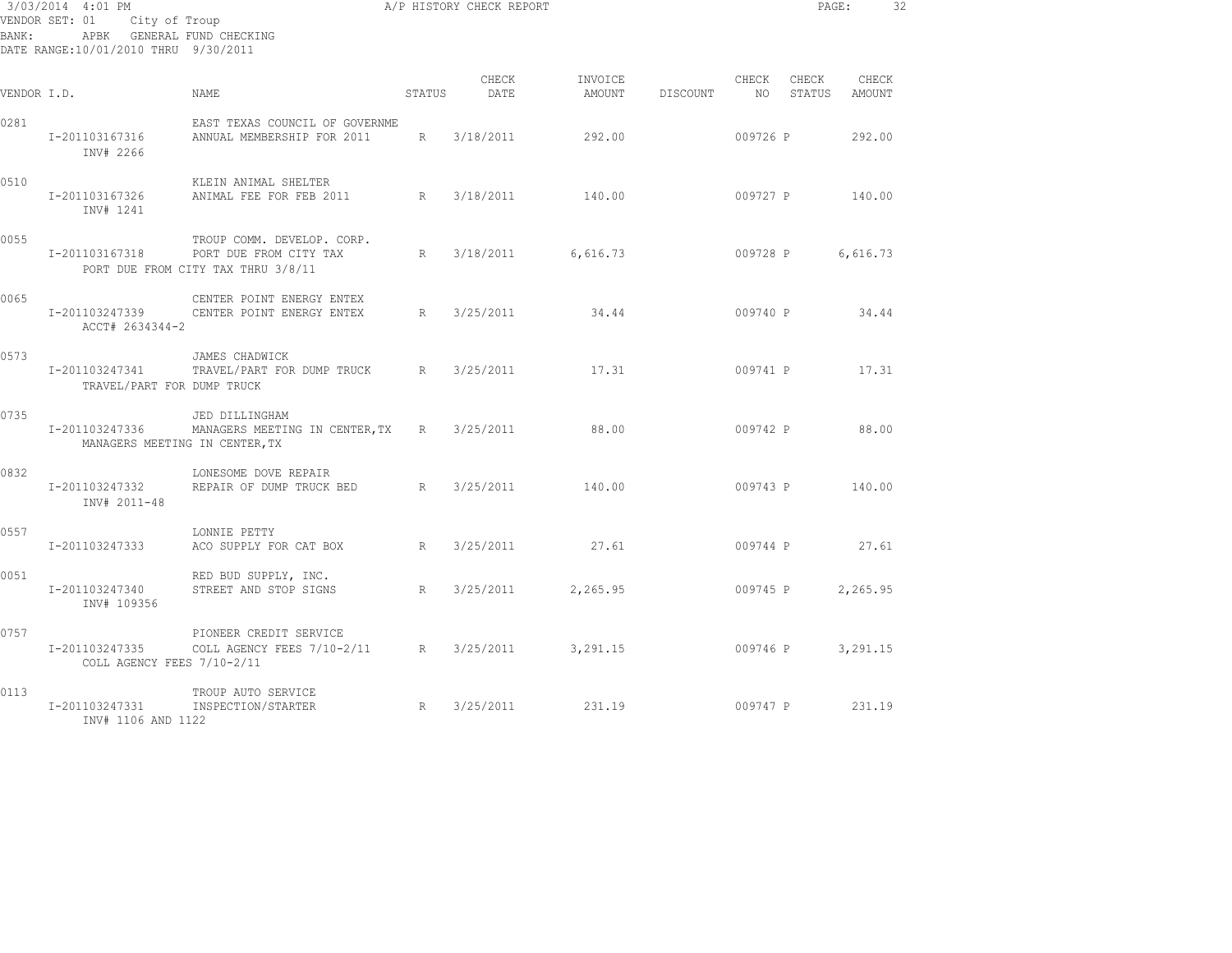| 3/03/2014 4:01 PM<br>VENDOR SET: 01<br>City of Troup<br>APBK GENERAL FUND CHECKING<br>BANK:<br>DATE RANGE:10/01/2010 THRU 9/30/2011 |                                             |                                                                                                 |        | A/P HISTORY CHECK REPORT |                   |          |               | PAGE:           |                 | 33 |
|-------------------------------------------------------------------------------------------------------------------------------------|---------------------------------------------|-------------------------------------------------------------------------------------------------|--------|--------------------------|-------------------|----------|---------------|-----------------|-----------------|----|
| VENDOR I.D.                                                                                                                         |                                             | <b>NAME</b>                                                                                     | STATUS | CHECK<br>DATE            | INVOICE<br>AMOUNT | DISCOUNT | CHECK<br>NO 1 | CHECK<br>STATUS | CHECK<br>AMOUNT |    |
| 0437                                                                                                                                | I-201103247334<br>16 EMPLOYEE AND 8 GUEST   | TROUP CHAMBER OF COMMERCE<br>CHAMBER BANQ TICKETS FOR EMPLO R<br>CHAMBER BANQ TICKETS FOR EMPLO |        | 3/25/2011                | 300.00            |          | 009748 P      |                 | 300.00          |    |
| 0801                                                                                                                                | I-201103247338<br>INV# 185                  | TYLER VAULT<br>RACK SPACE RENTAL FOR BACKUP R                                                   |        | 3/25/2011                | 50.00             |          | 009749 P      |                 | 50.00           |    |
| 0456                                                                                                                                | I-201103247337<br>INV# STDINV0011197        | WATCHGUARD VIDEO<br>EVIDENCE DVDS                                                               | R      | 3/25/2011                | 114.00            |          | 009750 P      |                 | 114.00          |    |
| 0296                                                                                                                                | I-201103307357<br>INV# 86076,86077,86078    | ANCHOR SAFETY, INC<br>FIRE EXT INSPECTION/REPAIR                                                | R      | 3/31/2011                | 190.25            |          | 009757 P      |                 | 190.25          |    |
| 0751                                                                                                                                | I-201103307365<br>INV# 37759 AND 27567      | BECKAT OIL & FUEL LP<br>BECKAT OIL & FUEL LP                                                    | R      | 3/31/2011                | 2,705.68          |          | 009758 P      |                 | 2,705.68        |    |
| 0665                                                                                                                                | I-201103307361<br>INV# 618                  | CHEROKEE COUNTY APPRAISAL DIST<br>APPR. DIST COST FOR 2ND QRT                                   | R      | 3/31/2011                | 266.00            |          | 009759 P      |                 | 266.00          |    |
| 0126                                                                                                                                | I-201103307363<br>INV# T08923 CUST # 412900 | <b>CRA</b><br>LATCH, SPRING BOLT                                                                | R      | 3/31/2011                | 58.50             |          | 009760 P      |                 | 58.50           |    |
| 0735                                                                                                                                | I-201103317372                              | JED DILLINGHAM<br>TRAVEL TO 911 OFFICE<br>TRAVEL TO 911 OFFICE FOR STORM ALERT                  | R      | 3/31/2011                | 34.17             |          | 009761 P      |                 | 34.17           |    |
| 0425                                                                                                                                | I-201103307360<br>INV# 565-700-0211         | LINEBARGER GOGGAN BLAIR & SAMP<br>COLL OF AD VAL TAX FOR 2/2011                                 | R      | 3/31/2011                | 1,335.35          |          | 009762 P      |                 | 1,335.35        |    |
| 0357                                                                                                                                | I-201103307362<br>INV# 237840               | LYNN PEAVEY CO.<br>SCALES, PHOTO EVIDENCE, TAGS                                                 | R      | 3/31/2011                | 144.20            |          | 009763 P      |                 | 144.20          |    |
| 0472                                                                                                                                | I-201103307356<br>ACCT# 6801                | SHELLEY DRIVE ANIMAL CLINIC<br>LUKE CHECK UP AND MEDS                                           | R      | 3/31/2011                | 131.53            |          | 009764 P      |                 | 131.53          |    |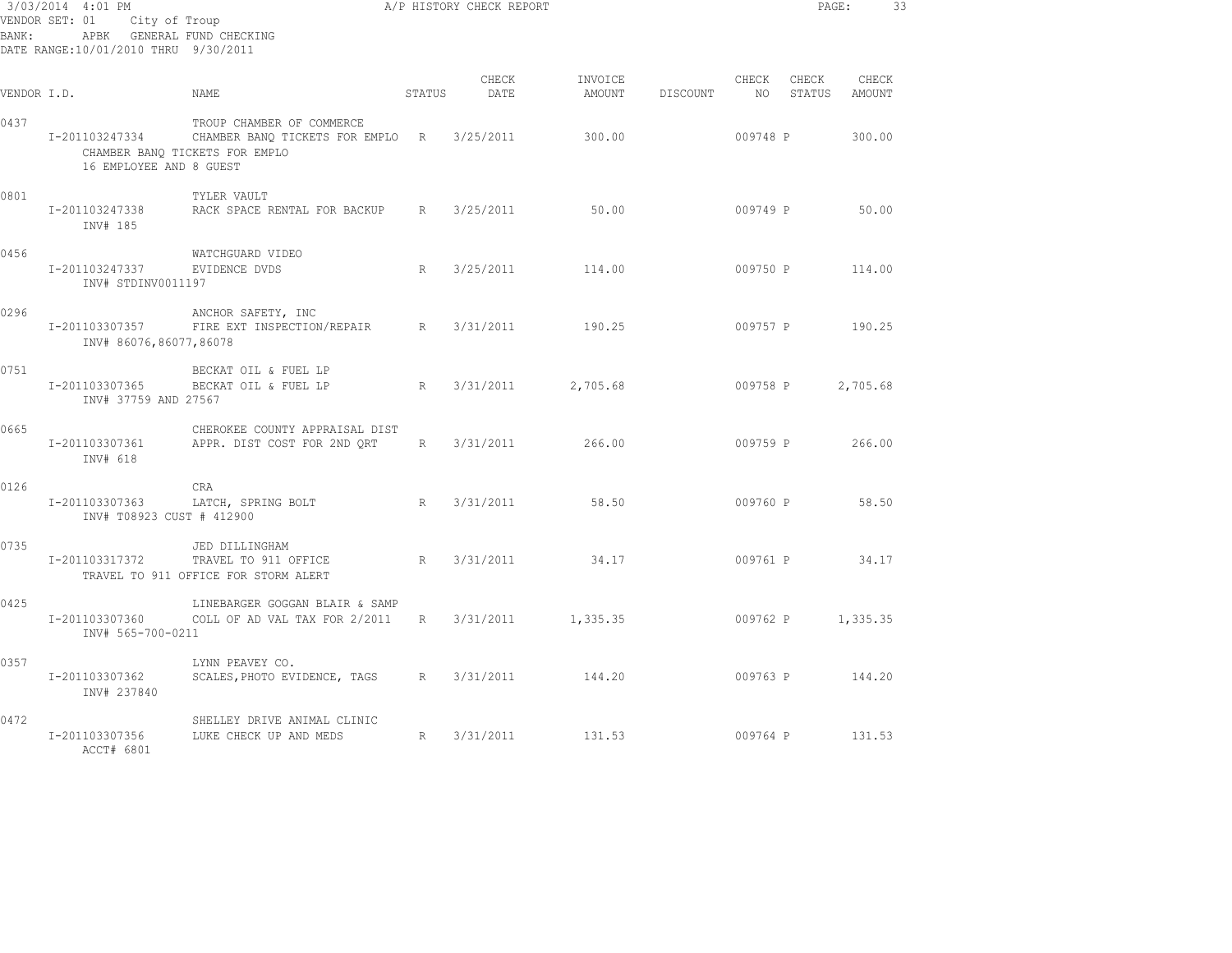| 3/03/2014 4:01 PM<br>VENDOR SET: 01<br>City of Troup<br>APBK GENERAL FUND CHECKING<br>BANK:<br>DATE RANGE:10/01/2010 THRU 9/30/2011 |                                                 |                                                                                                |                 | A/P HISTORY CHECK REPORT |                   |          |             | PAGE:           |                 | 34 |
|-------------------------------------------------------------------------------------------------------------------------------------|-------------------------------------------------|------------------------------------------------------------------------------------------------|-----------------|--------------------------|-------------------|----------|-------------|-----------------|-----------------|----|
| VENDOR I.D.                                                                                                                         |                                                 | NAME                                                                                           | STATUS          | CHECK<br>DATE            | INVOICE<br>AMOUNT | DISCOUNT | CHECK<br>NO | CHECK<br>STATUS | CHECK<br>AMOUNT |    |
| 0692                                                                                                                                | I-201103307364<br>INV# 5141-4                   | SHERWIN-WILLIAMS CO.<br>WHITE STRIPPING PAINT                                                  | R               | 3/31/2011                | 101.35            |          | 009765 P    |                 | 101.35          |    |
| 0110                                                                                                                                | I-201103307359<br>INV# 62125                    | STEELE'S FEED & SEED<br>DOG FOOD                                                               | $R_{\parallel}$ | 3/31/2011                | 17.50             |          | 009766 P    |                 | 17.50           |    |
| 0053                                                                                                                                | I-201103307358<br>INV# 139463,139705,140203     | STORY-WRIGHT, INC.<br>TONER, OFFICE SUPPLY, PAPER                                              | R               | 3/31/2011                | 543.37            |          | 009767 P    |                 | 543.37          |    |
| 0588                                                                                                                                | I-201104057382<br>ACCT# 287020679259            | AT&T<br>AIR CARDS FOR PD LAPTOPS                                                               | R               | 4/06/2011                | 178.47            |          | 009777 P    |                 | 178.47          |    |
| 0840                                                                                                                                | I-201104057378<br>INV# ID1210 AND ID1363        | CARQUEST<br>STARTER/MIRROR KIT                                                                 | R               | 4/06/2011                | 210.59            |          | 009778 P    |                 | 210.59          |    |
| 0109                                                                                                                                | I-201104057375<br>ACCT# 1003669095              | CENTURYLINK<br>CENTURYLINK                                                                     | R               | 4/06/2011                | 53.68             |          | 009779 P    |                 | 53.68           |    |
| 0573                                                                                                                                | I-201104057384<br>20 MILES @.51=\$10.20         | JAMES CHADWICK<br>MILAGE REIMBURSEMENT                                                         | R               | 4/06/2011                | 10.20             |          | 009780 P    |                 | 10.20           |    |
| 0304                                                                                                                                | I-201104067412<br>INV# 112666                   | CREATIVE GRAPHICS<br>DOG OWNER DOR HANGERS                                                     | R               | 4/06/2011                | 50.00             |          | 009781 P    |                 | 50.00           |    |
| 0854                                                                                                                                | I-201104057389                                  | DOWNTOWN HILTON HOTEL<br>HOTEL AND PARKING FEE FOR TRAI R<br>HOTEL AND PARKING FEE FOR TRAI    |                 | 4/06/2011                | 530.17            |          | 009782 P    |                 | 530.17          |    |
| 0094                                                                                                                                | I-201104057379<br>AMB CONTR FEES FOR APRIL 2011 | E.T.M.C.E.M.S.<br>AMB CONTR FEES FOR APRIL 2011 R<br>638 X 5=3190.00 LESS 3% ADMIN FEE=3094.60 |                 | 4/06/2011                | 3,094.30          |          | 009783 P    |                 | 3,094.30        |    |
| 0035                                                                                                                                | I-201104067411<br>INV# 73136                    | EAST TEXAS COPY SYSTEMS, INC.<br>CONTR FEE AND OVERAGE COPIER                                  | R               | 4/06/2011                | 39.01             |          | 009784 P    |                 | 39.01           |    |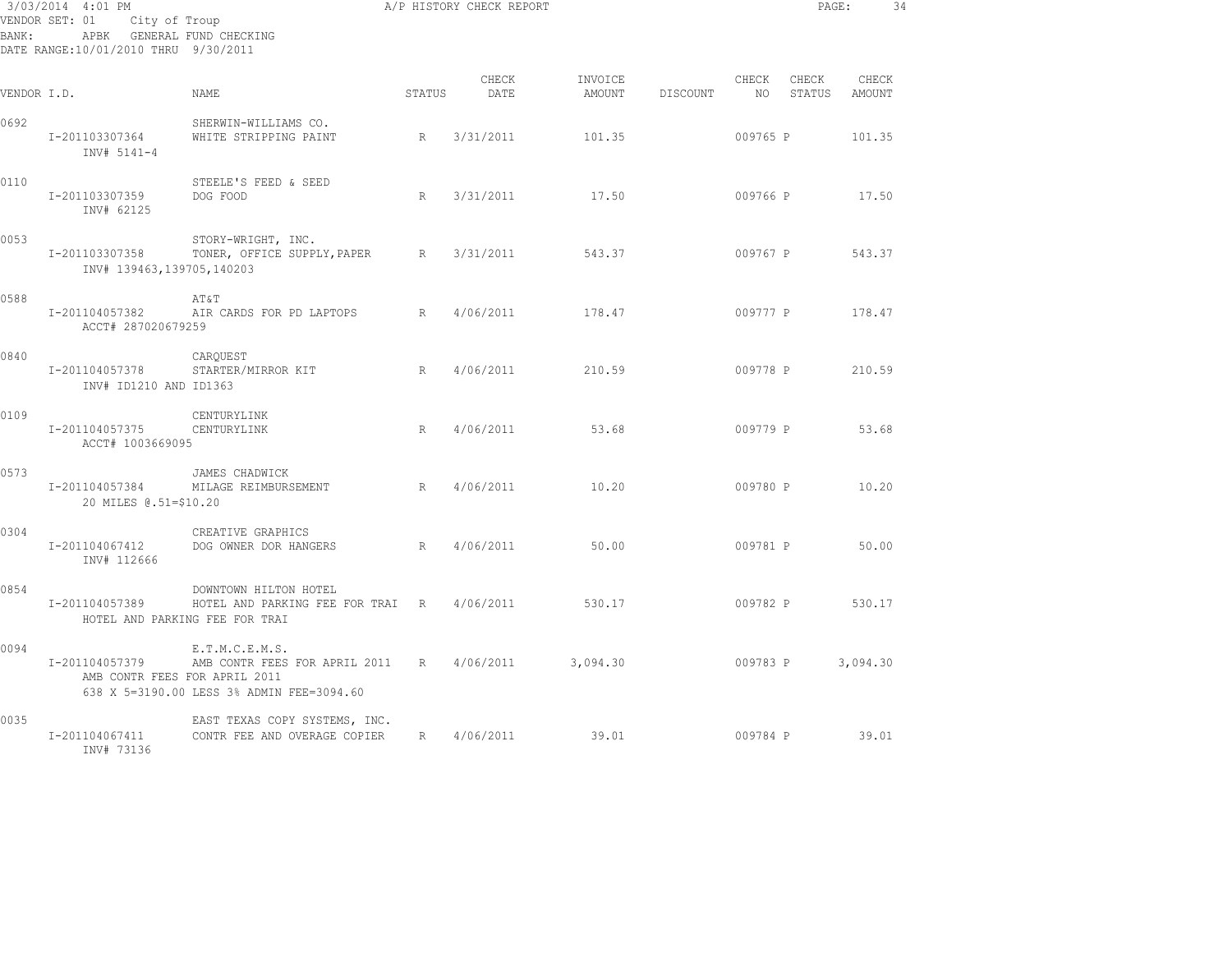| 3/03/2014 4:01 PM<br>VENDOR SET: 01<br>City of Troup<br>APBK GENERAL FUND CHECKING<br>BANK :<br>DATE RANGE:10/01/2010 THRU 9/30/2011 |                                                                         |                                                                                                          | A/P HISTORY CHECK REPORT |               |                   |          |                          | PAGE:           |                 | 35 |
|--------------------------------------------------------------------------------------------------------------------------------------|-------------------------------------------------------------------------|----------------------------------------------------------------------------------------------------------|--------------------------|---------------|-------------------|----------|--------------------------|-----------------|-----------------|----|
| VENDOR I.D.                                                                                                                          |                                                                         | NAME                                                                                                     | STATUS                   | CHECK<br>DATE | INVOICE<br>AMOUNT | DISCOUNT | CHECK<br>NO <sub>1</sub> | CHECK<br>STATUS | CHECK<br>AMOUNT |    |
| 0040                                                                                                                                 | I-201104067408<br>MARCH 2011 INVOICING                                  | HARRY'S BUILDING MATERIALS<br>OPERATING SUPPLIES                                                         | R                        | 4/06/2011     | 504.46            |          | 009785 P                 |                 | 504.46          |    |
| 0046                                                                                                                                 | I-201104057385<br>INV# 2628372                                          | HD SUPPLY WATERWORKS, LTD.<br>SEWER VALVE                                                                | R                        | 4/06/2011     | 116.17            |          | 009786 P                 |                 | 116.17          |    |
| 0791                                                                                                                                 | I-201104057383                                                          | KEN HORRELL<br>MARCH INSPECTIONS<br>MARCH INSPECTIONS 9X50=\$450.00                                      | R                        | 4/06/2011     | 450.00            |          | 009787 P                 |                 | 450.00          |    |
| 0175                                                                                                                                 | I-201104057387<br>INV# 328717                                           | ROQUEMORE'S<br>AUTO CUT HEAD                                                                             | R                        | 4/06/2011     | 27.99             |          | 009788 P                 |                 | 27.99           |    |
| 0149                                                                                                                                 | I-201104057376                                                          | SMITH CO. APPRAISAL DIST<br>2ND QRT FOR 2011 ASSESMENT SER R 4/06/2011<br>2ND ORT FOR 2011 ASSESMENT SER |                          |               | 2,266.75          |          | 009789 P                 |                 | 2,266.75        |    |
| 0015                                                                                                                                 | I-201104067413                                                          | STATE COMPTROLLER<br>2011 1ST QRT CRIMINAL COST/FEE R<br>2011 1ST QRT CRIMINAL COST/FEE                  |                          | 4/06/2011     | 8,715.67          |          | 009790 P                 |                 | 8,715.67        |    |
| 0853                                                                                                                                 | I-201104057388<br>TRAINING FOR F. BLAKE                                 | TEXAS HOMICIDE INVESTIGATORS<br>TRAINING FOR F. BLAKE                                                    | R                        | 4/06/2011     | 150.00            |          | 009791 P                 |                 | 150.00          |    |
| 0157                                                                                                                                 | I-201104067414<br>2011 IST QRTTWC TAX SERVICE<br>EMPLOYER # 99-880762-0 | TEXAS WORKFORCE COM.<br>2011 IST QRTTWC TAX SERVICE R                                                    |                          | 4/06/2011     | 952.54            |          | 009792 P                 |                 | 952.54          |    |
| 0004                                                                                                                                 | I-201104057381                                                          | TML - IEBP<br>TML - IEBP<br>GROUP NO PTROUP01 INV# 0000391454                                            | R                        | 4/06/2011     | 5,562.91          |          | 009793 P                 |                 | 5,562.91        |    |
| 0020                                                                                                                                 | I-201104057380                                                          | TXU SESCO ENERGY SERVICES<br>TXU SESCO ENERGY SERVICES<br>ACCT# 900000757292 INV# 052001552125           | R                        | 4/06/2011     | 1,817.34          |          | 009794 P                 |                 | 1,817.34        |    |
| 0085                                                                                                                                 | I-201104057377                                                          | VERIZON WIRELESS<br>VERIZON WIRELESS<br>ACCT# 213245531-00001 INV# 6556499580                            | R                        | 4/06/2011     | 233.43            |          | 009795 P                 |                 | 233.43          |    |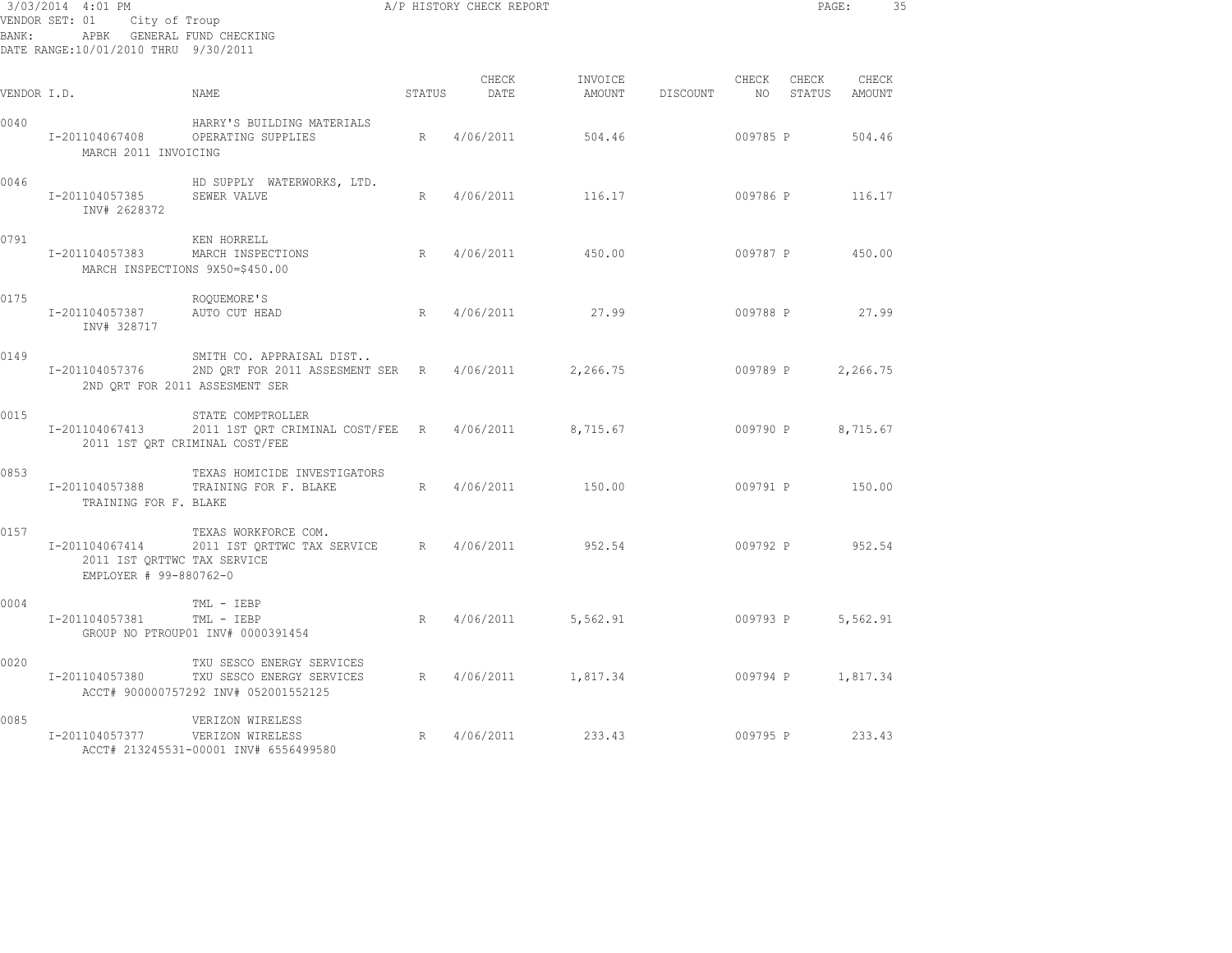| BANK:       | 3/03/2014 4:01 PM<br>VENDOR SET: 01 City of Troup<br>APBK GENERAL FUND CHECKING<br>DATE RANGE:10/01/2010 THRU 9/30/2011 |                                                                                                              |             | A/P HISTORY CHECK REPORT |                            |          | PAGE:                              | 36 |
|-------------|-------------------------------------------------------------------------------------------------------------------------|--------------------------------------------------------------------------------------------------------------|-------------|--------------------------|----------------------------|----------|------------------------------------|----|
| VENDOR I.D. |                                                                                                                         | <b>NAME</b>                                                                                                  | STATUS      | CHECK<br>DATE            | INVOICE<br>AMOUNT DISCOUNT | CHECK    | CHECK<br>CHECK<br>NO STATUS AMOUNT |    |
| 0241        | I-201104137421                                                                                                          | ALLIED WASTE SERVICES #070<br>ALLIED WASTE SERVICES #070<br>INV# 0070001806299 ACCT# 300700007341            | $R_{\odot}$ | 4/15/2011                | 14,572.88                  | 009796 P | 14,572.88                          |    |
| 0667        | I-201104137432<br>INV# 291                                                                                              | ATWOODS<br>PAINTER SUPPLIES                                                                                  | R           | 4/15/2011                | 75.39                      | 009797 P | 75.39                              |    |
| 0751        | I-201104137430<br>INV# 38037                                                                                            | BECKAT OIL & FUEL LP<br>FUEL/DELIVERY                                                                        | R           | 4/15/2011                | 1,624.99                   | 009798 P | 1,624.99                           |    |
| 0749        | I-201104137422<br>ACCT# 0596 FOR J. DILLINGHAM                                                                          | CARD SERVICE CENTER<br>POSTAGE/OFFICE SUPPLY                                                                 | R           | 4/15/2011                | 201.77                     | 009799 P | 201.77                             |    |
| 0749        | I-201104137423<br>ACCT# 0885 FOR J. PHILLIPS                                                                            | CARD SERVICE CENTER<br>ACO FOOD                                                                              | R           | 4/15/2011                | 21.36                      | 009800 P | 21.36                              |    |
| 0749        | I-201104137424<br>ACCT# 0604 FOR C. JIMERSON                                                                            | CARD SERVICE CENTER<br>SWINGS/AVG SOFTW/POSTAGE R                                                            |             | 4/15/2011                | 704.28                     |          | 009801 P 704.28                    |    |
| 0749        | I-201104137436<br>ACCT# 0612 FOR P. HENDRIX                                                                             | CARD SERVICE CENTER<br>TRAVEL EXP FOR L. BECKER                                                              | R           | 4/15/2011                | 177.16                     |          | 009802 P 177.16                    |    |
| 0021        | I-201104137419<br>ACCT# 9038424109034                                                                                   | CENTURYLINK LOCAL/INTERNET<br>CENTURYLINK LOCAL/INTERNET                                                     | R           | 4/15/2011                | 524.23                     |          | 009803 P 524.23                    |    |
| 0754        | I-201104137427                                                                                                          | CINTAS CORPORATION #495<br>EMPLOYEE UNIFORMS<br>INV# 495790596,495790597,495791421,495792236,495793047,49579 | R           | 4/15/2011                | 681.30                     | 009804 P | 681.30                             |    |
| 0735        | I-201104137420<br>TRAVEL TO ARP/WHITEHOUSE                                                                              | JED DILLINGHAM<br>TRAVEL TO ARP/WHITEHOUSE R 4/15/2011                                                       |             |                          | 12.75                      |          | 009805 P 12.75                     |    |
| 0281        | I-201104137434<br>INV# 2266                                                                                             | EAST TEXAS COUNCIL OF GOVERNME<br>ANN MEMBERSHIP DUES                                                        | R           | 4/15/2011                | 292.00                     | 009806 P | 292.00                             |    |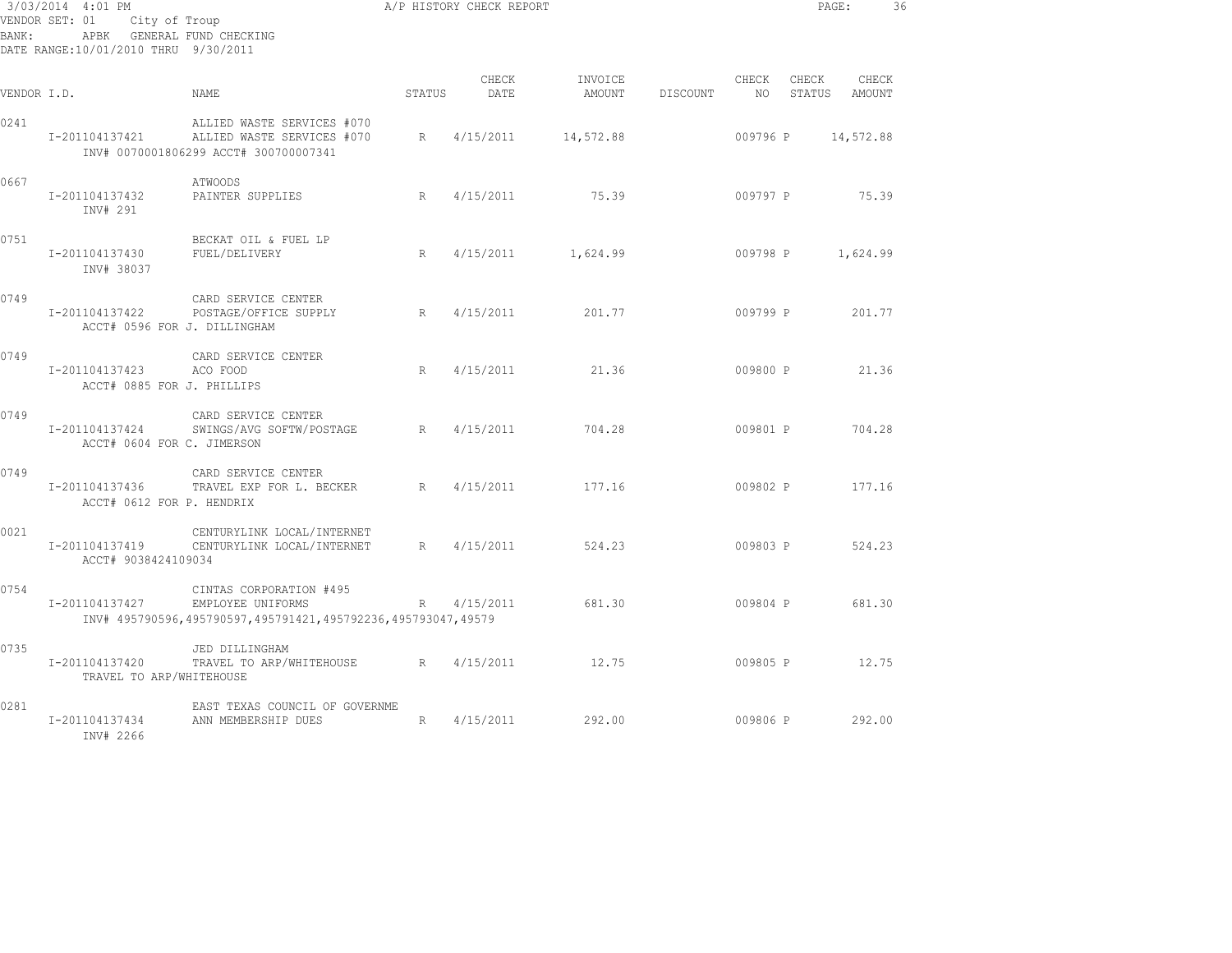| 3/03/2014 4:01 PM<br>VENDOR SET: 01 City of Troup<br>APBK GENERAL FUND CHECKING<br>BANK:<br>DATE RANGE:10/01/2010 THRU 9/30/2011 |                                                    |                                                                                                                   |        | A/P HISTORY CHECK REPORT |                   |                    |          |       | PAGE:<br>37     |  |
|----------------------------------------------------------------------------------------------------------------------------------|----------------------------------------------------|-------------------------------------------------------------------------------------------------------------------|--------|--------------------------|-------------------|--------------------|----------|-------|-----------------|--|
| VENDOR I.D.                                                                                                                      |                                                    | NAME                                                                                                              | STATUS | CHECK<br>DATE            | INVOICE<br>AMOUNT | DISCOUNT NO STATUS | CHECK    | CHECK | CHECK<br>AMOUNT |  |
| 0315                                                                                                                             | I-201104137431<br>INV# 5420                        | PETALS<br>ARRANGEMENT FOR R. BRITTON R 4/15/2011                                                                  |        |                          | 118.25            |                    | 009807 P |       | 118.25          |  |
| 0762                                                                                                                             | INV# 1002091510                                    | ROTARY CLUB OF TROUP TEXAS<br>I-201104137437 MEMERSHIP DUES J. DILLINGHAM                                         |        | R 4/15/2011              | 200.00            |                    |          |       | 009808 P 200.00 |  |
| 0392                                                                                                                             |                                                    | STEVEN SLUDOR<br>I-201104137425 MARCH CARETAKER FOR CEM. R 4/15/2011<br>MARCH CARETAKER FOR BRADFORD CEMETARY     |        |                          | 750.00            |                    | 009809 P |       | 750.00          |  |
| 0673                                                                                                                             | INV# 051777                                        | TENNISON'S FOSTER SAW & REPAIR<br>I-201104137435 PARTS FOR TORO LAWN MOWER                                        |        | R 4/15/2011              | 103.85            |                    |          |       | 009810 P 103.85 |  |
| 0167                                                                                                                             | I-201104137451 PUBLIC HEARING AD<br>INV# 42918-001 | TRI COUNTY LEADER<br>$R$ and $R$                                                                                  |        | 4/15/2011                | 23.40             |                    |          |       | 009811 P 23.40  |  |
| 0055                                                                                                                             |                                                    | TROUP COMM. DEVELOP. CORP.<br>I-201104137426 PORT DUE FROM TAX COLLECT<br>PORT DUE FROM TAX COLLECT IN MARCH 2011 |        | R 4/15/2011              | 5,771.31          |                    | 009812 P |       | 5,771.31        |  |
| 0523                                                                                                                             | INV# S0019169                                      | TYLER JUNIOR COLLEGE<br>I-201104137438 CLASS FOR K. STOWERS                                                       |        | R 4/15/2011              | 30.00             |                    |          |       | 009813 P 30.00  |  |
| 0375                                                                                                                             | I-201104137433 PD UNIFORMS<br>INV# TRO2010         | TYLER UNIFORM                                                                                                     | R      | 4/15/2011                | 152.50            |                    |          |       | 009814 P 152.50 |  |
| 0763                                                                                                                             | I-201104207459<br>INV# ATI-S11003                  | ACOUSTIC TECHNOLOGY, INC.<br>EMG SIREN TECH SERVICE                                                               | R      | 4/21/2011                | 2,000.00          |                    | 009826 P |       | 2,000.00        |  |
| 0089                                                                                                                             | I-201104207458<br>INV# 041100174                   | BARCO MUNICIPAL PRODUCTS, INC.<br>TRASH CARTS FOR PARKS                                                           |        | $V = 4/21/2011$          | 1,002.50          | $009827$ V         |          |       | 1,002.50        |  |
| 0089                                                                                                                             | M-CHECK                                            | BARCO MUNICIPAL PRODUCTS, INC.<br>BARCO MUNICIPAL PRODUCTSVOIDED V 4/21/2011                                      |        |                          |                   |                    | 009827 V |       | 1,002.50        |  |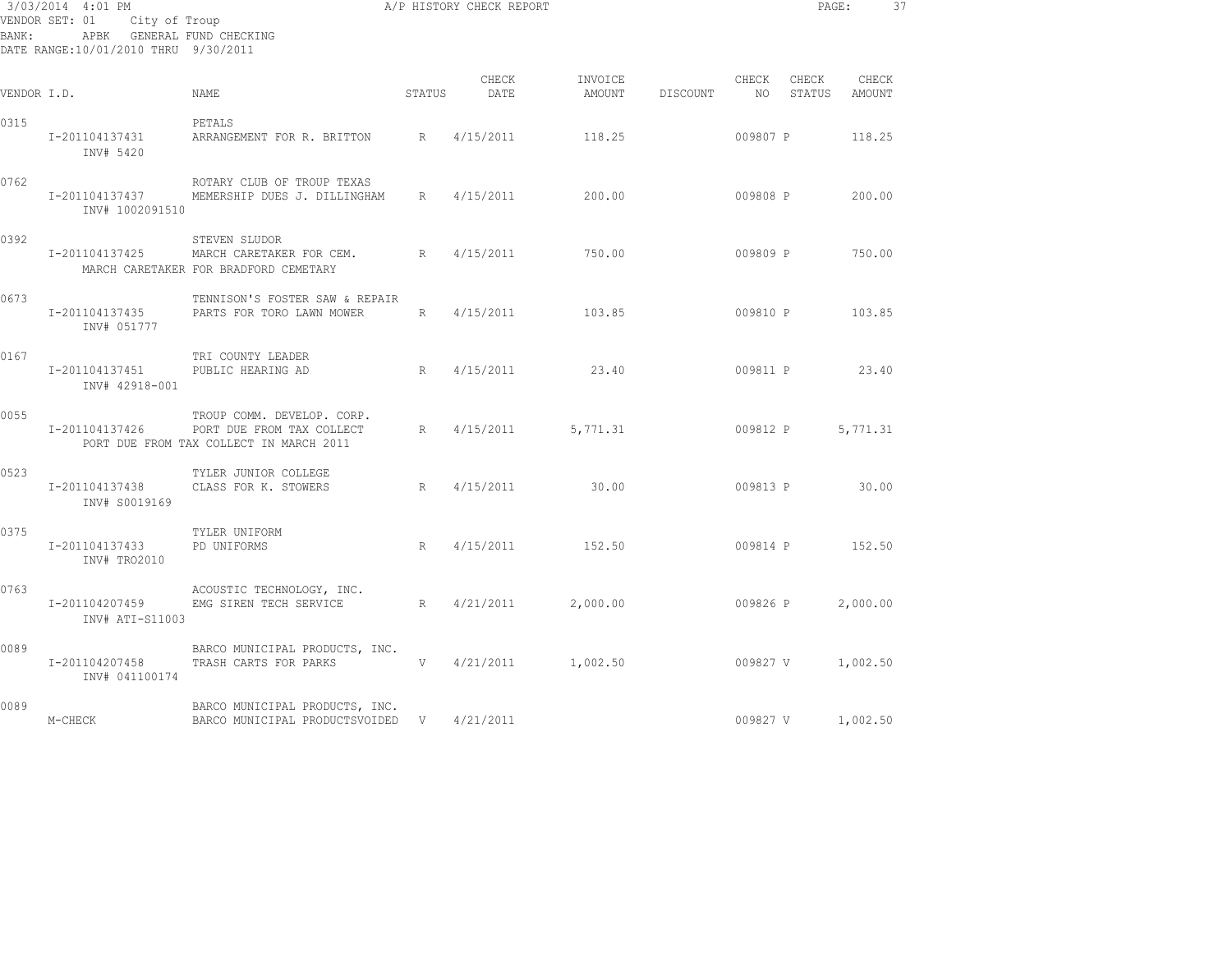| A/P HISTORY CHECK REPORT<br>3/03/2014 4:01 PM<br>VENDOR SET: 01 City of Troup<br>APBK GENERAL FUND CHECKING<br>BANK:<br>DATE RANGE: 10/01/2010 THRU 9/30/2011 |                                              |                                                                                                                     |        |               |                   |          |                          |                 | PAGE:                  | 38 |
|---------------------------------------------------------------------------------------------------------------------------------------------------------------|----------------------------------------------|---------------------------------------------------------------------------------------------------------------------|--------|---------------|-------------------|----------|--------------------------|-----------------|------------------------|----|
| VENDOR I.D.                                                                                                                                                   |                                              | NAME                                                                                                                | STATUS | CHECK<br>DATE | INVOICE<br>AMOUNT | DISCOUNT | CHECK<br>NO <sub>1</sub> | CHECK           | CHECK<br>STATUS AMOUNT |    |
| 0183                                                                                                                                                          | I-201104207453<br>INV# 14226 AND 14225       | BIRDSONG & ARMSTRONG<br>RETAINER FEE/ANNEX/ORDIN R 4/21/2011                                                        |        |               | 725.00            |          | 009828 P                 |                 | 725.00                 |    |
| 0519                                                                                                                                                          | I-201104207454<br>REIM FOR TRAV FOR TRAINING | FRANK BLAKE<br>REIM FOR TRAV FOR TRAINING R 4/21/2011                                                               |        |               | 74.60             |          | 009829 P                 |                 | 74.60                  |    |
| 0530                                                                                                                                                          | I-201104207455<br>INV# 205757                | LANGLEY INTERESTS, INC.<br>R<br>OIL CHANGE LUBE/TAHOE                                                               |        | 4/21/2011     | 49.04             |          | 009830 P                 |                 | 49.04                  |    |
| 0047                                                                                                                                                          | I-201104207457<br>PSI # 106037               | OMNIBASE SERVICES OF TEXAS<br>OMNIBASE SERVICES OF TEXAS<br>QRT FEES FOR JAN 2011-MAR 2011                          | R      | 4/21/2011     | 138.00            |          |                          | 009831 P 138.00 |                        |    |
| 0211                                                                                                                                                          | I-201104207456<br>D. KEELER FOR 8 DAYS       | SMITH COUNTY SHERIFF'S OFFICE<br>PRISONER BOARD/SAFEKEEPING                                                         | R      | 4/21/2011     | 280.00            |          |                          | 009832 P        | 280.00                 |    |
| 0857                                                                                                                                                          | I-201104207460<br>INV# CG100317              | SOUTHWEST FLOOR CARPET ONE<br>REPLACE CARPET IN PD                                                                  | R      | 4/21/2011     | 713.11            |          | 009833 P                 |                 | 713.11                 |    |
| 0860                                                                                                                                                          | I-201104287474<br>INV# 041100174             | BARCO PRODUCTS COMPANY<br>R<br>TRASH CANS FOR DOWNTOWN                                                              |        | 4/29/2011     | 1,002.50          |          | 009834 P                 |                 | 1,002.50               |    |
| 0751                                                                                                                                                          | I-201104287478<br>INV# 38325                 | BECKAT OIL & FUEL LP<br>BECKAT OIL & FUEL LP                                                                        |        | R 4/29/2011   | 2,808.90          |          | 009835 P                 |                 | 2,808.90               |    |
| 0035                                                                                                                                                          | I-201104287477<br>INV# 76056                 | EAST TEXAS COPY SYSTEMS, INC.<br>ORT OVERAGE FOR PD/COPIER                                                          |        | R 4/29/2011   | 81.00             |          | 009836 P                 |                 | 81.00                  |    |
| 0517                                                                                                                                                          | I-201104287476                               | NOTARY PUBLIC UNDERWRITERS AGE<br>NOTARY RENEWAL FOR B. DEASON<br>NOTARY RENEWAL FOR BUFFIE DEASON                  |        | R 4/29/2011   | 146.00            |          |                          | 009837 P 146.00 |                        |    |
| 0053                                                                                                                                                          | I-201104287479                               | STORY-WRIGHT, INC.<br>OFFICE SUPPLY FOR ADM/PD R 4/29/2011 453.94<br>INV# 140373,140378,140592,141176,141189,141490 |        |               |                   |          |                          | 009838 P 453.94 |                        |    |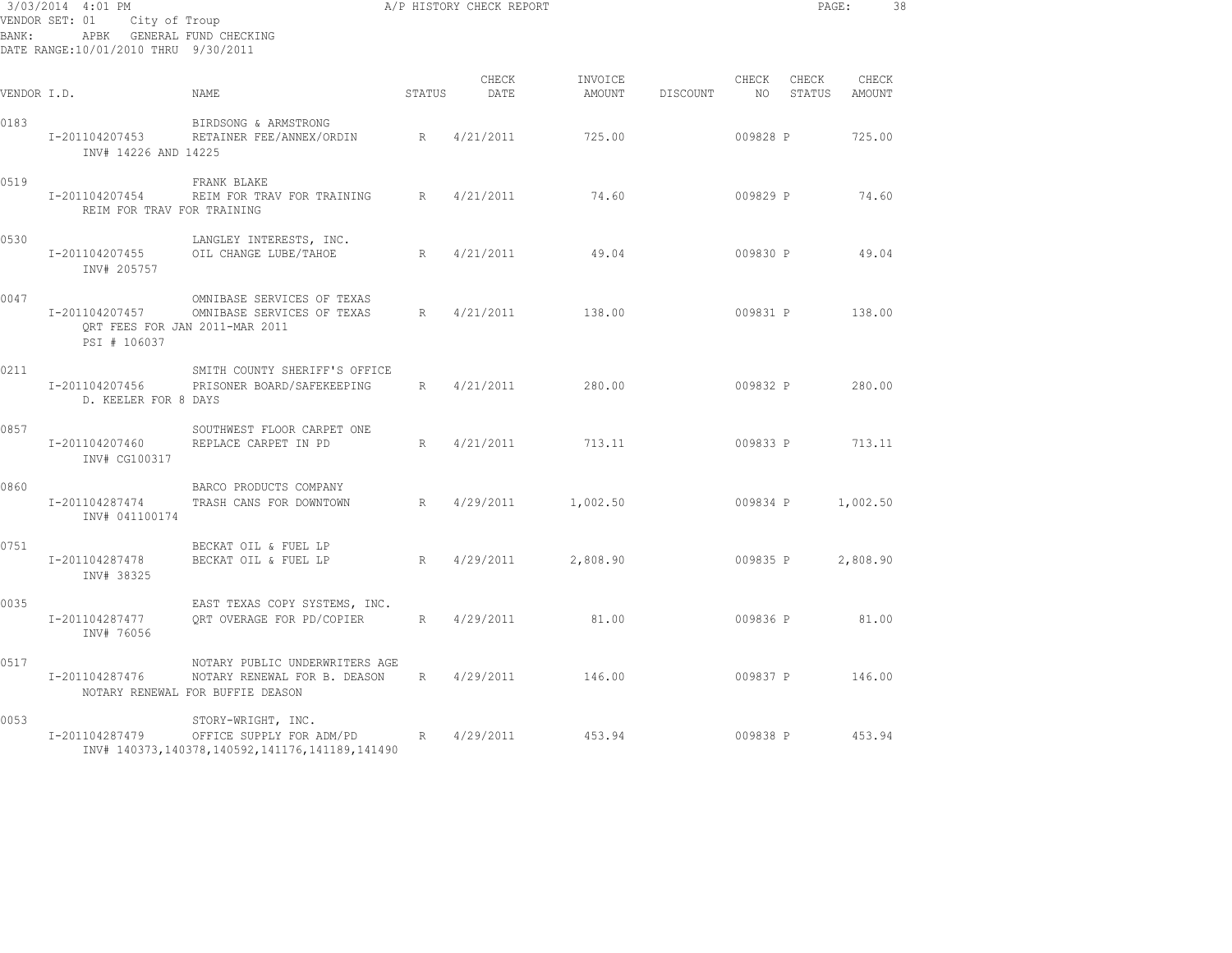| 3/03/2014 4:01 PM<br>VENDOR SET: 01<br>City of Troup<br>APBK GENERAL FUND CHECKING<br>BANK :<br>DATE RANGE:10/01/2010 THRU 9/30/2011 |                                                 |                                                                                            |                 | A/P HISTORY CHECK REPORT |                   |          |                | PAGE:           | 39              |
|--------------------------------------------------------------------------------------------------------------------------------------|-------------------------------------------------|--------------------------------------------------------------------------------------------|-----------------|--------------------------|-------------------|----------|----------------|-----------------|-----------------|
| VENDOR I.D.                                                                                                                          |                                                 | NAME.                                                                                      | STATUS          | CHECK<br>DATE            | INVOICE<br>AMOUNT | DISCOUNT | CHECK<br>NO 11 | CHECK<br>STATUS | CHECK<br>AMOUNT |
| 0801                                                                                                                                 | I-201104287475<br>INV# 210                      | TYLER VAULT<br>RACK RENTAL FOR BACKUP                                                      | R               | 4/29/2011                | 50.00             |          | 009839 P       |                 | 50.00           |
| 0025                                                                                                                                 | I-201105057498<br>INV# 13-760242                | ABC AUTO PARTS<br>POLICE CLEANING SUPPLIES                                                 | R               | 5/06/2011                | 30.03             |          | 009850 P       |                 | 30.03           |
| 0588                                                                                                                                 | I-201105057504<br>ACCT# 287020679259            | AT&T<br>LAP TOP AIR CARD                                                                   | R               | 5/06/2011                | 177.56            |          | 009851 P       |                 | 177.56          |
| 0667                                                                                                                                 | I-201105057499<br>INV# 304,313                  | ATWOODS<br>GREASE/AIRHOSE/REACH TOOL R                                                     |                 | 5/06/2011                | 219.96            |          | 009852 P       |                 | 219.96          |
| 0840                                                                                                                                 | I-201105057505<br>INV# 1961,1962,1963           | CARQUEST<br>AC KIT FLUSH SOLVENT                                                           | R               | 5/06/2011                | 444.06            |          | 009853 P       |                 | 444.06          |
| 0065                                                                                                                                 | I-201105057494<br>ACCT# 2634344-2               | CENTER POINT ENERGY ENTEX<br>CENTER POINT ENERGY ENTEX                                     | R               | 5/06/2011                | 24.95             |          | 009854 P       |                 | 24.95           |
| 0109                                                                                                                                 | I-201105057487<br>ACCT# 1003669095              | CENTURYLINK<br>LONG DISTANCE PHONE                                                         | R               | 5/06/2011                | 55.04             |          | 009855 P       |                 | 55.04           |
| 0735                                                                                                                                 | I-201105057497                                  | JED DILLINGHAM<br>TRAVEL FOR SMITH CO 911/GENER<br>TRAVEL TO SMITH CO 911/GENERATOR SET UP | $R_{\parallel}$ | 5/06/2011                | 18.87             |          | 009856 P       |                 | 18.87           |
| 0035                                                                                                                                 | I-201105057501<br>INV# 76877                    | EAST TEXAS COPY SYSTEMS, INC.<br>COPIER LEASE USAGE                                        | R               | 5/06/2011                | 35.00             |          | 009857 P       |                 | 35.00           |
| 0040                                                                                                                                 | I-201105057488<br>INVOICING FOR APRIL 2011      | HARRY'S BUILDING MATERIALS<br>HARRY'S BUILDING MATERIALS                                   | R               | 5/06/2011                | 124.63            |          | 009858 P       |                 | 124.63          |
| 0791                                                                                                                                 | I-201105057491<br>CITY INSPECTIONS FOR APRIL 11 | KEN HORRELL<br>CITY INSPECTIONS FOR APRIL 11 R                                             |                 | 5/06/2011                | 250.00            |          | 009859 P       |                 | 250.00          |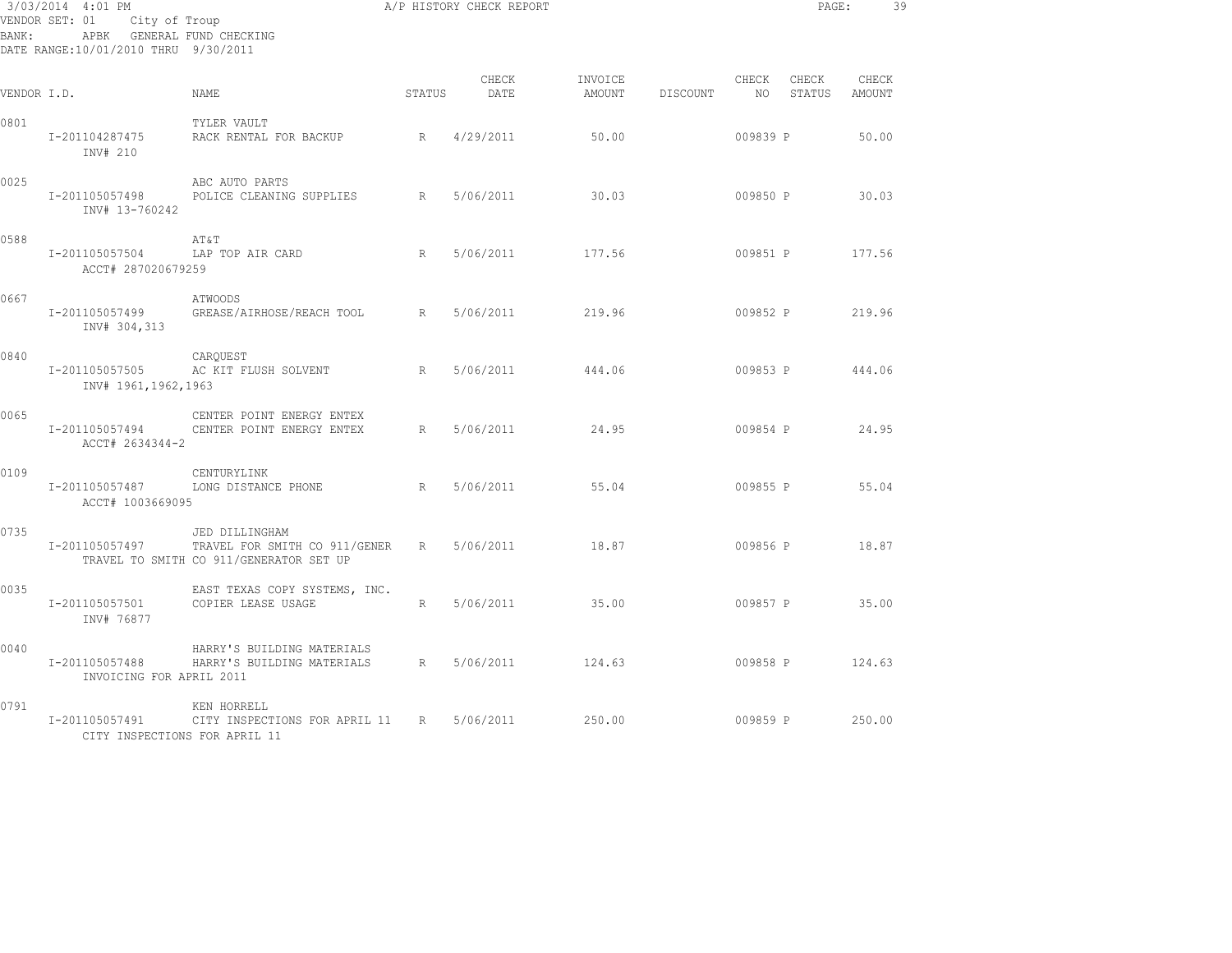| 3/03/2014 4:01 PM<br>VENDOR SET: 01<br>City of Troup<br>APBK GENERAL FUND CHECKING<br>BANK:<br>DATE RANGE:10/01/2010 THRU 9/30/2011 |                                        |                                                                                                  | A/P HISTORY CHECK REPORT |               |                   |          | PAGE:       |                 | 40              |  |
|-------------------------------------------------------------------------------------------------------------------------------------|----------------------------------------|--------------------------------------------------------------------------------------------------|--------------------------|---------------|-------------------|----------|-------------|-----------------|-----------------|--|
| VENDOR I.D.                                                                                                                         |                                        | NAME                                                                                             | STATUS                   | CHECK<br>DATE | INVOICE<br>AMOUNT | DISCOUNT | CHECK<br>NO | CHECK<br>STATUS | CHECK<br>AMOUNT |  |
| 0530                                                                                                                                | I-201105057486                         | LANGLEY INTERESTS, INC.<br>OIL/LUBE<br>INV# 206681, 206711, 206854, 206958, 207433               | R                        | 5/06/2011     | 243.37            |          | 009860 P    |                 | 243.37          |  |
| 0465                                                                                                                                | I-201105057496<br>INV# 6232            | MCCASLAND AUTO BODY INC.<br>REPAIRS TO 2010 CHEVY TAHOE                                          | R                        | 5/06/2011     | 1,629.51          |          | 009861 P    |                 | 1,629.51        |  |
| 0175                                                                                                                                | I-201105057502<br>INV# 335362          | ROQUEMORE'S<br>SAW CHAIN/BAR                                                                     | R                        | 5/06/2011     | 111.62            |          | 009862 P    |                 | 111.62          |  |
| 0392                                                                                                                                | I-201105057495<br>APRIL CARETAKER CEM. | STEVEN SLUDOR<br>APRIL CARETAKER CEM.                                                            | R                        | 5/06/2011     | 750.00            |          | 009863 P    |                 | 750.00          |  |
| 0110                                                                                                                                | I-201105057503<br>INV# 63430           | STEELE'S FEED & SEED<br>CAT LITTER/FOOD                                                          | R                        | 5/06/2011     | 20.90             |          | 009864 P    |                 | 20.90           |  |
| 0004                                                                                                                                | I-201105057492                         | TML - IEBP<br>EMLPOY HEALTH INSURANCE<br>ACCT# PTROUP01 INV# 0000393728                          | R                        | 5/06/2011     | 5,556.02          |          | 009865 P    |                 | 5,556.02        |  |
| 0167                                                                                                                                | I-201105057493                         | TRI COUNTY LEADER<br>ADS ON ORD STREETS/COMM VEH<br>INV# 43057-001, 43131-002, 43132-002         | R                        | 5/06/2011     | 81.90             |          | 009866 P    |                 | 81.90           |  |
| 0020                                                                                                                                | I-201105057490                         | TXU SESCO ENERGY SERVICES<br>TXU SESCO ENERGY SERVICES<br>ACCT# 900000757292 INV# 052001577610   | R                        | 5/06/2011     | 6,034.93          |          | 009867 P    |                 | 6,034.93        |  |
| 0085                                                                                                                                | I-201105057506<br>ACCT# 213245531-0001 | VERIZON WIRELESS<br>VERIZON WIRELESS                                                             | R                        | 5/06/2011     | 231.68            |          | 009868 P    |                 | 231.68          |  |
| 0241                                                                                                                                | I-201105127534                         | ALLIED WASTE SERVICES #070<br>ALLIED WASTE SERVICES #070<br>ACCT# 30070007341 INV# 0070001812084 | R                        | 5/13/2011     | 14,548.23         |          | 009870 P    |                 | 14,548.23       |  |
| 0183                                                                                                                                | I-201105127532<br>INV# 14297 AND 14296 | BIRDSONG & ARMSTRONG<br>RETAINER FEE/ANNEX/PARKING                                               | R                        | 5/13/2011     | 1,208.75          |          | 009871 P    |                 | 1,208.75        |  |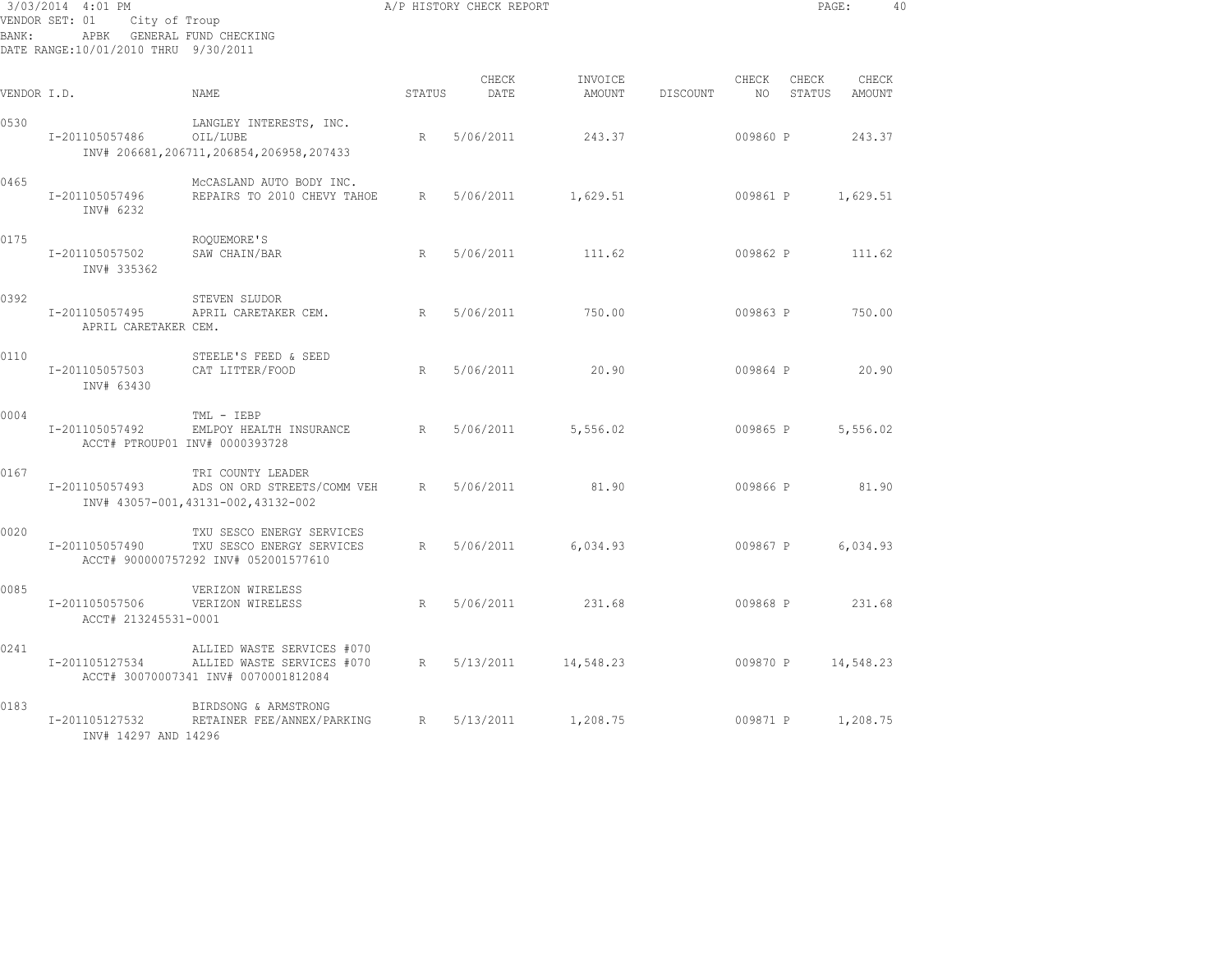| BANK:       | 3/03/2014 4:01 PM<br>VENDOR SET: 01<br>City of Troup<br>APBK GENERAL FUND CHECKING<br>DATE RANGE: 10/01/2010 THRU 9/30/2011 |                                                                                                |                 | A/P HISTORY CHECK REPORT |                   |          |             | PAGE:           |                 | 41 |
|-------------|-----------------------------------------------------------------------------------------------------------------------------|------------------------------------------------------------------------------------------------|-----------------|--------------------------|-------------------|----------|-------------|-----------------|-----------------|----|
| VENDOR I.D. |                                                                                                                             | NAME                                                                                           | STATUS          | CHECK<br>DATE            | INVOICE<br>AMOUNT | DISCOUNT | CHECK<br>NO | CHECK<br>STATUS | CHECK<br>AMOUNT |    |
| 0749        | I-201105127536<br>ACCT# 0596 J. DILLINGHAM                                                                                  | CARD SERVICE CENTER<br>POSTAGE/FLAGS                                                           | R               | 5/13/2011                | 408.82            |          | 009872 P    |                 | 408.82          |    |
| 0749        | I-201105127556<br>ACCT# 0604 C. JIMERSON                                                                                    | CARD SERVICE CENTER<br>POSTAGE FOR UPS                                                         | R               | 5/13/2011                | 29.17             |          | 009873 P    |                 | 29.17           |    |
| 0021        | I-201105127533<br>ACCT# 9038424109034                                                                                       | CENTURYLINK LOCAL/INTERNET<br>CENTURYLINK LOCAL/INTERNET                                       | R               | 5/13/2011                | 441.11            |          | 009874 P    |                 | 441.11          |    |
| 0754        | I-201105127545                                                                                                              | CINTAS CORPORATION #495<br>UNIFORM SERVICE<br>INV# 49574683,495795468,495796261,495797041      | R               | 5/13/2011                | 188.34            |          | 009875 P    |                 | 188.34          |    |
| 0745        | I-201105127537<br>INV#<br>5901                                                                                              | COMPLETE COMMUNICATIONS<br>PHONE SYSTEM REPAIR/UPDATE                                          | R               | 5/13/2011                | 120.00            |          | 009876 P    |                 | 120.00          |    |
| 0735        | I-201105127557<br>TRAVEL FOR MNG MEETING                                                                                    | JED DILLINGHAM<br>TRAVEL FOR MNG MEETING                                                       | R               | 5/13/2011                | 16.83             |          | 009877 P    |                 | 16.83           |    |
| 0094        | I-201105127538<br>CONTR AMB SERV FOR MAY 2011                                                                               | E.T.M.C.E.M.S.<br>CONTR AMB SERV FOR MAY 2011<br>646 X 5= 3230.00 LESS ADMIN FEE 96.90=3133.10 | R               | 5/13/2011                | 3,133.10          |          | 009878 P    |                 | 3,133.10        |    |
| 0318        | I-201105127540                                                                                                              | PAT HENDRIX<br>LEADER SCHOOL EXPENS<br>LEADER SCHOOL EXPENSE FOR CHIEF                         | R               | 5/13/2011                | 35.00             |          | 009879 P    |                 | 35.00           |    |
| 0238        | I-201105127539                                                                                                              | FREDRICK W. KERSH, DO<br>DRUG SCR/PHYSICAL<br>DRUG SCR/PHYSICAL L. TERRY, E. FLETCHER          | R               | 5/13/2011                | 105.00            |          | 009880 P    |                 | 105.00          |    |
| 0425        | I-201105127535<br>INV# 5657000311                                                                                           | LINEBARGER GOGGAN BLAIR & SAMP<br>DEL VALORUM TAX FOR MAR 2011                                 | $R_{\parallel}$ | 5/13/2011                | 610.83            |          | 009881 P    |                 | 610.83          |    |
| 0862        | I-201105127542<br>INV# 00120                                                                                                | M & M PROSAFETY SUPPLY<br>GLOVES/GATORADE                                                      | R               | 5/13/2011                | 125.45            |          | 009882 P    |                 | 125.45          |    |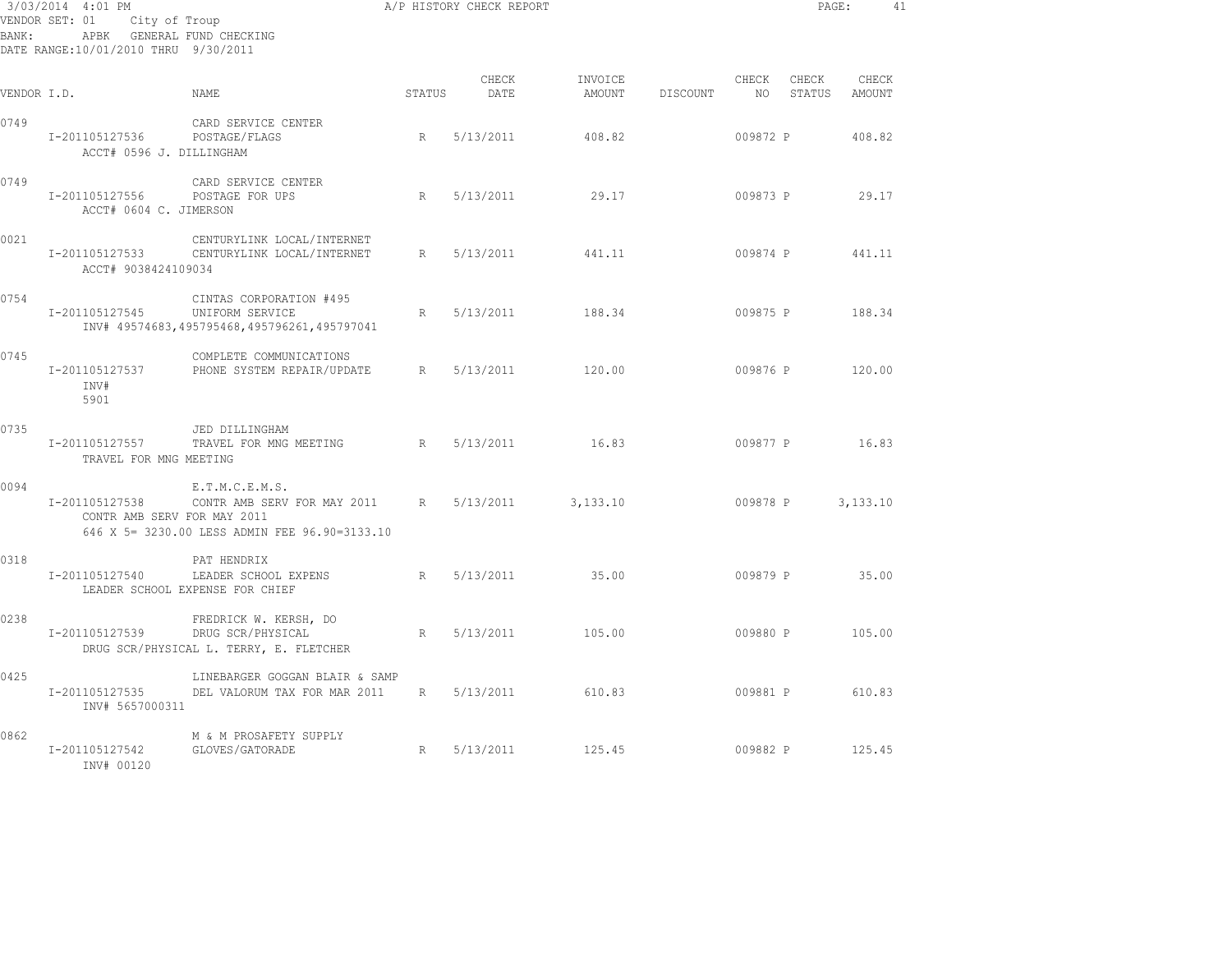| 3/03/2014 4:01 PM<br>VENDOR SET: 01<br>City of Troup<br>APBK GENERAL FUND CHECKING<br>BANK:<br>DATE RANGE:10/01/2010 THRU 9/30/2011 |                                                     |                                                                                                                          |             | A/P HISTORY CHECK REPORT |                   |          |               | PAGE:           |                 | 42 |
|-------------------------------------------------------------------------------------------------------------------------------------|-----------------------------------------------------|--------------------------------------------------------------------------------------------------------------------------|-------------|--------------------------|-------------------|----------|---------------|-----------------|-----------------|----|
| VENDOR I.D.                                                                                                                         |                                                     | <b>NAME</b>                                                                                                              | STATUS      | CHECK<br>DATE            | INVOICE<br>AMOUNT | DISCOUNT | CHECK<br>NO . | CHECK<br>STATUS | CHECK<br>AMOUNT |    |
| 0044                                                                                                                                | I-201105127541<br>INV# 342221                       | MANTEK<br>MAXI BLASTER/TRAIL BLAZER                                                                                      | R           | 5/13/2011                | 515.00            |          | 009883 P      |                 | 515.00          |    |
| 0662                                                                                                                                | I-201105127543<br>INV# 700552                       | TOOLE CONSTRUCTION<br>3 LDS FLEX/1 LD SAND                                                                               | R           | 5/13/2011                | 390.00            |          | 009884 P      |                 | 390.00          |    |
| 0221                                                                                                                                | I-201105197562                                      | CHERYL JIMERSON<br>TRAVEL FOR FUNERAL<br>TRAVEL FOR FUNERAL FOR GRANT WRITER SPOUSE                                      | R           | 5/20/2011                | 19.99             |          | 009896 P      |                 | 19.99           |    |
| 0045                                                                                                                                | I-201105197565<br>INV# 94                           | CORY MELTON<br>NEW INTERNET/AVG/EMAIL                                                                                    | R           | 5/20/2011                | 275.00            |          | 009897 P      |                 | 275.00          |    |
| 0863                                                                                                                                | I-201105197566                                      | BILLY W. SHELTON, PH.D.<br>PSYCH EVALUATIONS FOR PD<br>PSYCH EVALUATIONS FOR PD A. CREEL                                 | R           | 5/20/2011                | 175.00            |          | 009898 P      |                 | 175.00          |    |
| 0613                                                                                                                                | I-201105197561<br>2011 TX MUNI LAW MANUEL           | TMCCP<br>2011 TX MUNI LAW MANUEL                                                                                         | R           | 5/20/2011                | 70.00             |          | 009899 P      |                 | 70.00           |    |
| 0631                                                                                                                                | I-201105207579<br>10483, 10490, 10615, 10641, 10757 | TNT TIRE & LUBE, LLC<br>TIRE REPAIR/CAR SUPPLIES<br>INV# 9689, 9830, 9865, 9874, 9963, 10185, 10260, 10400, 10430, 10469 | $R_{\perp}$ | 5/20/2011                | 315.01            |          | 009900 P      |                 | 315.01          |    |
| 0055                                                                                                                                | I-201105197563<br>PORT OF TAX DUE FROM APRIL        | TROUP COMM. DEVELOP. CORP.<br>PORT OF TAX DUE FROM APRIL                                                                 | R           | 5/20/2011                | 7,725.36          |          | 009901 P      |                 | 7,725.36        |    |
| 0523                                                                                                                                | I-201105197568<br>INV# S0019381                     | TYLER JUNIOR COLLEGE<br>SCHOOL FOR S. MURRY                                                                              | R           | 5/20/2011                | 75.00             |          | 009902 P      |                 | 75.00           |    |
| 0751                                                                                                                                | I-201105267584<br>INV# 38892 AND 38656              | BECKAT OIL & FUEL LP<br>FUEL AND DEL FEE                                                                                 | R           | 5/27/2011                | 2,548.57          |          | 009903 P      |                 | 2,548.57        |    |
| 0065                                                                                                                                | I-201105267588<br>ACCT# 2634344-2                   | CENTER POINT ENERGY ENTEX<br>CENTER POINT ENERGY ENTEX                                                                   | R           | 5/27/2011                | 23.51             |          | 009904 P      |                 | 23.51           |    |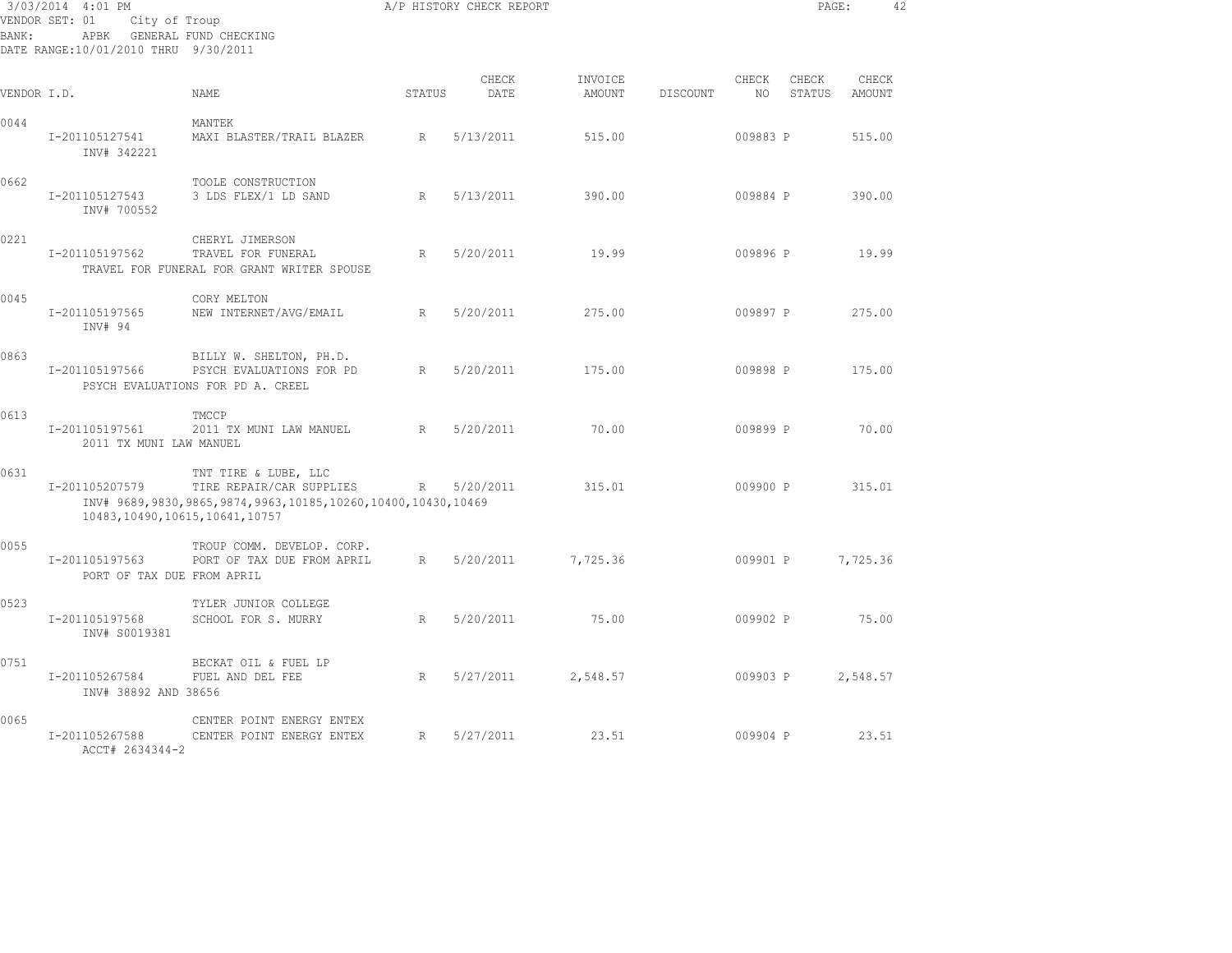| 3/03/2014 4:01 PM<br>VENDOR SET: 01 City of Troup<br>APBK GENERAL FUND CHECKING<br>BANK:<br>DATE RANGE:10/01/2010 THRU 9/30/2011 |                                             |                                                            |             | A/P HISTORY CHECK REPORT |                   |          |          | PAGE:              |                 | 43 |
|----------------------------------------------------------------------------------------------------------------------------------|---------------------------------------------|------------------------------------------------------------|-------------|--------------------------|-------------------|----------|----------|--------------------|-----------------|----|
| VENDOR I.D.                                                                                                                      |                                             | NAME                                                       | STATUS      | CHECK<br>DATE            | INVOICE<br>AMOUNT | DISCOUNT | CHECK    | CHECK<br>NO STATUS | CHECK<br>AMOUNT |    |
| 0796                                                                                                                             | I-201105267587<br>INV# 0G83013849           | CINTAS FIRST AID AND SAFETY<br>CINTAS FIRST AID AND SAFETY | R           | 5/27/2011                | 68.44             |          | 009905 P |                    | 68.44           |    |
| 0411                                                                                                                             | I-201105267586<br>INV# 4792                 | CUTTING EDGE DESIGNS<br>STREET SIGN/PD SIGNS               | R           | 5/27/2011                | 151.00            |          | 009906 P |                    | 151.00          |    |
| 0221                                                                                                                             | I-201105267582<br>INK CART/MILEAGE TML MEET | CHERYL JIMERSON<br>INK CART/MILEAGE TML MEET R             |             | 5/27/2011                | 81.72             |          | 009907 P |                    | 81.72           |    |
| 0761                                                                                                                             | I-201105267585<br>INV# 975179               | CLAUDE KIRKPATRICK<br>DEL OF FLEX BASE                     | R           | 5/27/2011                | 360.00            |          | 009908 P |                    | 360.00          |    |
| 0211                                                                                                                             | I-201105267583<br>H. EMILLIO (2) APRIL 2011 | SMITH COUNTY SHERIFF'S OFFICE<br>PRISONER JAILING FEE      |             | R 5/27/2011              | 70.00             |          | 009909 P |                    | 70.00           |    |
| 0588                                                                                                                             | I-201106027609<br>ACCT# 287020679259        | AT&T<br>R<br>LAPTOP AIRCARDS                               |             | 6/03/2011                | 178.16            |          |          | 009922 P           | 178.16          |    |
| 0109                                                                                                                             | I-201106027597<br>ACCT# 1003669095          | CENTURYLINK<br>R<br>PHONE LONG DISTANCE                    |             | 6/03/2011                | 44.59             |          | 009923 P |                    | 44.59           |    |
| 0304                                                                                                                             | I-201106027603<br>INV# 112963               | CREATIVE GRAPHICS<br>BUS CARDS FOR J. DILLINGHAM R         |             | 6/03/2011                | 60.00             |          |          | 009924 P 60.00     |                 |    |
| 0035                                                                                                                             | I-201106027610<br>INV# 80878                | EAST TEXAS COPY SYSTEMS, INC.<br>COPIER LEASE AND USAGE    | R           | 6/03/2011                | 40.48             |          |          | 009925 P           | 40.48           |    |
| 0040                                                                                                                             | I-201106027606<br>INVOICING FOR MAY 2011    | HARRY'S BUILDING MATERIALS<br>SUPPLIES                     | $R_{\perp}$ | 6/03/2011 556.47         |                   |          |          | 009926 P 556.47    |                 |    |
| 0791                                                                                                                             | I-201106027611<br>MAY 2011 INSPECTIONS      | KEN HORRELL<br>MAY 2011 INSPECTIONS R                      |             | 6/03/2011                | 600.00            |          | 009927 P |                    | 600.00          |    |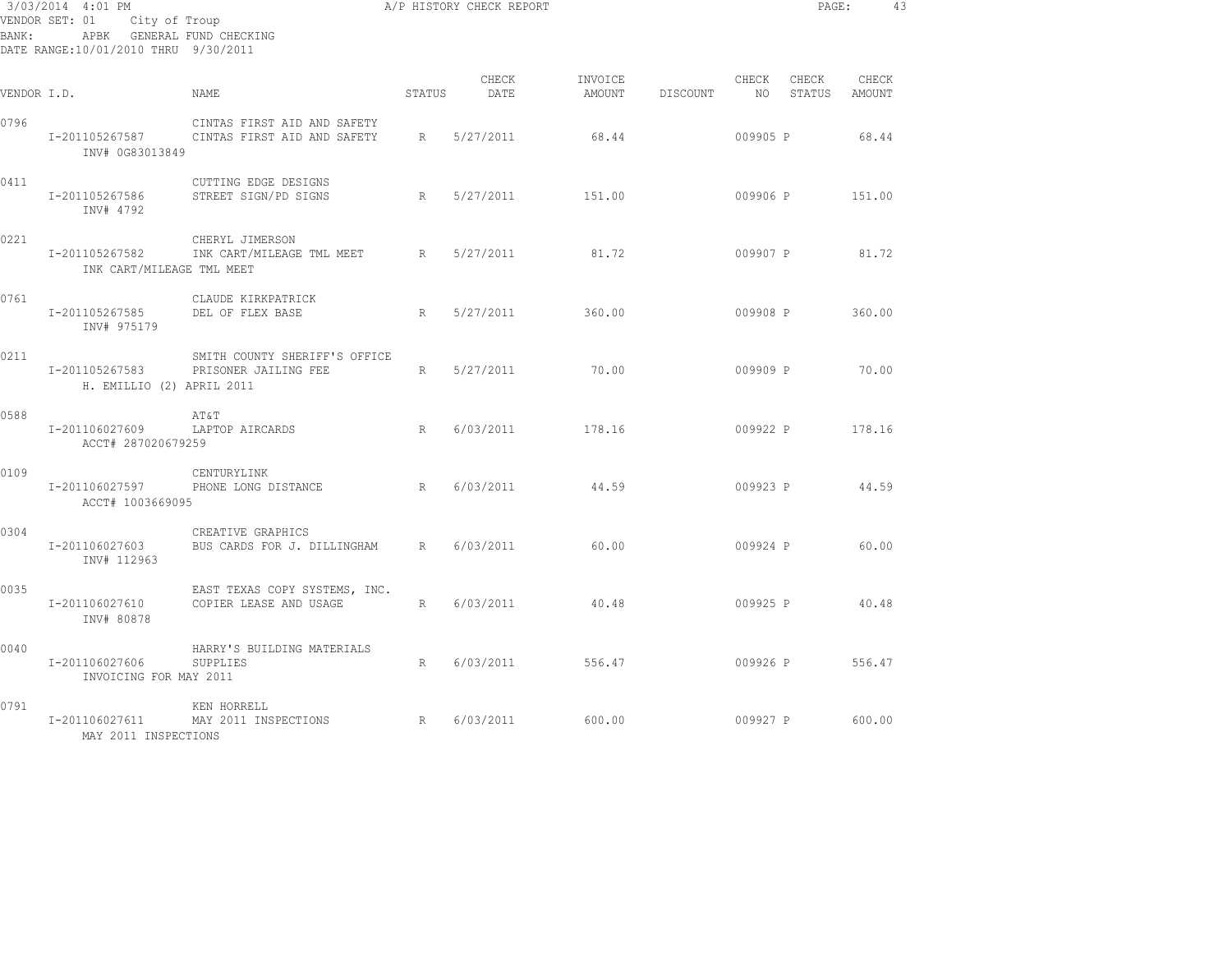| 3/03/2014 4:01 PM<br>VENDOR SET: 01<br>City of Troup<br>APBK GENERAL FUND CHECKING<br>BANK:<br>DATE RANGE:10/01/2010 THRU 9/30/2011 |                                                  |                                                                                                |        | A/P HISTORY CHECK REPORT |                   |          |                | PAGE:           |                 | 44 |
|-------------------------------------------------------------------------------------------------------------------------------------|--------------------------------------------------|------------------------------------------------------------------------------------------------|--------|--------------------------|-------------------|----------|----------------|-----------------|-----------------|----|
| VENDOR I.D.                                                                                                                         |                                                  | NAME.                                                                                          | STATUS | CHECK<br>DATE            | INVOICE<br>AMOUNT | DISCOUNT | CHECK<br>NO 11 | CHECK<br>STATUS | CHECK<br>AMOUNT |    |
| 0510                                                                                                                                | I-201106027613<br>INV# 1251 AND 1258             | KLEIN ANIMAL SHELTER<br>KENNEL FEES FOR MARCH/APRIL                                            | R      | 6/03/2011                | 720.00            |          | 009928 P       |                 | 720.00          |    |
| 0425                                                                                                                                | I-201106027602<br>INV# 5657000411                | LINEBARGER GOGGAN BLAIR & SAMP<br>COLL OF DEL VAL TAX                                          | R      | 6/03/2011                | 572.45            |          | 009929 P       |                 | 572.45          |    |
| 0864                                                                                                                                | I-201106027607<br>INV# 18459                     | LONE STAR PRODUCTS & EQUIPMENT<br>STAR SIREN/LIGHTBAR CONTROLL                                 | R      | 6/03/2011                | 248.75            |          | 009930 P       |                 | 248.75          |    |
| 0045                                                                                                                                | I-201106027608<br>INV# 159                       | CORY MELTON<br>SERVER HARD DRIVE/EMAIL<br>R                                                    |        | 6/03/2011                | 400.00            |          | 009931 P       |                 | 400.00          |    |
| 0051                                                                                                                                | I-201106027612<br>INV# 110812                    | RED BUD SUPPLY, INC.<br>TRAFFIC SIGNS                                                          | R      | 6/03/2011                | 821.13            |          | 009932 P       |                 | 821.13          |    |
| 0392                                                                                                                                | I-201106027604<br>MAY CARETAKER FOR BRADFORD CEM | STEVEN SLUDOR<br>MAY CARETAKER FOR BRADFORD CEM R                                              |        | 6/03/2011                | 750.00            |          | 009933 P       |                 | 750.00          |    |
| 0110                                                                                                                                | I-201106027605<br>INV# 65218,65408,66162         | STEELE'S FEED & SEED<br>GRASS SEED/PLANTS                                                      | R      | 6/03/2011                | 117.20            |          | 009934 P       |                 | 117.20          |    |
| 0053                                                                                                                                | I-201106027600<br>INV# 142844 AND 142875         | STORY-WRIGHT, INC.<br>ENV/TONER/TAPE                                                           | R      | 6/03/2011                | 254.08            |          |                | 009935 P 254.08 |                 |    |
| 0004                                                                                                                                | I-201106027598                                   | TML - IEBP<br>EMPLOYEE HEALTH INSURANCE R<br>INV# 0000395656 GROUP # PTROUP01                  |        | 6/03/2011                | 5,556.02          |          | 009936 P       |                 | 5,556.02        |    |
| 0020                                                                                                                                | I-201106027596                                   | TXU SESCO ENERGY SERVICES<br>TXU SESCO ENERGY SERVICES<br>ACCT# 900000757292 INV# 052001606437 | R      | 6/03/2011                | 6,405.97          |          | 009937 P       |                 | 6,405.97        |    |
| 0801                                                                                                                                | I-201106027601<br>INV# 238                       | TYLER VAULT<br>R<br>BACK UP RACK FEE                                                           |        | 6/03/2011                | 50.00             |          | 009938 P       |                 | 50.00           |    |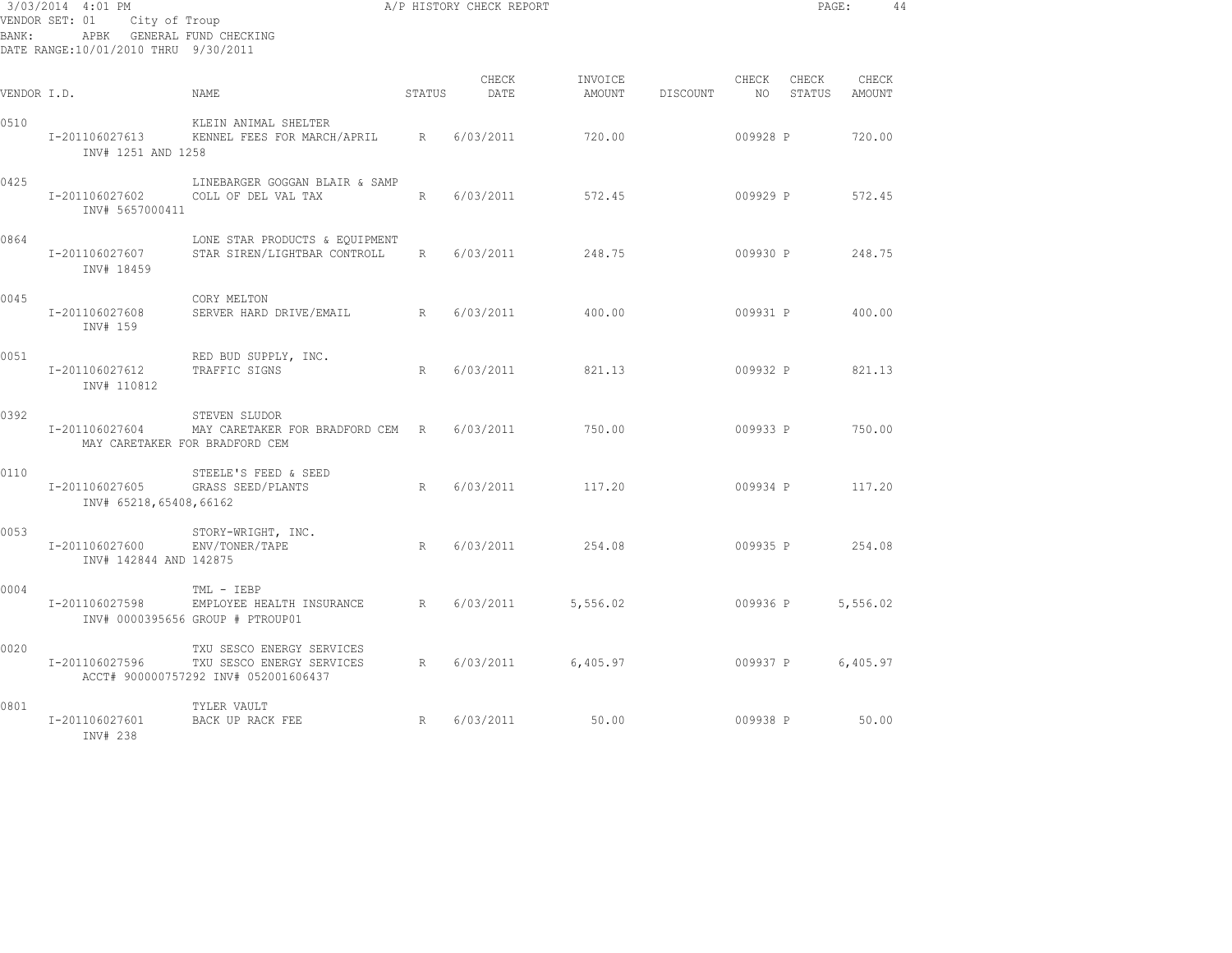| BANK:       | 3/03/2014 4:01 PM<br>VENDOR SET: 01<br>City of Troup<br>APBK GENERAL FUND CHECKING<br>DATE RANGE:10/01/2010 THRU 9/30/2011 | A/P HISTORY CHECK REPORT                                                                          |        |               |                   |          |             | PAGE:           |                 | 45 |
|-------------|----------------------------------------------------------------------------------------------------------------------------|---------------------------------------------------------------------------------------------------|--------|---------------|-------------------|----------|-------------|-----------------|-----------------|----|
| VENDOR I.D. |                                                                                                                            | NAME.                                                                                             | STATUS | CHECK<br>DATE | INVOICE<br>AMOUNT | DISCOUNT | CHECK<br>NO | CHECK<br>STATUS | CHECK<br>AMOUNT |    |
| 0085        | I-201106027599                                                                                                             | VERIZON WIRELESS<br>VERIZON WIRELESS<br>ACCT# 213245531-0001 INV# 6582312928                      | R      | 6/03/2011     | 251.64            |          | 009939 P    |                 | 251.64          |    |
| 0662        | I-201106027631<br>INV# 700556                                                                                              | TOOLE CONSTRUCTION<br>HAULED 2 LOADS OIL SAND                                                     | R      | 6/03/2011     | 210.00            |          | 009940 P    |                 | 210.00          |    |
| 0241        | I-201106157655                                                                                                             | ALLIED WASTE SERVICES #070<br>ALLIED WASTE SERVICES #070<br>INV# 0070001817096 ACCT# 300700007341 | R      | 6/17/2011     | 14,590.91         |          | 009951 P    |                 | 14,590.91       |    |
| 0751        | I-201106157656<br>INV# 39114                                                                                               | BECKAT OIL & FUEL LP<br>BECKAT OIL & FUEL LP                                                      | R      | 6/17/2011     | 2,331.49          |          | 009952 P    |                 | 2,331.49        |    |
| 0491        | I-201106157651                                                                                                             | BECKER, LANNY<br>TRAVEL FOR SRO SCHOOL<br>TRAVEL FOR SRO SCHOOL FOR L. BECKER                     | R      | 6/17/2011     | 494.00            |          | 009953 P    |                 | 494.00          |    |
| 0183        | I-201106157641<br>INV# 14371, 14370, 14369                                                                                 | BIRDSONG & ARMSTRONG<br>RETAINER FEE/ALC ZONING/COURT                                             | R      | 6/17/2011     | 1,555.00          |          | 009954 P    |                 | 1,555.00        |    |
| 0749        | I-201106157646<br>ACCT# 0604 C. JIMERSON                                                                                   | CARD SERVICE CENTER<br>ADOBE/FLOWERS FOR FUNERAL                                                  | R      | 6/17/2011     | 88.01             |          | 009955 P    |                 | 88.01           |    |
| 0749        | I-201106157647<br>ACCT# 0596 J. DILLINGHAM                                                                                 | CARD SERVICE CENTER<br>POSTAGE METER RENTAL                                                       | R      | 6/17/2011     | 35.69             |          | 009956 P    |                 | 35.69           |    |
| 0840        | I-201106157638<br>INV# 2707                                                                                                | CARQUEST<br>PARTS FOR MAINTAINER/S-10                                                             | R      | 6/17/2011     | 83.23             |          | 009957 P    |                 | 83.23           |    |
| 0021        | I-201106157639<br>ACCT# 9038424109034                                                                                      | CENTURYLINK LOCAL/INTERNET<br>CENTURYLINK LOCAL/INTERNET                                          | R      | 6/17/2011     | 439.19            |          | 009958 P    |                 | 439.19          |    |
| 0573        | I-201106157637<br>TRAVEL FOR PARTS FOR STREETS                                                                             | JAMES CHADWICK<br>TRAVEL FOR PARTS                                                                | R      | 6/17/2011     | 20.40             |          | 009959 P    |                 | 20.40           |    |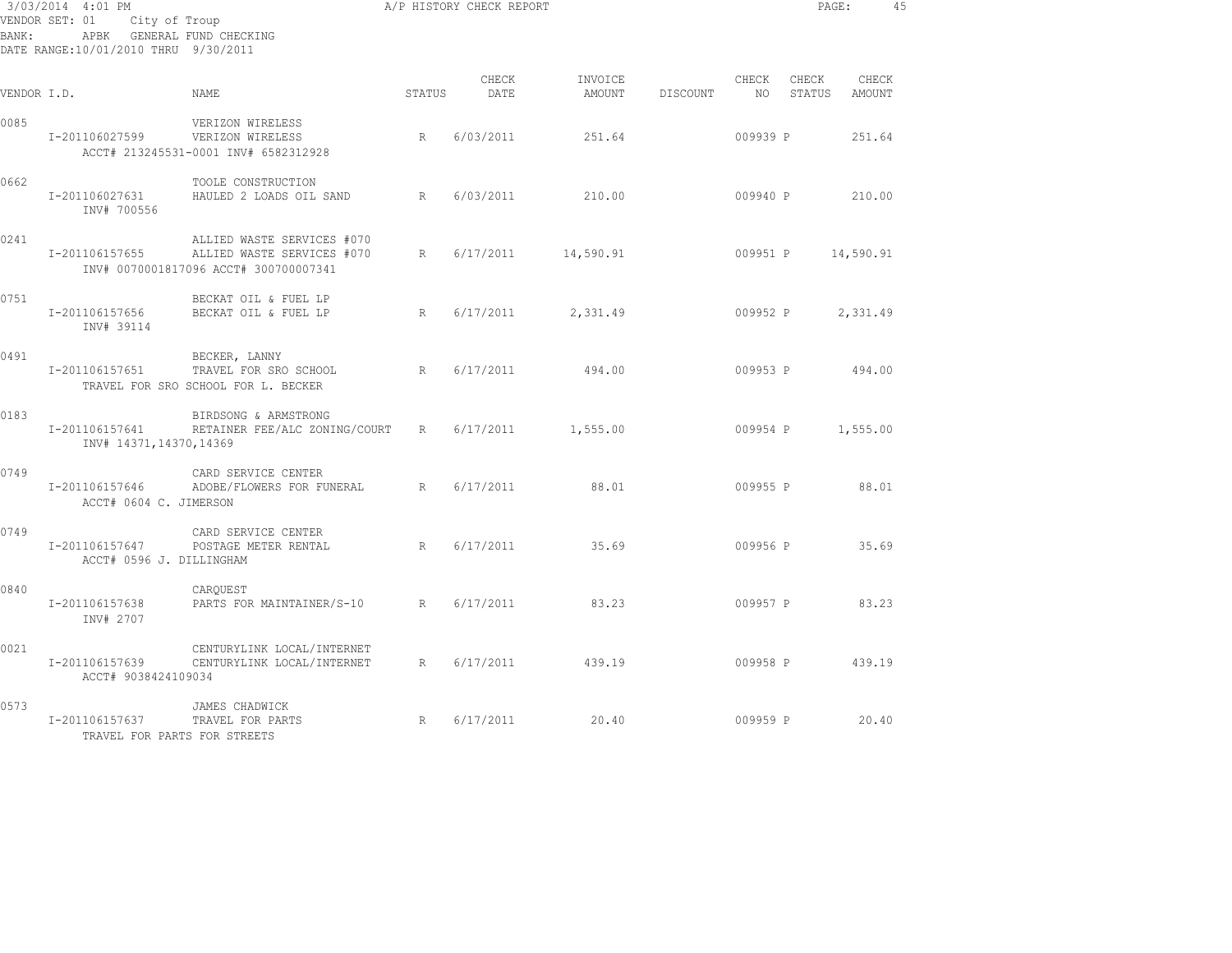| 3/03/2014 4:01 PM<br>VENDOR SET: 01<br>City of Troup<br>APBK GENERAL FUND CHECKING<br>BANK:<br>DATE RANGE:10/01/2010 THRU 9/30/2011 |                                              |                                                                                                      | A/P HISTORY CHECK REPORT |               |                   |          | PAGE:       |                 | 46              |  |
|-------------------------------------------------------------------------------------------------------------------------------------|----------------------------------------------|------------------------------------------------------------------------------------------------------|--------------------------|---------------|-------------------|----------|-------------|-----------------|-----------------|--|
| VENDOR I.D.                                                                                                                         |                                              | NAME                                                                                                 | STATUS                   | CHECK<br>DATE | INVOICE<br>AMOUNT | DISCOUNT | CHECK<br>NO | CHECK<br>STATUS | CHECK<br>AMOUNT |  |
| 0665                                                                                                                                | I-201106157645<br>INV# 634                   | CHEROKEE COUNTY APPRAISAL DIST<br>3RD ORT FEES ALLOCATION                                            | R                        | 6/17/2011     | 266.00            |          | 009960 P    |                 | 266.00          |  |
| 0754                                                                                                                                | I-201106157654                               | CINTAS CORPORATION #495<br>UNIFORM SERVICE<br>INV# 495797811,495798609,495799379,495000000,495800173 |                          | R 6/17/2011   | 164.64            |          | 009961 P    |                 | 164.64          |  |
| 0304                                                                                                                                | I-201106157648<br>INV# 112931                | CREATIVE GRAPHICS<br>GAS APPLICATION/PERMITS                                                         | R                        | 6/17/2011     | 98.00             |          | 009962 P    |                 | 98.00           |  |
| 0735                                                                                                                                | I-201106157644<br>TRAVEL FOR SMC 911/MISC    | JED DILLINGHAM<br>TRAVEL FOR SMC 911/MISC                                                            | R                        | 6/17/2011     | 34.17             |          | 009963 P    |                 | 34.17           |  |
| 0094                                                                                                                                | I-201106157649<br>3220.00 LESS 3%=3123.40    | E.T.M.C.E.M.S.<br>AMB CONTRACT FEES FOR JUNE<br>AMB CONTRACT FEE LESS ADMIN FEE                      | R                        | 6/17/2011     | 3,123.40          |          | 009964 P    |                 | 3,123.40        |  |
| 0835                                                                                                                                | I-201106157650<br>INV# 99584825-6            | <b>EXPRESS</b><br>TEMP SERV FOR B. LANE                                                              | R                        | 6/17/2011     | 111.99            |          | 009965 P    |                 | 111.99          |  |
| 0562                                                                                                                                | I-201106157665<br>INV# 1-GS36116 ACCT# 1-481 | GOOLSBEE TIRE-RETAIL<br>TIRES FOR SRO CAR                                                            | R                        | 6/17/2011     | 477.95            |          | 009966 P    |                 | 477.95          |  |
| 0129                                                                                                                                | I-201106157652<br>INV# 15814,15845           | J & M TROPHIES<br>DANG DOG TAG/DESKTOP PLATE                                                         | R                        | 6/17/2011     | 39.00             |          | 009967 P    |                 | 39.00           |  |
| 0238                                                                                                                                | I-201106157636<br>TETANUS VAC FOR J. MILLER  | FREDRICK W. KERSH, DO<br>TETANUS VAC FOR J. MILLER                                                   | R                        | 6/17/2011     | 35.00             |          | 009968 P    |                 | 35.00           |  |
| 0530                                                                                                                                | I-201106157662<br>INV# 207671                | LANGLEY INTERESTS, INC.<br>OIL CHANGE/FUEL FILTER                                                    | R                        | 6/17/2011     | 77.89             |          | 009969 P    |                 | 77.89           |  |
| 0132                                                                                                                                | I-201106157663<br>INV# 99                    | LONE STAR PEST CONTROL<br>GENERAL PEST CONTROL                                                       | R                        | 6/17/2011     | 95.00             |          | 009970 P    |                 | 95.00           |  |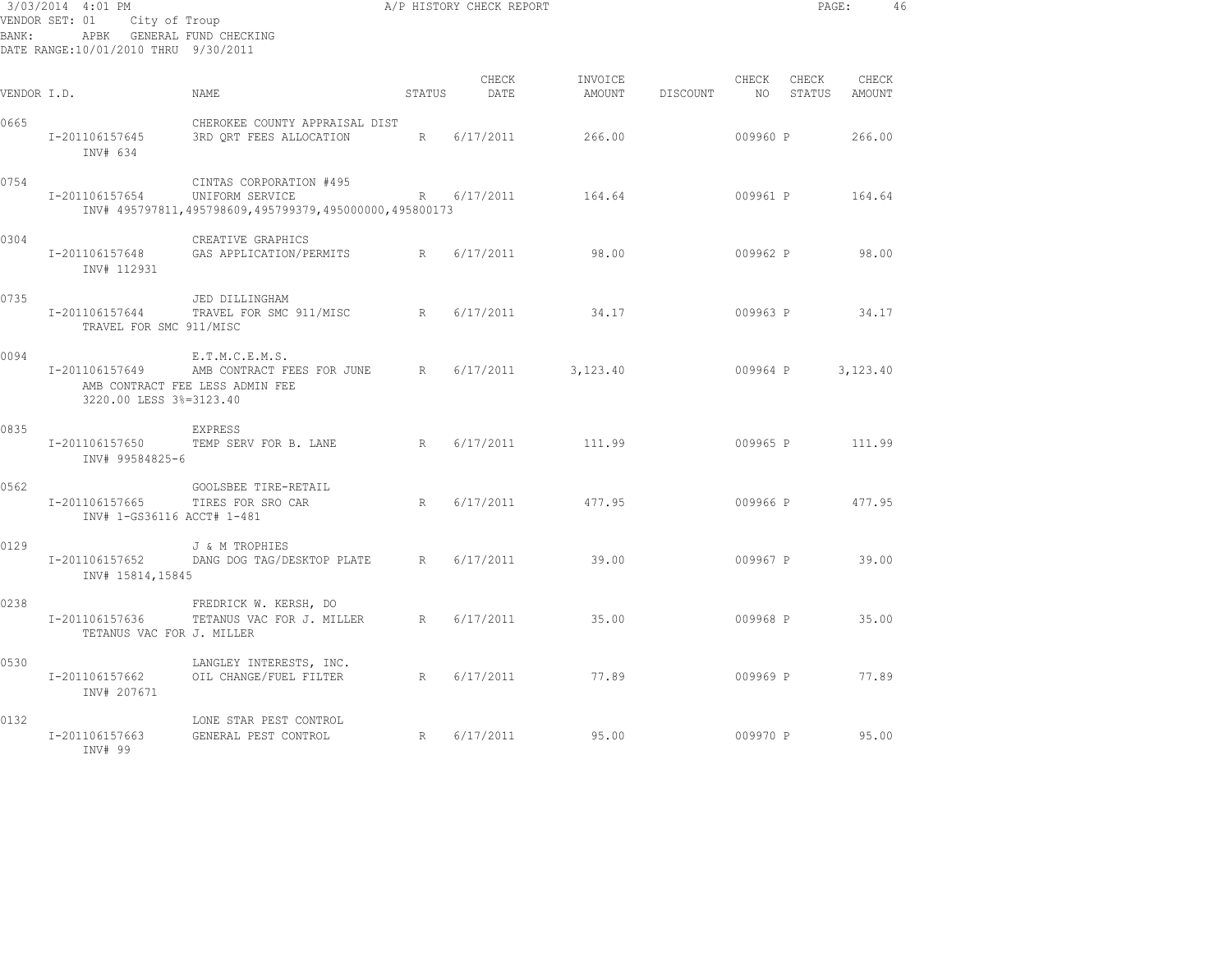| BANK:       | 3/03/2014 4:01 PM<br>VENDOR SET: 01<br>City of Troup<br>APBK GENERAL FUND CHECKING<br>DATE RANGE:10/01/2010 THRU 9/30/2011 | A/P HISTORY CHECK REPORT                                           |        |               |                   |          |                | PAGE:           |                 | 47 |
|-------------|----------------------------------------------------------------------------------------------------------------------------|--------------------------------------------------------------------|--------|---------------|-------------------|----------|----------------|-----------------|-----------------|----|
| VENDOR I.D. |                                                                                                                            | NAME                                                               | STATUS | CHECK<br>DATE | INVOICE<br>AMOUNT | DISCOUNT | CHECK<br>NO 11 | CHECK<br>STATUS | CHECK<br>AMOUNT |    |
| 0045        | I-201106157657<br>INV# 172                                                                                                 | CORY MELTON<br>ORT MAINT/INSTALL PRINTER R                         |        | 6/17/2011     | 187.50            |          | 009971 P       |                 | 187.50          |    |
| 0866        | I-201106157642<br>INV# 1391 CONF FOR L. BECKER                                                                             | NATIONAL ASSOCIATION OF SCHOOL<br>2011 CONF FOR L. BECKER          | V      | 6/17/2011     | 500.00            |          | 009972 V       |                 | 500.00          |    |
| 0866        | M-CHECK                                                                                                                    | NATIONAL ASSOCIATION OF SCHOOL<br>NATIONAL ASSOCIATION OF VOIDED V |        | 6/17/2011     |                   |          | 009972 V       |                 | 500.00          |    |
| 0182        | I-201106157643<br>INV# 219630F                                                                                             | PRICE INTERNATIONAL, INC.<br>VALVE                                 | R      | 6/17/2011     | 130.74            |          | 009973 P       |                 | 130.74          |    |
| 0446        | I-201106157653<br>INV# TPD82111                                                                                            | PRODUCTIVITY CENTER, INC.<br>APR 11/12 TCLEDDS RENEWAL             | R      | 6/17/2011     | 295.00            |          | 009974 P       |                 | 295.00          |    |
| 0149        | I-201106157660<br>3RD QRT ASSESSMENT SERV                                                                                  | SMITH CO. APPRAISAL DIST<br>3RD QRT ASSESSMENT SERV                | R      | 6/17/2011     | 2,266.75          |          | 009975 P       |                 | 2,266.75        |    |
| 0207        | I-201106157666<br>INV# 822672541                                                                                           | THOMPSON * WEST<br>FORMS                                           | R      | 6/17/2011     | 23.50             |          | 009976 P       |                 | 23.50           |    |
| 0055        | I-201106157640<br>PORT DUE FROM TAX COLL IN MAY<br>TOTAL TAX COLLECTED 20086.26                                            | TROUP COMM. DEVELOP. CORP.<br>PORT DUE FROM TAX COLL IN MAY R      |        | 6/17/2011     | 6,695.42          |          | 009977 P       |                 | 6,695.42        |    |
| 0258        | I-201106157659<br>INV# 1313512                                                                                             | TYLER MORNING TELEGRAPH<br>NOTICE OF GENERAL AD                    | R      | 6/17/2011     | 64.48             |          | 009978 P       |                 | 64.48           |    |
| 0375        | I-201106157664<br>INV# 65791-01                                                                                            | TYLER UNIFORM<br>UNIFORM FOR RESERVE E. FLETCHE R 6/17/2011        |        |               | 91.00             |          | 009979 P       |                 | 91.00           |    |
| 0056        | I-201106157661<br>P.O. BOX RENT FPR 12 MONTHS                                                                              | U.S. POST OFFICE<br>P.O. BOX RENT FPR 12 MONTHS                    | R      | 6/17/2011     | 110.00            |          | 009980 P       |                 | 110.00          |    |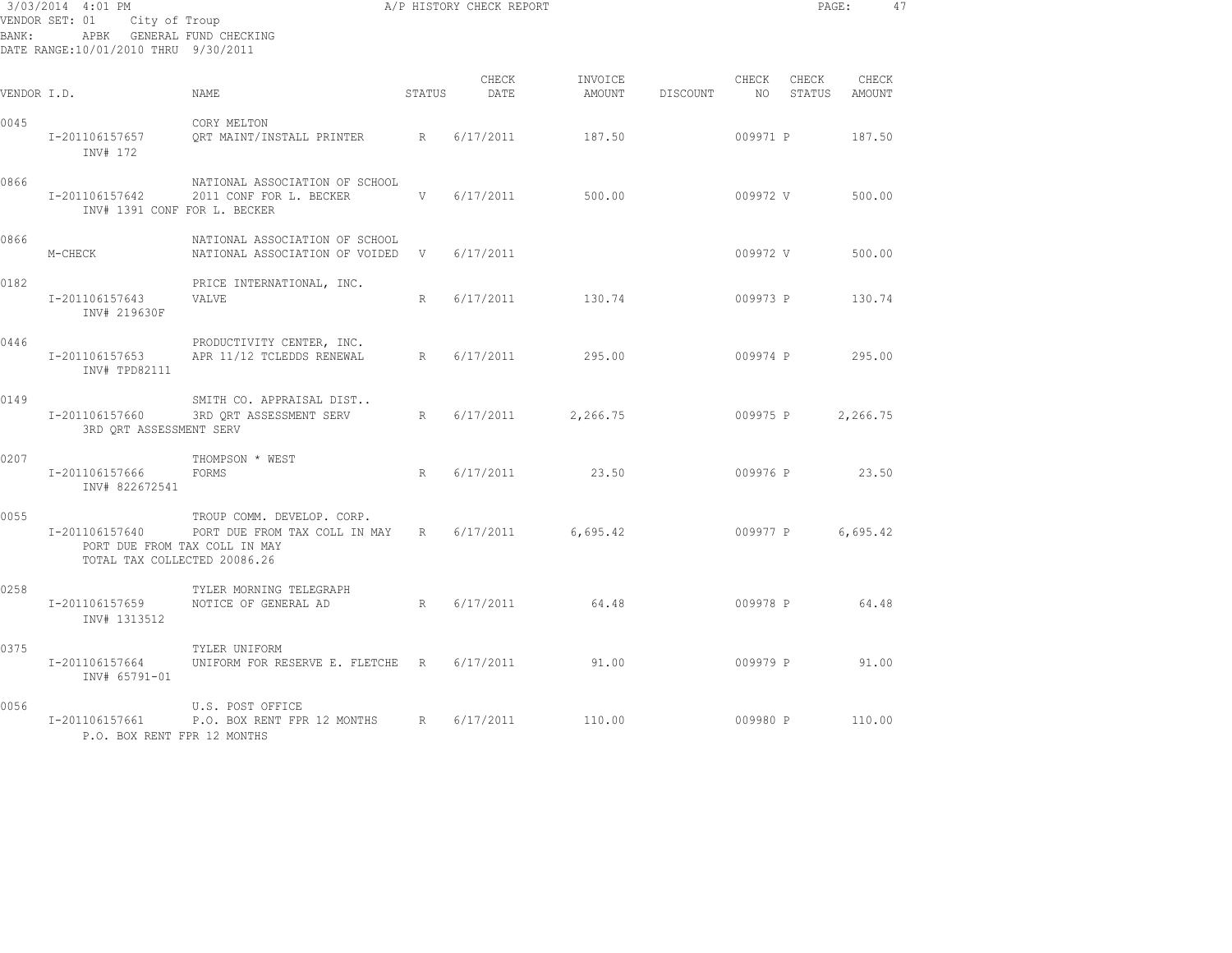| BANK:       | 3/03/2014 4:01 PM<br>VENDOR SET: 01<br>City of Troup<br>DATE RANGE:10/01/2010 THRU 9/30/2011 | ${\rm A/P\ HISTORY\ CHECK\ REPORT}$ of Troup<br>APBK GENERAL FUND CHECKING                    |        |               |                   | PAGE: 48 |             |          |                        |  |
|-------------|----------------------------------------------------------------------------------------------|-----------------------------------------------------------------------------------------------|--------|---------------|-------------------|----------|-------------|----------|------------------------|--|
| VENDOR I.D. |                                                                                              | NAME                                                                                          | STATUS | CHECK<br>DATE | INVOICE<br>AMOUNT | DISCOUNT | CHECK<br>NO | CHECK    | CHECK<br>STATUS AMOUNT |  |
| 0867        | I-201106237702                                                                               | BARBARA FLORA<br>REIMB FOR ROAD BORE ON CR 2138 R 6/24/2011<br>REIMB FOR ROAD BORE ON CR 2138 |        |               | 1,490.00          |          | 009981 P    |          | 1,490.00               |  |
| 0751        | I-201106237700<br>INV# 39237                                                                 | BECKAT OIL & FUEL LP<br>BECKAT OIL & FUEL LP                                                  | R      | 6/24/2011     | 1,917.72          |          | 009982 P    |          | 1,917.72               |  |
| 0868        | I-201106237704<br>0026632-IN                                                                 | BRYAN & BRYAN ASPHALT ROAD OIL<br>BRYAN & BRYAN ASPHALT ROAD OIL                              |        | R 6/24/2011   | 3,897.60          |          | 009983 P    |          | 3,897.60               |  |
| 0749        | I-201106237698<br>ACCT# 0612 P. HENDRIX                                                      | CARD SERVICE CENTER<br>CHIEF SCHOOL/TRAVEL                                                    | R      | 6/24/2011     | 596.67            |          | 009984 P    |          | 596.67                 |  |
| 0065        | I-201106237699<br>ACCT# 2634344-2                                                            | CENTER POINT ENERGY ENTEX<br>CENTER POINT ENERGY ENTEX                                        | R      | 6/24/2011     | 22.83             |          | 009985 P    |          | 22.83                  |  |
| 0510        | I-201106237706<br>INV# 1267                                                                  | KLEIN ANIMAL SHELTER<br>ANIMAL FEES FOR MAY 2011                                              | R      | 6/24/2011     | 440.00            |          | 009986 P    |          | 440.00                 |  |
| 0034        | I-201106237703<br>INV# 02581345 ACCT# B6924                                                  | MATHESON TRI-GAS INC<br>OXYGEN/ACETELYN                                                       | R      | 6/24/2011     | 114.23            |          |             | 009987 P | 114.23                 |  |
| 0211        | I-201106237705<br>S. JOHNSON (1) E MUNIZ (1)                                                 | SMITH COUNTY SHERIFF'S OFFICE<br>JAIL FEES FOR MAY 2011                                       | R      | 6/24/2011     | 70.00             |          | 009988 P    |          | 70.00                  |  |
| 0444        | I-201106237701<br>INV# 7115                                                                  | TMCEC<br>NEW CLERK SCHOOL-L. TERRY R                                                          |        | 6/24/2011     | 200.00            |          | 009989 P    |          | 200.00                 |  |
| 0113        | I-201106237697<br>INV# 1032,1071,1126                                                        | TROUP AUTO SERVICE<br>OIL CHANGE/AC REPAIR                                                    |        | R 6/24/2011   | 73.48             |          | 009990 P    |          | 73.48                  |  |
| 0751        | I-201106297721<br>INV# 39540                                                                 | BECKAT OIL & FUEL LP<br>BECKAT OIL & FUEL LP                                                  |        | R 6/30/2011   | 1,675.28          |          |             |          | 009998 P 1,675.28      |  |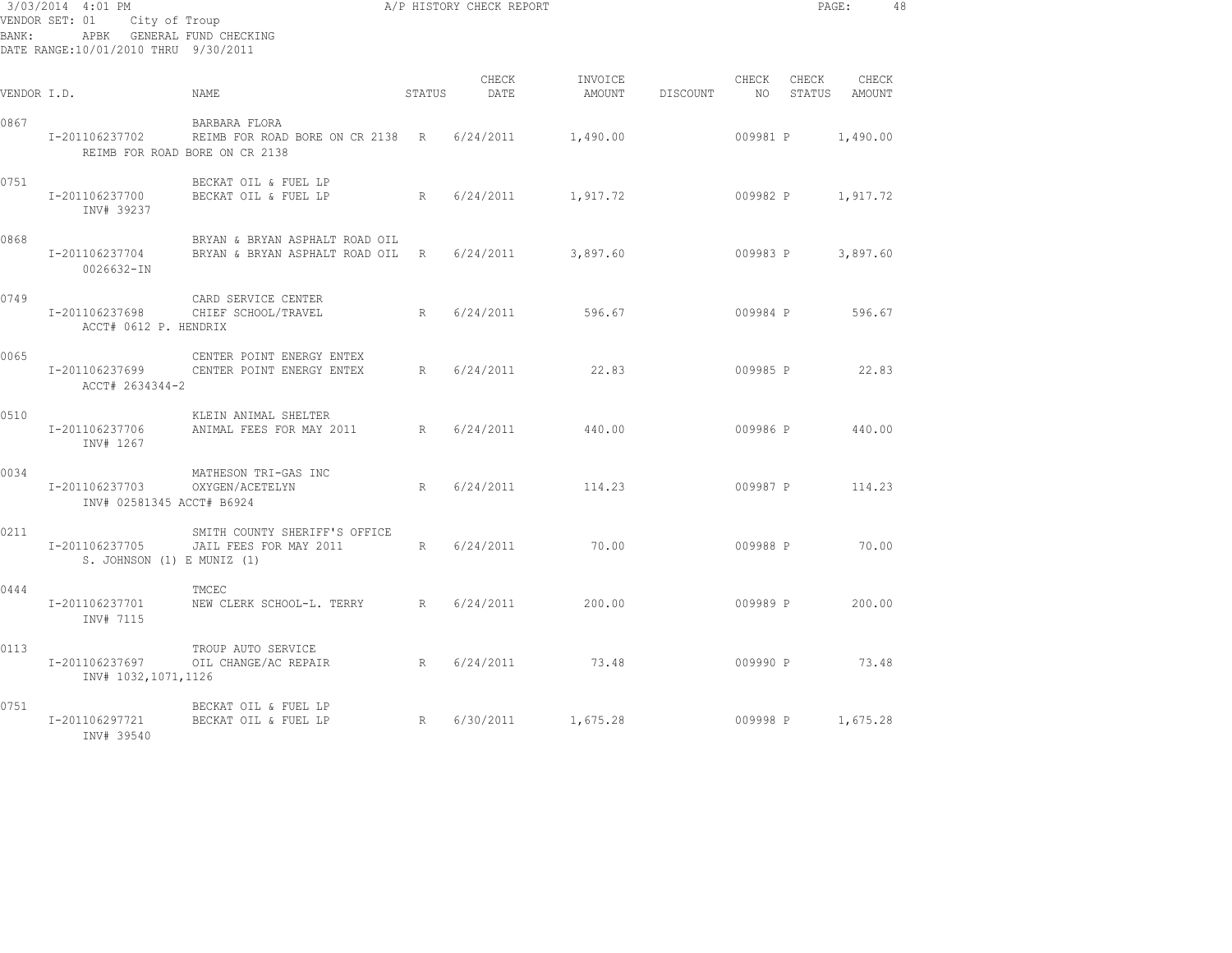| BANK:       | 3/03/2014 4:01 PM<br>VENDOR SET: 01<br>City of Troup<br>APBK GENERAL FUND CHECKING<br>DATE RANGE:10/01/2010 THRU 9/30/2011 |                                                                                                                                                             |        | A/P HISTORY CHECK REPORT |                   |          |             | PAGE:           |                 | 49 |
|-------------|----------------------------------------------------------------------------------------------------------------------------|-------------------------------------------------------------------------------------------------------------------------------------------------------------|--------|--------------------------|-------------------|----------|-------------|-----------------|-----------------|----|
| VENDOR I.D. |                                                                                                                            | NAME                                                                                                                                                        | STATUS | CHECK<br>DATE            | INVOICE<br>AMOUNT | DISCOUNT | CHECK<br>NO | CHECK<br>STATUS | CHECK<br>AMOUNT |    |
| 0126        | I-201106297719<br>INV# T10102                                                                                              | <b>CRA</b><br>RELAY/SWITCH                                                                                                                                  | R      | 6/30/2011                | 22.06             |          | 009999 P    |                 | 22.06           |    |
| 0425        | I-201106297720<br>INV# 5657000511                                                                                          | LINEBARGER GOGGAN BLAIR & SAMP<br>DEL VAL TAX COLLECTED MAY 2011                                                                                            | R      | 6/30/2011                | 520.61            |          | 010000 P    |                 | 520.61          |    |
| 0653        | I-201106297718<br>INV# 96317                                                                                               | ROSE COUNTRY TRACTOR & EQUIPME<br>CHAIN ASSEMBLY                                                                                                            | R      | 6/30/2011                | 169.27            |          | 010001 P    |                 | 169.27          |    |
| 0053        | I-201106297716                                                                                                             | STORY-WRIGHT, INC.<br>ADM/PD OFFICE SUPPLY<br>INV# 143040, 143057, 143082, 143115, 143512, 143612, 143632                                                   | R      | 6/30/2011                | 432.84            |          | 010002 P    |                 | 432.84          |    |
| 0167        | I-201106297717<br>INV# 43132-004                                                                                           | TRI COUNTY LEADER<br>GEN ELECTION AD                                                                                                                        | R      | 6/30/2011                | 46.80             |          | 010003 P    |                 | 46.80           |    |
| 0025        | I-201107077734<br>INV# 13766481 AND 13767026                                                                               | ABC AUTO PARTS<br>FUEL FILTER/ADAPTER                                                                                                                       | R      | 7/08/2011                | 18.90             |          | 010015 P    |                 | 18.90           |    |
| 0241        | I-201107077730                                                                                                             | ALLIED WASTE SERVICES #070<br>GARBAGE CONTRACT SERVICE<br>INV# 0070001822146 ACCT# 300700007341                                                             | R      | 7/08/2011                | 14,545.95         |          | 010016 P    |                 | 14,545.95       |    |
| 0088        | I-201107077733                                                                                                             | APAC-TEXAS, INC.<br>OIL DIRT, FLEX BASE, SAND<br>INV# 200105319,200101225,200100217,200104024,200104024,20010<br>200105311, 200106388, 200108148, 200109742 | R      | 7/08/2011                | 17,516.44         |          | 010017 P    |                 | 17,516.44       |    |
| 0588        | I-201107077738<br>ACCT# 287020679259                                                                                       | AT&T<br>PD LAPTOP CARDS                                                                                                                                     | R      | 7/08/2011                | 178.36            |          | 010018 P    |                 | 178.36          |    |
| 0751        | I-201107077739<br>INV# 39725                                                                                               | BECKAT OIL & FUEL LP<br>BECKAT OIL & FUEL LP                                                                                                                | R      | 7/08/2011                | 1,327.60          |          | 010019 P    |                 | 1,327.60        |    |
| 0749        | I-201107077727<br>ACCT# 0596 J. DILLINGHAM                                                                                 | CARD SERVICE CENTER<br>POSTAGE/METER RENTAL                                                                                                                 | R      | 7/08/2011                | 135.69            |          | 010020 P    |                 | 135.69          |    |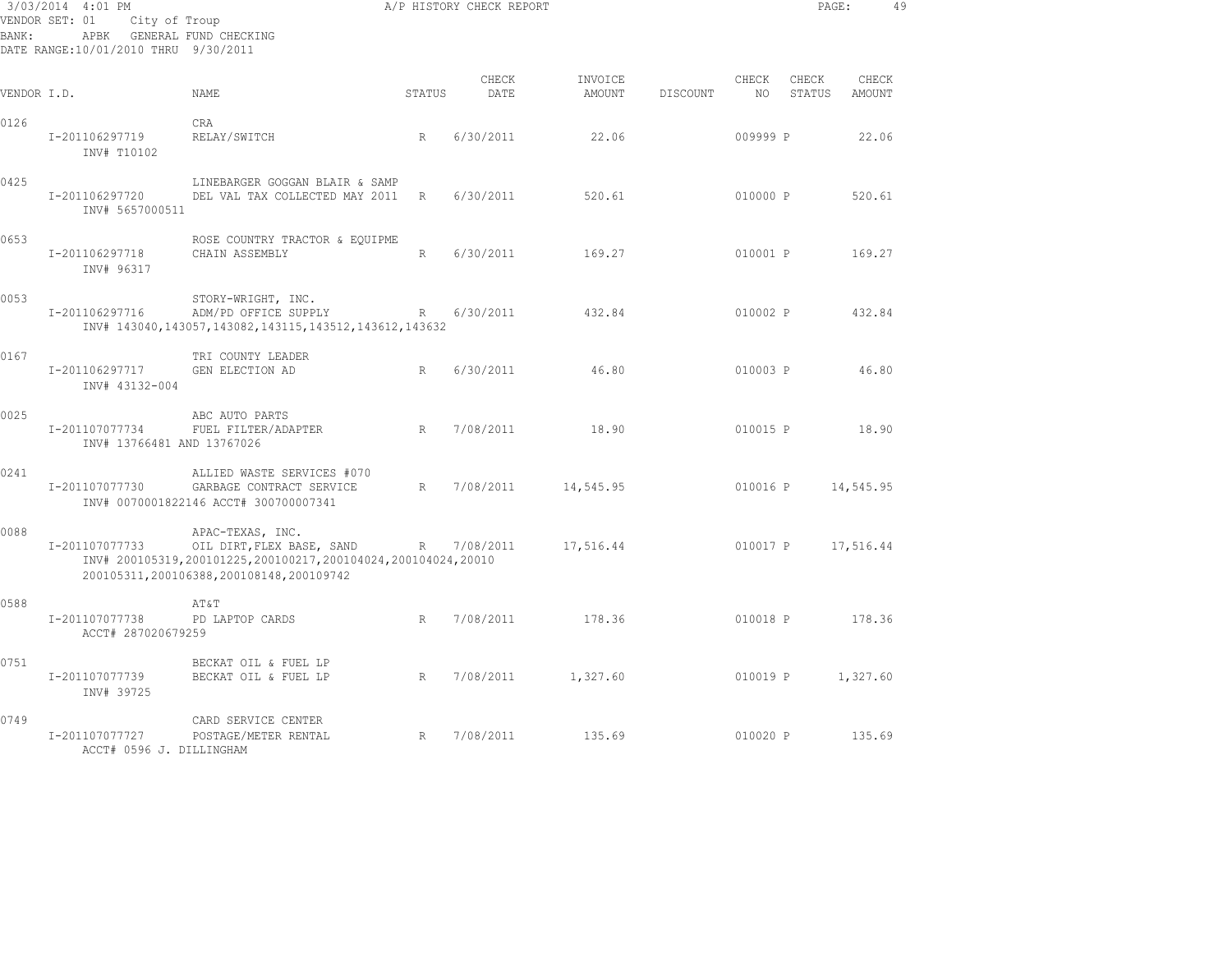| 3/03/2014 4:01 PM<br>VENDOR SET: 01<br>City of Troup<br>APBK GENERAL FUND CHECKING<br>BANK:<br>DATE RANGE:10/01/2010 THRU 9/30/2011 |                                               |                                                                                            |        | A/P HISTORY CHECK REPORT |                   |          |               | PAGE:           |                 | 50 |
|-------------------------------------------------------------------------------------------------------------------------------------|-----------------------------------------------|--------------------------------------------------------------------------------------------|--------|--------------------------|-------------------|----------|---------------|-----------------|-----------------|----|
| VENDOR I.D.                                                                                                                         |                                               | NAME                                                                                       | STATUS | CHECK<br>DATE            | INVOICE<br>AMOUNT | DISCOUNT | CHECK<br>NO 1 | CHECK<br>STATUS | CHECK<br>AMOUNT |    |
| 0749                                                                                                                                | I-201107077728<br>ACCT# 0604 C. JIMERSON      | CARD SERVICE CENTER<br>TRAINING/CLEANING SUPPLIES R                                        |        | 7/08/2011                | 75.97             |          | 010021 P      |                 | 75.97           |    |
| 0749                                                                                                                                | I-201107077729<br>ACCT# 0885 J. PHILLIPS      | CARD SERVICE CENTER<br>FUEL/MOSQUITO ABATEMENT                                             | R      | 7/08/2011                | 814.15            |          | 010022 P      |                 | 814.15          |    |
| 0109                                                                                                                                | I-201107077731<br>ACCT# 1003669095            | CENTURYLINK<br>LONG DISTANCE FEES                                                          | R      | 7/08/2011                | 56.24             |          | 010023 P      |                 | 56.24           |    |
| 0573                                                                                                                                | I-201107077743<br>TRAVEL TO GET PARTS         | JAMES CHADWICK<br>R<br>TRAVEL TO GET PARTS                                                 |        | 7/08/2011                | 15.81             |          | 010024 P      |                 | 15.81           |    |
| 0115                                                                                                                                | I-201107077736<br>POSTAGE, SUPPLIES, CODE ENF | CITY OF TROUP - PETTY CASH<br>POSTAGE, SUPPLIES, CODE ENF                                  | R      | 7/08/2011                | 117.64            |          |               | 010025 P        | 117.64          |    |
| 0735                                                                                                                                | I-201107077735                                | JED DILLINGHAM<br>TRAVEL TO 911 FOR SIREN TEST R 7/08/2011<br>TRAVEL TO 911 FOR SIREN TEST |        |                          | 16.83             |          | 010026 P      |                 | 16.83           |    |
| 0094                                                                                                                                | I-201107077737<br>3180 LESS 3% ADM=3084.60    | E.T.M.C.E.M.S.<br>MONTHLY AMB CONTRACT FEE 6/11 R<br>MONTHLY AMB CONTRACT FEE 6/11         |        | 7/08/2011                | 3,084.60          |          | 010027 P      |                 | 3,084.60        |    |
| 0040                                                                                                                                | I-201107077732<br>INVOICING FOR JUNE 2011     | HARRY'S BUILDING MATERIALS<br>HARRY'S BUILDING MATERIALS                                   |        | R 7/08/2011              | 185.46            |          | 010028 P      |                 | 185.46          |    |
| 0791                                                                                                                                | I-201107077740<br>JUNE 2011 INSPECTIONS       | KEN HORRELL<br>R<br>JUNE 2011 INSPECTIONS                                                  |        | 7/08/2011                | 1,100.00          |          | 010029 P      |                 | 1,100.00        |    |
| 0869                                                                                                                                | I-201107077742<br>INV# 76727                  | KELLY TRACTOR & EQUIPMENT<br>STARTER FOR TRACTOR                                           | R      | 7/08/2011                | 179.54            |          |               | 010030 P 179.54 |                 |    |
| 0175                                                                                                                                | I-201107077748<br>INV# 0254444                | ROQUEMORE'S<br>PVC CAP                                                                     | R      | 7/08/2011                | 3.90              |          | 010031 P      |                 | 3.90            |    |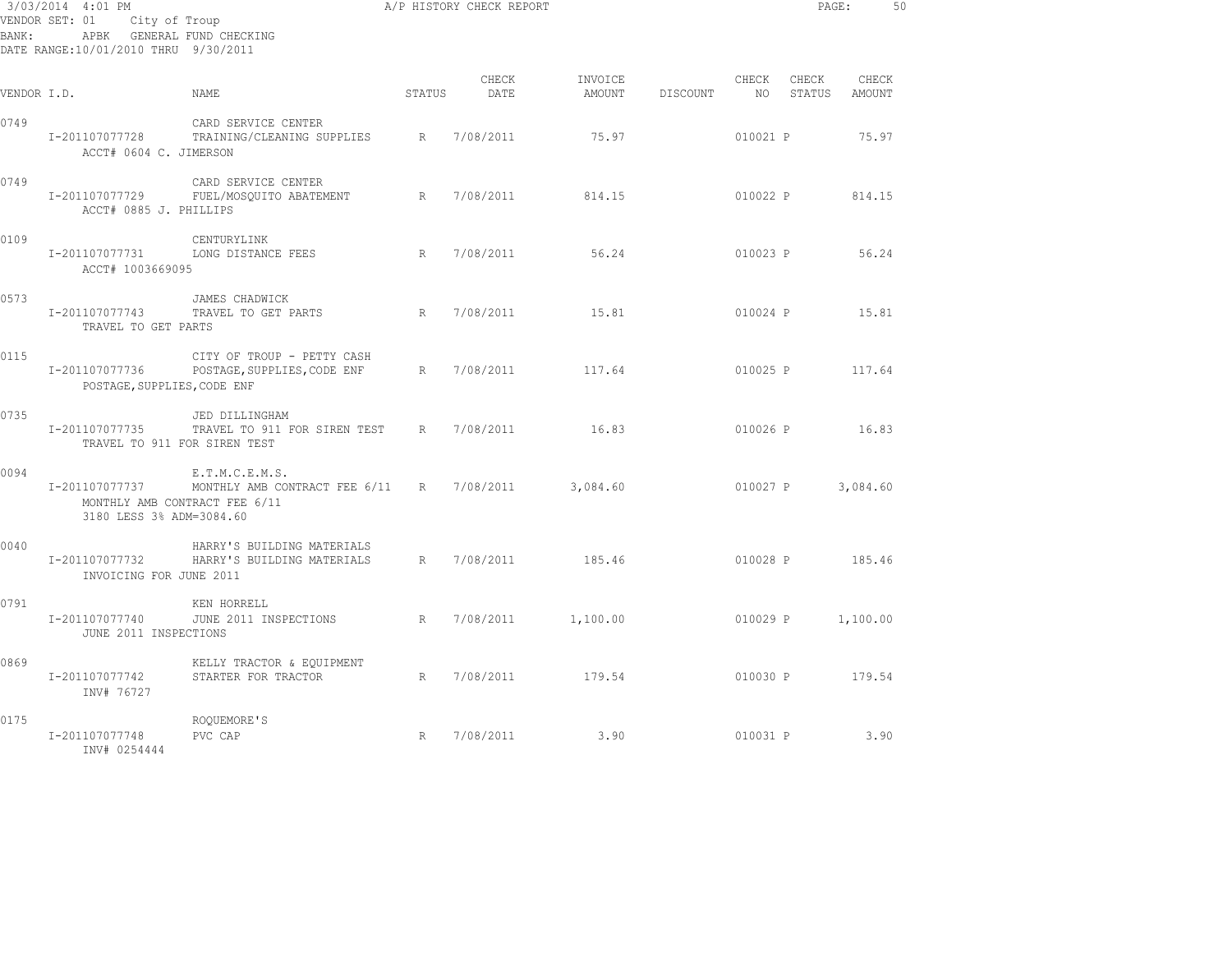| 3/03/2014 4:01 PM<br>VENDOR SET: 01<br>City of Troup<br>APBK GENERAL FUND CHECKING<br>BANK:<br>DATE RANGE:10/01/2010 THRU 9/30/2011 |                                               |                                                                                                         |                 | A/P HISTORY CHECK REPORT |                   |          |             | PAGE:           |                 | 51 |
|-------------------------------------------------------------------------------------------------------------------------------------|-----------------------------------------------|---------------------------------------------------------------------------------------------------------|-----------------|--------------------------|-------------------|----------|-------------|-----------------|-----------------|----|
| VENDOR I.D.                                                                                                                         |                                               | NAME                                                                                                    | STATUS          | CHECK<br>DATE            | INVOICE<br>AMOUNT | DISCOUNT | CHECK<br>NO | CHECK<br>STATUS | CHECK<br>AMOUNT |    |
| 0392                                                                                                                                | I-201107077741<br>BRADFORD CARETAKER FOR 6/11 | STEVEN SLUDOR<br>BRADFORD CARETAKER FOR 6/11 R                                                          |                 | 7/08/2011                | 750.00            |          | 010032 P    |                 | 750.00          |    |
| 0760                                                                                                                                | I-201107077749<br>TRAVEL FOR COURT SCHOOL     | LAUREN TERRY<br>TRAVEL FOR CRT SCHOOL                                                                   | R               | 7/08/2011                | 229.89            |          | 010033 P    |                 | 229.89          |    |
| 0004                                                                                                                                | I-201107077744                                | TML - IEBP<br>EMPLOYEE HEALTH BENEFITS<br>INV# 0000397695 GROUP NO PTROUP01                             | $R_{\parallel}$ | 7/08/2011                | 5,556.02          |          | 010034 P    |                 | 5,556.02        |    |
| 0020                                                                                                                                | I-201107077745<br>ACCT# 900000757292          | TXU SESCO ENERGY SERVICES<br>TXU SESCO ENERGY SERVICES                                                  | R               | 7/08/2011                | 6,402.43          |          | 010035 P    |                 | 6,402.43        |    |
| 0801                                                                                                                                | I-201107077747<br>INV# 266                    | TYLER VAULT<br>BACKUP RACK RENTAL FOR 07-11                                                             | R               | 7/08/2011                | 50.00             |          | 010036 P    |                 | 50.00           |    |
| 0085                                                                                                                                | I-201107077746<br>ACCT# 21324553100001        | VERIZON WIRELESS<br>VERIZON WIRELESS                                                                    | R               | 7/08/2011                | 284.23            |          | 010037 P    |                 | 284.23          |    |
| 0088                                                                                                                                | I-201107147782<br>INV# 200112391,200112385    | APAC-TEXAS, INC.<br>OIL SAND, STANDARD FLEX                                                             | R               | 7/15/2011                | 4,369.23          |          | 010046 P    |                 | 4,369.23        |    |
| 0667                                                                                                                                | I-201107147783<br>INV# 381                    | ATWOODS<br>TRANSMISSION FLUID                                                                           | R               | 7/15/2011                | 95.98             |          | 010047 P    |                 | 95.98           |    |
| 0183                                                                                                                                | I-201107147773<br>INV# 14462, 14464, 14463    | BIRDSONG & ARMSTRONG<br>TABC, RETAINER, COURT                                                           | R               | 7/15/2011                | 1,443.75          |          | 010048 P    |                 | 1,443.75        |    |
| 0021                                                                                                                                | I-201107147774<br>ACCT# 9038424109034         | CENTURYLINK LOCAL/INTERNET<br>CENTURYLINK LOCAL/INTERNET                                                | R               | 7/15/2011                | 442.67            |          | 010049 P    |                 | 442.67          |    |
| 0754                                                                                                                                | I-201107147777                                | CINTAS CORPORATION #495<br>EMPLO UNIFORM SERV<br>INV# 495800963,495801743,495802512,495803300,495804071 | R               | 7/15/2011                | 178.53            |          | 010050 P    |                 | 178.53          |    |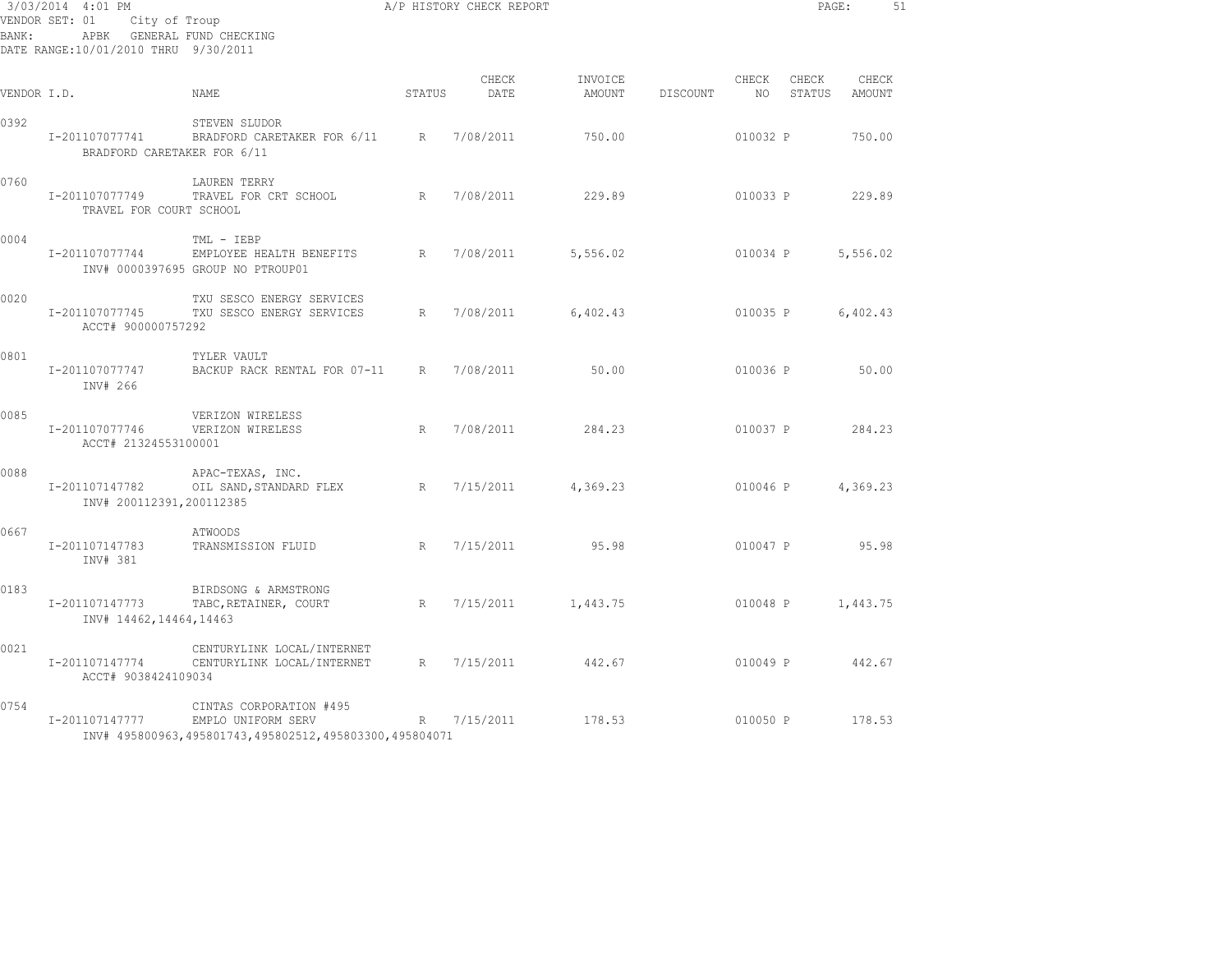| 3/03/2014 4:01 PM<br>VENDOR SET: 01<br>City of Troup<br>APBK GENERAL FUND CHECKING<br>BANK:<br>DATE RANGE:10/01/2010 THRU 9/30/2011 |                                                               |                                                                                                     |        | A/P HISTORY CHECK REPORT |                   |          |             | PAGE:           |                        | 52 |
|-------------------------------------------------------------------------------------------------------------------------------------|---------------------------------------------------------------|-----------------------------------------------------------------------------------------------------|--------|--------------------------|-------------------|----------|-------------|-----------------|------------------------|----|
| VENDOR I.D.                                                                                                                         |                                                               | NAME                                                                                                | STATUS | CHECK<br>DATE            | INVOICE<br>AMOUNT | DISCOUNT | CHECK<br>NO | CHECK<br>STATUS | CHECK<br><b>AMOUNT</b> |    |
| 0199                                                                                                                                | I-201107147780<br>INV# 15628                                  | KELLY A/C HEATING INC.<br>A/C REPAIR FOR PD                                                         | R      | 7/15/2011                | 90.00             |          | 010051 P    |                 | 90.00                  |    |
| 0163                                                                                                                                | I-201107147772<br>INV# 0182                                   | LACY SURVEYING & MAPPING<br>FOR EASON GEE A-10                                                      | R      | 7/15/2011                | 760.50            |          | 010052 P    |                 | 760.50                 |    |
| 0530                                                                                                                                | I-201107147785                                                | LANGLEY INTERESTS, INC.<br>OIL CHANGE/LUBE<br>INV# 208473,208595,208601,208753,208807,209067,209149 | R      | 7/15/2011                | 387.10            |          | 010053 P    |                 | 387.10                 |    |
| 0045                                                                                                                                | I-201107147778<br>INV# 209                                    | CORY MELTON<br>BATTERY BACK UP WIND COMPU                                                           | R      | 7/15/2011                | 150.00            |          | 010054 P    |                 | 150.00                 |    |
| 0047                                                                                                                                | I-201107147770<br>PS IDENT# 106037<br>2011 2ND ORT FEES       | OMNIBASE SERVICES OF TEXAS<br>2ND QRT FEES DUE FOR 2011                                             | R      | 7/15/2011                | 168.00            |          | 010055 P    |                 | 168.00                 |    |
| 0653                                                                                                                                | I-201107147775<br>INV# 96779                                  | ROSE COUNTRY TRACTOR & EQUIPME<br>REPAIR FOR BRUSH HOG                                              | R      | 7/15/2011                | 63.12             |          | 010056 P    |                 | 63.12                  |    |
| 0358                                                                                                                                | I-201107147781<br>INV# B23238                                 | SCHWAAB, INC.<br>CITY EMBOSSER STAMP                                                                | R      | 7/15/2011                | 52.00             |          | 010057 P    |                 | 52.00                  |    |
| 0015                                                                                                                                | I-201107147771<br>ID# 1-75-6000694-6<br>2011 2ND QRT FEES DUE | STATE COMPTROLLER<br>2011 2ND QRT FEES                                                              | R      | 7/15/2011                | 7,549.39          |          | 010058 P    |                 | 7,549.39               |    |
| 0673                                                                                                                                | I-201107147776<br>INV# 052842,052250,051890                   | TENNISON'S FOSTER SAW & REPAIR<br>AIR FILTER, SPRINGS, REPAIRS                                      | R      | 7/15/2011                | 240.45            |          | 010059 P    |                 | 240.45                 |    |
| 0157                                                                                                                                | I-201107147784<br>2011 2ND QRT FEES DUE TWC                   | TEXAS WORKFORCE COM.<br>2011 2ND QRT FEES DUE TWC                                                   | R      | 7/15/2011                | 209.93            |          | 010060 P    |                 | 209.93                 |    |
| 0004                                                                                                                                | I-201107147769<br>ACCT# C-733                                 | TML - IEBP<br>MEMBER SERVICE FEE                                                                    | R      | 7/15/2011                | 617.00            |          | 010061 P    |                 | 617.00                 |    |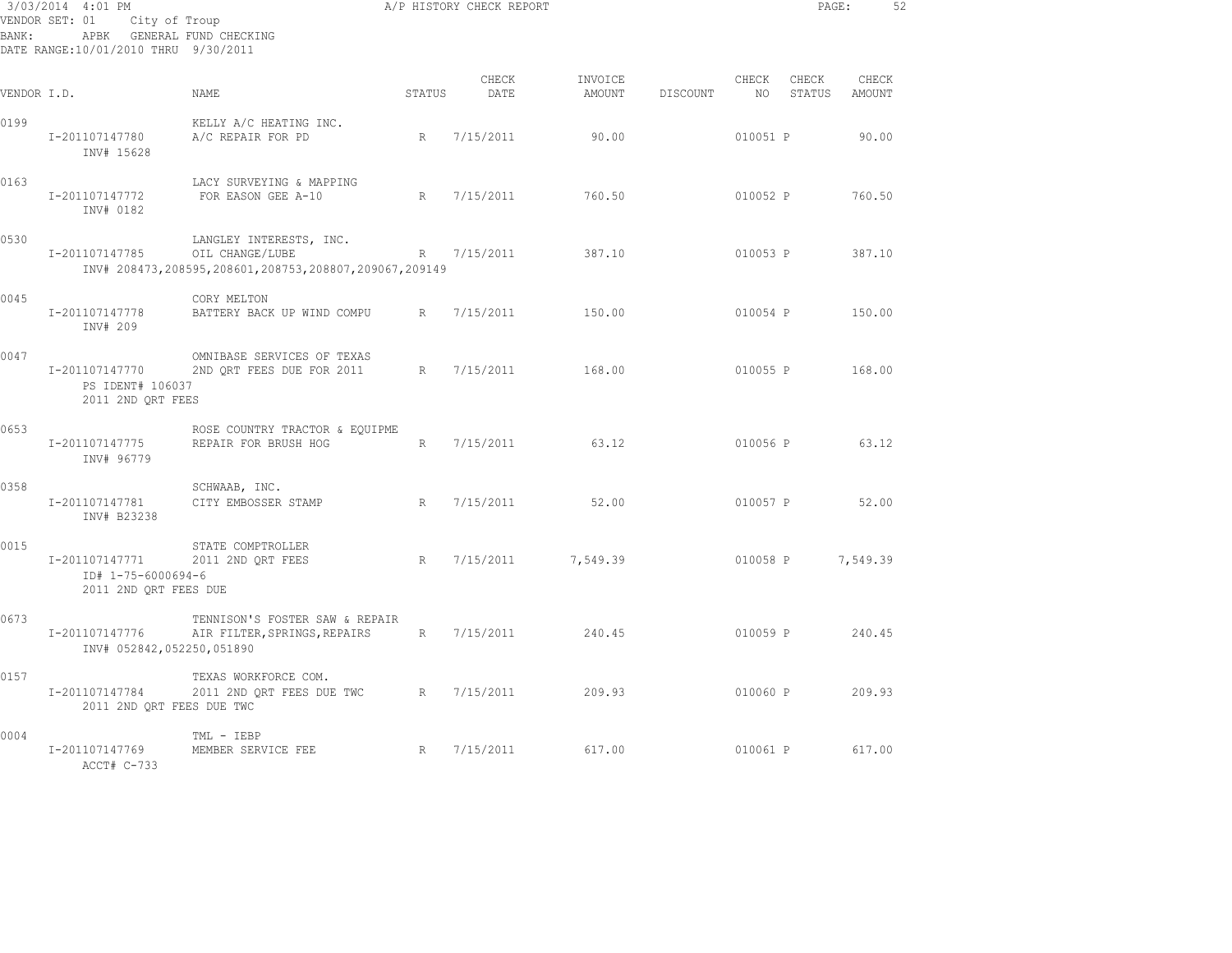| BANK:       | 3/03/2014 4:01 PM<br>VENDOR SET: 01<br>City of Troup<br>APBK GENERAL FUND CHECKING<br>DATE RANGE:10/01/2010 THRU 9/30/2011 |                                                           |        | A/P HISTORY CHECK REPORT |                   |          |               | PAGE:             |                 | 53 |
|-------------|----------------------------------------------------------------------------------------------------------------------------|-----------------------------------------------------------|--------|--------------------------|-------------------|----------|---------------|-------------------|-----------------|----|
| VENDOR I.D. |                                                                                                                            | NAME                                                      | STATUS | CHECK<br>DATE            | INVOICE<br>AMOUNT | DISCOUNT | CHECK<br>NO . | CHECK<br>STATUS   | CHECK<br>AMOUNT |    |
| 0871        | I-201107147779<br>INV# 2775                                                                                                | WORLDWIDE CANINE, INC<br>K-9 TRAINING FOR K. STOWERS      | R      | 7/15/2011                | 1,500.00          |          | 010062 P      |                   | 1,500.00        |    |
| 0751        | I-201107287799<br>INV# 39934                                                                                               | BECKAT OIL & FUEL LP<br>FUEL                              | R      | 7/29/2011                | 1,507.80          |          | 010071 P      |                   | 1,507.80        |    |
| 0868        | I-201107287802<br>INV# 0026889-IN AND 0026850-IN                                                                           | BRYAN & BRYAN ASPHALT ROAD OIL<br>ROAD OIL DIRT           | R      | 7/29/2011                | 14,616.00         |          | 010072 P      |                   | 14,616.00       |    |
| 0065        | I-201107287804<br>ACCT# 2634344-2                                                                                          | CENTER POINT ENERGY ENTEX<br>CENTER POINT ENERGY ENTEX    | R      | 7/29/2011                | 18.73             |          | 010073 P      |                   | 18.73           |    |
| 0510        | I-201107287803<br>INV# 1273                                                                                                | KLEIN ANIMAL SHELTER<br>DOG / CAT ANIMAL CHARGE           | R      | 7/29/2011                | 740.00            |          | 010074 P      |                   | 740.00          |    |
| 0660        | I-201107287800<br>INV# 10524418                                                                                            | ROMCO EQUIPMENT CO.<br>TENSIONER BELT                     | R      | 7/29/2011                | 201.57            |          | 010075 P      |                   | 201.57          |    |
| 0211        | I-201107287801<br>REFUND FOR MICHAEL MORSE                                                                                 | SMITH COUNTY SHERIFF'S OFFICE<br>REFUND FOR MICHAEL MORSE | R      | 7/29/2011                | 1,245.00          |          |               | 010076 P 1,245.00 |                 |    |
| 0845        | I-201107287805<br>TRAVEL FOR TAKING DOG TO K-9                                                                             | KYLE STOWERS<br>TRAVEL FOR TAKING DOG TO K-9 R            |        | 7/29/2011                | 111.76            |          | 010077 P      |                   | 111.76          |    |
| 0588        | I-201108047850<br>ACCT# 00089413                                                                                           | AT&T<br>AIR CARD FOR LAPTOPS.                             | R      | 8/05/2011                | 177.56            |          | 010085 P      |                   | 177.56          |    |
| 0751        | I-201108047848<br>INV# 40252                                                                                               | BECKAT OIL & FUEL LP<br>FUELS                             | R      | 8/05/2011                | 633.02            |          | 010086 P      |                   | 633.02          |    |
| 0109        | I-201108047831<br>ACCT# 1003669095                                                                                         | CENTURYLINK<br>R<br>LONG DISTANCE FEES                    |        | 8/05/2011                | 22.55             |          | 010087 P      |                   | 22.55           |    |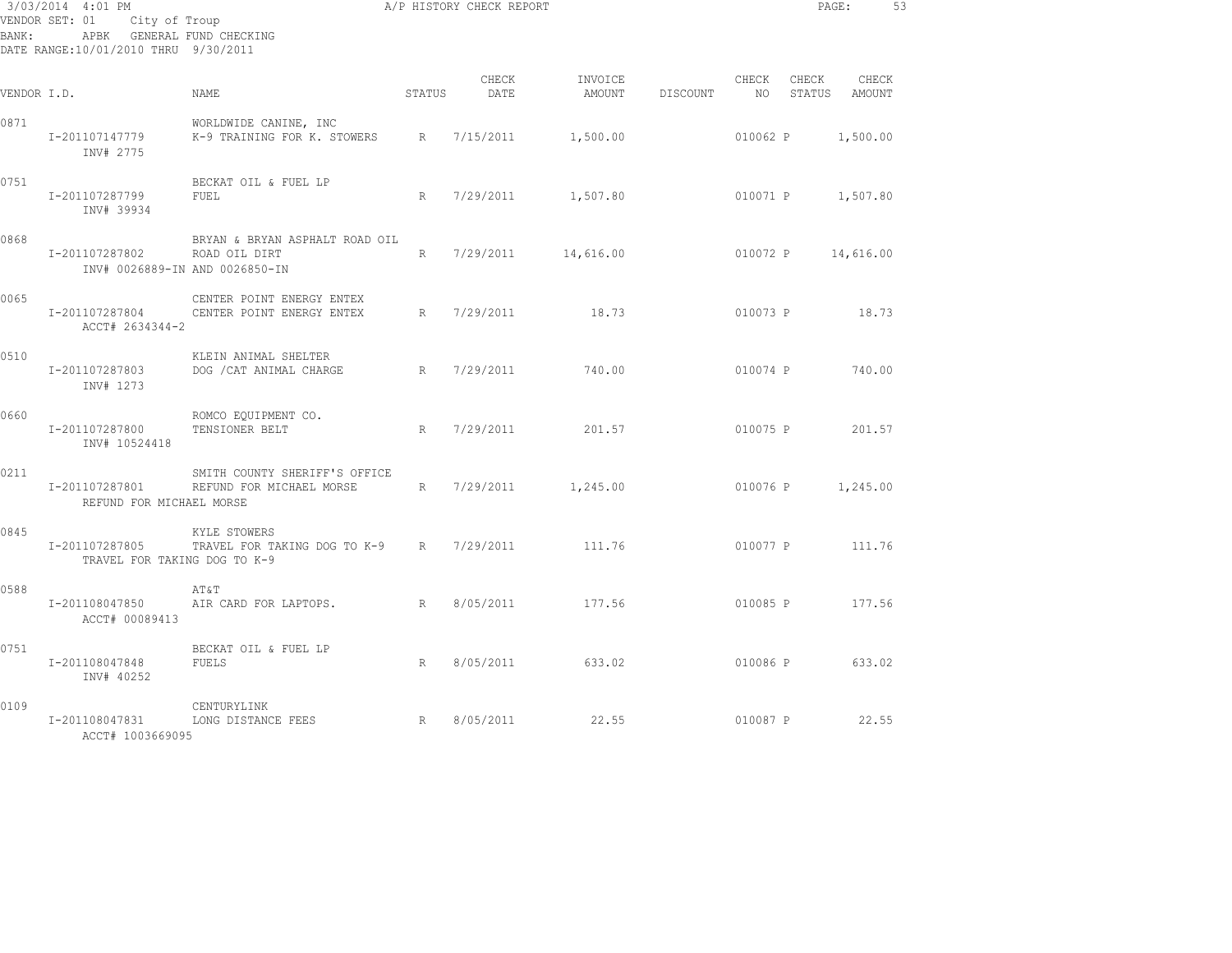|             | 3/03/2014 4:01 PM                             |                                                                                                                              |        | A/P HISTORY CHECK REPORT |                   |          |                |                 | PAGE:           | 54 |
|-------------|-----------------------------------------------|------------------------------------------------------------------------------------------------------------------------------|--------|--------------------------|-------------------|----------|----------------|-----------------|-----------------|----|
|             | VENDOR SET: 01                                | City of Troup                                                                                                                |        |                          |                   |          |                |                 |                 |    |
| BANK:       | APBK GENERAL FUND CHECKING                    |                                                                                                                              |        |                          |                   |          |                |                 |                 |    |
|             | DATE RANGE:10/01/2010 THRU 9/30/2011          |                                                                                                                              |        |                          |                   |          |                |                 |                 |    |
| VENDOR I.D. |                                               | NAME                                                                                                                         | STATUS | CHECK<br>DATE            | INVOICE<br>AMOUNT | DISCOUNT | CHECK<br>NO 11 | CHECK<br>STATUS | CHECK<br>AMOUNT |    |
| 0304        | I-201108047825<br>INV# 113260                 | CREATIVE GRAPHICS<br>WARNING CITATION FOR CODES R                                                                            |        | 8/05/2011                | 90.00             |          | 010088 P       |                 | 90.00           |    |
| 0735        | I-201108047849                                | JED DILLINGHAM<br>TRAVLE FOR 911 OFFICE/MANG MEE R 8/05/2011<br>TRAVEL FOR 911 COMMUNICATION, AND SMITH COUNTY APPRAISAL MEE |        |                          | 33.66             |          |                |                 | 010089 P 33.66  |    |
| 0094        | I-201108047838                                | E.T.M.C.E.M.S.<br>CONTR AMB FEES FOR AUG BILLING R 8/05/2011<br>CONTR AMB FEES FOR AUG BILLING LESS ADMIN FEE OF 96.60       |        |                          | 3,123.40          |          | 010090 P       |                 | 3,123.40        |    |
| 0035        | I-201108047843<br>INV# 88386,87512,84712      | EAST TEXAS COPY SYSTEMS, INC.<br>COPY LEASE AND USAGE                                                                        |        | R 8/05/2011              | 236.61            |          | 010091 P       |                 | 236.61          |    |
| 0040        | I-201108047832<br>JULY 2011 BILLING           | HARRY'S BUILDING MATERIALS<br>MISC SUPPLIES                                                                                  | R      | 8/05/2011                | 64.59             |          | 010092 P       |                 | 64.59           |    |
| 0791        | I-201108047827<br>8 INSPECTIONS @ 50.00       | KEN HORRELL<br>CITY INSPECT FOR JULY 2011 R 8/05/2011                                                                        |        |                          | 400.00            |          |                | 010093 P        | 400.00          |    |
| 0221        | I-201108047836<br>TRAVEL FOR ELECTION MEETING | CHERYL JIMERSON<br>TRAVEL FOR ELECTION MEETING R 8/05/2011                                                                   |        |                          | 19.80             |          |                |                 | 010094 P 19.80  |    |
| 0869        | I-201108047829<br>ACCT# 03128 INV# 77018      | KELLY TRACTOR & EQUIPMENT<br>SPRING/SWITCH                                                                                   | R      | 8/05/2011                | 35.19             |          |                | 010095 P        | 35.19           |    |
| 0425        | I-201108047845<br>INV# 5657000611             | LINEBARGER GOGGAN BLAIR & SAMP<br>DEL VAL TAXES COLL JUNE 2011                                                               |        | R 8/05/2011              | 204.66            |          | 010096 P       |                 | 204.66          |    |
| 0315        | I-201108047828<br>INV# 5630                   | PETALS<br>FLOWER FOR CITY FAMILY MEMB R 8/05/2011                                                                            |        |                          | 47.00             |          | 010097 P       |                 | 47.00           |    |
| 0175        | I-201108047830<br>INV# 350763                 | ROQUEMORE'S<br>R<br>SINGLE SIDE KEY                                                                                          |        | 8/05/2011                | 8.75              |          | 010098 P       |                 | 8.75            |    |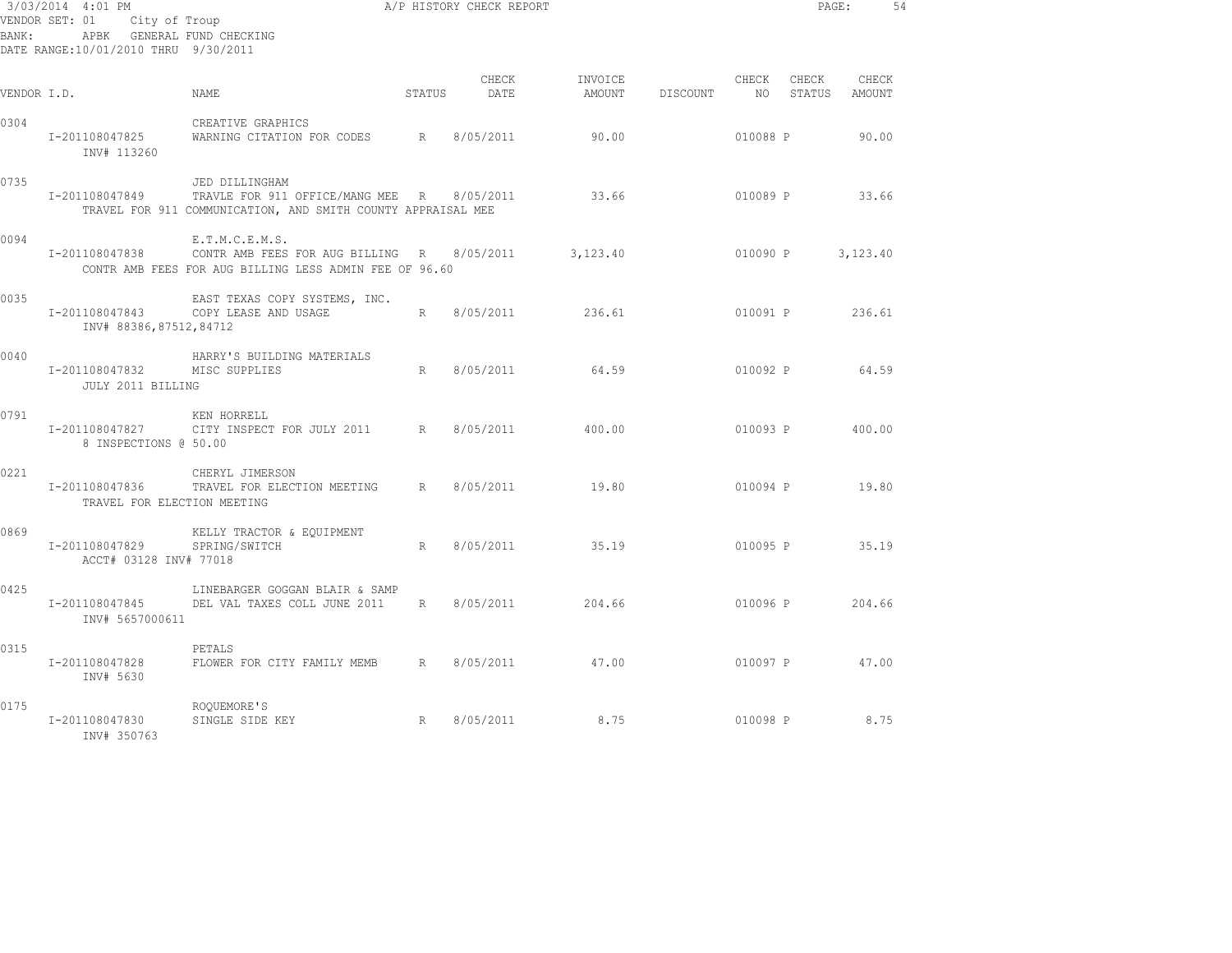| 3/03/2014 4:01 PM<br>VENDOR SET: 01<br>City of Troup<br>APBK GENERAL FUND CHECKING<br>BANK:<br>DATE RANGE:10/01/2010 THRU 9/30/2011 |                                               |                                                                                                          |                 | A/P HISTORY CHECK REPORT |                   |          |             | PAGE:           |                 | 55 |
|-------------------------------------------------------------------------------------------------------------------------------------|-----------------------------------------------|----------------------------------------------------------------------------------------------------------|-----------------|--------------------------|-------------------|----------|-------------|-----------------|-----------------|----|
| VENDOR I.D.                                                                                                                         |                                               | NAME                                                                                                     | STATUS          | CHECK<br>DATE            | INVOICE<br>AMOUNT | DISCOUNT | CHECK<br>NO | CHECK<br>STATUS | CHECK<br>AMOUNT |    |
| 0392                                                                                                                                | I-201108047835<br>JULY 2011 BRAFORD CARETAKER | STEVEN SLUDOR<br>JULY 2011 BRAFORD CARETAKER                                                             | R               | 8/05/2011                | 750.00            |          | 010099 P    |                 | 750.00          |    |
| 0211                                                                                                                                | I-201108047839                                | SMITH COUNTY SHERIFF'S OFFICE<br>BOARDING OF INMATES<br>JUNE 2011 R. GIPSON FOR 8 DAYS                   | R               | 8/05/2011                | 280.00            |          | 010100 P    |                 | 280.00          |    |
| 0110                                                                                                                                | I-201108047841<br>INV# 68778 AND 69041        | STEELE'S FEED & SEED<br>DOG FOOD                                                                         | R               | 8/05/2011                | 28.45             |          | 010101 P    |                 | 28.45           |    |
| 0053                                                                                                                                | I-201108047846<br>INV# 144866                 | STORY-WRIGHT, INC.<br>LABELS                                                                             | R               | 8/05/2011                | 9.98              |          | 010102 P    |                 | 9.98            |    |
| 0235                                                                                                                                | I-201108047842                                | TMCA, INC.<br>MEMB FOR C. JIMERSON B. DEASON R<br>MEMBSHIP DUES FOR C. JIMERSON AND B. DEASON            |                 | 8/05/2011                | 100.00            |          | 010103 P    |                 | 100.00          |    |
| 0004                                                                                                                                | I-201108047834                                | TML - IEBP<br>EMPL HEALTH INSURANCE<br>INV# 0000400148 GROUP# PTROUP01                                   | R               | 8/05/2011                | 5,544.28          |          | 010104 P    |                 | 5,544.28        |    |
| 0631                                                                                                                                | I-201108047824<br>11686, 11688, 11757, 11820  | TNT TIRE & LUBE, LLC<br>FLAT REPAIR, TIRES<br>INV# 11101,11140,11223,11263,11277,11305,11355,11384,11651 | $R_{\parallel}$ | 8/05/2011                | 1,828.51          |          | 010105 P    |                 | 1,828.51        |    |
| 0167                                                                                                                                | I-201108047840<br>ACCT# 1207                  | TRI COUNTY LEADER<br>ADS AND NOTICES                                                                     | R               | 8/05/2011                | 207.68            |          | 010106 P    |                 | 207.68          |    |
| 0055                                                                                                                                | I-201108047837<br>PORT DUE FOR SALES TAX COLL | TROUP COMM. DEVELOP. CORP.<br>PORT DUE FOR SALES TAX COLL                                                | R               | 8/05/2011                | 6,470.06          |          | 010107 P    |                 | 6,470.06        |    |
| 0020                                                                                                                                | I-201108047833                                | TXU SESCO ENERGY SERVICES<br>TXU SESCO ENERGY SERVICES<br>INV# 052001652829 ACCT# 900000757292           | R               | 8/05/2011                | 7,142.70          |          | 010108 P    |                 | 7,142.70        |    |
| 0801                                                                                                                                | I-201108047844<br>INV# 285                    | TYLER VAULT<br>RACK RENTAL FOR AUG 2011                                                                  | R               | 8/05/2011                | 50.00             |          | 010109 P    |                 | 50.00           |    |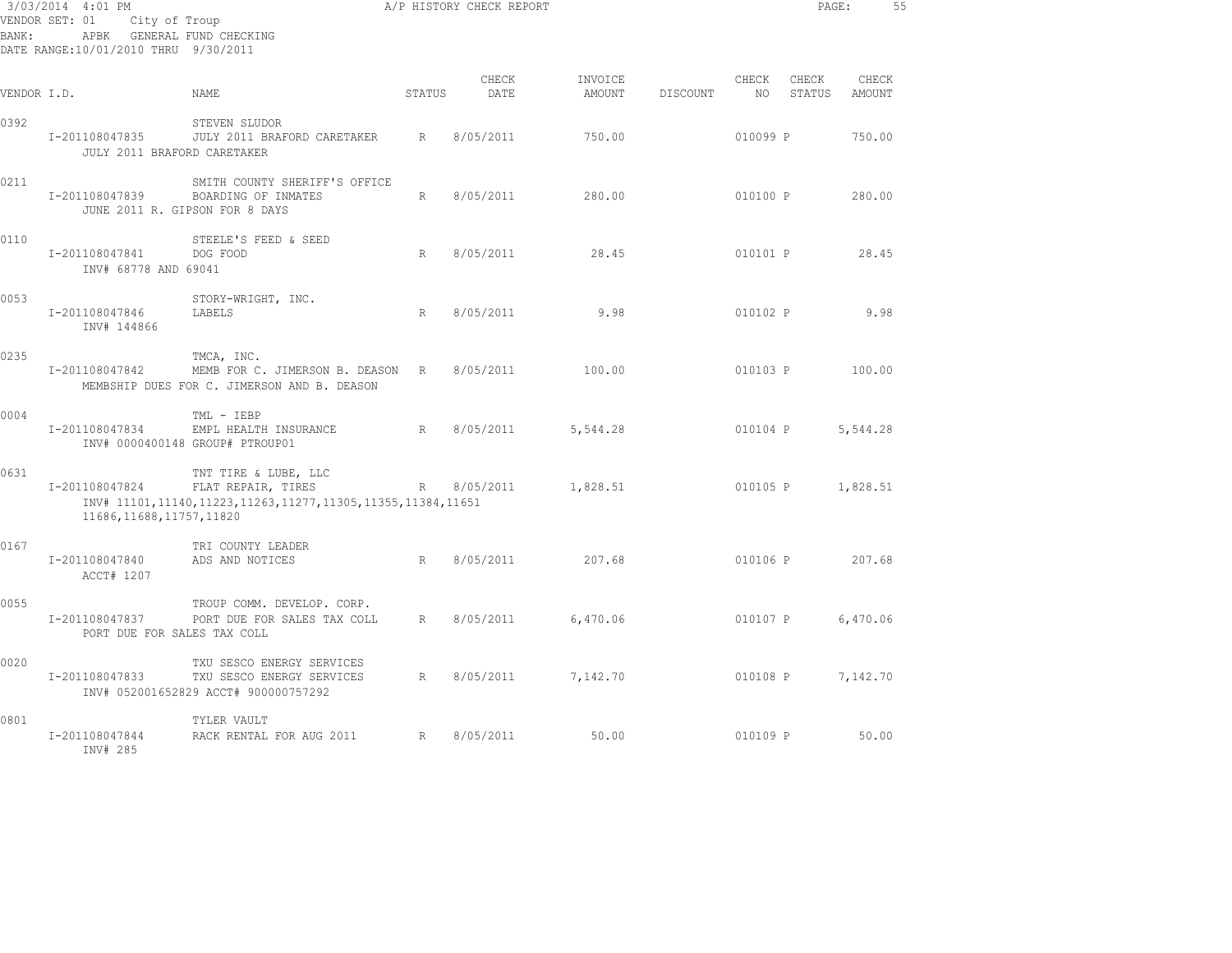| 3/03/2014 4:01 PM<br>City of Troup<br>VENDOR SET: 01<br>APBK GENERAL FUND CHECKING<br>BANK:<br>DATE RANGE:10/01/2010 THRU 9/30/2011 |                                                |                                                                                                   |        | A/P HISTORY CHECK REPORT |                     |          |                 | PAGE:                     | 56        |  |
|-------------------------------------------------------------------------------------------------------------------------------------|------------------------------------------------|---------------------------------------------------------------------------------------------------|--------|--------------------------|---------------------|----------|-----------------|---------------------------|-----------|--|
| VENDOR I.D.                                                                                                                         |                                                | NAME                                                                                              | STATUS | CHECK<br>DATE            | INVOICE<br>AMOUNT   | DISCOUNT | CHECK           | CHECK<br>NO STATUS AMOUNT | CHECK     |  |
| 0456                                                                                                                                | INV# STDINV0012297                             | WATCHGUARD VIDEO<br>I-201108047826 DVD/SLEEVE PROTECTOR                                           | R      | 8/05/2011                | 114.00              |          | 010110 P        |                           | 114.00    |  |
| 0873                                                                                                                                | I-201108047823                                 | WELL STARTS<br>PRODUCTION WELL SITE INSPE<br>INV# 201108-02 20 INSPECTIONS @ \$500                | R      | 8/05/2011                | 13,000.00           |          | 010111 P        |                           | 13,000.00 |  |
| 0241                                                                                                                                | I-201108107876                                 | ALLIED WASTE SERVICES #070<br>ALLIED WASTE SERVICES #070<br>INV# 0070001827814 ACCT# 300700007341 | R      | 8/12/2011                | 14,744.73           |          | 010120 P        |                           | 14,744.73 |  |
| 0088                                                                                                                                | I-201108107885<br>INV# 200113551 CUST # 250716 | APAC-TEXAS, INC.<br>OIL SAND                                                                      | R      | 8/12/2011                | 3,045.16            |          | 010121 P        |                           | 3,045.16  |  |
| 0667                                                                                                                                | I-201108107884<br>INV# 218                     | ATWOODS<br>TRANSMISSION OIL/LIBRICANT R 8/12/2011                                                 |        |                          | 93.98               |          | 010122 P        |                           | 93.98     |  |
| 0183                                                                                                                                | I-201108107879<br>INV# 14533, 14532, 14534     | BIRDSONG & ARMSTRONG<br>RET FEE, ZONING, BENCH TRIALS R 8/12/2011                                 |        |                          | 2,667.33            |          | 010123 P        |                           | 2,667.33  |  |
| 0749                                                                                                                                | I-201108107880<br># 0604 C. JIMERSON           | CARD SERVICE CENTER<br>POSTAGE, TRAINING                                                          | R      | 8/12/2011                | 699.24              |          | 010124 P 699.24 |                           |           |  |
| 0749                                                                                                                                | I-201108107881<br>ACCT# 0612 P. HENDRIX        | CARD SERVICE CENTER<br>FUEL, TRAVEL EXP                                                           | R      |                          | 8/12/2011 611.62    |          |                 | 010125 P 611.62           |           |  |
| 0754                                                                                                                                | I-201108107886                                 | CINTAS CORPORATION #495<br>EMPLOYEE UNIFORM<br>INV# 495804853,495805618,495806412,495807191       | R      | 8/12/2011                | 171.51              |          | 010126 P 171.51 |                           |           |  |
| 0073                                                                                                                                | I-201108107882                                 | CITY OF TROUP - LIBRARY<br>CITY CONTR TO LIBRARY<br>2011 CITY CONTRIBUTION TO LIBRARY             | R      |                          | 8/12/2011 15,000.00 |          | 010127 P        |                           | 15,000.00 |  |
| 0530                                                                                                                                | I-201108107875<br>INV# 209425,209836,209994    | LANGLEY INTERESTS, INC.<br>OIL CHANGE                                                             | R      | 8/12/2011                | 157.33              |          | 010128 P        |                           | 157.33    |  |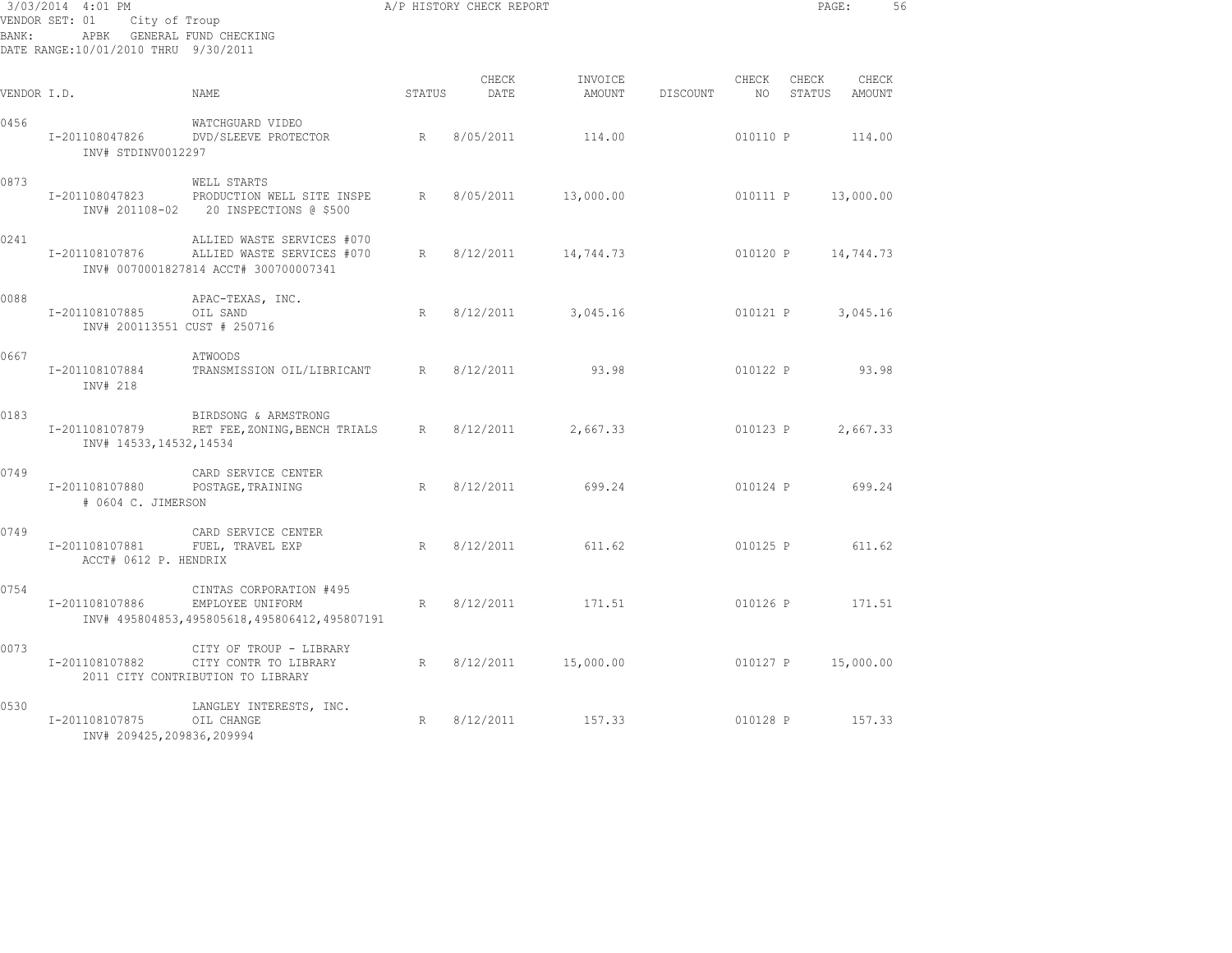| BANK:       | 3/03/2014 4:01 PM<br>VENDOR SET: 01 City of Troup<br>APBK GENERAL FUND CHECKING<br>DATE RANGE:10/01/2010 THRU 9/30/2011 | A/P HISTORY CHECK REPORT                                                                                                                               |        |               |                    |                           |       |                   | PAGE:  | -57 |
|-------------|-------------------------------------------------------------------------------------------------------------------------|--------------------------------------------------------------------------------------------------------------------------------------------------------|--------|---------------|--------------------|---------------------------|-------|-------------------|--------|-----|
| VENDOR I.D. |                                                                                                                         | NAME                                                                                                                                                   | STATUS | CHECK<br>DATE | INVOICE<br>AMOUNT  | DISCOUNT NO STATUS AMOUNT | CHECK | CHECK             | CHECK  |     |
| 0737        | REMOVE BEES HOLLIS/SHORT                                                                                                | JIMMY LANHAM BEE REMOVAL AND P<br>I-201108107874 REMOVE BEES HOLLIS/SHORT R 8/12/2011                                                                  |        |               | 50.00              |                           |       | 010129 P 50.00    |        |     |
| 0211        |                                                                                                                         | SMITH COUNTY SHERIFF'S OFFICE<br>1-201108107878 JAIL SAFEKEEP FOR PRISONERS R 8/12/2011<br>C. BAUGESS (2) H. EMILLIO (7) J. ENGLE (3) J. GATLIN (8) R. |        |               | 735.00             |                           |       | 010130 P 735.00   |        |     |
| 0875        | MEMBERSHIP DUE FOR C. JIMERSON                                                                                          | TROUP WOMEN'S CIVIC ORGANIZATI<br>I-201108107883 MEMBERSHIP DUE FOR C. JIMERSON R 8/12/2011 25.00                                                      |        |               |                    |                           |       | 010131 P 25.00    |        |     |
| 0085        | I-201108107877 VERIZON WIRELESS                                                                                         | VERIZON WIRELESS<br>ACCT# 213245531-0001 INV# 6608093690                                                                                               | R      |               | 8/12/2011 238.08   |                           |       | 010132 P 238.08   |        |     |
| 0855        | I-201108187906<br>INV# 2753                                                                                             | BAR-M SUPPLIES<br>CROSSING TO DAYCARE SIGN R 8/19/2011 187.50                                                                                          |        |               |                    |                           |       | 010133 P 187.50   |        |     |
| 0751        | I-201108187903<br>INV# 40454                                                                                            | BECKAT OIL & FUEL LP<br>BECKAT OIL & FUEL LP                                                                                                           | R      |               | 8/19/2011 1,859.18 |                           |       | 010134 P 1,859.18 |        |     |
| 0749        | I-201108187909<br>ACCT# 0596 J. DILLINGHAM                                                                              | CARD SERVICE CENTER<br>INK TONER/BATTERY                                                                                                               |        |               | R 8/19/2011 157.47 |                           |       | 010135 P 157.47   |        |     |
| 0021        | I-201108187901<br>ACCT# 313653693                                                                                       | CENTURYLINK LOCAL/INTERNET<br>CENTURYLINK LOCAL/INTERNET R 8/19/2011 520.11                                                                            |        |               |                    |                           |       | 010136 P 520.11   |        |     |
| 0573        | I-201108187912                                                                                                          | JAMES CHADWICK<br>TRAVEL TO GET PARTS FOR 3930 R 8/19/2011 47.84                                                                                       |        |               |                    |                           |       | 010137 P 47.84    |        |     |
| 0411        | I-201108187905<br>INV# 5005                                                                                             | CUTTING EDGE DESIGNS<br>SCHOOL ONEWAY ZONE SIGN R 8/19/2011                                                                                            |        |               | 525.00             |                           |       | 010138 P          | 525.00 |     |
| 0735        | I-201108187908<br>TRAVEL FOR WELL INSP/TYLER FORD                                                                       | JED DILLINGHAM<br>TRAVEL FOR WELL INSP/TYLER FOR R 8/19/2011                                                                                           |        |               | 11.22              |                           |       | 010139 P 11.22    |        |     |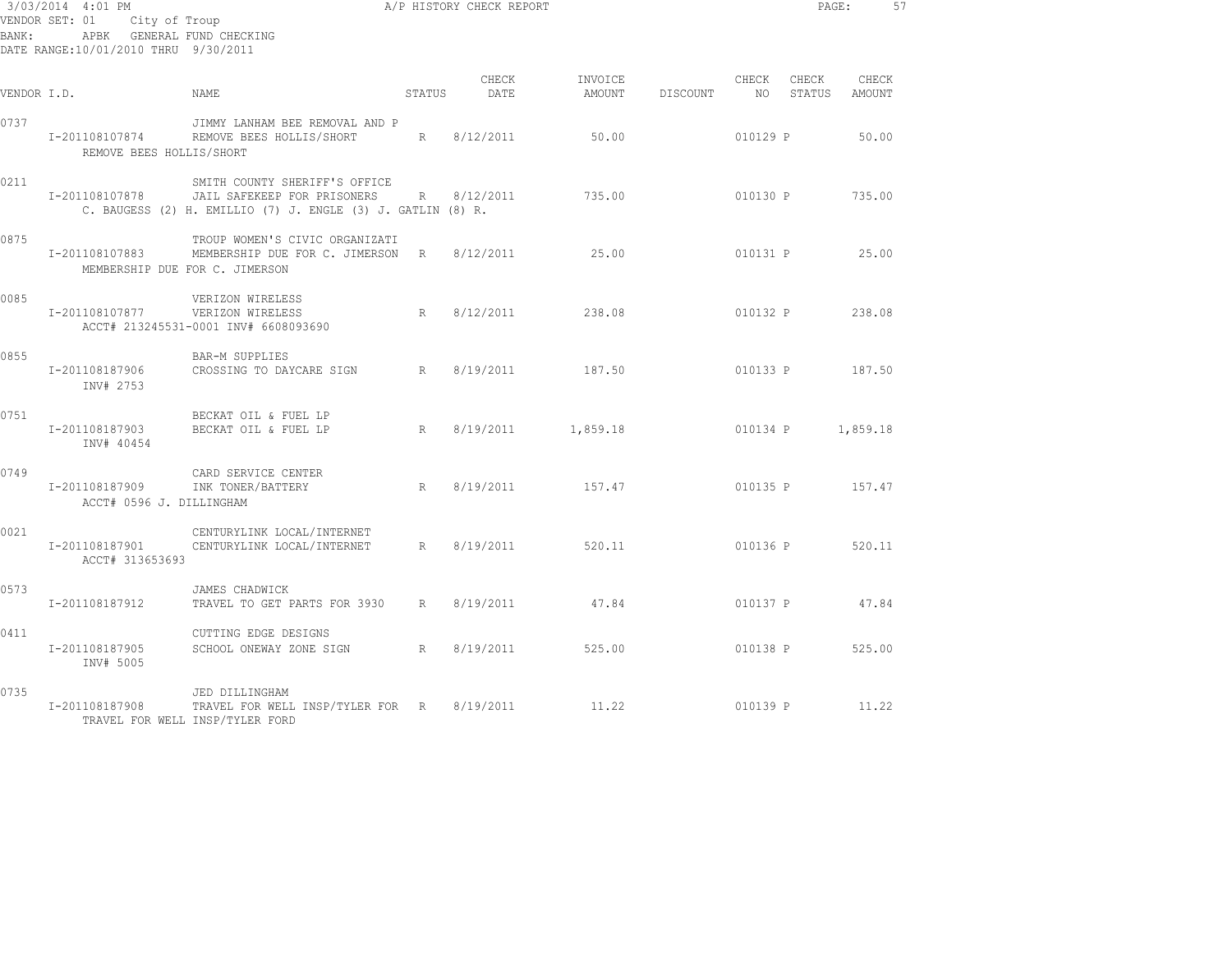| 3/03/2014 4:01 PM<br>VENDOR SET: 01 City of Troup<br>APBK GENERAL FUND CHECKING<br>BANK:<br>DATE RANGE:10/01/2010 THRU 9/30/2011 |                                              |                                                                                                                |        | A/P HISTORY CHECK REPORT |                   |          |                          | PAGE:                  |          | 58 |
|----------------------------------------------------------------------------------------------------------------------------------|----------------------------------------------|----------------------------------------------------------------------------------------------------------------|--------|--------------------------|-------------------|----------|--------------------------|------------------------|----------|----|
| VENDOR I.D.                                                                                                                      |                                              | NAME                                                                                                           | STATUS | CHECK<br>DATE            | INVOICE<br>AMOUNT | DISCOUNT | CHECK<br>NO <sub>1</sub> | CHECK<br>STATUS AMOUNT | CHECK    |    |
| 0221                                                                                                                             | I-201108187910                               | CHERYL JIMERSON<br>FILE PLAT FOR BEARD SUBD<br>FILE PLAT FOR BEARD SUBD AND FILING FEE                         | R      | 8/19/2011                | 51.64             |          | 010140 P                 |                        | 51.64    |    |
| 0832                                                                                                                             | I-201108187917<br>INV# 2011-165              | LONESOME DOVE REPAIR<br>REPAIR OF 580L BACKHOE                                                                 | R      | 8/19/2011                | 3,132.99          |          |                          | 010141 P               | 3,132.99 |    |
| 0876                                                                                                                             | I-201108187918<br>CUST # 21677175867         | PURCHASE POWER<br>POSTAGE MACHINE RENTAL R                                                                     |        | 8/19/2011                | 27.04             |          | 010142 P                 |                        | 27.04    |    |
| 0358                                                                                                                             | I-201108187907<br>INV# B29431                | SCHWAAB, INC.<br>COURT EMBLEM EMBOSSER                                                                         | R      | 8/19/2011                | 145.00            |          | 010143 P                 |                        | 145.00   |    |
| 0692                                                                                                                             | I-201108187904<br>INV# 3759-5                | SHERWIN-WILLIAMS CO.<br>STREET PAINT                                                                           | R      | 8/19/2011                | 83.44             |          | 010144 P                 |                        | 83.44    |    |
| 0354                                                                                                                             | I-201108187914<br>ELECTION FEES FOR MAY 2011 | SMITH COUNTY ELECTIONS DEPARTM<br>ELECTION FEES FOR MAY 2011                                                   |        | R 8/19/2011              | 6,313.39          |          | 010145 P                 |                        | 6,313.39 |    |
| 0055                                                                                                                             | I-201108187902                               | TROUP COMM. DEVELOP. CORP.<br>PORT DUE FROMTAX COLLECT                                                         | R      | 8/19/2011                | 7,746.56          |          |                          | 010146 P               | 7,746.56 |    |
| 0375                                                                                                                             | I-201108187911<br>INV# 66026-01              | TYLER UNIFORM<br>UNIFORMS FOR K. STOWERS                                                                       | R      | 8/19/2011                | 192.00            |          | 010147 P                 |                        | 192.00   |    |
| 0801                                                                                                                             | I-201108187913<br>INV# 318                   | TYLER VAULT<br>RACK RENTAL FOR SEP 2011 R 8/19/2011                                                            |        |                          | 50.00             |          | 010148 P                 |                        | 50.00    |    |
| 0065                                                                                                                             | I-201108247936<br>ACCT# 2634344-2            | CENTER POINT ENERGY ENTEX<br>CENTER POINT ENERGY ENTEX                                                         |        | R 8/26/2011              | 19.41             |          | 010162 P                 |                        | 19.41    |    |
| 0445                                                                                                                             | I-201108247937<br>8/31/11 THRU 9/2/11        | <b>BUFFIE DEASON</b><br>TRAVEL FOR EMPL LAW SEMINAR<br>TRAVEL, MEALS AND PARKING FOR EMPLOYEE LAW SEMINAR (HR) |        | R 8/26/2011              | 494.43            |          |                          | 010163 P 494.43        |          |    |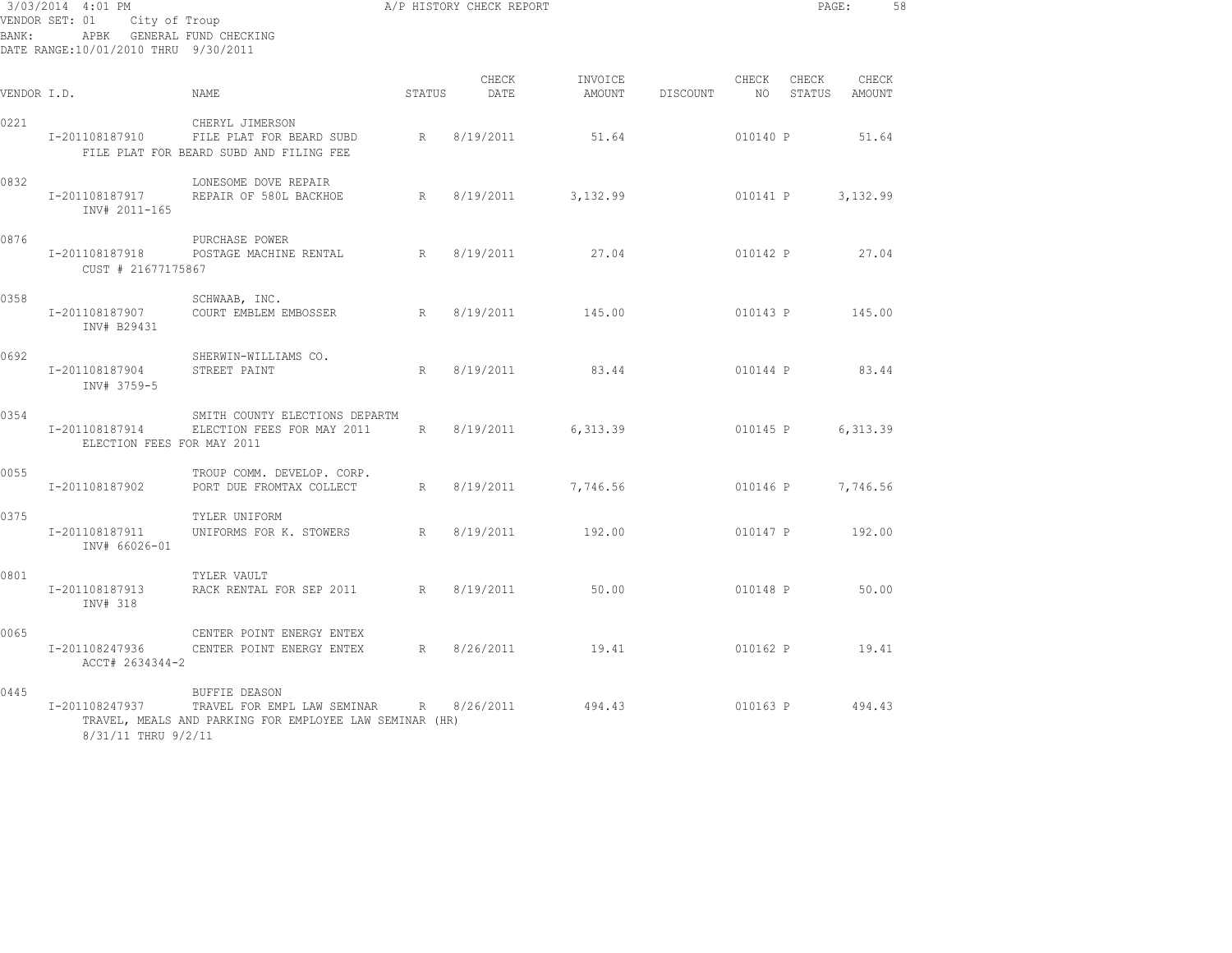| BANK:        | 3/03/2014 4:01 PM<br>VENDOR SET: 01<br>APBK GENERAL FUND CHECKING<br>DATE RANGE:10/01/2010 THRU 9/30/2011 | A/P HISTORY CHECK REPORT<br>City of Troup                                                                     |        |                      |                   |          |                          |       | PAGE: 59               |  |
|--------------|-----------------------------------------------------------------------------------------------------------|---------------------------------------------------------------------------------------------------------------|--------|----------------------|-------------------|----------|--------------------------|-------|------------------------|--|
| VENDOR I.D.  |                                                                                                           | NAME.                                                                                                         | STATUS | CHECK<br>DATE        | INVOICE<br>AMOUNT | DISCOUNT | CHECK<br>NO <sub>1</sub> | CHECK | CHECK<br>STATUS AMOUNT |  |
| 0020         |                                                                                                           | TXU SESCO ENERGY SERVICES<br>I-201108247935 TXU SESCO ENERGY SERVICES<br>INV# 055950592697 ACCT# 900000757292 |        | R 8/26/2011          | 7,165.18          |          |                          |       | 010164 P 7,165.18      |  |
| 0845         | I-201108257949                                                                                            | KYLE STOWERS<br>REIM FOR TRAV FOR K-9 TRAINING R 8/26/2011 479.53<br>REIM FOR TRAV FOR K-9 TRAINING           |        |                      |                   |          |                          |       | 010165 P 479.53        |  |
| 0445         | I-201108307950                                                                                            | BUFFIE DEASON<br>TRAVEL FOR OFFICE SUPPLY R 8/30/2011<br>TRAVEL TO TYLER FOR OFFICE SUPPLY                    |        |                      | 19.89             |          |                          |       | 010172 P 19.89         |  |
| 0199         | I-201108307951<br>INV# 1718                                                                               | KELLY A/C HEATING INC.<br>A/C REPAIR                                                                          | R      | 8/30/2011            | 525.00            |          | 010173 P                 |       | 525.00                 |  |
| 0425         | INV# 565-700-0711                                                                                         | LINEBARGER GOGGAN BLAIR & SAMP<br>I-201108307953 COLL OF DEL AD VAL TAXES                                     |        | R 8/30/2011          | 992.95            |          |                          |       | 010174 P 992.95        |  |
| 0053         | I-201108307952<br>INV# 145710 AND 146283                                                                  | STORY-WRIGHT, INC.<br>R<br>COPIER PAPER, STAPLER                                                              |        | 8/30/2011            | 165.02            |          |                          |       | 010175 P 165.02        |  |
| $\mathbf{1}$ | I-000201108247934 MUNIZ, EDUARDO:                                                                         | MUNIZ, EDUARDO<br>BOND REFUND E. MUNIZ T201151000                                                             | R      | 8/30/2011            | 209.00            |          |                          |       | 010176 P 209.00        |  |
| 0588         | I-201109097975<br>ACCT# 287020679258                                                                      | AΤ&Τ<br>R<br>WIRELESS FOR LAPTOPS                                                                             |        |                      | 9/09/2011 178.16  |          |                          |       | 010185 P 178.16        |  |
| 0751         | I-201109097976<br>INV# 40777                                                                              | BECKAT OIL & FUEL LP<br>BECKAT OIL & FUEL LP                                                                  |        | R 9/09/2011 2,554.34 |                   |          |                          |       | 010186 P 2,554.34      |  |
| 0109         | I-201109097965<br>ACCT# 1003669095                                                                        | CENTURYLINK<br>LONG DISTANCE CHARGES R 9/09/2011 22.94                                                        |        |                      |                   |          |                          |       | 010187 P 22.94         |  |
| 0573         | I-201109097980<br>MILEAGE TO GET PARTS                                                                    | JAMES CHADWICK<br>MILEAGE TO GET PARTS R                                                                      |        | 9/09/2011            | 10.20             |          |                          |       | 010188 P 10.20         |  |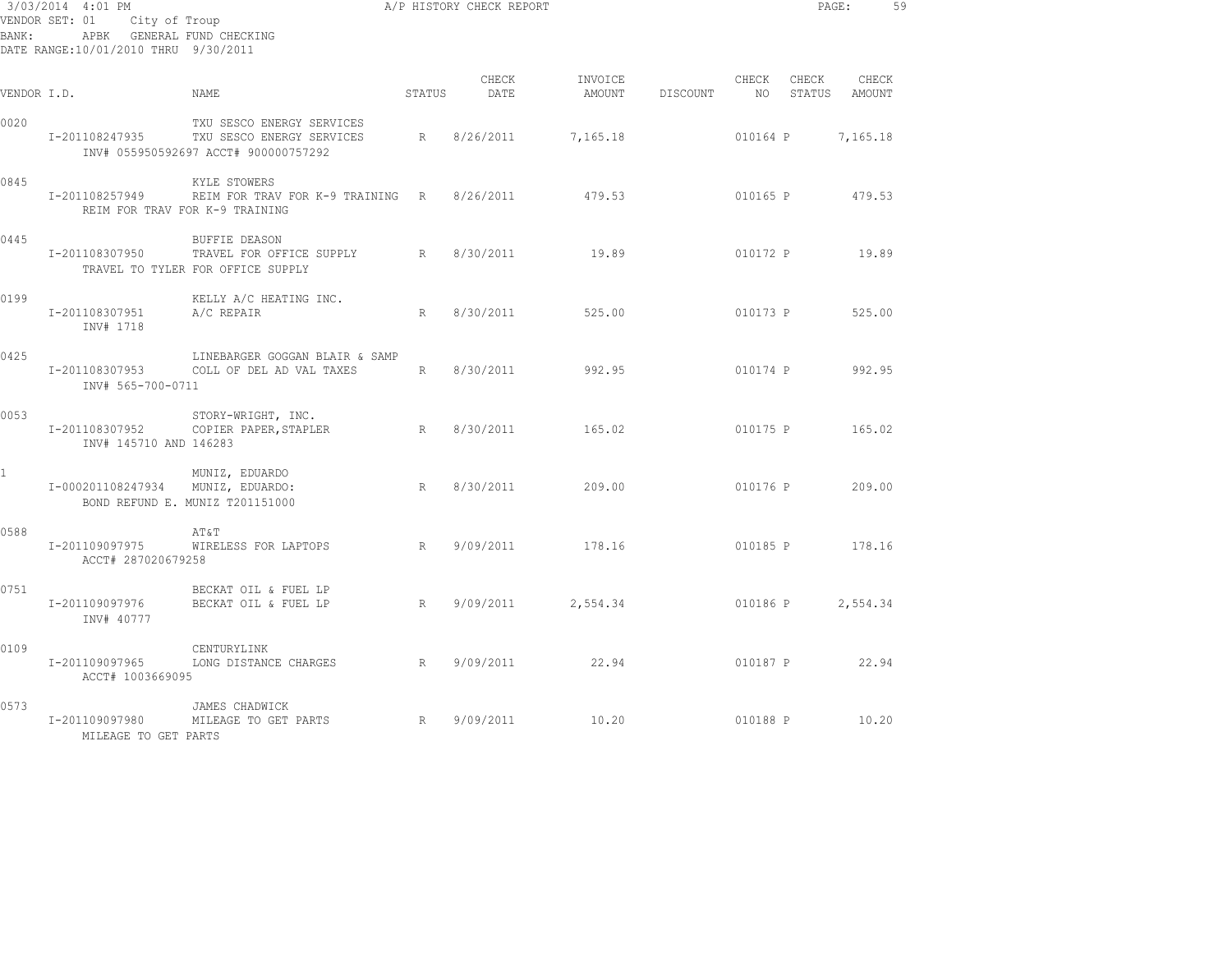| BANK:       | 3/03/2014 4:01 PM<br>VENDOR SET: 01<br>City of Troup<br>APBK GENERAL FUND CHECKING<br>DATE RANGE: 10/01/2010 THRU 9/30/2011 |                                                                                                                    |        | A/P HISTORY CHECK REPORT |                   |          |                      | PAGE:           | 60              |  |
|-------------|-----------------------------------------------------------------------------------------------------------------------------|--------------------------------------------------------------------------------------------------------------------|--------|--------------------------|-------------------|----------|----------------------|-----------------|-----------------|--|
| VENDOR I.D. |                                                                                                                             | NAME                                                                                                               | STATUS | CHECK<br>DATE            | INVOICE<br>AMOUNT | DISCOUNT | CHECK<br>NO          | CHECK<br>STATUS | CHECK<br>AMOUNT |  |
| 0796        | I-201109097974<br>INV# 0487516640 CUST # 24128                                                                              | CINTAS FIRST AID AND SAFETY<br>CINTAS FIRST AID AND SAFETY                                                         | R      | 9/09/2011                | 119.61            |          | 010189 P             |                 | 119.61          |  |
| 0035        | I-201109097971<br>INV# 92912,92166                                                                                          | EAST TEXAS COPY SYSTEMS, INC.<br>TONER/AND COPIER USAGE                                                            | R      | 9/09/2011                | 119.24            |          | 010190 P             |                 | 119.24          |  |
| 0791        | I-201109097963                                                                                                              | KEN HORRELL<br>AUGUST BUILDING INSPECTIONS<br>AUGUST INSPECTIONS 15 @50.00=\$750.00                                | R      | 9/09/2011                | 750.00            |          | 010191 P             |                 | 750.00          |  |
| 0129        | I-201109097977<br>INV# 15962                                                                                                | J & M TROPHIES<br>NAME TAG L. TERRY                                                                                | R      | 9/09/2011                | 12.50             |          | 010192 P             |                 | 12.50           |  |
| 0869        | I-201109097964<br>INV# 77865,77810,78196                                                                                    | KELLY TRACTOR & EQUIPMENT<br>MUFFLER/PARTS                                                                         | R      | 9/09/2011                | 192.66            |          | 010193 P             |                 | 192.66          |  |
| 0045        | I-201109097979<br>INV# 271                                                                                                  | CORY MELTON<br>PD LAPTOP/JED EMAIL                                                                                 | R      | 9/09/2011                | 75.00             |          | 010194 P             |                 | 75.00           |  |
| 0879        | I-201109097981<br>HORSE NEGLECT EXAMS                                                                                       | JAMES M O'BRYAN, D.V.M.<br>HORSE NEGLECT EXAMS                                                                     | R      | 9/09/2011                | 525.00            |          | 010195 P             |                 | 525.00          |  |
| 0051        | I-201109097970<br>INV# 113492                                                                                               | RED BUD SUPPLY, INC.<br>SCHOOL XING SYMBOL                                                                         | R      | 9/09/2011                | 93.78             |          | 010196 P             |                 | 93.78           |  |
| 0052        | I-201109097966<br>INV# 1573<br>I-201109097973                                                                               | SELF & SONS REPAIR<br>BUCKET TRUCK HYDRO HOSE<br>HYDROLIC HOSE FOR 580L                                            | R<br>R | 9/09/2011<br>9/09/2011   | 198.90<br>115.47  |          | 010197 P<br>010197 P |                 | 314.37          |  |
|             | INV# 1561                                                                                                                   |                                                                                                                    |        |                          |                   |          |                      |                 |                 |  |
| 0392        | I-201109097969                                                                                                              | STEVEN SLUDOR<br>AUGUST CARETAKER BRADFORD<br>AUGUST CARETAKER FOR BRADFORD CEMETARY                               | R      | 9/09/2011                | 750.00            |          | 010198 P             |                 | 750.00          |  |
| 0110        | I-201109097972                                                                                                              | STEELE'S FEED & SEED<br>FEED FOR HORSES/HOG HUNTING<br>INV# 71644,71724,71552,71614,71249,71305,70414,69765,71458, | R      | 9/09/2011                | 984.59            |          | 010199 P             |                 | 984.59          |  |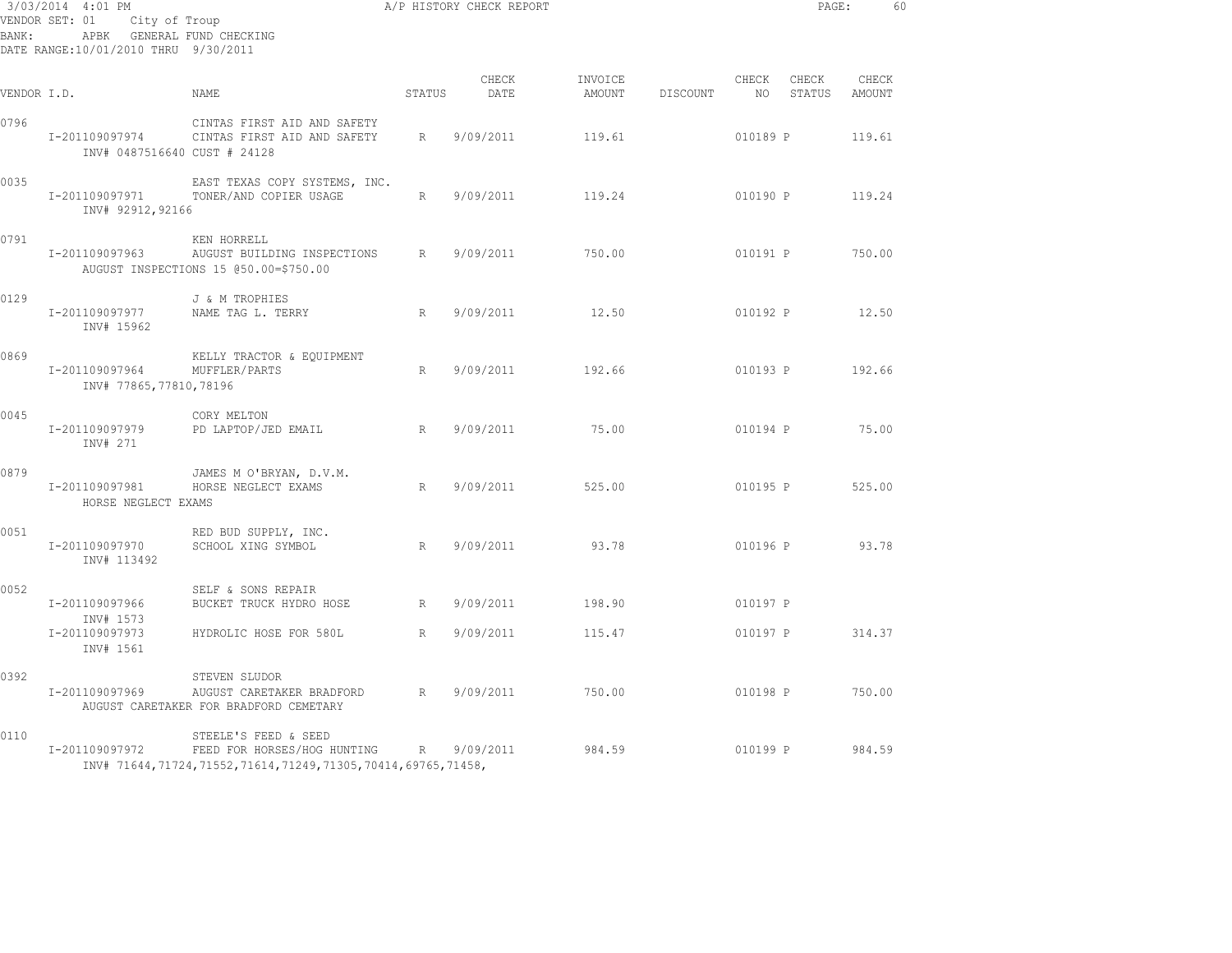| 3/03/2014 4:01 PM<br>VENDOR SET: 01 City of Troup<br>APBK GENERAL FUND CHECKING<br>BANK:<br>DATE RANGE:10/01/2010 THRU 9/30/2011 |                                                          |                                                                                                                  |              | A/P HISTORY CHECK REPORT |               |                                  |          | PAGE:           |           | 61 |
|----------------------------------------------------------------------------------------------------------------------------------|----------------------------------------------------------|------------------------------------------------------------------------------------------------------------------|--------------|--------------------------|---------------|----------------------------------|----------|-----------------|-----------|----|
| VENDOR I.D.                                                                                                                      |                                                          | NAME                                                                                                             | STATUS       | CHECK<br>DATE            | INVOICE CHECK | AMOUNT DISCOUNT NO STATUS AMOUNT |          | CHECK           | CHECK     |    |
| 0004                                                                                                                             | INV# 0000401923                                          | TML - IEBP<br>I-201109097967 EMPLOYEE HEALTH INSURANCE R                                                         |              | 9/09/2011 5,553.55       |               | 010200 P                         |          |                 | 5,553.55  |    |
| 0490                                                                                                                             | I-201109097978<br>INV# 175108                            | TYLER ANIMAL EMERGENCY CLINIC,<br>EMEGENCY VISIT FOR LUKE                                                        | R            | 9/09/2011 258.97         |               |                                  |          | 010201 P 258.97 |           |    |
| 0085                                                                                                                             | I-201109097968 VERIZON WIRELESS<br>ACCT# 213245531-00001 | VERIZON WIRELESS<br>R                                                                                            |              | 9/09/2011                | 235.70        |                                  |          | 010202 P 235.70 |           |    |
| 0241                                                                                                                             |                                                          | ALLIED WASTE SERVICES #070<br>I-201109158013 ALLIED WASTE SERVICES #070<br>INV# 0070001832782 ACCT# 300700007341 | $R_{\rm{1}}$ | 9/16/2011 15,237.78      |               |                                  | 010203 P |                 | 15,237.78 |    |
| 0751                                                                                                                             | INV# 40123                                               | BECKAT OIL & FUEL LP<br>I-201109158005 BECKAT OIL & FUEL LP<br>R                                                 |              | 9/16/2011 1,006.90       |               |                                  |          | 010204 P        | 1,006.90  |    |
| 0183                                                                                                                             | INV# 14601,14600,14602                                   | BIRDSONG & ARMSTRONG<br>I-201109158006 RETAINER FEE/HORSES<br>R                                                  |              | $9/16/2011$ 1,268.75     |               | 010205 P 1,268.75                |          |                 |           |    |
| 0749                                                                                                                             | ACCT# 0596 J. DILLINGHAM                                 | CARD SERVICE CENTER<br>I-201109158003 ACO/WRITE YOUR CONGRESS R                                                  |              | 9/16/2011 539.98         |               |                                  |          | 010206 P 539.98 |           |    |
| 0749                                                                                                                             | I-201109158012 PARTS FOR SIGNS<br>ACCT# 0885 J. PHILLIPS | CARD SERVICE CENTER                                                                                              | R            | 9/16/2011                | 700.00        |                                  |          | 010207 P 700.00 |           |    |
| 0749                                                                                                                             | I-201109158024 OFFICE SUPPLIES<br>ACCT# 0604 C. JIMERSON | CARD SERVICE CENTER                                                                                              | R            | 9/16/2011 211.58         |               |                                  |          | 010208 P        | 211.58    |    |
| 0573                                                                                                                             |                                                          | JAMES CHADWICK<br>I-201109158008 FUEL TO GO GET PARTS R                                                          |              | 9/16/2011 29.33          |               |                                  |          | 010209 P 29.33  |           |    |
| 0754                                                                                                                             | I-201109158014 EMPLOYEE UNIFORMS                         | CINTAS CORPORATION #495<br>INV# 495807960,495808723,495809496,495810246,495811010                                |              | R 9/16/2011              | 94.92         |                                  | 010210 P |                 | 94.92     |    |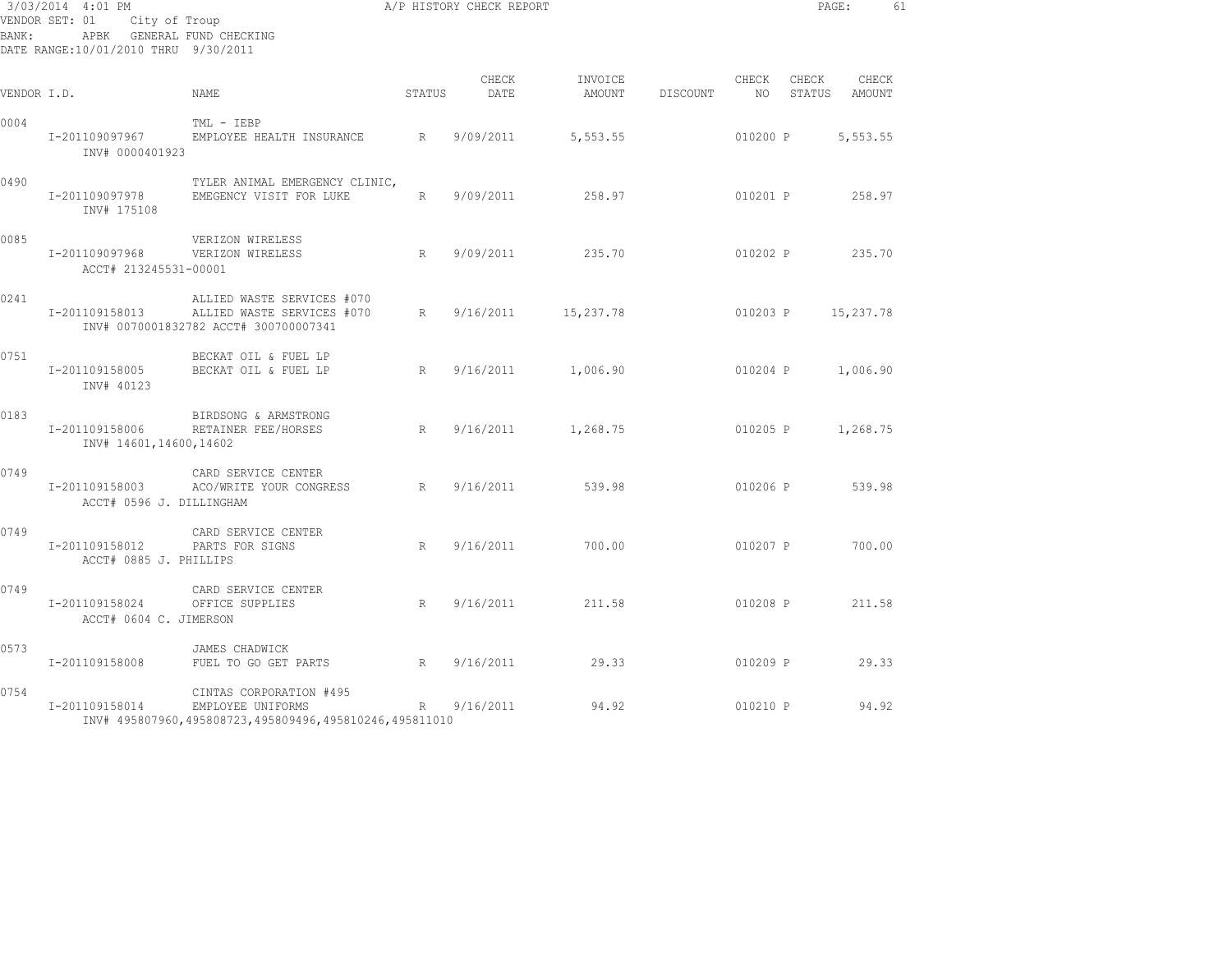| BANK:       | 3/03/2014 4:01 PM<br>VENDOR SET: 01<br>City of Troup<br>APBK GENERAL FUND CHECKING<br>DATE RANGE:10/01/2010 THRU 9/30/2011 |                                                                                                        |             | A/P HISTORY CHECK REPORT |                   |          |          | PAGE:              |                 | 62 |
|-------------|----------------------------------------------------------------------------------------------------------------------------|--------------------------------------------------------------------------------------------------------|-------------|--------------------------|-------------------|----------|----------|--------------------|-----------------|----|
| VENDOR I.D. |                                                                                                                            | NAME                                                                                                   | STATUS      | CHECK<br>DATE            | INVOICE<br>AMOUNT | DISCOUNT | CHECK    | CHECK<br>NO STATUS | CHECK<br>AMOUNT |    |
| 0881        | I-201109158011<br>INV# 834793,01022547,1022549                                                                             | COMFORT EXPERTS, INC./HOBSON A<br>REPLACE A/C AT CITY HALL                                             | $R_{\perp}$ | 9/16/2011                | 23,030.00         |          | 010211 P |                    | 23,030.00       |    |
| 0126        | I-201109158004<br>INV# T11273                                                                                              | CRA<br>CAP/THERMASTAT                                                                                  | R           | 9/16/2011                | 187.29            |          | 010212 P |                    | 187.29          |    |
| 0304        | I-201109158022<br>INV# 113465 AND 113464                                                                                   | CREATIVE GRAPHICS<br>GAS PERMIT LABEL/BUILD PERMITS R 9/16/2011                                        |             |                          | 311.00            |          | 010213 P |                    | 311.00          |    |
| 0411        | I-201109158021<br>INV# 5044 AND 5022                                                                                       | CUTTING EDGE DESIGNS<br>STREET SIGNS                                                                   | R           | 9/16/2011                | 385.00            |          | 010214 P |                    | 385.00          |    |
| 0735        | I-201109158020<br>MILEAGE FOR SMITH CO/OFFICE                                                                              | JED DILLINGHAM<br>MILEAGE FOR SMITH CO/OFFICE R                                                        |             | 9/16/2011                | 17.34             |          | 010215 P |                    | 17.34           |    |
| 0094        | I-201109158018                                                                                                             | E.T.M.C.E.M.S.<br>CONTRACT AMBULANCE SERVICE<br>CONTRACT AMB FEES \$3185.00 LESS 3% ADMIN FEE= 3089.45 | R           | 9/16/2011                | 3,089.45          |          | 010216 P |                    | 3,089.45        |    |
| 0040        | I-201109158015<br>AUGUST INVOICING                                                                                         | HARRY'S BUILDING MATERIALS<br>HARRY'S BUILDING MATERIALS                                               | R           | 9/16/2011                | 374.28            |          | 010217 P |                    | 374.28          |    |
| 0880        | I-201109158010<br>REIMBURSEMENT FOR WORK BOOTS                                                                             | JONATHAN MILLER<br>WORK BOOTS                                                                          | R           | 9/16/2011                | 167.78            |          |          | 010218 P           | 167.78          |    |
| 0199        | I-201109158007<br>INV# 1811                                                                                                | KELLY A/C HEATING INC.<br>REPLACE BLOWER MOTOR PO                                                      | R           | 9/16/2011                | 365.00            |          | 010219 P |                    | 365.00          |    |
| 0238        | I-201109158016<br>PHYSICAL FOR B. MCNATT                                                                                   | FREDRICK W. KERSH, DO<br>DRUG SCREEN/PHYSICAL                                                          | R           | 9/16/2011                | 70.00             |          | 010220 P |                    | 70.00           |    |
| 0530        | I-201109158002                                                                                                             | LANGLEY INTERESTS, INC.<br>OIL CHANGE/LUBE<br>INV# 210535, 210637, 210919, 211217                      | R           | 9/16/2011                | 249.16            |          | 010221 P |                    | 249.16          |    |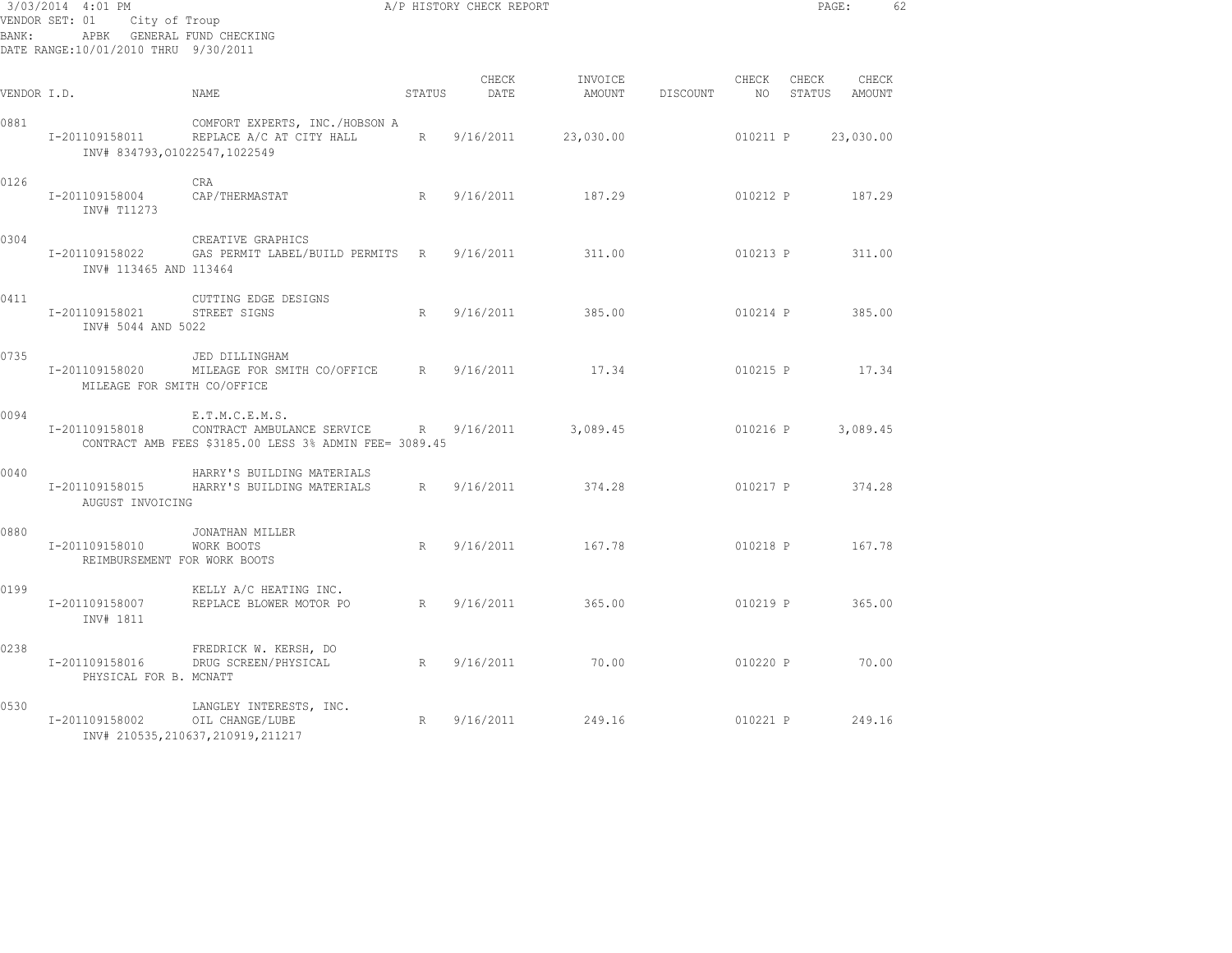| BANK :      | 3/03/2014 4:01 PM<br>VENDOR SET: 01 City of Troup<br>DATE RANGE:10/01/2010 THRU 9/30/2011 | APBK GENERAL FUND CHECKING                                                                                                          |        | A/P HISTORY CHECK REPORT |                   |          |                          | PAGE:             |                        | 63 |
|-------------|-------------------------------------------------------------------------------------------|-------------------------------------------------------------------------------------------------------------------------------------|--------|--------------------------|-------------------|----------|--------------------------|-------------------|------------------------|----|
| VENDOR I.D. |                                                                                           | <b>NAME</b>                                                                                                                         | STATUS | CHECK<br>DATE            | INVOICE<br>AMOUNT | DISCOUNT | CHECK<br>NO <sub>1</sub> | CHECK             | CHECK<br>STATUS AMOUNT |    |
| 0101        | I-201109158017<br>INV# 172354                                                             | LAW ENFORCEMENT SYSTEMS, INC.<br>TRAFFIC TICKETS                                                                                    | R      | 9/16/2011                | 263.00            |          | 010222 P                 |                   | 263.00                 |    |
| 0803        | I-201109158009<br>INV# 65603                                                              | PLAINSMAN TIRE<br>TIRE FOR DUMP TRUCK                                                                                               | R      | 9/16/2011                | 303.06            |          | 010223 P                 |                   | 303.06                 |    |
| 0211        | I-201109158019                                                                            | SMITH COUNTY SHERIFF'S OFFICE<br>SAFE KEEP FOR PRISONERS<br>C. BAUGESS $(5)$ , J. BIRDWELL $(8)$ , J. ENGLE $(1)$ , J. GATLIN $(3)$ |        | R 9/16/2011              | 595.00            |          | 010224 P                 |                   | 595.00                 |    |
| 0055        | I-201109158023                                                                            | TROUP COMM. DEVELOP. CORP.<br>% DUE FROM TAX COLLECTED<br>% DUE TO TCDC FROM TAX COLLECTED PERIOD ENDING 9/7/11                     |        | R 9/16/2011              | 6,853.00          |          | 010225 P                 |                   | 6,853.00               |    |
| 0751        | I-201109228036<br>INV# 41085                                                              | BECKAT OIL & FUEL LP<br>BECKAT OIL & FUEL LP                                                                                        |        | R 9/23/2011              | 1,319.22          |          | 010240 P                 |                   | 1,319.22               |    |
| 0749        | I-201109228039<br>CARD# 0612 P. HENDRIX                                                   | CARD SERVICE CENTER<br>CLASS RED/HOTEL ROOM                                                                                         |        | R 9/23/2011              | 286.22            |          |                          | 010241 P 286.22   |                        |    |
| 0562        | I-201109228041                                                                            | GOOLSBEE TIRE-RETAIL<br>TIRES UNIT 1260, 5001, 0603 R 9/23/2011<br>INV# 1-GS38494, 1-GS38589, 1-GS38759                             |        |                          | 1,382.19          |          |                          | 010242 P 1,382.19 |                        |    |
| 0504        | I-201109228034<br>INV# 0354654 AND 0361832                                                | GT DISTRIBUTORS, INC.<br>TASER SUPPLIES                                                                                             | R      | 9/23/2011                | 407.40            |          |                          | 010243 P 407.40   |                        |    |
| 0101        | I-201109228040<br>INV# 172354                                                             | LAW ENFORCEMENT SYSTEMS, INC.<br>SHIPPING FEE                                                                                       | R      | 9/23/2011                | 12.00             |          |                          | 010244 P 12.00    |                        |    |
| 0454        | I-201109228035<br>DESTRUCTION OF EVIDENCE                                                 | SHARPS ENVIROMENTAL, INC.<br>DESTRUCTION OF EVIDENCE R 9/23/2011                                                                    |        |                          | 300.00            |          | 010245 P                 |                   | 300.00                 |    |
| 0053        | I-201109228037<br>INV# 146596                                                             | STORY-WRIGHT, INC.<br>BINDER CLIPS                                                                                                  | R      | 9/23/2011                | 3.29              |          |                          | 010246 P          | 3.29                   |    |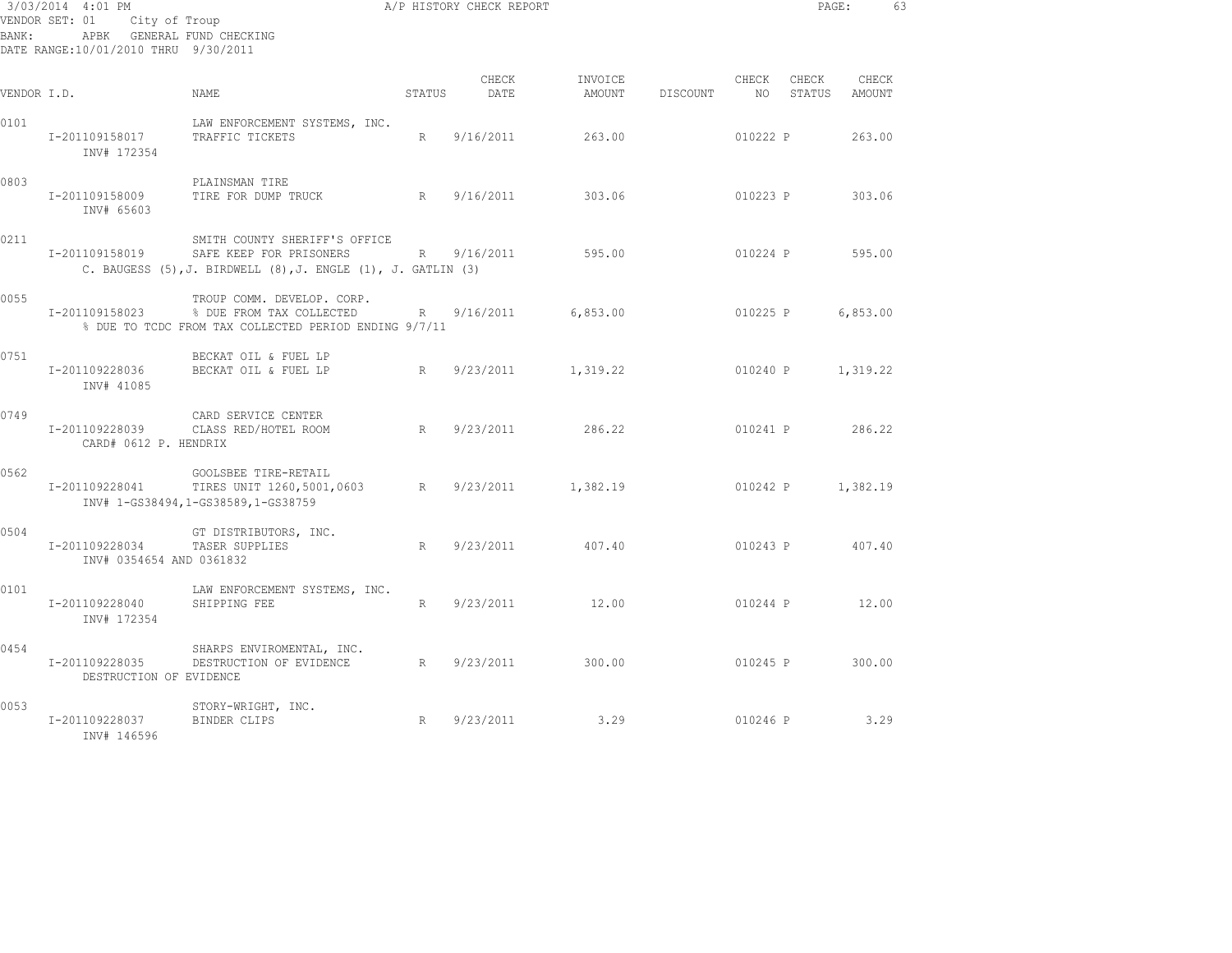| BANK:       | 3/03/2014 4:01 PM<br>VENDOR SET: 01 City of Troup<br>APBK GENERAL FUND CHECKING<br>DATE RANGE:10/01/2010 THRU 9/30/2011 |                                                                                                        |        | A/P HISTORY CHECK REPORT |          |                 |          |       | PAGE:                     | 64 |
|-------------|-------------------------------------------------------------------------------------------------------------------------|--------------------------------------------------------------------------------------------------------|--------|--------------------------|----------|-----------------|----------|-------|---------------------------|----|
| VENDOR I.D. |                                                                                                                         | <b>NAME</b>                                                                                            | STATUS | CHECK<br>DATE            | INVOICE  | AMOUNT DISCOUNT | CHECK    | CHECK | CHECK<br>NO STATUS AMOUNT |    |
| 0873        | INV# 201109-02                                                                                                          | WELL STARTS<br>I-201109228038 WELL SITE INSPECTIONS R                                                  |        | 9/23/2011                | 4,500.00 |                 | 010247 P |       | 4,500.00                  |    |
| 0065        | I-201109288048<br>ACCT# 2634344-2                                                                                       | CENTER POINT ENERGY ENTEX<br>CENTER POINT ENERGY ENTEX                                                 | R      | 9/30/2011                | 19.60    |                 |          |       | 010250 P 19.60            |    |
| 0665        | I-201109288046                                                                                                          | CHEROKEE COUNTY APPRAISAL DIST<br>4TH QRT APPRAISAL SERVICE<br>4TH ORT APPRAISAL SERVICE INV# 650      |        | R 9/30/2011              | 265.00   |                 | 010251 P |       | 265.00                    |    |
| 0411        | I-201109288049<br>INV# 5103                                                                                             | CUTTING EDGE DESIGNS<br>STREET SIGN FOR MCKAY STREET R 9/30/2011                                       |        |                          | 50.00    |                 | 010252 P |       | 50.00                     |    |
| 0735        | I-201109288050<br>TRAVEL FOR FLAGS/CITY ATTN                                                                            | JED DILLINGHAM<br>TRAVEL FOR FLAGS/CITY ATTN R                                                         |        | 9/30/2011                | 9.69     |                 |          |       | 010253 P 9.69             |    |
| 0510        | I-201109288051<br>INV# 1283 AND 1294                                                                                    | KLEIN ANIMAL SHELTER<br>ANIMAL FEES FOR JULY/AUG                                                       | R      | 9/30/2011                | 520.00   |                 |          |       | 010254 P 520.00           |    |
| 0883        | I-201109288053<br>TRIM/SHOE SEIZED HORSES                                                                               | LOY ALEXANDER<br>TRIM/SHOE SEIZED HORSES R                                                             |        | 9/30/2011                | 535.00   |                 |          |       | 010255 P 535.00           |    |
| 0879        | I-201109288052                                                                                                          | JAMES M O'BRYAN, D.V.M.<br>VET FEES FOR SEIZED HORSES R<br>VET FEES FOR SEIZED HORSES FOR SEPT 23,2011 |        | 9/30/2011                | 1,955.00 |                 |          |       | 010256 P 1,955.00         |    |
| 0882        | I-201109288044<br>ACCT# 8000909006434117                                                                                | PURCHASE POWER<br>POSTAGE FOR POSTAGE MACHINE R 9/30/2011                                              |        |                          | 27.04    |                 |          |       | 010257 P 27.04            |    |
| 0149        | I-201109288045<br>4TH QRT APPRAISAL SERVICE                                                                             | SMITH CO. APPRAISAL DIST<br>4TH QRT APPRAISAL SERVICE R 9/30/2011 2,266.75                             |        |                          |          |                 | 010258 P |       | 2,266.75                  |    |
| 0885        | I-201109298061                                                                                                          | TEXAS ILLEGAL DUMPING RESOURCE<br>OIL/GAS CLASS FOR R. LOFTIN<br>OIL/GAS WASTE CLASS FOR R. LOFTIN     | R      | 9/30/2011                | 55.00    |                 |          |       | 010259 P 55.00            |    |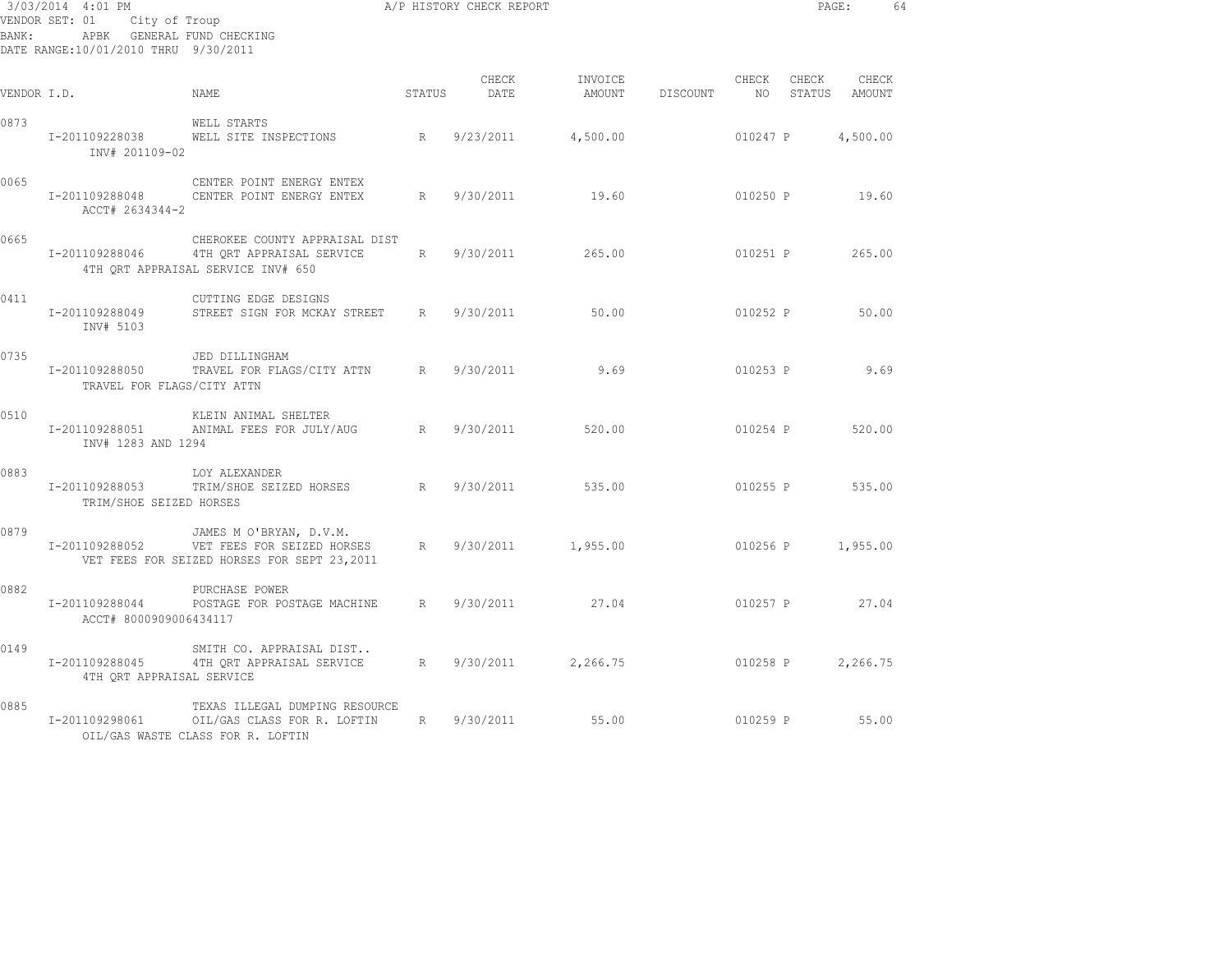| 3/03/2014 4:01 PM<br>VENDOR SET: 01<br>BANK:<br>APBK                                                                                                             | City of Troup<br>GENERAL FUND CHECKING<br>DATE RANGE:10/01/2010 THRU 9/30/2011 |                                    |        | A/P HISTORY CHECK REPORT |                              |                         | 65<br>PAGE:                        |
|------------------------------------------------------------------------------------------------------------------------------------------------------------------|--------------------------------------------------------------------------------|------------------------------------|--------|--------------------------|------------------------------|-------------------------|------------------------------------|
| VENDOR I.D.                                                                                                                                                      | <b>NAME</b>                                                                    |                                    | STATUS | CHECK<br>DATE            | INVOICE<br>AMOUNT            | CHECK<br>NO<br>DISCOUNT | CHECK<br>CHECK<br>STATUS<br>AMOUNT |
| 0167<br>I-201109288054                                                                                                                                           | INV# TCL44559-001TCL                                                           | TRI COUNTY LEADER<br>GRANT MNG AD  | R      | 9/30/2011                | 87.75                        | 010260 P                | 87.75                              |
| 0801<br>I-201109288047                                                                                                                                           | INV# 345                                                                       | TYLER VAULT<br>BACK UP RENTAL RACK | R      | 9/30/2011                | 50.00                        | 010261 P                | 50.00                              |
| $\begin{array}{cccccccccccccc} \star & \star & & \text{T} & \text{O} & \text{T} & \text{A} & \text{L} & \text{S} & \star & \star \end{array}$<br>REGULAR CHECKS: |                                                                                | NO.<br>680                         |        |                          | INVOICE AMOUNT<br>893,590.63 | DISCOUNTS<br>0.00       | CHECK AMOUNT<br>887,526.55         |
| HAND CHECKS:                                                                                                                                                     |                                                                                | $\mathbf{0}$                       |        |                          | 0.00                         | 0.00                    | 0.00                               |
|                                                                                                                                                                  | DRAFTS:                                                                        | $\mathbf{0}$                       |        |                          | 0.00                         | 0.00                    | 0.00                               |
|                                                                                                                                                                  | EFT:                                                                           | $\mathbf{0}$                       |        |                          | 0.00                         | 0.00                    | 0.00                               |
| NON CHECKS:                                                                                                                                                      |                                                                                | $\circ$                            |        |                          | 0.00                         | 0.00                    | 0.00                               |
| VOID CHECKS:                                                                                                                                                     |                                                                                | 4 VOID DEBITS                      |        | 0.00                     |                              |                         |                                    |
|                                                                                                                                                                  |                                                                                | VOID CREDITS                       |        | 6,064.08                 | 6,064.08                     | 0.00                    |                                    |
| TOTAL ERRORS:                                                                                                                                                    | $\overline{0}$                                                                 |                                    |        |                          |                              |                         |                                    |
|                                                                                                                                                                  |                                                                                | NO.                                |        |                          | INVOICE AMOUNT               | DISCOUNTS               | CHECK AMOUNT                       |
|                                                                                                                                                                  | VENDOR SET: 01 BANK: APBK TOTALS:                                              | 684                                |        |                          | 890, 121.43                  | 0.00                    | 887,526.55                         |
| BANK: APBK                                                                                                                                                       | TOTALS:                                                                        | 684                                |        |                          | 890, 121.43                  | 0.00                    | 887,526.55                         |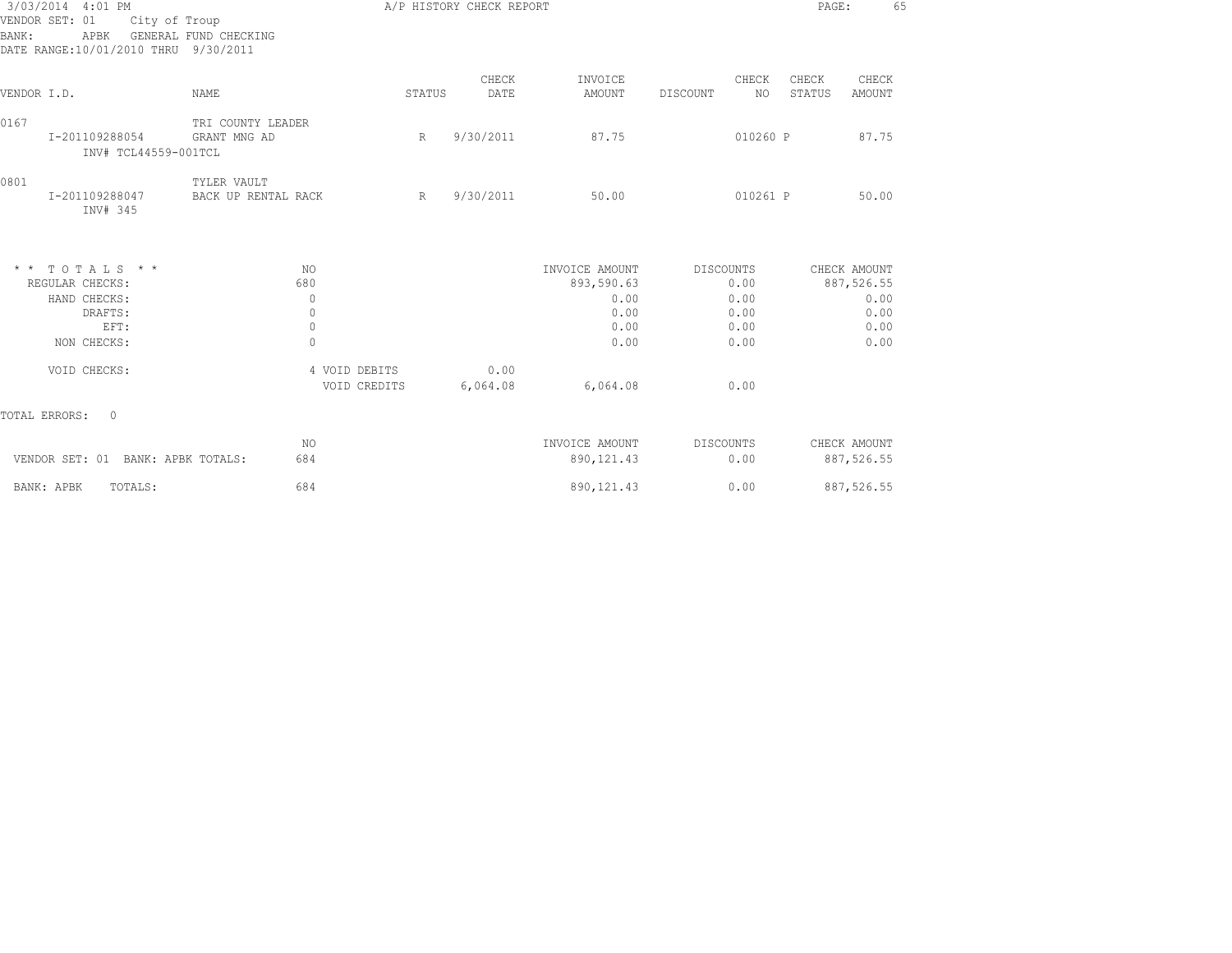| 3/03/2014 4:01 PM<br>VENDOR SET: 01 City of Troup<br>LIBAP LIBRARY ADM. CHECKING ACC<br>BANK:<br>DATE RANGE:10/01/2010 THRU 9/30/2011 |                                                               |                                                                                                     |        | A/P HISTORY CHECK REPORT |                   |          |          | PAGE:                     | 66     |  |
|---------------------------------------------------------------------------------------------------------------------------------------|---------------------------------------------------------------|-----------------------------------------------------------------------------------------------------|--------|--------------------------|-------------------|----------|----------|---------------------------|--------|--|
| VENDOR I.D.                                                                                                                           |                                                               | NAME                                                                                                | STATUS | CHECK<br>DATE            | INVOICE<br>AMOUNT | DISCOUNT | CHECK    | CHECK<br>NO STATUS AMOUNT | CHECK  |  |
| 0016                                                                                                                                  | I-201010146702<br>AUG/SEPT PURCHASES<br>ACCT 822627           | BRODART COMPANY<br>AUG/SEPT PURCHASES                                                               |        | R 10/15/2010             | 396.11            |          | 001514 P |                           | 396.11 |  |
| 0749                                                                                                                                  | I-201010146704<br>ACCT# XXXX-XXXX-XXXX 0646<br>MELANIE BRUMIT | CARD SERVICE CENTER<br>SEPT PURCHASES                                                               |        | R 10/15/2010             | 312.75            |          |          | 001515 P 312.75           |        |  |
| 0021                                                                                                                                  | I-201010146705<br>ACCT 903-842-4109-034                       | CENTURYLINK LOCAL/INTERNET<br>INTERNET SER                                                          |        | R 10/15/2010             | 109.95            |          |          | 001516 P                  | 109.95 |  |
| 0775                                                                                                                                  | I-201010146698<br>INVOICE 917724                              | CARLOS LOPEZ<br>CLEANING FLOWER BEDS R 10/15/2010                                                   |        |                          | 90.00             |          | 001517 P |                           | 90.00  |  |
| 0599                                                                                                                                  | I-201010146699<br>INVOICE 2758                                | TLC TAMAYO LAWN CARE<br>SEPT 1,8,15,22 & 29 LAWN CARE R 10/15/2010<br>SEPT 1,8,15,22 & 29 LAWN CARE |        |                          | 323.33            |          | 001518 P |                           | 323.33 |  |
| 0056                                                                                                                                  | I-201010146703<br>ANN RENTAL FOR BOX # 721                    | U.S. POST OFFICE<br>ANN PO BOX RENT                                                                 |        | R 10/15/2010             | 70.00             |          |          | 001519 P 70.00            |        |  |
| 0067                                                                                                                                  | I-201010146700<br>INVOICE 6745765006<br>ACCT 001-9001533-002  | WELLS FARGO FIN. LIB.<br>LEASE PAYMENT                                                              |        | R 10/15/2010             | 70.00             |          | 001520 P |                           | 70.00  |  |
| 0617                                                                                                                                  | I-201010146701<br>CUST TRO042<br>INVOICE 245160               | WORTHINGTON DIRECT<br>4-CHAIR REPLACEMENT                                                           |        | R 10/15/2010             | 136.00            |          |          | 001521 P                  | 136.00 |  |
| 0157                                                                                                                                  | I-201010206736<br>2010 3RD ORT FEES TO TWC                    | TEXAS WORKFORCE COM.<br>2010 3RD QRT FEES TO TWC R 10/22/2010                                       |        |                          | 9.30              |          |          | 001522 P 9.30             |        |  |
| 0058                                                                                                                                  | I-201010216752<br>W/C AND IRP ANNUAL INS                      | TML - IRP<br>$W/C$ AND IRP ANNUAL INS $R = 10/22/2010$                                              |        |                          | 2,198.00          |          |          | 001523 P 2,198.00         |        |  |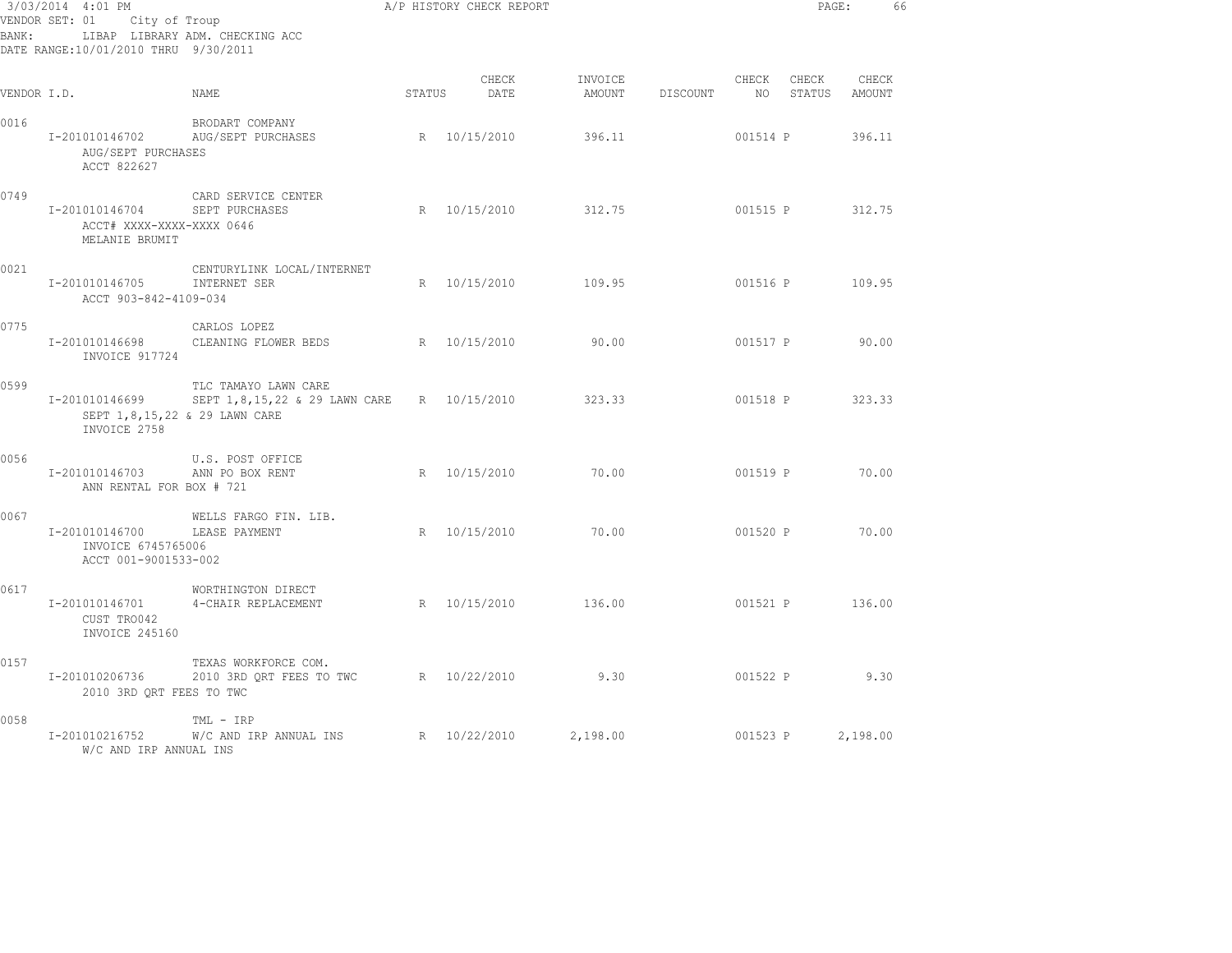| 3/03/2014 4:01 PM<br>VENDOR SET: 01<br>City of Troup<br>LIBAP LIBRARY ADM. CHECKING ACC<br>BANK:<br>DATE RANGE:10/01/2010 THRU 9/30/2011 |                                            |                                                                                                |        | A/P HISTORY CHECK REPORT |                   | PAGE:    |             | 67              |                 |  |
|------------------------------------------------------------------------------------------------------------------------------------------|--------------------------------------------|------------------------------------------------------------------------------------------------|--------|--------------------------|-------------------|----------|-------------|-----------------|-----------------|--|
| VENDOR I.D.                                                                                                                              |                                            | NAME                                                                                           | STATUS | CHECK<br>DATE            | INVOICE<br>AMOUNT | DISCOUNT | CHECK<br>NO | CHECK<br>STATUS | CHECK<br>AMOUNT |  |
| 0065                                                                                                                                     | I-201010266761<br>ACCT# 2634336-8          | CENTER POINT ENERGY ENTEX<br>CENTER POINT ENERGY ENTEX                                         |        | R 10/27/2010             | 21.65             |          | 001524 P    |                 | 21.65           |  |
| 0109                                                                                                                                     | I-201010266769<br>ACCT# 1003669095         | CENTURYLINK<br>CENTURYLINK                                                                     |        | R 10/27/2010             | 19.60             |          | 001525 P    |                 | 19.60           |  |
| 0117                                                                                                                                     | I-201010266766<br>INV # 4004062            | DEMCO<br>LABEL PROTECTOR/DUE DATE SLIP                                                         |        | R 10/27/2010             | 62.69             |          | 001526 P    |                 | 62.69           |  |
| 0022                                                                                                                                     | I-201010266767<br>INV# W70046              | MADDOX AIR CONDITIONING, INC.<br>MAINT ON A/C                                                  |        | R 10/27/2010             | 138.00            |          | 001527 P    |                 | 138.00          |  |
| 0020                                                                                                                                     | I-201010266764                             | TXU SESCO ENERGY SERVICES<br>TXU SESCO ENERGY SERVICES<br>aCCT# 900000757292 INV# 056450082290 |        | R 10/27/2010             | 629.24            |          | 001528 P    |                 | 629.24          |  |
| 0749                                                                                                                                     | I-201011116803<br>ACCT# 0646               | CARD SERVICE CENTER<br>OFFICE SUPPLY/BOOKS                                                     |        | R 11/12/2010             | 48.91             |          | 001531 P    |                 | 48.91           |  |
| 0021                                                                                                                                     | I-201011116802<br>ACCT# 9038424109034      | CENTURYLINK LOCAL/INTERNET<br>CENTURYLINK LOCAL/INTERNET                                       |        | R 11/12/2010             | 146.74            |          |             | 001532 P        | 146.74          |  |
| 0065                                                                                                                                     | I-201011236876<br>ACCT# 2634336-8          | CENTER POINT ENERGY ENTEX<br>CENTER POINT ENERGY ENTEX                                         |        | R 11/24/2010             | 24.49             |          |             | 001533 P 24.49  |                 |  |
| 0350                                                                                                                                     | I-201011236877<br>INV# 245973 ACCT# 5892-1 | PENWORTHY COMPANY<br><b>BOOKS</b>                                                              |        | R 11/24/2010             | 594.81            |          |             | 001534 P        | 594.81          |  |
| 0261                                                                                                                                     | I-201011236878<br>INV# 209122              | STAR BOOK SALES<br><b>BOOKS</b>                                                                |        | R 11/24/2010             | 797.81            |          | 001535 P    |                 | 797.81          |  |
| 0053                                                                                                                                     | I-201011236880<br>INV# 134483              | STORY-WRIGHT, INC.<br>OFFICE SUPPLIES                                                          |        | R 11/24/2010             | 21.94             |          |             | 001536 P 21.94  |                 |  |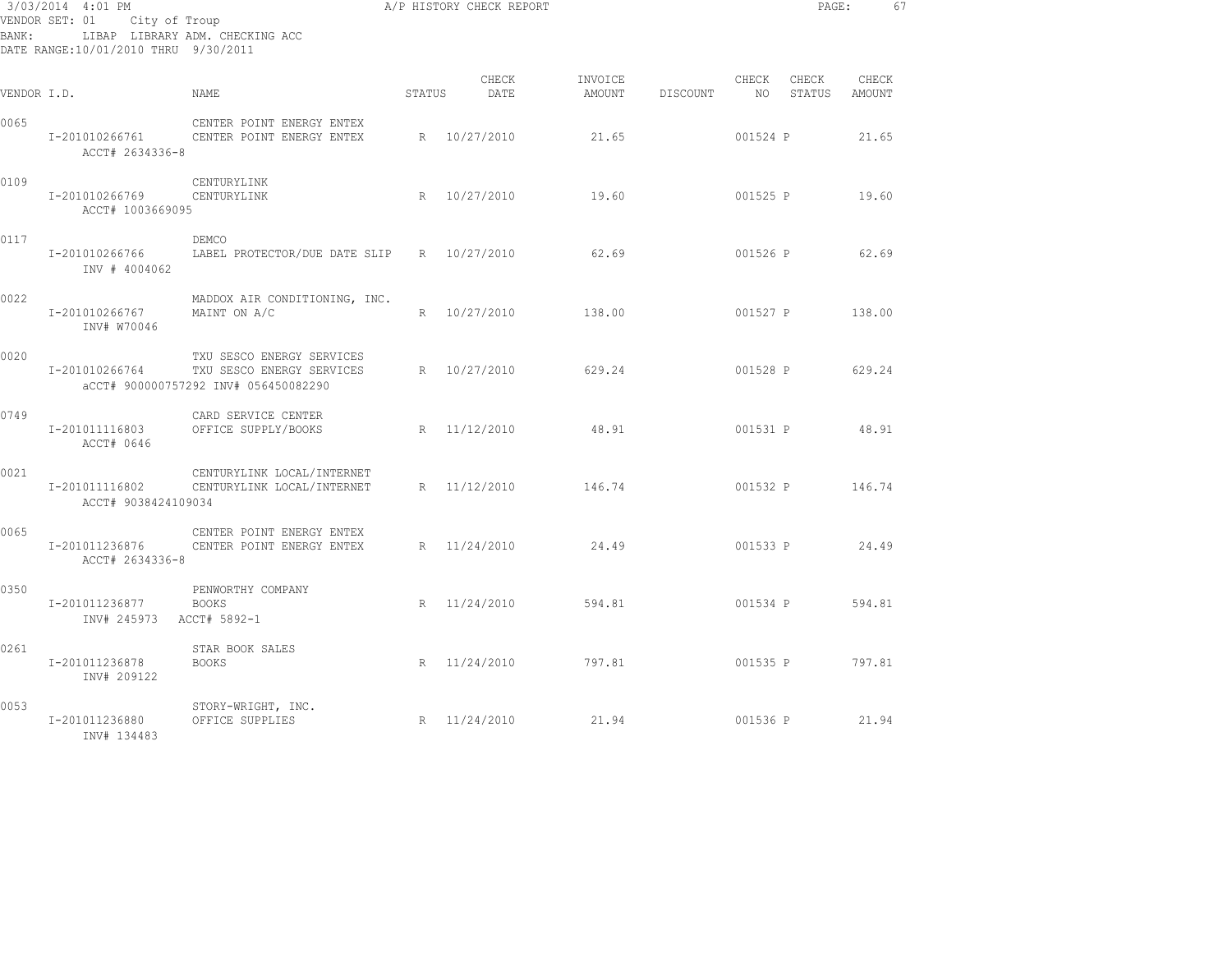| BANK:       | 3/03/2014 4:01 PM<br>VENDOR SET: 01 City of Troup<br>DATE RANGE:10/01/2010 THRU 9/30/2011 | LIBAP LIBRARY ADM. CHECKING ACC                                                           |        | A/P HISTORY CHECK REPORT |        |                 |                 | PAGE: | 68 |
|-------------|-------------------------------------------------------------------------------------------|-------------------------------------------------------------------------------------------|--------|--------------------------|--------|-----------------|-----------------|-------|----|
| VENDOR I.D. |                                                                                           | NAME                                                                                      | STATUS | CHECK<br>DATE            |        |                 |                 |       |    |
| 0067        | I-201011236879<br>ACCT# 001-9001533-002                                                   | WELLS FARGO FIN. LIB.<br>SAVON COPIER LEASE                                               |        | R 11/24/2010             | 70.00  |                 | 001537 P 70.00  |       |    |
| 0570        | I-201011246881<br>REIMB 6-8' TABLES 4 LIB                                                 | JOE PAUL MCELROY<br>REIMB 6-8' TABLES 4 LIB R 11/24/2010 478.44                           |        |                          |        | 001538 P 478.44 |                 |       |    |
| 0141        | I-201012026923<br>INV# 1179682                                                            | LIBRARIANS' BOOK EXPRESS<br><b>BOOKS</b>                                                  |        | R 12/03/2010 88.43       |        |                 | 001540 P 88.43  |       |    |
| 0132        | I-201012026922<br>INV# 9665                                                               | LONE STAR PEST CONTROL<br>PEST CONTROL                                                    |        | R 12/03/2010 85.00       |        |                 | 001541 P 85.00  |       |    |
| 0407        | I-201012026924 BOOKS<br>INV# 16886 P6X11                                                  | SHOW ME BOOKS, INC.                                                                       |        | R 12/03/2010 44.00       |        |                 | 001542 P 44.00  |       |    |
| 0020        | INV# 900000757292<br>ACCT# 054875483396                                                   | TXU SESCO ENERGY SERVICES<br>I-201012026921 TXU SESCO ENERGY SERVICES R 12/03/2010 523.84 |        |                          |        |                 | 001543 P 523.84 |       |    |
| 0283        | I-201012136952<br>MEMBER ID 0159051 BASIC DUES                                            | AMERICAN LIBRARY ASSOCIATION<br>MEMBERSHIP DUES                                           |        | R 12/15/2010 175.00      |        |                 | 001544 P 175.00 |       |    |
| 0016        | I-201012136951<br>INVOICES FOR NOV AND DEC<br>ACCT 822627                                 | BRODART COMPANY<br><b>BOOKS</b>                                                           |        | R 12/15/2010             | 355.16 |                 | 001545 P 355.16 |       |    |
| 0664        | TRAVEL LIBR TRAINING                                                                      | MELANIE BRUMIT<br>I-201012156962 TRAVEL LIBR TRAINING R 12/15/2010 204.21 001546 P 204.21 |        |                          |        |                 |                 |       |    |
| 0749        | I-201012106948<br>ACCT# 0646                                                              | CARD SERVICE CENTER<br>CLEANING SUPPLIES/BOOKS A R 12/15/2010 99.39 001547 P 99.39        |        |                          |        |                 |                 |       |    |
| 0109        | I-201012096940<br>ACCT# 1003669095                                                        | CENTURYLINK<br>LONG DISTANCE FEES                                                         |        | R 12/15/2010 19.21       |        |                 | 001548 P 19.21  |       |    |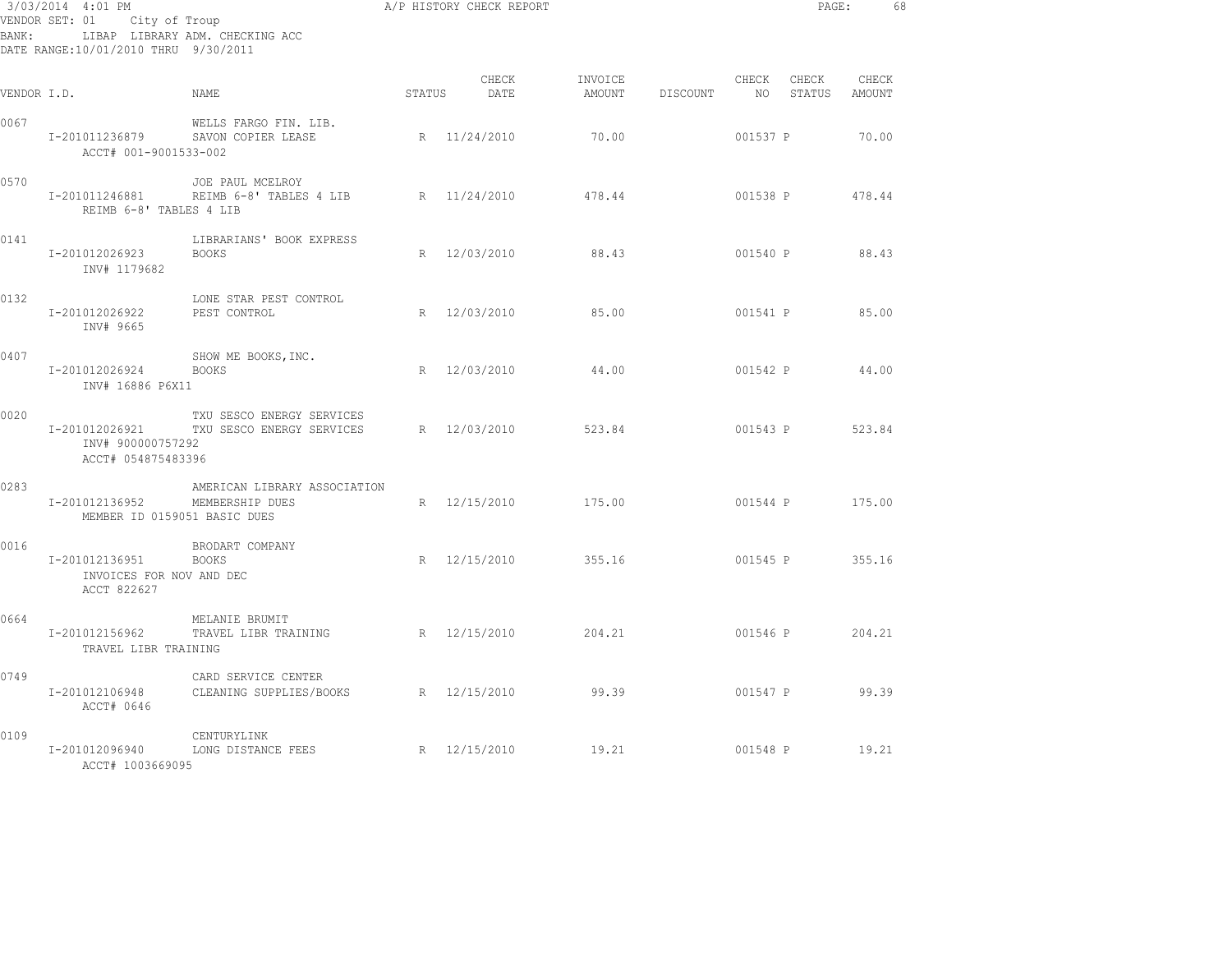| 3/03/2014 4:01 PM<br>VENDOR SET: 01 City of Troup |                                                                               |                                                                 | A/P HISTORY CHECK REPORT |               |                   |          | PAGE:           |                       | 69              |  |
|---------------------------------------------------|-------------------------------------------------------------------------------|-----------------------------------------------------------------|--------------------------|---------------|-------------------|----------|-----------------|-----------------------|-----------------|--|
| BANK:                                             | DATE RANGE:10/01/2010 THRU 9/30/2011                                          | LIBAP LIBRARY ADM. CHECKING ACC                                 |                          |               |                   |          |                 |                       |                 |  |
| VENDOR I.D.                                       |                                                                               | <b>NAME</b>                                                     | STATUS                   | CHECK<br>DATE | INVOICE<br>AMOUNT | DISCOUNT | NO <sub>1</sub> | CHECK CHECK<br>STATUS | CHECK<br>AMOUNT |  |
| 0021                                              | I-201012156965<br>ACCT# 9038424109034                                         | CENTURYLINK LOCAL/INTERNET<br>CENTURYLINK LOCAL/INTERNET        |                          | R 12/15/2010  | 151.74            |          | 001549 P        |                       | 151.74          |  |
| 0017                                              | I-201012136957<br>INVOICE 198145<br>ACCT 2107888                              | DIXIE PAPER COMPANY<br>DIXIE PAPER COMPANY                      |                          | R 12/15/2010  | 98.91             |          | 001550 P        |                       | 98.91           |  |
| 0262                                              | I-201012136956<br>INVOICE 202818A LOG# 2121-469<br>CUST ID S712 75789         | MIDAMERICA BOOKS<br><b>BOOKS</b>                                |                          | R 12/15/2010  | 115.23            |          | 001551 P        |                       | 115.23          |  |
| 0053                                              | I-201012136955<br>INVOICE 135629 AACT# 559199<br>RECEIPT BOOKS AND COPY PAPER | STORY-WRIGHT, INC.<br>RECEIPT BOOKS AND COPY PAPER R 12/15/2010 |                          |               | 57.25             |          | 001552 P        |                       | 57.25           |  |
| 0599                                              | I-201012136953 OCT & NOV MOWING<br>INVOICE 2834 & 2795                        | TLC TAMAYO LAWN CARE<br>OCT 6,13,20,27 AND NOV 10 & 24 MOWING   |                          | R 12/15/2010  | 420.00            |          | 001553 P        |                       | 420.00          |  |
| 0067                                              | I-201012136954 LEASE PAYMENT<br>INVOICE 6745868388<br>ACCT# 001-9001533-002   | WELLS FARGO FIN. LIB.                                           |                          | R 12/15/2010  | 70.00             |          | 001554 P        |                       | 70.00           |  |
| 0065                                              | I-201012296993<br>ACCT# 2634336-8                                             | CENTER POINT ENERGY ENTEX<br>CENTER POINT ENERGY ENTEX          |                          | R 12/30/2010  | 65.87             |          | 001555 P        |                       | 65.87           |  |
| 0258                                              | I-201012297008                                                                | TYLER MORNING TELEGRAPH<br>12 MONTH SUBSCRIPTION                |                          | R 12/30/2010  | 162.00            |          | 001556 P        |                       | 162.00          |  |
| 0067                                              | I-201012297007<br>INV# 6745919758                                             | WELLS FARGO FIN. LIB.<br>SAVION COPIER LEASE                    |                          | R 12/30/2010  | 70.00             |          | 001557 P        |                       | 70.00           |  |
| 0109                                              | I-201101067027<br>ACCT# 1003669095                                            | CENTURYLINK<br>PHONE LONG DISTANCE                              | R                        | 1/07/2011     | 11.32             |          | 001558 P        |                       | 11.32           |  |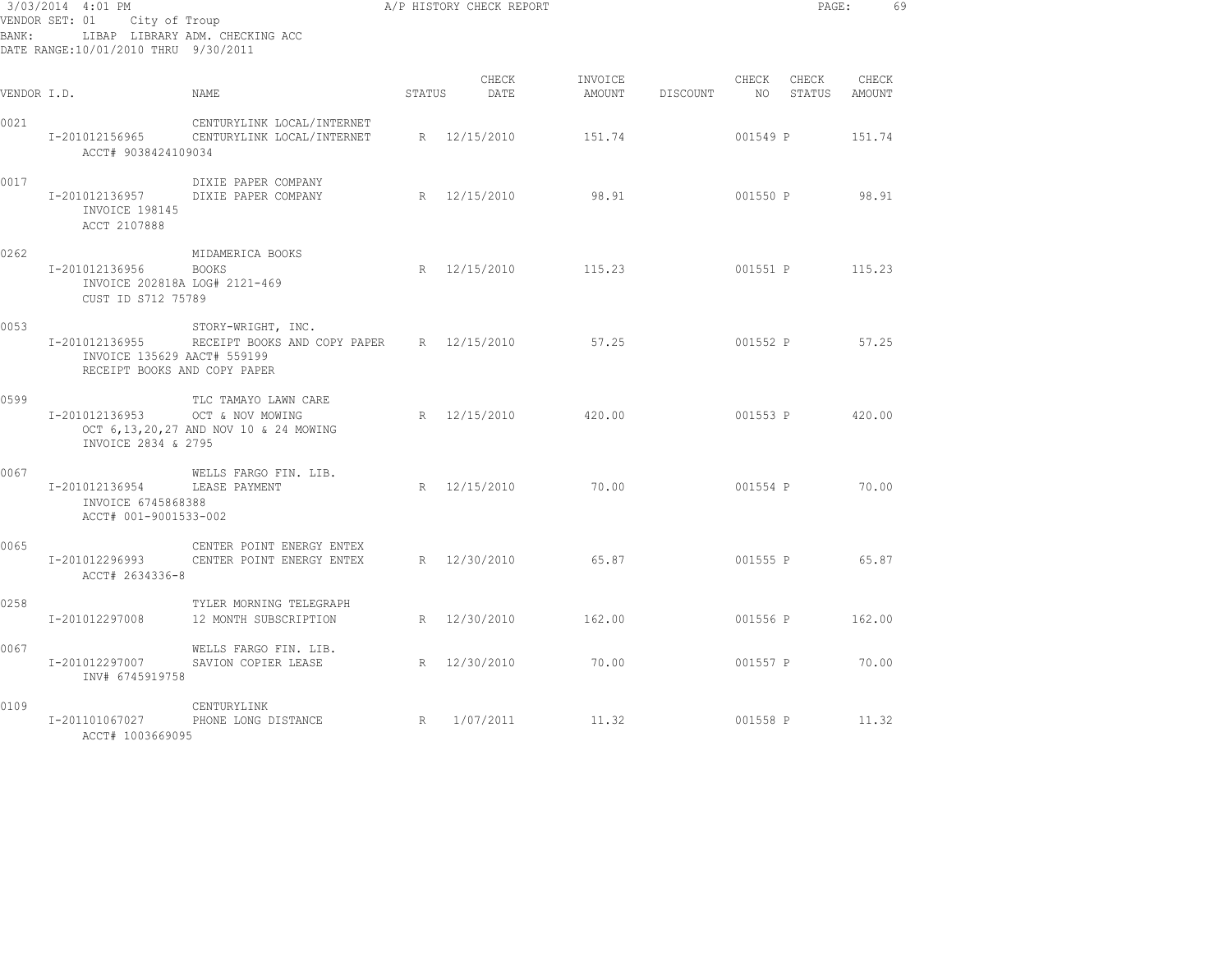| 3/03/2014 4:01 PM<br>VENDOR SET: 01 City of Troup<br>LIBAP LIBRARY ADM. CHECKING ACC<br>BANK:<br>DATE RANGE: 10/01/2010 THRU 9/30/2011 |                                                           |                                                                         |        | A/P HISTORY CHECK REPORT |         |                 |          | PAGE:                     |        | 70 |
|----------------------------------------------------------------------------------------------------------------------------------------|-----------------------------------------------------------|-------------------------------------------------------------------------|--------|--------------------------|---------|-----------------|----------|---------------------------|--------|----|
| VENDOR I.D.                                                                                                                            |                                                           | NAME                                                                    | STATUS | CHECK<br>DATE            | INVOICE | AMOUNT DISCOUNT | CHECK    | CHECK<br>NO STATUS AMOUNT | CHECK  |    |
| 0040                                                                                                                                   | I-201101067028<br>DEC INVOICING                           | HARRY'S BUILDING MATERIALS<br>FLOOD LIGHTS                              | R      | 1/07/2011                | 14.40   |                 | 001559 P |                           | 14.40  |    |
| 0570                                                                                                                                   | I-201101067029<br>TICKET # 027909301                      | JOE PAUL MCELROY<br>METAL HALIDE                                        | R      | 1/07/2011                | 34.00   |                 | 001560 P |                           | 34.00  |    |
| 0020                                                                                                                                   | I-201101067026<br>ACCT# 900000757292<br>INV# 054325548964 | TXU SESCO ENERGY SERVICES<br>TXU SESCO ENERGY SERVICES                  |        | R 1/07/2011              | 428.70  |                 | 001561 P |                           | 428.70 |    |
| 0749                                                                                                                                   | I-201101137063<br>ACCT# 0646 FOR M. BRUMIT                | CARD SERVICE CENTER<br>BOOKS, CLEANING SUPP                             |        | R 1/14/2011              | 106.50  |                 | 001562 P |                           | 106.50 |    |
| 0016                                                                                                                                   | I-201101207088<br>INV# 822627                             | BRODART COMPANY<br><b>BOOKS</b>                                         |        | R 1/21/2011              | 133.73  |                 | 001563 P |                           | 133.73 |    |
| 0021                                                                                                                                   | ACCT# 9038424109034                                       | CENTURYLINK LOCAL/INTERNET<br>I-201101207087 CENTURYLINK LOCAL/INTERNET | R      | 1/21/2011                | 147.44  |                 |          | 001564 P 147.44           |        |    |
| 0022                                                                                                                                   | I-201101207093<br>INV# W71417                             | MADDOX AIR CONDITIONING, INC.<br>A/C MAINT                              | R      | 1/21/2011                | 138.00  |                 | 001565 P |                           | 138.00 |    |
| 0210                                                                                                                                   | I-201101207091<br>INV# AR135830 AND AR131352              | SKILLERN'S<br>CONTRACT BASE AND OVERAGE R 1/21/2011                     |        |                          | 94.76   |                 | 001566 P |                           | 94.76  |    |
| 0053                                                                                                                                   | I-201101207089<br>INV# 137047                             | STORY-WRIGHT, INC.<br>OFFICE SUPPLIES                                   |        | R 1/21/2011              | 4.40    |                 |          | 001567 P 4.40             |        |    |
| 0691                                                                                                                                   | I-201101207092<br>INV# 820952                             | THE LIBRARY STORE, INC.<br>HEADPHONES                                   | R      | 1/21/2011                | 117.00  |                 |          | 001568 P 117.00           |        |    |
| 0599                                                                                                                                   | I-201101207090<br>INV 2871                                | TLC TAMAYO LAWN CARE<br>LAWN CARE DEC 8,22                              |        | R $1/21/2011$ 140.00     |         |                 |          | 001569 P 140.00           |        |    |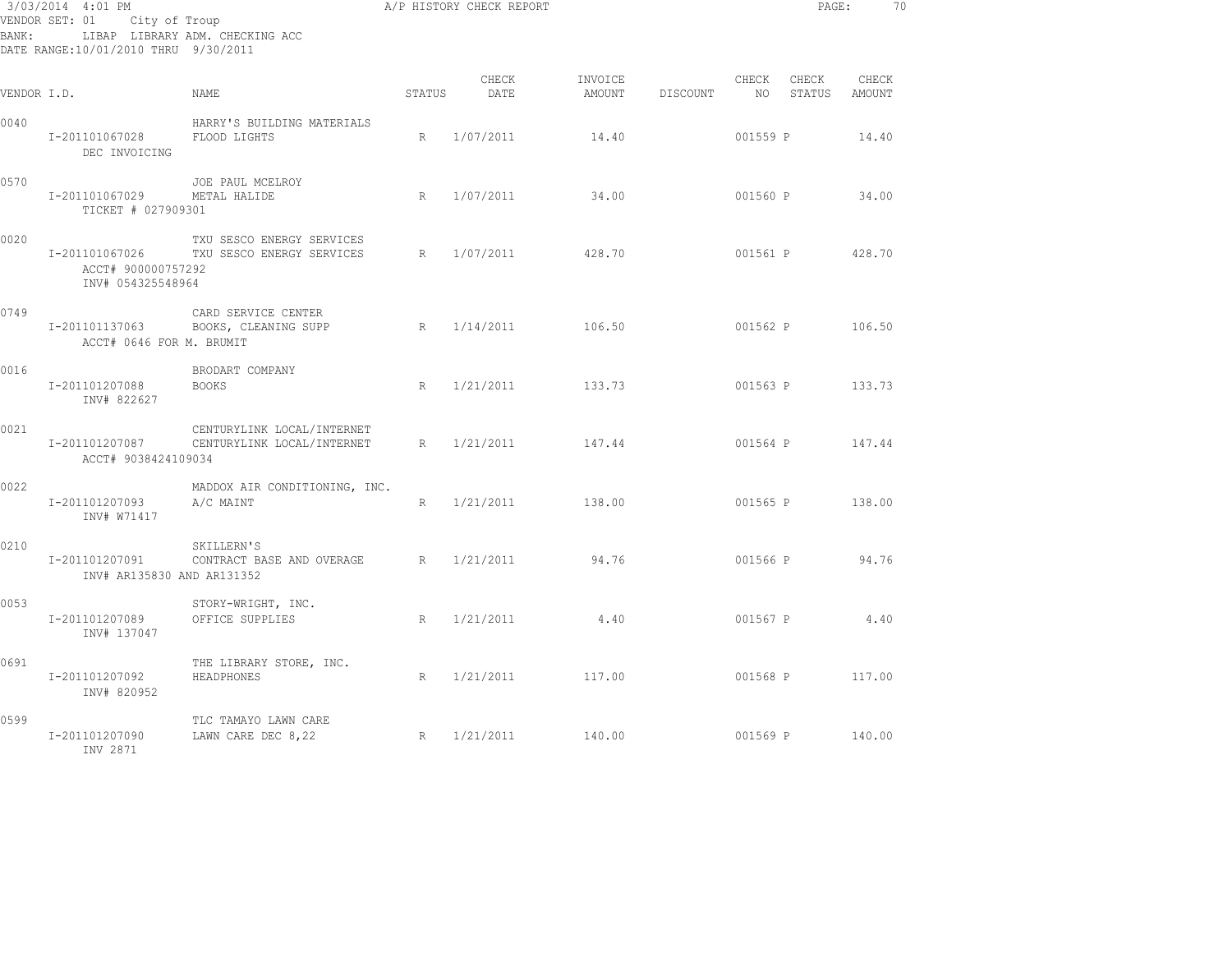| 3/03/2014 4:01 PM<br>VENDOR SET: 01<br>City of Troup<br>LIBAP LIBRARY ADM. CHECKING ACC<br>BANK :<br>DATE RANGE: 10/01/2010 THRU 9/30/2011 |                                                             |                                                          | A/P HISTORY CHECK REPORT |               |                   |          |                          | PAGE:           | 71                     |  |
|--------------------------------------------------------------------------------------------------------------------------------------------|-------------------------------------------------------------|----------------------------------------------------------|--------------------------|---------------|-------------------|----------|--------------------------|-----------------|------------------------|--|
| VENDOR I.D.                                                                                                                                |                                                             | NAME                                                     | <b>STATUS</b>            | CHECK<br>DATE | INVOICE<br>AMOUNT | DISCOUNT | CHECK<br>NO <sub>1</sub> | CHECK           | CHECK<br>STATUS AMOUNT |  |
| 0109                                                                                                                                       | I-201101287110<br>ACCT# 1003669095                          | CENTURYLINK<br>LONG DISTANCE PHONE                       | R                        | 1/28/2011     | 12.68             |          | 001570 P                 |                 | 12.68                  |  |
| 0065                                                                                                                                       | I-201102037136<br>ACCT 2634336-8                            | CENTER POINT ENERGY ENTEX<br>CENTER POINT ENERGY ENTEX   | R                        | 2/03/2011     | 180.67            |          |                          | 001571 P        | 180.67                 |  |
| 0775                                                                                                                                       | I-201102037137<br>INVOICE 917807                            | CARLOS LOPEZ<br>CLEANED FLOWER BEDS                      |                          | R 2/03/2011   | 80.00             |          | 001572 P                 |                 | 80.00                  |  |
| 0058                                                                                                                                       | I-201102037134<br>CONTRACT 5975<br>W/C AUDIT                | TML - IRP<br>TML - IRP                                   | R                        | 2/03/2011     | 346.00            |          | 001573 P                 |                 | 346.00                 |  |
| 0020                                                                                                                                       | I-201102037135<br>ACCT 900000757292<br>INVOICE 054400568633 | TXU SESCO ENERGY SERVICES<br>TXU SESCO ENERGY SERVICES   | R                        | 2/03/2011     | 363.79            |          | 001574 P                 |                 | 363.79                 |  |
| 0419                                                                                                                                       | I-201102177180<br>INV# 63640                                | BOOK SYSTEMS, INC.<br>SAASP AN SEA                       | R                        | 2/17/2011     | 795.00            |          | 001575 P                 |                 | 795.00                 |  |
| 0749                                                                                                                                       | I-201102177175<br>ACCT# 0646 M. BRUMIT                      | CARD SERVICE CENTER<br>OFFICE SUPPLY, BOOKS              | R                        | 2/17/2011     | 210.23            |          | 001576 P                 |                 | 210.23                 |  |
| 0021                                                                                                                                       | I-201102177176<br>ACCT# 9038424109034                       | CENTURYLINK LOCAL/INTERNET<br>CENTURYLINK LOCAL/INTERNET | R                        | 2/17/2011     | 122.46            |          | 001577 P                 |                 | 122.46                 |  |
| 0841                                                                                                                                       | I-201102177177<br>ISBN 978-0-9818196-3-1                    | EARLY PUBLISHING COMPANY<br><b>BOOK</b>                  | R                        | 2/17/2011     | 44.95             |          | 001578 P                 |                 | 44.95                  |  |
| 0599                                                                                                                                       | I-201102177179<br>INV# 2902                                 | TLC TAMAYO LAWN CARE<br>LAWN CARE 1/6 AND 9              | R                        | 2/17/2011     | 129.33            |          |                          | 001579 P 129.33 |                        |  |
| 0067                                                                                                                                       | I-201102177178<br>INV# 6745972060                           | WELLS FARGO FIN. LIB.<br>LEASE FOR COPIER                | R                        | 2/17/2011     | 70.00             |          | 001580 P                 |                 | 70.00                  |  |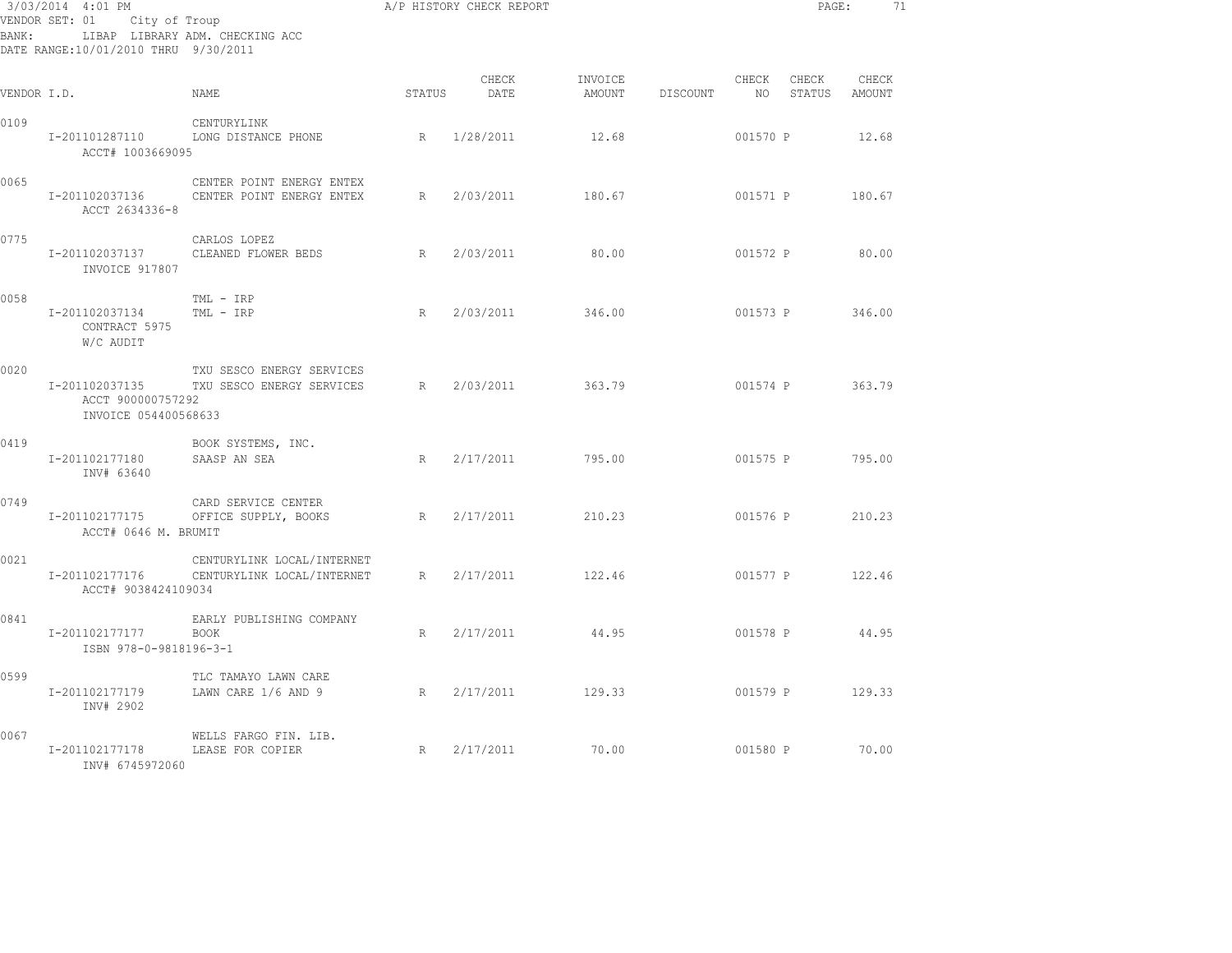| 3/03/2014 4:01 PM<br>VENDOR SET: 01 City of Troup<br>LIBAP LIBRARY ADM. CHECKING ACC<br>BANK:<br>DATE RANGE:10/01/2010 THRU 9/30/2011 |                                                            |                                                                                                     |        | A/P HISTORY CHECK REPORT |         |                 |                          | PAGE:                  |        | 72 |
|---------------------------------------------------------------------------------------------------------------------------------------|------------------------------------------------------------|-----------------------------------------------------------------------------------------------------|--------|--------------------------|---------|-----------------|--------------------------|------------------------|--------|----|
| VENDOR I.D.                                                                                                                           |                                                            | NAME                                                                                                | STATUS | CHECK<br>DATE            | INVOICE | AMOUNT DISCOUNT | CHECK<br>NO <sub>1</sub> | CHECK<br>STATUS AMOUNT | CHECK  |    |
| 0065                                                                                                                                  | I-201102257227<br>ACCT# 2634336-8                          | CENTER POINT ENERGY ENTEX<br>CENTER POINT ENERGY ENTEX                                              | R      | 2/25/2011                | 235.33  |                 | 001582 P                 |                        | 235.33 |    |
| 0017                                                                                                                                  | I-201102257215<br>INV# 214571                              | DIXIE PAPER COMPANY<br>PAPER TOWELS                                                                 | R      | 2/25/2011                | 61.80   |                 | 001583 P                 |                        | 61.80  |    |
| 0675                                                                                                                                  | I-201102257217<br>INV# 1001794                             | LERNER PUBLISHING GROUP<br>BOOKS                                                                    | R      | 2/25/2011                | 325.31  |                 | 001584 P                 |                        | 325.31 |    |
| 0132                                                                                                                                  | I-201102257216<br>INV# 9777                                | LONE STAR PEST CONTROL<br>LONE STAR PEST CONTROL                                                    | R      | 2/25/2011                | 85.00   |                 | 001585 P                 |                        | 85.00  |    |
| 0291                                                                                                                                  | I-201102257218<br>INV# 517906                              | THE ROSEN PUBLISHING GROUP & P<br><b>BOOKS</b>                                                      | R      | 2/25/2011                | 685.20  |                 |                          | 001586 P               | 685.20 |    |
| 0109                                                                                                                                  | I-201103037257<br>ACCT# 1003669095                         | CENTURYLINK<br>LONG DISTANCE FOR PHONE R 3/04/2011                                                  |        |                          | 11.64   |                 | 001587 P                 |                        | 11.64  |    |
| 0020                                                                                                                                  | I-201103037258                                             | TXU SESCO ENERGY SERVICES<br>TXU SESCO ENERGY SERVICES<br>ACCT# 900000575292 INV# 054300597548      | R      | 3/04/2011                | 358.02  |                 |                          | 001588 P               | 358.02 |    |
| 0749                                                                                                                                  | I-201103107282<br>ACCT# 0646 M. BRUMIT                     | CARD SERVICE CENTER<br>CLEANING SUPPLIES/BOOKS                                                      | R      | 3/11/2011                | 60.79   |                 | 001589 P                 |                        | 60.79  |    |
| 0289                                                                                                                                  | I-201103107285<br>INV# 487730                              | EAST TEXAS ALARM, INC<br>MONITOR SERVICE                                                            | R      | 3/11/2011                | 264.00  |                 |                          | 001590 P               | 264.00 |    |
| 0291                                                                                                                                  | I-201103107286<br>INV# 518842                              | THE ROSEN PUBLISHING GROUP & P<br><b>BOOKS</b>                                                      | R      | 3/11/2011                | 95.70   |                 | 001591 P                 |                        | 95.70  |    |
| 0067                                                                                                                                  | I-201103107284<br>INV# 6745024275<br>ACCT# 001-9001533-002 | WELLS FARGO FIN. LIB.<br>$\begin{array}{c} \mathbb{R}^n & \mathbb{R}^n \end{array}$<br>COPIER LEASE |        | 3/11/2011                | 70.00   |                 | 001592 P                 |                        | 70.00  |    |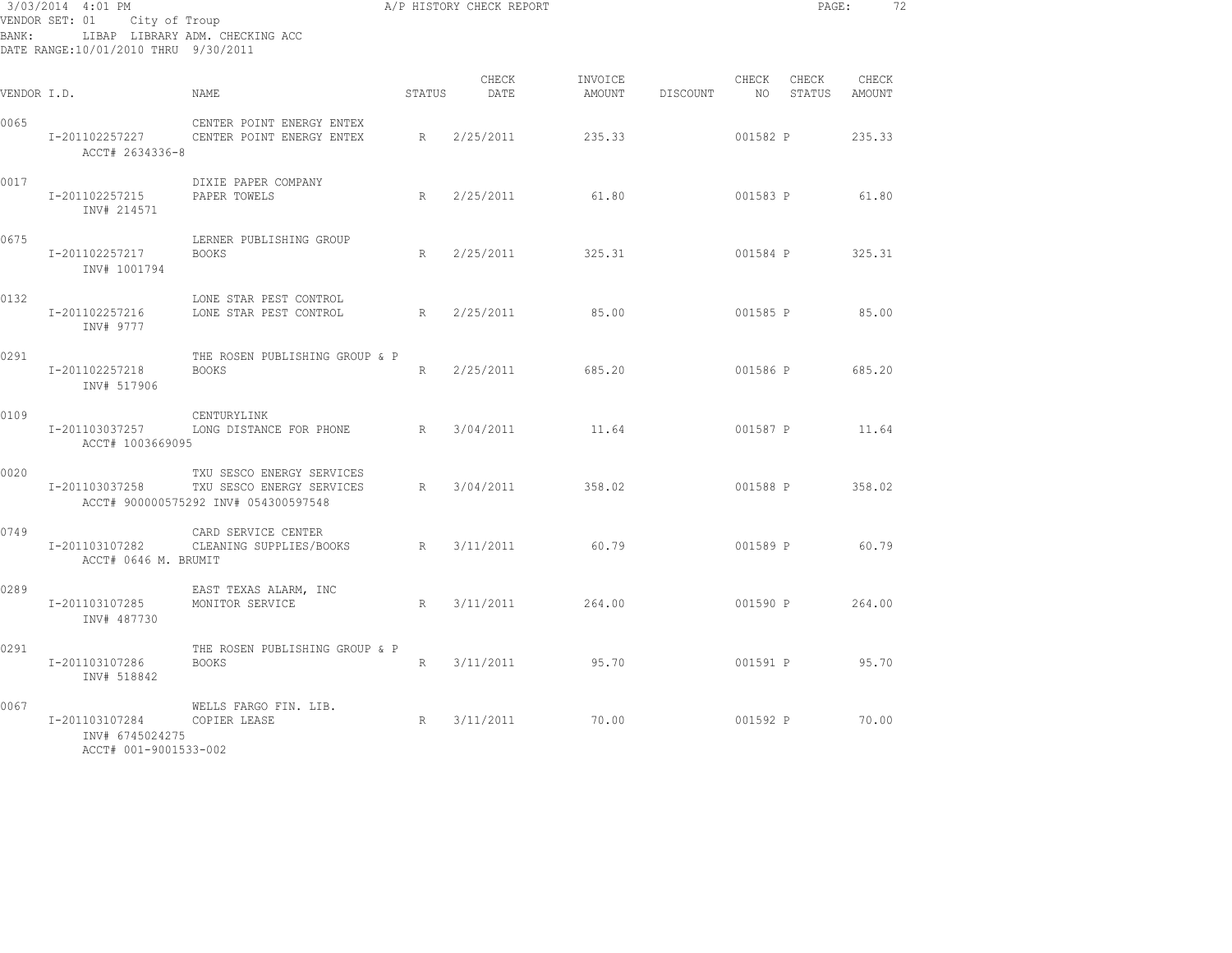| BANK:       | 3/03/2014 4:01 PM<br>VENDOR SET: 01 City of Troup<br>DATE RANGE:10/01/2010 THRU 9/30/2011 | LIBAP LIBRARY ADM. CHECKING ACC                                 |             | A/P HISTORY CHECK REPORT |                   |          |          |                    | PAGE:<br>-73    |
|-------------|-------------------------------------------------------------------------------------------|-----------------------------------------------------------------|-------------|--------------------------|-------------------|----------|----------|--------------------|-----------------|
| VENDOR I.D. |                                                                                           | NAME                                                            | STATUS      | CHECK<br>DATE            | INVOICE<br>AMOUNT | DISCOUNT | CHECK    | CHECK<br>NO STATUS | CHECK<br>AMOUNT |
| 0021        | I-201103167324<br>ACCT# 9038424109034                                                     | CENTURYLINK LOCAL/INTERNET<br>CENTURYLINK LOCAL/INTERNET        | R           | 3/18/2011                | 147.46            |          | 001596 P |                    | 147.46          |
| 0640        | I-201103247351<br>INV# TL3811                                                             | A PLUS PLUMBING<br>REPAIRED URINAL/SEWAGE BACKUP                | R           | 3/25/2011                | 379.82            |          | 001597 P |                    | 379.82          |
| 0016        | I-201103247344<br>ACCT# 822627                                                            | BRODART COMPANY<br><b>BOOKS</b>                                 | R           | 3/25/2011                | 455.79            |          | 001598 P |                    | 455.79          |
| 0065        | I-201103247343<br>ACCT# 2634336-8                                                         | CENTER POINT ENERGY ENTEX<br>CENTER POINT ENERGY ENTEX          | $R_{\perp}$ | 3/25/2011                | 53.57             |          | 001599 P |                    | 53.57           |
| 0227        | I-201103247350<br>INV# F103933                                                            | DON'S TV & APPLIANCE<br>SERVICE CHARGE AND REPAIR BRACK         |             | 3/25/2011                | 261.64            |          |          | 001600 P           | 261.64          |
| 0259        | I-201103247347                                                                            | EBSCO<br>BOOKS/MAGAZINES<br>INV# LTR 1/27/11 ACCT# DV-S-5224000 | R           | 3/25/2011                | 9.08              |          | 001601 P |                    | 9.08            |
| 0291        | I-201103247345<br>INV# 519785                                                             | THE ROSEN PUBLISHING GROUP & P<br>MAGIC BOOK                    | R           | 3/25/2011                | 22.95             |          | 001602 P |                    | 22.95           |
| 0053        | I-201103247349<br>INV# 139697                                                             | STORY-WRIGHT, INC.<br>LABELS/TAPE                               | R           | 3/25/2011                | 16.28             |          |          | 001603 P 16.28     |                 |
| 0599        | I-201103247348<br>INV# 2932                                                               | TLC TAMAYO LAWN CARE<br>LAWN CARE FOR FEB 10, 24                | R           | 3/25/2011                | 140.00            |          | 001604 P |                    | 140.00          |
| 0109        | I-201104057396<br>ACCT# 1003669095                                                        | CENTURYLINK<br>CENTURYLINK                                      | R           | 4/06/2011                | 18.20             |          | 001605 P |                    | 18.20           |
| 0775        | I-201104067410<br>INV# 917826                                                             | CARLOS LOPEZ<br>LANDSCAPING CLEANING/PLANT                      | R           | 4/06/2011                | 160.00            |          | 001606 P |                    | 160.00          |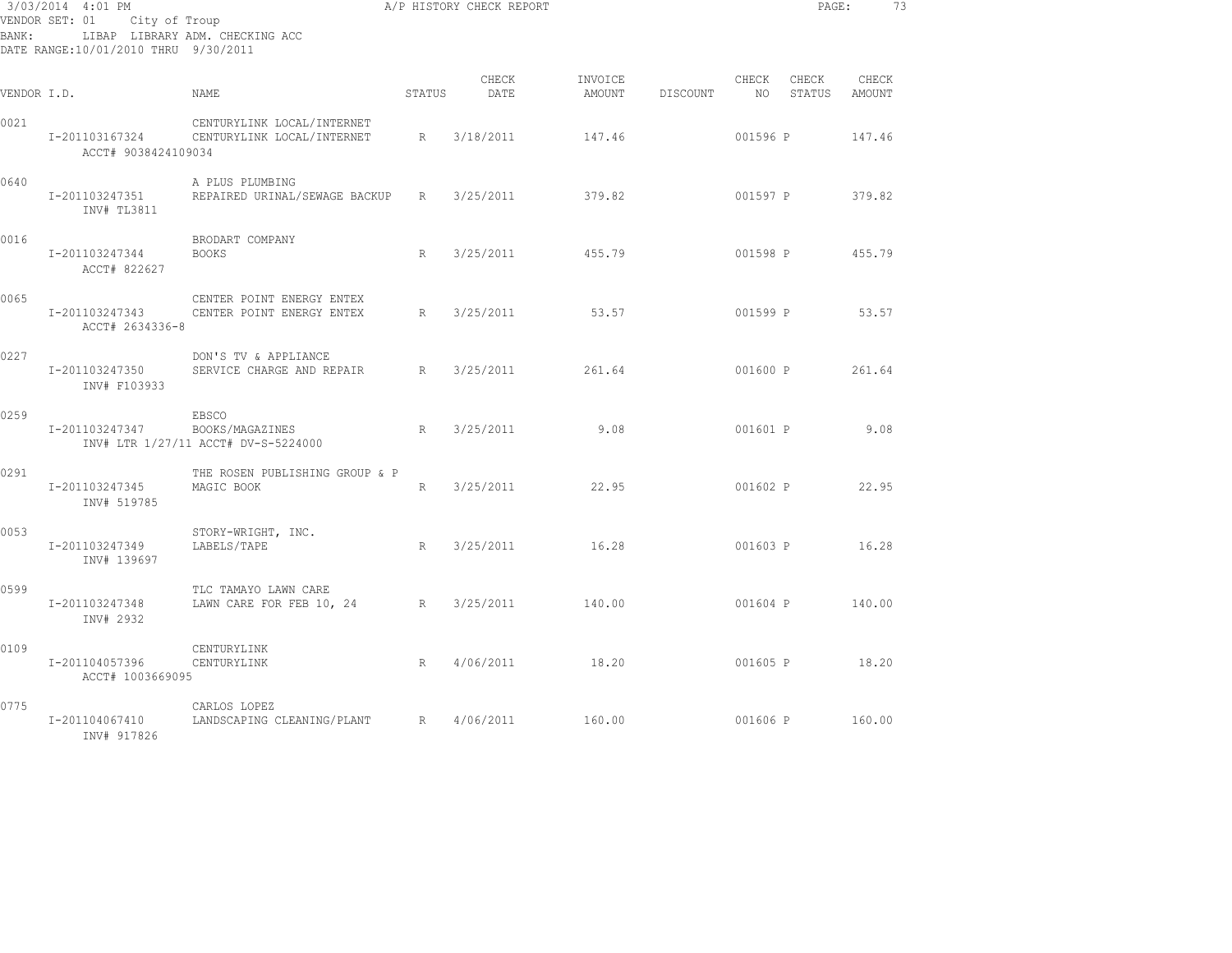| BANK:       | 3/03/2014 4:01 PM<br>VENDOR SET: 01 City of Troup<br>DATE RANGE:10/01/2010 THRU 9/30/2011 | LIBAP LIBRARY ADM. CHECKING ACC                                                                |        | A/P HISTORY CHECK REPORT |         |                 |                          | PAGE:           |                 | 74 |
|-------------|-------------------------------------------------------------------------------------------|------------------------------------------------------------------------------------------------|--------|--------------------------|---------|-----------------|--------------------------|-----------------|-----------------|----|
| VENDOR I.D. |                                                                                           | NAME                                                                                           | STATUS | CHECK<br>DATE            | INVOICE | AMOUNT DISCOUNT | CHECK<br>NO <sub>1</sub> | CHECK<br>STATUS | CHECK<br>AMOUNT |    |
| 0045        | I-201104057391<br>INV# 83                                                                 | CORY MELTON<br>COMPUTER REPAIR, SETUP                                                          | R      | 4/06/2011                | 225.00  |                 | 001607 P                 |                 | 225.00          |    |
| 0350        | I-201104057394<br>INV# 248308 CUST# 5892-1                                                | PENWORTHY COMPANY<br><b>BOOKS</b>                                                              | R      | 4/06/2011                | 683.07  |                 | 001608 P                 |                 | 683.07          |    |
| 0053        | I-201104057392<br>INV# 140209                                                             | STORY-WRIGHT, INC.<br>OFFICE SUPPLIES                                                          | R      | 4/06/2011                | 22.23   |                 | 001609 P                 |                 | 22.23           |    |
| 0157        | I-201104067415<br>2011 1ST ORT TWC TAX<br>EMPLOYER# 99-880762-0                           | TEXAS WORKFORCE COM.<br>2011 1ST ORT TWC TAX                                                   | R      | 4/06/2011                | 35.94   |                 |                          | 001610 P 35.94  |                 |    |
| 0020        | I-201104057390                                                                            | TXU SESCO ENERGY SERVICES<br>TXU SESCO ENERGY SERVICES<br>ACCT# 900000757292 INV# 052001552125 |        | R 4/06/2011              | 334.03  |                 |                          | 001611 P        | 334.03          |    |
| 0067        | I-201104057393                                                                            | WELLS FARGO FIN. LIB.<br>SAVON COPIER LEASE<br>ACCT# 0019001533002 INV# 6745077412             | R      | 4/06/2011                | 70.00   |                 | 001612 P                 |                 | 70.00           |    |
| 0749        | I-201104137440<br>ACCT# 0646 FOR M. BRUMIT                                                | CARD SERVICE CENTER<br>OFFICE SUPPLIES                                                         | R      | 4/15/2011                | 47.68   |                 | 001614 P                 |                 | 47.68           |    |
| 0021        | I-201104137439<br>ACCT# 9038424109034                                                     | CENTURYLINK LOCAL/INTERNET<br>CENTURYLINK LOCAL/INTERNET                                       | R      | 4/15/2011                | 123.54  |                 | 001615 P                 |                 | 123.54          |    |
| 0850        | I-201104207465<br>DATE OF SERVICE 4/12/11                                                 | A & A SEPTIC TANK SERV<br>PUMP TANKS                                                           | R      | 4/21/2011                | 75.00   |                 |                          | 001616 P 75.00  |                 |    |
| 0296        | I-201104207466<br>INV# 86079                                                              | ANCHOR SAFETY, INC<br>ANNUEL FIRE EXT INSPECTION                                               | R      | 4/21/2011                | 51.50   |                 |                          | 001617 P 51.50  |                 |    |
| 0016        | I-201104207461<br>INV# 822627                                                             | BRODART COMPANY<br><b>BOOKS</b>                                                                | R      | 4/21/2011 365.86         |         |                 |                          | 001618 P 365.86 |                 |    |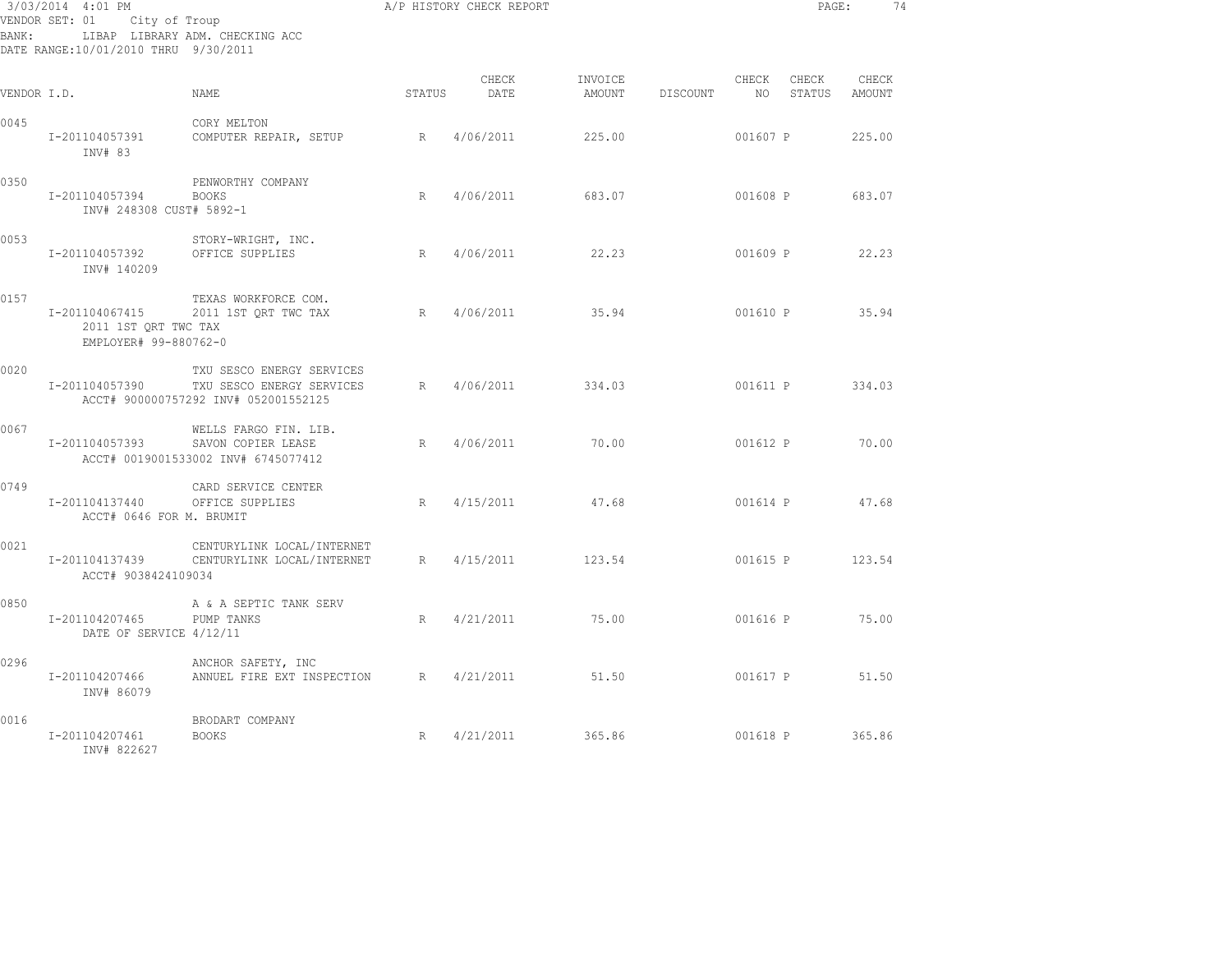| BANK:       | 3/03/2014 4:01 PM<br>VENDOR SET: 01 City of Troup<br>DATE RANGE:10/01/2010 THRU 9/30/2011 | LIBAP LIBRARY ADM. CHECKING ACC                        |                 | A/P HISTORY CHECK REPORT |                   |          |               | PAGE:           |                 | 75 |
|-------------|-------------------------------------------------------------------------------------------|--------------------------------------------------------|-----------------|--------------------------|-------------------|----------|---------------|-----------------|-----------------|----|
| VENDOR I.D. |                                                                                           | NAME.                                                  | STATUS          | CHECK<br>DATE            | INVOICE<br>AMOUNT | DISCOUNT | CHECK<br>NO – | CHECK<br>STATUS | CHECK<br>AMOUNT |    |
| 0139        | I-201104207464<br>CLEANING SUPPLIES                                                       | CARSON INDUSTRIES, INC.<br>CLEANING SUPPLIES           | $R_{\perp}$     | 4/21/2011                | 109.95            |          | 001619 P      |                 | 109.95          |    |
| 0262        | I-201104207467<br>INV# 2158874A                                                           | MIDAMERICA BOOKS<br><b>BOOKS</b>                       | R               | 4/21/2011                | 105.27            |          | 001620 P      |                 | 105.27          |    |
| 0053        | I-201104207462<br>INV# 140985                                                             | STORY-WRIGHT, INC.<br>COPIER PAPER                     | R               | 4/21/2011                | 45.89             |          | 001621 P      |                 | 45.89           |    |
| 0599        | I-201104207463<br>INV# 2965                                                               | TLC TAMAYO LAWN CARE<br>LAWN SERVICE 3/10/17/24/31     | R               | 4/21/2011                | 280.00            |          | 001622 P      |                 | 280.00          |    |
| 0065        | I-201105057509<br>ACCT# 2634336-8                                                         | CENTER POINT ENERGY ENTEX<br>CENTER POINT ENERGY ENTEX | R               | 5/06/2011                | 23.58             |          | 001623 P      |                 | 23.58           |    |
| 0109        | I-201105057507                                                                            | CENTURYLINK<br>PHONE LONG DISTANCE                     | R               | 5/06/2011                | 18.10             |          | 001624 P      |                 | 18.10           |    |
| 0017        | I-201105057511<br>INV# 233288                                                             | DIXIE PAPER COMPANY<br>SOAP/PAPER TOWELS               | R               | 5/06/2011                | 120.65            |          | 001625 P      |                 | 120.65          |    |
| 0766        | I-201105057514<br>INV# 57294396                                                           | JOHN DEERE LANDSCAPES<br>NOZZLE                        | R               | 5/06/2011                | 11.44             |          | 001626 P      |                 | 11.44           |    |
| 0022        | I-201105057512<br>INV# W73079                                                             | MADDOX AIR CONDITIONING, INC.<br>A/C MAINT.            | $R_{\parallel}$ | 5/06/2011                | 138.00            |          | 001627 P      |                 | 138.00          |    |
| 0262        | I-201105057513<br>INV# 217096A                                                            | MIDAMERICA BOOKS<br>MIDAMERICA BOOKS                   | R               | 5/06/2011                | 140.36            |          | 001628 P      |                 | 140.36          |    |
| 0053        | I-201105057510<br>INV# 141493                                                             | STORY-WRIGHT, INC.<br>OFFICE SUPPLIES                  | R               | 5/06/2011                | 30.47             |          | 001629 P      |                 | 30.47           |    |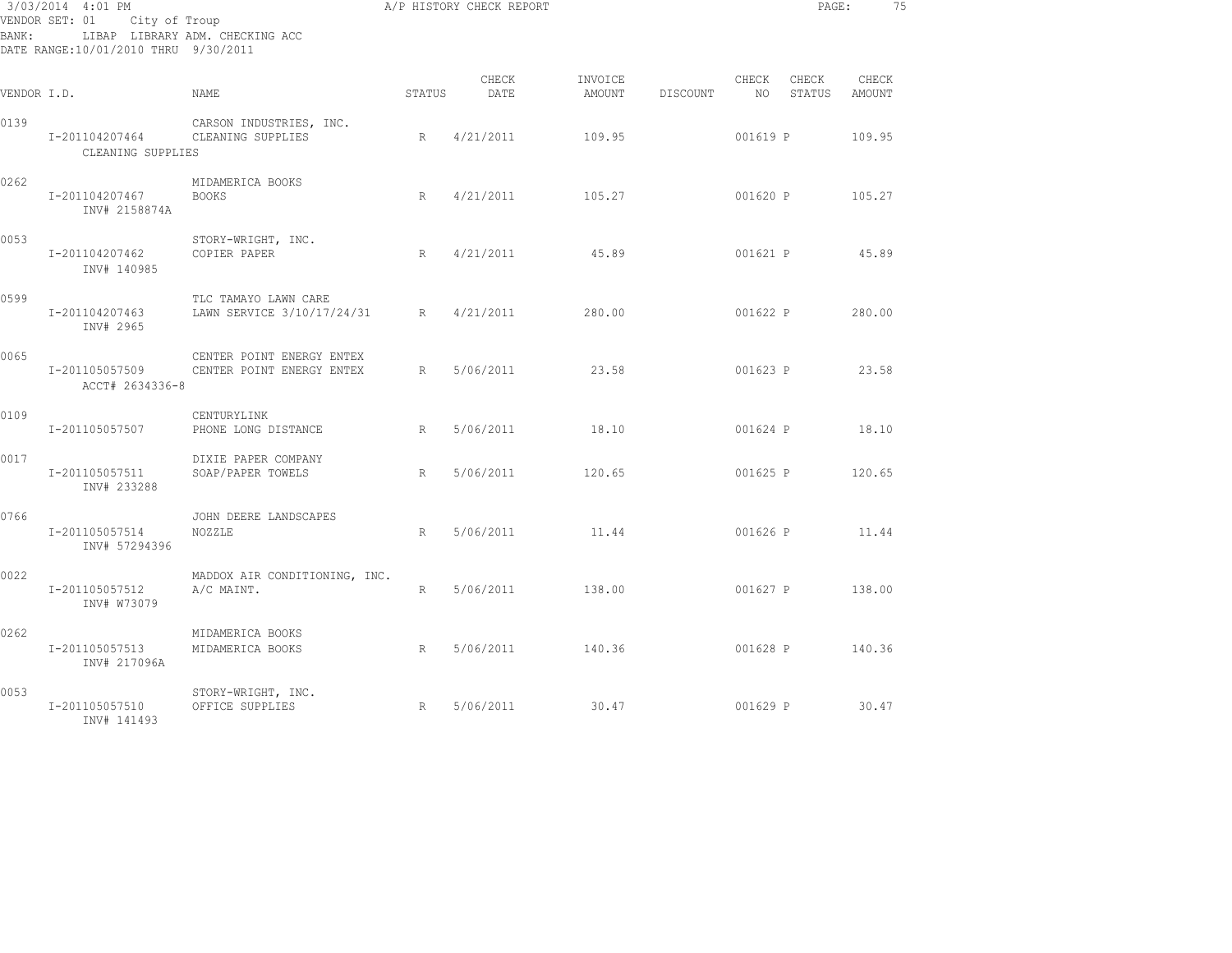| BANK :      | 3/03/2014 4:01 PM<br>VENDOR SET: 01 City of Troup<br>DATE RANGE:10/01/2010 THRU 9/30/2011 | LIBAP LIBRARY ADM. CHECKING ACC                                                                |        | A/P HISTORY CHECK REPORT |         |                 |                          | PAGE:           | 76                     |  |
|-------------|-------------------------------------------------------------------------------------------|------------------------------------------------------------------------------------------------|--------|--------------------------|---------|-----------------|--------------------------|-----------------|------------------------|--|
| VENDOR I.D. |                                                                                           | NAME                                                                                           | STATUS | CHECK<br>DATE            | INVOICE | AMOUNT DISCOUNT | CHECK<br>NO <sub>1</sub> | CHECK           | CHECK<br>STATUS AMOUNT |  |
| 0020        | I-201105057508                                                                            | TXU SESCO ENERGY SERVICES<br>TXU SESCO ENERGY SERVICES<br>ACCT# 900000757292 INV# 052001577610 | R      | 5/06/2011                | 534.42  |                 | 001630 P                 |                 | 534.42                 |  |
| 0021        | ACCT# 903-842-4109-034                                                                    | CENTURYLINK LOCAL/INTERNET<br>I-201105127546 CENTURYLINK LOCAL/INTERNET                        | R      | 5/13/2011                | 38.34   |                 | 001631 P                 |                 | 38.34                  |  |
| 0749        | I-201105127547<br>ACCT# 0646 M. BRUMIT                                                    | CARD SERVICE CENTER<br>BUILD MAINT/SUPPLIES                                                    | R      | 5/13/2011                | 222.11  |                 | 001632 P                 |                 | 222.11                 |  |
| 0759        | I-201105197576<br>INV# 17177100                                                           | GALE CENGAGE LEARNING<br><b>BOOKS</b>                                                          | R      | 5/20/2011                | 50.65   |                 | 001633 P                 |                 | 50.65                  |  |
| 0313        | I-201105197574<br>INV# 21140187                                                           | LOCKSMITH SERVICES OF TYLER<br>LOCKSMITH SERVICES                                              | R      | 5/20/2011                | 142.00  |                 |                          | 001634 P 142.00 |                        |  |
| 0132        | I-201105197575<br>INV# 42                                                                 | LONE STAR PEST CONTROL<br>EXTERMINATION                                                        | R      | 5/20/2011                | 85.00   |                 |                          | 001635 P 85.00  |                        |  |
| 0022        | I-201105197570<br>INV# W73211                                                             | MADDOX AIR CONDITIONING, INC.<br>ADDED FREON TO AC                                             | R      | 5/20/2011                | 120.88  |                 |                          | 001636 P 120.88 |                        |  |
| 0350        | I-201105197571<br>INV# 249213                                                             | PENWORTHY COMPANY<br><b>BOOKS</b>                                                              | R      | 5/20/2011                | 39.92   |                 |                          | 001637 P 39.92  |                        |  |
| 0053        | I-201105197569<br>INV# 142022                                                             | STORY-WRIGHT, INC.<br>POST IT NOTES                                                            | R      | 5/20/2011                | 7.79    |                 |                          | 001638 P        | 7.79                   |  |
| 0599        | I-201105197572<br>INV# 3009                                                               | TLC TAMAYO LAWN CARE<br>LAWN SERVICE 3/6;13;20;27 R 5/20/2011                                  |        |                          | 280.00  |                 |                          | 001639 P        | 280.00                 |  |
| 0067        | I-201105197573                                                                            | WELLS FARGO FIN. LIB.<br>COPIER LEASE<br>INV# 6745132521 ACCT# 0019001533002                   | R      | 5/20/2011                | 70.00   |                 |                          | 001640 P 70.00  |                        |  |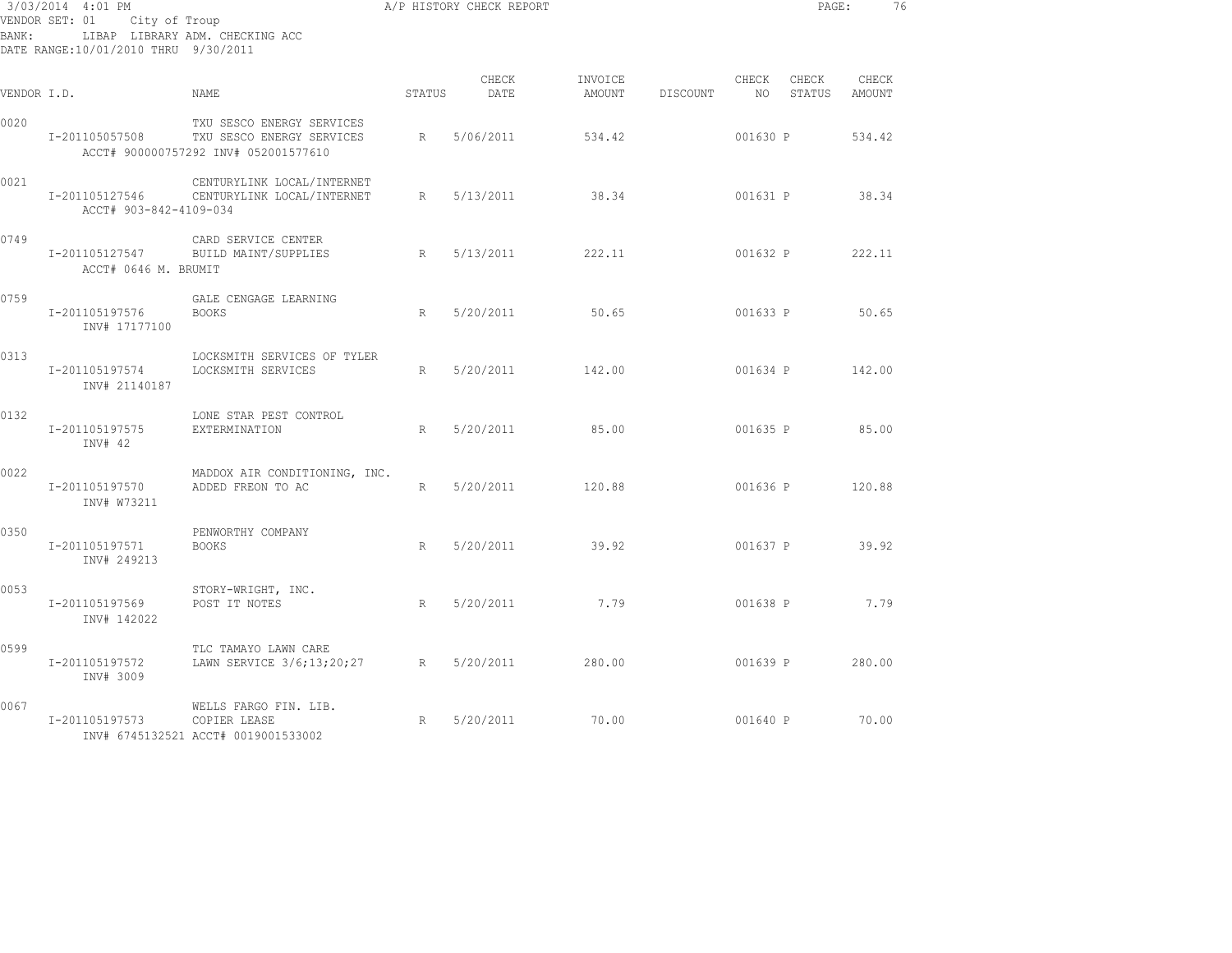| BANK:       | 3/03/2014 4:01 PM<br>VENDOR SET: 01<br>City of Troup<br>DATE RANGE:10/01/2010 THRU 9/30/2011 | LIBAP LIBRARY ADM. CHECKING ACC                                                                |        | A/P HISTORY CHECK REPORT |                   |          |          |                    | PAGE:<br>77     |  |
|-------------|----------------------------------------------------------------------------------------------|------------------------------------------------------------------------------------------------|--------|--------------------------|-------------------|----------|----------|--------------------|-----------------|--|
| VENDOR I.D. |                                                                                              | NAME.                                                                                          | STATUS | CHECK<br>DATE            | INVOICE<br>AMOUNT | DISCOUNT | CHECK    | CHECK<br>NO STATUS | CHECK<br>AMOUNT |  |
| 0065        | I-201105267589<br>ACCT# 2634336-8                                                            | CENTER POINT ENERGY ENTEX<br>CENTER POINT ENERGY ENTEX                                         | R      | 5/27/2011                | 21.46             |          | 001641 P |                    | 21.46           |  |
| 0109        | I-201106027615<br>ACCT# 1003669095                                                           | CENTURYLINK<br>PHONE LONG DISTANCE                                                             | R      | 6/03/2011                | 10.87             |          | 001642 P |                    | 10.87           |  |
| 0020        | I-201106027614                                                                               | TXU SESCO ENERGY SERVICES<br>TXU SESCO ENERGY SERVICES<br>ACCT# 900000757292 INV# 052001606437 | R      | 6/03/2011                | 602.50            |          | 001643 P |                    | 602.50          |  |
| 0016        | I-201106157671<br>ACCT# 822627                                                               | BRODART COMPANY<br><b>BOOKS</b>                                                                | R      | 6/17/2011                | 379.38            |          | 001646 P |                    | 379.38          |  |
| 0749        | I-201106157668<br>ACCT# 0646 M. BRUMIT                                                       | CARD SERVICE CENTER<br>BOOKS, OFFICE SUPPLY                                                    | R      | 6/17/2011                | 139.14            |          | 001647 P |                    | 139.14          |  |
| 0021        | I-201106157667<br>ACCT# 9038424109034                                                        | CENTURYLINK LOCAL/INTERNET<br>CENTURYLINK LOCAL/INTERNET                                       | R      | 6/17/2011                | 62.32             |          | 001648 P |                    | 62.32           |  |
| 0017        | I-201106157674<br>INV# 239865                                                                | DIXIE PAPER COMPANY<br><b>BUILDING SUPPLIES</b>                                                | R      | 6/17/2011                | 98.91             |          | 001649 P |                    | 98.91           |  |
| 0759        | I-201106157673<br>INV# 17180438                                                              | GALE CENGAGE LEARNING<br><b>BOOKS</b>                                                          | R      | 6/17/2011                | 46.78             |          |          | 001650 P           | 46.78           |  |
| 0045        | I-201106157669<br>INV# 171 AND 113                                                           | CORY MELTON<br>REMOVE VIRUS/SET UP INTERNET R                                                  |        | 6/17/2011                | 287.50            |          |          | 001651 P           | 287.50          |  |
| 0210        | I-201106157675<br>INV# AR142291                                                              | SKILLERN'S<br>COPIER LEASE/USAGE                                                               |        | R 6/17/2011              | 58.54             |          | 001652 P |                    | 58.54           |  |
| 0599        | I-201106157670<br>INV# 3038                                                                  | TLC TAMAYO LAWN CARE<br>LAWN SERVICE                                                           | R      | 6/17/2011                | 280.00            |          | 001653 P |                    | 280.00          |  |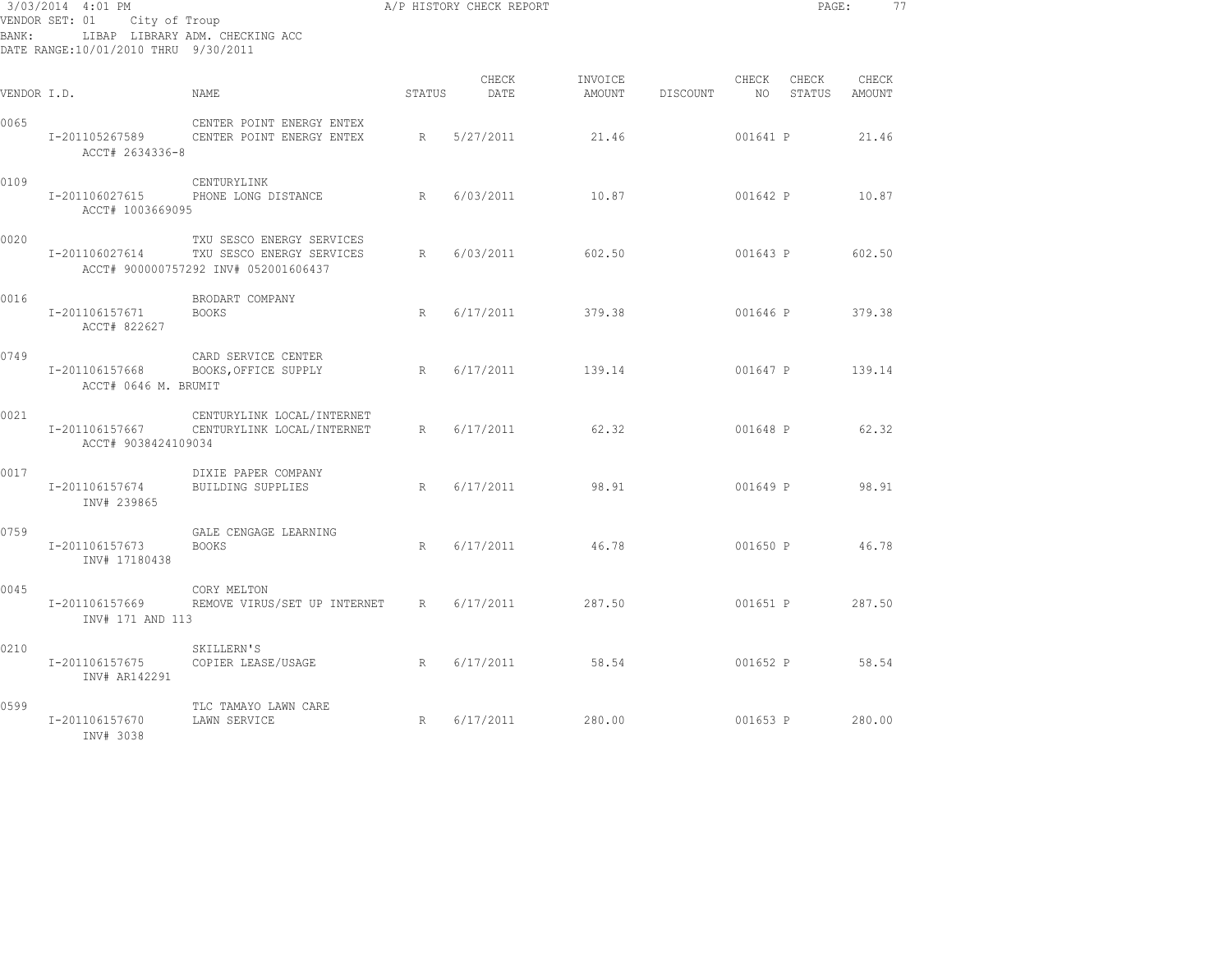| BANK:       | 3/03/2014 4:01 PM<br>VENDOR SET: 01<br>City of Troup<br>DATE RANGE:10/01/2010 THRU 9/30/2011 | LIBAP LIBRARY ADM. CHECKING ACC                          |        | A/P HISTORY CHECK REPORT |                   |          |               | PAGE:           |                        | 78 |
|-------------|----------------------------------------------------------------------------------------------|----------------------------------------------------------|--------|--------------------------|-------------------|----------|---------------|-----------------|------------------------|----|
| VENDOR I.D. |                                                                                              | <b>NAME</b>                                              | STATUS | CHECK<br>DATE            | INVOICE<br>AMOUNT | DISCOUNT | CHECK<br>NO . | CHECK<br>STATUS | CHECK<br><b>AMOUNT</b> |    |
| 0067        | I-201106157672<br>INV# 6745187590                                                            | WELLS FARGO FIN. LIB.<br>COPIER LEASE/PROPERTY TAX       | R      | 6/17/2011                | 155.00            |          | 001654 P      |                 | 155.00                 |    |
| 0419        | I-201106237709<br>INV# 66122                                                                 | BOOK SYSTEMS, INC.<br>CORDLESS LINEAR IMAGER             | R      | 6/24/2011                | 760.00            |          | 001655 P      |                 | 760.00                 |    |
| 0065        | I-201106237707<br>ACCT# 2634336-8                                                            | CENTER POINT ENERGY ENTEX<br>CENTER POINT ENERGY ENTEX   | R      | 6/24/2011                | 23.51             |          | 001656 P      |                 | 23.51                  |    |
| 0141        | I-201106237708<br>INV# 1188269                                                               | LIBRARIANS' BOOK EXPRESS<br><b>BOOKS</b>                 | R      | 6/24/2011                | 101.53            |          | 001657 P      |                 | 101.53                 |    |
| 0749        | I-201107077750<br>ACCT 0646 M. BRUMIT                                                        | CARD SERVICE CENTER<br>BOOKS, SUPPLIES                   | R      | 7/08/2011                | 1,051.55          |          | 001658 P      |                 | 1,051.55               |    |
| 0109        | I-201107077751<br>ACCT# 1003669095                                                           | CENTURYLINK<br>CENTURYLINK                               | R      | 7/08/2011                | 16.54             |          | 001659 P      |                 | 16.54                  |    |
| 0020        | I-201107077752<br>ACCT# 900000757292                                                         | TXU SESCO ENERGY SERVICES<br>TXU SESCO ENERGY SERVICES   | R      | 7/08/2011                | 698.36            |          | 001660 P      |                 | 698.36                 |    |
| 0021        | I-201107147786<br>ACCT# 9038424109034                                                        | CENTURYLINK LOCAL/INTERNET<br>CENTURYLINK LOCAL/INTERNET | R      | 7/15/2011                | 62.21             |          | 001661 P      |                 | 62.21                  |    |
| 0157        | I-201107147787<br>2011 2ND QRT FEES<br>$99 - 880762 - 0$                                     | TEXAS WORKFORCE COM.<br>2011 2ND QRT FEES TWC            | R      | 7/15/2011                | 35.94             |          | 001662 P      |                 | 35.94                  |    |
| 0640        | I-201107287811<br>INV# TL71811                                                               | A PLUS PLUMBING<br>REPAIRED TOILET IN MEN'S ROOM         | R      | 7/28/2011                | 92.20             |          | 001663 P      |                 | 92.20                  |    |
| 0016        | I-201107287814<br>ACCT# 822627                                                               | BRODART COMPANY<br><b>BOOKS</b>                          | R      | 7/28/2011                | 264.78            |          | 001664 P      |                 | 264.78                 |    |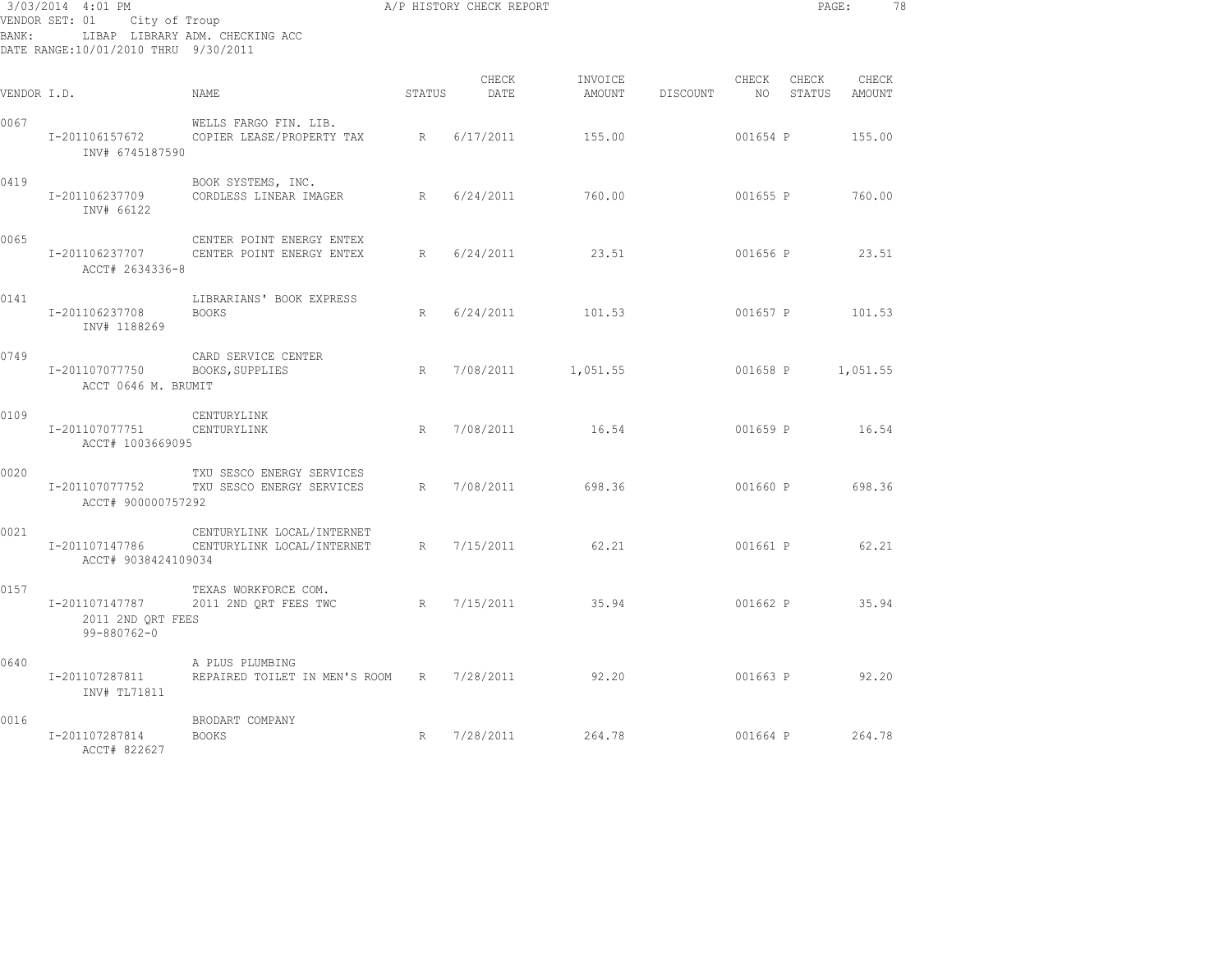| BANK:       | 3/03/2014 4:01 PM<br>VENDOR SET: 01 City of Troup<br>DATE RANGE:10/01/2010 THRU 9/30/2011 | LIBAP LIBRARY ADM. CHECKING ACC                                                                |        | A/P HISTORY CHECK REPORT |                   |          |          |                    | PAGE:<br>79     |
|-------------|-------------------------------------------------------------------------------------------|------------------------------------------------------------------------------------------------|--------|--------------------------|-------------------|----------|----------|--------------------|-----------------|
| VENDOR I.D. |                                                                                           | NAME                                                                                           | STATUS | CHECK<br>DATE            | INVOICE<br>AMOUNT | DISCOUNT | CHECK    | CHECK<br>NO STATUS | CHECK<br>AMOUNT |
| 0065        | I-201107287806<br>ACCT# 2634336-8                                                         | CENTER POINT ENERGY ENTEX<br>CENTER POINT ENERGY ENTEX                                         | R      | 7/28/2011                | 20.78             |          | 001665 P |                    | 20.78           |
| 0017        | I-201107287808<br>INV# 255118                                                             | DIXIE PAPER COMPANY<br>PAPER TOWEL CLEANING SUPP                                               | R      | 7/28/2011                | 93.80             |          | 001666 P |                    | 93.80           |
| 0759        | I-201107287807<br>INV# 17248056                                                           | GALE CENGAGE LEARNING<br><b>BOOKS</b>                                                          | R      | 7/28/2011                | 46.79             |          | 001667 P |                    | 46.79           |
| 0872        | I-201107287812                                                                            | NORMA LINENBERGER<br>CDS                                                                       | R      | 7/28/2011                | 45.60             |          | 001668 P |                    | 45.60           |
| 0775        | I-201107287810<br>INV# 320730                                                             | CARLOS LOPEZ<br>GROUND MAINT                                                                   | R      | 7/28/2011                | 120.00            |          | 001669 P |                    | 120.00          |
| 0053        | I-201107287809<br>INV# 144637                                                             | STORY-WRIGHT, INC.<br>OFFICE SUPPLIES                                                          | R      | 7/28/2011 31.98          |                   |          | 001670 P |                    | 31.98           |
| 0599        | I-201107287813<br>INV# 3079                                                               | TLC TAMAYO LAWN CARE<br>LAWN CARE                                                              | R      | 7/28/2011                | 350.00            |          | 001671 P |                    | 350.00          |
| 0067        | I-201107287815<br>INV# 6745243032                                                         | WELLS FARGO FIN. LIB.<br>COPIER LEASE                                                          | R      | 7/28/2011                | 70.00             |          | 001672 P |                    | 70.00           |
| 0109        | I-201108047852<br>ACCT# 1003669095                                                        | CENTURYLINK<br>LONG DISTANCE CHARGES                                                           | R      | 8/05/2011                | 2.72              |          | 001675 P |                    | 2.72            |
| 0020        | I-201108047851                                                                            | TXU SESCO ENERGY SERVICES<br>TXU SESCO ENERGY SERVICES<br>INV# 052001652829 ACCT# 900000757292 | R      | 8/05/2011                | 877.06            |          | 001676 P |                    | 877.06          |
| 0016        | I-201108107896<br>ACCT# 822627                                                            | BRODART COMPANY<br><b>BOOKS</b>                                                                | R      | 8/12/2011                | 192.41            |          | 001677 P |                    | 192.41          |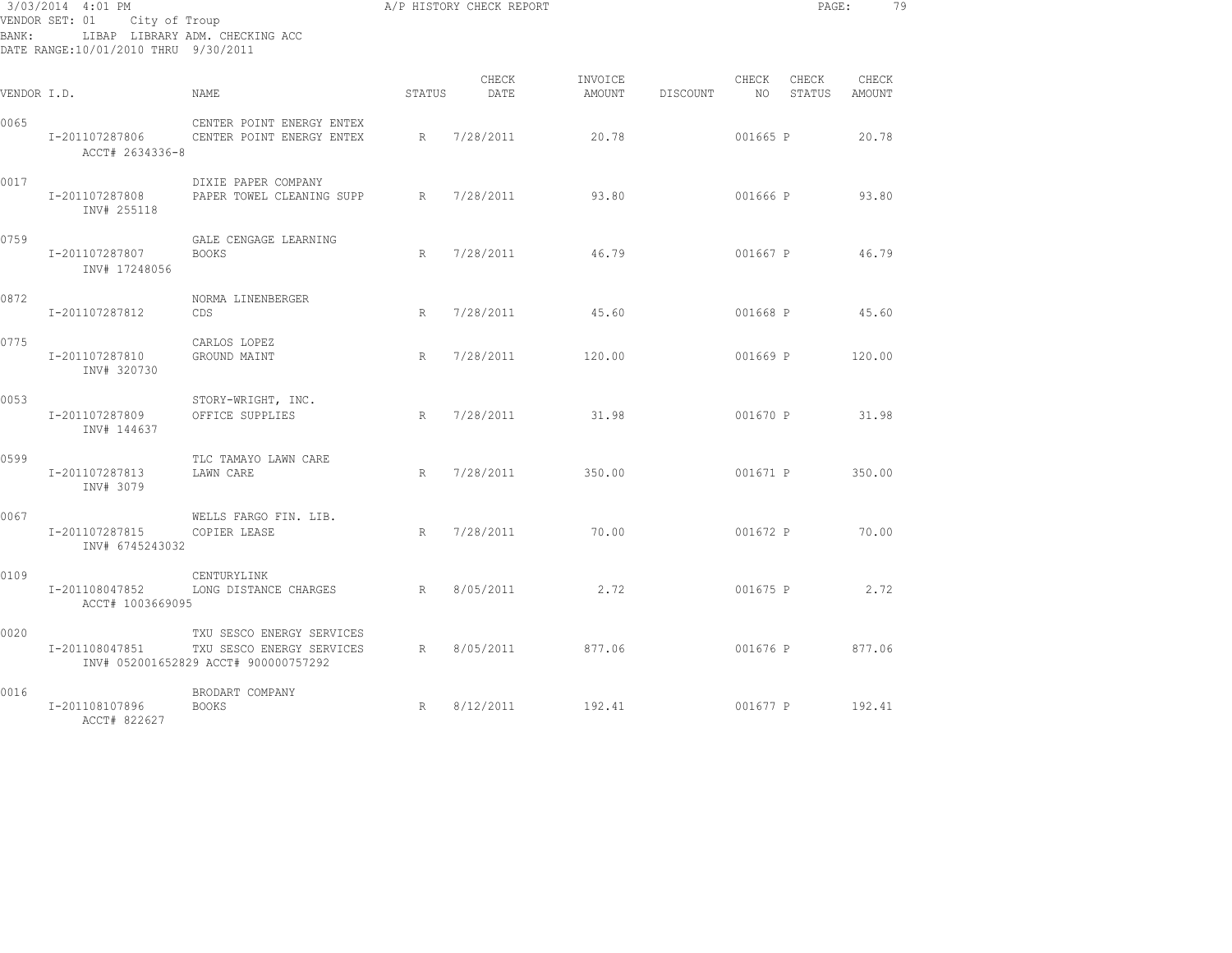| BANK:       | 3/03/2014 4:01 PM<br>VENDOR SET: 01 City of Troup<br>DATE RANGE:10/01/2010 THRU 9/30/2011 | LIBAP LIBRARY ADM. CHECKING ACC                          |                 | A/P HISTORY CHECK REPORT |                   |          |             | PAGE:           |                 | 80 |
|-------------|-------------------------------------------------------------------------------------------|----------------------------------------------------------|-----------------|--------------------------|-------------------|----------|-------------|-----------------|-----------------|----|
| VENDOR I.D. |                                                                                           | NAME                                                     | STATUS          | CHECK<br>DATE            | INVOICE<br>AMOUNT | DISCOUNT | CHECK<br>NO | CHECK<br>STATUS | CHECK<br>AMOUNT |    |
| 0053        | I-201108107898<br>INV# 144865                                                             | STORY-WRIGHT, INC.<br>LABELS                             | R               | 8/12/2011                | 31.25             |          | 001678 P    |                 | 31.25           |    |
| 0067        | I-201108107899<br>INV# 6745299622                                                         | WELLS FARGO FIN. LIB.<br>COPIER LEASE                    | R               | 8/12/2011                | 70.00             |          | 001679 P    |                 | 70.00           |    |
| 0132        | I-201108107900<br>INV# 210                                                                | LONE STAR PEST CONTROL<br>LONE STAR PEST CONTROL         | $R_{\parallel}$ | 8/12/2011                | 85.00             |          | 001680 P    |                 | 85.00           |    |
| 0599        | I-201108107897<br>INV# 3115                                                               | TLC TAMAYO LAWN CARE<br>TLC TAMAYO LAWN CARE             | R               | 8/12/2011                | 258.66            |          | 001681 P    |                 | 258.66          |    |
| 0749        | I-201108107895<br>ACCT 0646 M. BRUMIT                                                     | CARD SERVICE CENTER<br>BOOKS AND SUPPLIES                | R               | 8/12/2011                | 500.66            |          | 001682 P    |                 | 500.66          |    |
| 0016        | I-201108187931<br>INV# M67608                                                             | BRODART COMPANY<br>SERV FOR OCT 2011 -SEPT 2012          | R               | 8/19/2011                | 1,830.00          |          | 001683 P    |                 | 1,830.00        |    |
| 0021        | I-201108187919<br>ACCT# 313653693                                                         | CENTURYLINK LOCAL/INTERNET<br>CENTURYLINK LOCAL/INTERNET | R               | 8/19/2011                | 85.31             |          | 001684 P    |                 | 85.31           |    |
| 0022        | I-201108187929<br>INV# W75051                                                             | MADDOX AIR CONDITIONING, INC.<br>ROUTINE MAINT FOR A/C   | R               | 8/19/2011                | 138.00            |          | 001685 P    |                 | 138.00          |    |
| 0045        | I-201108187928<br>INV# 243                                                                | CORY MELTON<br>UPDATE COMPUTERS                          | R               | 8/19/2011                | 225.00            |          | 001686 P    |                 | 225.00          |    |
| 0210        | I-201108187930<br>INV# AR146771                                                           | SKILLERN'S<br>COPIER OVERAGE                             | R               | 8/19/2011                | 57.74             |          | 001687 P    |                 | 57.74           |    |
| 0640        | I-201108247943<br>INV# TL81811                                                            | A PLUS PLUMBING<br>REPAIRED MENS RESTROOM                | R               | 8/26/2011                | 104.89            |          | 001688 P    |                 | 104.89          |    |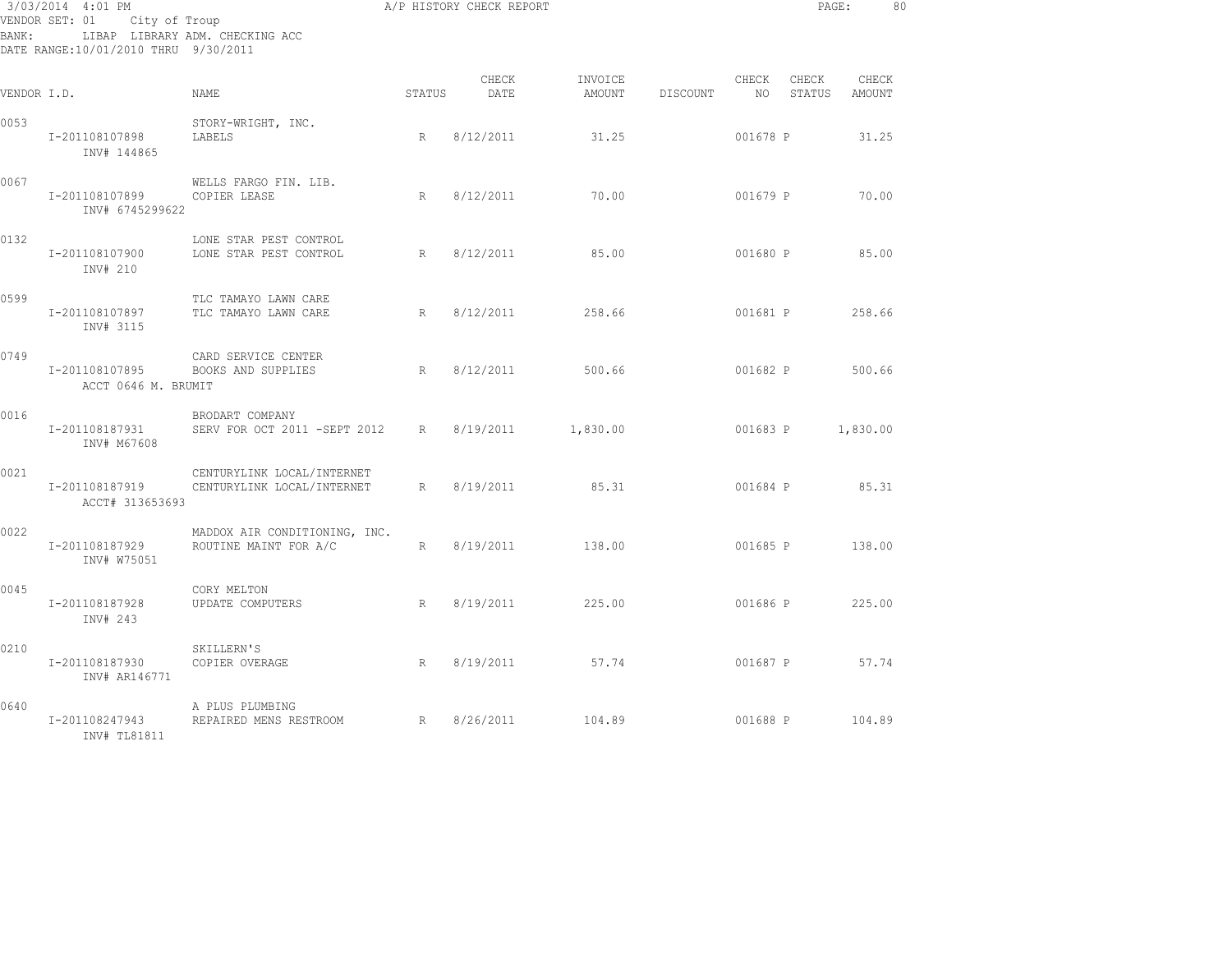|             | 3/03/2014 4:01 PM<br>VENDOR SET: 01 City of Troup |                                                                                                |        | A/P HISTORY CHECK REPORT |                   |          |                | PAGE:           |                 | 81 |
|-------------|---------------------------------------------------|------------------------------------------------------------------------------------------------|--------|--------------------------|-------------------|----------|----------------|-----------------|-----------------|----|
| BANK:       | DATE RANGE:10/01/2010 THRU 9/30/2011              | LIBAP LIBRARY ADM. CHECKING ACC                                                                |        |                          |                   |          |                |                 |                 |    |
| VENDOR I.D. |                                                   | NAME                                                                                           | STATUS | CHECK<br>DATE            | INVOICE<br>AMOUNT | DISCOUNT | CHECK<br>NO 11 | CHECK<br>STATUS | CHECK<br>AMOUNT |    |
| 0065        | I-201108247939<br>ACCT# 2634336-8                 | CENTER POINT ENERGY ENTEX<br>CENTER POINT ENERGY ENTEX                                         | R      | 8/26/2011                | 22.15             |          | 001689 P       |                 | 22.15           |    |
| 0759        | I-201108247945<br>INV# 17276060                   | GALE CENGAGE LEARNING<br><b>BOOKS</b>                                                          | R      | 8/26/2011                | 93.58             |          | 001690 P       |                 | 93.58           |    |
| 0045        | I-201108247947<br>INV# 249                        | CORY MELTON<br>WEBSITE/SERGE PROTECTOR                                                         | R      | 8/26/2011                | 275.00            |          | 001691 P       |                 | 275.00          |    |
| 0350        | I-201108247946<br>INV# 250268                     | PENWORTHY COMPANY<br><b>BOOKS</b>                                                              | R      | 8/26/2011                | 908.69            |          | 001692 P       |                 | 908.69          |    |
| 0053        | I-201108247944<br>INV# 146070                     | STORY-WRIGHT, INC.<br>COPIER PAPER                                                             | R      | 8/26/2011                | 35.90             |          | 001693 P       |                 | 35.90           |    |
| 0020        | I-201108247938                                    | TXU SESCO ENERGY SERVICES<br>TXU SESCO ENERGY SERVICES<br>INV# 055950592697 ACCT# 900000757292 | R      | 8/26/2011                | 1,057.21          |          | 001694 P       |                 | 1,057.21        |    |
| 0109        | I-201109097982<br>ACCT# 1003669095                | CENTURYLINK<br>CENTURYLINK                                                                     | R      | 9/09/2011                | 5.46              |          | 001695 P       |                 | 5.46            |    |
| 0759        | I-201109097985<br>INV# 17276060 ACCT# 678205      | GALE CENGAGE LEARNING<br><b>BOOKS</b>                                                          | R      | 9/09/2011                | 93.58             |          | 001696 P       |                 | 93.58           |    |
| 0262        | I-201109097987<br>INV# 2222648A                   | MIDAMERICA BOOKS<br><b>BOOKS</b>                                                               | R      | 9/09/2011                | 236.94            |          |                | 001697 P        | 236.94          |    |
| 0053        | I-201109097984<br>INV# 146284 AND 146410          | STORY-WRIGHT, INC.<br>OFFICE SUPPLIES                                                          | R      | 9/09/2011                | 14.09             |          | 001698 P       |                 | 14.09           |    |
| 0599        | I-201109097983<br>INV# 3154                       | TLC TAMAYO LAWN CARE<br>TLC TAMAYO LAWN CARE                                                   | R      | 9/09/2011                | 350.00            |          | 001699 P       |                 | 350.00          |    |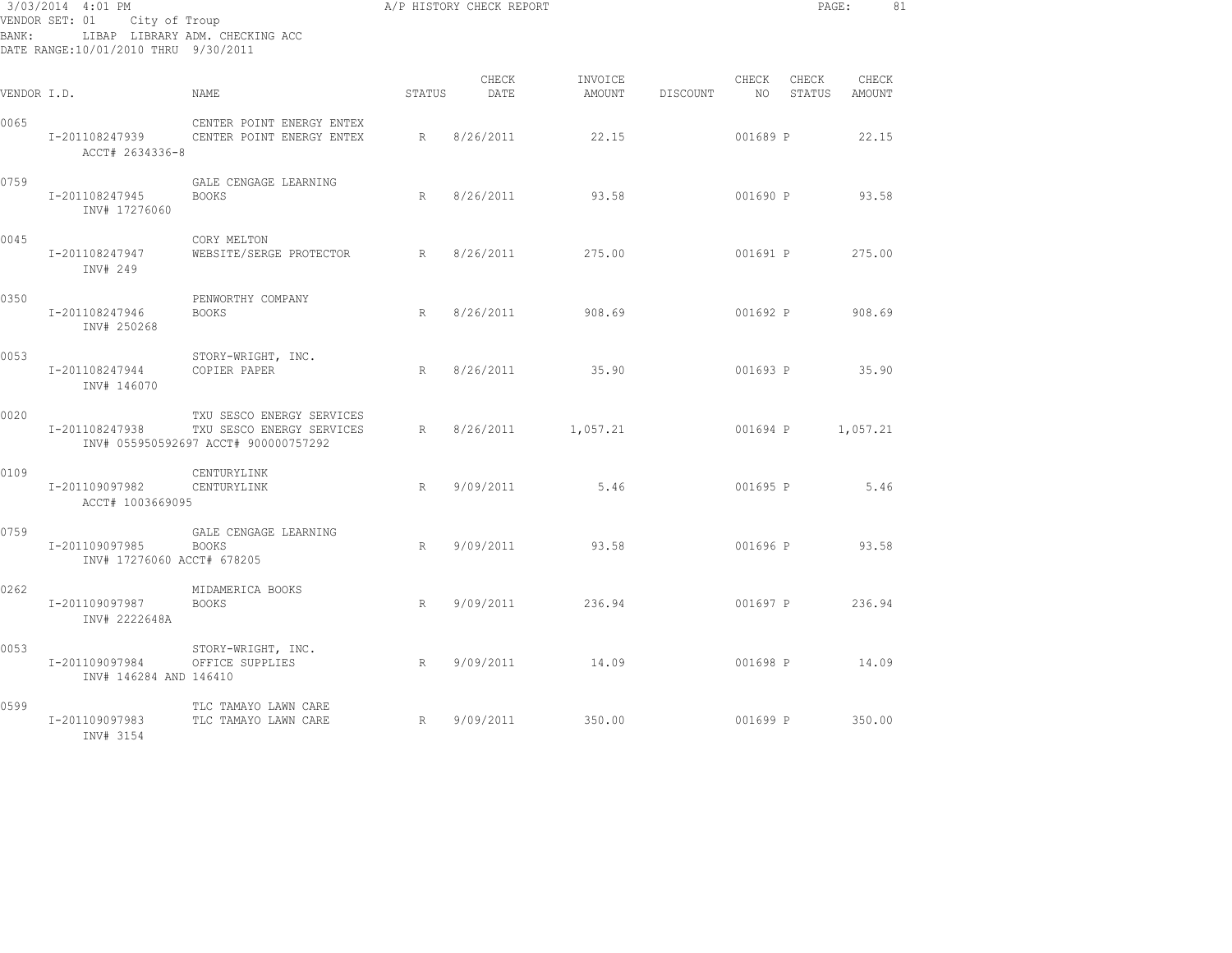| BANK:       | 3/03/2014 4:01 PM<br>VENDOR SET: 01<br>City of Troup<br>DATE RANGE:10/01/2010 THRU 9/30/2011 | LIBAP LIBRARY ADM. CHECKING ACC                                              |        | A/P HISTORY CHECK REPORT |                             |                         |                 | 82<br>PAGE:               |  |
|-------------|----------------------------------------------------------------------------------------------|------------------------------------------------------------------------------|--------|--------------------------|-----------------------------|-------------------------|-----------------|---------------------------|--|
| VENDOR I.D. |                                                                                              | NAME                                                                         | STATUS | CHECK<br>DATE            | INVOICE<br>AMOUNT           | CHECK<br>NO<br>DISCOUNT | CHECK<br>STATUS | CHECK<br><b>AMOUNT</b>    |  |
| 0067        | I-201109097986                                                                               | WELLS FARGO FIN. LIB.<br>COPIER LEASE<br>INV# 6745358223 ACCT# 0019001533002 | R      | 9/09/2011                | 70.00                       | 001700 P                |                 | 70.00                     |  |
| 0749        | I-201109158025<br>ACCT# 0646 M. BRUMIT                                                       | CARD SERVICE CENTER<br>BOOKS/CLEANING SUPPLIES                               | R      | 9/16/2011                | 431.67                      | 001701 P                |                 | 431.67                    |  |
| 0065        | I-201109288055<br>ACCT# 2634336-8                                                            | CENTER POINT ENERGY ENTEX<br>CENTER POINT ENERGY ENTEX                       | R      | 9/30/2011                | 22.53                       | 001702 P                |                 | 22.53                     |  |
|             | $*$ * TOTALS * *                                                                             | NO.                                                                          |        |                          | INVOICE AMOUNT              | DISCOUNTS               |                 | CHECK AMOUNT              |  |
|             | REGULAR CHECKS:                                                                              | 177                                                                          |        |                          | 35,970.08                   | 0.00                    |                 | 35,970.08                 |  |
|             | HAND CHECKS:                                                                                 | $\mathbf{0}$                                                                 |        |                          | 0.00                        | 0.00                    |                 | 0.00                      |  |
|             | DRAFTS:                                                                                      | $\mathbf{0}$                                                                 |        |                          | 0.00                        | 0.00                    |                 | 0.00                      |  |
|             | EFT:<br>NON CHECKS:                                                                          | $\mathbf{0}$<br>$\mathbf 0$                                                  |        |                          | 0.00<br>0.00                | 0.00<br>0.00            |                 | 0.00<br>0.00              |  |
|             | VOID CHECKS:                                                                                 | 0 VOID DEBITS<br>VOID CREDITS                                                |        | 0.00<br>0.00             | 0.00                        | 0.00                    |                 |                           |  |
|             | TOTAL ERRORS: 0                                                                              |                                                                              |        |                          |                             |                         |                 |                           |  |
|             | VENDOR SET: 01 BANK: LIBAPTOTALS:                                                            | NO<br>177                                                                    |        |                          | INVOICE AMOUNT<br>35,970.08 | DISCOUNTS<br>0.00       |                 | CHECK AMOUNT<br>35,970.08 |  |
|             | TOTALS:<br>BANK: LIBAP                                                                       | 177                                                                          |        |                          | 35,970.08                   | 0.00                    |                 | 35,970.08                 |  |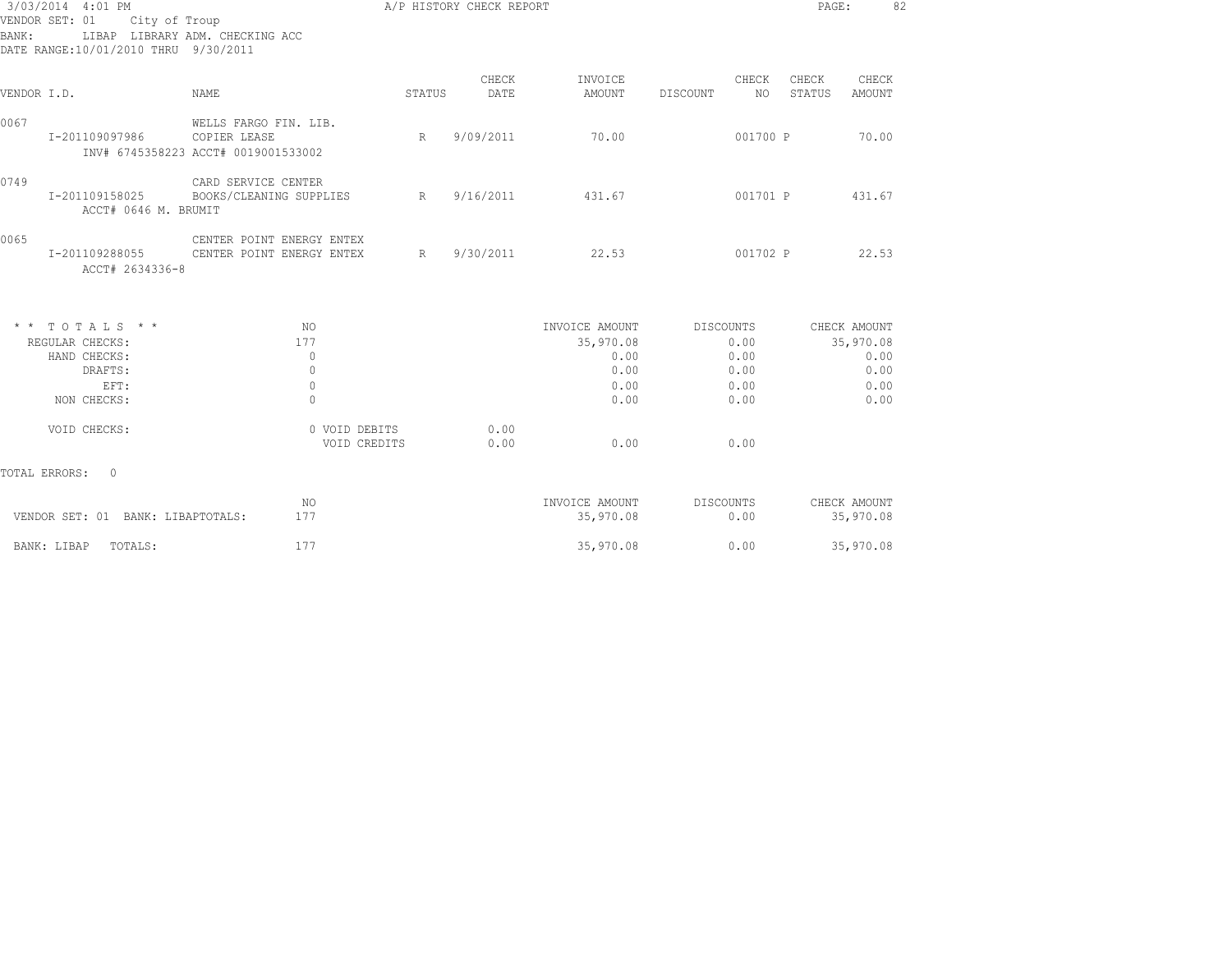| BANK:       | 3/03/2014 4:01 PM<br>VENDOR SET: 01<br>City of Troup<br>WATW<br>DATE RANGE:10/01/2010 THRU 9/30/2011 | WATER TOWER CHECKING                                                                                               |                 | A/P HISTORY CHECK REPORT |                   |          |             | PAGE:           |                 | 83 |
|-------------|------------------------------------------------------------------------------------------------------|--------------------------------------------------------------------------------------------------------------------|-----------------|--------------------------|-------------------|----------|-------------|-----------------|-----------------|----|
| VENDOR I.D. |                                                                                                      | NAME.                                                                                                              | STATUS          | CHECK<br>DATE            | INVOICE<br>AMOUNT | DISCOUNT | CHECK<br>NO | CHECK<br>STATUS | CHECK<br>AMOUNT |    |
| 0794        | I-201101067030<br>STORAGE FOR PD                                                                     | ATLAS BUILDING SYSTEMS<br>STORAGE FOR PD                                                                           | R               | 1/06/2011                | 9,399.00          |          | 000061 P    |                 | 9,399.00        |    |
| 0724        | I-201101137075<br>PAY REQUEST 12 (FINAL PYMNT)                                                       | LANDMARK STRUCTURES<br>PAY REQUEST 12 (FINAL PYMNT)<br>COUNCIL ACCEPTED WA TOWER PROJECT COMPLETED 1/11/11 MEETING | R               | 1/14/2011                | 42,697.49         |          | 000062 P    |                 | 42,697.49       |    |
| 0543        | I-201102037138<br>INVOICE 1128<br>WIRED PORTABLE BUILDING                                            | WAGGENER ELECTRIC<br>WIRED PORTABLE BUILDING                                                                       | R               | 2/03/2011                | 333.10            |          | 000063 P    |                 | 333.10          |    |
| 0552        | I-201102177202<br>INV# 15093                                                                         | BARBIN FENCE, INC<br>FENCING FOR STORAGE BUILDING                                                                  | R               | 2/18/2011                | 700.00            |          | 000064 P    |                 | 700.00          |    |
| 0111        | I-201102177182<br>INV# 16042                                                                         | STOKES & ASSOC., INC.<br>ADMIN/CONSTR INSPECTION                                                                   | R               | 2/18/2011                | 862.75            |          | 000065 P    |                 | 862.75          |    |
| 0111        | I-201103117309<br>INV# 16058                                                                         | STOKES & ASSOC., INC.<br>FINAL DESIGN WATER TRANS/PUMP                                                             | R               | 3/11/2011                | 1,052.50          |          | 000066 P    |                 | 1,052.50        |    |
| 0111        | I-201105057515<br>INV# 16092                                                                         | STOKES & ASSOC., INC.<br>INSP WATER TRANS LINE                                                                     | R               | 5/06/2011                | 1,420.00          |          | 000067 P    |                 | 1,420.00        |    |
| 0780        | I-201105127559<br>PAY REQ #1 FOR 020-0934                                                            | CAPPS-CAPCO CONSTRUCTION, INC<br>BOOSTER PUMP STATION                                                              | R               | 5/13/2011                | 4,918.50          |          | 000068 P    |                 | 4,918.50        |    |
| 0865        | I-201106027617<br>INV# 213511                                                                        | CAPCO ENGINEERING, INC<br>DEISGN FOR REAHB WELL 1 AND 2                                                            | R               | 6/03/2011                | 4,237.50          |          | 000069 P    |                 | 4,237.50        |    |
| 0780        | I-201106027618                                                                                       | CAPPS-CAPCO CONSTRUCTION, INC<br>PAY REO 2 FOR BOOSTER PUMP<br>S & A PROJUCT 020-0934 PAY REQUEST #2               | $R_{\parallel}$ | 6/03/2011                | 67,018.50         |          | 000070 P    |                 | 67,018.50       |    |
| 0111        | I-201106157676<br>INV# 16093,16079,16108                                                             | STOKES & ASSOC., INC.<br>BOOSTER PUMP/ATHENA ST CONSTR                                                             | R               | 6/17/2011                | 6,665.00          |          | 000071 P    |                 | 6,665.00        |    |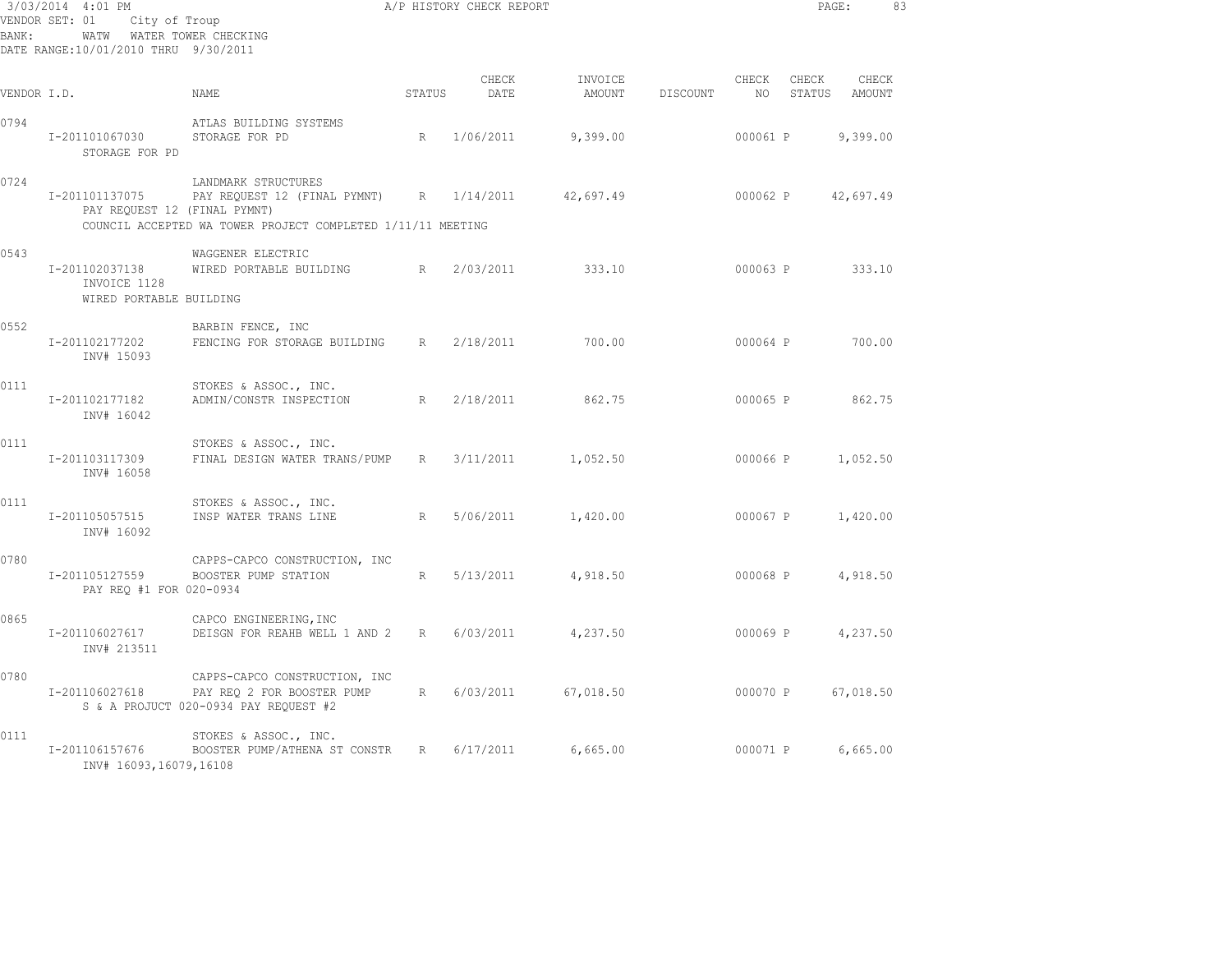|             | 3/03/2014 4:01 PM<br>VENDOR SET: 01 City of Troup                                   | A/P HISTORY CHECK REPORT                                                                                                           |        |                   |                                                              |                                                   |             | $\mathtt{PAGE}$ :            | 84                           |
|-------------|-------------------------------------------------------------------------------------|------------------------------------------------------------------------------------------------------------------------------------|--------|-------------------|--------------------------------------------------------------|---------------------------------------------------|-------------|------------------------------|------------------------------|
| BANK:       | WATW WATER TOWER CHECKING<br>DATE RANGE:10/01/2010 THRU 9/30/2011                   |                                                                                                                                    |        |                   |                                                              |                                                   |             |                              |                              |
| VENDOR I.D. |                                                                                     | NAME                                                                                                                               | STATUS | CHECK<br>DATE     | INVOICE<br>AMOUNT                                            | DISCOUNT                                          | CHECK<br>NO | CHECK<br>STATUS<br>AMOUNT    | CHECK                        |
| 0861        | I-201106157677<br>INV# 16090                                                        | BLAZER ELECTRIC & SATELLITE, I<br>INSTALL NEW GENERATOR                                                                            |        | R 6/17/2011       | 48,850.00                                                    |                                                   | 000072 P    | 48,850.00                    |                              |
| 0780        | I-201107077753<br>S&A PROJECT# 020-0934<br>BOOSTER PUMP PAY REQ#3                   | CAPPS-CAPCO CONSTRUCTION, INC<br>BOOSTER PUMP PAY REQ#3                                                                            |        |                   | R 7/08/2011 38,704.50                                        |                                                   |             | 000073 P 38,704.50           |                              |
| 0111        | I-201107147788<br>INV# 16132 AND 16131                                              | STOKES & ASSOC., INC.<br>INSPECT/DESIGN                                                                                            |        |                   | R 7/15/2011 2,479.93                                         |                                                   |             | 000074 P 2,479.93            |                              |
| 0780        | I-201108047853<br>PAY REQ# 4 PROJUECT# 0200934                                      | CAPPS-CAPCO CONSTRUCTION, INC<br>PAY REQ 4 BOOST PUMP STATION                                                                      |        |                   | R 8/05/2011 7,470.00                                         |                                                   |             | 000075 P 7,470.00            |                              |
| 0874        | I-201108047854                                                                      | CONSOLIDATED TANK<br>PAY REQ #1 WELL #1 STORAGE TAN R 8/05/2011<br>PAY REO #1 POWER WASH PAIT/SAND BLAST PAINT                     |        |                   | 20,361.38                                                    |                                                   | 000076 P    | 20,361.38                    |                              |
| 0874        | I-201108247948<br>INV# BC103                                                        | CONSOLIDATED TANK<br>REHAB OF GROUD TANK #1                                                                                        |        |                   | R 8/26/2011 30,323.02                                        |                                                   | 000077 P    | 30,323.02                    |                              |
| 0111        | I-201109097988<br>INV# 16176                                                        | STOKES & ASSOC., INC.<br>CONST/ADMIN FEES 020-1111 R 9/09/2011                                                                     |        |                   | 690.00                                                       |                                                   |             | 000078 P 690.00              |                              |
| 0884        | #900-0920                                                                           | CHRIETZBERG ELECTRIC, INC<br>I-201109288057 PAY REQ 4 FOR WELL#2 GENERATOR V 9/30/2011 14,661.64<br>PAY REQ 4 FOR WELL#2 GENERATOR |        |                   |                                                              |                                                   | 000079 V    | 14,661.64                    |                              |
| 0884        | M-CHECK                                                                             | CHRIETZBERG ELECTRIC, INC<br>CHRIETZBERG ELECTRIC, INVOIDED V 9/30/2011                                                            |        |                   |                                                              |                                                   |             | 000079 V 14,661.64           |                              |
|             | * * TOTALS * *<br>REGULAR CHECKS:<br>HAND CHECKS:<br>DRAFTS:<br>EFT:<br>NON CHECKS: | NO<br>18<br>$\mathbb O$<br>$\mathbb O$<br>$\mathbb O$<br>$\mathbb O$                                                               |        |                   | INVOICE AMOUNT<br>302,844.81<br>0.00<br>0.00<br>0.00<br>0.00 | DISCOUNTS<br>0.00<br>0.00<br>0.00<br>0.00<br>0.00 |             | CHECK AMOUNT<br>288,183.17   | 0.00<br>0.00<br>0.00<br>0.00 |
|             | VOID CHECKS:                                                                        | 1 VOID DEBITS<br>VOID CREDITS                                                                                                      |        | 0.00<br>14,661.64 | 14,661.64                                                    | 0.00                                              |             |                              |                              |
|             | TOTAL ERRORS:<br>$\circ$                                                            |                                                                                                                                    |        |                   |                                                              |                                                   |             |                              |                              |
|             | VENDOR SET: 01 BANK: WATW TOTALS:                                                   | NO.<br>19                                                                                                                          |        |                   | INVOICE AMOUNT<br>288, 183. 17                               | DISCOUNTS<br>0.00                                 |             | CHECK AMOUNT<br>288, 183. 17 |                              |
|             | BANK: WATW<br>TOTALS:                                                               | 19                                                                                                                                 |        |                   | 288, 183. 17                                                 | 0.00                                              |             | 288, 183. 17                 |                              |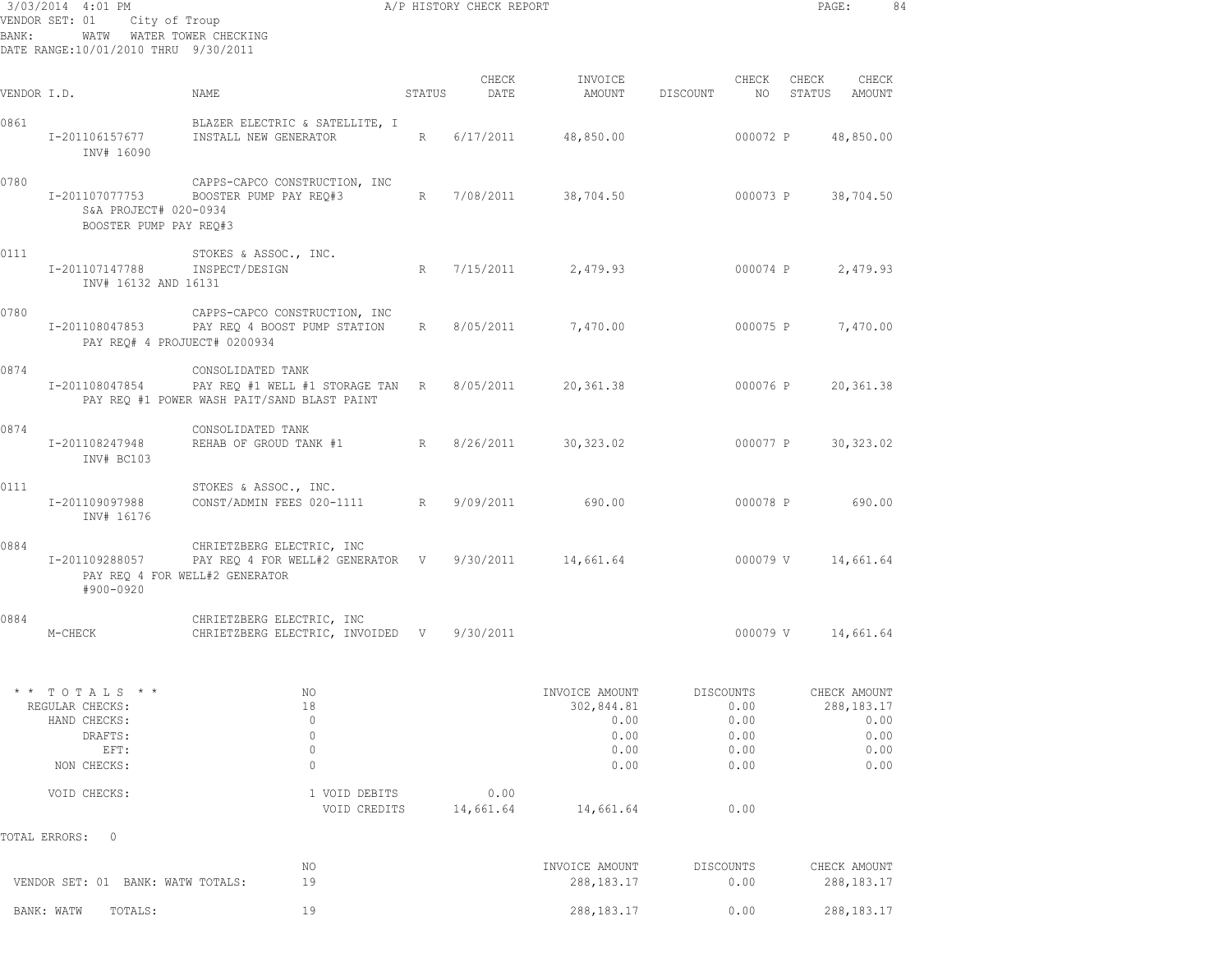| BANK:       | 3/03/2014 4:01 PM<br>VENDOR SET: 01<br>City of Troup<br>WSBK WATER & SEWER CHECKING<br>DATE RANGE:10/01/2010 THRU 9/30/2011 |                                                                                                                 |        | A/P HISTORY CHECK REPORT |                   |          |                                   | PAGE:<br>85     |
|-------------|-----------------------------------------------------------------------------------------------------------------------------|-----------------------------------------------------------------------------------------------------------------|--------|--------------------------|-------------------|----------|-----------------------------------|-----------------|
| VENDOR I.D. |                                                                                                                             | NAME                                                                                                            | STATUS | CHECK<br>DATE            | INVOICE<br>AMOUNT | DISCOUNT | CHECK<br>CHECK<br>NO 11<br>STATUS | CHECK<br>AMOUNT |
| 0025        | I-201010146712<br>ACCT 9458<br>SEPT PURCHASES                                                                               | ABC AUTO PARTS<br>SEPT PURCHASES                                                                                |        | R 10/15/2010             | 221.43            |          | 002086 P                          | 221.43          |
| 0241        | I-201010146719<br>INVOICE 0070-001775332<br>ACCT 3-0070-0007341                                                             | ALLIED WASTE SERVICES #070<br>SLUDGE                                                                            |        | R 10/15/2010             | 26.93             |          | 002087 P                          | 26.93           |
| 0751        | I-201010146709<br>INVOICE 34790<br>ACCT 2440                                                                                | BECKAT OIL & FUEL LP<br>SEPT FUEL PURCHASE                                                                      |        | R 10/15/2010             | 327.24            |          | 002088 P 327.24                   |                 |
| 0183        | I-201010146717<br>INVOICE 13877 & 13878                                                                                     | BIRDSONG & ARMSTRONG<br>WA ISSUES                                                                               |        | R 10/15/2010             | 87.50             |          | 002089 P                          | 87.50           |
| 0749        | I-201010146722 SEPT PURCHASES<br>ACCT XXXX SSSS SSSS 0620<br>JON HALL                                                       | CARD SERVICE CENTER                                                                                             |        | R 10/15/2010             | 60.36             |          | 002090 P                          | 60.36           |
| 0021        | I-201010146721<br>ACCT 903-842-4109-034                                                                                     | CENTURYLINK LOCAL/INTERNET<br>CENTURYLINK LOCAL/INTERNET                                                        |        | R 10/15/2010             | 195.35            |          | 002091 P 195.35                   |                 |
| 0754        | I-201010146713<br>ACCT 495-01491                                                                                            | CINTAS CORPORATION #495<br>UNIFORMS                                                                             |        | R 10/15/2010             | 535.85            |          | 002092 P                          | 535.85          |
| 0066        | I-201010146720<br>INVOICE 57941<br>UTILITY BILL FORMS                                                                       | DATA FLOW<br>UTILITY BILL FORMS                                                                                 |        | R 10/15/2010             | 200.35            |          | 002093 P                          | 200.35          |
| 0804        | I-201010146711                                                                                                              | CHRISTOPHER W. DEASON, JR<br>24 HOURS INSTALLING NEW METERS R 10/15/2010<br>24 CONTRACTED HRS INSTALLING METERS |        |                          | 264.00            |          | 002094 P                          | 264.00          |
| 0040        | I-201010146707<br>SEPT PURCHASES<br>CUST 0000008                                                                            | HARRY'S BUILDING MATERIALS<br>SEPT PURCHASES                                                                    |        | R 10/15/2010             | 323.20            |          | 002095 P 323.20                   |                 |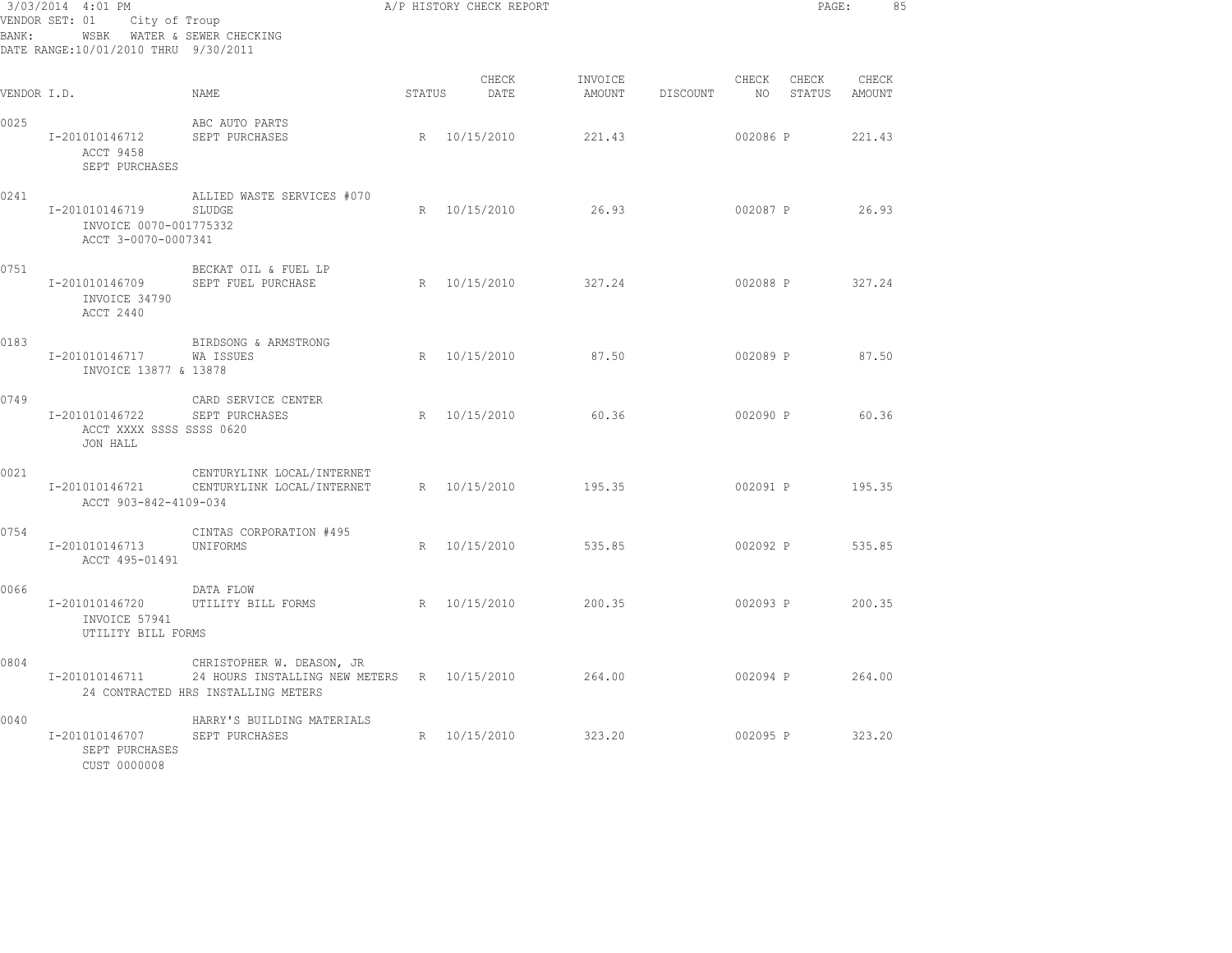| BANK:       | 3/03/2014 4:01 PM<br>VENDOR SET: 01 City of Troup<br>DATE RANGE:10/01/2010 THRU 9/30/2011 | WSBK WATER & SEWER CHECKING                                                        |        | A/P HISTORY CHECK REPORT |                   |          |          |                                 | PAGE:    | 86 |
|-------------|-------------------------------------------------------------------------------------------|------------------------------------------------------------------------------------|--------|--------------------------|-------------------|----------|----------|---------------------------------|----------|----|
| VENDOR I.D. |                                                                                           | NAME                                                                               | STATUS | CHECK<br>DATE            | INVOICE<br>AMOUNT | DISCOUNT |          | CHECK CHECK<br>NO STATUS AMOUNT | CHECK    |    |
| 0238        | I-201010146718                                                                            | FREDRICK W. KERSH, DO<br>GARMON SCREEN & PHYS<br>SEPT DRUG SCREEN & PHY FOR GARMON |        | R 10/15/2010             | 70.00             |          | 002096 P |                                 | 70.00    |    |
| 0102        | I-201010146723<br>INVOICE B2875<br>ACCT # TROUP                                           | LONESTAR MAIN. & SERV., INC<br>23-CL2 BOTTLE RENT                                  |        | R 10/15/2010             | 115.00            |          | 002097 P |                                 | 115.00   |    |
| 0811        | I-201010146708<br>DOCKET NO. 012174<br>PENALTY @ 700 S ALABAMA (LONG)                     | RAILROAD COMMISSION OF TEXAS<br>PENALTY @ 700 S ALABAMA(LONG) R 10/15/2010         |        |                          | 300.00            |          | 002098 P |                                 | 300.00   |    |
| 0808        | INVOICE 72636<br>BILLING ID 1509                                                          | ROTO-ROOTER<br>I-201010146724 402 E. BRYANT CLEAN OUT                              |        | R 10/15/2010             | 248.00            |          |          | 002099 P 248.00                 |          |    |
| 0110        | I-201010146715<br>SEPT PURCHASES<br>INVOICE 50172,50432 & 51476                           | STEELE'S FEED & SEED<br>SEPT PURCHASES                                             |        | R 10/15/2010 66.70       |                   |          |          | 002100 P                        | 66.70    |    |
| 0004        | INVOICE 0000378149<br>GROUP PTROUP01                                                      | TML - IEBP<br>I-201010146706 CITY PORT EMPLOYEE HEALTH R 10/15/2010                |        |                          | 2,361.97          |          |          | 002101 P                        | 2,361.97 |    |
| 0662        | I-201010146710                                                                            | TOOLE CONSTRUCTION<br>FLEX BASE & OIL SAND<br>INVOICE 671690, 271110 & 271111      |        | R 10/15/2010             | 690.00            |          |          | 002102 P 690.00                 |          |    |
| 0167        | I-201010146714<br>ACCT 1207<br>WA WELL GEN BID PUBLICATIONS                               | TRI COUNTY LEADER<br>WA WELL GEN BID PUBLICATIONS R 10/15/2010                     |        |                          | 123.20            |          |          | 002103 P                        | 123.20   |    |
| 0085        | I-201010146716<br>ACCT 213245531-00001<br>INVOICE 6478980442                              | VERIZON WIRELESS<br>VERIZON WIRELESS                                               |        | R 10/15/2010             | 208.88            |          |          | 002104 P 208.88                 |          |    |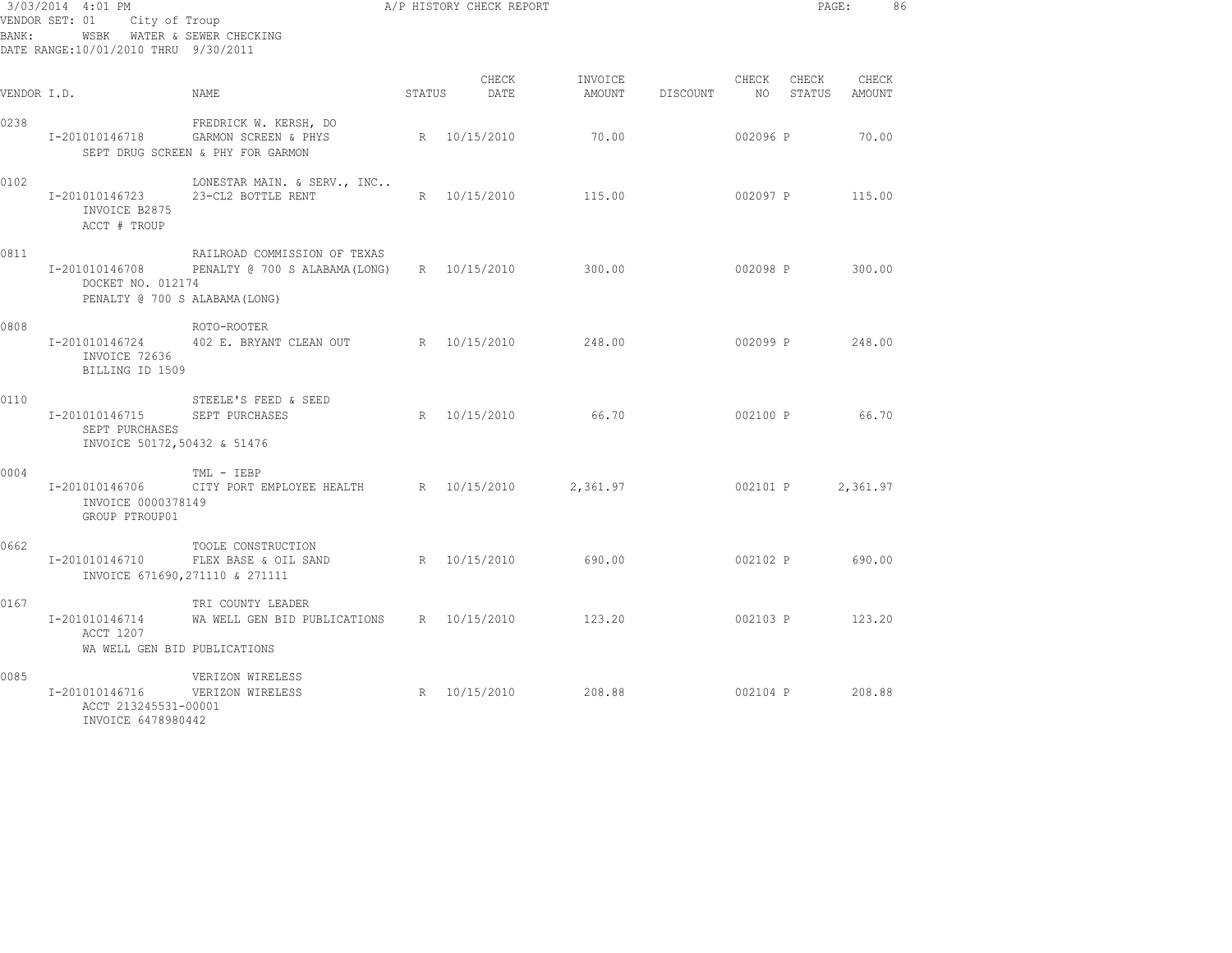| BANK:       | 3/03/2014 4:01 PM<br>VENDOR SET: 01<br>City of Troup<br>WSBK WATER & SEWER CHECKING<br>DATE RANGE:10/01/2010 THRU 9/30/2011 | A/P HISTORY CHECK REPORT                                                                        |        |               |                          |          |          |                           | PAGE:      | 87 |
|-------------|-----------------------------------------------------------------------------------------------------------------------------|-------------------------------------------------------------------------------------------------|--------|---------------|--------------------------|----------|----------|---------------------------|------------|----|
| VENDOR I.D. |                                                                                                                             | NAME                                                                                            | STATUS | CHECK<br>DATE | INVOICE<br><b>AMOUNT</b> | DISCOUNT | CHECK    | CHECK<br>NO STATUS AMOUNT | CHECK      |    |
| 0812        | I-201010196726<br>BRANDON ST LIFT STATION PUMP                                                                              | ODESSA PUMPS<br>BRANDON ST LIFT STATION PUMP R 10/19/2010                                       |        |               | 5, 152. 14               |          | 002105 P |                           | 5, 152. 14 |    |
| 0088        | I-201010216747<br>INV# 200071291 AND 200071635                                                                              | APAC-TEXAS, INC.<br>OIL SAND/FLEX BASE                                                          |        | R 10/22/2010  | 1,703.56                 |          | 002106 P |                           | 1,703.56   |    |
| 0099        | I-201010206743<br>INV# 6940769 AND 6926452                                                                                  | HACH<br>IRON REAGENT, CHL TOTAL 17 R 10/22/2010                                                 |        |               | 183.92                   |          |          | 002107 P 183.92           |            |    |
| 0530        | I-201010206734<br>INV# 199651                                                                                               | LANGLEY INTERESTS, INC.<br>OIL CHANGE/LUBE                                                      |        | R 10/22/2010  | 33.25                    |          |          | 002108 P 33.25            |            |    |
| 0813        | I-201010206742<br>INV # 5118985                                                                                             | PIERCE PUMP COMPANY, L.P.<br>TEFLON O-RING                                                      |        |               | R 10/22/2010 22.34       |          | 002109 P |                           | 22.34      |    |
| 0157        | 2010 3RD ORT FEES DUE TO TWC                                                                                                | TEXAS WORKFORCE COM.<br>I-201010206737 2010 3RD QRT FEES DUE TO TWC R 10/22/2010                |        |               | 145.09                   |          | 002110 P |                           | 145.09     |    |
| 0058        | I-201010216753<br>W/C AND IRP ANNUAL INS                                                                                    | TML - IRP<br>W/C AND IRP ANNUAL INS                                                             |        | R 10/22/2010  | 7,940.72                 |          |          | 002111 P                  | 7,940.72   |    |
| 0113        | I-201010206739<br>INV# 1075                                                                                                 | TROUP AUTO SERVICE<br>BULB/INSPECTION                                                           |        | R 10/22/2010  | 27.09                    |          | 002112 P |                           | 27.09      |    |
| 0062        | I-201010206744<br>INV# 248104 AND 243593<br>CUSTOMER # 959127                                                               | USA BLUE BOOK<br>OXYGEN SENS/SKIM NET R 10/22/2010                                              |        |               | 201.97                   |          |          | 002113 P                  | 201.97     |    |
| 0804        | I-201010266755                                                                                                              | CHRISTOPHER W. DEASON, JR<br>CONTR LAB FOR WATER METER<br>19.80 HOURS CONTR LAB FOR WATER METER |        |               | R 10/27/2010 217.80      |          |          | 002114 P 217.80           |            |    |
| 0815        | I-201010266758<br>REIM FOR DAMAGE TO WA HEATER                                                                              | <b>JO EPPERSON</b><br>REIM FOR DAMAGE TO WA HEATER R 10/27/2010                                 |        |               | 543.91                   |          |          | 002115 P                  | 543.91     |    |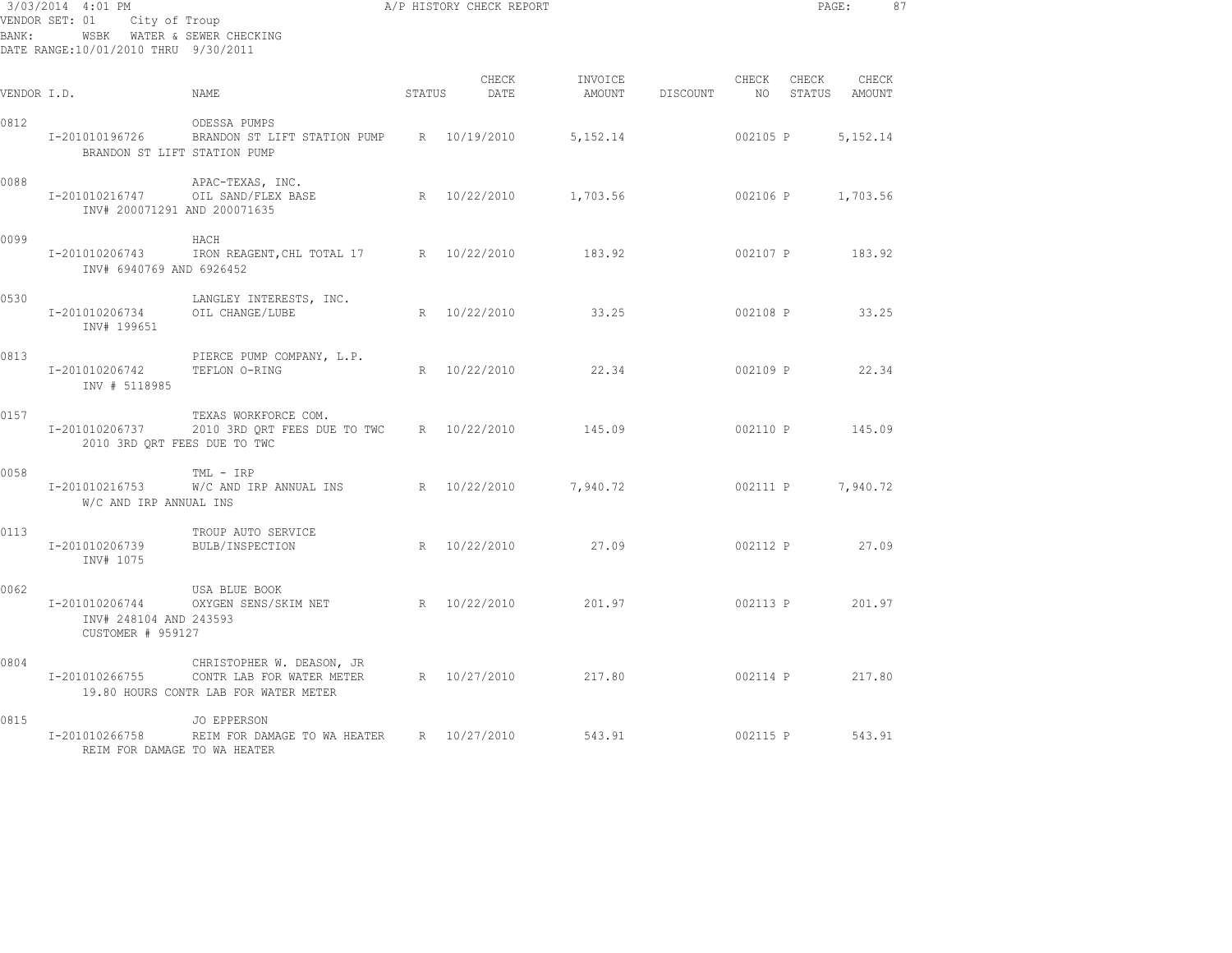| BANK:       | 3/03/2014 4:01 PM<br>VENDOR SET: 01<br>City of Troup<br>WSBK WATER & SEWER CHECKING<br>DATE RANGE:10/01/2010 THRU 9/30/2011 |                                                                                                |        | A/P HISTORY CHECK REPORT |                   |          | PAGE:         |                 | 88              |  |
|-------------|-----------------------------------------------------------------------------------------------------------------------------|------------------------------------------------------------------------------------------------|--------|--------------------------|-------------------|----------|---------------|-----------------|-----------------|--|
| VENDOR I.D. |                                                                                                                             | NAME                                                                                           | STATUS | CHECK<br>DATE            | INVOICE<br>AMOUNT | DISCOUNT | CHECK<br>NO 1 | CHECK<br>STATUS | CHECK<br>AMOUNT |  |
| 0699        | I-201010276770<br>SAFETY BOOTS                                                                                              | PHILLIPS, JOHN<br>SAFETY BOOTS                                                                 | R      | 10/27/2010               | 119.06            |          | 002116 P      |                 | 119.06          |  |
| 0020        | I-201010266765                                                                                                              | TXU SESCO ENERGY SERVICES<br>TXU SESCO ENERGY SERVICES<br>aCCT# 900000757292 INV# 056450082290 | R      | 10/27/2010               | 5,810.27          |          | 002117 P      |                 | 5,810.27        |  |
| 0652        | I-201010276774<br>INV# 3361                                                                                                 | TYLER TECHNOLOGIES, INC.<br>ANN MAINT NOV 2010-OCT 2011 R 10/27/2010                           |        |                          | 2,274.77          |          | 002118 P      |                 | 2,274.77        |  |
| 0056        | I-201010266756<br>POSTAGE FOR NOV BILLING 2010                                                                              | U.S. POST OFFICE<br>POSTAGE FOR NOV BILLING 2010 R 10/27/2010                                  |        |                          | 222.71            |          | 002119 P      |                 | 222.71          |  |
| 0804        | I-201011046778                                                                                                              | CHRISTOPHER W. DEASON, JR<br>CONTRACT LABOR WA METER<br>22.30 HOURS OF CONTRACT LABOR          |        | R 11/04/2010             | 245.30            |          | 002120 P      |                 | 245.30          |  |
| 0004        | I-201011046781<br>GROUP NO: PTROUP01                                                                                        | TML - IEBP<br>EMPLOYEE HEALTH INS.                                                             |        | R 11/04/2010             | 1,980.47          |          | 002121 P      |                 | 1,980.47        |  |
| 0167        | I-201011046779<br>INV# 40228-006                                                                                            | TRI COUNTY LEADER<br>AD BID FOR AUTO METER READING                                             |        | R 11/04/2010             | 22.40             |          | 002122 P      |                 | 22.40           |  |
| 0085        | I-201011046780<br>ACCT# 213245531-00001                                                                                     | VERIZON WIRELESS<br>VERIZON WIRELESS                                                           |        | R 11/04/2010             | 207.35            |          |               | 002123 P        | 207.35          |  |
| 0749        | I-201011116801<br>ACCT# 0620                                                                                                | CARD SERVICE CENTER<br>NORHTSTAR FULL TRASH W/WARR                                             |        | R 11/11/2010             | 1,329.99          |          | 002124 P      |                 | 1,329.99        |  |
| 0021        | I-201011116800<br>ACCT# 9038424109034                                                                                       | CENTURYLINK LOCAL/INTERNET<br>CENTURYLINK LOCAL/INTERNET                                       |        | R 11/11/2010             | 258.08            |          | 002125 P      |                 | 258.08          |  |
| 0804        | I-201011116799                                                                                                              | CHRISTOPHER W. DEASON, JR<br>CONTRACT LABOR<br>CONTRACT LABOR 21.7 HOURS 11/1/10 THRU 11/5/10  |        | R 11/11/2010             | 238.70            |          | 002126 P      |                 | 238.70          |  |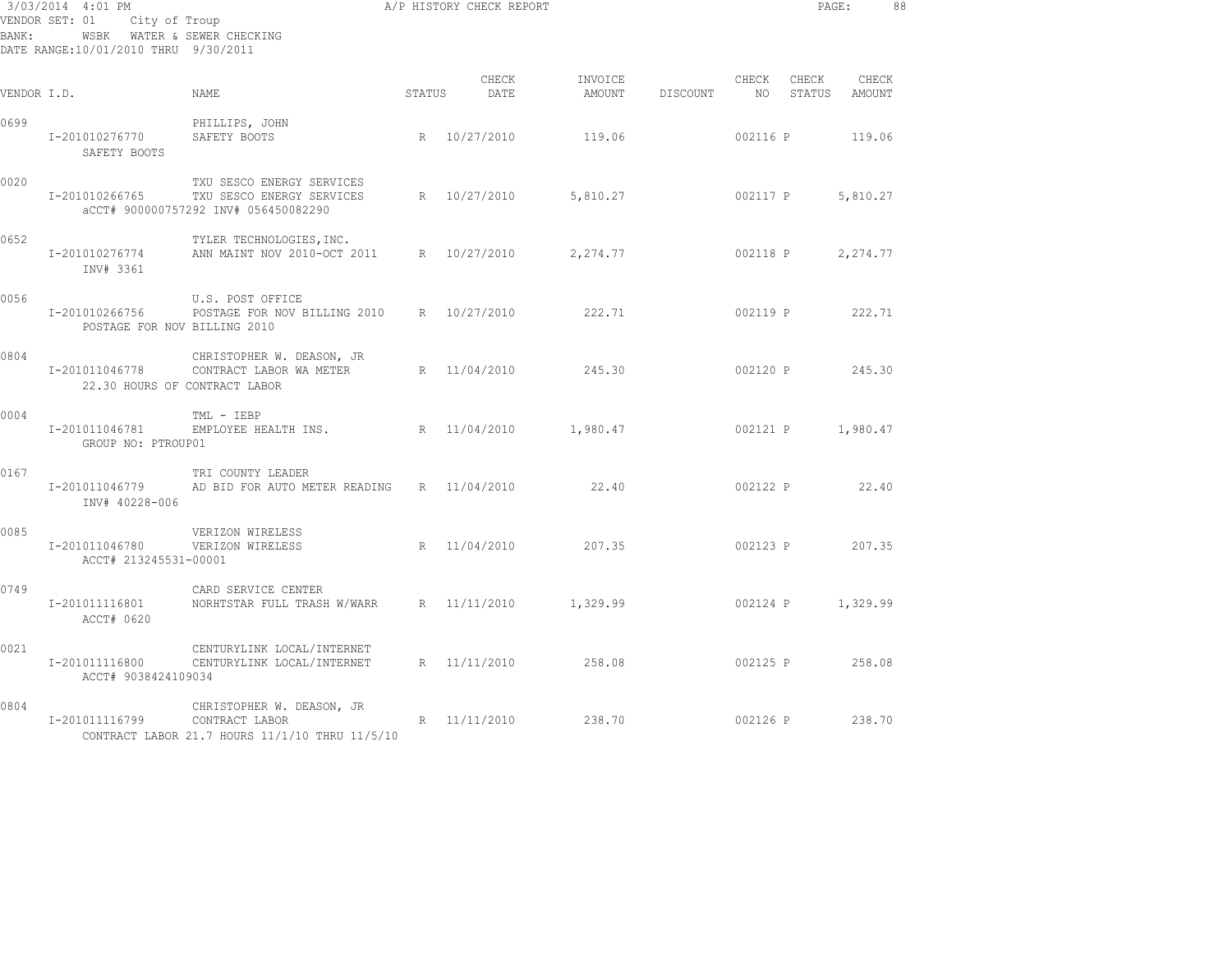| BANK:       | 3/03/2014 4:01 PM<br>VENDOR SET: 01<br>WSBK WATER & SEWER CHECKING<br>DATE RANGE:10/01/2010 THRU 9/30/2011 | A/P HISTORY CHECK REPORT<br>City of Troup                                                                                    |                     |                          |          |               |          | PAGE:                  | 89 |
|-------------|------------------------------------------------------------------------------------------------------------|------------------------------------------------------------------------------------------------------------------------------|---------------------|--------------------------|----------|---------------|----------|------------------------|----|
| VENDOR I.D. |                                                                                                            | <b>STATUS</b><br>NAME                                                                                                        | CHECK<br>DATE       | INVOICE<br><b>AMOUNT</b> | DISCOUNT | CHECK<br>NO 1 | CHECK    | CHECK<br>STATUS AMOUNT |    |
| 0238        | I-201011116797                                                                                             | FREDRICK W. KERSH, DO<br>PHYSICAL/DRUG SCREEN PRE EMP R 11/11/2010<br>PHYSICAL/DRUG SCREEN PRE EMPFOR M. ONLEY AND B. MARTIN |                     | 140.00                   |          | 002127 P      |          | 140.00                 |    |
| 0417        | I-201011126838<br>INV# 650546                                                                              | AAA SANITATION, INC.<br>PUMPING SERVICE                                                                                      | R 11/12/2010        | 3,000.00                 |          | 002128 P      |          | 3,000.00               |    |
| 0025        | I-201011126851<br>INV# 13737291                                                                            | ABC AUTO PARTS<br>ABC AUTO PARTS                                                                                             | R 11/12/2010        | 11.62                    |          |               |          | 002129 P 11.62         |    |
| 0241        | I-201011126853<br>ACCT# 300700007341                                                                       | ALLIED WASTE SERVICES #070<br>SLUDGE ROLLOFF                                                                                 | R 11/12/2010 25.00  |                          |          |               |          | 002130 P 25.00         |    |
| 0667        | I-201011126841<br>CUST # 02485                                                                             | ATWOODS<br>SUPPLIES/PARTS                                                                                                    | R 11/12/2010 31.99  |                          |          |               |          | 002131 P 31.99         |    |
| 0027        | I-201011126848<br>INV# TRO1010 AND TRO0910                                                                 | AWWS, INC.<br>MONTHY ANAL FOR WWTP (2) R 11/12/2010                                                                          |                     | 876.00                   |          |               | 002132 P | 876.00                 |    |
| 0751        | I-201011116821 FUEL FOR WA/SE<br>INV# 35078 AND 35323                                                      | BECKAT OIL & FUEL LP                                                                                                         | R 11/12/2010        | 565.83                   |          |               |          | 002133 P 565.83        |    |
| 0090        | SCCT# 34994-001                                                                                            | CHEROKEE COUNTY ELECTRIC COOP.<br>I-201011126843 CHEROKEE COUNTY ELECTRIC COOP. R  11/12/2010                                |                     | 129.46                   |          | 002134 P      |          | 129.46                 |    |
| 0754        | I-201011116824                                                                                             | CINTAS CORPORATION #495<br>UNIFORM SERVICE<br>INV# 495773107,495773960,495774778,495775630                                   | R 11/12/2010        | 330.00                   |          |               |          | 002135 P 330.00        |    |
| 0226        | I-201011126850<br>CUST ID 0491687001                                                                       | ELLIOTT ELECTRIC SUPPLY<br>PARTS FOR BRANDON LIFT STATI R 11/12/2010 1,031.05<br>INV# 026867701,152216701,026887001          |                     |                          |          |               |          | 002136 P 1,031.05      |    |
| 0353        | I-201011126849                                                                                             | ALAN FIELDING ELECTRIC<br>REPAIR WELL STARTER<br>INV# 27243-11720 AND 27243-11720                                            | R 11/12/2010 425.00 |                          |          |               |          | 002137 P 425.00        |    |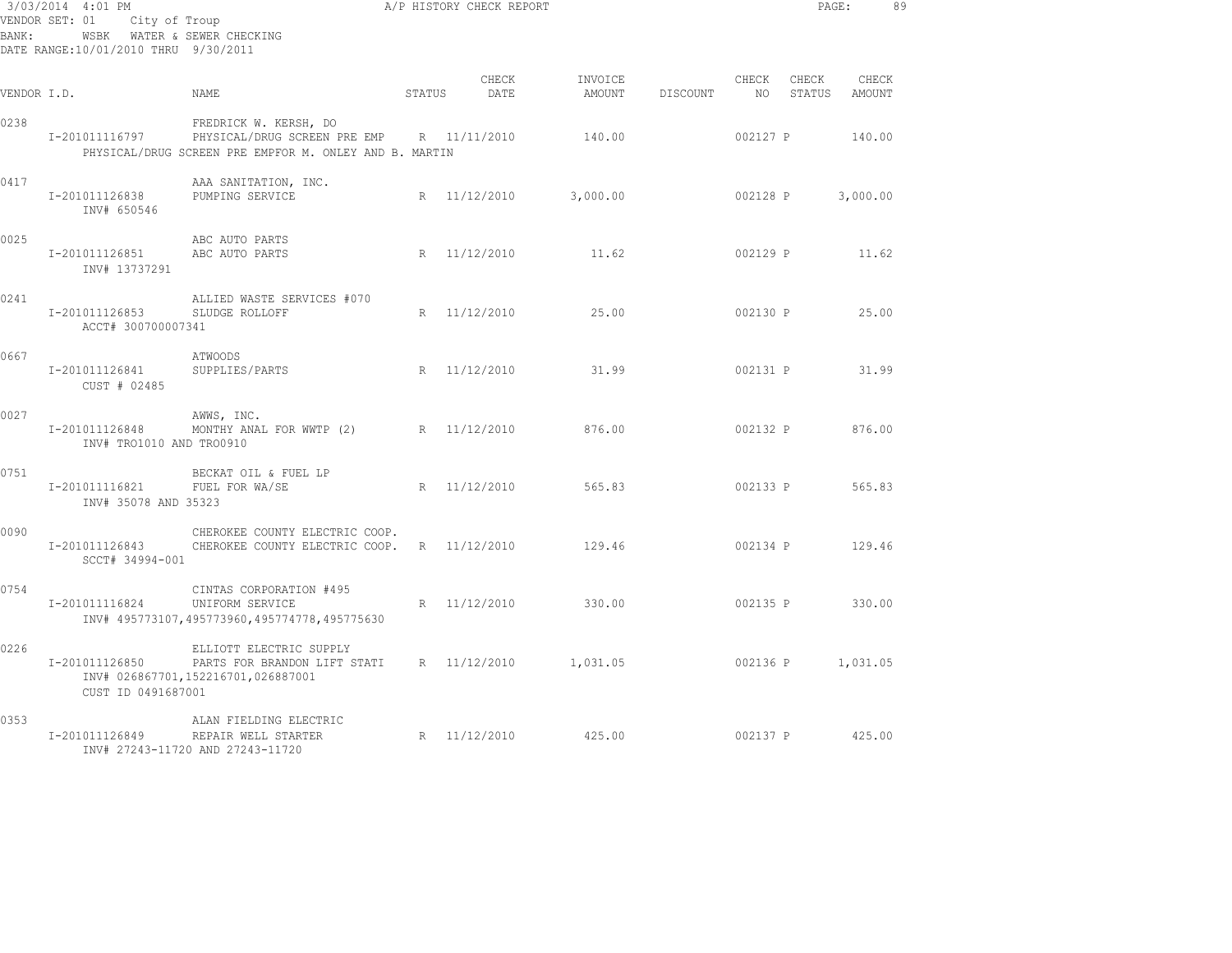| 3/03/2014 4:01 PM<br>VENDOR SET: 01<br>City of Troup<br>WSBK WATER & SEWER CHECKING<br>BANK:<br>DATE RANGE:10/01/2010 THRU 9/30/2011 |                                              |                                                                                                              | A/P HISTORY CHECK REPORT |               |                   |          | PAGE:         |                 | 90              |  |
|--------------------------------------------------------------------------------------------------------------------------------------|----------------------------------------------|--------------------------------------------------------------------------------------------------------------|--------------------------|---------------|-------------------|----------|---------------|-----------------|-----------------|--|
| VENDOR I.D.                                                                                                                          |                                              | NAME                                                                                                         | STATUS                   | CHECK<br>DATE | INVOICE<br>AMOUNT | DISCOUNT | CHECK<br>NO . | CHECK<br>STATUS | CHECK<br>AMOUNT |  |
| 0040                                                                                                                                 | I-201011126830<br>OCTOBER 2010 INVOICING     | HARRY'S BUILDING MATERIALS<br>HARRY'S BUILDING MATERIALS                                                     |                          | R 11/12/2010  | 469.11            |          | 002138 P      |                 | 469.11          |  |
| 0046                                                                                                                                 | I-201011126827                               | HD SUPPLY WATERWORKS, LTD.<br>VARIOUS WATER PARTS SUPPLY<br>INV# 2004252, 2006544, 2079549, 2096454, 2153969 | $R_{\parallel}$          | 11/12/2010    | 2,969.25          |          | 002139 P      |                 | 2,969.25        |  |
| 0530                                                                                                                                 | I-201011126852<br>INV# 200620                | LANGLEY INTERESTS, INC.<br>OIL CHANGE/LUBE                                                                   | R                        | 11/12/2010    | 118.13            |          | 002140 P      |                 | 118.13          |  |
| 0102                                                                                                                                 | I-201011126844<br>INV# B3074,108496,108522   | LONESTAR MAIN. & SERV., INC<br>CL BOTTLE RENT//AMONIA SULF                                                   |                          | R 11/12/2010  | 624.15            |          | 002141 P      |                 | 624.15          |  |
| 0044                                                                                                                                 | I-201011126847<br>INV# 505092 ACCT# 30231836 | MANTEK<br>2 DOZ S-PLUS AERO                                                                                  |                          | R 11/12/2010  | 372.00            |          | 002142 P      |                 | 372.00          |  |
| 0803                                                                                                                                 | I-201011126845<br>INV# 26317                 | PLAINSMAN TIRE<br>TIRES FOR LONNIE TRUCK                                                                     |                          | R 11/12/2010  | 216.58            |          | 002143 P      |                 | 216.58          |  |
| 0175                                                                                                                                 | I-201011126846<br>INV #304288                | ROOUEMORE'S<br>DOUBLE SIDED KEY                                                                              |                          | R 11/12/2010  | 5.00              |          | 002144 P      |                 | 5.00            |  |
| 0110                                                                                                                                 | I-201011116820<br>INV# 52888 AND 53440       | STEELE'S FEED & SEED<br>HYDRATED LIME/B. GARMON BOOT                                                         |                          | R 11/12/2010  | 172.95            |          | 002145 P      |                 | 172.95          |  |
| 0111                                                                                                                                 | I-201011126840<br>INV# 15985                 | STOKES & ASSOC., INC.<br>SEWER IMP CR 2147                                                                   |                          | R 11/12/2010  | 2,343.50          |          | 002146 P      |                 | 2,343.50        |  |
| 0242                                                                                                                                 | I-201011126842<br>INV# CWQ0029694            | TEXAS COMMISION ON ENVIRONMENT<br>PERMIT FEE                                                                 |                          | R 11/12/2010  | 1,907.30          |          | 002147 P      |                 | 1,907.30        |  |
| 0113                                                                                                                                 | I-201011126839<br>INV# 1290 AND 1282         | TROUP AUTO SERVICE<br>STATE INSPECTIONS/WIPERS                                                               |                          | R 11/12/2010  | 44.00             |          | 002148 P      |                 | 44.00           |  |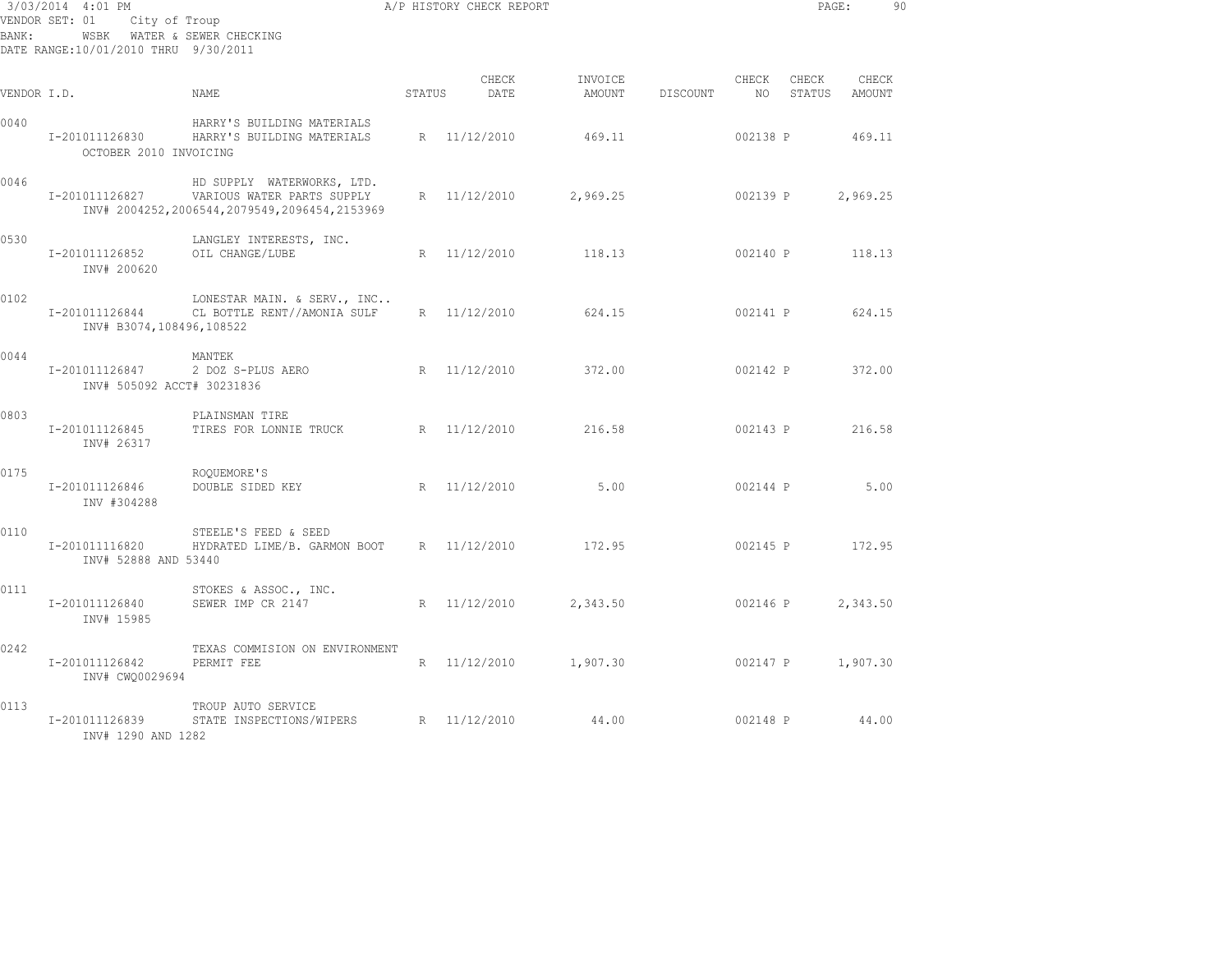| BANK:       | 3/03/2014 4:01 PM<br>VENDOR SET: 01<br>City of Troup<br>DATE RANGE:10/01/2010 THRU 9/30/2011 | WSBK WATER & SEWER CHECKING                                                                                            |        | A/P HISTORY CHECK REPORT |                   |          |               | PAGE:           |                 | 91 |
|-------------|----------------------------------------------------------------------------------------------|------------------------------------------------------------------------------------------------------------------------|--------|--------------------------|-------------------|----------|---------------|-----------------|-----------------|----|
| VENDOR I.D. |                                                                                              | NAME                                                                                                                   | STATUS | CHECK<br>DATE            | INVOICE<br>AMOUNT | DISCOUNT | CHECK<br>NO – | CHECK<br>STATUS | CHECK<br>AMOUNT |    |
| 0176        | I-201011116825                                                                               | UNDERGROUND UTILITY SUPPLY<br>RADIO METERS/WATER PARTS<br>INV# 66454,66496,66533,66794,66537,66664,66771,66806,66681,6 |        | R 11/12/2010             | 10,489.38         |          | 002149 P      |                 | 10,489.38       |    |
| 0751        | I-201011176871<br>INV# 35484                                                                 | BECKAT OIL & FUEL LP<br>NON DIED DIESEL FUEL                                                                           |        | R 11/18/2010             | 868.25            |          | 002150 P      |                 | 868.25          |    |
| 0804        | I-201011176869                                                                               | CHRISTOPHER W. DEASON, JR<br>CONTRACT LABOR FOR WATER MET<br>CONTRACT LABOR FOR WATER MET 22.30 HOURS                  |        | R 11/18/2010             | 245.30            |          | 002151 P      |                 | 245.30          |    |
| 0221        | I-201011186872<br>REIM WA DOOR PRZ FRM BANK                                                  | CHERYL JIMERSON<br>REIM WA DOOR PRZ FRM BANK                                                                           |        | R 11/18/2010             | 50.00             |          | 002152 P      |                 | 50.00           |    |
| 0819        | I-201011176870<br>INV# 11162010                                                              | SMOKIN RIVERS BBO<br>CATERING FOR WAT MEETING                                                                          |        | R 11/18/2010             | 555.00            |          | 002153 P      |                 | 555.00          |    |
| 0242        | I-201011176868<br>INV# PHS0128405                                                            | TEXAS COMMISION ON ENVIRONMENT<br>FY 11 REG NUMBER WA SYST FEE                                                         |        | R 11/18/2010             | 2,021.00          |          | 002154 P      |                 | 2,021.00        |    |
| 0176        | I-201011176866<br>INV# 67210 AND 67209                                                       | UNDERGROUND UTILITY SUPPLY<br>WATER SUPPLIES/TOOLS                                                                     |        | R 11/18/2010             | 2,938.84          |          | 002155 P      |                 | 2,938.84        |    |
| 0543        | I-201011176867<br>INV# 1090                                                                  | WAGGENER ELECTRIC<br>REPAIR BRANDON LIFT STATION                                                                       |        | R 11/18/2010             | 299.17            |          | 002156 P      |                 | 299.17          |    |
| 0804        | I-201011236873                                                                               | CHRISTOPHER W. DEASON, JR<br>CONTRACT LABOR FOR WATER<br>CONTRACT LABOR 24 HOURS FOR 11/15 THRU 11/19                  |        | R 11/24/2010             | 264.00            |          | 002157 P      |                 | 264.00          |    |
| 0056        | I-201011306883<br>DEC 2010 BILLING                                                           | U.S. POST OFFICE<br>DEC 2010 BILLING                                                                                   |        | R 11/30/2010             | 223.65            |          | 002158 P      |                 | 223.65          |    |
| 0640        | I-201012026897<br>INV# COT112710                                                             | A PLUS PLUMBING<br>WORK BY OLD 1ST BAPT CHURCH                                                                         |        | R 12/03/2010             | 450.25            |          | 002159 P      |                 | 450.25          |    |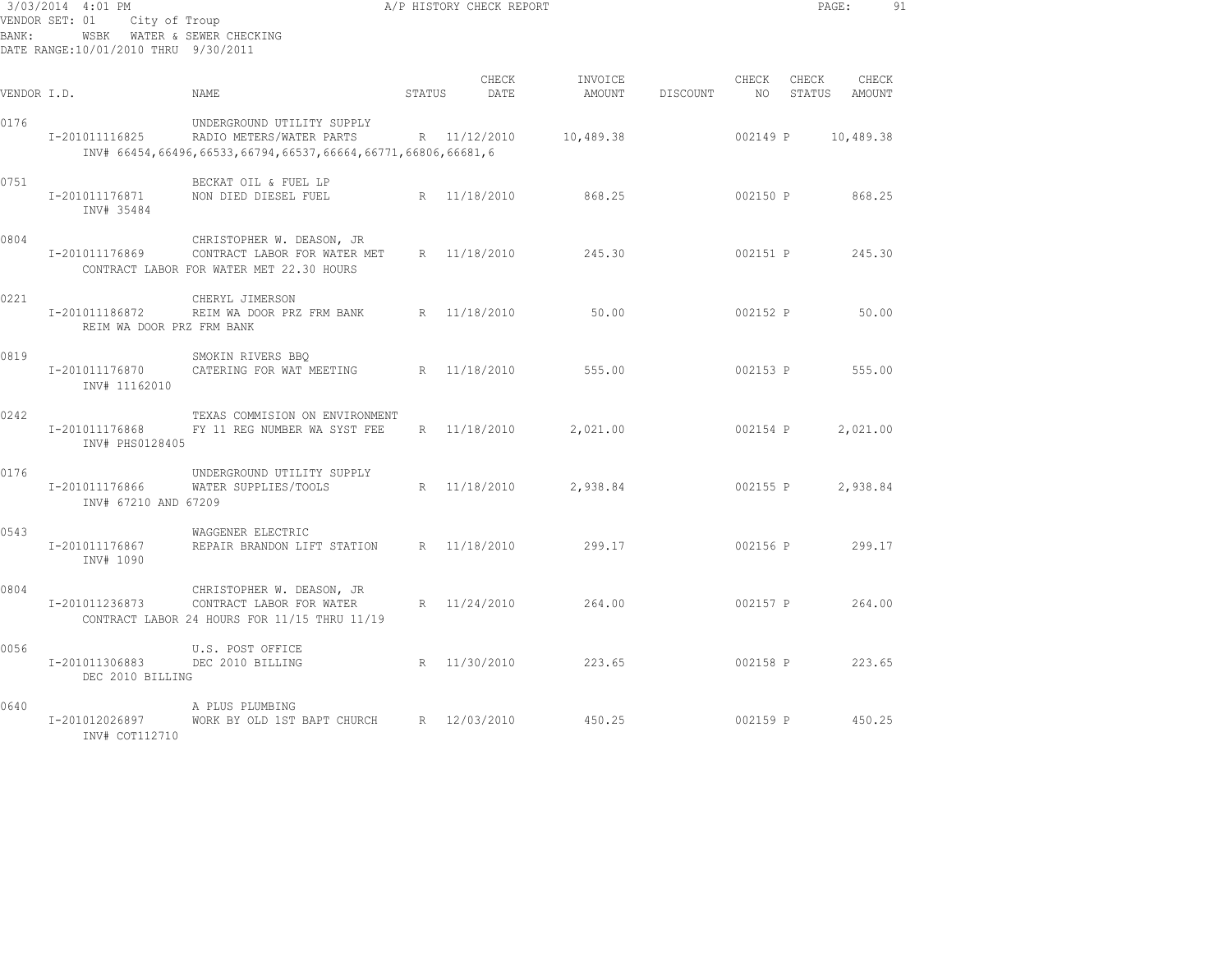| BANK:       | 3/03/2014 4:01 PM<br>VENDOR SET: 01<br>City of Troup<br>WSBK WATER & SEWER CHECKING<br>DATE RANGE:10/01/2010 THRU 9/30/2011 | A/P HISTORY CHECK REPORT                                                                            |        |               |                   |          |                          | PAGE:    |                        | 92 |
|-------------|-----------------------------------------------------------------------------------------------------------------------------|-----------------------------------------------------------------------------------------------------|--------|---------------|-------------------|----------|--------------------------|----------|------------------------|----|
| VENDOR I.D. |                                                                                                                             | <b>NAME</b>                                                                                         | STATUS | CHECK<br>DATE | INVOICE<br>AMOUNT | DISCOUNT | CHECK<br>NO <sub>1</sub> | CHECK    | CHECK<br>STATUS AMOUNT |    |
| 0417        | I-201012026891<br>INV# 651257                                                                                               | AAA SANITATION, INC.<br>PUMPING SERV FOR TARBUTTON                                                  |        | R 12/03/2010  | 1,700.00          |          | 002160 P                 |          | 1,700.00               |    |
| 0751        | I-201012026900<br>INV# 35578                                                                                                | BECKAT OIL & FUEL LP<br>FUEL FOR WA DEPT                                                            |        | R 12/03/2010  | 299.47            |          | 002161 P                 |          | 299.47                 |    |
| 0780        | I-201012026893<br>INV# 101401                                                                                               | CAPPS-CAPCO CONSTRUCTION, INC<br>LIFT STATION FOR CR 2147                                           |        | R 12/03/2010  | 32,036.00         |          | 002162 P                 |          | 32,036.00              |    |
| 0090        | I-201012026896<br>ACCT# 34994-001                                                                                           | CHEROKEE COUNTY ELECTRIC COOP.<br>CHEROKEE COUNTY ELECTRIC COOP.                                    |        | R 12/03/2010  | 129.32            |          | 002163 P                 |          | 129.32                 |    |
| 0796        | I-201012026901<br>INV# 0G83012530                                                                                           | CINTAS FIRST AID AND SAFETY<br>CINTAS FIRST AID AND SAFETY                                          |        | R 12/03/2010  | 19.85             |          | 002164 P                 |          | 19.85                  |    |
| 0804        | I-201012026887                                                                                                              | CHRISTOPHER W. DEASON, JR<br>CONTRACT LABOR FOR WATER<br>CONTRACT LABOR 11/22/10 THRU 12/2/10       |        | R 12/03/2010  | 242.00            |          |                          | 002165 P | 242.00                 |    |
| 0040        | I-201012026889<br>NOV 2010 BILLING                                                                                          | HARRY'S BUILDING MATERIALS<br>SUPPLIES AND PARTS                                                    |        | R 12/03/2010  | 912.50            |          | 002166 P                 |          | 912.50                 |    |
| 0046        | I-201012026898                                                                                                              | HD SUPPLY WATERWORKS, LTD.<br>HD SUPPLY WATERWORKS, LTD.<br>INV# 2232810, 2199634, 2230037, 2304547 |        | R 12/03/2010  | 914.98            |          |                          | 002167 P | 914.98                 |    |
| 0175        | I-201012026902<br>INV# 651782,309901,311840                                                                                 | ROOUEMORE'S<br>ELECT WIREING                                                                        |        | R 12/03/2010  | 72.00             |          | 002168 P                 |          | 72.00                  |    |
| 0295        | I-201012026890<br>INV# 163887                                                                                               | SMITH PUMP CO. INC<br>PUMP REPAIR                                                                   |        | R 12/03/2010  | 6,470.00          |          | 002169 P                 |          | 6,470.00               |    |
| 0110        | I-201012026892<br>INV# 54403 AND 54685                                                                                      | STEELE'S FEED & SEED<br>BOOTS, GLOVES                                                               |        | R 12/03/2010  | 160.89            |          | 002170 P                 |          | 160.89                 |    |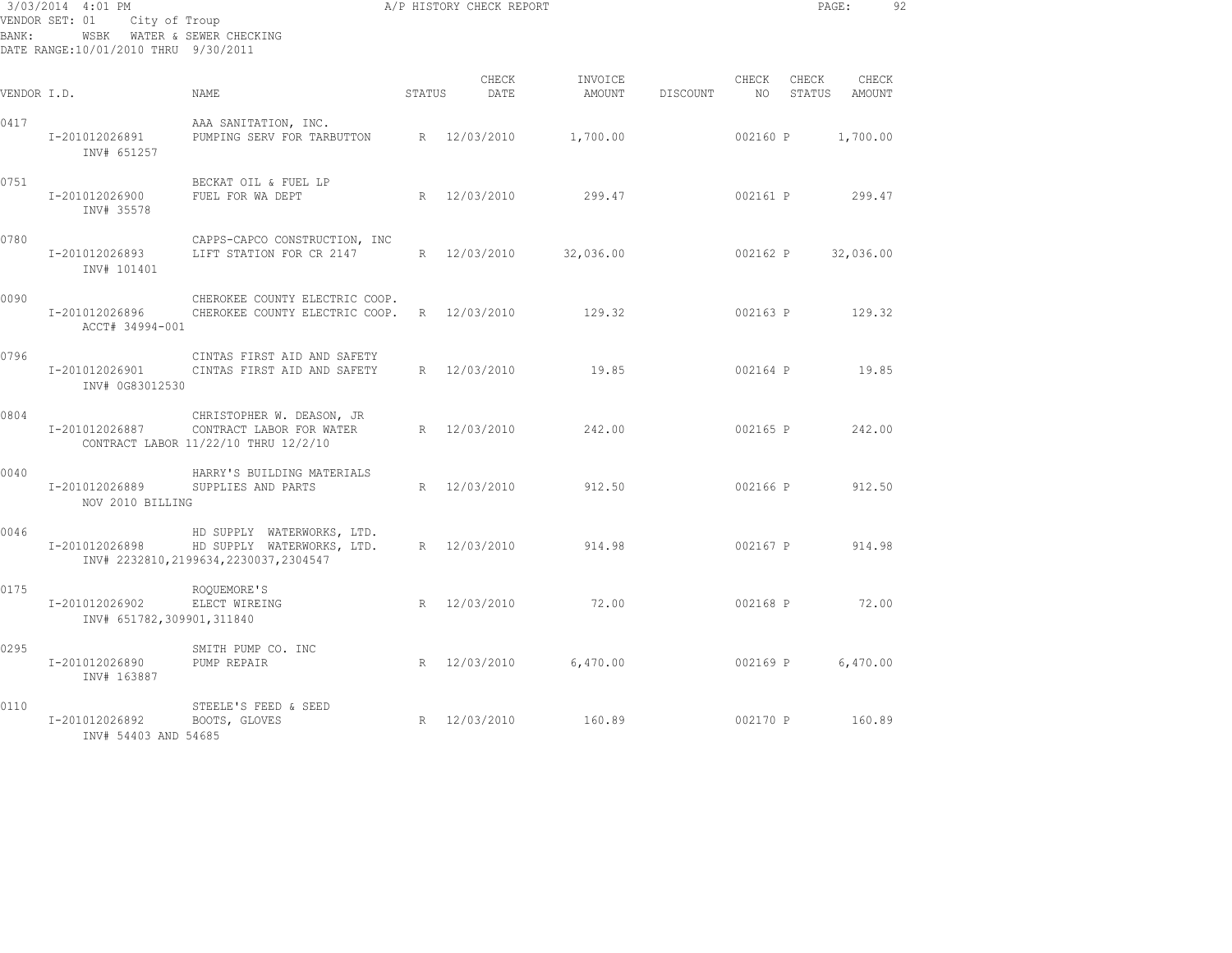| 3/03/2014 4:01 PM<br>VENDOR SET: 01 City of Troup<br>WSBK WATER & SEWER CHECKING<br>BANK:<br>DATE RANGE:10/01/2010 THRU 9/30/2011 |                                                                            |                                                                         | A/P HISTORY CHECK REPORT |                    |                                             |          | PAGE:           | 93       |  |
|-----------------------------------------------------------------------------------------------------------------------------------|----------------------------------------------------------------------------|-------------------------------------------------------------------------|--------------------------|--------------------|---------------------------------------------|----------|-----------------|----------|--|
| VENDOR I.D.                                                                                                                       |                                                                            | NAME                                                                    | STATUS                   | CHECK<br>DATE      | INVOICE<br>AMOUNT DISCOUNT NO STATUS AMOUNT | CHECK    | CHECK           | CHECK    |  |
| 0167                                                                                                                              | INV# 40228-007 AND 40228/-008                                              | TRI COUNTY LEADER<br>I-201012026895 WATER METER BID ADS                 |                          | R 12/03/2010       | 46.80                                       | 002171 P |                 | 46.80    |  |
| 0020                                                                                                                              | INV# 054875483396<br>ACCT# 900000757292                                    | TXU SESCO ENERGY SERVICES<br>I-201012026888 TXU SESCO ENERGY SERVICES   |                          | R 12/03/2010       | 5,488.53                                    |          | 002172 P        | 5,488.53 |  |
| 0176                                                                                                                              | I-201012026899<br>INV# 67367,67368,67431                                   | UNDERGROUND UTILITY SUPPLY<br>METER AND SUPPLIES                        |                          | R 12/03/2010       | 3,112.86 002173 P 3,112.86                  |          |                 |          |  |
| 0543                                                                                                                              | I-201012026894<br>INV# 1099                                                | WAGGENER ELECTRIC<br>ELECTRICAL LIFTSTATION CR 2147 R 12/03/2010        |                          |                    | 680.37 002174 P 680.37                      |          |                 |          |  |
| 0241                                                                                                                              | I-201012096944<br>ACCT# 300700007341                                       | ALLIED WASTE SERVICES #070<br>SLUDGE REMOVAL                            |                          | R 12/15/2010 25.00 |                                             |          | 002175 P 25.00  |          |  |
| 0667                                                                                                                              | I-201012096942<br>INV# 175/34<br>ACCT# 2485                                | ATWOODS<br>BOOSTER CABE/HOSE REEL R 12/15/2010                          |                          |                    | 99.96                                       |          | 002176 P        | 99.96    |  |
| 0021                                                                                                                              | ACCT# 903842410934                                                         | CENTURYLINK LOCAL/INTERNET<br>I-201012156964 CENTURYLINK LOCAL/INTERNET |                          | R 12/15/2010       | 258.07                                      |          | 002177 P 258.07 |          |  |
| 0004                                                                                                                              | I-201012096943 EMPL HEALTH INS<br>INV# 0000383797<br>GROUP # PTROUP01      | TML - IEBP                                                              |                          | R 12/15/2010       | 2,725.66                                    |          | 002178 P        | 2,725.66 |  |
| 0085                                                                                                                              | I-201012096941 CELLULAR SERVICE<br>INV# 6504899783<br>ACCT# 21324553100001 | VERIZON WIRELESS                                                        |                          | R 12/15/2010       | 247.12 002179 P 247.12                      |          |                 |          |  |
| 0751                                                                                                                              | INV# 35924,35788,36157                                                     | BECKAT OIL & FUEL LP<br>I-201012296994 BECKAT OIL & FUEL LP             |                          | R 12/30/2010       | 872.58                                      |          | 002180 P 872.58 |          |  |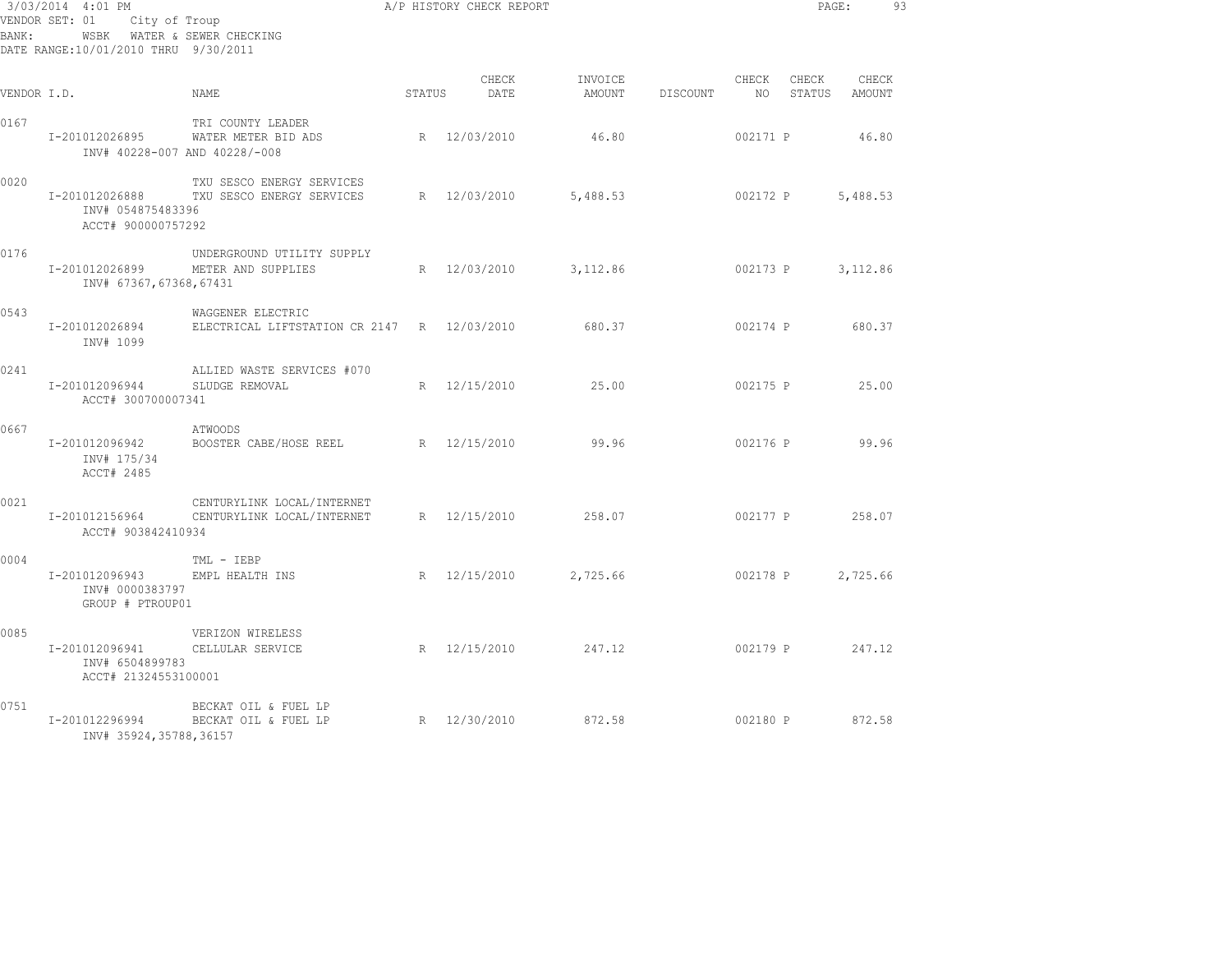| BANK :      | 3/03/2014 4:01 PM<br>VENDOR SET: 01<br>City of Troup<br>WSBK WATER & SEWER CHECKING<br>DATE RANGE:10/01/2010 THRU 9/30/2011 |                                                                                            |                 | A/P HISTORY CHECK REPORT |                   |          |               | PAGE:           |                 | 94 |
|-------------|-----------------------------------------------------------------------------------------------------------------------------|--------------------------------------------------------------------------------------------|-----------------|--------------------------|-------------------|----------|---------------|-----------------|-----------------|----|
| VENDOR I.D. |                                                                                                                             | NAME                                                                                       | STATUS          | CHECK<br>DATE            | INVOICE<br>AMOUNT | DISCOUNT | CHECK<br>NO 1 | CHECK<br>STATUS | CHECK<br>AMOUNT |    |
| 0749        | I-201012297005<br>ACCT# 0620                                                                                                | CARD SERVICE CENTER<br>NORTHERN TOOL, OIL                                                  |                 | R 12/30/2010             | 214.10            |          | 002181 P      |                 | 214.10          |    |
| 0754        | I-201012296996                                                                                                              | CINTAS CORPORATION #495<br>UNIFORM SERVICE<br>INV# 495776440,495777297,495778119,495778969 | $R_{\parallel}$ | 12/30/2010               | 572.02            |          | 002182 P      |                 | 572.02          |    |
| 0238        | I-201012297000<br>PHY/DRUG SCR P. DURIO                                                                                     | FREDRICK W. KERSH, DO<br>PHY/DRUG SCR P. DURIO                                             |                 | R 12/30/2010             | 70.00             |          | 002183 P      |                 | 70.00           |    |
| 0530        | I-201012296995<br>INV# 201542                                                                                               | LANGLEY INTERESTS, INC.<br>OIL CHANGE, LUBE                                                |                 | R 12/30/2010             | 118.13            |          | 002184 P      |                 | 118.13          |    |
| 0102        | I-201012297001<br>INV# B3267,108594                                                                                         | LONESTAR MAIN. & SERV., INC<br>CL2 BOTTLE RENT/CYLINDER                                    |                 | R 12/30/2010             | 484.50            |          | 002185 P      |                 | 484.50          |    |
| 0111        | I-201012296999<br>INV# 16003                                                                                                | STOKES & ASSOC., INC.<br>FINAL DESIGN FOR SEWER CR 2147 R 12/30/2010                       |                 |                          | 2,140.00          |          | 002186 P      |                 | 2,140.00        |    |
| 0056        | I-201012297002<br>BILLING FOR JAN 2011 POSTAGE                                                                              | U.S. POST OFFICE<br>BILLING FOR JAN 2011 POSTAGE                                           |                 | R 12/30/2010             | 224.53            |          | 002187 P      |                 | 224.53          |    |
| 0176        | I-201012296998<br>INV# 67914                                                                                                | UNDERGROUND UTILITY SUPPLY<br>5/3" DUEL METER RADIO READ                                   |                 | R 12/30/2010             | 12,300.00         |          | 002188 P      |                 | 12,300.00       |    |
| 0062        | I-201012296997<br>INV# 289244 CUST # 959127                                                                                 | USA BLUE BOOK<br>CHLORINE POCKET METER                                                     |                 | R 12/30/2010             | 399.15            |          | 002189 P      |                 | 399.15          |    |
| 0027        | I-201101067043<br>INV# TRO1110                                                                                              | AWWS, INC.<br>MONTHLY ANALYSIS FOR WWTP                                                    | R               | 1/07/2011                | 545.00            |          | 002190 P      |                 | 545.00          |    |
| 0109        | I-201101067033<br>ACCT# 1003669095                                                                                          | CENTURYLINK<br>LONG DISTANCE PHONE                                                         | R               | 1/07/2011                | 18.08             |          | 002191 P      |                 | 18.08           |    |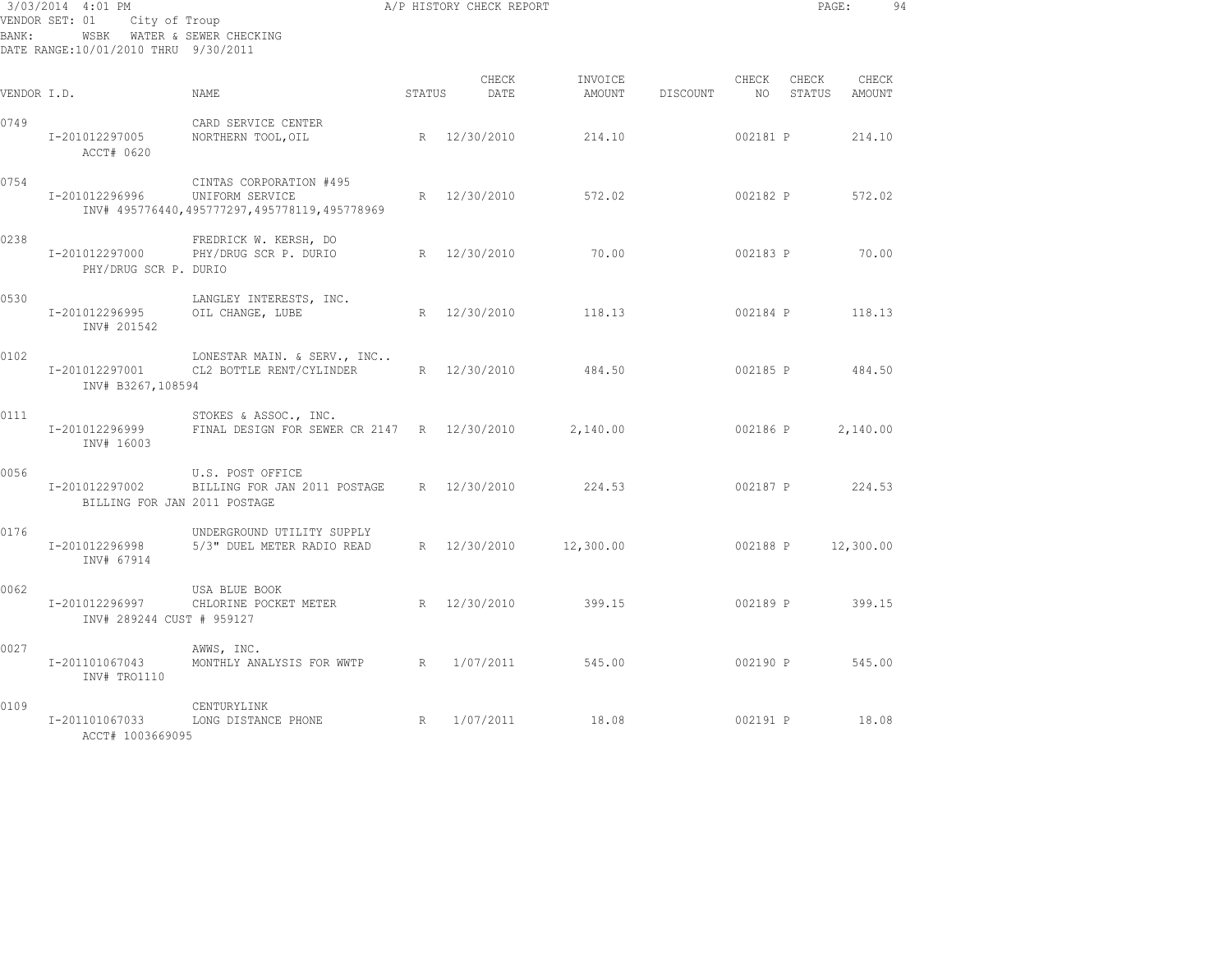| BANK:       | 3/03/2014 4:01 PM<br>VENDOR SET: 01<br>City of Troup<br>WSBK WATER & SEWER CHECKING<br>DATE RANGE:10/01/2010 THRU 9/30/2011 |                                                                     |        | A/P HISTORY CHECK REPORT |                   |          |                | PAGE:           |                 | 95 |
|-------------|-----------------------------------------------------------------------------------------------------------------------------|---------------------------------------------------------------------|--------|--------------------------|-------------------|----------|----------------|-----------------|-----------------|----|
| VENDOR I.D. |                                                                                                                             | NAME                                                                | STATUS | CHECK<br>DATE            | INVOICE<br>AMOUNT | DISCOUNT | CHECK<br>NO 11 | CHECK<br>STATUS | CHECK<br>AMOUNT |    |
| 0099        | I-201101067038<br>INV# 7046819                                                                                              | HACH<br>REAGENT, SET CHLORINE                                       | R      | 1/07/2011                | 155.72            |          | 002192 P       |                 | 155.72          |    |
| 0040        | WA/SE INV FOR DEC 2010                                                                                                      | HARRY'S BUILDING MATERIALS<br>I-201101067035 WA/SE INV FOR DEC 2010 | R      | 1/07/2011                | 579.48            |          | 002193 P       |                 | 579.48          |    |
| 0313        | I-201101067037<br>INV# 29019110                                                                                             | LOCKSMITH SERVICES OF TYLER<br>KEY FOR SEWER PLANT                  | R      | 1/07/2011                | 12.00             |          | 002194 P       |                 | 12.00           |    |
| 0102        | I-201101067045<br>INV# 108645 AND B3476                                                                                     | LONESTAR MAIN. & SERV., INC<br>CHL GAS CYLINDER/BOTTLES             | R      | 1/07/2011                | 420.80            |          | 002195 P       |                 | 420.80          |    |
| 0196        | I-201101067041<br>ACCT# 5230                                                                                                | NAPA<br>OIL/PARTS<br>INV# 255119, 255341, 255570, 255571, 255929    | R      | 1/07/2011                | 258.11            |          | 002196 P       |                 | 258.11          |    |
| 0568        | I-201101067042<br>INV# 0000109221                                                                                           | SEWERS EQUIPMENT CO. OF AMERIC<br>FILTER, ENGINE PRIMARY<br>R       |        | 1/07/2011                | 115.90            |          |                | 002197 P 115.90 |                 |    |
| 0111        | I-201101067036<br>INV# 16002                                                                                                | STOKES & ASSOC., INC.<br>FINAL DESIGN WATER TRANS LINE              | R      | 1/07/2011                | 3,475.00          |          | 002198 P       |                 | 3,475.00        |    |
| 0553        | I-201101067040<br>TXT2 NO# 49571                                                                                            | TIER TWO CHEMICAL REPORTING PR<br>REPORTING FOR 2010                | R      | 1/07/2011                | 150.00            |          | 002199 P       |                 | 150.00          |    |
| 0004        | I-201101067031<br>INV# 0000384879<br>GROUP PTROUP01                                                                         | TML - IEBP<br>EMPLOYEE HEALTH INSURANCE R                           |        | 1/07/2011                | 2,352.64          |          | 002200 P       |                 | 2,352.64        |    |
| 0020        | I-201101067032<br>ACCT# 900000757292<br>INV# 054325548964                                                                   | TXU SESCO ENERGY SERVICES<br>TXU SESCO ENERGY SERVICES R 1/07/2011  |        |                          | 6,143.90          |          |                | 002201 P        | 6,143.90        |    |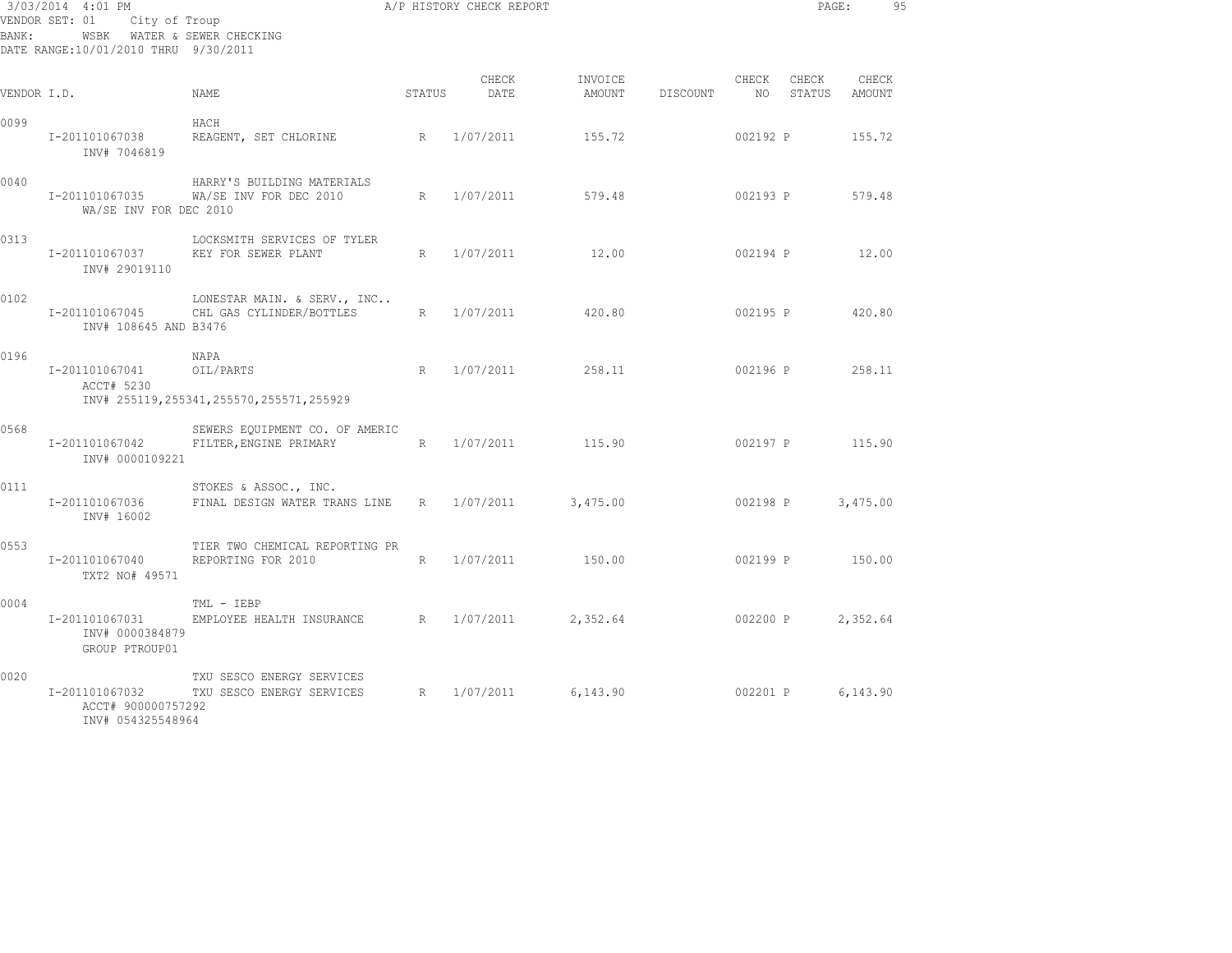| BANK:       | 3/03/2014 4:01 PM<br>VENDOR SET: 01<br>City of Troup<br>WSBK WATER & SEWER CHECKING<br>DATE RANGE: 10/01/2010 THRU 9/30/2011 |                                                                                                        |        | A/P HISTORY CHECK REPORT |                   |          |                   |                 | PAGE:           | 96 |
|-------------|------------------------------------------------------------------------------------------------------------------------------|--------------------------------------------------------------------------------------------------------|--------|--------------------------|-------------------|----------|-------------------|-----------------|-----------------|----|
| VENDOR I.D. |                                                                                                                              | NAME                                                                                                   | STATUS | CHECK<br>DATE            | INVOICE<br>AMOUNT | DISCOUNT | CHECK<br>NO –     | CHECK<br>STATUS | CHECK<br>AMOUNT |    |
| 0085        | I-201101067034<br>INV# 6517815624<br>ACCT# 213245531-00001                                                                   | VERIZON WIRELESS<br>VERIZON WIRELESS                                                                   | R      | 1/07/2011                | 257.80            |          | 002202 P          |                 | 257.80          |    |
| 0270        | I-201101067044<br>INV# 61728                                                                                                 | WATER TANK INSPECTION<br>ANNUEL WATER TANK INSPS                                                       |        | R 1/07/2011 1,100.00     |                   |          | 002203 P 1,100.00 |                 |                 |    |
| 0025        | I-201101137067<br>INV# 13746045                                                                                              | ABC AUTO PARTS<br>BULB FOR TRUCK                                                                       |        | R 1/14/2011              | 1.11              |          | 002204 P          |                 | 1.11            |    |
| 0749        | I-201101137070                                                                                                               | CARD SERVICE CENTER<br>LATE FEES FOR LAST MONTH                                                        | R      | 1/14/2011                | 27.88             |          | 002205 P          |                 | 27.88           |    |
| 0090        | I-201101137072<br>ACCT# 34994-001                                                                                            | CHEROKEE COUNTY ELECTRIC COOP.<br>FOR BRANDON LIFT STATION                                             | R      | 1/14/2011                | 128.96            |          | 002206 P          |                 | 128.96          |    |
| 0754        | I-201101137069                                                                                                               | CINTAS CORPORATION #495<br>UNIFORM SERVICE<br>INV# 495779786,495780650,495781475,495782322,495783138   |        | R 1/14/2011              | 499.37            |          | 002207 P          |                 | 499.37          |    |
| 0226        | I-201101137068<br>INV# 152482601                                                                                             | ELLIOTT ELECTRIC SUPPLY<br>3.2 AMP FUSE                                                                | R      | 1/14/2011                | 111.99            |          | 002208 P          |                 | 111.99          |    |
| 0835        | I-201101137071<br>INV# 99143372-3 ACCT# 13341668<br>FOR T. FULLER, B. KIRKPATRICK                                            | EXPRESS<br>TEMP. GENERAL LABOR                                                                         | R      | 1/14/2011                | 341.26            |          | 002209 P          |                 | 341.26          |    |
| 0530        | I-201101137066<br>INV# 202902                                                                                                | LANGLEY INTERESTS, INC.<br>OIL CHANGE AND LUBE                                                         | R      | 1/14/2011                | 148.90            |          | 002210 P          |                 | 148.90          |    |
| 0157        | I-201101137073<br>4TH QRT TWC FEES FOR 2010                                                                                  | TEXAS WORKFORCE COM.<br>4TH QRT TWC FEES FOR 2010 R 1/14/2011                                          |        |                          | 336.55            |          | 002211 P          |                 | 336.55          |    |
| 0631        | I-201101137064                                                                                                               | TNT TIRE & LUBE, LLC<br>TIRE REPAIR<br>INV# 8019, 8173, 8192, 9329, 8404, 8641, 8718, 9052, 9393, 9579 |        | R 1/14/2011              | 51.00             |          | 002212 P          |                 | 51.00           |    |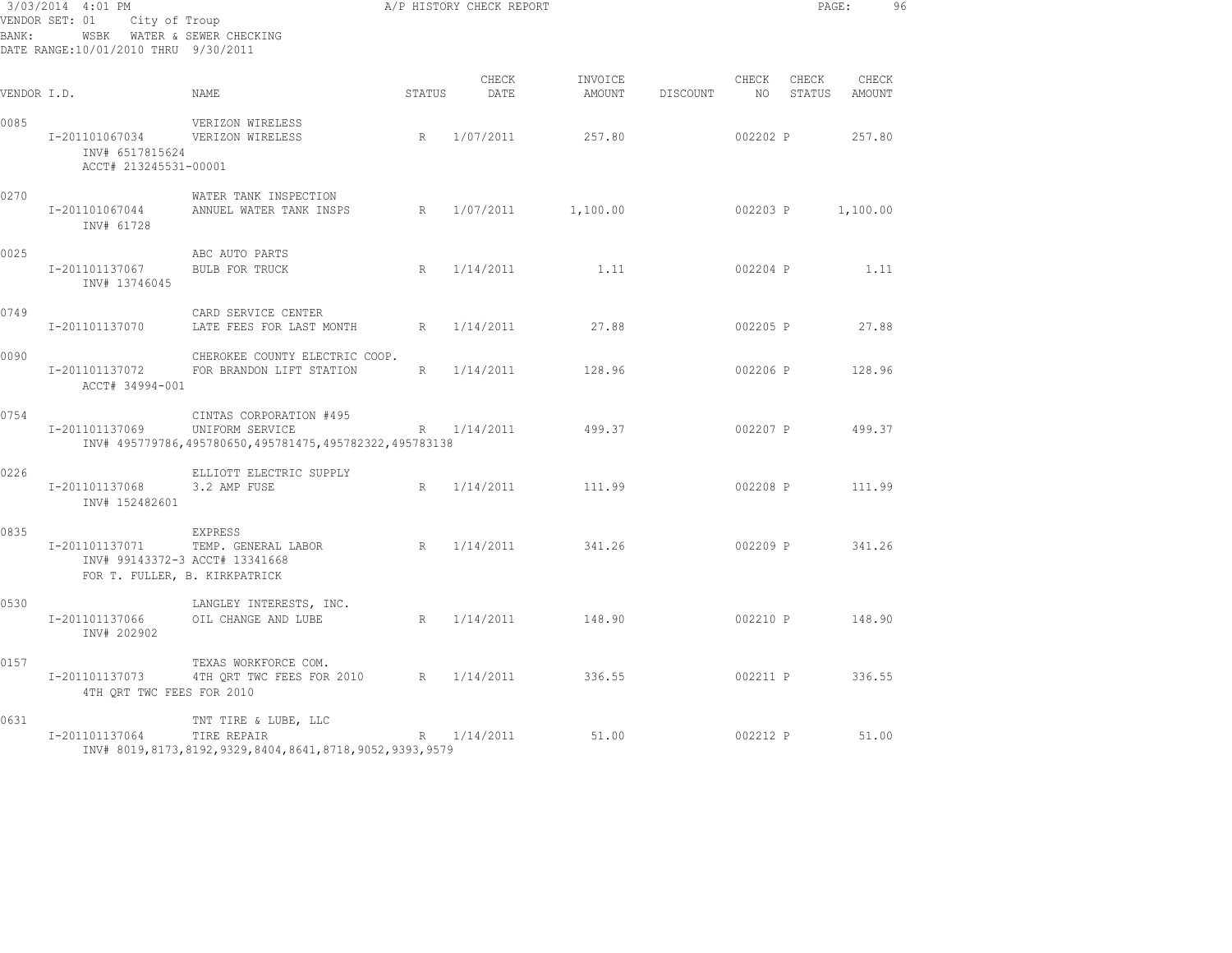| BANK:       | 3/03/2014 4:01 PM<br>VENDOR SET: 01<br>City of Troup<br>WSBK WATER & SEWER CHECKING<br>DATE RANGE:10/01/2010 THRU 9/30/2011 |                                                                                                       |        | A/P HISTORY CHECK REPORT |                   |          |             | PAGE:           |                 | 97 |
|-------------|-----------------------------------------------------------------------------------------------------------------------------|-------------------------------------------------------------------------------------------------------|--------|--------------------------|-------------------|----------|-------------|-----------------|-----------------|----|
| VENDOR I.D. |                                                                                                                             | NAME.                                                                                                 | STATUS | CHECK<br>DATE            | INVOICE<br>AMOUNT | DISCOUNT | CHECK<br>NO | CHECK<br>STATUS | CHECK<br>AMOUNT |    |
| 0176        | I-201101137065                                                                                                              | UNDERGROUND UTILITY SUPPLY<br>RADIO READ METERS, SUPPLIES<br>INV# 68024,68058,68023,68068,68069,68154 | R      | 1/14/2011                | 136,972.00        |          | 002213 P    |                 | 136,972.00      |    |
| 0241        | I-201101207102                                                                                                              | ALLIED WASTE SERVICES #070<br>REMOVAL OF SLUDGE<br>ACCT# 30070007341 INV# 0070001790765               | R      | 1/21/2011                | 875.00            |          | 002214 P    |                 | 875.00          |    |
| 0027        | I-201101207100<br>INV# TRO1210                                                                                              | AWWS, INC.<br>WWTP MONTHLY ANALYSS                                                                    | R      | 1/21/2011                | 605.00            |          | 002215 P    |                 | 605.00          |    |
| 0751        | I-201101207096<br>INV# 36465                                                                                                | BECKAT OIL & FUEL LP<br>FUEL FOR WA/SE                                                                | R      | 1/21/2011                | 384.62            |          | 002216 P    |                 | 384.62          |    |
| 0021        | I-201101207094<br>ACCT# 9038424109034                                                                                       | CENTURYLINK LOCAL/INTERNET<br>CENTURYLINK LOCAL/INTERNET                                              | R      | 1/21/2011                | 259.47            |          | 002217 P    |                 | 259.47          |    |
| 0127        | I-201101207095<br>INV# 851145623                                                                                            | GRAINGER<br>IMPELLER/SEAL                                                                             | R      | 1/21/2011                | 34.81             |          | 002218 P    |                 | 34.81           |    |
| 0694        | I-201101207101                                                                                                              | NETPHD REGIONAL LAB<br>COUPONS FOR WATER TEST<br>COUPONS FOR MONTHLY WATER TESTING                    | R      | 1/21/2011                | 300.00            |          | 002219 P    |                 | 300.00          |    |
| 0568        | I-201101207097<br>INV# 0000109542                                                                                           | SEWERS EQUIPMENT CO. OF AMERIC<br>FILTERS                                                             | R      | 1/21/2011                | 116.78            |          | 002220 P    |                 | 116.78          |    |
| 0176        | I-201101207098<br>INV# 68215 AND 68152                                                                                      | UNDERGROUND UTILITY SUPPLY<br>2" METERS, RING, COVER                                                  | R      | 1/21/2011                | 10,595.00         |          | 002221 P    |                 | 10,595.00       |    |
| 0062        | I-201101207099<br>INV# 305223                                                                                               | USA BLUE BOOK<br>COPPER FUSE                                                                          | R      | 1/21/2011                | 57.71             |          | 002222 P    |                 | 57.71           |    |
| 0780        | I-201101287116<br>2011 WW PERMIT RENE TO TCEO                                                                               | CAPPS-CAPCO CONSTRUCTION, INC<br>2011 WW PERMIT RENE TO TCEO                                          | R      | 1/28/2011                | 1,215.00          |          | 002223 P    |                 | 1,215.00        |    |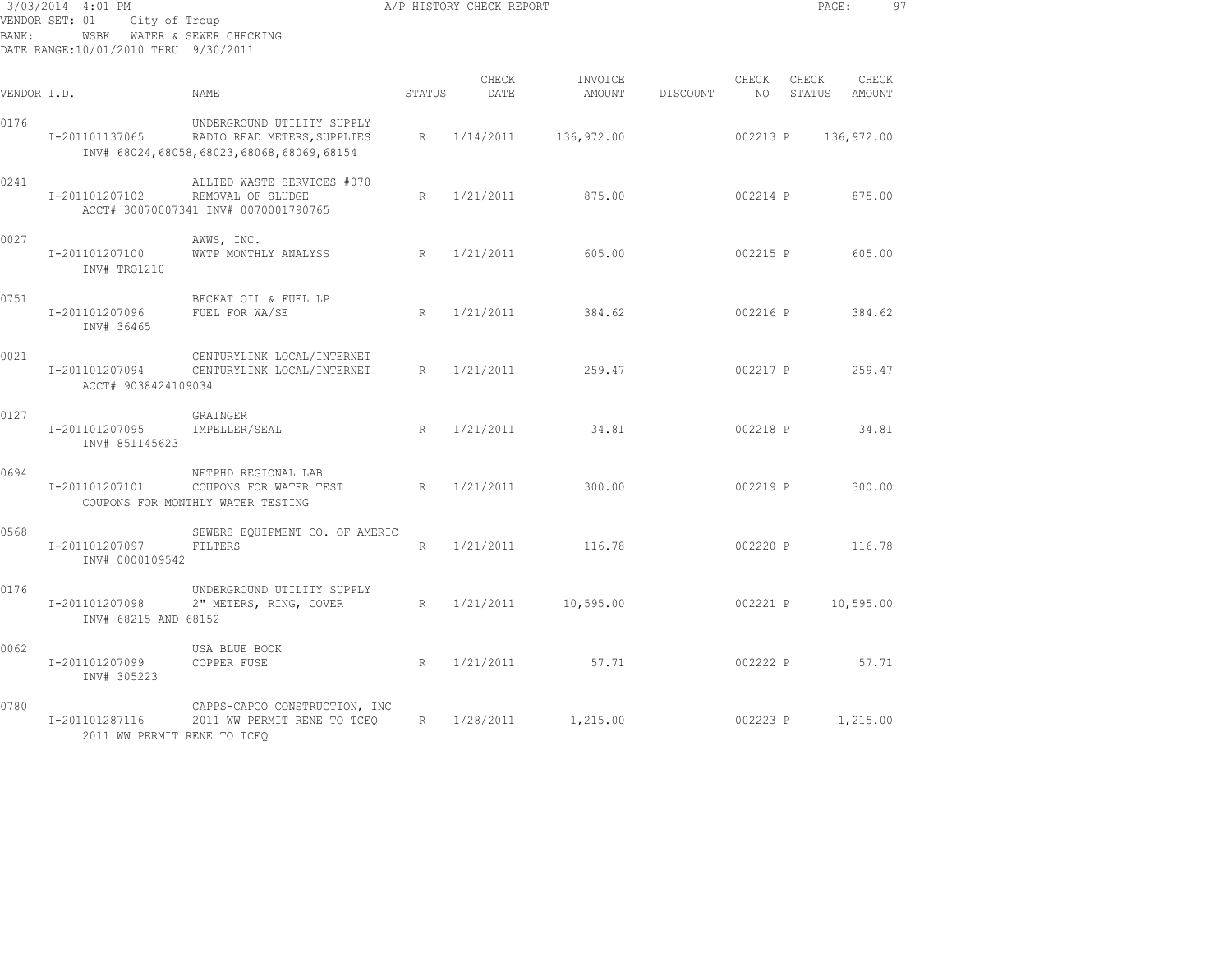| BANK:       | WSBK WATER & SEWER CHECKING<br>DATE RANGE:10/01/2010 THRU 9/30/2011 | $3/03/2014$ $4:01$ PM<br>VENDOR SET: 01 City of Troup                                                |   |                    |                            |                 |             |                   | PAGE: 98               |  |
|-------------|---------------------------------------------------------------------|------------------------------------------------------------------------------------------------------|---|--------------------|----------------------------|-----------------|-------------|-------------------|------------------------|--|
| VENDOR I.D. |                                                                     | STATUS<br>NAMF.                                                                                      |   | CHECK<br>DATE      | INVOICE<br>AMOUNT DISCOUNT |                 | CHECK<br>NO | CHECK             | CHECK<br>STATUS AMOUNT |  |
| 0109        | I-201101287113 CENTURYLINK<br>ACCT# 1003669095                      | CENTURYLINK                                                                                          |   | R 1/28/2011        | 12.14                      |                 | 002224 P    |                   | 12.14                  |  |
| 0126        | I-201101287115<br>ACCT# 5043931125036685                            | CRA<br>FILTERS                                                                                       |   | R 1/28/2011 617.14 |                            |                 |             | 002225 P 617.14   |                        |  |
| 0835        | I-201101287112<br>INV# 99216760-1                                   | EXPRESS<br>GENERAL LABOR/J. ALONZO R 1/28/2011 446.88                                                |   |                    |                            |                 |             | 002226 P 446.88   |                        |  |
| 0056        | I-201101287111<br>POSTAGE FOR FEB 2011 BILLING                      | U.S. POST OFFICE<br>POSTAGE FOR FEB 2011 BILLING R 1/28/2011                                         |   |                    | 224.53                     |                 |             | 002227 P 224.53   |                        |  |
| 0176        | INV# 68302 AND 68431                                                | UNDERGROUND UTILITY SUPPLY<br>I-201101287114 VARIOUS SUPPLY FOR RREAD MET R 1/28/2011 1,373.91       |   |                    |                            |                 |             | 002228 P 1,373.91 |                        |  |
| 0838        | I-201102037148<br>INVOICE 392                                       | ACTION HOSE REPAIR LLC<br>ACTION HOSE REPAIR LLC                                                     |   | R 2/03/2011        | 46.49                      |                 |             | 002229 P 46.49    |                        |  |
| 0745        | I-201102037149<br>INVOICE 5753                                      | COMPLETE COMMUNICATIONS<br>DSL 2 REMOTE VIDEO 2 CITY HALL R 2/03/2011                                |   |                    | 375.00                     | 002230 P 375.00 |             |                   |                        |  |
| 0304        | I-201102037145<br>INVOICE 112286                                    | CREATIVE GRAPHICS<br>JOHN PHILLIPS BUS CARDS R 2/03/2011 60.00                                       |   |                    |                            |                 |             | 002231 P 60.00    |                        |  |
| 0835        | I-201102037142<br>CHRISTOPHER MATLOCK                               | EXPRESS<br>CHRISTOPHER MATLOCK<br>INVOICE 99233876-4 ACCT 13341668                                   |   | R 2/03/2011        | 422.50                     |                 |             | 002232 P 422.50   |                        |  |
| 0040        | I-201102037139<br>JAN INVOICES                                      | HARRY'S BUILDING MATERIALS<br>JAN INVOICES                                                           | R | 2/03/2011          | 551.51                     |                 |             | 002233 P 551.51   |                        |  |
| 0045        | I-201102037147<br>INVOICE 17                                        | CORY MELTON<br>OTR MAINT & MONITOR 4 PHILLIPS R 2/03/2011 352.50<br>OTR MAINT & MONITOR FOR PHILLIPS |   |                    |                            | 002234 P 352.50 |             |                   |                        |  |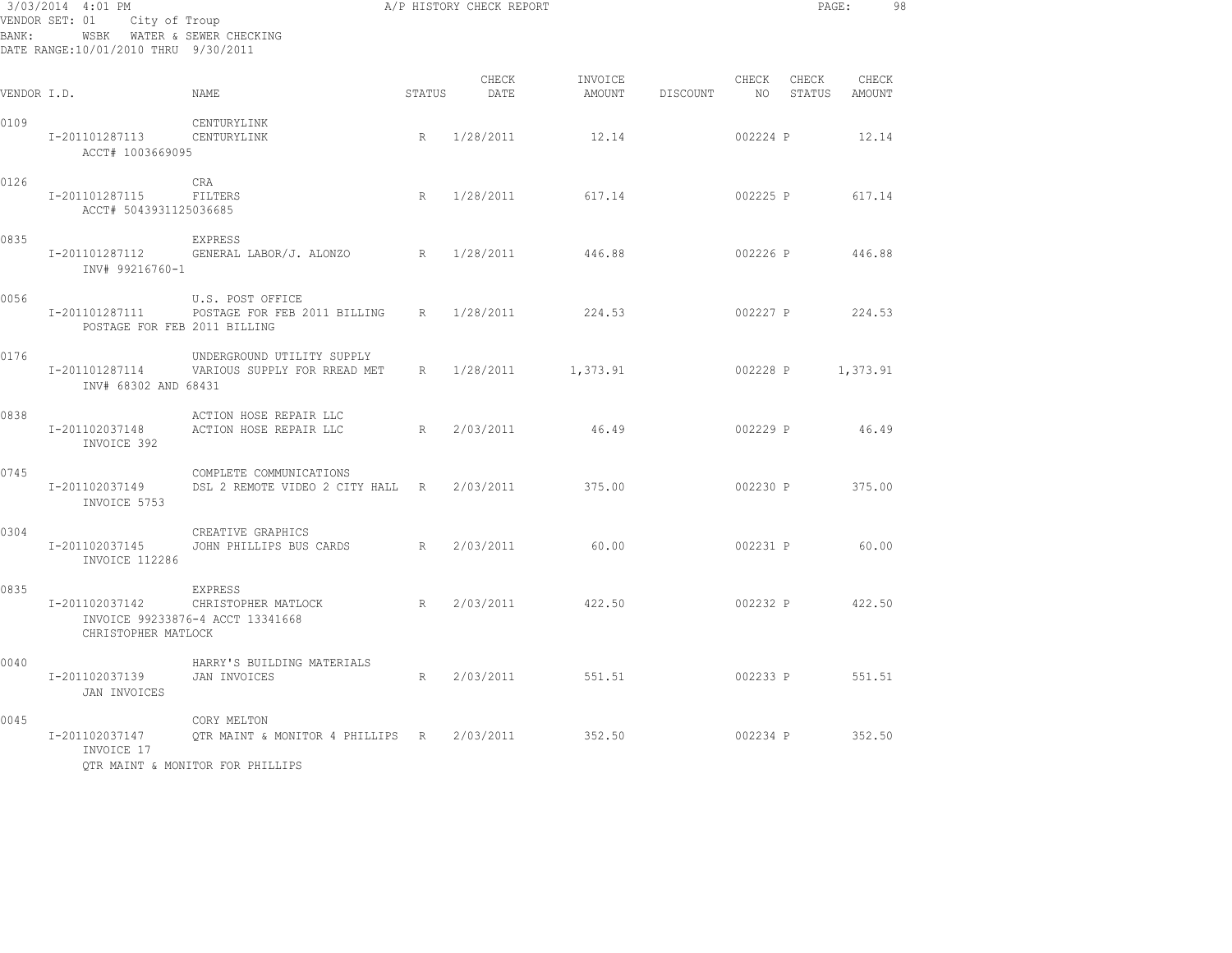| BANK:       | 3/03/2014 4:01 PM<br>VENDOR SET: 01 City of Troup<br>WSBK WATER & SEWER CHECKING<br>DATE RANGE:10/01/2010 THRU 9/30/2011 |                                                                             | A/P HISTORY CHECK REPORT |                    |                   |          |                | PAGE:           |                 | 99 |
|-------------|--------------------------------------------------------------------------------------------------------------------------|-----------------------------------------------------------------------------|--------------------------|--------------------|-------------------|----------|----------------|-----------------|-----------------|----|
| VENDOR I.D. |                                                                                                                          | NAME                                                                        | STATUS                   | CHECK<br>DATE      | INVOICE<br>AMOUNT | DISCOUNT | CHECK<br>NO 11 | CHECK<br>STATUS | CHECK<br>AMOUNT |    |
| 0110        | I-201102037140<br>JAN INVOICES                                                                                           | STEELE'S FEED & SEED<br>JAN INVOICES                                        | R                        | 2/03/2011          | 113.35            |          | 002235 P       |                 | 113.35          |    |
| 0053        | I-201102037144<br>ACCT 138142                                                                                            | STORY-WRIGHT, INC.<br>JAN INVOICES<br>INVOICES 137058, 137044 & 137695      | R                        | 2/03/2011          | 92.51             |          | 002236 P       |                 | 92.51           |    |
| 0662        | I-201102037146<br>INVOICE 671693<br>6 LOADS FLEX BASE                                                                    | TOOLE CONSTRUCTION<br>FLEX BASE                                             | R                        | 2/03/2011          | 520.00            |          | 002237 P       |                 | 520.00          |    |
| 0020        | ACCT 900000757292<br>INVOICE 054400568633                                                                                | TXU SESCO ENERGY SERVICES<br>I-201102037143 TXU SESCO ENERGY SERVICES       | R                        | 2/03/2011          | 6, 296, 20        |          | 002238 P       |                 | 6,296.20        |    |
| 0241        | I-201102177189<br>INV# 0070001796429                                                                                     | ALLIED WASTE SERVICES #070<br>SLUDGE REMOVAL                                |                          | R 2/18/2011 25.00  |                   |          |                | 002239 P 25.00  |                 |    |
| 0088        | I-201102177199                                                                                                           | APAC-TEXAS, INC.<br>FLEX DIRT/OIL SAND<br>TICKET # 7371,7398,9512,7541,7562 | R                        | 2/18/2011 2,553.95 |                   |          | 002240 P       |                 | 2,553.95        |    |
| 0027        | I-201102177201<br>INV # TRO0111                                                                                          | AWWS, INC.<br>WWTP TEST                                                     | R                        | 2/18/2011          | 438.00            |          | 002241 P       |                 | 438.00          |    |
| 0751        | I-201102177193<br>INV# 36767                                                                                             | BECKAT OIL & FUEL LP<br>FUEL                                                | R                        | 2/18/2011          | 876.62            |          | 002242 P       |                 | 876.62          |    |
| 0780        | I-201102177195<br>INV# 213459 AND 21346605                                                                               | CAPPS-CAPCO CONSTRUCTION, INC<br>SEWER FROM 2147 TO ROSS                    |                          | R 2/18/2011        | 6,050.00          |          | 002243 P       |                 | 6,050.00        |    |
| 0749        | I-201102177194<br>ACCT 0604 C. JIMERSON                                                                                  | CARD SERVICE CENTER<br>WINDSHIELD FOR WATER TRUCK                           |                          | R 2/18/2011        | 269.88            |          |                | 002244 P 269.88 |                 |    |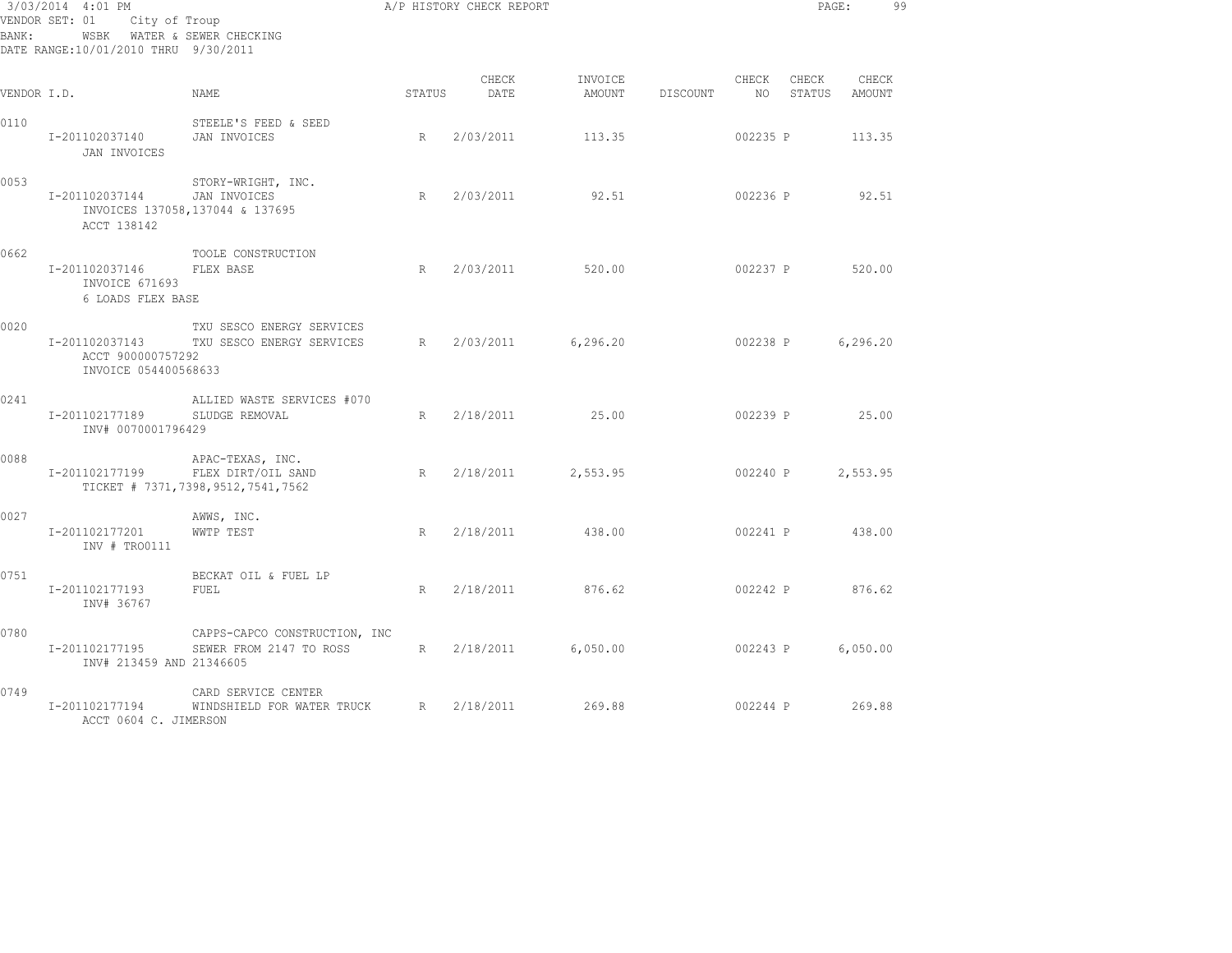| BANK:       | 3/03/2014 4:01 PM<br>City of Troup<br>VENDOR SET: 01<br>WSBK WATER & SEWER CHECKING<br>DATE RANGE:10/01/2010 THRU 9/30/2011 |                                                                                                     |             | A/P HISTORY CHECK REPORT |                   | PAGE:    | 100           |                 |                 |
|-------------|-----------------------------------------------------------------------------------------------------------------------------|-----------------------------------------------------------------------------------------------------|-------------|--------------------------|-------------------|----------|---------------|-----------------|-----------------|
| VENDOR I.D. |                                                                                                                             | NAME                                                                                                | STATUS      | CHECK<br>DATE            | INVOICE<br>AMOUNT | DISCOUNT | CHECK<br>NO 1 | CHECK<br>STATUS | CHECK<br>AMOUNT |
| 0840        | I-201102177200<br>INV# ID 168                                                                                               | CARQUEST<br>PARTS FOR SEWER                                                                         | R           | 2/18/2011                | 9.46              |          | 002245 P      |                 | 9.46            |
| 0021        | I-201102177185<br>ACCT# 9038424109034                                                                                       | CENTURYLINK LOCAL/INTERNET<br>CENTURYLINK LOCAL/INTERNET                                            | R           | 2/18/2011                | 379.26            |          | 002246 P      |                 | 379.26          |
| 0090        | I-201102177198<br>ACCT# 34994-001                                                                                           | CHEROKEE COUNTY ELECTRIC COOP.<br>CHEROKEE COUNTY ELECTRIC COOP.                                    | $R_{\perp}$ | 2/18/2011                | 127.83            |          | 002247 P      |                 | 127.83          |
| 0754        | I-201102177192                                                                                                              | CINTAS CORPORATION #495<br>UNIFORM SERVICE<br>INV# 495783990,495784812,495785631,495786448          | R           | 2/18/2011                | 652.05            |          | 002248 P      |                 | 652.05          |
| 0835        | I-201102177187<br>INV# 99251346-5                                                                                           | EXPRESS<br>LABOR-C. MATLOCK                                                                         | R           | 2/18/2011                | 390.00            |          | 002249 P      |                 | 390.00          |
| 0426        | I-201102177188<br>INV# 0110107-INH                                                                                          | HALSEN PRODUCTS CO.<br>LATEX GLOVES                                                                 | R           | 2/18/2011                | 428.52            |          | 002250 P      |                 | 428.52          |
| 0046        | I-201102177197                                                                                                              | HD SUPPLY WATERWORKS, LTD.<br>HD SUPPLY WATERWORKS, LTD.<br>INV# 2407242, 2430521, 2522564, 2525313 | R           | 2/18/2011                | 497.44            |          | 002251 P      |                 | 497.44          |
| 0530        | I-201102177191<br>INV# 204069                                                                                               | LANGLEY INTERESTS, INC.<br>OIL CHANGE, LUBE                                                         | R           | 2/18/2011                | 46.34             |          | 002252 P      |                 | 46.34           |
| 0842        | I-201102177183<br>INV# 16001                                                                                                | LAQUEY ENVIRONMENTAL SERVICES,<br>ASBESTOS/MOLD SURVEY                                              | R           | 2/18/2011                | 5,000.00          |          | 002253 P      |                 | 5,000.00        |
| 0102        | I-201102177186<br>INV# B3607 AND 108699                                                                                     | LONESTAR MAIN. & SERV., INC<br>CL2 BOTTLE/CHL GAS CLINDER                                           | R           | 2/18/2011                | 420.80            |          | 002254 P      |                 | 420.80          |
| 0004        | I-201102177184                                                                                                              | TML - IEBP<br>EMPLOYEE HEALTH INSURANCE<br>GROUP PTROUP01 INV# 0000386950                           | R           | 2/18/2011                | 2,391.59          |          | 002255 P      |                 | 2,391.59        |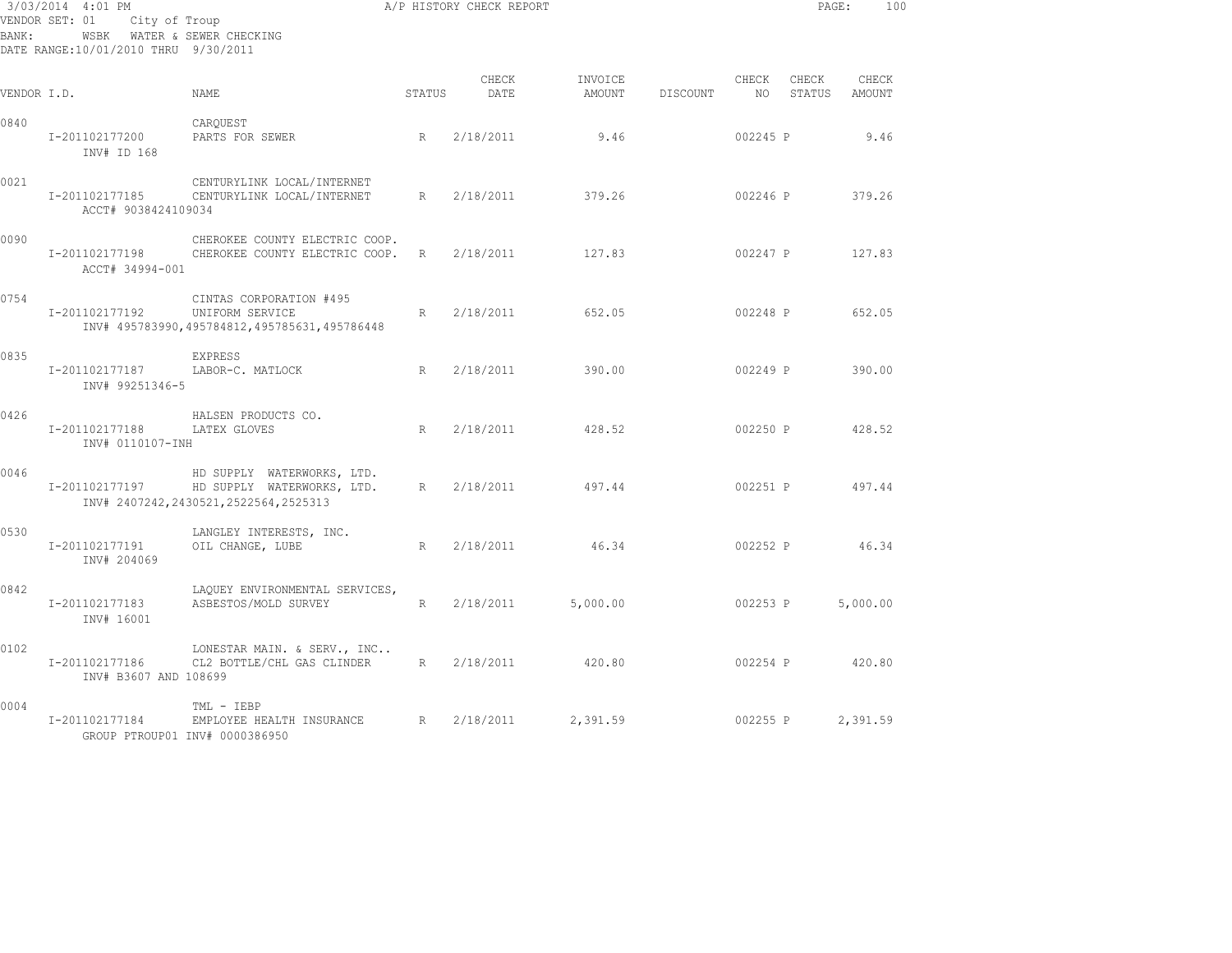| BANK:       | 3/03/2014 4:01 PM<br>City of Troup<br>VENDOR SET: 01<br>WSBK WATER & SEWER CHECKING<br>DATE RANGE:10/01/2010 THRU 9/30/2011 |                                                                    |        | A/P HISTORY CHECK REPORT |          |                 |             |       | PAGE:                  | 101 |
|-------------|-----------------------------------------------------------------------------------------------------------------------------|--------------------------------------------------------------------|--------|--------------------------|----------|-----------------|-------------|-------|------------------------|-----|
| VENDOR I.D. |                                                                                                                             | NAMF.                                                              | STATUS | CHECK<br>DATE            | INVOICE  | AMOUNT DISCOUNT | CHECK<br>NO | CHECK | CHECK<br>STATUS AMOUNT |     |
| 0176        | I-201102177196<br>INV# 68078 AND 68501                                                                                      | UNDERGROUND UTILITY SUPPLY<br>INLET, METER BOX                     | R      | 2/18/2011                | 2,980.25 |                 | 002256 P    |       | 2,980.25               |     |
| 0085        | I-201102177190 VERIZON WIRELESS<br>ACCT# 213245531-00001                                                                    | VERIZON WIRELESS                                                   | R      | 2/18/2011                | 243.47   |                 |             |       | 002257 P 243.47        |     |
| 0780        | I-201102257223<br>INV# 213465                                                                                               | CAPPS-CAPCO CONSTRUCTION, INC<br>REHAB FOR GROUND TANK #1&2        | R      | 2/25/2011                | 3,573.50 |                 | 002258 P    |       | 3,573.50               |     |
| 0835        | I-201102257224<br>INV# 99294218-5 AND 99272816-2                                                                            | <b>EXPRESS</b><br>GEN LABOR FOR C. MATLOCK R 2/25/2011             |        |                          | 361.56   |                 | 002259 P    |       | 361.56                 |     |
| 0044        | I-201102257221<br>INV# 261295                                                                                               | MANTEK<br>DEICER                                                   | R      | 2/25/2011                | 123.75   |                 | 002260 P    |       | 123.75                 |     |
| 0568        | I-201102257228<br>INV# 0000110036                                                                                           | SEWERS EQUIPMENT CO. OF AMERIC<br>BUTTRESS TYPE GAS CAP            | R      | 2/25/2011                | 94.64    |                 |             |       | 002261 P 94.64         |     |
| 0056        | I-201102257220<br>POSTAGE FOR UTILITY BILL 3/11                                                                             | U.S. POST OFFICE<br>POSTAGE FOR UTILITY BILL 3/11 R 2/25/2011      |        |                          | 224.49   |                 |             |       | 002262 P 224.49        |     |
| 0062        | I-201102257222<br>INV# 331979 AND 333438                                                                                    | USA BLUE BOOK<br>PUMP/ARSONITE SOLUTION                            |        | R 2/25/2011              | 663.14   |                 |             |       | 002263 P 663.14        |     |
| 0751        | I-201103027249<br>INV# 37143                                                                                                | BECKAT OIL & FUEL LP<br>BECKAT OIL & FUEL LP                       |        | R 3/04/2011 423.43       |          |                 |             |       | 002264 P 423.43        |     |
| 0109        | I-201103027245<br>ACCT# 1003669095                                                                                          | CENTURYLINK<br>LONG DISTANCE FEE PHONE R 3/04/2011 18.23           |        |                          |          |                 |             |       | 002265 P 18.23         |     |
| 0090        | I-201103047266<br>ACCT# 34994-001                                                                                           | CHEROKEE COUNTY ELECTRIC COOP.<br>CHEROKEE COUNTY ELECTRIC COOP. R |        | 3/04/2011                | 142.62   |                 |             |       | 002266 P 142.62        |     |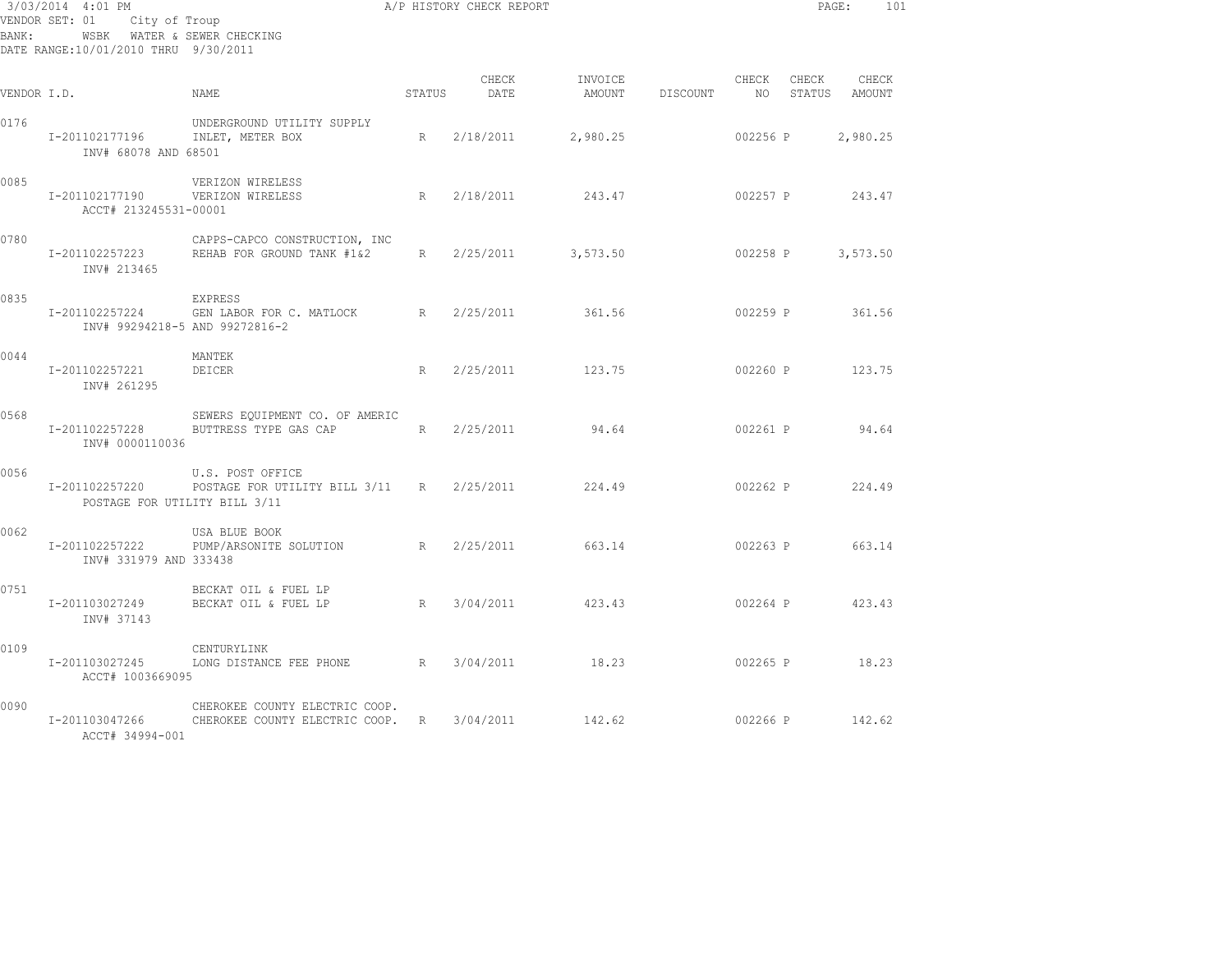| BANK:       | 3/03/2014 4:01 PM<br>VENDOR SET: 01<br>City of Troup<br>WSBK WATER & SEWER CHECKING<br>DATE RANGE:10/01/2010 THRU 9/30/2011 |                                                                                                |        | A/P HISTORY CHECK REPORT |                   |          |               | PAGE:           | 102             |
|-------------|-----------------------------------------------------------------------------------------------------------------------------|------------------------------------------------------------------------------------------------|--------|--------------------------|-------------------|----------|---------------|-----------------|-----------------|
| VENDOR I.D. |                                                                                                                             | NAME.                                                                                          | STATUS | CHECK<br>DATE            | INVOICE<br>AMOUNT | DISCOUNT | CHECK<br>NO – | CHECK<br>STATUS | CHECK<br>AMOUNT |
| 0126        | I-201103027250                                                                                                              | CRA<br>VAVLE<br>IINV# 00T08189 ACCT# 5043931125036685                                          | R      | 3/04/2011                | 19.84             |          | 002267 P      |                 | 19.84           |
| 0835        | I-201103047267<br>INV# 99312444-5                                                                                           | EXPRESS<br>GEN LABOR FOR C. MATLOCK                                                            | R      | 3/04/2011                | 195.00            |          | 002268 P      |                 | 195.00          |
| 0040        | I-201103037261<br>INVOICING FOR FEB 2011                                                                                    | HARRY'S BUILDING MATERIALS<br>HARRY'S BUILDING MATERIALS                                       | R      | 3/04/2011                | 435.55            |          | 002269 P      |                 | 435.55          |
| 0046        | I-201103037256<br>INV# 2533571, 2521519, 2521547                                                                            | HD SUPPLY WATERWORKS, LTD.<br>MTR PLG/CLAMPS                                                   | R      | 3/04/2011                | 910.76            |          | 002270 P      |                 | 910.76          |
| 0045        | I-201103047272<br>INV# 75                                                                                                   | CORY MELTON<br>METER SOFTWARE ON COMP                                                          | R      | 3/04/2011                | 50.00             |          | 002271 P      |                 | 50.00           |
| 0051        | I-201103027253<br>INV# 109013                                                                                               | RED BUD SUPPLY, INC.<br>RED HOT SEWER SOLVENT                                                  | R      | 3/04/2011                | 222.10            |          | 002272 P      |                 | 222.10          |
| 0110        | I-201103047265<br>INV# 61297                                                                                                | STEELE'S FEED & SEED<br>GRASS SEED                                                             | R      | 3/04/2011                | 22.50             |          | 002273 P      |                 | 22.50           |
| 0053        | I-201103027252<br>INV# 138151,138510,139096                                                                                 | STORY-WRIGHT, INC.<br>OFFICE SUPPLIES                                                          | R      | 3/04/2011                | 120.98            |          | 002274 P      |                 | 120.98          |
| 0004        | I-201103027246<br>INV# 0000389793                                                                                           | TML - IEBP<br>EMPLOY HEALTH INS                                                                | R      | 3/04/2011                | 2,479.67          |          | 002275 P      |                 | 2,479.67        |
| 0167        | I-201103037259<br>INV# 42480-001,42480-002                                                                                  | TRI COUNTY LEADER<br>AD FOR BOOSTER PUMP STAT                                                  | R      | 3/04/2011                | 175.50            |          | 002276 P      |                 | 175.50          |
| 0020        | I-201103027251                                                                                                              | TXU SESCO ENERGY SERVICES<br>TXU SESCO ENERGY SERVICES<br>ACCT# 900000757292 INV# 054300597548 | R      | 3/04/2011                | 7,117.23          |          | 002277 P      |                 | 7,117.23        |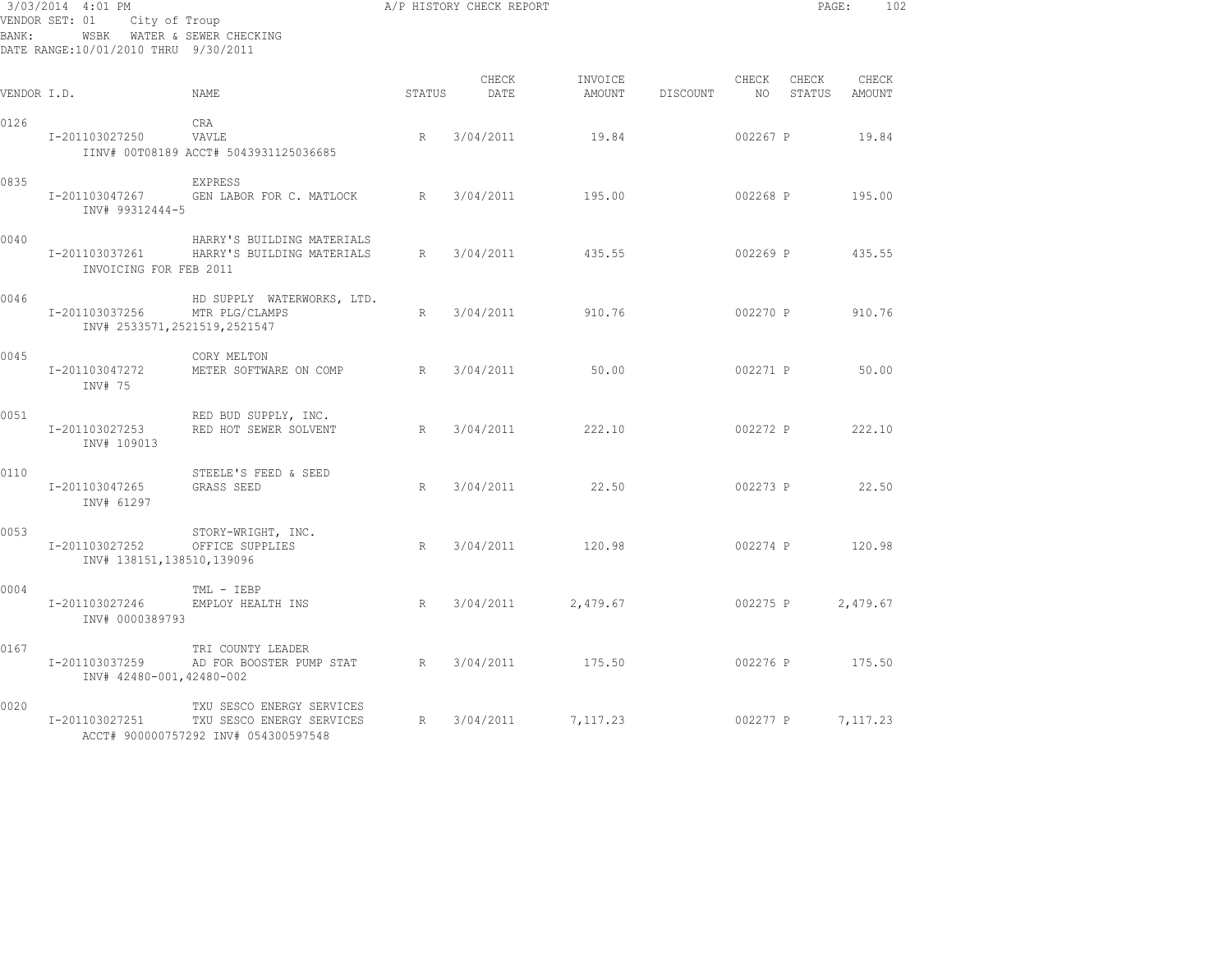| BANK:       | 3/03/2014 4:01 PM<br>VENDOR SET: 01<br>City of Troup<br>DATE RANGE: 10/01/2010 THRU 9/30/2011 | WSBK WATER & SEWER CHECKING                                                                                         |             | A/P HISTORY CHECK REPORT |                   |          |             |                 | PAGE:<br>103    |
|-------------|-----------------------------------------------------------------------------------------------|---------------------------------------------------------------------------------------------------------------------|-------------|--------------------------|-------------------|----------|-------------|-----------------|-----------------|
| VENDOR I.D. |                                                                                               | NAME                                                                                                                | STATUS      | CHECK<br>DATE            | INVOICE<br>AMOUNT | DISCOUNT | CHECK<br>NO | CHECK<br>STATUS | CHECK<br>AMOUNT |
| 0176        | I-201103027247                                                                                | UNDERGROUND UTILITY SUPPLY<br>RADIO READ METER SUPPLY<br>INV# 68709,68726,68731,68708,68915,68992,68344,68943,68962 |             | R 3/04/2011              | 1,271.02          |          | 002278 P    |                 | 1,271.02        |
| 0085        | I-201103027248<br>ACCT# 213245531-00001                                                       | VERIZON WIRELESS<br>VERIZON WIRELESS                                                                                | $R_{\odot}$ | 3/04/2011                | 125.22            |          | 002279 P    |                 | 125.22          |
| 0241        | I-201103107306<br>INV# 0070001801355<br>ACCT# 300700007341                                    | ALLIED WASTE SERVICES #070<br>ALLIED WASTE SERVICES #070                                                            | R           | 3/11/2011                | 25.00             |          | 002280 P    |                 | 25.00           |
| 0027        | I-201103117310<br>INV# TRO0211                                                                | AWWS, INC.<br>WWTP TESTING                                                                                          | R           | 3/11/2011                | 438.00            |          | 002281 P    |                 | 438.00          |
| 0780        | I-201103107301<br>INV# 101436                                                                 | CAPPS-CAPCO CONSTRUCTION, INC<br>WATER MAIN TO SERVE FIRE STATI R                                                   |             | 3/11/2011                | 48,020.00         |          | 002282 P    |                 | 48,020.00       |
| 0749        | I-201103107289<br>ACCT# 0604 C. JIMERSON                                                      | CARD SERVICE CENTER<br>FUEL, ADVERTISE, SUPPLIES                                                                    | R           | 3/11/2011                | 475.44            |          | 002283 P    |                 | 475.44          |
| 0749        | I-201103107295<br>ACCT# 0885 J. PHILLIPS                                                      | CARD SERVICE CENTER<br>TWUA TRAINING                                                                                | R           | 3/11/2011                | 50.00             |          | 002284 P    |                 | 50.00           |
| 0236        | I-201103107298                                                                                | CATESCO<br>CHLOR MAINT SCHOOL B. GARMON<br>CHLOR MAINT SCHOOL B. GARMON                                             | R           | 3/11/2011                | 170.00            |          | 002285 P    |                 | 170.00          |
| 0236        | I-201103107299<br>BASIC WATER SCHOOL P. DURIO                                                 | CATESCO<br>BASIC WATER SCHOOL P. DURIO                                                                              | R           | 3/11/2011                | 170.00            |          | 002286 P    |                 | 170.00          |
| 0236        | I-201103107300                                                                                | CATESCO<br>WW COLL SCHOOL FOR H. PIERCE<br>WW COLL SCHOOL FOR H. PIERCE                                             | R           | 3/11/2011                | 170.00            |          |             | 002287 P        | 170.00          |
| 0754        | I-201103107302                                                                                | CINTAS CORPORATION #495<br>UNIFORM SERVICE<br>INV# 495787288, 495788118, 495788945, 495789762                       | R           | 3/11/2011                | 374.68            |          | 002288 P    |                 | 374.68          |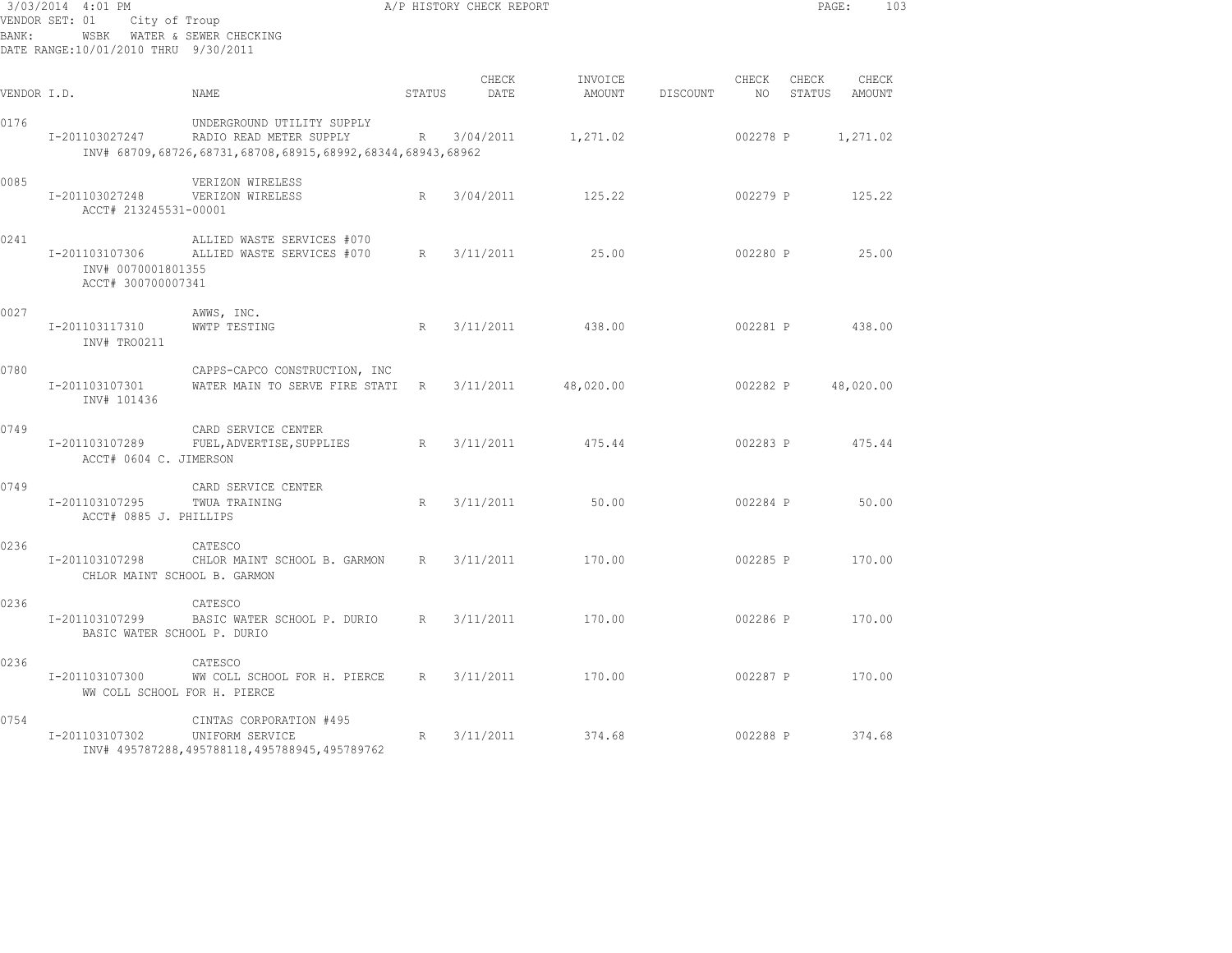| BANK:       | 3/03/2014 4:01 PM<br>VENDOR SET: 01<br>City of Troup<br>WSBK WATER & SEWER CHECKING<br>DATE RANGE:10/01/2010 THRU 9/30/2011 |                                                                                                  |        | A/P HISTORY CHECK REPORT |                   |          |             | PAGE:           | 104             |  |
|-------------|-----------------------------------------------------------------------------------------------------------------------------|--------------------------------------------------------------------------------------------------|--------|--------------------------|-------------------|----------|-------------|-----------------|-----------------|--|
| VENDOR I.D. |                                                                                                                             | NAME                                                                                             | STATUS | CHECK<br>DATE            | INVOICE<br>AMOUNT | DISCOUNT | CHECK<br>NO | CHECK<br>STATUS | CHECK<br>AMOUNT |  |
| 0226        | I-201103107296<br>INV# 15-25579-01                                                                                          | ELLIOTT ELECTRIC SUPPLY<br>TD CT MIDGET FUSE                                                     | R      | 3/11/2011                | 162.81            |          | 002289 P    |                 | 162.81          |  |
| 0835        | I-201103107293<br>INV# 99333078-6                                                                                           | <b>EXPRESS</b><br>R<br>GEN LABOR C. MATLOCK                                                      |        | 3/11/2011                | 195.00            |          | 002290 P    |                 | 195.00          |  |
| 0851        | I-201103107297<br>INV# 133                                                                                                  | JZ SOUTHERN BOYZ SERVICES LLC<br>16" INSSTA VALVE PASCHAL/SHORT                                  | R      | 3/11/2011                | 3,800.00          |          | 002291 P    |                 | 3,800.00        |  |
| 0530        | I-201103107308                                                                                                              | LANGLEY INTERESTS, INC.<br>OIL CHANGE AND LUBE<br>INV# 205087,205101,205124,205241,205283,205395 | R      | 3/11/2011                | 41.23             |          | 002292 P    |                 | 41.23           |  |
| 0102        | I-201103117311<br>INV# B3729 AND 108768                                                                                     | LONESTAR MAIN. & SERV., INC<br>CL2 BOTTLE RENT/CHLR GAS CYLIN R                                  |        | 3/11/2011                | 676.40            |          | 002293 P    |                 | 676.40          |  |
| 0034        | I-201103107290<br>INV# 02209140                                                                                             | MATHESON TRI-GAS INC<br>OXYGEN/ACETALINE                                                         | R      | 3/11/2011                | 115.16            |          | 002294 P    |                 | 115.16          |  |
| 0813        | I-201103107304<br>INV# 5124819                                                                                              | PIERCE PUMP COMPANY, L.P.<br>REPLACE SLUDGE PUMP                                                 | R      | 3/11/2011                | 3,765.51          |          | 002295 P    |                 | 3,765.51        |  |
| 0295        | I-201103107291<br>INV# PI013505                                                                                             | SMITH PUMP CO. INC<br>REPLACEMENT PUMP S4PX1500JC                                                | R      | 3/11/2011                | 7,700.00          |          | 002296 P    |                 | 7,700.00        |  |
| 0258        | I-201103107294<br>INV# 1297553,1297818,1301806<br>ACCT# 50467285                                                            | TYLER MORNING TELEGRAPH<br>WW PERMIT/BIDS ADS                                                    | R      | 3/11/2011                | 604.50            |          | 002297 P    |                 | 604.50          |  |
| 0849        | I-201103107292<br>INV# AS 280211-753465                                                                                     | WATCHGUARD SERVICES<br>FIREBOX SECURITY                                                          | R      | 3/11/2011                | 106.66            |          | 002298 P    |                 | 106.66          |  |
| 0751        | I-201103167321<br>INV# 37459                                                                                                | BECKAT OIL & FUEL LP<br>DIESEL FOR WA/SE                                                         | R      | 3/18/2011                | 366.10            |          | 002299 P    |                 | 366.10          |  |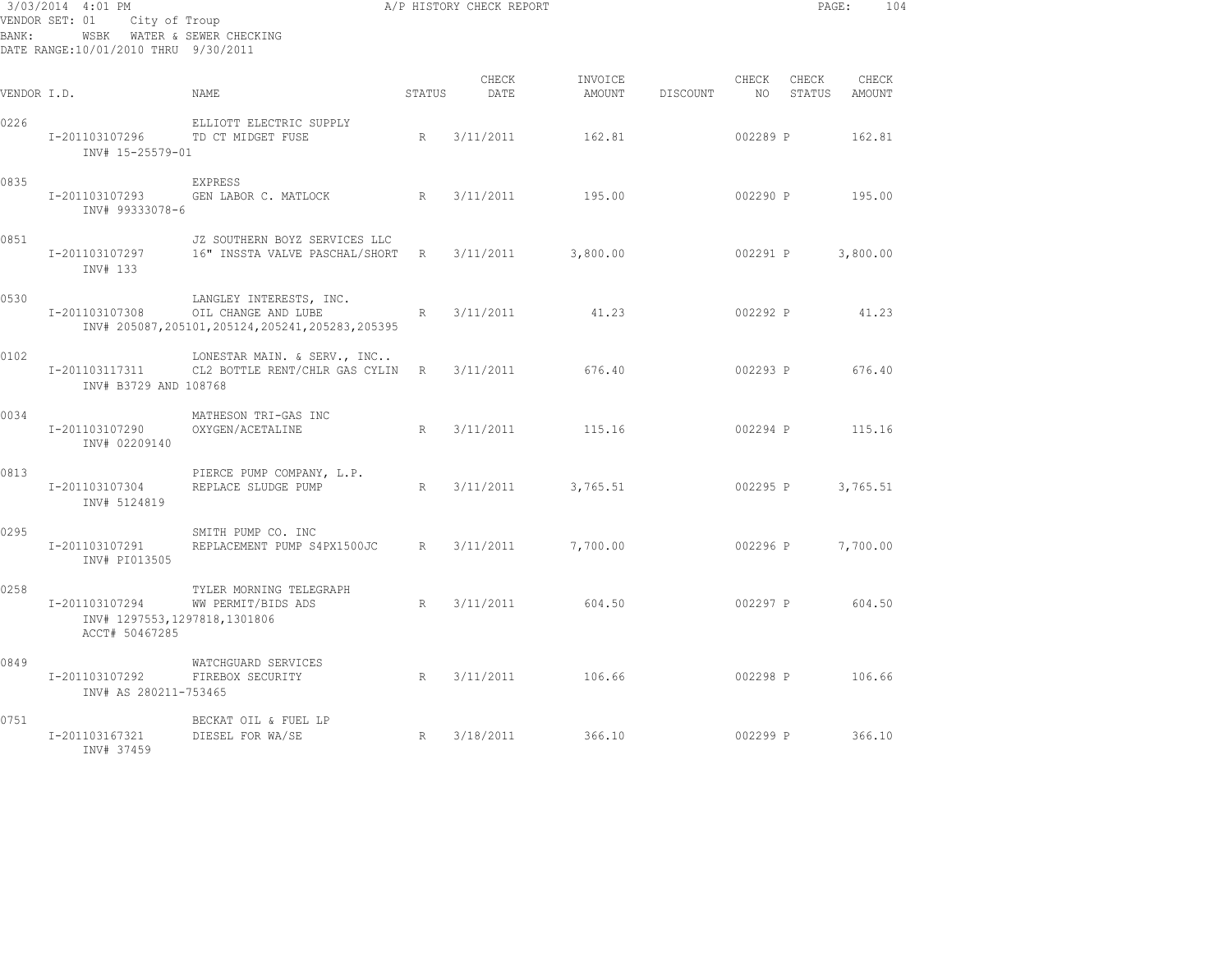| BANK:       | 3/03/2014 4:01 PM<br>VENDOR SET: 01<br>City of Troup<br>WSBK WATER & SEWER CHECKING<br>DATE RANGE:10/01/2010 THRU 9/30/2011 |                                                                                         |                 | A/P HISTORY CHECK REPORT |                   | PAGE:    | 105           |                   |                 |
|-------------|-----------------------------------------------------------------------------------------------------------------------------|-----------------------------------------------------------------------------------------|-----------------|--------------------------|-------------------|----------|---------------|-------------------|-----------------|
| VENDOR I.D. |                                                                                                                             | NAME                                                                                    | STATUS          | CHECK<br>DATE            | INVOICE<br>AMOUNT | DISCOUNT | CHECK<br>NO . | CHECK<br>STATUS   | CHECK<br>AMOUNT |
| 0021        | I-201103167325<br>ACCT# 9038424109034                                                                                       | CENTURYLINK LOCAL/INTERNET<br>CENTURYLINK LOCAL/INTERNET                                | R               | 3/18/2011                | 329.95            |          | 002300 P      |                   | 329.95          |
| 0115        | I-201103177328<br>LAB FEES/POSTAGE                                                                                          | CITY OF TROUP - PETTY CASH<br>LAB FEES/POSTAGE                                          | R               | 3/18/2011                | 74.00             |          | 002301 P      |                   | 74.00           |
| 0835        | I-201103167320<br>INV# 99351113-8                                                                                           | EXPRESS<br>WAGES FOR C. MATLOCK                                                         | $R_{\parallel}$ | 3/18/2011                | 65.00             |          | 002302 P      |                   | 65.00           |
| 0083        | I-201103167322                                                                                                              | TEEX-EUPWTI<br>WWW401 GROUNDWATER PROD<br>WWW401 GROUNDWATER PRODUCTION FOR J. PHIPPIPS | R               | 3/18/2011                | 210.00            |          | 002303 P      |                   | 210.00          |
| 0852        | I-201103247352<br>INV# 28044                                                                                                | CALIFORNIA CONTRACTORS SUPPLIE<br>REFLECTIVE SLICKER SUITS                              | R               | 3/25/2011                | 598.80            |          | 002304 P      |                   | 598.80          |
| 0780        | I-201103247355<br>INV3 101441                                                                                               | CAPPS-CAPCO CONSTRUCTION, INC<br>SEWER MAIN FOR NEW FIRESTATIO                          | $R_{\perp}$     | 3/25/2011                | 25, 239.75        |          | 002305 P      |                   | 25, 239.75      |
| 0111        | I-201103247354<br>INV# 16059                                                                                                | STOKES & ASSOC., INC.<br>REV PUMPS AT WESTWOOD LIFT                                     | R               | 3/25/2011                | 570.00            |          | 002306 P      |                   | 570.00          |
| 0636        | I-201103247353<br>INV# 32816188                                                                                             | TRANSIT MIX<br>SAND FROM TYLER PLANT                                                    | R               | 3/25/2011                | 1,427.50          |          |               | 002307 P 1,427.50 |                 |
| 0296        | I-201103307367<br>INV# 86078                                                                                                | ANCHOR SAFETY, INC<br>FIRE EXTEN INSPECTION/REPAIR                                      | R               | 3/31/2011                | 99.75             |          | 002308 P      |                   | 99.75           |
| 0088        | I-201103307368                                                                                                              | APAC-TEXAS, INC.<br>FLEX, OIL SAND,<br>INV3 200090145,200090144,200088373               | R               | 3/31/2011                | 5,167.86          |          | 002309 P      |                   | 5,167.86        |
| 0751        | I-201103307366<br>INV# 37759 AND 37567                                                                                      | BECKAT OIL & FUEL LP<br>BECKAT OIL & FUEL LP                                            | R               | 3/31/2011                | 737.81            |          | 002310 P      |                   | 737.81          |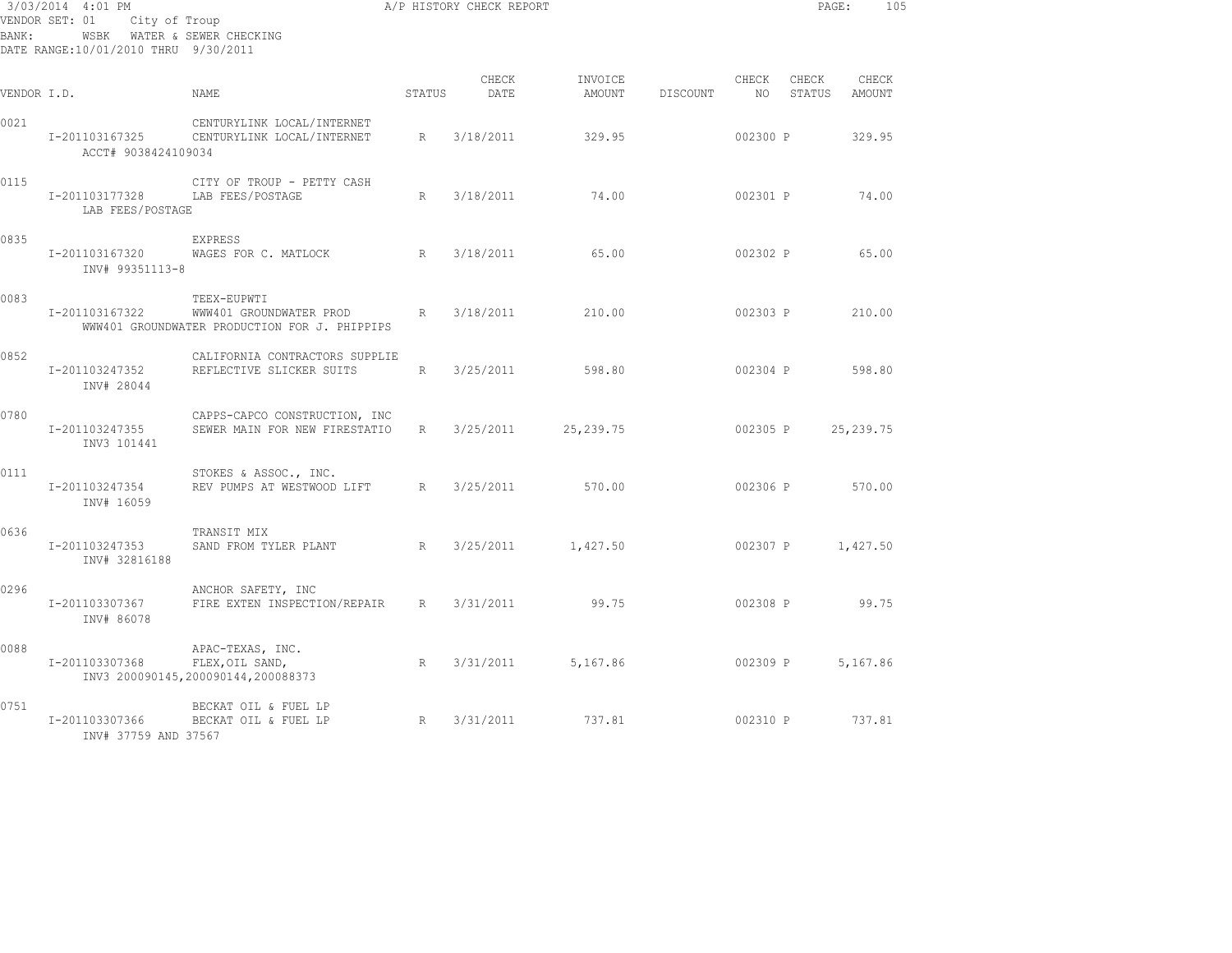| BANK:       | 3/03/2014 4:01 PM<br>VENDOR SET: 01 City of Troup<br>WSBK WATER & SEWER CHECKING<br>DATE RANGE:10/01/2010 THRU 9/30/2011 | A/P HISTORY CHECK REPORT                                           |        |                  |         |                 |          |                           | PAGE:<br>106 |
|-------------|--------------------------------------------------------------------------------------------------------------------------|--------------------------------------------------------------------|--------|------------------|---------|-----------------|----------|---------------------------|--------------|
| VENDOR I.D. |                                                                                                                          | NAME                                                               | STATUS | CHECK<br>DATE    | INVOICE | AMOUNT DISCOUNT | CHECK    | CHECK<br>NO STATUS AMOUNT | CHECK        |
| 0110        | I-201103307370<br>INV# 61851,62219                                                                                       | STEELE'S FEED & SEED<br>GRASS SEED                                 | R      | 3/31/2011        | 96.50   |                 | 002311 P |                           | 96.50        |
| 0053        | I-201103307369<br>139463                                                                                                 | STORY-WRIGHT, INC.<br>TIME BOOKS                                   | R      | 3/31/2011        | 13.12   |                 |          | 002312 P 13.12            |              |
| 0056        | I-201103307371<br>POSTAGE FOR BILLING                                                                                    | U.S. POST OFFICE<br>POSTAGE FOR UTILITY BILLING R 3/31/2011        |        |                  | 225.54  |                 | 002313 P |                           | 225.54       |
| 0662        | I-201104017373<br>INV# 671695                                                                                            | TOOLE CONSTRUCTION<br>HAULED 2 LOADS OF SAND                       | R      | 4/01/2011        | 90.00   |                 | 002314 P |                           | 90.00        |
| 0855        | I-201104057400<br>INV# 2431 AND2423                                                                                      | BAR-M SUPPLIES<br>CONCRETE/SAND                                    | R      | 4/06/2011        | 881.30  |                 |          | 002315 P 881.30           |              |
| 0840        | I-201104057398<br>INV# 14588-1801                                                                                        | CAROUEST<br>ORIFICE TUBE                                           | R      | 4/06/2011        | 130.24  |                 |          | 002316 P 130.24           |              |
| 0090        | I-201104057402<br>ACCT# 34994-001                                                                                        | CHEROKEE COUNTY ELECTRIC COOP.<br>CHEROKEE COUNTY ELECTRIC COOP. R |        | 4/06/2011        | 124.27  |                 |          | 002317 P 124.27           |              |
| 0099        | I-201104057399<br>INV# 7174711                                                                                           | HACH<br>CHLORINCE AGENT SET<br>$R = \sqrt{R}$                      |        | 4/06/2011 155.72 |         |                 |          | 002318 P 155.72           |              |
| 0040        | I-201104067409<br>MARCH 2011 INVOICING                                                                                   | HARRY'S BUILDING MATERIALS<br>OPERATING SUPPLIES                   | R      | 4/06/2011        | 347.01  |                 | 002319 P |                           | 347.01       |
| 0046        | I-201104057405<br>INV# 2609088                                                                                           | HD SUPPLY WATERWORKS, LTD.<br>CLEAN OUT LID                        | R      | 4/06/2011 50.44  |         |                 | 002320 P |                           | 50.44        |
| 0832        | I-201104057403<br>INV# 2011/66                                                                                           | LONESOME DOVE REPAIR<br>REPLACE BACKHOE WINDOW R                   |        | 4/06/2011        | 205.00  |                 | 002321 P |                           | 205.00       |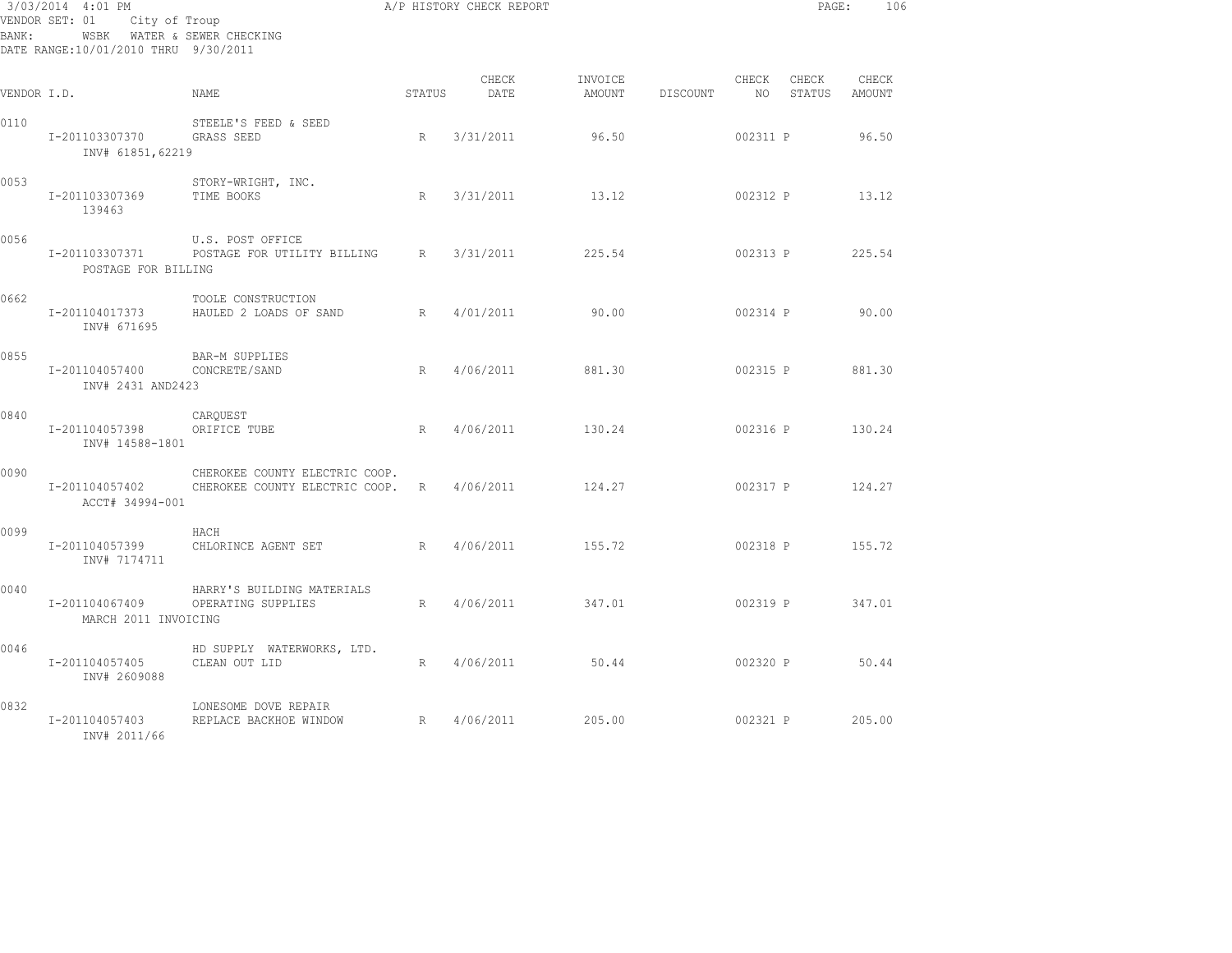| BANK:       | 3/03/2014 4:01 PM<br>VENDOR SET: 01<br>WSBK WATER & SEWER CHECKING<br>DATE RANGE:10/01/2010 THRU 9/30/2011 | City of Troup                                                                                               |          | A/P HISTORY CHECK REPORT |                                        |          |                          | PAGE: | 107                    |  |
|-------------|------------------------------------------------------------------------------------------------------------|-------------------------------------------------------------------------------------------------------------|----------|--------------------------|----------------------------------------|----------|--------------------------|-------|------------------------|--|
| VENDOR I.D. |                                                                                                            | NAME                                                                                                        | STATUS   | CHECK<br>DATE            | INVOICE<br>AMOUNT                      | DISCOUNT | CHECK<br>NO <sub>1</sub> | CHECK | CHECK<br>STATUS AMOUNT |  |
| 0175        | I-201104057406<br>INV# 328717                                                                              | ROOUEMORE'S<br>ALL WEATHER HOSE                                                                             | R        | 4/06/2011                | 15.79                                  |          | 002322 P                 |       | 15.79                  |  |
| 0157        | 2011 1ST QRT TWC TAX<br>EMPLOYER# 99-880762-0                                                              | TEXAS WORKFORCE COM.<br>I-201104067416 2011 1STORT TWC TAX                                                  | R        | 4/06/2011                | 339.55                                 |          | 002323 P 339.55          |       |                        |  |
| 0004        | I-201104057407                                                                                             | TML - IEBP<br>EMPLOYEE HEALTH INS<br>GROUP# PTROUP01 INV# 0000391454                                        |          |                          | R 4/06/2011 1,838.03 002324 P 1,838.03 |          |                          |       |                        |  |
| 0020        | I-201104057401                                                                                             | TXU SESCO ENERGY SERVICES<br>TXU SESCO ENERGY SERVICES<br>ACCT# 900000757292 INV# 052001552125              |          |                          | R 4/06/2011 5,807.90                   |          | 002325 P                 |       | 5,807.90               |  |
| 0609        | I-201104067417<br>INV# BKD43688                                                                            | TYLER FORD<br>2011 FORD F150                                                                                |          |                          | R 4/06/2011 18,309.10                  |          | 002326 P                 |       | 18,309.10              |  |
| 0176        | I-201104057404                                                                                             | UNDERGROUND UTILITY SUPPLY<br>WATER METER SUPPLIES<br>INV# 69152,69240,69278,69367,69533,69535,69709,69838, |          |                          | R 4/06/2011 3,417.42                   |          | 002327 P                 |       | 3,417.42               |  |
| 0085        | I-201104057397                                                                                             | VERIZON WIRELESS<br>VERIZON WIRELESS<br>ACCT# 213245531-0001 INV# 6556499580                                |          | R 4/06/2011              | 106.64                                 |          | 002328 P 106.64          |       |                        |  |
| 0244        | I-201104127418                                                                                             | GARY BARBER<br>2011 UNMARKED TRK TX TITL LIC V 4/12/2011<br>TX TITLE AND LIC FOR 2011 FORD F150             |          |                          | 1,236.84                               |          | 002329 V                 |       | 1,236.84               |  |
| 0244        | M-CHECK                                                                                                    | GARY BARBER<br>GARY BARBER                                                                                  | VOIDED V | 4/12/2011                |                                        |          | 002329 V                 |       | 1,236.84               |  |
| 0241        | I-201104137442                                                                                             | ALLIED WASTE SERVICES #070<br>SLUDGE REMOVAL<br>INV# 0070001806299 ACCT# 300700007341                       | R        | 4/15/2011                | 875.00                                 |          | 002330 P                 |       | 875.00                 |  |
| 0667        | I-201104137450<br>INV# 296                                                                                 | ATWOODS<br>MARKER PAINT                                                                                     | R        | 4/15/2011                | 23.95                                  |          | 002331 P                 |       | 23.95                  |  |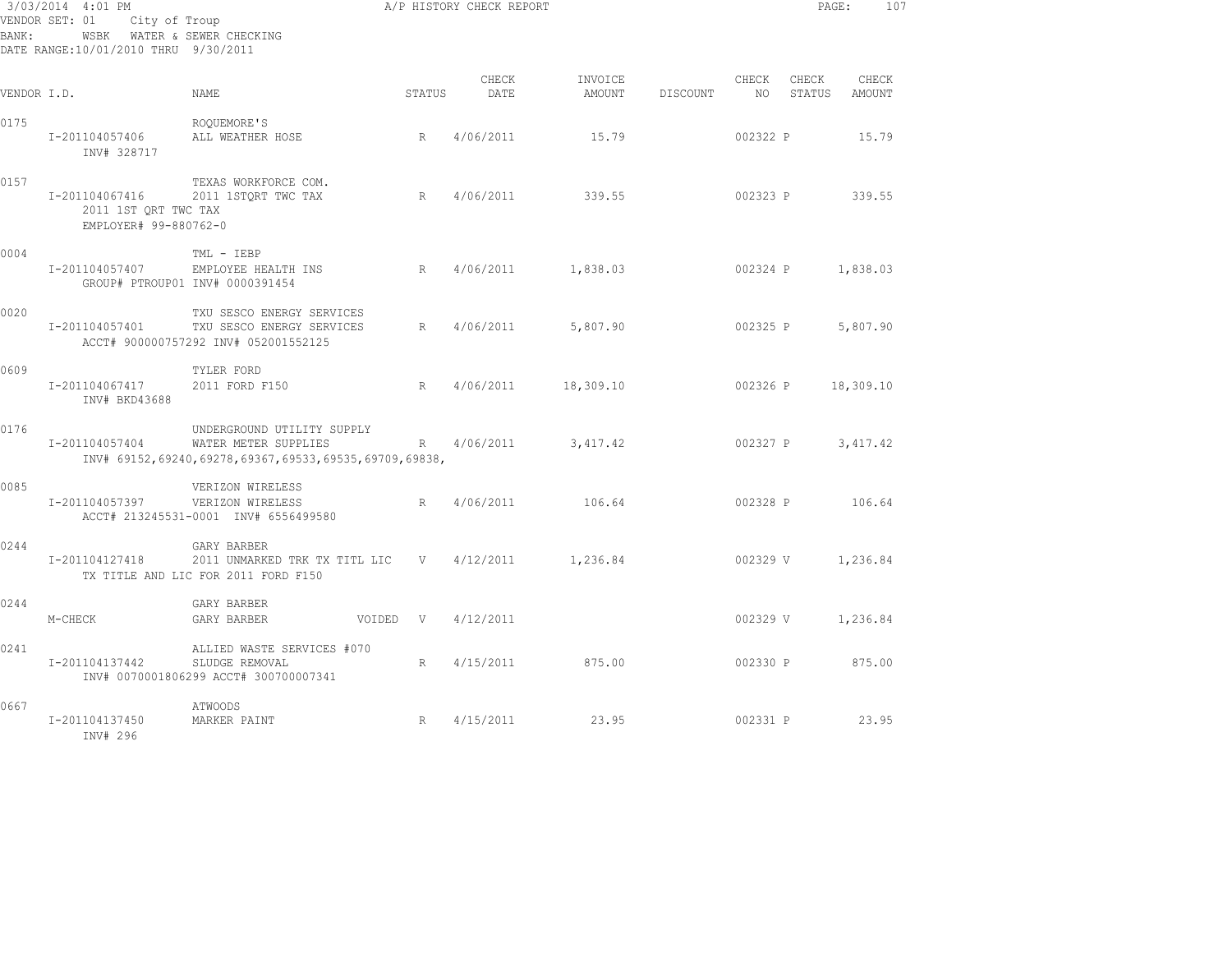| BANK:       | 3/03/2014 4:01 PM<br>VENDOR SET: 01<br>City of Troup<br>WSBK WATER & SEWER CHECKING<br>DATE RANGE:10/01/2010 THRU 9/30/2011 |                                                                                                              |        | A/P HISTORY CHECK REPORT |                   |          |                          | PAGE:           | 108               |
|-------------|-----------------------------------------------------------------------------------------------------------------------------|--------------------------------------------------------------------------------------------------------------|--------|--------------------------|-------------------|----------|--------------------------|-----------------|-------------------|
| VENDOR I.D. |                                                                                                                             | NAME                                                                                                         | STATUS | CHECK<br>DATE            | INVOICE<br>AMOUNT | DISCOUNT | CHECK<br>NO <sub>1</sub> | CHECK<br>STATUS | CHECK<br>AMOUNT   |
| 0751        | I-201104137445<br>INV# 38037                                                                                                | BECKAT OIL & FUEL LP<br>FUEL/DELIVERY                                                                        | R      | 4/15/2011                | 356.71            |          | 002332 P                 |                 | 356.71            |
| 0749        | I-201104137443<br>ACCT# 0885 FOR J. PHILLIPS                                                                                | CARD SERVICE CENTER<br>OFFICE SUPPLY/UNIFORMS                                                                | R      | 4/15/2011                | 307.50            |          | 002333 P                 |                 | 307.50            |
| 0749        | I-201104137444<br>ACCT# 0604 FOR C. JIMERSON                                                                                | CARD SERVICE CENTER<br>AVG/POSTAGE                                                                           | R      | 4/15/2011                | 358.89            |          | 002334 P                 |                 | 358.89            |
| 0021        | I-201104137441<br>ACCT# 9038424109034                                                                                       | CENTURYLINK LOCAL/INTERNET<br>CENTURYLINK LOCAL/INTERNET                                                     | R      | 4/15/2011                | 329.62            |          |                          | 002335 P 329.62 |                   |
| 0754        | I-201104137428                                                                                                              | CINTAS CORPORATION #495<br>EMPLOYEE UNIFORMS<br>INV# 495790596,495790597,495791421,495792236,495793047,49579 | R      | 4/15/2011                | 1,204.22          |          |                          |                 | 002336 P 1,204.22 |
| 0238        | I-201104137446<br>DRUG SCR/PHYSICAL H. PIERCE                                                                               | FREDRICK W. KERSH, DO<br>DRUG SCR/PHYSICAL H. PIERCE                                                         | R      | 4/15/2011                | 70.00             |          | 002337 P                 |                 | 70.00             |
| 0102        | I-201104137448<br>INV# B3857 AND 108830                                                                                     | LONESTAR MAIN. & SERV., INC<br>CL2 BOTTLE RENT/GAS CYLINDER                                                  |        | R 4/15/2011              | 506.00            |          | 002338 P                 |                 | 506.00            |
| 0111        | I-201104137447<br>INV# 16078                                                                                                | STOKES & ASSOC., INC.<br>PUMPS/FORCEMAIN AT WESTWOOD                                                         | R      | 4/15/2011                | 575.00            |          | 002339 P                 |                 | 575.00            |
| 0167        | I-201104137449<br>INV# 42663-001                                                                                            | TRI COUNTY LEADER<br>WW/PERMIT LEGAL NOTICE                                                                  | R      | 4/15/2011                | 201.83            |          | 002340 P                 |                 | 201.83            |
| 0027        | I-201104207470<br>INV# TRO0311                                                                                              | AWWS, INC.<br>MONTHLY TEST FOR WWTP                                                                          | R      | 4/21/2011                | 545.00            |          | 002341 P                 |                 | 545.00            |
| 0780        | I-201104207471<br>INV# 213482, 213485, 213487                                                                               | CAPPS-CAPCO CONSTRUCTION, INC<br>WW PERM/SEW MAIN/GRND STO                                                   | R      | 4/21/2011                | 6,462.50          |          | 002342 P                 |                 | 6,462.50          |
|             |                                                                                                                             |                                                                                                              |        |                          |                   |          |                          |                 |                   |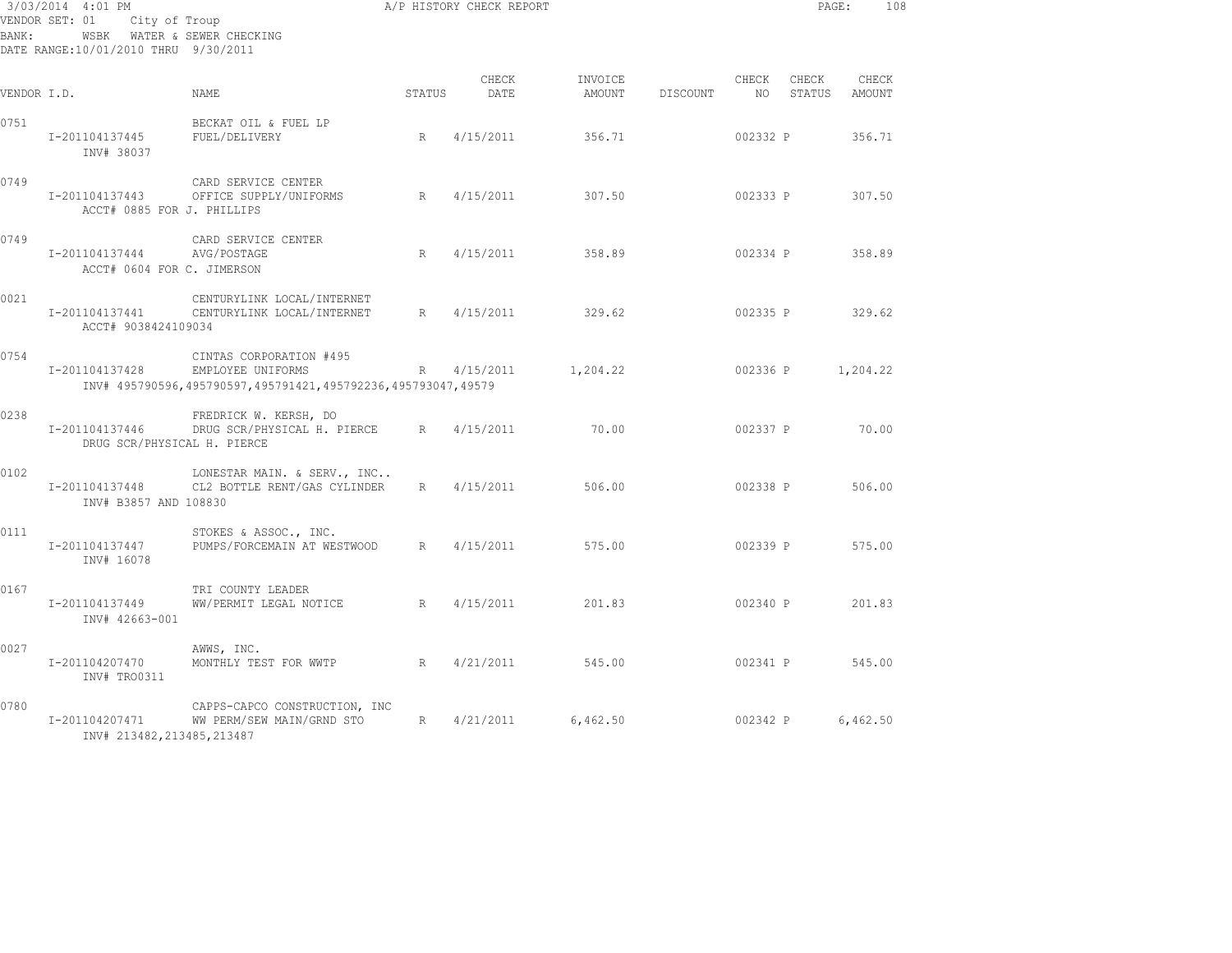| BANK:       | 3/03/2014 4:01 PM<br>VENDOR SET: 01 City of Troup<br>WSBK WATER & SEWER CHECKING<br>DATE RANGE:10/01/2010 THRU 9/30/2011 |                                                                      |        | A/P HISTORY CHECK REPORT |          |                 |             | PAGE:    | 109                    |
|-------------|--------------------------------------------------------------------------------------------------------------------------|----------------------------------------------------------------------|--------|--------------------------|----------|-----------------|-------------|----------|------------------------|
| VENDOR I.D. |                                                                                                                          | NAME                                                                 | STATUS | CHECK<br>DATE            | INVOICE  | AMOUNT DISCOUNT | CHECK<br>NO | CHECK    | CHECK<br>STATUS AMOUNT |
| 0859        | REIM FOR TRAVEL TO TRAINING                                                                                              | PAUL DURIO<br>I-201104207469 REIM FOR TRAVEL TO TRAINING R 4/21/2011 |        |                          | 76.50    |                 | 002343 P    |          | 76.50                  |
| 0111        | I-201104217473<br>INV# 16077                                                                                             | STOKES & ASSOC., INC.<br>FINAL DESIGN TRAN/BOST PUMP R               |        | 4/21/2011                | 4,903.99 |                 | 002344 P    |          | 4,903.99               |
| 0609        | I-201104207472<br>INV# 356750                                                                                            | TYLER FORD<br>TIRE/MOUNT                                             | R      | 4/21/2011                | 214.95   |                 |             |          | 002345 P 214.95        |
| 0858        | I-201104207468<br>REIMB FOR CL SAMPLES                                                                                   | WILLIAM GARMON<br>REIMB FOR CL SAMPLES                               |        | R 4/21/2011              | 45.00    |                 | 002346 P    |          | 45.00                  |
| 0751        | I-201104287480<br>INV# 38325                                                                                             | BECKAT OIL & FUEL LP<br>BECKAT OIL & FUEL LP                         | R      | 4/29/2011                | 886.60   |                 | 002347 P    |          | 886.60                 |
| 0861        | I-201104287481<br>INV# 15922                                                                                             | BLAZER ELECTRIC & SATELLITE, I<br>FIXED VOLTAGE FOR PUMPS            |        | R 4/29/2011              | 160.00   |                 |             |          | 002348 P 160.00        |
| 0126        | I-201104287482<br>ACCT# 5043931125036685                                                                                 | CRA<br>PARTS FOR 580M                                                |        | R 4/29/2011              | 434.50   |                 |             |          | 002349 P 434.50        |
| 0053        | I-201104287483<br>INV# 140237                                                                                            | STORY-WRIGHT, INC.<br>STORAGE TRAYS                                  | R      | 4/29/2011                | 10.96    |                 |             |          | 002350 P 10.96         |
| 0056        | I-201104287484<br>POSTAGE FOR MAY 2011 BILLING                                                                           | U.S. POST OFFICE<br>POSTAGE FOR MAY 11 BILLING R 4/29/2011 223.69    |        |                          |          |                 |             | 002351 P | 223.69                 |
| 0025        | I-201105057523<br>INV# 13-757499                                                                                         | ABC AUTO PARTS<br>AUTO PARTS                                         |        | R 5/06/2011 20.70        |          |                 |             |          | 002352 P 20.70         |
| 0667        | I-201105057524<br>INV# 304 AND 313                                                                                       | ATWOODS<br>R<br><b>GREASE CARTR</b>                                  |        | 5/06/2011                | 73.79    |                 |             |          | 002353 P 73.79         |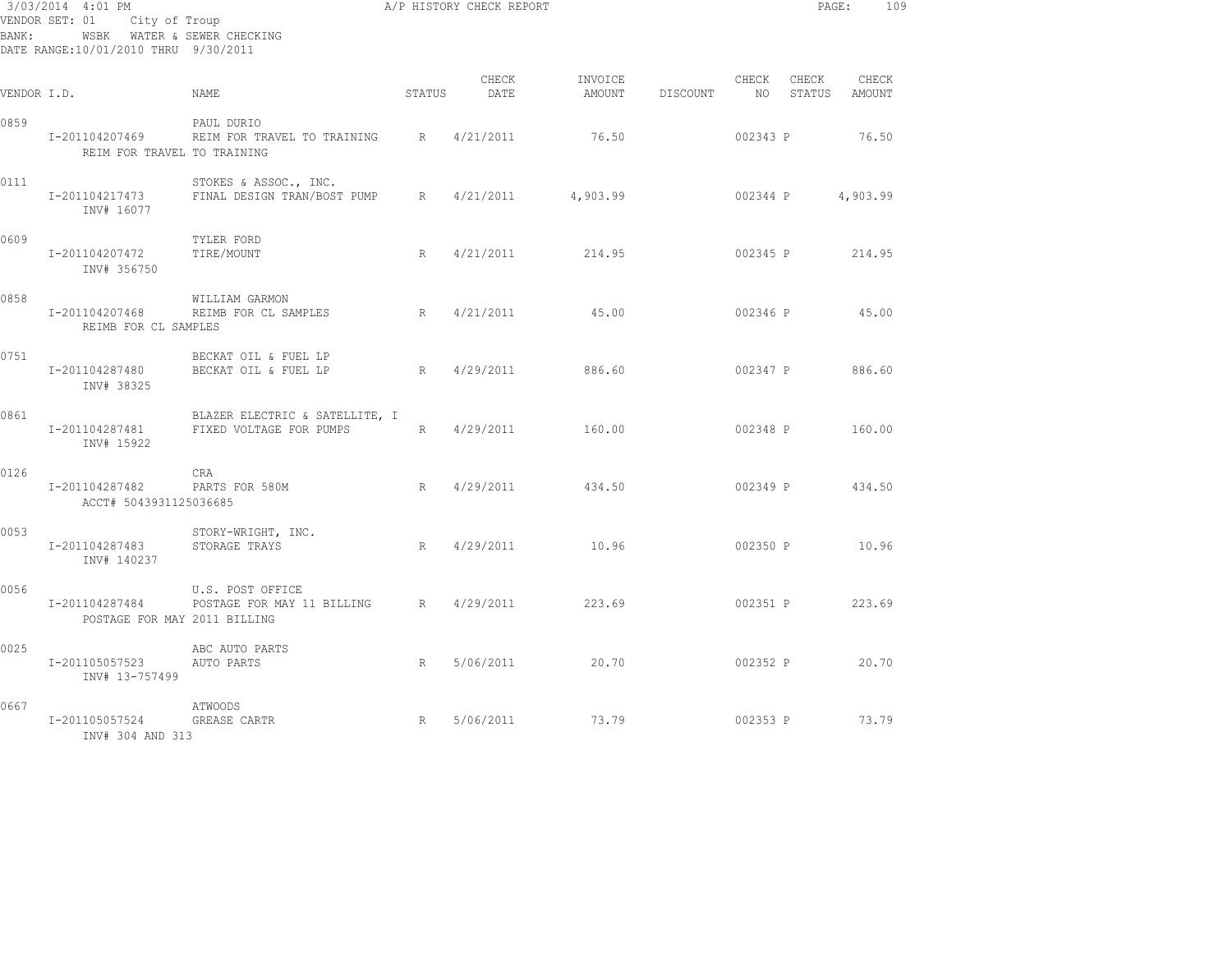| BANK:       | 3/03/2014 4:01 PM<br>VENDOR SET: 01<br>City of Troup<br>WSBK WATER & SEWER CHECKING<br>DATE RANGE:10/01/2010 THRU 9/30/2011 | A P HISTORY CHECK REPORT                                                                                          |   |               |                    |          |             | PAGE:           | 110               |
|-------------|-----------------------------------------------------------------------------------------------------------------------------|-------------------------------------------------------------------------------------------------------------------|---|---------------|--------------------|----------|-------------|-----------------|-------------------|
| VENDOR I.D. |                                                                                                                             | <b>STATUS</b><br><b>NAME</b>                                                                                      |   | CHECK<br>DATE | INVOICE<br>AMOUNT  | DISCOUNT | CHECK<br>NO | CHECK<br>STATUS | CHECK<br>AMOUNT   |
| 0840        | I-201105057528<br>INV# 1961,1962,1963                                                                                       | CAROUEST<br>AC REPAIR/FLUSH KIT<br>R                                                                              |   | 5/06/2011     | 569.48             |          | 002354 P    |                 | 569.48            |
| 0090        | I-201105057529<br>ACCT# 34994-001                                                                                           | CHEROKEE COUNTY ELECTRIC COOP.<br>CHEROKEE COUNTY ELECTRIC COOP.                                                  | R | 5/06/2011     | 130.05             |          |             | 002355 P        | 130.05            |
| 0040        | I-201105057521<br>APRIL 2011 INVOICING                                                                                      | HARRY'S BUILDING MATERIALS<br>APRIL 2011 INVOICING                                                                | R | 5/06/2011     | 899.51             |          |             |                 | 002356 P 899.51   |
| 0046        | I-201105057518                                                                                                              | HD SUPPLY WATERWORKS, LTD.<br>WATER SUPPLIES<br>INV# 2798302,2804177,2847360,2869431,                             | R |               | 5/06/2011 1,284.30 |          |             |                 | 002357 P 1,284.30 |
| 0434        | I-201105057526<br>INV# 43980                                                                                                | NATIONAL TRIM<br>LETTERING CITY TRUCK                                                                             |   | R 5/06/2011   | 75.00              |          | 002358 P    |                 | 75.00             |
| 0175        | I-201105057527<br>INV# 33784 AND 334349                                                                                     | ROOUEMORE'S<br>SPARK PLUG, STONE CUTTER                                                                           | R | 5/06/2011     | 104.96             |          |             |                 | 002359 P 104.96   |
| 0004        | I-201105057520                                                                                                              | TML - IEBP<br>EMPLOYEE HEALTH INS<br>INV# 0000393728 GROUP # PTROUP01                                             | R | 5/06/2011     | 2,349.97           |          | 002360 P    |                 | 2,349.97          |
| 0167        | I-201105057522<br>INV# 42985-001,42985-002                                                                                  | TRI COUNTY LEADER<br>WATER BIDS                                                                                   | R | 5/06/2011     | 117.00             |          | 002361 P    |                 | 117.00            |
| 0020        | I-201105057519                                                                                                              | TXU SESCO ENERGY SERVICES<br>TXU SESCO ENERGY SERVICES<br>ACCT# 900000757292 INV# 052001577610                    | R | 5/06/2011     | 6,330.67           |          | 002362 P    |                 | 6,330.67          |
| 0176        | I-201105057525<br>70144,70202,70219                                                                                         | UNDERGROUND UTILITY SUPPLY<br>WATER METER SUPPLIES<br>INV# 69891,70003,70005,70031,70060,70061,70073,70293,70057, | R | 5/06/2011     | 3,812.65           |          | 002363 P    |                 | 3,812.65          |
| 0085        | I-201105057517<br>ACCT# 213245531-00001                                                                                     | VERIZON WIRELESS<br>$R = \frac{1}{2}$<br>VERIZON WIRELESS                                                         |   | 5/06/2011     | 154.48             |          | 002364 P    |                 | 154.48            |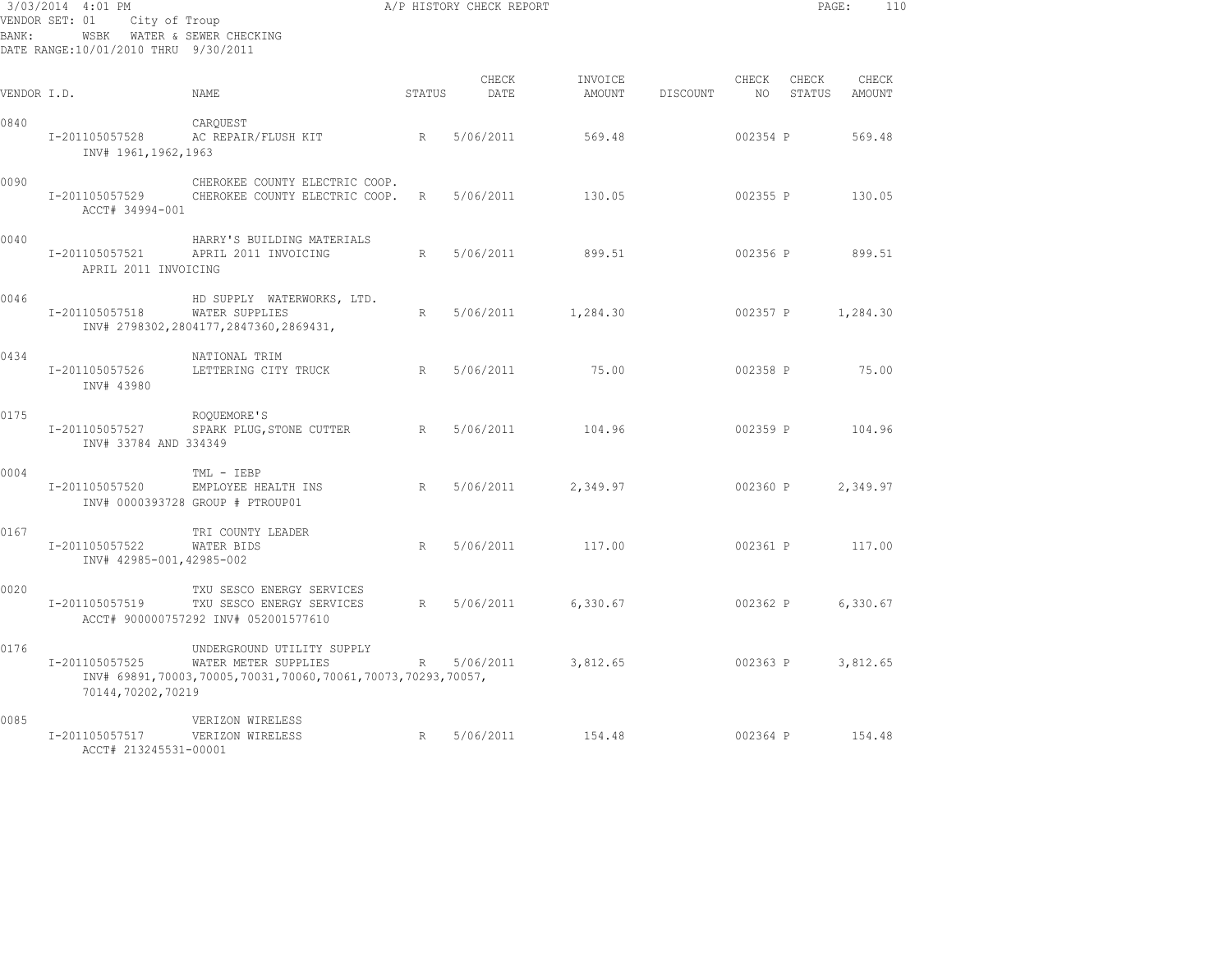| 3/03/2014 4:01 PM<br>VENDOR SET: 01<br>City of Troup<br>WSBK WATER & SEWER CHECKING<br>BANK:<br>DATE RANGE:10/01/2010 THRU 9/30/2011 |                                             |                                                                                                  |        | A/P HISTORY CHECK REPORT |                   |          |             | PAGE:           | 111             |
|--------------------------------------------------------------------------------------------------------------------------------------|---------------------------------------------|--------------------------------------------------------------------------------------------------|--------|--------------------------|-------------------|----------|-------------|-----------------|-----------------|
| VENDOR I.D.                                                                                                                          |                                             | NAME.                                                                                            | STATUS | CHECK<br>DATE            | INVOICE<br>AMOUNT | DISCOUNT | CHECK<br>NO | CHECK<br>STATUS | CHECK<br>AMOUNT |
| 0241                                                                                                                                 | I-201105127550                              | ALLIED WASTE SERVICES #070<br>ALLIED WASTE SERVICES #070<br>INV# 0070001812084 ACCT 300700007341 | R      | 5/13/2011                | 450.00            |          | 002365 P    |                 | 450.00          |
| 0749                                                                                                                                 | I-201105127554<br>ACCT# 0885 J. PHILLIPS    | CARD SERVICE CENTER<br>SPRAY LINER FOR TRUCK                                                     | R      | 5/13/2011                | 299.00            |          | 002366 P    |                 | 299.00          |
| 0021                                                                                                                                 | I-201105127549<br>ACCT# 9038424109034       | CENTURYLINK LOCAL/INTERNET<br>CENTURYLINK LOCAL/INTERNET                                         | R      | 5/13/2011                | 230.96            |          | 002367 P    |                 | 230.96          |
| 0754                                                                                                                                 | I-201105127548                              | CINTAS CORPORATION #495<br>UNIFORM SERVICE<br>INV# 495794683,495795468,495796261,495797041       | R      | 5/13/2011                | 256.31            |          | 002368 P    |                 | 256.31          |
| 0858                                                                                                                                 | I-201105127558<br>REIMB FOR WORK BOOTS      | WILLIAM GARMON<br>REIMB FOR WORK BOOTS                                                           | R      | 5/13/2011                | 156.96            |          | 002369 P    |                 | 156.96          |
| 0221                                                                                                                                 | I-201105127551<br>TRAVEL FOR TAGS/WW PERMIT | CHERYL JIMERSON<br>TRAVEL FOR TAGS, WW PERMIT                                                    | R      | 5/13/2011                | 46.71             |          | 002370 P    |                 | 46.71           |
| 0102                                                                                                                                 | I-201105127552<br>INV# B4058,110817,110837  | LONESTAR MAIN. & SERV., INC<br>CL2 BOTTLE/LIQ AMMON/CHLO                                         | R      | 5/13/2011                | 1,206.77          |          | 002371 P    |                 | 1,206.77        |
| 0862                                                                                                                                 | I-201105127555<br>INV# 00120                | M & M PROSAFETY SUPPLY<br>GATORADE/BLUE GLOVES                                                   | R      | 5/13/2011                | 250.90            |          | 002372 P    |                 | 250.90          |
| 0044                                                                                                                                 | I-201105127553<br>INV# 342221               | MANTEK<br>MAX BLASTER/TRAIL BLAZER                                                               | R      | 5/13/2011                | 515.00            |          | 002373 P    |                 | 515.00          |
| 0066                                                                                                                                 | I-201105197578<br>INV# 60529                | DATA FLOW<br>UTILITY BILLS                                                                       | R      | 5/20/2011                | 403.15            |          | 002374 P    |                 | 403.15          |
| 0045                                                                                                                                 | I-201105197577<br>INV# 94                   | CORY MELTON<br>COMPUTER REBUILD/EMAIL                                                            | R      | 5/20/2011                | 200.00            |          | 002375 P    |                 | 200.00          |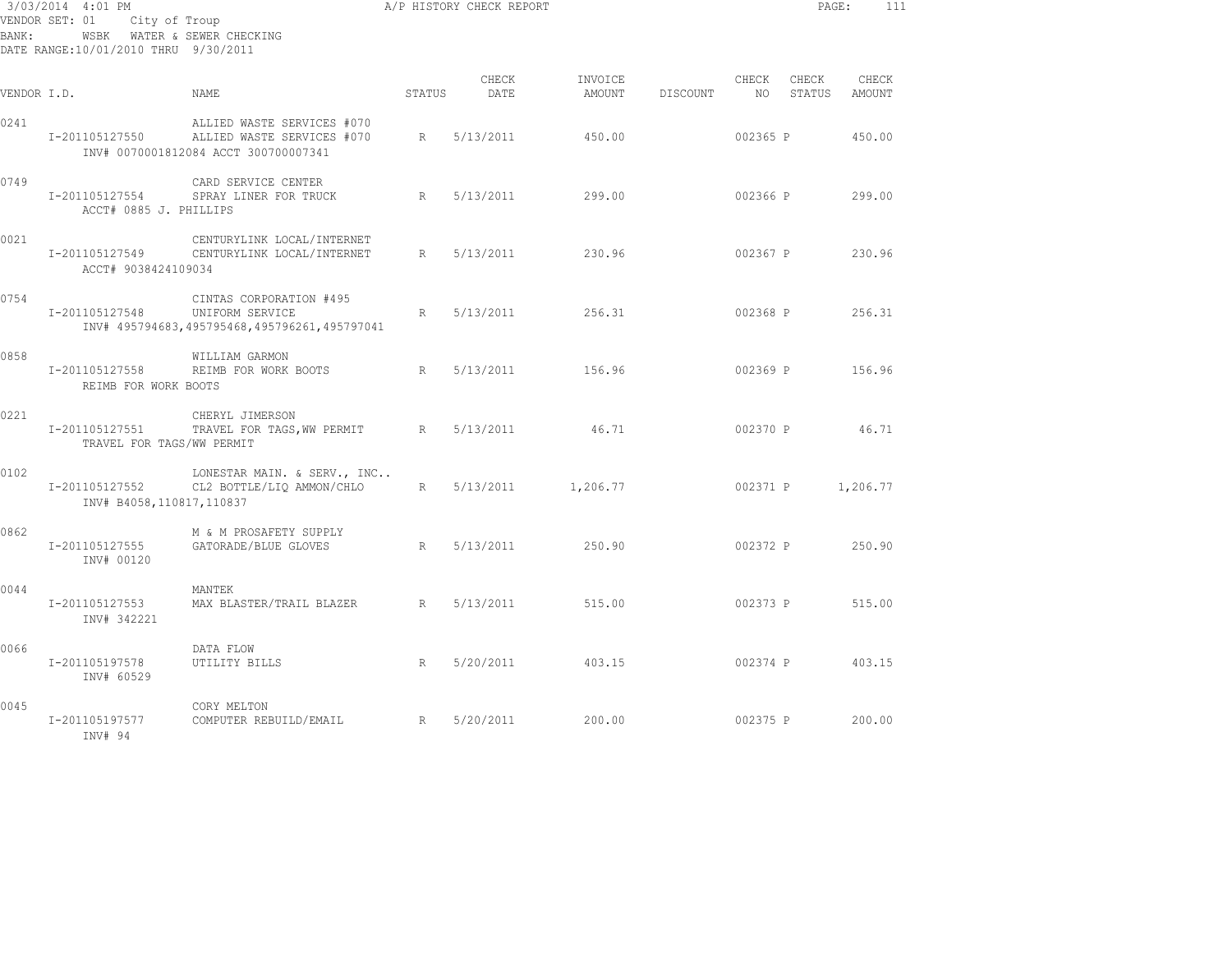| BANK:       | 3/03/2014 4:01 PM<br>VENDOR SET: 01<br>City of Troup<br>WSBK<br>DATE RANGE:10/01/2010 THRU 9/30/2011 | WATER & SEWER CHECKING                                                                                       |        | A/P HISTORY CHECK REPORT |                   |          |             | PAGE:           | 112             |
|-------------|------------------------------------------------------------------------------------------------------|--------------------------------------------------------------------------------------------------------------|--------|--------------------------|-------------------|----------|-------------|-----------------|-----------------|
| VENDOR I.D. |                                                                                                      | NAME                                                                                                         | STATUS | CHECK<br>DATE            | INVOICE<br>AMOUNT | DISCOUNT | CHECK<br>NO | CHECK<br>STATUS | CHECK<br>AMOUNT |
| 0631        | I-201105207580<br>10483, 10490, 10615, 10641, 10757                                                  | TNT TIRE & LUBE, LLC<br>TIRE REPAIRS<br>INV# 9689, 9830, 9865, 9874, 9963, 10185, 10260, 10400, 10430, 10469 | R      | 5/20/2011                | 47.50             |          | 002376 P    |                 | 47.50           |
| 0027        | I-201105267592<br>INV# TRO0411                                                                       | AWWS, INC.<br>MONTH TEST FOR WWTP                                                                            | R      | 5/27/2011                | 436.00            |          | 002377 P    |                 | 436.00          |
| 0751        | I-201105267590<br>INV# 38892 AND 38656                                                               | BECKAT OIL & FUEL LP<br>BECKAT OIL & FUEL LP                                                                 | R      | 5/27/2011                | 559.45            |          | 002378 P    |                 | 559.45          |
| 0126        | I-201105267591                                                                                       | <b>CRA</b><br>PART FOR 580 M<br>INV# T099483 ACCT# 5043931125036685                                          | R      | 5/27/2011                | 52.20             |          | 002379 P    |                 | 52.20           |
| 0056        | I-201105267594                                                                                       | U.S. POST OFFICE<br>POSTAGE FOR JUNE 2011 BILLING<br>POSTAGE FOR JUNE 2011 BILLING                           | R      | 5/27/2011                | 239.07            |          | 002380 P    |                 | 239.07          |
| 0062        | I-201105267593<br>INV# 394140                                                                        | USA BLUE BOOK<br>FUSES                                                                                       | R      | 5/27/2011                | 88.82             |          | 002381 P    |                 | 88.82           |
| 0236        | I-201106027624                                                                                       | CATESCO<br>CHLO MAINT SCHOOL<br>CHLORINATOR MARTENANCE SCHOOL FOR J. PHILLIPS                                | R      | 6/03/2011                | 170.00            |          | 002382 P    |                 | 170.00          |
| 0236        | I-201106027625<br>BASIC WASTEWATER SCHOOL                                                            | CATESCO<br>BASIC WASTEWATER SCHOOL                                                                           | R      | 6/03/2011                | 170.00            |          | 002383 P    |                 | 170.00          |
| 0236        | I-201106027626                                                                                       | CATESCO<br>GROUND WATER PROD SCHOOL<br>GROUND WATER PROD SCHOOL FOR B. GARMON                                | R      | 6/03/2011                | 170.00            |          | 002384 P    |                 | 170.00          |
| 0109        | I-201106027620<br>ACCT# 1003669095                                                                   | CENTURYLINK<br>PHONE LONG DISTANCE FEES                                                                      | R      | 6/03/2011                | 18.32             |          | 002385 P    |                 | 18.32           |
| 0090        | I-201106027627<br>ACCT# 34994-001                                                                    | CHEROKEE COUNTY ELECTRIC COOP.<br>CHEROKEE COUNTY ELECTRIC COOP.                                             | R      | 6/03/2011                | 130.68            |          | 002386 P    |                 | 130.68          |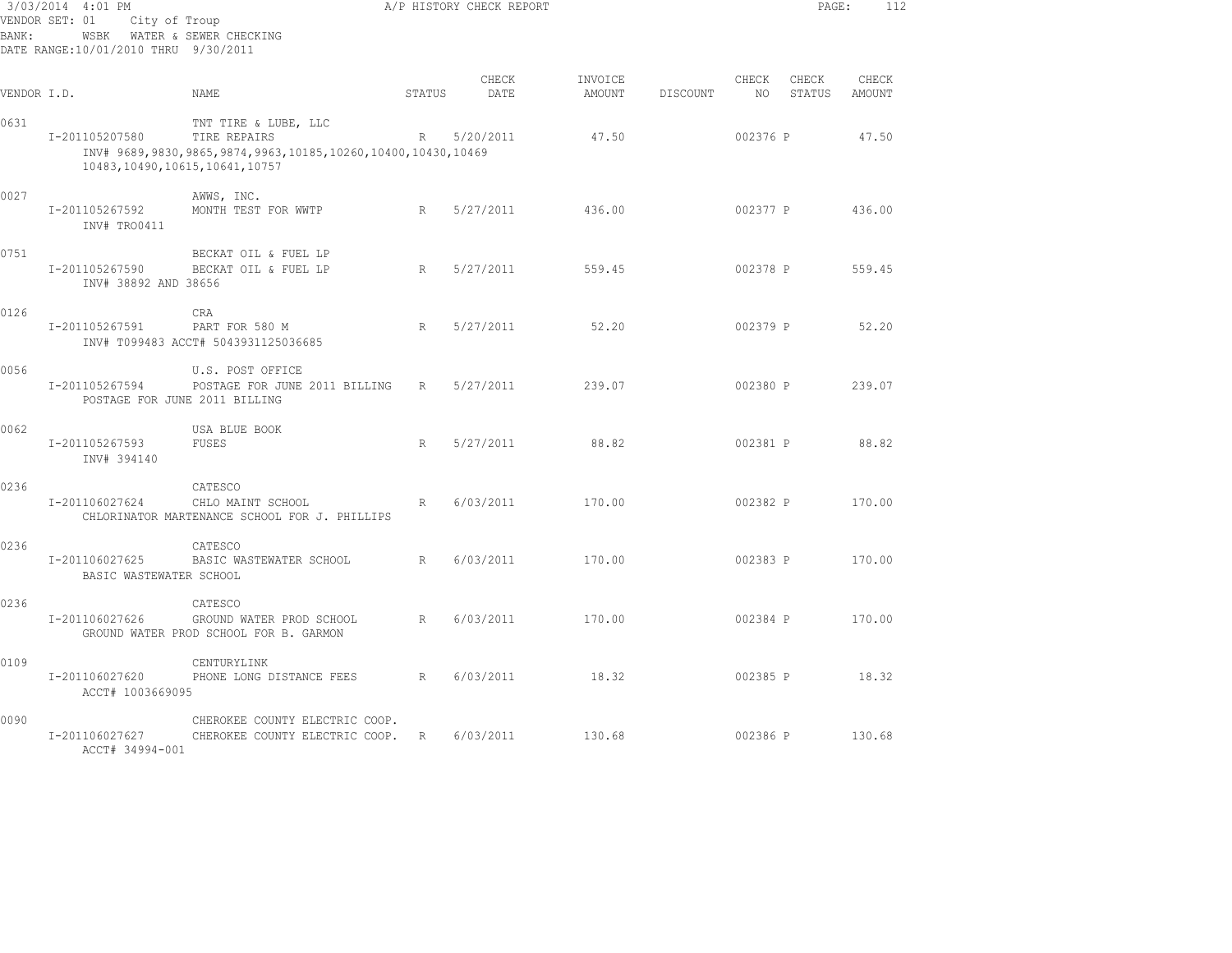| 3/03/2014 4:01 PM<br>VENDOR SET: 01<br>City of Troup<br>WSBK WATER & SEWER CHECKING<br>BANK:<br>DATE RANGE:10/01/2010 THRU 9/30/2011 |                                                |                                                                                                     |        | A/P HISTORY CHECK REPORT |                   |          |               | PAGE:           | 113             |
|--------------------------------------------------------------------------------------------------------------------------------------|------------------------------------------------|-----------------------------------------------------------------------------------------------------|--------|--------------------------|-------------------|----------|---------------|-----------------|-----------------|
| VENDOR I.D.                                                                                                                          |                                                | NAME.                                                                                               | STATUS | CHECK<br>DATE            | INVOICE<br>AMOUNT | DISCOUNT | CHECK<br>NO 1 | CHECK<br>STATUS | CHECK<br>AMOUNT |
| 0040                                                                                                                                 | I-201106027623                                 | HARRY'S BUILDING MATERIALS<br>MAY 2011 INVOICING FOR SUPPLIE R<br>MAY 2011 INVOICING FOR SUPPLIES   |        | 6/03/2011                | 527.46            |          | 002387 P      |                 | 527.46          |
| 0110                                                                                                                                 | I-201106027622<br>INV# 65620,65768,66402       | STEELE'S FEED & SEED<br>WORK BOOTS/GLOVES                                                           | R      | 6/03/2011                | 185.35            |          | 002388 P      |                 | 185.35          |
| 0004                                                                                                                                 | I-201106027630                                 | TML - IEBP<br>EMPLOYEE HEALTH INS<br>INV# 0000395656 GROUP# PTROUP01                                | R      | 6/03/2011                | 1,962.52          |          | 002389 P      |                 | 1,962.52        |
| 0746                                                                                                                                 | I-201106027628<br>INV# 581836                  | TOM NEELY WELDING SERVICE<br>REMOVED AERATOR AT WW PLANT                                            | R      | 6/03/2011                | 1,000.00          |          | 002390 P      |                 | 1,000.00        |
| 0020                                                                                                                                 | I-201106027619                                 | TXU SESCO ENERGY SERVICES<br>TXU SESCO ENERGY SERVICES<br>INV# 052001606437 ACCT# 900000757292      | R      | 6/03/2011                | 6,723.12          |          | 002391 P      |                 | 6,723.12        |
| 0176                                                                                                                                 | I-201106027629<br>INV# 70544,70646,70719,70783 | UNDERGROUND UTILITY SUPPLY<br>UNDERGROUND UTILITY SUPPLY                                            | R      | 6/03/2011                | 1,303.78          |          | 002392 P      |                 | 1,303.78        |
| 0085                                                                                                                                 | I-201106027621                                 | VERIZON WIRELESS<br>VERIZON WIRELESS<br>ACCT# 21324553100001 INV# 6582312928                        | R      | 6/03/2011                | 125.83            |          | 002393 P      |                 | 125.83          |
| 0694                                                                                                                                 | I-201106157634                                 | NETPHD REGIONAL LAB<br>COUPONS FOR LAB SAMPLING<br>COUPONS FOR LAB SAMPLING 20 TICKETS FOR \$300.00 | R      | 6/15/2011                | 300.00            |          | 002394 P      |                 | 300.00          |
| 0241                                                                                                                                 | I-201106157691                                 | ALLIED WASTE SERVICES #070<br>SLUDGE REMOVAL<br>INV# 0070001817096 ACCT# 300700007341               | R      | 6/16/2011                | 450.00            |          | 002395 P      |                 | 450.00          |
| 0667                                                                                                                                 | I-201106157690<br>INV# 362                     | ATWOODS<br>POST LINE/POST CORNER                                                                    |        | R 6/16/2011              | 87.92             |          | 002396 P      |                 | 87.92           |
| 0027                                                                                                                                 | I-201106157680<br>INV# TRO0511                 | AWWS, INC.<br>R<br>WWTP MONTHLY ANALYSIS                                                            |        | 6/16/2011                | 545.00            |          | 002397 P      |                 | 545.00          |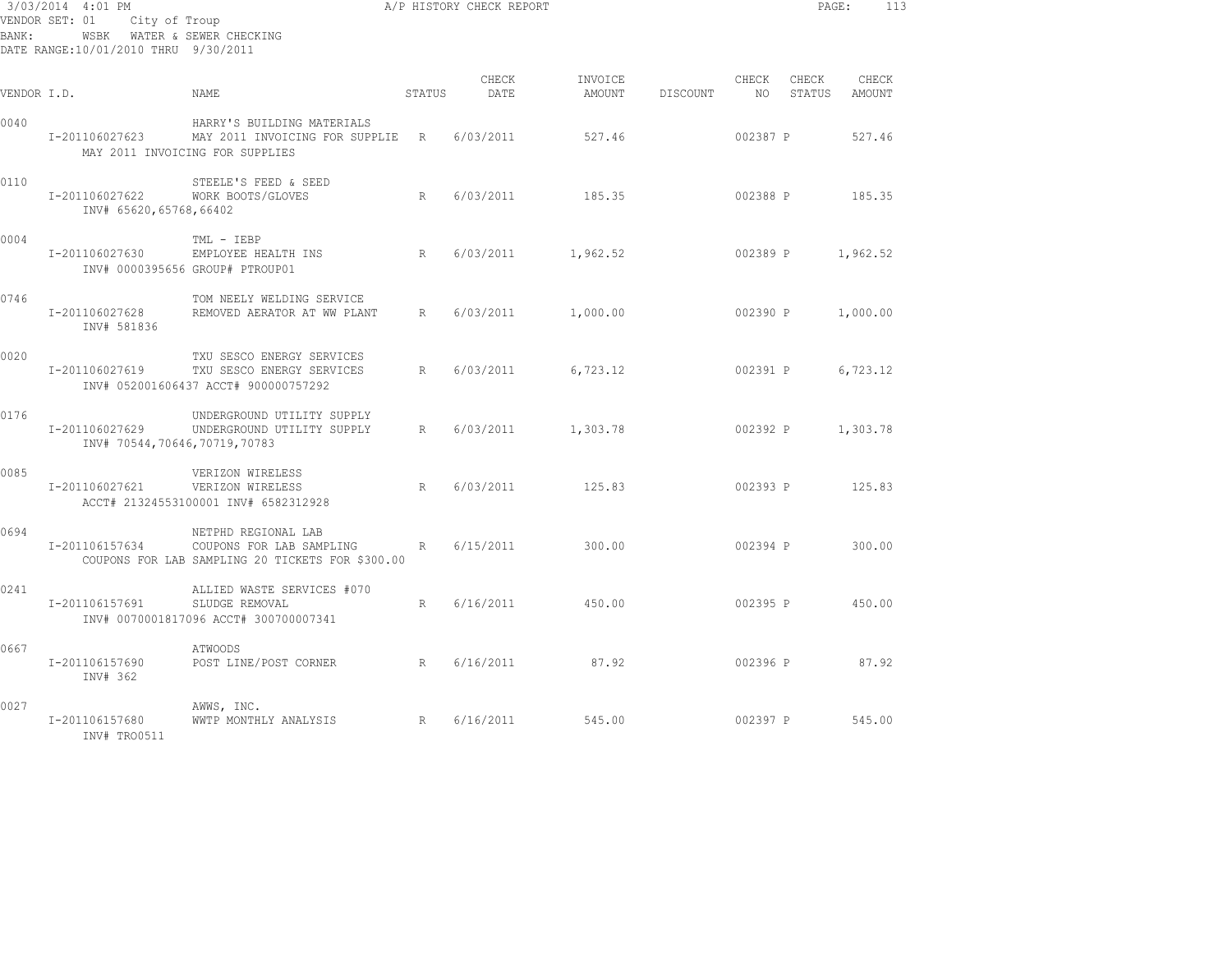| BANK:       | 3/03/2014 4:01 PM<br>City of Troup<br>VENDOR SET: 01<br>DATE RANGE:10/01/2010 THRU 9/30/2011 | WSBK WATER & SEWER CHECKING                                                                            |             | A/P HISTORY CHECK REPORT |                   |          |               | PAGE:             | 114             |
|-------------|----------------------------------------------------------------------------------------------|--------------------------------------------------------------------------------------------------------|-------------|--------------------------|-------------------|----------|---------------|-------------------|-----------------|
| VENDOR I.D. |                                                                                              | NAME                                                                                                   | STATUS      | CHECK<br>DATE            | INVOICE<br>AMOUNT | DISCOUNT | CHECK<br>NO 1 | CHECK<br>STATUS   | CHECK<br>AMOUNT |
| 0751        | I-201106157692<br>INV# 39114                                                                 | BECKAT OIL & FUEL LP<br>BECKAT OIL & FUEL LP                                                           | $R_{\odot}$ | 6/16/2011                | 665.41            |          | 002398 P      |                   | 665.41          |
| 0749        | I-201106157694<br>ACCT# 0885 J. PHILLIPS                                                     | CARD SERVICE CENTER<br>TELEPHONE CAR CHARGER                                                           | R           | 6/16/2011                | 21.64             |          | 002399 P      |                   | 21.64           |
| 0840        | I-201106157682<br>INV# 2737,3215                                                             | CARQUEST<br>UJOINT/CAR PARTS                                                                           | R           | 6/16/2011                | 211.02            |          | 002400 P      |                   | 211.02          |
| 0021        | I-201106157683<br>ACCT# 9038424109034                                                        | CENTURYLINK LOCAL/INTERNET<br>CENTURYLINK LOCAL/INTERNET                                               | R           | 6/16/2011                | 284.14            |          | 002401 P      |                   | 284.14          |
| 0754        | I-201106157685                                                                               | CINTAS CORPORATION #495<br>EMPLOYEE UNIFORMS<br>INV# 495797811,495798609,495799379,594000000,495800173 | R           | 6/16/2011                | 301.34            |          | 002402 P      |                   | 301.34          |
| 0238        | I-201106157678<br>PHYSICAL J. BOLTON                                                         | FREDRICK W. KERSH, DO<br>PHYSICAL J. BOLTON                                                            | R           | 6/16/2011                | 70.00             |          | 002403 P      |                   | 70.00           |
| 0102        | I-201106157684<br>INV# 110903                                                                | LONESTAR MAIN. & SERV., INC<br>CHLORINE GAS CYLINDER                                                   | R           | 6/16/2011                | 702.90            |          | 002404 P      |                   | 702.90          |
| 0098        | I-201106157687<br>INV# 0057255-IN                                                            | MASTER METER SYSTEMS<br>ANNUEL METER SUPPORT/MAINT                                                     | R           | 6/16/2011                | 1,500.00          |          |               | 002405 P 1,500.00 |                 |
| 0045        | I-201106157693<br>INV# 172                                                                   | CORY MELTON<br>HP PRINTER/INSTALLATION                                                                 | R           | 6/16/2011                | 692.50            |          | 002406 P      |                   | 692.50          |
| 0315        | I-201106157689<br>INV# 5526                                                                  | PETALS<br>FLOWERS FOR EMP SPOUSE FUNERAL R 6/16/2011                                                   |             |                          | 77.50             |          | 002407 P      |                   | 77.50           |
| 0295        | I-201106157688<br>INV# PI015289                                                              | SMITH PUMP CO. INC<br>HYDROMATIC GRINDER PUMP                                                          | R           | 6/16/2011                | 12,465.00         |          | 002408 P      |                   | 12,465.00       |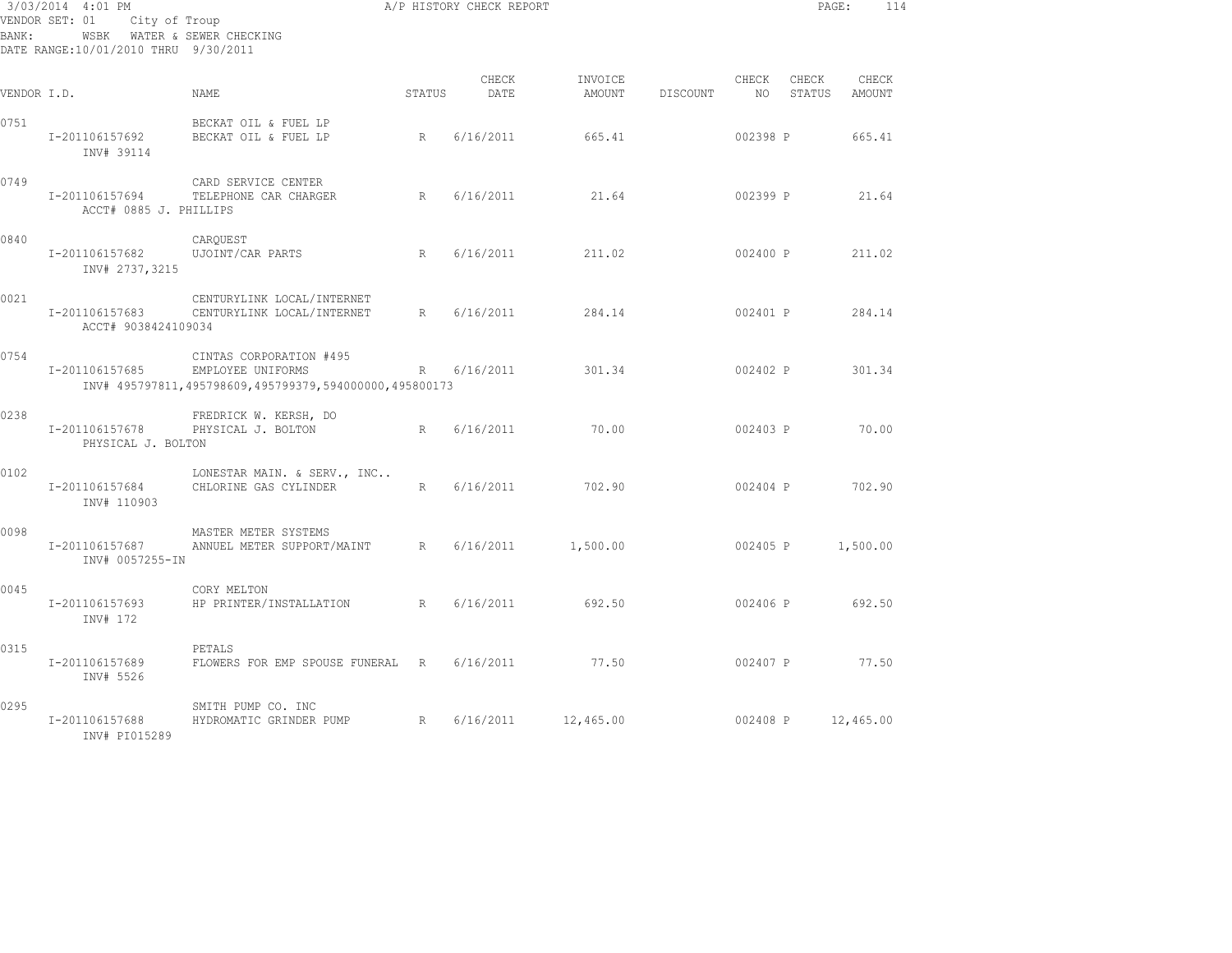| BANK:       | 3/03/2014 4:01 PM<br>VENDOR SET: 01<br>City of Troup<br>WSBK WATER & SEWER CHECKING<br>DATE RANGE:10/01/2010 THRU 9/30/2011 |                                                                                              |             | A/P HISTORY CHECK REPORT |                   |          |               | PAGE:           | 115             |  |
|-------------|-----------------------------------------------------------------------------------------------------------------------------|----------------------------------------------------------------------------------------------|-------------|--------------------------|-------------------|----------|---------------|-----------------|-----------------|--|
| VENDOR I.D. |                                                                                                                             | NAME                                                                                         | STATUS      | CHECK<br>DATE            | INVOICE<br>AMOUNT | DISCOUNT | CHECK<br>NO . | CHECK<br>STATUS | CHECK<br>AMOUNT |  |
| 0167        | I-201106157686                                                                                                              | TRI COUNTY LEADER<br>ADS TCEQ/WWTP PERMIT<br>ACCT# 1207 INV# 43360-003, 43405-001, 43406-001 | $R_{\odot}$ | 6/16/2011                | 544.06            |          | 002409 P      |                 | 544.06          |  |
| 0056        | I-201106167695<br>ANNUAL WATER REPORT 2011                                                                                  | U.S. POST OFFICE<br>ANNUAL WATER REPORT 2011 R                                               |             | 6/16/2011                | 297.82            |          | 002410 P      |                 | 297.82          |  |
| 0056        | I-201106167696<br>ANNUAL WATER REPORT 2011                                                                                  | U.S. POST OFFICE<br>ANNUAL WATER REPORT 2011                                                 | R           | 6/16/2011                | 73.00             |          | 002411 P      |                 | 73.00           |  |
| 0751        | I-201106237713<br>INV# 39237                                                                                                | BECKAT OIL & FUEL LP<br>BECKAT OIL & FUEL LP                                                 | R           | 6/24/2011                | 579.04            |          | 002412 P      |                 | 579.04          |  |
| 0127        | I-201106237712<br>INV# 9558479078                                                                                           | GRAINGER<br>MIDGET FUSE/DELAY                                                                | R           | 6/24/2011                | 94.44             |          | 002413 P      |                 | 94.44           |  |
| 0746        | I-201106237711<br>INV# 1551                                                                                                 | TOM NEELY WELDING SERVICE<br>BRACKET FOR PILLAR BLOCK                                        | R           | 6/24/2011                | 1,755.29          |          | 002414 P      |                 | 1,755.29        |  |
| 0113        | I-201106237710<br>INV# 1095                                                                                                 | TROUP AUTO SERVICE<br>STATE INSPECTION                                                       | R           | 6/24/2011                | 14.50             |          | 002415 P      |                 | 14.50           |  |
| 0062        | I-201106237714<br>INV# 421345/423578                                                                                        | USA BLUE BOOK<br>MICROSCOPE/DESPENSER                                                        | R           | 6/24/2011                | 409.82            |          | 002416 P      |                 | 409.82          |  |
| 0751        | I-201106297722<br>INV# 39540                                                                                                | BECKAT OIL & FUEL LP<br>BECKAT OIL & FUEL LP                                                 | R           | 6/30/2011                | 420.14            |          | 002417 P      |                 | 420.14          |  |
| 0046        | I-201106297723<br>INV# 3057303                                                                                              | HD SUPPLY WATERWORKS, LTD.<br>SUPPLY                                                         | R           | 6/30/2011                | 131.31            |          | 002418 P      |                 | 131.31          |  |
| 0053        | I-201106297724                                                                                                              | STORY-WRIGHT, INC.<br>PAPER/<br>INV# 143040,143057,143082,143115,143512,143612,143632        | R           | 6/30/2011                | 95.59             |          | 002419 P      |                 | 95.59           |  |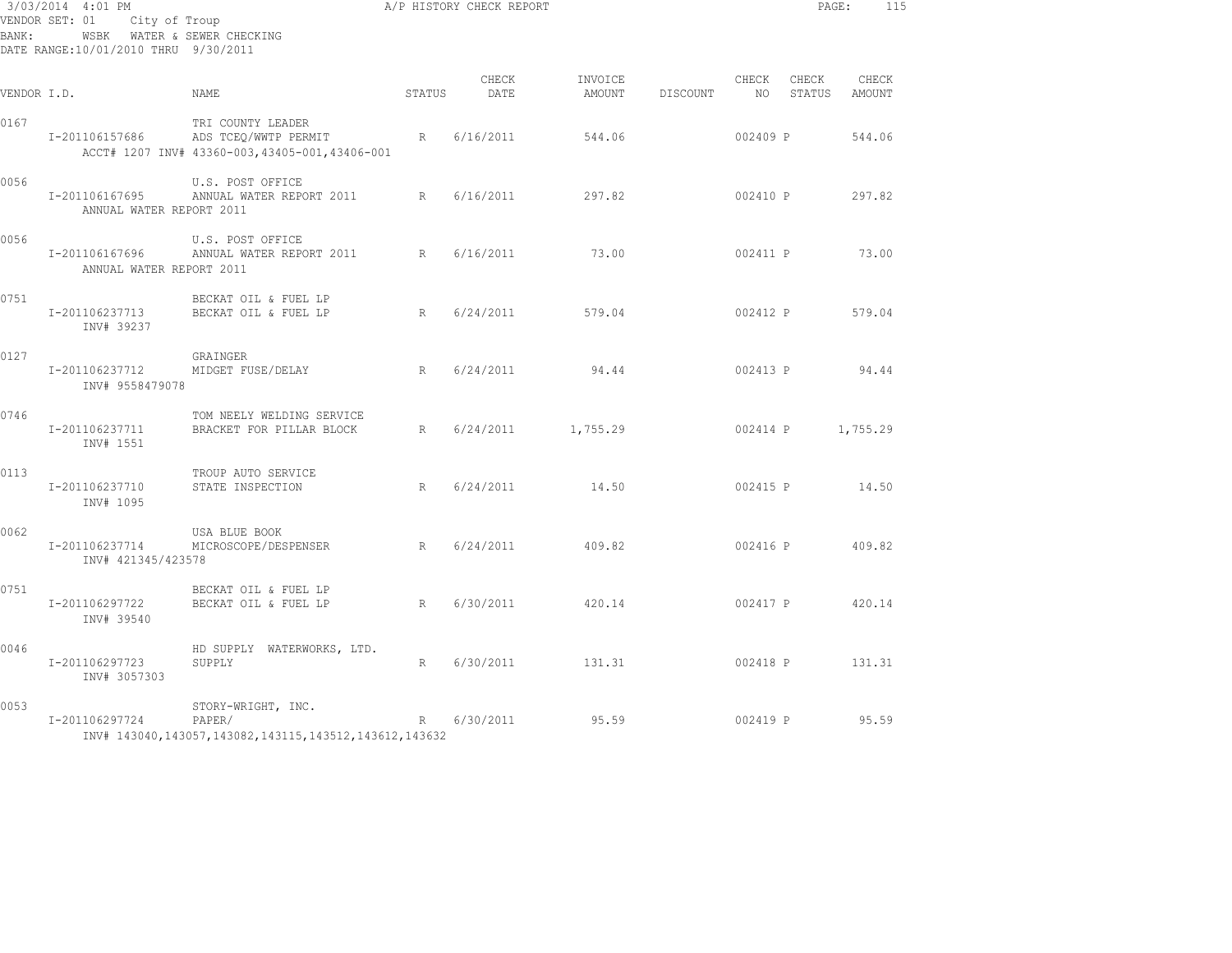| BANK:       | 3/03/2014 4:01 PM<br>VENDOR SET: 01<br>City of Troup<br>DATE RANGE:10/01/2010 THRU 9/30/2011 | WSBK WATER & SEWER CHECKING                                                           |        | A/P HISTORY CHECK REPORT |                   |          |                | PAGE:           | 116             |
|-------------|----------------------------------------------------------------------------------------------|---------------------------------------------------------------------------------------|--------|--------------------------|-------------------|----------|----------------|-----------------|-----------------|
| VENDOR I.D. |                                                                                              | NAME                                                                                  | STATUS | CHECK<br>DATE            | INVOICE<br>AMOUNT | DISCOUNT | CHECK<br>NO 11 | CHECK<br>STATUS | CHECK<br>AMOUNT |
| 0056        | I-201106297726<br>MAILING OF JULY 2011 BILLS                                                 | U.S. POST OFFICE<br>MAILING OF JULY 2011 BILLS                                        | R      | 6/30/2011                | 240.72            |          | 002420 P       |                 | 240.72          |
| 0062        | I-201106297725<br>INV# 425475                                                                | USA BLUE BOOK<br>SULF ACID POWDER                                                     | R      | 6/30/2011                | 143.06            |          | 002421 P       |                 | 143.06          |
| 0241        | I-201107077754                                                                               | ALLIED WASTE SERVICES #070<br>SLUDGE REMOVAL<br>INV# 0070001822146 ACCT# 300700007341 | R      | 7/08/2011                | 450.00            |          | 002422 P       |                 | 450.00          |
| 0751        | I-201107077755<br>INV# 39725                                                                 | BECKAT OIL & FUEL LP<br>BECKAT OIL & FUEL LP                                          | R      | 7/08/2011                | 400.61            |          | 002423 P       |                 | 400.61          |
| 0090        | I-201107077756<br>ACCT# 34994-001                                                            | CHEROKEE COUNTY ELECTRIC COOP.<br>CHEROKEE COUNTY ELECTRIC COOP.                      | R      | 7/08/2011                | 129.22            |          | 002424 P       |                 | 129.22          |
| 0115        | I-201107077757                                                                               | CITY OF TROUP - PETTY CASH<br>POSTAGE<br>REIMB PETTY CASH FOR POSTAGE                 | R      | 7/08/2011                | 100.57            |          |                | 002425 P        | 100.57          |
| 0099        | I-201107077759<br>INV# 7307328                                                               | HACH<br>REAGENT SET                                                                   | R      | 7/08/2011                | 155.72            |          |                | 002426 P 155.72 |                 |
| 0040        | I-201107077758<br>JUNE 2011 INVOICING                                                        | HARRY'S BUILDING MATERIALS<br>HARRY'S BUILDING MATERIALS                              | R      | 7/08/2011                | 684.79            |          |                | 002427 P        | 684.79          |
| 0102        | I-201107077760<br>INV# B4184                                                                 | LONESTAR MAIN. & SERV., INC<br>CL2 BOTTLE RENT                                        | R      | 7/08/2011                | 85.00             |          |                | 002428 P        | 85.00           |
| 0004        | I-201107077761<br>INV# 0000397695                                                            | TML - IEBP<br>EMPLOYEE HEALTH INSURANCE R 7/08/2011                                   |        |                          | 2,739.52          |          | 002429 P       |                 | 2,739.52        |
| 0020        | I-201107077762<br>ACCT# 900000757292                                                         | TXU SESCO ENERGY SERVICES<br>TXU SESCO ENERGY SERVICES                                | R      | 7/08/2011                | 6,326.39          |          | 002430 P       |                 | 6,326.39        |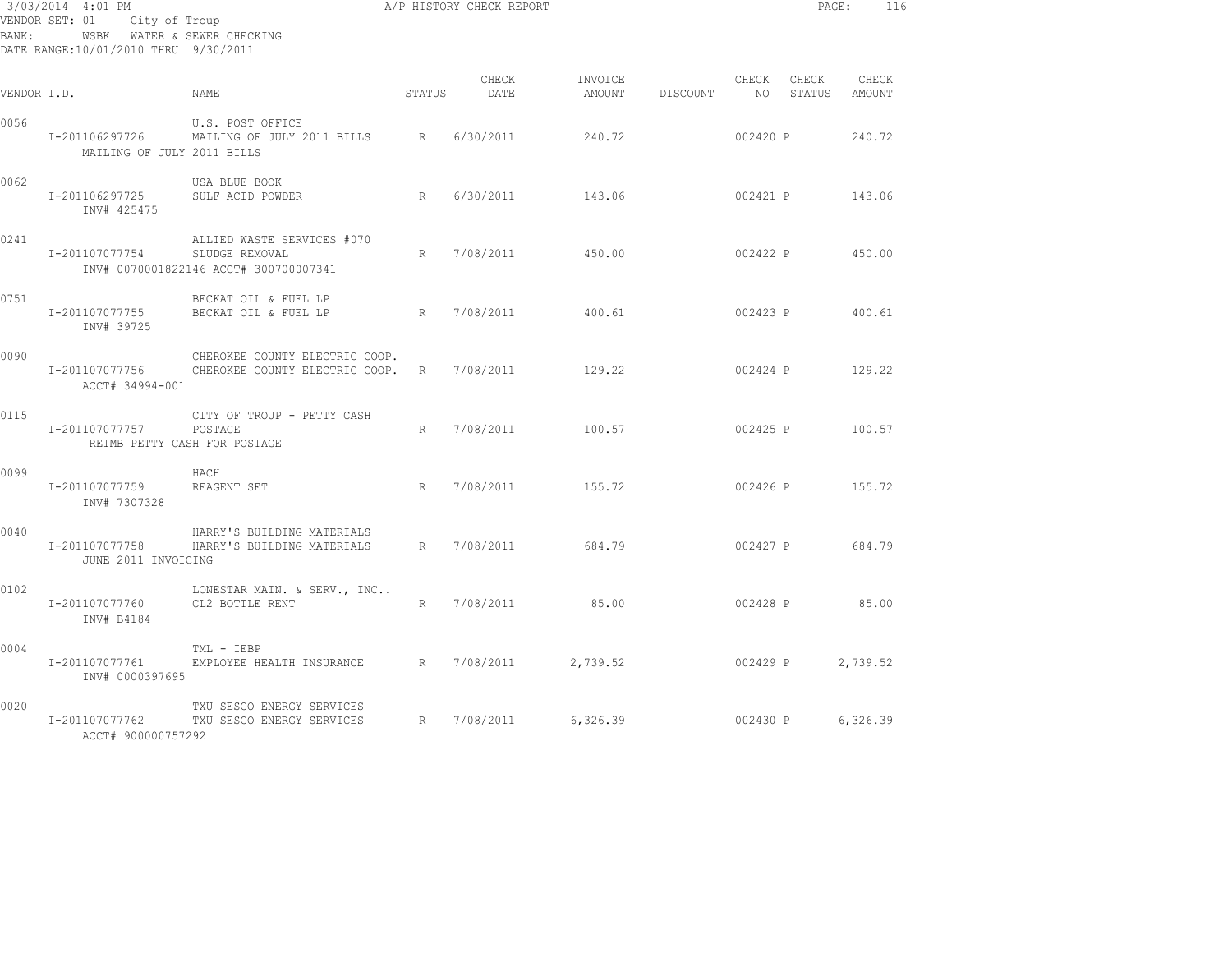| BANK:       | 3/03/2014 4:01 PM<br>VENDOR SET: 01<br>City of Troup<br>DATE RANGE:10/01/2010 THRU 9/30/2011 | WSBK WATER & SEWER CHECKING                                                                                 |        | A/P HISTORY CHECK REPORT |                   |          |                |                 | PAGE:<br>117    |
|-------------|----------------------------------------------------------------------------------------------|-------------------------------------------------------------------------------------------------------------|--------|--------------------------|-------------------|----------|----------------|-----------------|-----------------|
| VENDOR I.D. |                                                                                              | NAME.                                                                                                       | STATUS | CHECK<br>DATE            | INVOICE<br>AMOUNT | DISCOUNT | CHECK<br>NO 11 | CHECK<br>STATUS | CHECK<br>AMOUNT |
| 0176        | I-201107077764                                                                               | UNDERGROUND UTILITY SUPPLY<br>WATER SUPPLIES<br>INV# 70884,70970,71296,71469,71486                          | R      | 7/08/2011                | 2,780.24          |          | 002431 P       |                 | 2,780.24        |
| 0062        | I-201107077763<br>INV# 431819                                                                | USA BLUE BOOK<br>GIL HYDRANT DIFFUSER                                                                       | R      | 7/08/2011                | 97.96             |          | 002432 P       |                 | 97.96           |
| 0085        | I-201107077765<br>ACCT# 213245531-00001                                                      | VERIZON WIRELESS<br>VERIZON WIRELESS                                                                        | R      | 7/08/2011                | 121.83            |          | 002433 P       |                 | 121.83          |
| 0242        | I-201107077766                                                                               | TEXAS COMMISION ON ENVIRONMENT<br>TESTING FOR H. PIERCE<br>WASTE WATER TESTING FOR H. PIERCE                | R      | 7/08/2011                | 111.00            |          | 002434 P       |                 | 111.00          |
| 0870        | I-201107087767<br>INV# 7454                                                                  | COKER ENTERPRISES<br>TRAILER FOR GENERATOR                                                                  | R      | 7/08/2011                | 1,265.00          |          | 002435 P       |                 | 1,265.00        |
| 0027        | I-201107147795<br>INV# TRO0611                                                               | AWWS, INC.<br>MONTHLY ANLYS FOR WWTP                                                                        | R      | 7/15/2011                | 438.00            |          | 002436 P       |                 | 438.00          |
| 0021        | I-201107147789<br>ACCT# 9038424109034                                                        | CENTURYLINK LOCAL/INTERNET<br>CENTURYLINK LOCAL/INTERNET                                                    | R      | 7/15/2011                | 283.91            |          | 002437 P       |                 | 283.91          |
| 0754        | I-201107147796                                                                               | CINTAS CORPORATION #495<br>EMPLOY UNIFORM SERVICE<br>INV# 495800963,495801743,495802512,495803300,495804071 |        | R 7/15/2011              | 335.49            |          | 002438 P       |                 | 335.49          |
| 0600        | I-201107147792<br>INV# 3199 AND 3306                                                         | ECS HOUSE INDUSTRIES<br>8"STUBSHAFT                                                                         | R      | 7/15/2011                | 597.68            |          | 002439 P       |                 | 597.68          |
| 0530        | I-201107147790<br>INV# 209149                                                                | LANGLEY INTERESTS, INC.<br>OIL CHANGE                                                                       | R      | 7/15/2011                | 43.55             |          | 002440 P       |                 | 43.55           |
| 0102        | I-201107147793<br>INV# B4184 AND B4314                                                       | LONESTAR MAIN. & SERV., INC<br>CL2 BOTTLE RENT                                                              | R      | 7/15/2011                | 185.00            |          | 002441 P       |                 | 185.00          |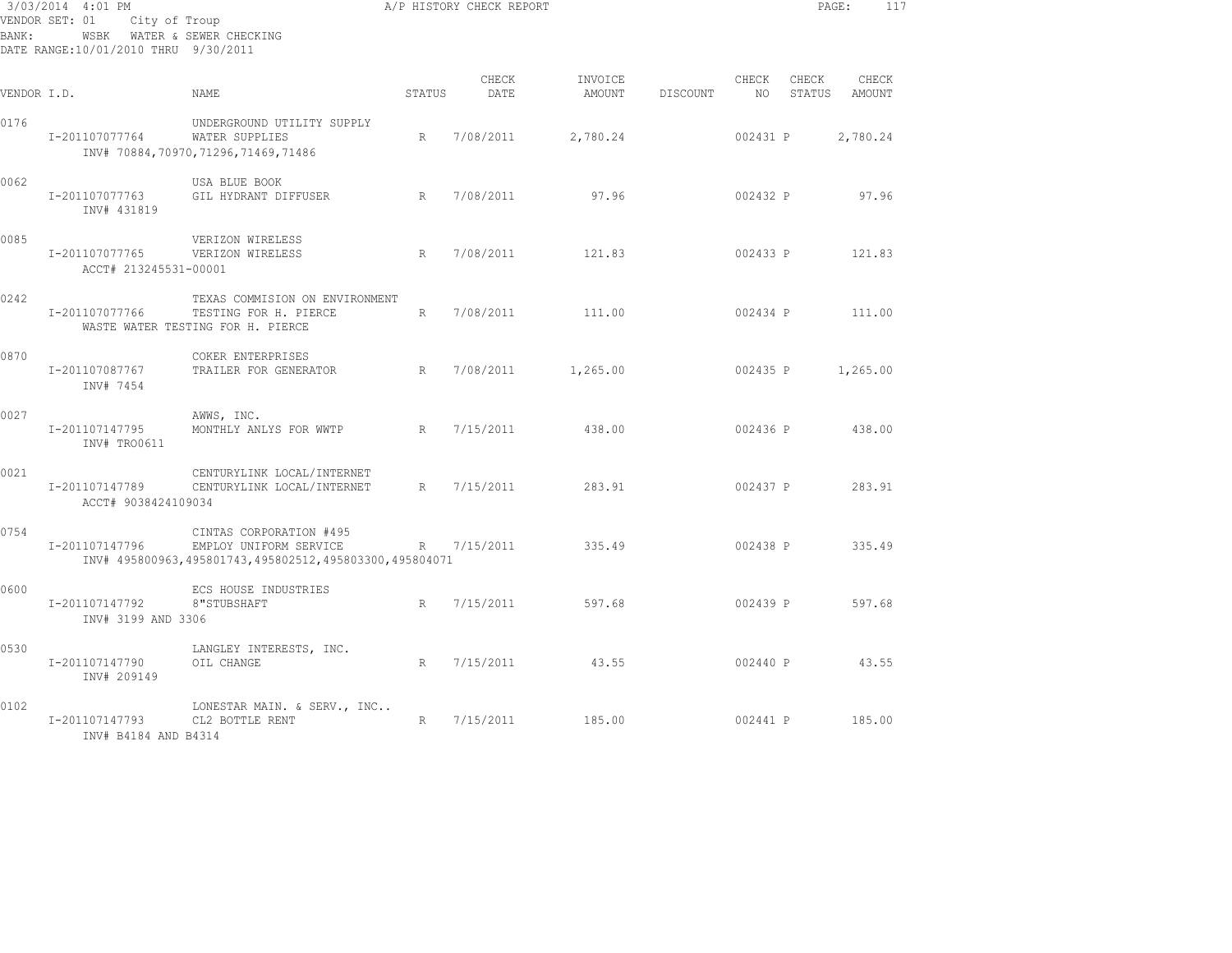| 3/03/2014 4:01 PM<br>VENDOR SET: 01<br>City of Troup<br>WSBK WATER & SEWER CHECKING<br>BANK:<br>DATE RANGE:10/01/2010 THRU 9/30/2011 |                                                |                                                      |        | A/P HISTORY CHECK REPORT |                   |                 |               |                 | PAGE:           | 118 |
|--------------------------------------------------------------------------------------------------------------------------------------|------------------------------------------------|------------------------------------------------------|--------|--------------------------|-------------------|-----------------|---------------|-----------------|-----------------|-----|
| VENDOR I.D.                                                                                                                          |                                                | <b>NAME</b>                                          | STATUS | CHECK<br>DATE            | INVOICE<br>AMOUNT | <b>DISCOUNT</b> | CHECK<br>NO . | CHECK<br>STATUS | CHECK<br>AMOUNT |     |
| 0673                                                                                                                                 | I-201107147791<br>INV# 052842,052250,051890    | TENNISON'S FOSTER SAW & REPAIR<br>FILTERS, REPAIRS   | R      | 7/15/2011                | 108.00            |                 | 002442 P      |                 | 108.00          |     |
| 0157                                                                                                                                 | I-201107147794<br>2011 2ND QRT TWC             | TEXAS WORKFORCE COM.<br>2011 2ND QRT TWC             | R      | 7/15/2011                | 178.09            |                 | 002443 P      |                 | 178.09          |     |
| 0062                                                                                                                                 | I-201107147797<br>INV# 435424<br>CUST # 959127 | USA BLUE BOOK<br>CHESSELL CIRCULAR CHART             | R      | 7/15/2011                | 89.94             |                 | 002444 P      |                 | 89.94           |     |
| 0751                                                                                                                                 | I-201107287816<br>INV# 39934                   | BECKAT OIL & FUEL LP<br>FUEL                         | R      | 7/28/2011                | 441.92            |                 | 002445 P      |                 | 441.92          |     |
| 0160                                                                                                                                 | I-201107287818<br>INV# 21453                   | INSCO, INC.<br>CALIBRATE FLOW METER                  | R      | 7/28/2011                | 340.00            |                 | 002446 P      |                 | 340.00          |     |
| 0102                                                                                                                                 | I-201107287821<br>INV# 111019                  | LONESTAR MAIN. & SERV., INC<br>CHLORINE GAS CYLINDER | R      | 7/28/2011                | 1,054.35          |                 | 002447 P      |                 | 1,054.35        |     |
| 0380                                                                                                                                 | I-201107287819<br>INV# LB85314                 | LOWER COLORADO RIVER ATHORITY<br>WATER SAMPLING      | R      | 7/28/2011                | 300.00            |                 | 002448 P      |                 | 300.00          |     |
| 0295                                                                                                                                 | I-201107287817<br>INV# SI005122                | SMITH PUMP CO. INC<br>PUMP GRDR                      | R      | 7/28/2011                | 2,588.06          |                 | 002449 P      |                 | 2,588.06        |     |
| 0056                                                                                                                                 | I-201107287822<br>POSTAGE FOR 8/11 BILLING     | U.S. POST OFFICE<br>POSTAGE FOR 8/11 BILLING         | R      | 7/28/2011                | 240.38            |                 | 002450 P      |                 | 240.38          |     |
| 0062                                                                                                                                 | I-201107287820<br>INV# 446523 AND 438879       | USA BLUE BOOK<br>WATER GUAGE/AMMONIA REGEANT         | R      | 7/28/2011                | 289.86            |                 |               | 002451 P        | 289.86          |     |
| 0087                                                                                                                                 | I-201108047861<br>INV #0511-15                 | ANGELINA & NECHES RIVER AUTHOR<br>2011 CONTR PAYMENT | R      | 8/05/2011                | 3,137.84          |                 | 002452 P      |                 | 3,137.84        |     |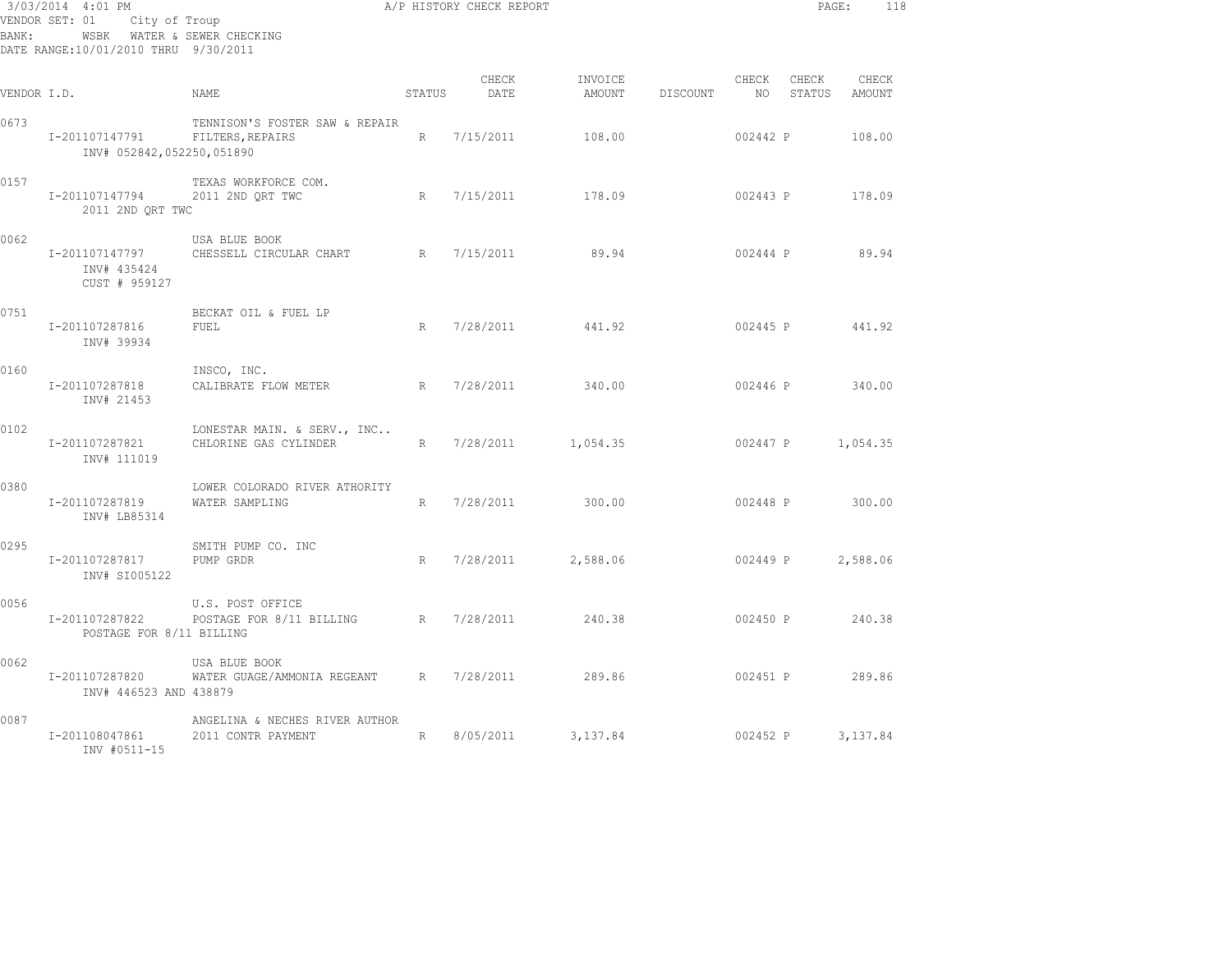| BANK:       | 3/03/2014 4:01 PM<br>VENDOR SET: 01 City of Troup<br>WSBK WATER & SEWER CHECKING<br>DATE RANGE:10/01/2010 THRU 9/30/2011 |                                                                                   |                 | A/P HISTORY CHECK REPORT |                   |             |          |                 | PAGE:<br>119      |  |
|-------------|--------------------------------------------------------------------------------------------------------------------------|-----------------------------------------------------------------------------------|-----------------|--------------------------|-------------------|-------------|----------|-----------------|-------------------|--|
| VENDOR I.D. |                                                                                                                          | NAME                                                                              | STATUS          | CHECK<br>DATE            | INVOICE<br>AMOUNT | DISCOUNT NO | CHECK    | CHECK<br>STATUS | CHECK<br>AMOUNT   |  |
| 0751        | I-201108047864<br>INV# 40252                                                                                             | BECKAT OIL & FUEL LP<br>BECKAT OIL & FUEL LP                                      |                 | R 8/05/2011              | 165.99            |             | 002453 P |                 | 165.99            |  |
| 0861        | I-201108047856<br>INV# 16248                                                                                             | BLAZER ELECTRIC & SATELLITE, I<br>REPLACED WATER P-UMP CONTR                      | R               | 8/05/2011                | 3,315.71          |             | 002454 P |                 | 3,315.71          |  |
| 0028        | I-201108047855<br>INV# 082971                                                                                            | CHEM-SERV<br><b>CUTRINE PLUS</b>                                                  | R               | 8/05/2011                | 103.90            |             |          |                 | 002455 P 103.90   |  |
| 0090        | ACCT# 34994-001                                                                                                          | CHEROKEE COUNTY ELECTRIC COOP.<br>I-201108047857 CHEROKEE COUNTY ELECTRIC COOP. R |                 | 8/05/2011                | 128.43            |             |          |                 | 002456 P 128.43   |  |
| 0040        | JULY 2011 INVOICING                                                                                                      | HARRY'S BUILDING MATERIALS<br>I-201108047863 HARRY'S BUILDING MATERIALS           | R               | 8/05/2011                | 412.84            |             |          |                 | 002457 P 412.84   |  |
| 0046        | I-201108047860<br>INV# 3284764,3303085,3332289                                                                           | HD SUPPLY WATERWORKS, LTD.<br>HD SUPPLY WATERWORKS, LTD.                          | R               | 8/05/2011                | 1,136.35          |             |          |                 | 002458 P 1,136.35 |  |
| 0791        | I-201108047862 BACKFLOW TESTING                                                                                          | KEN HORRELL<br>BACKFLOW TESTING FOR WWTP/BRANDON ST                               | R               | 8/05/2011                | 200.00            |             | 002459 P |                 | 200.00            |  |
| 0102        | I-201108047859<br>INV# B4514                                                                                             | LONESTAR MAIN. & SERV., INC<br>CL2 BOTTLE RENT                                    | R               | 8/05/2011                | 100.00            |             | 002460 P |                 | 100.00            |  |
| 0380        | I-201108047858 WATER TESTING<br>INV# LB85436                                                                             | LOWER COLORADO RIVER ATHORITY                                                     | R               | 8/05/2011                | 813.00            |             | 002461 P |                 | 813.00            |  |
| 0529        | I-201108047866<br>INV# 0447773-IN                                                                                        | MARC<br>FIRE ANT KILLER<br>R                                                      |                 | 8/05/2011                | 216.57            |             |          |                 | 002462 P 216.57   |  |
| 0110        | I-201108047867                                                                                                           | STEELE'S FEED & SEED<br>LIME, ICE                                                 | $R_{\parallel}$ | 8/05/2011                | 12.20             |             | 002463 P |                 | 12.20             |  |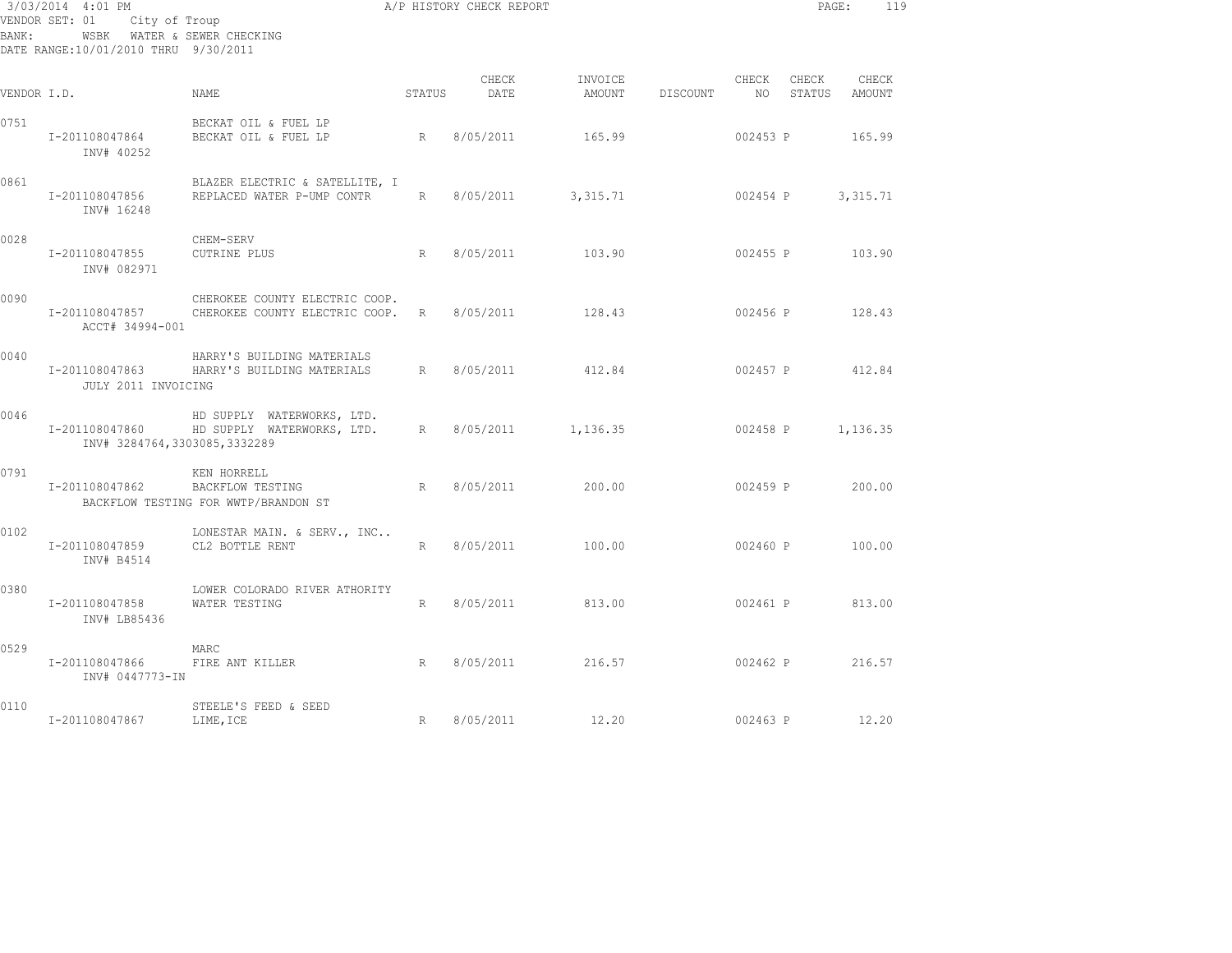| BANK:       | 3/03/2014 4:01 PM<br>VENDOR SET: 01<br>City of Troup<br>WSBK WATER & SEWER CHECKING<br>DATE RANGE:10/01/2010 THRU 9/30/2011 |                                                                                                                        |             | A/P HISTORY CHECK REPORT |                   |          |                |       | PAGE:<br>120           |
|-------------|-----------------------------------------------------------------------------------------------------------------------------|------------------------------------------------------------------------------------------------------------------------|-------------|--------------------------|-------------------|----------|----------------|-------|------------------------|
| VENDOR I.D. |                                                                                                                             | NAME                                                                                                                   | STATUS      | CHECK<br>DATE            | INVOICE<br>AMOUNT | DISCOUNT | CHECK<br>NO 11 | CHECK | CHECK<br>STATUS AMOUNT |
| 0004        | I-201108047868<br>INV# 0000400148                                                                                           | TML - IEBP<br>EMPLOYEE HEALTH BENEFITS                                                                                 | R           | 8/05/2011                | 2,351.02          |          | 002464 P       |       | 2,351.02               |
| 0631        | I-201108047871<br>MAY - JUNE INV                                                                                            | TNT TIRE & LUBE, LLC<br>TNT TIRE & LUBE, LLC                                                                           | $R_{\odot}$ | 8/05/2011                | 254.70            |          | 002465 P       |       | 254.70                 |
| 0167        | I-201108047869<br>ACCT 1207                                                                                                 | TRI COUNTY LEADER<br>ADS AND NOTICES                                                                                   | $R_{\perp}$ | 8/05/2011                | 274.95            |          | 002466 P       |       | 274.95                 |
| 0020        | I-201108047865<br>ACCT# 900000757292                                                                                        | TXU SESCO ENERGY SERVICES<br>TXU SESCO ENERGY SERVICES                                                                 | R           | 8/05/2011                | 6,844.04          |          | 002467 P       |       | 6,844.04               |
| 0652        | I-201108047870<br>INV# 16352                                                                                                | TYLER TECHNOLOGIES, INC.<br>UTILITY SYSTEM SUPPOER                                                                     | R           | 8/05/2011                | 2,765.70          |          | 002468 P       |       | 2,765.70               |
| 0176        | I-201108047872                                                                                                              | UNDERGROUND UTILITY SUPPLY<br>UNDERGROUND UTILITY SUPPLY<br>INV# 71640,71796,71806,71854,71879,71890,71906,71963,72053 | R           | 8/05/2011                | 5,888.25          |          | 002469 P       |       | 5,888.25               |
| 0241        | I-201108107891                                                                                                              | ALLIED WASTE SERVICES #070<br>ALLIED WASTE SERVICES #070<br>INV# 0070001827814 ACCT# 300700007341                      | R           | 8/12/2011                | 25.00             |          | 002470 P       |       | 25.00                  |
| 0027        | I-201108107894<br>INV# TRO 0711                                                                                             | AWWS, INC.<br>MONTHLY TEST FOR WWTP                                                                                    |             | R 8/12/2011 438.00       |                   |          | 002471 P       |       | 438.00                 |
| 0749        | I-201108107888<br>ACCT# 0604 C. JIMERSON                                                                                    | CARD SERVICE CENTER<br>POSTAGE                                                                                         | R           | 8/12/2011                | 66.00             |          | 002472 P       |       | 66.00                  |
| 0749        | I-201108107893<br>ACCT# 0885 J. PHILLIPS                                                                                    | CARD SERVICE CENTER<br>POSTAGE, NORTHERN TOOL                                                                          |             | R 8/12/2011              | 25.58             |          | 002473 P       |       | 25.58                  |
| 0754        | I-201108107887                                                                                                              | CINTAS CORPORATION #495<br>EMPLOYEE UNIFORM<br>INV# 495804853,495805618,495806412,495807191                            | $R_{\perp}$ | 8/12/2011                | 528.59            |          | 002474 P       |       | 528.59                 |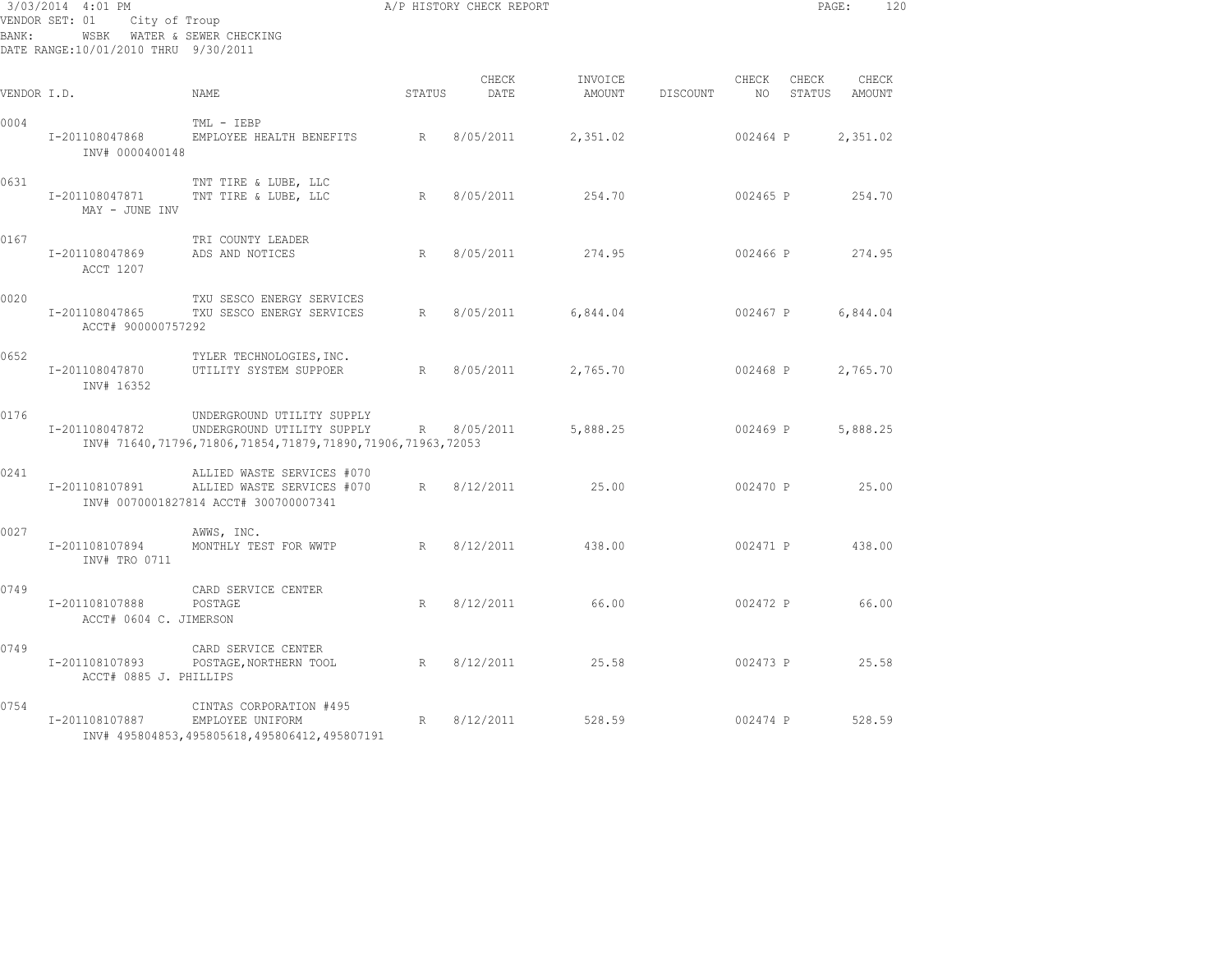| BANK:       | 3/03/2014 4:01 PM<br>VENDOR SET: 01<br>City of Troup<br>WSBK WATER & SEWER CHECKING<br>DATE RANGE:10/01/2010 THRU 9/30/2011 |                                                                               |             | A/P HISTORY CHECK REPORT |                   |          |             | PAGE:           | 121             |
|-------------|-----------------------------------------------------------------------------------------------------------------------------|-------------------------------------------------------------------------------|-------------|--------------------------|-------------------|----------|-------------|-----------------|-----------------|
| VENDOR I.D. |                                                                                                                             | NAME                                                                          | STATUS      | CHECK<br>DATE            | INVOICE<br>AMOUNT | DISCOUNT | CHECK<br>NO | CHECK<br>STATUS | CHECK<br>AMOUNT |
| 0159        | I-201108107890<br>INV# 157389                                                                                               | MARTY GREEN UTILITIES<br>8" METER TEST AT WELL                                | $R_{\perp}$ | 8/12/2011                | 395.00            |          | 002475 P    |                 | 395.00          |
| 0062        | I-201108107889<br>INV# 457669 CUST # 959127                                                                                 | USA BLUE BOOK<br>J. CRANE PACKING                                             | R           | 8/12/2011                | 101.55            |          | 002476 P    |                 | 101.55          |
| 0085        | I-201108107892                                                                                                              | VERIZON WIRELESS<br>VERIZON WIRELESS<br>INV# 6608093690 ACCT# 213245531-00001 | R           | 8/12/2011                | 158.76            |          | 002477 P    |                 | 158.76          |
| 0751        | I-201108187922<br>INV# 40454                                                                                                | BECKAT OIL & FUEL LP<br>BECKAT OIL & FUEL LP                                  | R           | 8/19/2011                | 416.63            |          | 002478 P    |                 | 416.63          |
| 0877        | I-201108187926<br>INV# BSW271829                                                                                            | BRENNTAG SOUTHWEST INC<br>CHLORINE CYLINDER                                   | R           | 8/19/2011                | 312.00            |          | 002479 P    |                 | 312.00          |
| 0021        | I-201108187921<br>ACCT# 313653693                                                                                           | CENTURYLINK LOCAL/INTERNET<br>CENTURYLINK LOCAL/INTERNET                      | R           | 8/19/2011                | 134.45            |          | 002480 P    |                 | 134.45          |
| 0712        | I-201108187927<br>TWVA FOR B. GARMON                                                                                        | EAST TEXAS REGIONAL SCHOOOL<br>TWVA FOR B. GARMON                             | R           | 8/19/2011                | 240.00            |          | 002481 P    |                 | 240.00          |
| 0199        | I-201108187920<br>INV# 1658                                                                                                 | KELLY A/C HEATING INC.<br>REPLACE FAN MOTOR AT SE PLANT R                     |             | 8/19/2011                | 345.00            |          | 002482 P    |                 | 345.00          |
| 0034        | I-201108187924<br>INV# 02842302                                                                                             | MATHESON TRI-GAS INC<br>LEASE FOR ACL CYLINDER                                | R           | 8/19/2011                | 130.00            |          | 002483 P    |                 | 130.00          |
| 0062        | I-201108187925<br>INV# 465072 AND 461740                                                                                    | USA BLUE BOOK<br>PACKING, CHLOR REFILLS                                       | R           | 8/19/2011                | 195.78            |          | 002484 P    |                 | 195.78          |
| 0025        | I-201108247942<br>INV# 13768915 AND 13770463<br>ACCT# 9458                                                                  | ABC AUTO PARTS<br>BATTERY/MIRROR ADHESIVE                                     | R           | 8/26/2011                | 74.24             |          | 002485 P    |                 | 74.24           |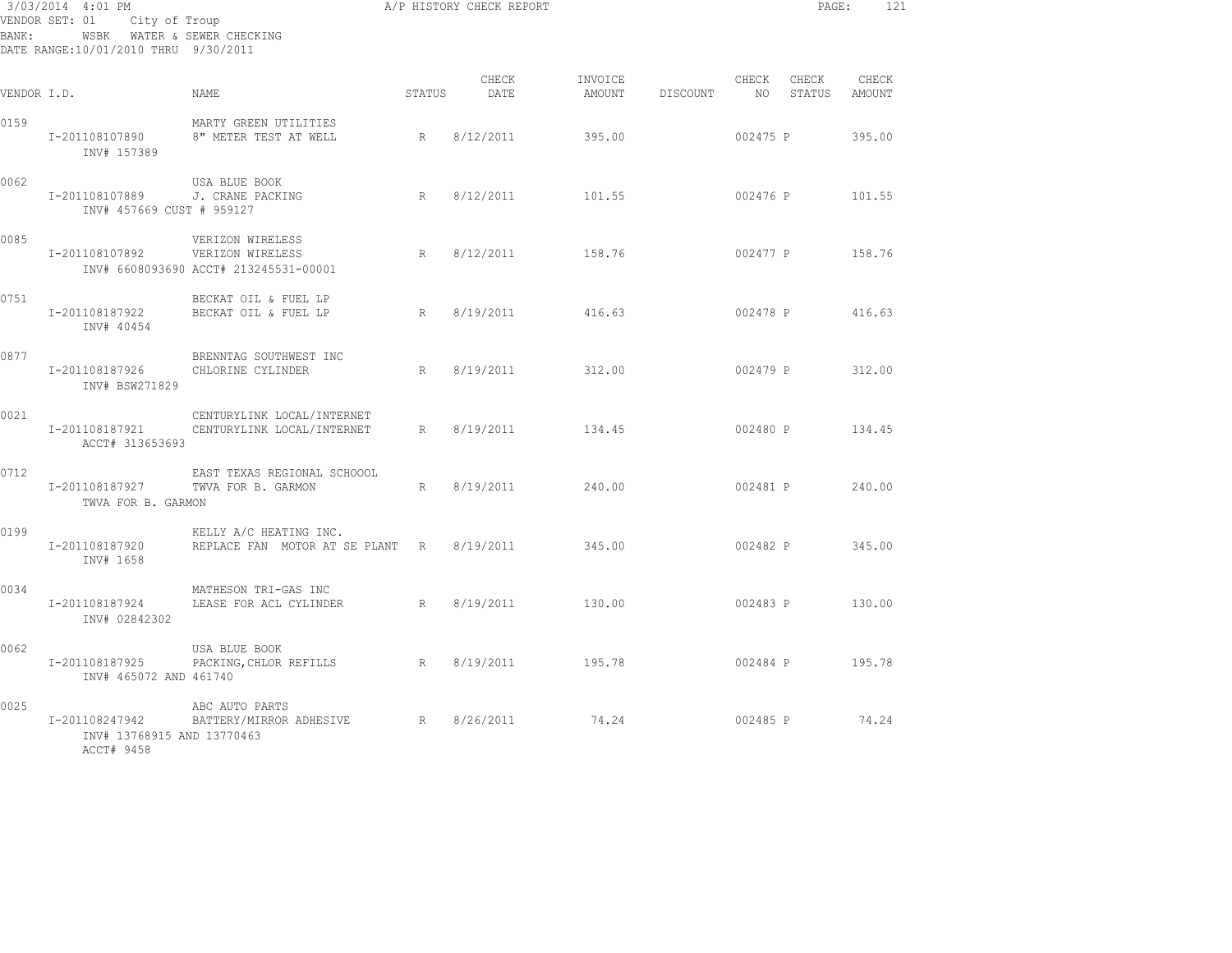| BANK:       | 3/03/2014 4:01 PM<br>DATE RANGE:10/01/2010 THRU 9/30/2011 | A/P HISTORY CHECK REPORT<br>VENDOR SET: 01 City of Troup<br>WSBK WATER & SEWER CHECKING                    |        |                    |          |                                  |          |       | PAGE:<br>122    |  |
|-------------|-----------------------------------------------------------|------------------------------------------------------------------------------------------------------------|--------|--------------------|----------|----------------------------------|----------|-------|-----------------|--|
| VENDOR I.D. |                                                           | NAME.                                                                                                      | STATUS | CHECK<br>DATE      | INVOICE  | AMOUNT DISCOUNT NO STATUS AMOUNT | CHECK    | CHECK | CHECK           |  |
| 0020        | I-201108247940                                            | TXU SESCO ENERGY SERVICES<br>TXU SESCO ENERGY SERVICES R 8/26/2011<br>INV# 900000757292 ACCT# 055950592697 |        |                    | 8,128.62 |                                  | 002486 P |       | 8,128.62        |  |
| 0062        | I-201108247941<br>INV# 469158 CUST # 959127               | USA BLUE BOOK<br>RELAY EXP BOARD                                                                           |        | R 8/26/2011        | 95.18    |                                  |          |       | 002487 P 95.18  |  |
| 0199        | I-201108307958<br>INV# 1703                               | KELLY A/C HEATING INC.<br>SERV AGREEMENT CONTR                                                             |        | R 8/30/2011 199.00 |          |                                  |          |       | 002488 P 199.00 |  |
| 0242        | I-201108307956<br>EXAM FOR CLASS C WATER PROD             | TEXAS COMMISION ON ENVIRONMENT<br>EXAM FOR CLASS C WATER PROD R 8/30/2011                                  |        |                    | 111.00   |                                  |          |       | 002489 P 111.00 |  |
| 0056        | I-201108307955<br>POSTAGE FOR SEPT 11 BILLING             | U.S. POST OFFICE<br>POSTAGE FOR SEPT 11 BILLING R 8/30/2011                                                |        |                    | 238.50   | $002490 \text{ P}$ 238.50        |          |       |                 |  |
| 0702        | I-201108307959                                            | UNITED RENTALS<br>AIR PAVEMENT BREAKER<br>INV# 94964366-001 CUST # 900140                                  |        | R 8/30/2011        | 125.40   |                                  |          |       | 002491 P 125.40 |  |
| 0062        | I-201108307960<br>INV# 471435                             | USA BLUE BOOK<br>SURGE PROTECT/SENSAPHONE R 8/30/2011 483.32                                               |        |                    |          | $002492 P$ 483.32                |          |       |                 |  |
| 0531        | I-201108307957                                            | WHITEHOUSE GARAGE<br>REPAIRED COIL AND SPARK PLUGS R 8/30/2011 670.00<br>REPAIRED COIL AND SPARK PLUGS     |        |                    |          |                                  |          |       | 002493 P 670.00 |  |
| 0644        | I-201109097993<br>INV# 79677                              | AMERICAN FAB, INC.<br>FOOT SUPPORTS                                                                        |        | R 9/09/2011 19.95  |          |                                  |          |       | 002494 P 19.95  |  |
| 0667        | I-201109097994<br>INV# 444                                | ATWOODS<br>MUFFLER WEATHERCAP 			R 9/09/2011 			18.86                                                      |        |                    |          |                                  |          |       | 002495 P 18.86  |  |
| 0751        | I-201109097996<br>INV# 40777                              | BECKAT OIL & FUEL LP<br>BECKAT OIL & FUEL LP                                                               |        | R 9/09/2011 696.81 |          | 002496 P 696.81                  |          |       |                 |  |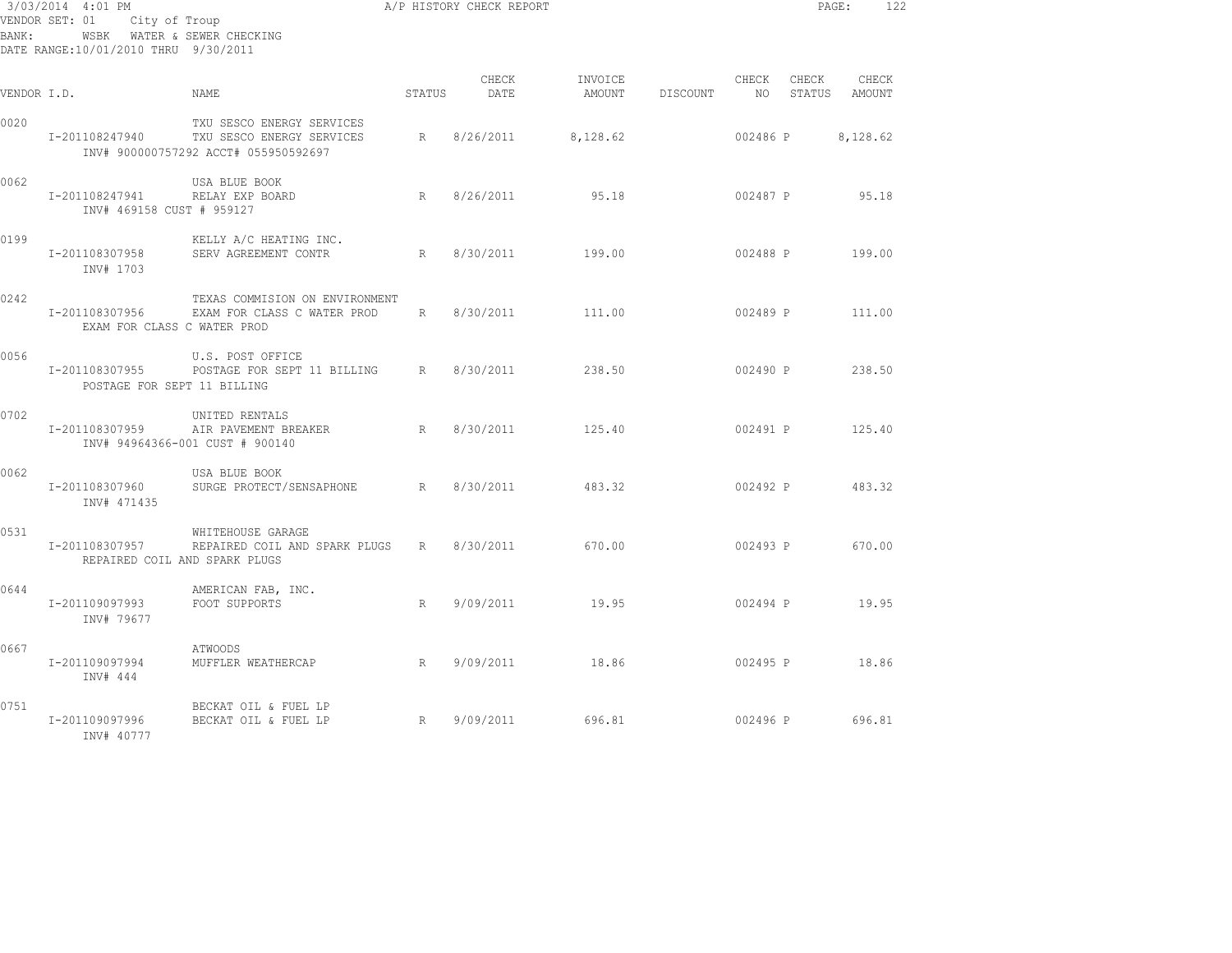| BANK:       | 3/03/2014 4:01 PM<br>VENDOR SET: 01<br>WSBK WATER & SEWER CHECKING<br>DATE RANGE:10/01/2010 THRU 9/30/2011 | City of Troup                                                                                                     |             | A/P HISTORY CHECK REPORT |          |                 |                          | PAGE:           | 123             |
|-------------|------------------------------------------------------------------------------------------------------------|-------------------------------------------------------------------------------------------------------------------|-------------|--------------------------|----------|-----------------|--------------------------|-----------------|-----------------|
| VENDOR I.D. |                                                                                                            | <b>NAME</b>                                                                                                       | STATUS      | CHECK<br>DATE            | INVOICE  | AMOUNT DISCOUNT | CHECK<br>NO <sub>1</sub> | CHECK<br>STATUS | CHECK<br>AMOUNT |
| 0090        | I-201109097998<br>ACCT# 34994-001                                                                          | CHEROKEE COUNTY ELECTRIC COOP.<br>CHEROKEE COUNTY ELECTRIC COOP.                                                  | $R_{\odot}$ | 9/09/2011                | 128.70   |                 | 002497 P                 |                 | 128.70          |
| 0796        | I-201109097995<br>INV# 0487516640                                                                          | CINTAS FIRST AID AND SAFETY<br>CINTAS FIRST AID AND SAFETY                                                        | R           | 9/09/2011                | 79.74    |                 | 002498 P                 |                 | 79.74           |
| 0046        | I-201109098001<br>INV# 3522407                                                                             | HD SUPPLY WATERWORKS, LTD.<br>WATER SUPPLIES                                                                      | R           | 9/09/2011                | 329.40   |                 | 002499 P                 |                 | 329.40          |
| 0869        | I-201109097989<br>INV# 77810,77865,78196                                                                   | KELLY TRACTOR & EQUIPMENT<br>MUFFLER REPAIR                                                                       | R           | 9/09/2011                | 23.90    |                 | 002500 P                 |                 | 23.90           |
| 0102        | I-201109097999<br>INV# B4637                                                                               | LONESTAR MAIN. & SERV., INC<br>CL2 BOTTLE RENT                                                                    | R           | 9/09/2011                | 40.00    |                 | 002501 P                 |                 | 40.00           |
| 0044        | I-201109098000<br>INV# 467266                                                                              | MANTEK<br>ELITE POLY                                                                                              | R           | 9/09/2011                | 272.54   |                 |                          |                 | 002502 P 272.54 |
| 0110        | I-201109097992<br>INV# 70926                                                                               | STEELE'S FEED & SEED<br><b>BOOTS</b>                                                                              | R           | 9/09/2011                | 152.95   |                 |                          |                 | 002503 P 152.95 |
| 0004        | I-201109097990<br>INV 40000401923                                                                          | TML - IEBP<br>EMPLOYEE HEALTH INSURANCE                                                                           | R           | 9/09/2011                | 2,347.50 |                 |                          | 002504 P        | 2,347.50        |
| 0176        | I-201109097997                                                                                             | UNDERGROUND UTILITY SUPPLY<br>WATER PARTS/SUPPLIES<br>INV# 72235, 72244, 72523, 72560, 72652, 72578, 72656, 72785 | R           | 9/09/2011                | 3,677.98 |                 | 002505 P                 |                 | 3,677.98        |
| 0085        | I-201109097991<br>ACCT# 213245531-00001                                                                    | VERIZON WIRELESS<br>VERIZON WIRELESS                                                                              | R           | 9/09/2011                | 153.18   |                 |                          |                 | 002506 P 153.18 |
| 0241        | I-201109158026                                                                                             | ALLIED WASTE SERVICES #070<br>SLUDGE REMOVAL<br>INV# 0070001832782 ACCT# 300700007341                             | R           | 9/16/2011                | 25.00    |                 | 002507 P                 |                 | 25.00           |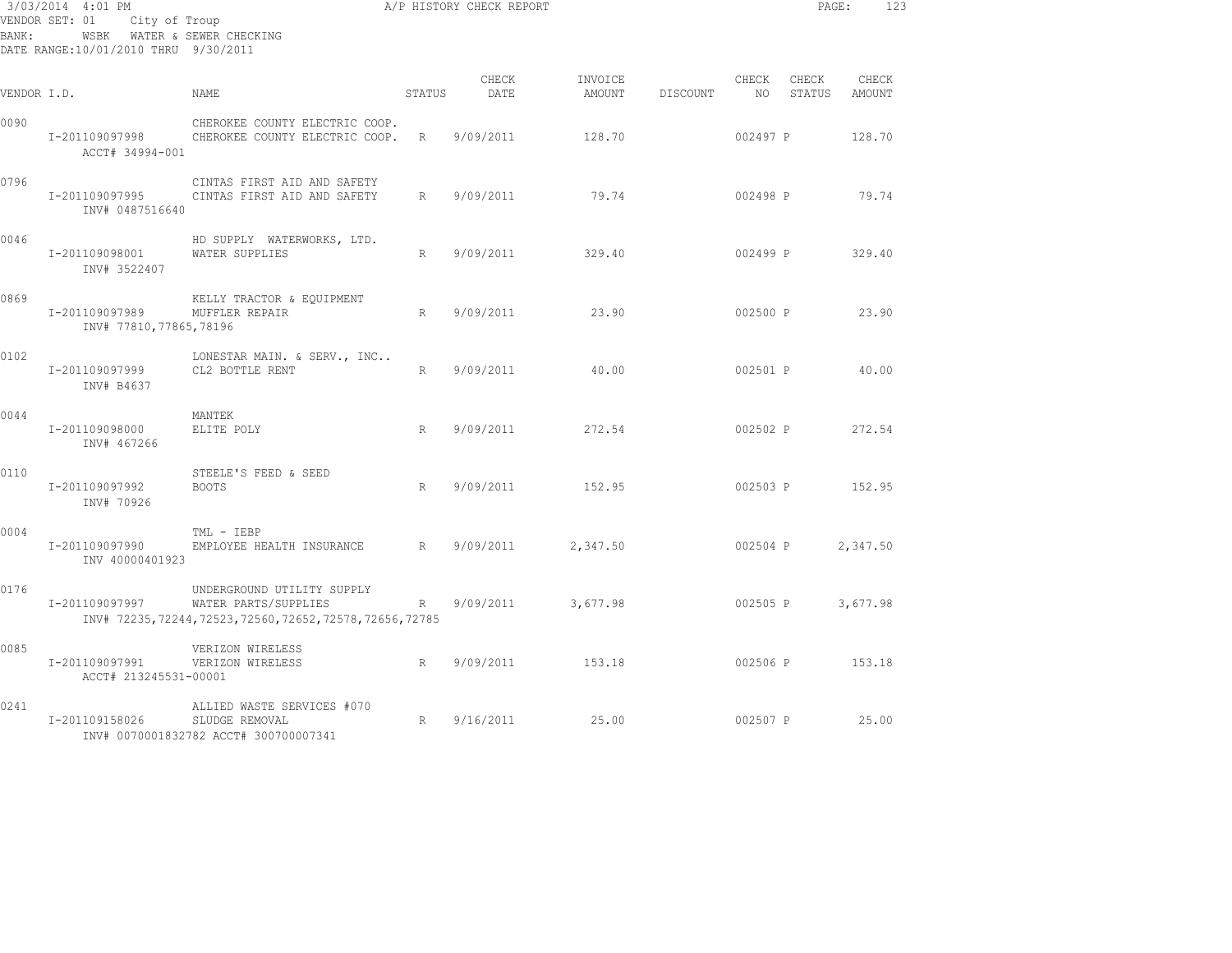| BANK:       | 3/03/2014 4:01 PM<br>VENDOR SET: 01 City of Troup<br>WSBK WATER & SEWER CHECKING<br>DATE RANGE:10/01/2010 THRU 9/30/2011 |                                                                                                                                   |        | A/P HISTORY CHECK REPORT |                 |                        |                          |                        | 124<br>PAGE: |
|-------------|--------------------------------------------------------------------------------------------------------------------------|-----------------------------------------------------------------------------------------------------------------------------------|--------|--------------------------|-----------------|------------------------|--------------------------|------------------------|--------------|
| VENDOR I.D. |                                                                                                                          | NAME.                                                                                                                             | STATUS | CHECK<br>DATE            | AMOUNT DISCOUNT | INVOICE                | CHECK<br>NO <sub>1</sub> | CHECK<br>STATUS AMOUNT | CHECK        |
| 0027        | I-201109158027<br>INV# TRO0811                                                                                           | AWWS, INC.<br>WWTP MONTHYLY ANALYSIS R 9/16/2011 575.00                                                                           |        |                          |                 |                        |                          | 002508 P 575.00        |              |
| 0751        | I-201109158028<br>INV# 40123                                                                                             | BECKAT OIL & FUEL LP<br>BECKAT OIL & FUEL LP                                                                                      |        | R 9/16/2011 536.53       |                 |                        |                          | 002509 P 536.53        |              |
| 0749        | I-201109158032 TOOLS/SUPPLIES<br>ACCT. 0885 J. PHILLIPS                                                                  | CARD SERVICE CENTER                                                                                                               | R      | 9/16/2011                | 226.52          |                        |                          | 002510 P 226.52        |              |
| 0754        |                                                                                                                          | CINTAS CORPORATION #495<br>I-201109158029 EMPLOYEE UNIFORMS R 9/16/2011<br>INV# 495807960,495808723,495809496,495810246,495811010 |        |                          |                 | 248.70 002511 P 248.70 |                          |                        |              |
| 0040        | I-201109158030<br>AUG 2011 INVOICING                                                                                     | HARRY'S BUILDING MATERIALS<br>HARRY'S BUILDING MATERIALS 8 9/16/2011 320.21 002512 P 320.21                                       |        |                          |                 |                        |                          |                        |              |
| 0238        | I-201109158031                                                                                                           | FREDRICK W. KERSH, DO<br>R<br>PHYSICAL/DRUG SCREEN<br>SCREENING FOR W. ALLEN, K. JOHNSTON, J. CAMERON                             |        | 9/16/2011                | 210.00          | 002513 P 210.00        |                          |                        |              |
| 0751        | I-201109228042<br>INV# 41085                                                                                             | BECKAT OIL & FUEL LP<br>BECKAT OIL & FUEL LP                                                                                      |        | R 9/23/2011 423.28       |                 |                        |                          | 002514 P 423.28        |              |
| 0858        | I-201109288060 VEHICLE PART<br>REIMB FOR VEHICLE PART                                                                    | WILLIAM GARMON                                                                                                                    | R      | 9/30/2011 6.48           |                 |                        |                          | 002515 P 6.48          |              |
| 0056        | POSTAGE FOR 10/2011 BILLING                                                                                              | U.S. POST OFFICE<br>I-201109288059 POSTAGE FOR 10/2011 BILLING R 9/30/2011                                                        |        |                          |                 | 236.39 002516 P 236.39 |                          |                        |              |
| 0062        | I-201109288058<br>INV# 488236                                                                                            | USA BLUE BOOK<br>AMM REAGENT/ALUM TAGS R 9/30/2011                                                                                |        |                          | 217.26          | $002517$ P 217.26      |                          |                        |              |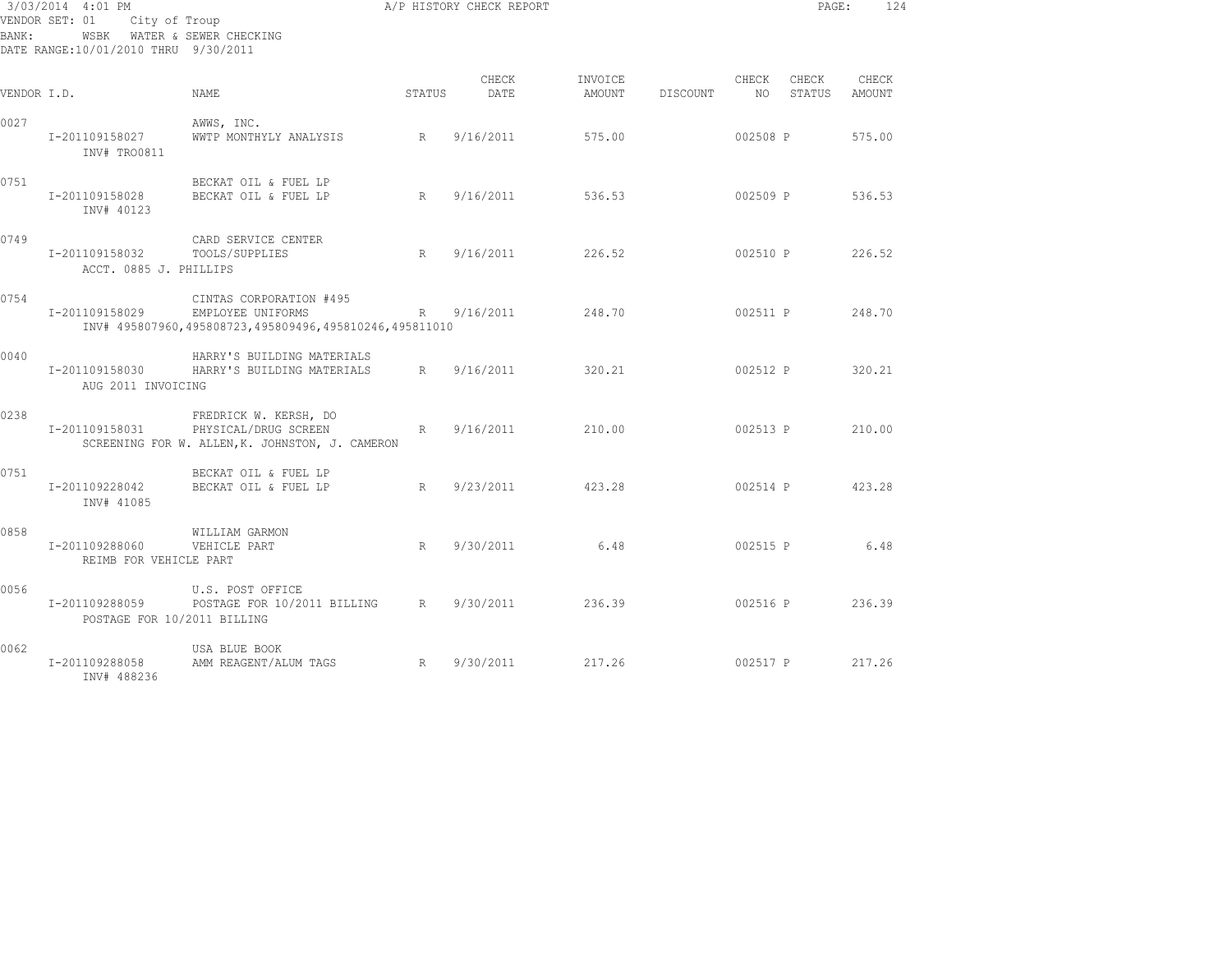| 3/03/2014 4:01 PM<br>VENDOR SET: 01<br>City of Troup<br>BANK:<br>WATER & SEWER CHECKING<br>WSBK<br>DATE RANGE:10/01/2010 THRU 9/30/2011 |                                            | A/P HISTORY CHECK REPORT |                                      |                           | 125<br>PAGE:                       |
|-----------------------------------------------------------------------------------------------------------------------------------------|--------------------------------------------|--------------------------|--------------------------------------|---------------------------|------------------------------------|
| <b>NAME</b><br>VENDOR I.D.                                                                                                              | STATUS                                     | CHECK<br>DATE            | INVOICE<br>AMOUNT                    | CHECK<br>DISCOUNT<br>NO.  | CHECK<br>CHECK<br>STATUS<br>AMOUNT |
| $*$ * TOTALS * *<br>REGULAR CHECKS:<br>HAND CHECKS:                                                                                     | NO<br>431<br>$\circ$                       |                          | INVOICE AMOUNT<br>652,078.05<br>0.00 | DISCOUNTS<br>0.00<br>0.00 | CHECK AMOUNT<br>650,841.21<br>0.00 |
| DRAFTS:<br>EFT:<br>NON CHECKS:                                                                                                          | $\mathbf 0$<br>$\mathbf 0$<br>$\mathbf{0}$ |                          | 0.00<br>0.00<br>0.00                 | 0.00<br>0.00<br>0.00      | 0.00<br>0.00<br>0.00               |
| VOID CHECKS:                                                                                                                            | 1 VOID DEBITS<br>VOID CREDITS              | 0.00<br>1,236.84         | 1,236.84                             | 0.00                      |                                    |
| TOTAL ERRORS:<br>$\Omega$                                                                                                               |                                            |                          |                                      |                           |                                    |
| VENDOR SET: 01<br>BANK: WSBK TOTALS:                                                                                                    | NO.<br>432                                 |                          | INVOICE AMOUNT<br>650,841.21         | DISCOUNTS<br>0.00         | CHECK AMOUNT<br>650,841.21         |
| BANK: WSBK<br>TOTALS:                                                                                                                   | 432                                        |                          | 650,841.21                           | 0.00                      | 650,841.21                         |
| REPORT TOTALS:                                                                                                                          | 1,318                                      |                          | 1,865,115.89                         | 0.00                      | 1,862,521.01                       |